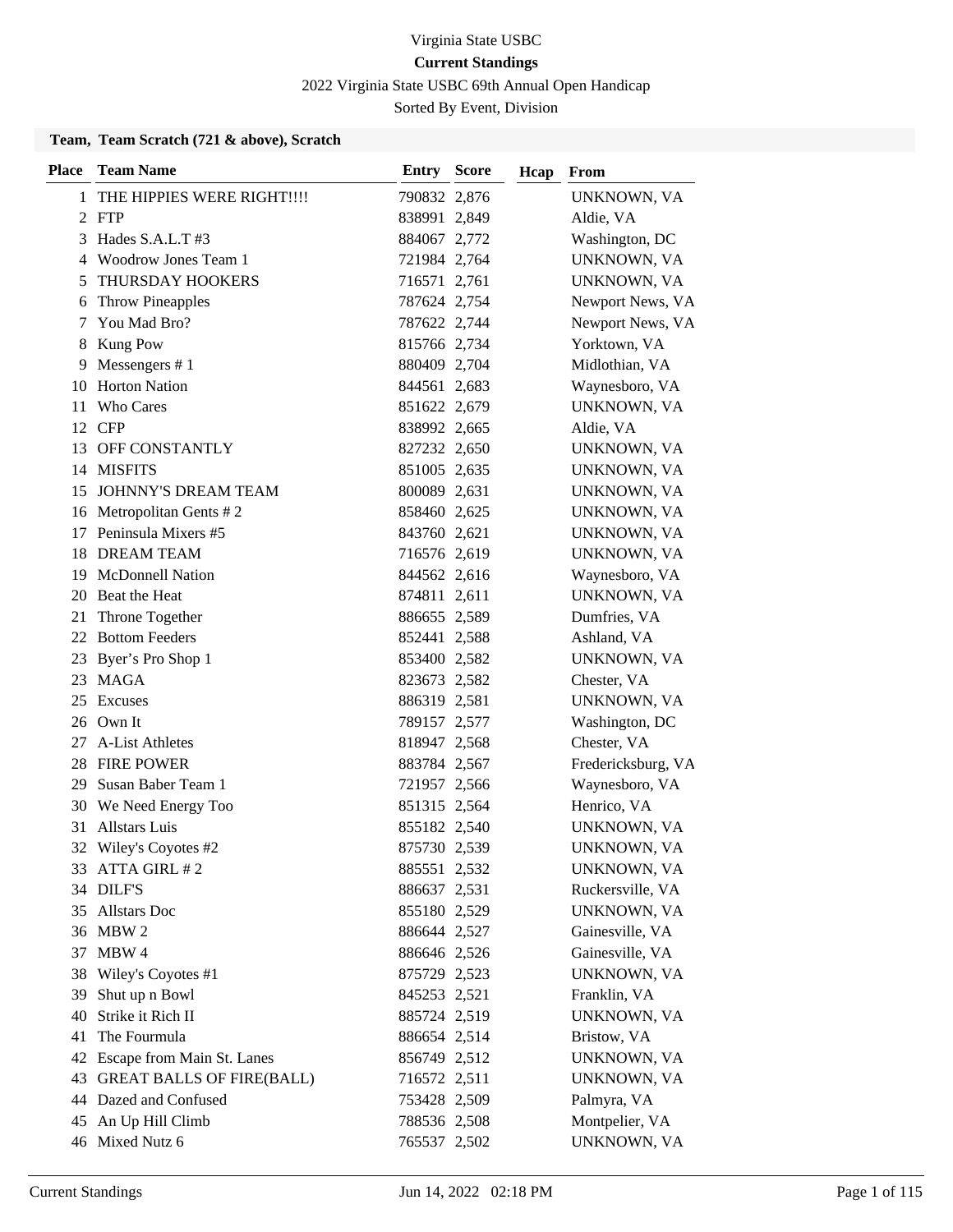2022 Virginia State USBC 69th Annual Open Handicap

Sorted By Event, Division

### **Team, Team Scratch (721 & above), Scratch**

| <b>Place</b> | <b>Team Name</b>            | <b>Entry Score</b> | Hcap | From             |
|--------------|-----------------------------|--------------------|------|------------------|
|              | 47 Baggers - R US           | 838136 2,491       |      | UNKNOWN, VA      |
|              | 48 Scratchers and Cappers   | 813510 2,490       |      | UNKNOWN, VA      |
| 49           | <b>NO TALENT</b>            | 852481 2,489       |      | UNKNOWN, VA      |
| 50.          | <b>Shake N Bake</b>         | 854284 2,488       |      | Salem, VA        |
| 51           | Smokey and the Bandits      | 818923 2,486       |      | Chester, VA      |
| 52           | Metropolitan Gents #5       | 858463 2,479       |      | UNKNOWN, VA      |
| 53           | The Franchise               | 819029 2,471       |      | Chester, VA      |
|              | 54 Last Minute              | 875461 2,462       |      | Waldorf, MD      |
| 55           | Get way DEEP                | 787625 2,461       |      | Newport News, VA |
|              | 56 Old Ppl and A lefty      | 787623 2,459       |      | Newport News, VA |
| 57           | Stew's Your Daddy!          | 886317 2,458       |      | UNKNOWN, VA      |
|              | 58 Dizbone                  | 788537 2,448       |      | Montpelier, VA   |
|              | 59 Suicide Squad            | 851042 2,425       |      | Waynesboro, VA   |
|              | 60 2 revs and alot of speed | 787626 2,424       |      | Newport News, VA |
|              | 61 Friends and Family 1     | 798412 2,413       |      | Chesterfield, VA |
|              | 62 Ken Pritchard Team 1     | 866032 2,412       |      | UNKNOWN, VA      |
| 63           | Wiley's Coyotes #3          | 875731 2,407       |      | UNKNOWN, VA      |
|              | 64 Messengers #2            | 880410 2,404       |      | Midlothian, VA   |
|              | 65 Lots of Caulk            | 821453 2,400       |      | Chester, VA      |
|              | 66 Out of Control           | 792967 2,398       |      | UNKNOWN, VA      |
| 67           | The Other Guys              | 788538 2,394       |      | Montpelier, VA   |
| 68           | MBW 1                       | 886643 2,389       |      | Gainesville, VA  |
| 69           | <b>Summit Roofing</b>       | 886647 2,387       |      | Gainesville, VA  |
| 70           | TEAM NO TALENT              | 852482 2,385       |      | UNKNOWN, VA      |
| 71           | "X" If Provoked             | 789158 2,383       |      | Washington, DC   |
| 72           | <b>Walking Wounded</b>      | 886627 2,374       |      | Waynesboro, VA   |
| 73           | WTW Enterprize 2            | 886641 2,358       |      | Disputanta, VA   |
|              | 74 GRAY BOARD DOESN'T HOOK  | 855251 2,351       |      | UNKNOWN, VA      |
| 75           | Hades S.A.L.T #1            | 884055 2,344       |      | Washington, DC   |
|              | 76 Peninsula Mixers #6      | 843761 2,338       |      | UNKNOWN, VA      |
| 77           | Seriously!!!                | 885621 2,324       |      | Nokesville, VA   |
|              | 78 Hollywood's Crew         | 789152 2,318       |      | Washington, DC   |
| 79.          | <b>Strike or Bust</b>       | 856574 2,306       |      | Bethesda, MD     |
|              | 80 Empire                   | 789159 2,298       |      | Washington, DC   |
| 81           | POCKET POUNDERS             | 883096 2,288       |      | UNKNOWN, VA      |
|              | 82 Potter's Express         | 748824 2,275       |      | UNKNOWN, VA      |
| 83           | We Need Energy              | 851314 2,274       |      | Henrico, VA      |
|              | 84 Peninsula Mixers #3      | 766298 2,251       |      | UNKNOWN, VA      |
| 85           | Riley's Truck & Auto        | 861764 2,239       |      | SALEM, VA        |
|              | 86 Messengers #3            | 880411 2,232       |      | Midlothian, VA   |
| 87           | MBW 3                       | 886645 2,206       |      | Gainesville, VA  |
|              | 88 Hades S.A.L.T #2         | 884054 2,185       |      | Washington, DC   |
| 89           | Marine Power & Money        | 882519 2,167       |      | Stafford, VA     |
|              | 90 Break Da Bank            | 789153 2,137       |      | Washington, DC   |
|              | 91 Hammer Powerhouse        | 789155 2,121       |      | Washington, DC   |
|              | 92 XXX                      | 854075 1,992       |      | Stafford, VA     |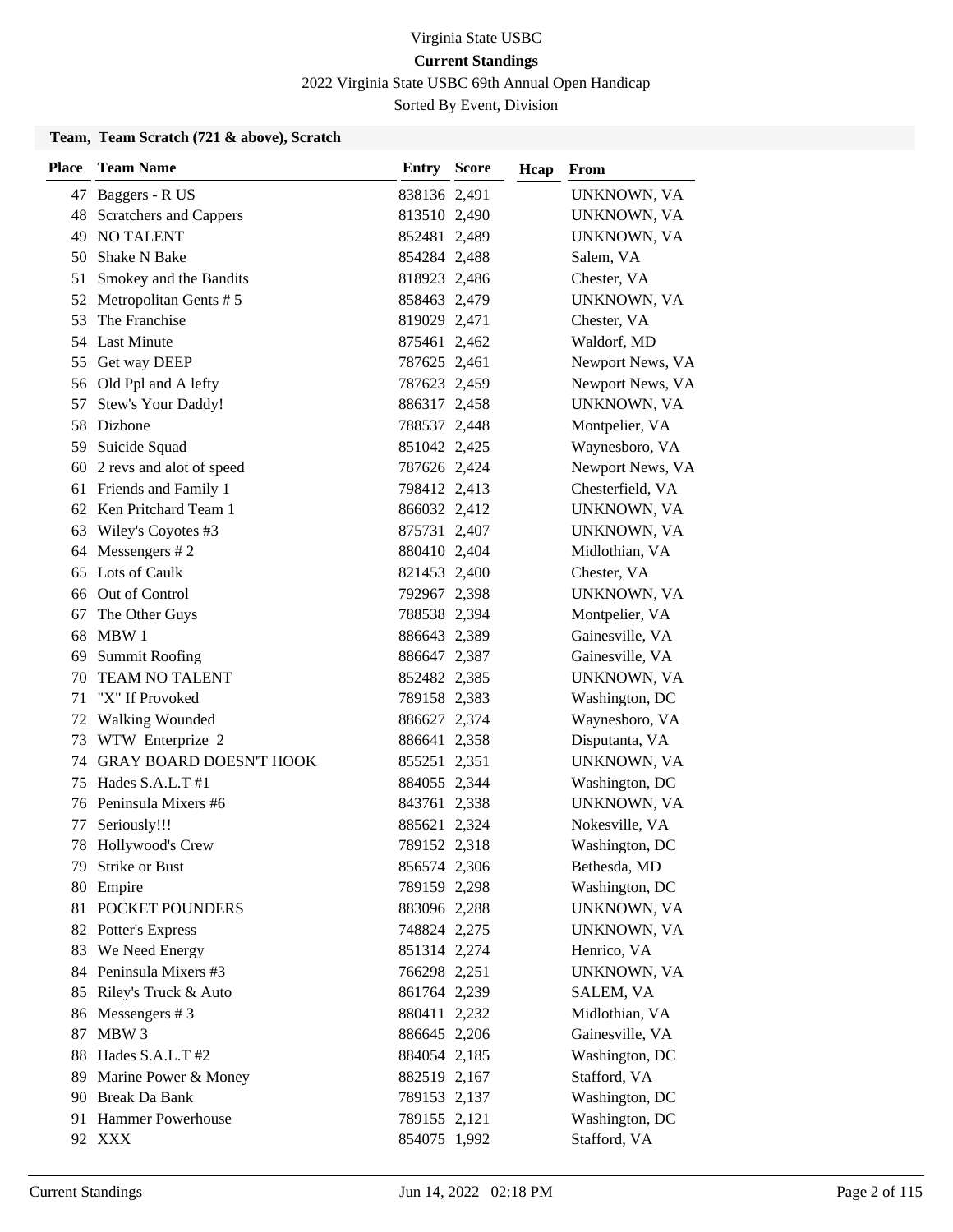# Virginia State USBC **Current Standings** 2022 Virginia State USBC 69th Annual Open Handicap Sorted By Event, Division

The lowest score to cash is 1992.

| Place | <b>Team Name</b>            | <b>Entry Score</b> | Hcap | From               |
|-------|-----------------------------|--------------------|------|--------------------|
|       | 1 BC1                       | 758659 3,172       | 537  | Chesterfield, VA   |
|       | 2 Party Time                | 804525 3,097       | 561  | UNKNOWN, VA        |
|       | 3 LOUDOUN GUNS              | 883993 3,060       | 573  | UNKNOWN, VA        |
| 3     | <b>WORK N PROGRESS</b>      | 863085 3,060       | 537  | UNKNOWN, VA        |
| 5     | <b>Last Minute</b>          | 875461 3,056       | 594  | Waldorf, MD        |
| 6     | WHY NOT US                  | 814497 3,046       | 468  | UNKNOWN, VA        |
| 7     | Hades S.A.L.T #3            | 884067 3,045       | 273  | Washington, DC     |
| 8     | FTP                         | 838991 3,020       | 171  | Aldie, VA          |
| 9     | Metropolitan Gents #2       | 858460 3,009       | 384  | UNKNOWN, VA        |
| 10    | Throne Together             | 886655 3,006       | 417  | Dumfries, VA       |
|       | 10 4 THE TEAM               | 790607 3,006       | 591  | UNKNOWN, VA        |
| 10    | Mixed Nutz 3                | 765534 3,006       | 507  | UNKNOWN, VA        |
| 13    | <b>BIGGER DREAMS</b>        | 716575 2,999       | 510  | UNKNOWN, VA        |
|       | 14 Allstars Luis            | 855182 2,996       | 456  | UNKNOWN, VA        |
|       | 15 MISFITS                  | 851005 2,989       | 354  | UNKNOWN, VA        |
| 15    | <b>HARDTIMES</b>            | 855270 2,989       | 543  | UNKNOWN, VA        |
|       | 17 BECCA'S BODYGUARDS       | 886629 2,981       | 534  | Norfolk, VA        |
| 18    | <b>A-List Athletes</b>      | 818947 2,967       | 399  | Chester, VA        |
| 19    | <b>SHOWTIME</b>             | 855260 2,964       | 495  | UNKNOWN, VA        |
| 20    | THURSDAY HOOKERS            | 716571 2,962       | 201  | UNKNOWN, VA        |
| 21    | Silky Rollers 4             | 825209 2,959       | 408  | Chesapeake, VA     |
| 22    | THE HIPPIES WERE RIGHT!!!!  | 790832 2,954       | 78   | UNKNOWN, VA        |
|       | 23 Gutter Spare Coming Up   | 814615 2,950       | 567  | Newport News, VA   |
|       | 24 LAST MINUTE              | 880472 2,945       | 435  | UNKNOWN, VA        |
| 25    | Excuses                     | 886319 2,941       | 360  | UNKNOWN, VA        |
|       | 26 Own It                   | 789157 2,937       | 360  | Washington, DC     |
| 27    | Motivation                  | 873342 2,932       | 543  | Emporia, VA        |
| 28    | <b>GOODTIMES</b>            | 855271 2,928       | 576  | UNKNOWN, VA        |
| 29    | ATTA GIRL #1                | 885550 2,920       | 426  | UNKNOWN, VA        |
|       | 29 DC's Finest              | 886649 2,920       | 456  | Upper Marlboro, M  |
|       | 31 Peninsula Mixers #5      | 843760 2,915       | 294  | UNKNOWN, VA        |
| 31    | <b>BOB SLEDS</b>            | 886625 2,915       | 447  | UNKNOWN, VA        |
| 33    | <b>OLE BOYS</b>             | 851444 2,902       | 567  | UNKNOWN, VA        |
| 34    | Can't Remember              | 885768 2,899       | 522  | UNKNOWN, VA        |
| 35    | <b>Silky Smooth Rollers</b> | 708381 2,894       | 534  | UNKNOWN, VA        |
| 36    | "X" If Provoked             | 789158 2,887       | 504  | Washington, DC     |
| 36    | Escape from Main St. Lanes  | 856749 2,887       | 375  | <b>UNKNOWN, VA</b> |
| 38    | <b>Turkey Hunters</b>       | 885645 2,883       | 408  | Blacksburg, VA     |
| 39    | VA TRAVELERS II             | 783746 2,882       | 375  | Virginia Beach, VA |
| 40    | Metropolitan Gents #6       | 858464 2,879       | 363  | UNKNOWN, VA        |
| 40    | We Need Energy Too          | 851315 2,879       | 315  | Henrico, VA        |
| 42    | Peninsula Mixers #1         | 766296 2,877       | 438  | UNKNOWN, VA        |
| 42    | <b>Throw Pineapples</b>     | 787624 2,877       | 123  | Newport News, VA   |
| 44    | PiN ACTION                  | 708377 2,876       | 579  | UNKNOWN, VA        |
| 44    | Metropolitan Gents #4       | 858462 2,876       | 357  | UNKNOWN, VA        |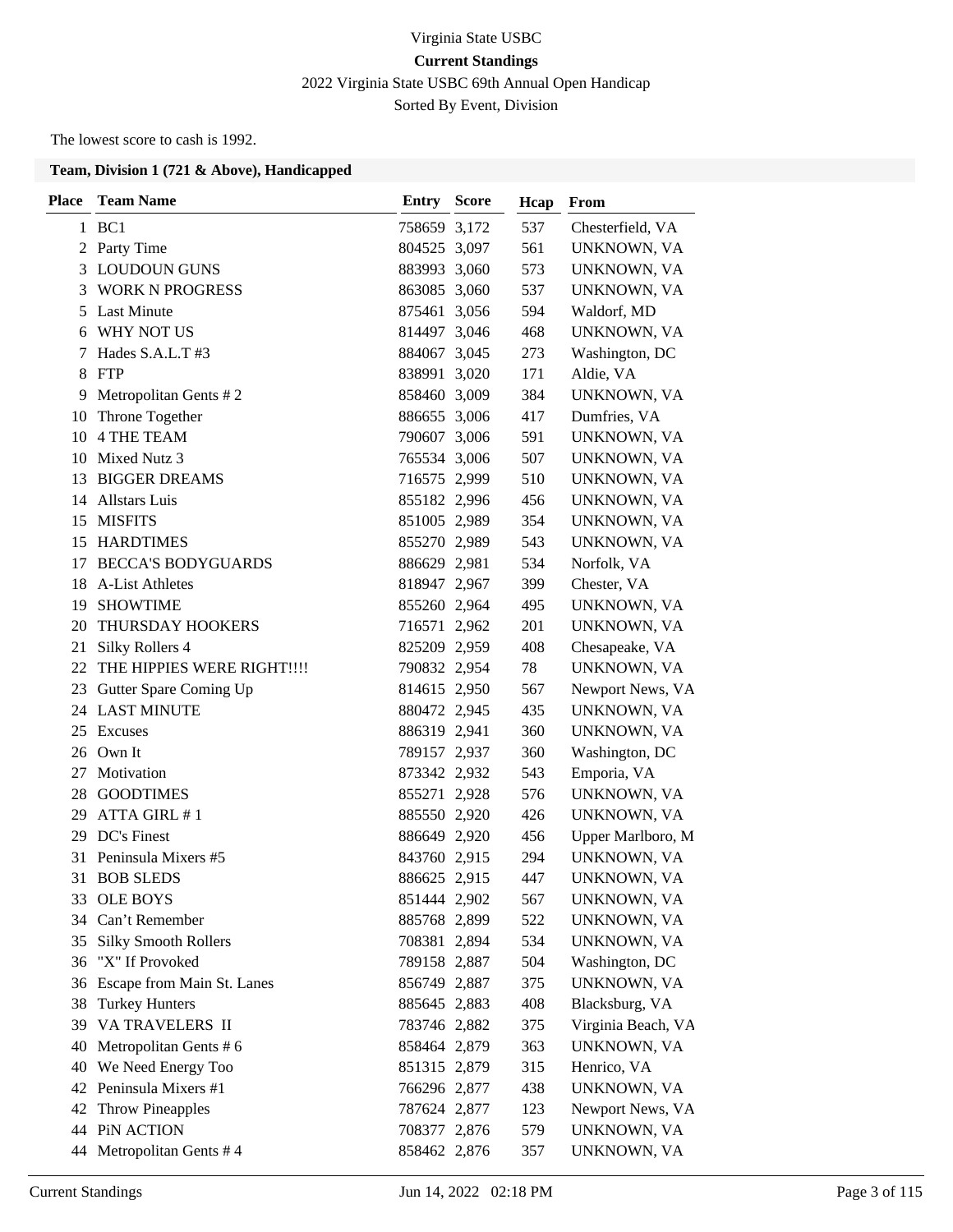2022 Virginia State USBC 69th Annual Open Handicap

Sorted By Event, Division

| <b>Place</b> | <b>Team Name</b>                    | <b>Entry Score</b>           | Hcap       | From                       |
|--------------|-------------------------------------|------------------------------|------------|----------------------------|
|              | 46 Hades S.A.L.T #1                 | 884055 2,872                 | 528        | Washington, DC             |
| 47           | Yeti Squad                          | 850091 2,870                 | 396        | Grottoes, VA               |
|              | 48 We Got Big Balls!!               | 884173 2,867                 | 471        | Norfolk, VA                |
| 49           | 10th Frame Bill                     | 864937 2,866                 | 342        | Bowling Green, VA          |
| 49           | MBW 2                               | 886644 2,866                 | 339        | Gainesville, VA            |
| 49           | Woodrow Jones Team 1                | 721984 2,866                 | 102        | UNKNOWN, VA                |
| 52           | <b>JOHNNY'S DREAM TEAM</b>          | 800089 2,865                 | 234        | UNKNOWN, VA                |
| 53           | You Mad Bro?                        | 787622 2,864                 | 120        | Newport News, VA           |
| 53           | <b>Bottom Feeders</b>               | 852441 2,864                 | 276        | Ashland, VA                |
| 55           | S. T. F. U.                         | 851035 2,863                 | 504        | Richmond, VA               |
| 56           | <b>Todays Tax Service</b>           | 794637 2,862                 | 567        | South Boston, VA           |
| 57           | Mixed Nutz 9                        | 765540 2,861                 | 435        | UNKNOWN, VA                |
| 57           | Hollywood's Crew                    | 789152 2,861                 | 543        | Washington, DC             |
| 59           | Byer's Pro Shop 1                   | 853400 2,858                 | 276        | UNKNOWN, VA                |
| 60           | Stew's Your Daddy!                  | 886317 2,857                 | 399        | UNKNOWN, VA                |
| 61           | <b>Allstars Doc</b>                 | 855180 2,853                 | 324        | UNKNOWN, VA                |
| 62           | OFF CONSTANTLY 2                    | 827233 2,852                 | 564        | UNKNOWN, VA                |
| 63           | Empire                              | 789159 2,850                 | 552        | Washington, DC             |
| 64           | X - FACTOR                          | 882596 2,849                 | 561        | UNKNOWN, VA                |
| 65           | B A Dranesville 2                   | 825169 2,844                 | 489        | Ashburn, VA                |
| 66           | Metropolitan Gents #3               | 858461 2,839                 | 396        | UNKNOWN, VA                |
| 67           | Direct Hit                          | 816637 2,837                 | 585        | Clover, VA                 |
|              | 68 D's NUTZ                         | 843501 2,834                 | 579        | UNKNOWN, VA                |
| 68           | Sharp Rollers 7                     | 850698 2,834                 | 567        | UNKNOWN, VA                |
| 70           | I.D.G.A.F                           | 791016 2,832                 | 294        | UNKNOWN, VA                |
| 71           | Spare Change                        | 885725 2,831                 | 513        | UNKNOWN, VA                |
| 72           | Sharp Rollers 2                     | 850693 2,830                 | 516        | UNKNOWN, VA                |
| 72           | Susan Baber Team 1                  | 721957 2,830                 | 264        | Waynesboro, VA             |
|              | 74 Dizbone                          | 788537 2,829                 | 381        | Montpelier, VA             |
|              | 74 PPLM                             | 883195 2,829                 | 492        | UNKNOWN, VA                |
| 76           | Shake N Bake                        | 854284 2,827                 | 339        | Salem, VA                  |
|              | 76 pack #4                          | 788042 2,827                 | 435        | Lynchburg, VA              |
|              | 78 ATTA GIRL #2                     | 885551 2,826                 | 294        | UNKNOWN, VA                |
| 79           |                                     | 886639 2,825                 | 570        | Fredericksburg, VA         |
|              | 80 Pack #1                          | 788039 2,824                 | 507        | Lynchburg, VA              |
| 81           | Messengers $# 6$                    | 880414 2,820                 | 552        | Midlothian, VA             |
| 82           | MBW 4                               | 886646 2,814                 | 288        | Gainesville, VA            |
| 83           | <b>POP</b>                          | 851913 2,812                 | 279        | UNKNOWN, VA                |
| 84           | <b>High Rollers</b>                 | 885643 2,808                 | 564        | Blacksburg, VA             |
|              | 85 Pete's Misfits                   | 885684 2,804                 | 417        | Blacksburg, VA             |
| 85           | <b>Ball Breakers 3</b><br>87 HEAT   | 886636 2,804                 | 396        | Norfolk, VA                |
|              |                                     | 883094 2,803                 | 570        | UNKNOWN, VA                |
|              | 87 Lefty Loosey Righty Tighty       | 856670 2,803                 | 516        | UNKNOWN, VA<br>UNKNOWN, VA |
| 89           | <b>SLIPPERY WHEN WET</b><br>90 MAGA | 708380 2,802                 | 333<br>219 | Chester, VA                |
|              |                                     | 823673 2,801<br>825207 2,800 | 498        |                            |
| 91           | <b>Silky Rollers 2</b>              |                              |            | Chesapeake, VA             |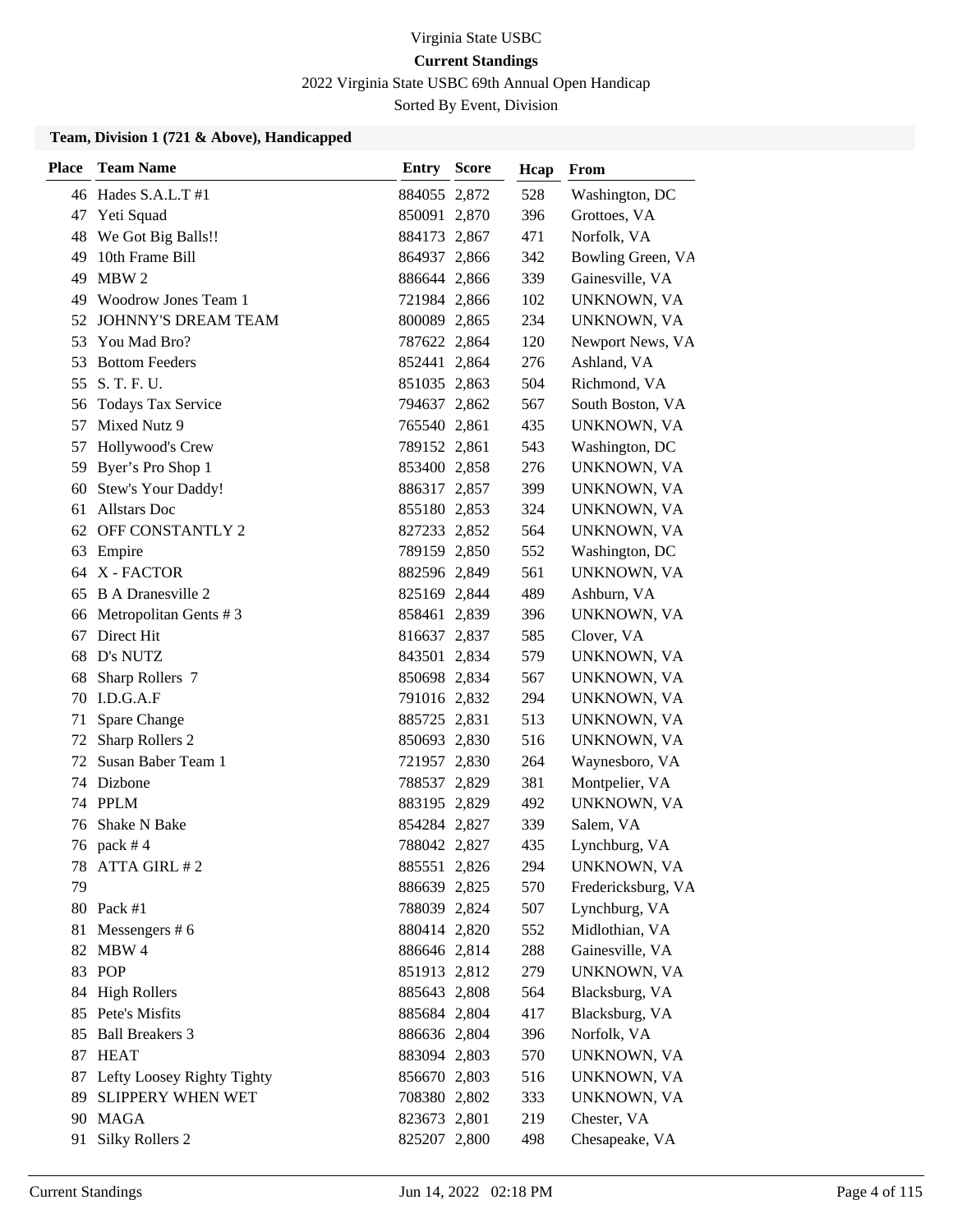2022 Virginia State USBC 69th Annual Open Handicap

Sorted By Event, Division

| <b>Place</b> | <b>Team Name</b>                  | <b>Entry Score</b> | Hcap | From             |
|--------------|-----------------------------------|--------------------|------|------------------|
|              | 92 Pack # 2                       | 788040 2,798       | 408  | Lynchburg, VA    |
|              | 92 Larner Pins                    | 841814 2,798       | 534  | Martinsburg, WV  |
|              | 94 Sharp Rollers 3                | 850694 2,795       | 378  | UNKNOWN, VA      |
|              | 95 Pack # 6                       | 788044 2,791       | 222  | Lynchburg, VA    |
|              | 96 Here We Go Again!!             | 708395 2,788       | 342  | UNKNOWN, VA      |
| 97           | <b>STARS &amp; STRIKES</b>        | 708388 2,786       | 579  | UNKNOWN, VA      |
| 98           | THAT'S HOW WE ROLL                | 708392 2,784       | 564  | UNKNOWN, VA      |
|              | 98 The Fourmula                   | 886654 2,784       | 270  | Bristow, VA      |
| 98           | Barlow's Crew                     | 886264 2,784       | 579  | Roanoke, VA      |
|              | 101 CFP                           | 838992 2,782       | 117  | Aldie, VA        |
| 101          | Metropolitan Gents #5             | 858463 2,782       | 303  | UNKNOWN, VA      |
| 101          | Messengers $# 1$                  | 880409 2,782       | 78   | Midlothian, VA   |
|              | 104 Printcraft DMV                | 789151 2,779       | 594  | Washington, DC   |
|              | 105 TFL 2                         | 743871 2,778       | 348  | Portsmouth, VA   |
|              | 106 TFL 4                         | 743873 2,777       | 453  | Portsmouth, VA   |
|              | 106 EAST END EXPRESS BOWLING CLUB | 856507 2,777       | 399  | Richmond, VA     |
|              | 108 STARS N STRIKES               | 716573 2,774       | 387  | UNKNOWN, VA      |
| 108          | <b>Chantilly Pocket</b>           | 856107 2,774       | 294  | Centreville, VA  |
|              | 108 GRAY BOARD DOESN'T HOOK       | 855251 2,774       | 423  | UNKNOWN, VA      |
| 111          | <b>SHARP ROLLERS 8</b>            | 857103 2,773       | 507  | Chelteham, MD    |
|              | 112 Over Under                    | 795343 2,772       | 321  | Bristow, VA      |
| 113          | Shut up n Bowl                    | 845253 2,770       | 249  | Franklin, VA     |
| 114          | <b>10 PIN HEAVEN</b>              | 716574 2,769       | 405  | UNKNOWN, VA      |
| 115          | <b>SNAP</b>                       | 851915 2,768       | 525  | UNKNOWN, VA      |
| 116          | The Other Guys                    | 788538 2,766       | 372  | Montpelier, VA   |
| 117          | Tapouts                           | 789156 2,765       | 444  | Washington, DC   |
| 117          | <b>Franklin Strikers</b>          | 851580 2,765       | 477  | Como, NC         |
|              | 119 Red Rock Title                | 856572 2,764       | 363  | Bethesda, MD     |
|              | 120 Marine Power & Money          | 882519 2,761       | 594  | Stafford, VA     |
| 121          | OFF CONSTANTLY                    | 827232 2,758       | 108  | UNKNOWN, VA      |
|              | 122 Freedom Rollers               | 886632 2,757       | 516  |                  |
|              | 122 SPLASH BROTHERS               | 854122 2,757       | 162  | Newport News, VA |
|              | 124 Lets Hope We Can Carry #2     | 850962 2,753       | 270  | UNKNOWN, VA      |
|              | 125 Baggers - R US                | 838136 2,752       | 261  | UNKNOWN, VA      |
|              | 125 Kung Pow                      | 815766 2,752       | 18   | Yorktown, VA     |
|              | 125 Horton Nation                 | 844561 2,752       | 69   | Waynesboro, VA   |
| 128          | Strike it Rich II                 | 885724 2,750       | 231  | UNKNOWN, VA      |
| 128          | Senior Strikers                   | 825272 2,750       | 483  | Inwood, WV       |
| 130          | "U" DON"T ANT US                  | 708386 2,748       | 474  | UNKNOWN, VA      |
|              | 130 B A Dranesville 1             | 825142 2,748       | 432  | Sterling, VA     |
|              | 132 Beat the Heat                 | 874811 2,746       | 135  | UNKNOWN, VA      |
|              | 133 GREAT BALLS OF FIRE(BALL)     | 716572 2,745       | 234  | UNKNOWN, VA      |
|              | 133 C U Next Time                 | 886609 2,745       | 576  | Chesterfield, VA |
|              | 135 STRIKERS                      | 883097 2,743       | 588  | UNKNOWN, VA      |
|              | 136 NOT YET                       | 789797 2,742       | 354  | UNKNOWN, VA      |
|              | 137 Book Sheet Metal              | 838135 2,740       | 438  | UNKNOWN, VA      |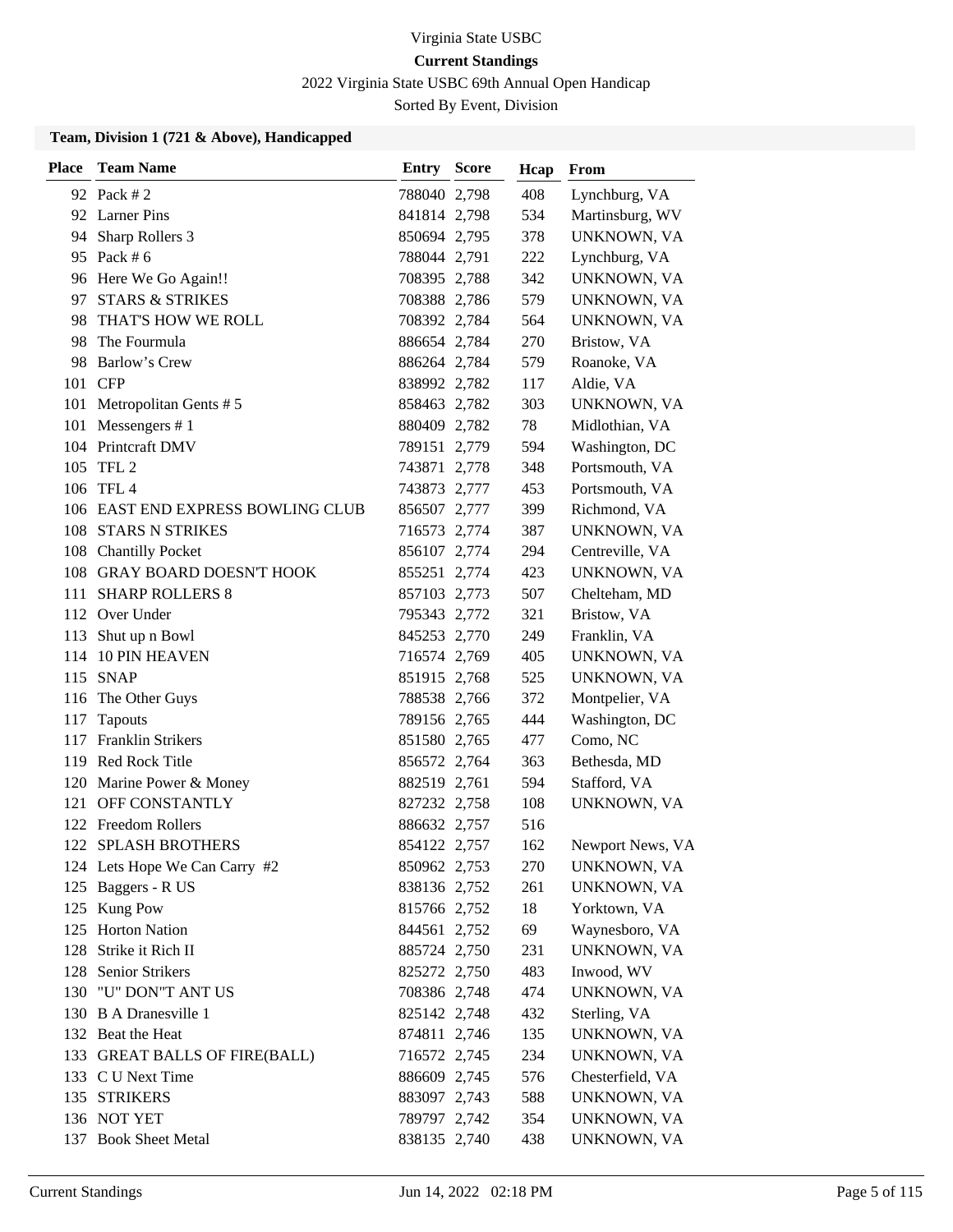2022 Virginia State USBC 69th Annual Open Handicap

Sorted By Event, Division

| <b>Place</b> | <b>Team Name</b>               | <b>Entry Score</b> | Hcap | From               |
|--------------|--------------------------------|--------------------|------|--------------------|
|              | 138 Striking Lions             | 789906 2,739       | 483  | Richmond, VA       |
|              | 139 DILF'S                     | 886637 2,738       | 207  | Ruckersville, VA   |
|              | 139 WTW Enterprize I           | 886640 2,738       | 330  | Ft Lee, VA         |
|              | 139 Woodbridge Rollers         | 838923 2,738       | 480  | Stafford, VA       |
|              | 142 TFL 3                      | 743872 2,735       | 183  | Portsmouth, VA     |
|              | 143 Out of Control             | 792967 2,734       | 336  | UNKNOWN, VA        |
| 143          | The Returning State Champs     | 850965 2,734       | 396  | UNKNOWN, VA        |
|              | 145 Ken Pritchard Team 1       | 866032 2,733       | 321  | UNKNOWN, VA        |
|              | 146 Walking Wounded            | 886627 2,731       | 357  | Waynesboro, VA     |
|              | <b>146 ROLLING THUNDER</b>     | 758013 2,731       | 525  | UNKNOWN, VA        |
|              | 148 ATTA GIRL #3               | 885552 2,729       | 486  | UNKNOWN, VA        |
|              | 149 K-Strikers                 | 795264 2,727       | 582  | UNKNOWN, VA        |
|              | 149 DREAM TEAM                 | 716576 2,727       | 108  | UNKNOWN, VA        |
|              | 151 Silky Rollers 3            | 825208 2,724       | 159  | Chesapeake, VA     |
|              | 151 Pack #9                    | 788047 2,724       | 381  | Lynchburg, VA      |
|              | 151 Lots of Caulk              | 821453 2,724       | 324  | Chester, VA        |
|              | 154 Wiley's Coyotes #2         | 875730 2,722       | 183  | UNKNOWN, VA        |
|              | 155 Mixed Nutz 6               | 765537 2,721       | 219  | UNKNOWN, VA        |
|              | 156 2 revs and alot of speed   | 787626 2,718       | 294  | Newport News, VA   |
|              | 157 MISSION IMPOSSIBLE         | 874939 2,717       | 411  | UNKNOWN, VA        |
|              | 158 Pack # 5                   | 788043 2,716       | 402  | Lynchburg, VA      |
| 159          | Messengers #3                  | 880411 2,715       | 483  | Midlothian, VA     |
|              | 160 NO TALENT                  | 852481 2,711       | 222  | UNKNOWN, VA        |
|              | 161 Friends and Family 1       | 798412 2,710       | 297  | Chesterfield, VA   |
|              | 161 GET TEN                    | 883095 2,710       | 549  | UNKNOWN, VA        |
|              | 161 Livin on a Spare           | 885590 2,710       | 507  | Montpelier, VA     |
| 161          | They are who we thought they w | 863120 2,710       | 501  | Springfield, VA    |
|              | 161 Break Da Bank              | 789153 2,710       | 573  | Washington, DC     |
|              | 166 W.F.S.                     | 785609 2,708       | 345  | Chester, VA        |
| 167          | An Up Hill Climb               | 788536 2,706       | 198  | Montpelier, VA     |
| 168          | All In the Family              | 886075 2,705       | 540  | Carrollton, VA     |
| 169          |                                | 886656 2,702       | 312  | Sterling, VA       |
|              | 170 First Due Flooring         | 708552 2,701       | 309  | Buena Vista, VA    |
| 171          | Who Cares                      | 851622 2,697       | 18   | UNKNOWN, VA        |
|              | 172 WTW Enterprize 3           | 886642 2,693       | 339  | Prince George, VA  |
|              | 173 Friends and Family 4       | 798414 2,691       | 594  | Chesterfield, VA   |
|              | 174 FIRE POWER                 | 883784 2,690       | 123  | Fredericksburg, VA |
|              | 175 LIGHTS OUT!                | 708384 2,688       | 489  | UNKNOWN, VA        |
|              | 176 Lets Hope We Can Carry     | 850961 2,686       | 351  | UNKNOWN, VA        |
|              | 177 Wiley's Coyotes #1         | 875729 2,685       | 162  | UNKNOWN, VA        |
| 178          | Lets Hope We Can Carry # 4     | 850964 2,682       | 480  | UNKNOWN, VA        |
| 178          | Unbowlievable                  | 812887 2,682       | 297  | Virginia Beach, VA |
| 180          | Smokey and the Bandits         | 818923 2,681       | 195  | Chester, VA        |
|              | 181 Messengers #5              | 880413 2,677       | 519  | Midlothian, VA     |
|              | 182 Brier Boys                 | 885597 2,675       | 456  | UNKNOWN, VA        |
|              | 182 Summit Roofing             | 886647 2,675       | 288  | Gainesville, VA    |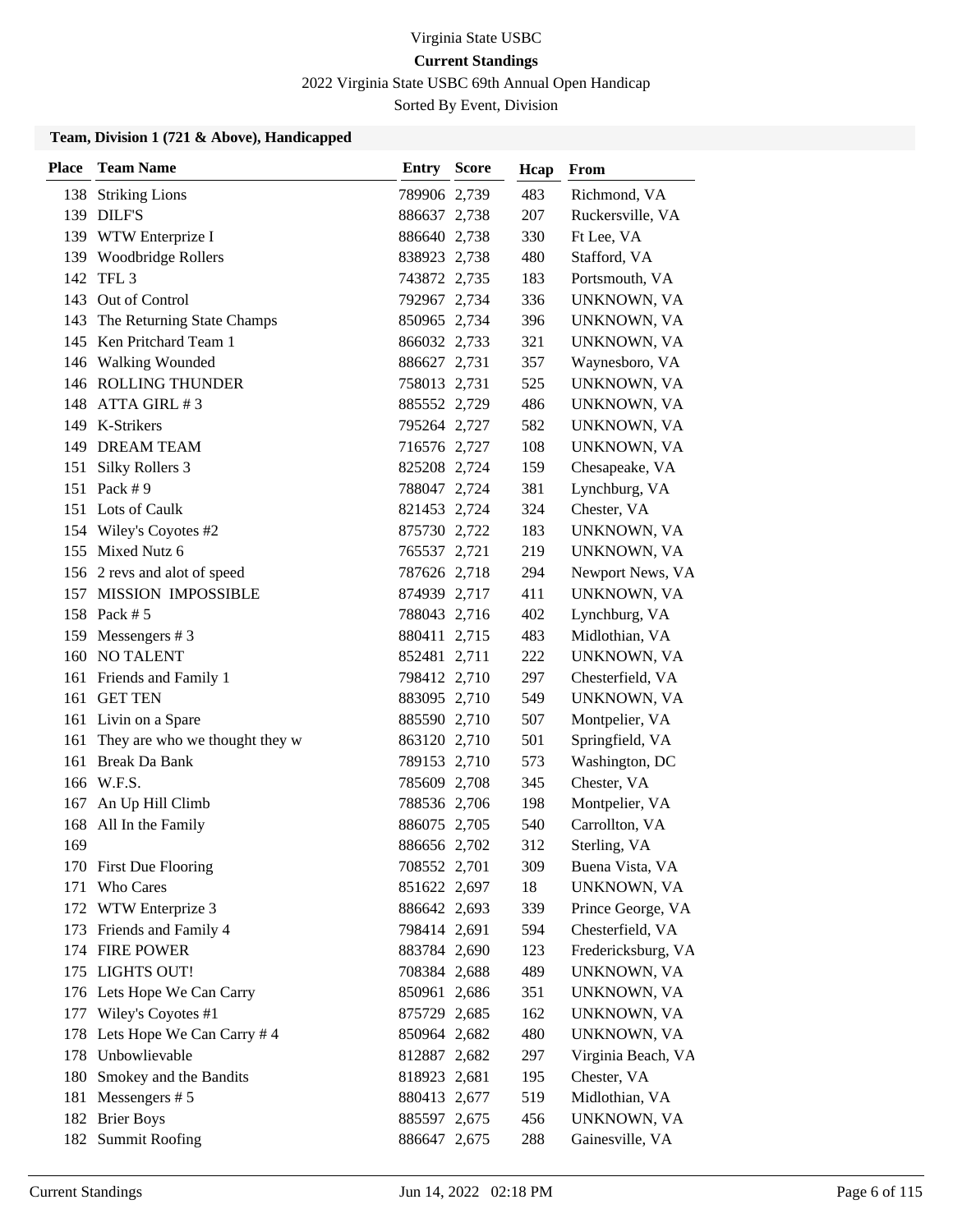2022 Virginia State USBC 69th Annual Open Handicap

Sorted By Event, Division

| <b>Place</b> | <b>Team Name</b>                  | <b>Entry Score</b> | Hcap | From               |
|--------------|-----------------------------------|--------------------|------|--------------------|
|              | 184 Stephanie Winslow             | 879746 2,673       | 369  | Elizabeth City, NC |
|              | 185 Pack #10                      | 788048 2,669       | 576  | Lynchburg, VA      |
|              | 186 Fun Bunch                     | 859323 2,667       | 450  | Chester, VA        |
|              | 186 Scratchers and Cappers        | 813510 2,667       | 177  | UNKNOWN, VA        |
| 188          | The Franchise                     | 819029 2,666       | 195  | Chester, VA        |
| 188          | We Ain't Playin Wit U !!!         | 708397 2,666       | 516  | UNKNOWN, VA        |
|              | 190 MBW 3                         | 886645 2,665       | 459  | Gainesville, VA    |
|              | 191 POCKET POUNDERS               | 883096 2,663       | 375  | UNKNOWN, VA        |
|              | 191 EAST END EXPRESS BOWLING CLUB | 856508 2,663       | 507  | Richmond, VA       |
|              | 193 STEPH'S CREW                  | 721934 2,662       | 360  | Broadway, VA       |
|              | 194 No Fear                       | 883929 2,661       | 564  | UNKNOWN, VA        |
|              | 195 Potter's Express              | 748824 2,656       | 381  | UNKNOWN, VA        |
|              | 196 Seriously!!!                  | 885621 2,654       | 330  | Nokesville, VA     |
|              | 197 Wiley's Coyotes #3            | 875731 2,653       | 246  | UNKNOWN, VA        |
|              | 198 Lets Hope We Can Carry #3     | 850963 2,651       | 285  | UNKNOWN, VA        |
|              | 199 Dazed and Confused            | 753428 2,650       | 141  | Palmyra, VA        |
|              | 200 Mixed Nutz 5                  | 765536 2,648       | 480  | UNKNOWN, VA        |
|              | 201 McDonnell Nation              | 844562 2,640       | 24   | Waynesboro, VA     |
|              | 202 B A Dranesville 3             | 825190 2,634       | 483  | Sterling, VA       |
|              | 202 Hammer Powerhouse             | 789155 2,634       | 513  | Washington, DC     |
|              | 204 TEAM NO TALENT                | 852482 2,631       | 246  | UNKNOWN, VA        |
|              | 205 Pack # 8                      | 788046 2,629       | 312  | Lynchburg, VA      |
|              | 206 Shannon Lineberry Team 1      | 743004 2,626       | 579  | Fairfield, VA      |
|              | 206 MBW 1                         | 886643 2,626       | 237  | Gainesville, VA    |
| 208          | Messengers $# 2$                  | 880410 2,623       | 219  | Midlothian, VA     |
| 209          | <b>Allstars Noel</b>              | 855183 2,618       | 531  | UNKNOWN, VA        |
| 210          | Pack $# 7$                        | 788045 2,617       | 549  | Lynchburg, VA      |
|              | 211 Pinbusters                    | 853088 2,606       | 450  | UNKNOWN, VA        |
|              | 212 Peninsula Mixers #3           | 766298 2,605       | 354  | UNKNOWN, VA        |
| 213          | <b>Brooklyn Strikers</b>          | 886599 2,603       | 489  | UNKNOWN, VA        |
|              | 214 Old Ppl and A lefty           | 787623 2,588       | 129  | Newport News, VA   |
|              | 214 Ball Breakers                 | 886634 2,588       | 537  | Norfolk, VA        |
|              | 216 Pick It Upp                   | 816639 2,583       | 489  | Clover, VA         |
| 217          | WHITE HOUSE ROAD                  | 790915 2,582       | 507  | UNKNOWN, VA        |
|              | 218 Get way DEEP                  | 787625 2,572       | 111  | Newport News, VA   |
| 219          | Sharp Rollers 1                   | 850692 2,568       | 390  | UNKNOWN, VA        |
|              | 220 Friends and Family 5          | 798413 2,566       | 480  | Chesterfield, VA   |
| 221          | Just a Cruizen                    | 856573 2,564       | 390  | Bethesda, MD       |
|              | 222 Peninsula Mixers #6           | 843761 2,560       | 222  | UNKNOWN, VA        |
|              | 223 Suicide Squad                 | 851042 2,557       | 132  | Waynesboro, VA     |
|              | 224 WTW Enterprize 2              | 886641 2,547       | 189  | Disputanta, VA     |
| 225          | Hades S.A.L.T #2                  | 884054 2,539       | 354  | Washington, DC     |
|              | 226 We Need Energy                | 851314 2,538       | 264  | Henrico, VA        |
| 227          | The Watchmans                     | 863194 2,537       | 438  | UNKNOWN, VA        |
| 228          | <b>Strike or Bust</b>             | 856574 2,534       | 228  | Bethesda, MD       |
|              | 229 KRACKLE                       | 851914 2,532       | 486  | UNKNOWN, VA        |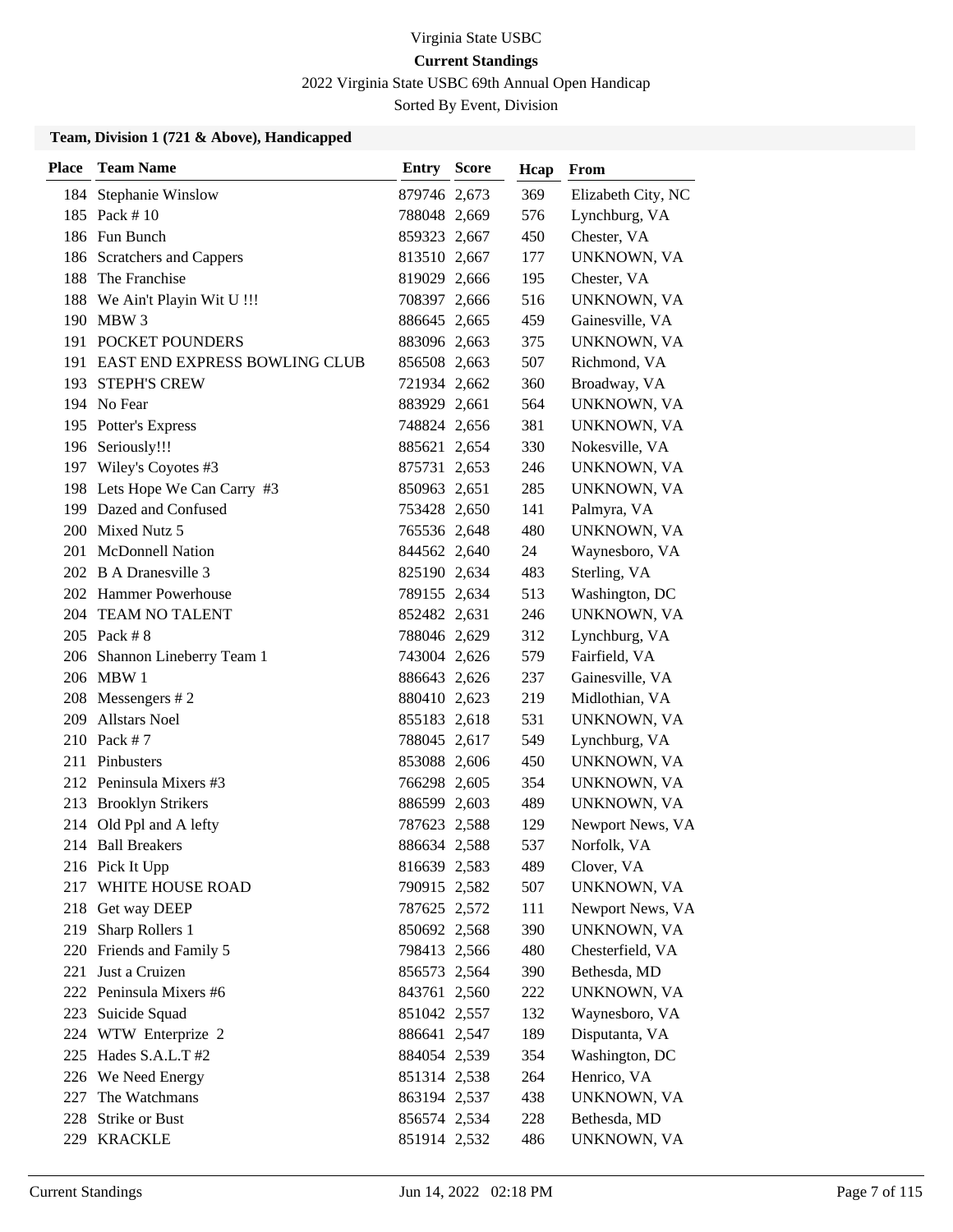2022 Virginia State USBC 69th Annual Open Handicap

Sorted By Event, Division

### **Team, Division 1 (721 & Above), Handicapped**

| <b>Place</b> Team Name    | <b>Entry Score</b> | Hcap | From             |
|---------------------------|--------------------|------|------------------|
| 230 Riley's Truck & Auto  | 861764 2.518       | 279  | SALEM, VA        |
| 231 Pack #3               | 788041 2,516       | 246  | Lynchburg, VA    |
| 232 LOVE EVERYBODY        | 863317 2,502       | 477  | UNKNOWN, VA      |
| 233 Metropolitan Gents #1 | 858459 2,499       | 573  | UNKNOWN, VA      |
| 234 Friends and Family 3  | 798415 2,497       | 435  | Chesterfield, VA |
| 235 XXX                   | 854075 2,472       | 480  | Stafford, VA     |
| $236$ Hmmm                | 874843 2,463       | 255  | Newport News, VA |
| 237 Capybaras             | 789626 2,450       | 264  | Arlington, VA    |
| 238 PINSHOOTERS II        | 884099 2,182       | 480  | Washington, DC   |

The lowest score to cash is 2182.

### **Team, Division 2 (720 & Below), Handicapped**

| <b>Place</b> | <b>Team Name</b>            | Entry        | <b>Score</b> | Hcap | From                |
|--------------|-----------------------------|--------------|--------------|------|---------------------|
|              | 1 Disturbin tha Peace (DTP) | 886628 3,146 |              | 747  | Norfolk, VA         |
| 2            | <b>Heavy Hitters</b>        | 816640 3,119 |              | 933  | Clover, VA          |
| 3            | <b>STRIKE FORCERS</b>       | 708378 3,109 |              | 795  | UNKNOWN, VA         |
| 4            | Goofygoobers                | 886648 3,076 |              | 885  | Hopewell, VA        |
| 5            | Mother of Dragons           | 886638 3,057 |              | 1119 | Landover, MD        |
| 6            | Splits Happen               | 885644 3,040 |              | 621  | Blacksburg, VA      |
| 7            | <b>POWER UP!!!</b>          | 886626 3,037 |              | 684  | Washington, DC      |
| 8            | <b>Oily Balls</b>           | 790339 2,992 |              | 618  | UNKNOWN, VA         |
| 9            | TNBA #1                     | 883074 2,986 |              | 651  | UNKNOWN, VA         |
| 10           | Pinbusters #4               | 886653 2,985 |              | 789  | Waldorf, MD         |
| 11           | BC <sub>2</sub>             | 758658 2,972 |              | 678  | Chesterfield, VA    |
| 12           | <b>ONE MORE</b>             | 851636 2,958 |              | 831  | UNKNOWN, VA         |
| 13           | Pinbusters #3               | 886652 2,939 |              | 855  | Waldorf, MD         |
| 14           | <b>Faithful Warriors</b>    | 884059 2,937 |              | 1035 | Falls Church, VA    |
| 15           | Pin Poppers                 | 708396 2,925 |              | 1071 | UNKNOWN, VA         |
| 16           | Hilltoppers No 2            | 789560 2,918 |              | 708  | Covington, VA       |
| 17           | Alex & the Backup Squad     | 861581 2,916 |              | 813  | UNKNOWN, VA         |
| 18           | <b>JUST HAVING FUN</b>      | 708389 2,915 |              | 618  | UNKNOWN, VA         |
| 19           | <b>MORE MULLIES</b>         | 863173 2,914 |              | 1149 | UNKNOWN, VA         |
| 20           | <b>CURVE BALL STRIKERS</b>  | 850948 2,910 |              | 633  | UNKNOWN, VA         |
| 21           | <b>TOP DAWGS</b>            | 874953 2,905 |              | 621  | Rustburg, VA        |
| 22           | Just For Fun                | 789154 2,900 |              | 1020 | Washington, DC      |
|              | 23 We Don't Trip            | 708393 2,896 |              | 825  | UNKNOWN, VA         |
| 24           | THE KNOCKOUTS               | 857423 2,895 |              | 879  | Upper Marlboro, M   |
| 25           | Peninsula Mixers #4         | 766299 2,892 |              | 612  | UNKNOWN, VA         |
| 26           | Timothy Armes Team 1        | 781067 2,891 |              | 696  | UNKNOWN, VA         |
| 27           | Storm warning               | 882798 2,889 |              | 693  | UNKNOWN, VA         |
| 28           | PILL POPPERS                | 808666 2,888 |              | 876  | Hampton, VA         |
| 29           | <b>PINSHOOTERS</b>          | 884092 2,884 |              | 684  | Washington, DC      |
| 30           | <b>WHO DAT</b>              | 857481 2,879 |              | 735  | Capitol Heights, Ml |
| 31           | <b>MDSoBo</b>               | 841891 2,876 |              | 810  | South Boston, VA    |
| 32           | The Heat                    | 816636 2,875 |              | 648  | Clover, VA          |
| 33           | 10 Pin Madness              | 886064 2,868 |              | 720  | UNKNOWN, VA         |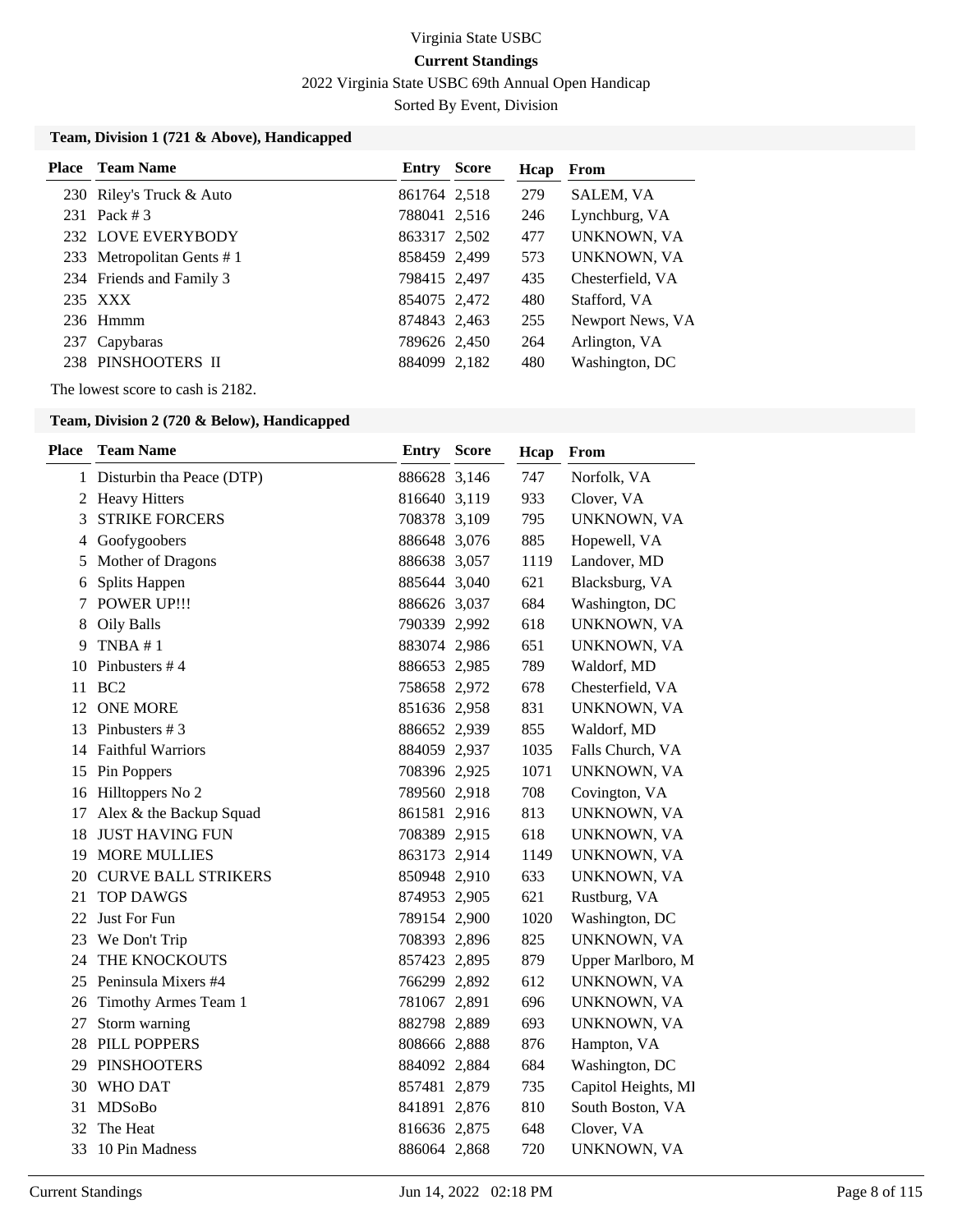2022 Virginia State USBC 69th Annual Open Handicap

Sorted By Event, Division

### **Team, Division 2 (720 & Below), Handicapped**

| <b>Place</b> | <b>Team Name</b>         | <b>Entry Score</b> | Hcap | From                 |
|--------------|--------------------------|--------------------|------|----------------------|
|              | 34 Big Dogs              | 874198 2,867       | 612  | Roanoke, VA          |
| 35           | <b>SPARE NONE</b>        | 886522 2,866       | 879  | UNKNOWN, VA          |
|              | 36 Marcia's Style        | 863285 2,864       | 741  | UNKNOWN, VA          |
| 37           | Strike Zone2             | 863295 2,862       | 615  | UNKNOWN, VA          |
| 37           | Spare Balls              | 790340 2,862       | 669  | UNKNOWN, VA          |
| 37           | <b>VA TRAVELERS</b>      | 783745 2,862       | 738  | Virginia Beach, VA   |
| 40           | LET IT GO                | 708387 2,861       | 714  | UNKNOWN, VA          |
| 40           | Strike it Rich           | 885723 2,861       | 621  | UNKNOWN, VA          |
| 42           | Tracie and the Guys      | 880489 2,860       | 795  | Hampton, VA          |
| 43           | The Blue Dragons         | 882851 2,858       | 825  | UNKNOWN, VA          |
| 44           | <b>JUST SAYING</b>       | 708383 2,856       | 939  | UNKNOWN, VA          |
|              | 45 Fat Lives Matter      | 886618 2,849       | 858  | Mechanicsville, VA   |
| 45           | SANDBAGGERS              | 788950 2,849       | 621  | Elkton, VA           |
| 47           | 1 Queen and 3 Kings      | 878421 2,845       | 645  | Virginia Beach, VA   |
| 47           | <b>VELOCITY STRIKERS</b> | 708391 2,845       | 825  | UNKNOWN, VA          |
| 49           | Barlow's Crew 2          | 886263 2,840       | 999  | Roanoke, VA          |
| 50           | <b>NO MERCY</b>          | 708385 2,839       | 690  | UNKNOWN, VA          |
| 51           | Silky Rollers 6          | 825211 2,838       | 828  | Chesapeake, VA       |
| 52           | Just Here For The Beer   | 886318 2,833       | 945  | UNKNOWN, VA          |
|              | 52 Friends and Family 2  | 798411 2,833       | 1131 | Chesterfield, VA     |
|              | 54 Mixed Nutz 8          | 765539 2,831       | 1173 | UNKNOWN, VA          |
| 55           | Mullies                  | 863172 2,830       | 612  | UNKNOWN, VA          |
| 56           | Mixed Nutz 4             | 765535 2,829       | 816  | UNKNOWN, VA          |
| 57           | Oddballz                 | 790338 2,827       | 861  | UNKNOWN, VA          |
| 58           | <b>JUST 4 FUN</b>        | 843781 2,824       | 660  | UNKNOWN, VA          |
| 59           | <b>LANE RUNNERS</b>      | 857518 2,822       | 888  | District Heights, MI |
| 60           | <b>Split Show</b>        | 861631 2,816       | 1206 | Virginia Beach, VA   |
| 61           | Mixed Nutz 10            | 765541 2,811       | 654  | UNKNOWN, VA          |
| 62           | Messengers $#4$          | 880412 2,810       | 648  | Midlothian, VA       |
| 62           | Sharp Rollers 5          | 850696 2,810       | 762  | UNKNOWN, VA          |
| 64           | <b>Four Pins</b>         | 886099 2,807       | 867  | Bremo Bluff, VA      |
| 65           | <b>TOMBANATORS</b>       | 844276 2,803       | 756  | UNKNOWN, VA          |
|              | 66 Ball Breakers 2       | 886635 2,799       | 774  | Norfolk, VA          |
| 67           | Byer's Pro Shop 2        | 853399 2,798       | 1044 | UNKNOWN, VA          |
| 68           | Bowling 4 Beer           | 850452 2,796       | 618  | Newport News, VA     |
| 69           | ROLL-WIT-IT              | 708379 2,795       | 726  | UNKNOWN, VA          |
| 70           | 4 Friends 4 Ever         | 884108 2,790       | 729  | UNKNOWN, VA          |
| 71           | Light'n Strikes          | 712727 2,787       | 1077 | Roanoke, VA          |
| 72           | Pinbuster #2             | 886651 2,786       | 999  | Waldorf, MD          |
| 72           | <b>EA CONSTRUCTION</b>   | 814520 2,786       | 612  | Dublin, VA           |
| 74           | <b>Two Pairs</b>         | 795322 2,784       | 795  | UNKNOWN, VA          |
| 75           | John Potter Team 1       | 746115 2,782       | 954  | S. Prince George, V  |
| 76           | Jenny + the Boys         | 792873 2,777       | 876  | UNKNOWN, VA          |
| 77           | <b>SHOOTEN HIGH</b>      | 708390 2,774       | 705  | UNKNOWN, VA          |
| 78           | 10 UP 10 DOWN            | 856360 2,771       | 795  | Fort Washington, N.  |
| 79           | Allstars Whitted         | 855184 2,769       | 717  | UNKNOWN, VA          |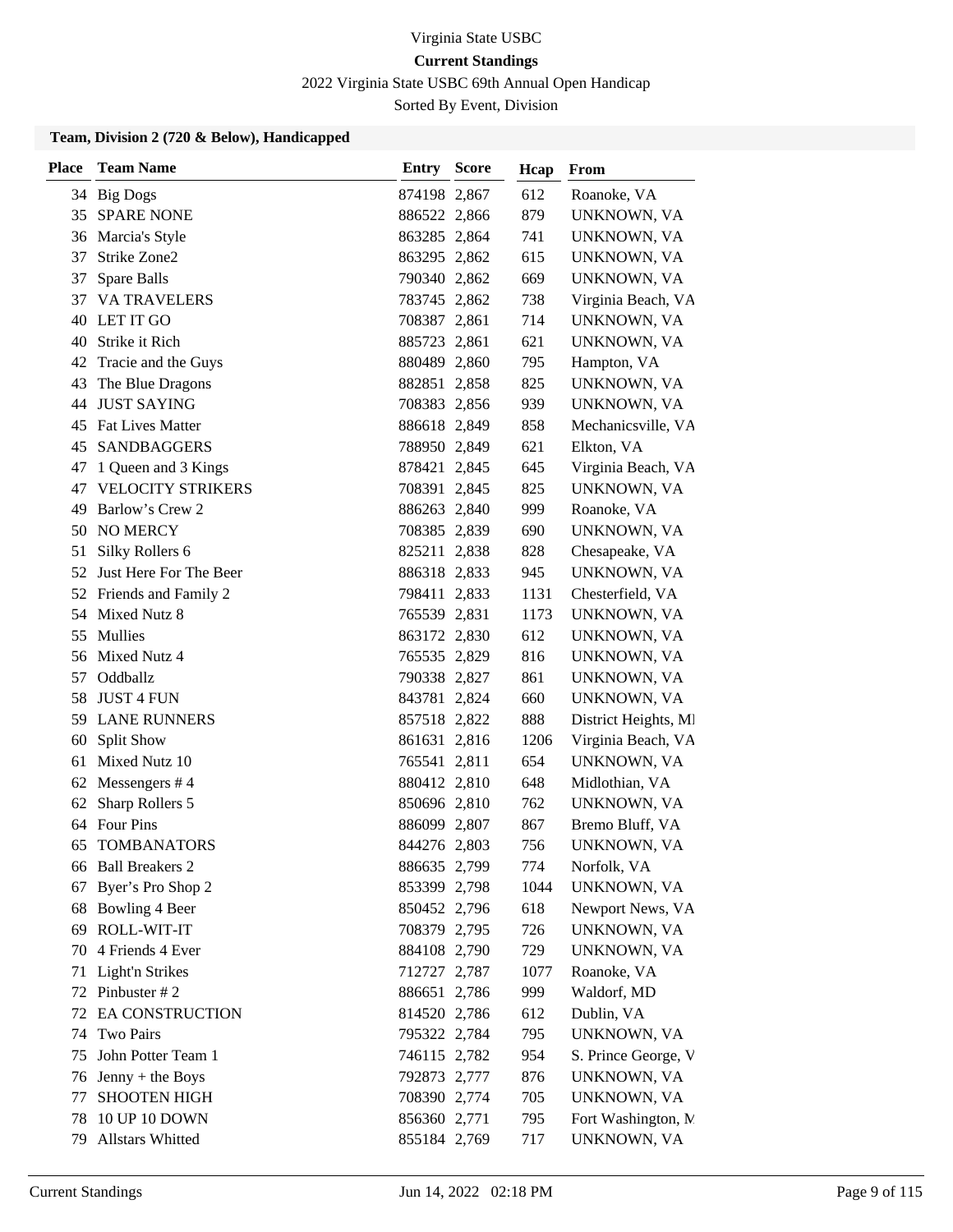2022 Virginia State USBC 69th Annual Open Handicap

Sorted By Event, Division

### **Team, Division 2 (720 & Below), Handicapped**

| <b>Place</b> | <b>Team Name</b>                 | <b>Entry Score</b> | Hcap | <b>From</b>        |
|--------------|----------------------------------|--------------------|------|--------------------|
|              | 80 Virginia Pals                 | 861787 2,765       | 696  | SALEM, VA          |
|              | 81 EAST END EXPRESS BOWLING CLUB | 856509 2,760       | 660  | Richmond, VA       |
|              | 82 Galaxy Strikers               | 886630 2,759       | 660  | Warrenton, VA      |
|              | 82 Pickin Machines               | 841813 2,759       | 600  | Martinsburg, WV    |
| 84           | Virginia Pals II                 | 861810 2,757       | 765  | SALEM, VA          |
|              | 84 Untouchables                  | 816638 2,757       | 666  | Clover, VA         |
|              | 84 ONE MORE 1                    | 851637 2,757       | 654  | UNKNOWN, VA        |
| 87           | Show No Mercy                    | 708394 2,756       | 660  | UNKNOWN, VA        |
| 88           | Say What????!!!!                 | 708382 2,755       | 765  | UNKNOWN, VA        |
| 89           | Mixed Nutz 2                     | 765533 2,744       | 735  | UNKNOWN, VA        |
| 89           | Strike Zone 1                    | 863294 2,744       | 741  | UNKNOWN, VA        |
| 91           | Thomas Fleming Team 1            | 879948 2,743       | 837  | UNKNOWN, VA        |
| 91           | Good Ole Boys                    | 852248 2,743       | 828  | Broadway, VA       |
| 93           | Alleygators                      | 856353 2,742       | 660  | UNKNOWN, VA        |
| 93           | Silky Rollers 5                  | 825210 2,742       | 687  | Chesapeake, VA     |
| 95           | <b>Gutter Gang</b>               | 885646 2,738       | 828  | Blacksburg, VA     |
| 96           | Get The Money                    | 874757 2,737       | 891  | Clinton, MD        |
| 97           | <b>TUCKIN' FENPIN</b>            | 791015 2,736       | 735  | UNKNOWN, VA        |
|              | 98 Metropolitan Gents #7         | 858465 2,735       | 660  | UNKNOWN, VA        |
| 99           | Pinbusters #1                    | 886650 2,733       | 714  | Waldorf, MD        |
| 100          | The ClarkesAnd Bill              | 849288 2,732       | 621  | Ashburn, VA        |
| 101          | Rippers                          | 844275 2,731       | 630  | UNKNOWN, VA        |
| 101          | TGIF                             | 790596 2,731       | 753  | Prince George, VA  |
| 103          | <b>STRIKE MASTERS</b>            | 874940 2,728       | 633  | UNKNOWN, VA        |
|              | 104 Peninsula Mixers #2          | 766297 2,726       | 642  | UNKNOWN, VA        |
|              | 105 Gutter Dusters               | 875659 2,723       | 612  | Lynchburg, VA      |
|              | 106 Incognito                    | 856467 2,722       | 699  | Newport News, VA   |
| 107          | The Lucky Strikes                | 883839 2,720       | 645  | UNKNOWN, VA        |
| 108          | Silky Rollers 7                  | 825212 2,716       | 870  | Chesapeake, VA     |
| 109          | <b>ACHES &amp; PAINS</b>         | 814513 2,710       | 708  | Suffolk, VA        |
| 109          | Brad Bullock Team 2              | 882584 2,710       | 741  | Emporia, VA        |
| 111          | EAST END EXPRESS BOWLING CLUB    | 856506 2,709       | 741  | Richmond, VA       |
|              | 112 Allstars Karen               | 855181 2,707       | 804  | UNKNOWN, VA        |
|              | 113 PEN MEN                      | 790606 2,703       | 693  | UNKNOWN, VA        |
|              | 113 RONNIE'S CREW                | 790996 2,703       | 630  | UNKNOWN, VA        |
|              | 115 TNBA #2                      | 883075 2,702       | 783  | UNKNOWN, VA        |
|              | 116 Strike It Rich III           | 708398 2,692       | 894  | UNKNOWN, VA        |
|              | 117 Mixed Nutz 7                 | 765538 2,690       | 600  | UNKNOWN, VA        |
|              | 118 Strike Zone 3                | 863309 2,687       | 834  | Henrico, VA        |
| 119          | Ashley and the Three Bears       | 850338 2,674       | 849  | UNKNOWN, VA        |
| 120          | Sharp Rollers 4                  | 850695 2,671       | 696  | UNKNOWN, VA        |
| 121          | Mixed Nutz 1                     | 765532 2,661       | 675  | UNKNOWN, VA        |
|              | 122 Oceana 4                     | 874661 2,650       | 690  | Virginia Beach, VA |
|              | 123 TFL 1                        | 743870 2,641       | 657  | Portsmouth, VA     |
| 124          | <b>Silky Rollers</b>             | 825206 2,609       | 690  | Chesapeake, VA     |
|              | 125 Neighbors                    | 844390 2,598       | 903  | UNKNOWN, VA        |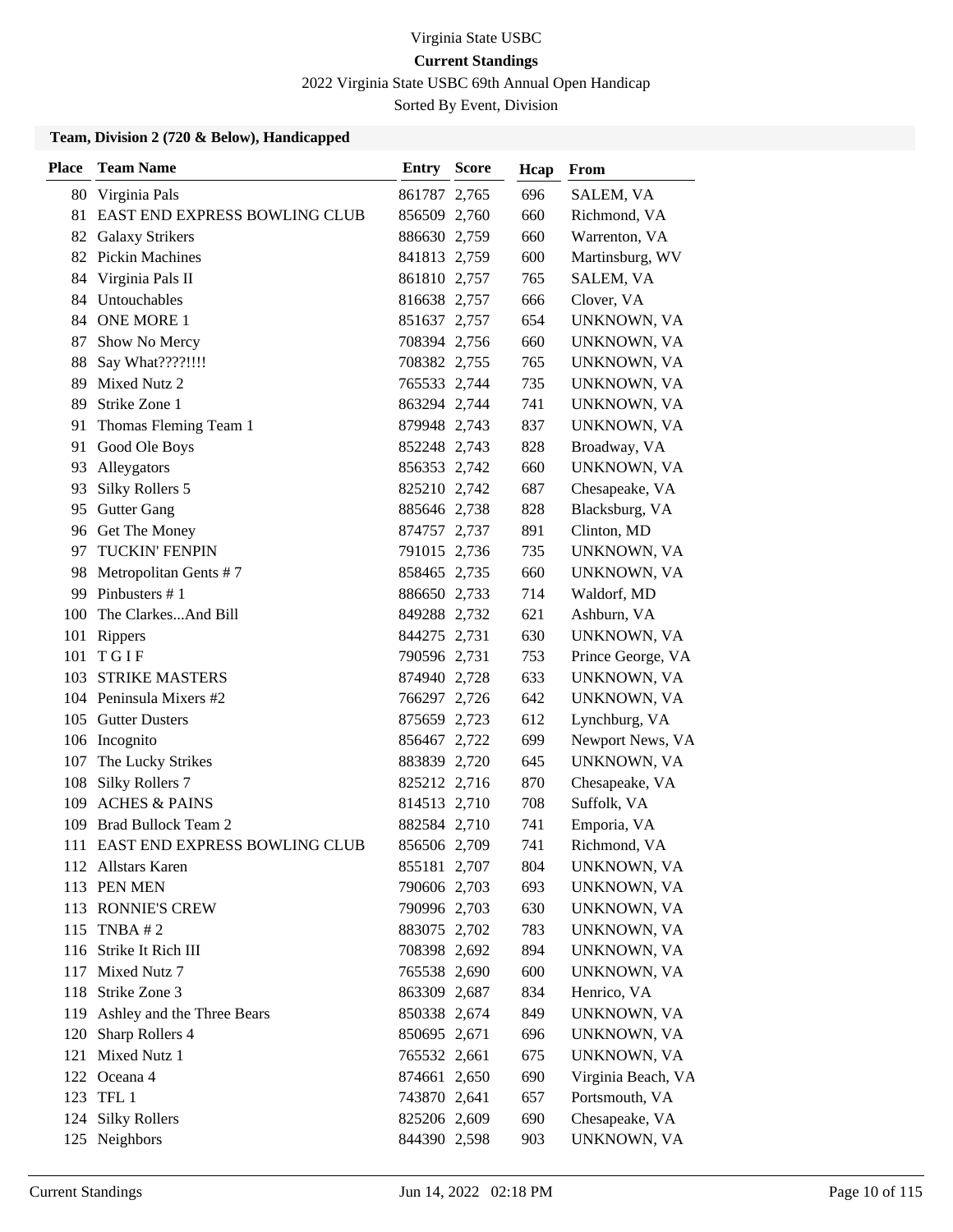2022 Virginia State USBC 69th Annual Open Handicap

Sorted By Event, Division

### **Team, Division 2 (720 & Below), Handicapped**

| <b>Place</b> Team Name     | Entry        | Score | Hcap | From          |
|----------------------------|--------------|-------|------|---------------|
| 126 Be The Ball            | 804526 2,597 |       | 735  | UNKNOWN, VA   |
| 127 Smokey and the Bandits | 792865 2,595 |       | 642  | Lexington, VA |
| 128 Sharp Rollers 6        | 886657 2,583 |       | 732  | UNKNOWN, VA   |
| 129 Hilltoppers No 1       | 789559 2,576 |       | 876  | Covington, VA |
| 130 Thomas Fleming Team 2  | 879949 2.544 |       | 891  | UNKNOWN, VA   |
| 131 WHO KNOWS              | 790086 2,482 |       | 618  | Yorktown, VA  |

The lowest score to cash is 2482.

### **Team, Team Scratch (720 & Below), Scratch**

| <b>Place</b> Team Name   | Entry        | Score<br>Hcap | From               |
|--------------------------|--------------|---------------|--------------------|
| <b>STRIKE FORCERS</b>    | 708378 2,314 |               | UNKNOWN, VA        |
| 2 TOP DAWGS              | 874953 2,284 |               | Rustburg, VA       |
| 3 Peninsula Mixers #4    | 766299 2,280 |               | UNKNOWN, VA        |
| 4 Mullies                | 863172 2,218 |               | UNKNOWN, VA        |
| 5 Messengers #4          | 880412 2,162 |               | Midlothian, VA     |
| 6 The Lucky Strikes      | 883839 2,075 |               | UNKNOWN, VA        |
| <b>VELOCITY STRIKERS</b> | 708391 2,020 |               | <b>UNKNOWN, VA</b> |

The lowest score to cash is 2020.

| Place        | <b>Team Name</b>                                            | Entry        | <b>Score</b> | Hcap | From               |
|--------------|-------------------------------------------------------------|--------------|--------------|------|--------------------|
| $\mathbf{1}$ | Tinsley Martessa D. \ Wilkerson Donzell C.                  | 884055 1.629 |              | 279  | Washington, DC     |
| 2            | Fry Jesse R. Jr \ Miller Justin D.                          | 886319 1,590 |              | 147  | UNKNOWN, VA        |
| 3            | Stephens Alexander \ Vicars Caleb A.                        | 875461 1,588 |              | 222  | Waldorf, MD        |
| 4            | Adams Henry A. $\heartsuit$ Poe David C. Jr                 | 789151 1,582 |              | 135  | Washington, DC     |
| 5            | Duffer Christopher B. \ Ramsey David M.                     | 804525 1,563 |              | 294  | UNKNOWN, VA        |
| 6            | Barrow Darin R. \ Johnson James W.                          | 855260 1,546 |              | 243  | UNKNOWN, VA        |
| 7            | Rowlett Damon L. \ Mountz John D.                           | 886635 1,533 |              | 258  | Norfolk, VA        |
| 8            | Aumann Garrett R. \ Warner Wells M.                         | 884931 1,527 |              | 204  | Franklin, WV       |
| 9            | Gallahan Bryan W. \Coulson Rick E.                          | 790832 1,518 |              | 12   | UNKNOWN, VA        |
| 10           | Day Jeff M. \ Collis Robert F.                              | 838136 1,513 |              | 123  | UNKNOWN, VA        |
| 10           | Jenkins Justin R. \ Ferguson Kevin R.                       | 716576 1,513 |              | 51   | UNKNOWN, VA        |
| 12           | McDonald Eugenia A. \ Lambert Rodney S.                     | 886649 1,510 |              | 276  | Upper Marlboro, M  |
| 13           | Campbell Andrew T. \ Hornstein Dylan S.                     | 856749 1,504 |              | 150  | UNKNOWN, VA        |
| 14           | Brownie Robert A. \ Orfield Robert D.                       | 886609 1,495 |              | 117  | Chesterfield, VA   |
| 14           | Hannay Jimmy V. \Thurston M. Ryan                           | 819029 1,495 |              | 102  | Chester, VA        |
| 16           | Painter Lewis J. Jr \ Painter James E.                      | 838136 1,489 |              | 138  | UNKNOWN, VA        |
| 17           | Praileau Brandon L. \ McKleny Carlos M.                     | 884173 1,487 |              | 282  | Norfolk, VA        |
| 18           | Billips Anthony D. \ Dotson Kevin M.                        | 874198 1,479 |              | 204  | Roanoke, VA        |
| 19           | Humphrey Andrew M. $\operatorname{\backslash}$ Cox Billy J. | 818947 1,478 |              | 75   | Chester, VA        |
| 20           | Casey Lenn R. \ McGregor Ronald A.                          | 855184 1,476 |              | 297  | UNKNOWN, VA        |
| 21           | Robertson David B. \ Langdon Kevin S.                       | 885552 1,474 |              | 261  | UNKNOWN, VA        |
| 22           | Wingfield Danny W. Sr \ Campbell Robert L.                  | 800089 1,473 |              | 183  | UNKNOWN, VA        |
| 22           | Owens Brian K. \Douglas Frederick H. Jr                     | 886632 1,473 |              | 255  |                    |
| 24           | Harge Angela M. \ Williams Eric                             | 886639 1,468 |              | 294  | Fredericksburg, VA |
| 24           | Bradshaw Brandon W. \Parrish Eric                           | 851315 1,468 |              | 156  | Henrico, VA        |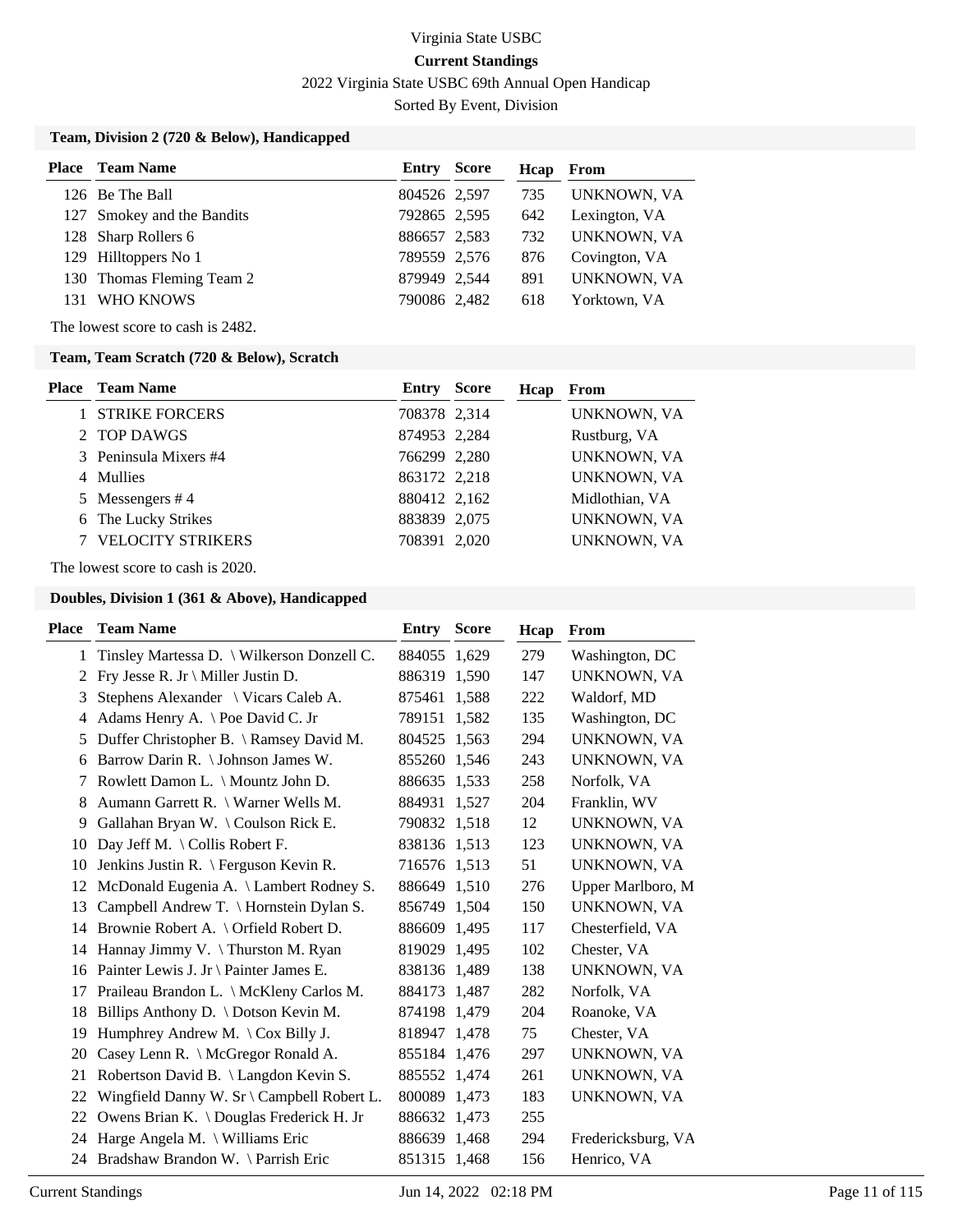2022 Virginia State USBC 69th Annual Open Handicap

Sorted By Event, Division

| Place | <b>Team Name</b>                                      | Entry        | <b>Score</b> | Hcap | <b>From</b>        |
|-------|-------------------------------------------------------|--------------|--------------|------|--------------------|
|       | 26 Clay Kristan S. \Thompson Ciara N.                 | 884055 1,465 |              | 147  | Washington, DC     |
|       | 27 Bolosan Chris L. \ Boyters Greg D.                 | 787624 1,464 |              | 9    | Newport News, VA   |
|       | 28 Patterson Paula D. \ Patterson Erick R.            | 850693 1,461 |              | 291  | UNKNOWN, VA        |
|       | 29 Watkins Tyrone R. Jr \ Dickerson Dmitri A.         | 884067 1,459 |              | 180  | Washington, DC     |
|       | 29 Hinkle Craig W. \ Christian Cory A.                | 851315 1,459 |              | 159  | Henrico, VA        |
| 31    | Gilbert Corey E. \ Gilbert Nelson E.                  | 883993 1,457 |              | 240  | UNKNOWN, VA        |
|       | 31 Hammer Jeffrey P. \ Negron Cristopher D.           | 787624 1,457 |              | 114  | Newport News, VA   |
|       | 33 Lineberry Shannon Q. \ Montgomery Will C.          | 743004 1,455 |              | 204  | Fairfield, VA      |
|       | 33 Rountree Gary X. Sr \ Kemp Darryl L.               | 825207 1,455 |              | 225  | Chesapeake, VA     |
|       | 33 Linkous Dylan L. \ Linkous Joseph R.               | 885643 1,455 |              | 294  | Blacksburg, VA     |
| 33    | Anderson Alden P. \ Hugo Stephen M.                   | 875729 1,455 |              | 180  | UNKNOWN, VA        |
|       | 37 Lawrence Kimberleigh N. \ Williamson<br>Timothy S. | 883096 1,454 |              | 231  | UNKNOWN, VA        |
|       | 38 Kindig Anthony W. \Denton Max D.                   | 886599 1,452 |              | 297  | UNKNOWN, VA        |
|       | 39 Palmer Brian D. \ Higbee Kevin M.                  | 838991 1,447 |              | 108  | Aldie, VA          |
|       | 40 Parrish George M. \ Parks Cumberland A.            | 789152 1,445 |              | 291  | Washington, DC     |
|       | 41 Webster John A. Jr \ Poe David C. Jr               | 858461 1,444 |              | 162  | UNKNOWN, VA        |
| 41    | Hayes Sean M. \ Porterfield James R.                  | 765534 1,444 |              | 222  | UNKNOWN, VA        |
| 43    | Dysart Noel K. \ Holtzclaw John W.                    | 855183 1,443 |              | 222  | UNKNOWN, VA        |
| 43    | Trombly Ron \ Smith Scott D.                          | 864937 1,443 |              | 201  | Bowling Green, VA  |
| 45    | Moon Sungju \ Park Joon                               | 795264 1,442 |              | 297  | UNKNOWN, VA        |
| 46    | Chesson Kareem T. \ Rice Montrelle C.                 | 788046 1,441 |              | 210  | Lynchburg, VA      |
| 46    | Byrd Keith M. \ Reid Manna T.                         | 708390 1,441 |              | 285  | UNKNOWN, VA        |
|       | 48 Campbell Brandon C. \ Clay Marlon B.               | 855260 1,440 |              | 252  | UNKNOWN, VA        |
|       | 48 Guilliams Doyle D. \ Humphreys Bryan L.            | 854284 1,440 |              | 237  | Salem, VA          |
|       | 50 Watson Craig L. \ Crump Tyrone                     | 880414 1,438 |              | 168  | Midlothian, VA     |
|       | 51 Palmer Jesse W. Jr \ Bayes Vincent                 | 863085 1,437 |              | 222  | UNKNOWN, VA        |
|       | 51 Prince William J. Jr \ Woodall Thomas P.           | 783746 1,437 |              | 129  | Virginia Beach, VA |
| 51    | Sams Yasmine S. \ Sams Jeffrey W.                     | 716574 1,437 |              | 111  | UNKNOWN, VA        |
| 51    | Perry Jada \ Williams Diangelo S.                     | 825209 1,437 |              | 255  | Chesapeake, VA     |
| 55    | Hayes Lisa G. $\setminus$ Cook Jennifer (Red) S.      | 765533 1,436 |              | 297  | UNKNOWN, VA        |
|       | 55 Wiggins Gerald R. Sr \ Reed Alejandro L.           | 788048 1,436 |              | 219  | Lynchburg, VA      |
|       | 57 Carroll Dylan C. \ White Terrance L.               | 787625 1,435 |              | 48   | Newport News, VA   |
| 57    | Moore Vernon E. \ Pargoe Danny T.                     | 789797 1,435 |              | 210  | UNKNOWN, VA        |
| 57    | Taylor Carroll E. Jr \ Taylor Davis                   | 798414 1,435 |              | 180  | Chesterfield, VA   |
| 60    | Clingman Corina J. \ Bell Trina-Renee M.              | 850698 1,434 |              | 270  | UNKNOWN, VA        |
| 60    | Price Robert E. \ Simpson Larry A.                    | 821453 1,434 |              | 210  | Chester, VA        |
| 62    | Welch Brian C. \ Lanham Bobby L.                      | 855267 1,433 |              | 183  | Kearneysville, WV  |
| 62    | Harkless C Bruce $\setminus$ Rudy Tyrus R.            | 858462 1,433 |              | 243  | UNKNOWN, VA        |
| 64    | Hailes Larry R. Jr \ Baez Nicholas J.C.               | 743873 1,431 |              | 204  | Portsmouth, VA     |
| 65    | Rand Thad A. \ Price Christopher L.                   | 875731 1,428 |              | 102  | UNKNOWN, VA        |
| 66    | Todd Earnest \ Brown Sonny L.                         | 863194 1,427 |              | 273  | UNKNOWN, VA        |
| 66    | Johnson Brandon D. \ Jones James C.                   | 721984 1,427 |              | 45   | UNKNOWN, VA        |
| 68    | Sacro Vincent J. \ Wetherington Jesse W. Jr           | 886656 1,426 |              | 198  | Sterling, VA       |
| 69    | Lacy John B. Jr \ Smith Adam M.                       | 851314 1,425 |              | 138  | Henrico, VA        |
| 69    | McCue Fred A. \ Volpp Gerald L.                       | 882519 1,425 |              | 282  | Stafford, VA       |
| 69    | Jefferson Quintina R. \ Corbett Curtis H. Sr          | 708397 1,425 |              | 183  | UNKNOWN, VA        |
|       |                                                       |              |              |      |                    |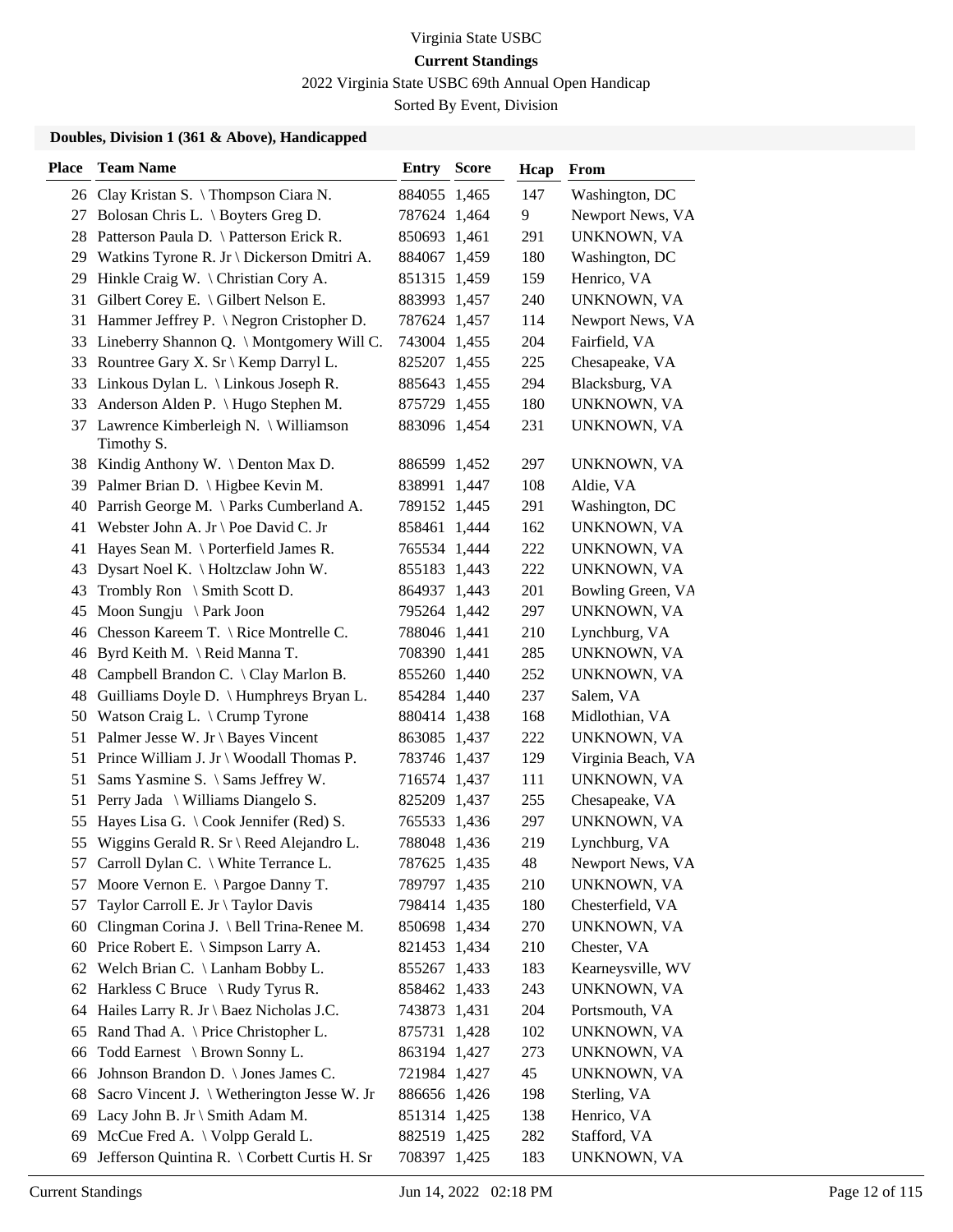2022 Virginia State USBC 69th Annual Open Handicap

Sorted By Event, Division

| 249<br>72 Carrico Preston C. \ Moretz Charles E.<br>855271 1,423<br>72 Greene Evelyn C. \ Roy Kevin A.<br>273<br>855182 1,423<br>74 Cornwell Adam C. \ Newsom William L.<br>845253 1,422<br>111<br>Franklin, VA<br>210<br>Tran Oanh (Hazee) N. \ Aldea Randy E.<br>851914 1,422<br>74<br>Martin Jason C. \ Pinder Russell O. Jr<br>Dumfries, VA<br>886655 1,421<br>207<br>76<br>Reuss-Dean Cheyanne \ Hester Jamie D. Jr<br>204<br>Gainesville, VA<br>886644 1,420<br>77<br>Russell Glen W. \ Book James E.<br>243<br>838135 1,420<br>77<br>Meador Christopher Derek \ Board Michael<br>863172 1,420<br>297<br>77<br>W. Jr<br>80 Carter Diamond \Thompson Tubar<br>156<br>855180 1,419<br>80 Dulnev Andrew J. \ Brower Etzel C. Jr<br>198<br>856107 1,419<br>Centreville, VA<br>Glenn Daryl J. $\Theta$ Pope Jerrold M.<br>114<br>82<br>858462 1,418<br>Gary Jonathan R. \ Franklin Brian P.<br>815766 1,418<br>9<br>Yorktown, VA<br>82<br>Cox Brandyn J. $\operatorname{\backslash}$ Cox Emily P.<br>883195 1,417<br>210<br>84<br>Sharp Mabel G. \ Sharp Robert T.<br>850694 1,417<br>267<br>84<br>Campbell Danny R. \ Smith Greggory A.<br>294<br>790996 1,417<br>84<br>87 Williams Albert G. Sr \ Brooks Leo N.<br>Montpelier, VA<br>788537 1,416<br>192<br>Whitaker Vincent M. \ Moreira Kasper A.<br>153<br>Stafford, VA<br>87<br>838923 1,416<br>Carico Adam L. \ Hart Jason A.<br>231<br>87<br>855270 1,416<br>Catalan Kevin P. \ Boone Moses H.<br>213<br>87<br>708384 1,416<br>237<br>91<br>James Mark N. \ Marshall Eugene L. II<br>858463 1,415<br>MacCullough Glenn R. \ McMullen Hollis F.<br>92<br>875729 1,413<br>117<br>Randesi Kevin P. \ Ridge Richard R.<br>108<br>Ashland, VA<br>852441 1,413<br>92<br>Tucker Dan T. Jr \ Blowers Don E.<br>162<br>Chesterfield, VA<br>798413 1,412<br>94<br>95 Lavelle George H. \Hailstalk Richard A. Jr<br>222<br>883095 1,411<br>Brown Michael H. \ Rankin York C. Jr<br>789157 1,411<br>177<br>Washington, DC<br>95<br>Meredith Sonya B. \ Houff Timothy B.<br>267<br>708394 1,411<br>95<br>Miller Kyle D. \ Miller Robert D.<br>39<br>Broadway, VA<br>98<br>721934 1,407<br>98 Randolph Denise L. \ Heard John D.<br>883096 1,407<br>171<br>Napier Michael W. \Deane Kevin B.<br>207<br>Ruckersville, VA<br>886637 1,406<br>100<br>Bailey Brian D.   Woodson Benjamin L. Sr<br>261<br>886632 1,406<br>100<br>231<br>100 Coffey Edward L. \ Brooks John W. III<br>708552 1,406<br>Buena Vista, VA<br>103 Valentine Michael W. \ Flanagan Robert M.<br>851915 1,403<br>294<br>103 Dineen Joseph A. \ Campbell Charles M.<br>851622 1,403<br>18<br>105 Eighani Omid \ Redd Stanley E.<br>790607 1,402<br>243<br>106 Jones Aleea M. \ McDaniel Tyler C.<br>785609 1,401<br>225<br>Chester, VA<br>106 Russell Shellene D. \ Altice Sheffield II<br>708377 1,401<br>237<br>106 Abt Jeff \ Eisewann William J. Jr<br>827232 1,401<br>144<br>109 Allman Dallas W. \ Glazier Timothy J.<br>72<br>787623 1,400<br>110 Jackson Bernice H. \ Broughton Feast L.<br>222<br>Lynchburg, VA<br>788042 1,398<br>111 Alston Troy M. \ Samick Michael R.<br>788537 1,397<br>189<br>Montpelier, VA<br>Beavers Kelly L. \ Hummel John P.<br>258<br>Sterling, VA<br>825190 1,397<br>111<br>113 Leathers Gregory D. \ Carter Henry P. III<br>Washington, DC<br>884099 1,395<br>279<br>113 Banchy Mark J. \ Kolbe Douglas K.<br>Lynchburg, VA<br>788041 1,395<br>120<br>Harper Vaughn K. \ Faircloth Myrick J.<br>788043 1,394<br>183<br>Lynchburg, VA<br>115<br>Matthews Lowell A. \ Marshall Keith L.<br>858460 1,394<br>156<br>115<br>Byer Melissa L. \ Craft Jason R.<br>853400 1,394<br>156<br>115 | <b>Place</b> | <b>Team Name</b> | Entry | <b>Score</b> | Hcap | From             |
|-------------------------------------------------------------------------------------------------------------------------------------------------------------------------------------------------------------------------------------------------------------------------------------------------------------------------------------------------------------------------------------------------------------------------------------------------------------------------------------------------------------------------------------------------------------------------------------------------------------------------------------------------------------------------------------------------------------------------------------------------------------------------------------------------------------------------------------------------------------------------------------------------------------------------------------------------------------------------------------------------------------------------------------------------------------------------------------------------------------------------------------------------------------------------------------------------------------------------------------------------------------------------------------------------------------------------------------------------------------------------------------------------------------------------------------------------------------------------------------------------------------------------------------------------------------------------------------------------------------------------------------------------------------------------------------------------------------------------------------------------------------------------------------------------------------------------------------------------------------------------------------------------------------------------------------------------------------------------------------------------------------------------------------------------------------------------------------------------------------------------------------------------------------------------------------------------------------------------------------------------------------------------------------------------------------------------------------------------------------------------------------------------------------------------------------------------------------------------------------------------------------------------------------------------------------------------------------------------------------------------------------------------------------------------------------------------------------------------------------------------------------------------------------------------------------------------------------------------------------------------------------------------------------------------------------------------------------------------------------------------------------------------------------------------------------------------------------------------------------------------------------------------------------------------------------------------------------------------------------------------------------------------------------------------------------------------------------------------------------------------------------------------------------------------------------------------------------------------------------------------------------------------------------------------------------------------------------------------------------------------------------------|--------------|------------------|-------|--------------|------|------------------|
|                                                                                                                                                                                                                                                                                                                                                                                                                                                                                                                                                                                                                                                                                                                                                                                                                                                                                                                                                                                                                                                                                                                                                                                                                                                                                                                                                                                                                                                                                                                                                                                                                                                                                                                                                                                                                                                                                                                                                                                                                                                                                                                                                                                                                                                                                                                                                                                                                                                                                                                                                                                                                                                                                                                                                                                                                                                                                                                                                                                                                                                                                                                                                                                                                                                                                                                                                                                                                                                                                                                                                                                                                                           |              |                  |       |              |      | UNKNOWN, VA      |
|                                                                                                                                                                                                                                                                                                                                                                                                                                                                                                                                                                                                                                                                                                                                                                                                                                                                                                                                                                                                                                                                                                                                                                                                                                                                                                                                                                                                                                                                                                                                                                                                                                                                                                                                                                                                                                                                                                                                                                                                                                                                                                                                                                                                                                                                                                                                                                                                                                                                                                                                                                                                                                                                                                                                                                                                                                                                                                                                                                                                                                                                                                                                                                                                                                                                                                                                                                                                                                                                                                                                                                                                                                           |              |                  |       |              |      | UNKNOWN, VA      |
|                                                                                                                                                                                                                                                                                                                                                                                                                                                                                                                                                                                                                                                                                                                                                                                                                                                                                                                                                                                                                                                                                                                                                                                                                                                                                                                                                                                                                                                                                                                                                                                                                                                                                                                                                                                                                                                                                                                                                                                                                                                                                                                                                                                                                                                                                                                                                                                                                                                                                                                                                                                                                                                                                                                                                                                                                                                                                                                                                                                                                                                                                                                                                                                                                                                                                                                                                                                                                                                                                                                                                                                                                                           |              |                  |       |              |      |                  |
|                                                                                                                                                                                                                                                                                                                                                                                                                                                                                                                                                                                                                                                                                                                                                                                                                                                                                                                                                                                                                                                                                                                                                                                                                                                                                                                                                                                                                                                                                                                                                                                                                                                                                                                                                                                                                                                                                                                                                                                                                                                                                                                                                                                                                                                                                                                                                                                                                                                                                                                                                                                                                                                                                                                                                                                                                                                                                                                                                                                                                                                                                                                                                                                                                                                                                                                                                                                                                                                                                                                                                                                                                                           |              |                  |       |              |      | UNKNOWN, VA      |
|                                                                                                                                                                                                                                                                                                                                                                                                                                                                                                                                                                                                                                                                                                                                                                                                                                                                                                                                                                                                                                                                                                                                                                                                                                                                                                                                                                                                                                                                                                                                                                                                                                                                                                                                                                                                                                                                                                                                                                                                                                                                                                                                                                                                                                                                                                                                                                                                                                                                                                                                                                                                                                                                                                                                                                                                                                                                                                                                                                                                                                                                                                                                                                                                                                                                                                                                                                                                                                                                                                                                                                                                                                           |              |                  |       |              |      |                  |
|                                                                                                                                                                                                                                                                                                                                                                                                                                                                                                                                                                                                                                                                                                                                                                                                                                                                                                                                                                                                                                                                                                                                                                                                                                                                                                                                                                                                                                                                                                                                                                                                                                                                                                                                                                                                                                                                                                                                                                                                                                                                                                                                                                                                                                                                                                                                                                                                                                                                                                                                                                                                                                                                                                                                                                                                                                                                                                                                                                                                                                                                                                                                                                                                                                                                                                                                                                                                                                                                                                                                                                                                                                           |              |                  |       |              |      |                  |
|                                                                                                                                                                                                                                                                                                                                                                                                                                                                                                                                                                                                                                                                                                                                                                                                                                                                                                                                                                                                                                                                                                                                                                                                                                                                                                                                                                                                                                                                                                                                                                                                                                                                                                                                                                                                                                                                                                                                                                                                                                                                                                                                                                                                                                                                                                                                                                                                                                                                                                                                                                                                                                                                                                                                                                                                                                                                                                                                                                                                                                                                                                                                                                                                                                                                                                                                                                                                                                                                                                                                                                                                                                           |              |                  |       |              |      | UNKNOWN, VA      |
|                                                                                                                                                                                                                                                                                                                                                                                                                                                                                                                                                                                                                                                                                                                                                                                                                                                                                                                                                                                                                                                                                                                                                                                                                                                                                                                                                                                                                                                                                                                                                                                                                                                                                                                                                                                                                                                                                                                                                                                                                                                                                                                                                                                                                                                                                                                                                                                                                                                                                                                                                                                                                                                                                                                                                                                                                                                                                                                                                                                                                                                                                                                                                                                                                                                                                                                                                                                                                                                                                                                                                                                                                                           |              |                  |       |              |      | UNKNOWN, VA      |
|                                                                                                                                                                                                                                                                                                                                                                                                                                                                                                                                                                                                                                                                                                                                                                                                                                                                                                                                                                                                                                                                                                                                                                                                                                                                                                                                                                                                                                                                                                                                                                                                                                                                                                                                                                                                                                                                                                                                                                                                                                                                                                                                                                                                                                                                                                                                                                                                                                                                                                                                                                                                                                                                                                                                                                                                                                                                                                                                                                                                                                                                                                                                                                                                                                                                                                                                                                                                                                                                                                                                                                                                                                           |              |                  |       |              |      | UNKNOWN, VA      |
|                                                                                                                                                                                                                                                                                                                                                                                                                                                                                                                                                                                                                                                                                                                                                                                                                                                                                                                                                                                                                                                                                                                                                                                                                                                                                                                                                                                                                                                                                                                                                                                                                                                                                                                                                                                                                                                                                                                                                                                                                                                                                                                                                                                                                                                                                                                                                                                                                                                                                                                                                                                                                                                                                                                                                                                                                                                                                                                                                                                                                                                                                                                                                                                                                                                                                                                                                                                                                                                                                                                                                                                                                                           |              |                  |       |              |      |                  |
|                                                                                                                                                                                                                                                                                                                                                                                                                                                                                                                                                                                                                                                                                                                                                                                                                                                                                                                                                                                                                                                                                                                                                                                                                                                                                                                                                                                                                                                                                                                                                                                                                                                                                                                                                                                                                                                                                                                                                                                                                                                                                                                                                                                                                                                                                                                                                                                                                                                                                                                                                                                                                                                                                                                                                                                                                                                                                                                                                                                                                                                                                                                                                                                                                                                                                                                                                                                                                                                                                                                                                                                                                                           |              |                  |       |              |      | UNKNOWN, VA      |
|                                                                                                                                                                                                                                                                                                                                                                                                                                                                                                                                                                                                                                                                                                                                                                                                                                                                                                                                                                                                                                                                                                                                                                                                                                                                                                                                                                                                                                                                                                                                                                                                                                                                                                                                                                                                                                                                                                                                                                                                                                                                                                                                                                                                                                                                                                                                                                                                                                                                                                                                                                                                                                                                                                                                                                                                                                                                                                                                                                                                                                                                                                                                                                                                                                                                                                                                                                                                                                                                                                                                                                                                                                           |              |                  |       |              |      |                  |
|                                                                                                                                                                                                                                                                                                                                                                                                                                                                                                                                                                                                                                                                                                                                                                                                                                                                                                                                                                                                                                                                                                                                                                                                                                                                                                                                                                                                                                                                                                                                                                                                                                                                                                                                                                                                                                                                                                                                                                                                                                                                                                                                                                                                                                                                                                                                                                                                                                                                                                                                                                                                                                                                                                                                                                                                                                                                                                                                                                                                                                                                                                                                                                                                                                                                                                                                                                                                                                                                                                                                                                                                                                           |              |                  |       |              |      | UNKNOWN, VA      |
|                                                                                                                                                                                                                                                                                                                                                                                                                                                                                                                                                                                                                                                                                                                                                                                                                                                                                                                                                                                                                                                                                                                                                                                                                                                                                                                                                                                                                                                                                                                                                                                                                                                                                                                                                                                                                                                                                                                                                                                                                                                                                                                                                                                                                                                                                                                                                                                                                                                                                                                                                                                                                                                                                                                                                                                                                                                                                                                                                                                                                                                                                                                                                                                                                                                                                                                                                                                                                                                                                                                                                                                                                                           |              |                  |       |              |      | UNKNOWN, VA      |
|                                                                                                                                                                                                                                                                                                                                                                                                                                                                                                                                                                                                                                                                                                                                                                                                                                                                                                                                                                                                                                                                                                                                                                                                                                                                                                                                                                                                                                                                                                                                                                                                                                                                                                                                                                                                                                                                                                                                                                                                                                                                                                                                                                                                                                                                                                                                                                                                                                                                                                                                                                                                                                                                                                                                                                                                                                                                                                                                                                                                                                                                                                                                                                                                                                                                                                                                                                                                                                                                                                                                                                                                                                           |              |                  |       |              |      | UNKNOWN, VA      |
|                                                                                                                                                                                                                                                                                                                                                                                                                                                                                                                                                                                                                                                                                                                                                                                                                                                                                                                                                                                                                                                                                                                                                                                                                                                                                                                                                                                                                                                                                                                                                                                                                                                                                                                                                                                                                                                                                                                                                                                                                                                                                                                                                                                                                                                                                                                                                                                                                                                                                                                                                                                                                                                                                                                                                                                                                                                                                                                                                                                                                                                                                                                                                                                                                                                                                                                                                                                                                                                                                                                                                                                                                                           |              |                  |       |              |      |                  |
|                                                                                                                                                                                                                                                                                                                                                                                                                                                                                                                                                                                                                                                                                                                                                                                                                                                                                                                                                                                                                                                                                                                                                                                                                                                                                                                                                                                                                                                                                                                                                                                                                                                                                                                                                                                                                                                                                                                                                                                                                                                                                                                                                                                                                                                                                                                                                                                                                                                                                                                                                                                                                                                                                                                                                                                                                                                                                                                                                                                                                                                                                                                                                                                                                                                                                                                                                                                                                                                                                                                                                                                                                                           |              |                  |       |              |      |                  |
|                                                                                                                                                                                                                                                                                                                                                                                                                                                                                                                                                                                                                                                                                                                                                                                                                                                                                                                                                                                                                                                                                                                                                                                                                                                                                                                                                                                                                                                                                                                                                                                                                                                                                                                                                                                                                                                                                                                                                                                                                                                                                                                                                                                                                                                                                                                                                                                                                                                                                                                                                                                                                                                                                                                                                                                                                                                                                                                                                                                                                                                                                                                                                                                                                                                                                                                                                                                                                                                                                                                                                                                                                                           |              |                  |       |              |      | UNKNOWN, VA      |
|                                                                                                                                                                                                                                                                                                                                                                                                                                                                                                                                                                                                                                                                                                                                                                                                                                                                                                                                                                                                                                                                                                                                                                                                                                                                                                                                                                                                                                                                                                                                                                                                                                                                                                                                                                                                                                                                                                                                                                                                                                                                                                                                                                                                                                                                                                                                                                                                                                                                                                                                                                                                                                                                                                                                                                                                                                                                                                                                                                                                                                                                                                                                                                                                                                                                                                                                                                                                                                                                                                                                                                                                                                           |              |                  |       |              |      | UNKNOWN, VA      |
|                                                                                                                                                                                                                                                                                                                                                                                                                                                                                                                                                                                                                                                                                                                                                                                                                                                                                                                                                                                                                                                                                                                                                                                                                                                                                                                                                                                                                                                                                                                                                                                                                                                                                                                                                                                                                                                                                                                                                                                                                                                                                                                                                                                                                                                                                                                                                                                                                                                                                                                                                                                                                                                                                                                                                                                                                                                                                                                                                                                                                                                                                                                                                                                                                                                                                                                                                                                                                                                                                                                                                                                                                                           |              |                  |       |              |      | UNKNOWN, VA      |
|                                                                                                                                                                                                                                                                                                                                                                                                                                                                                                                                                                                                                                                                                                                                                                                                                                                                                                                                                                                                                                                                                                                                                                                                                                                                                                                                                                                                                                                                                                                                                                                                                                                                                                                                                                                                                                                                                                                                                                                                                                                                                                                                                                                                                                                                                                                                                                                                                                                                                                                                                                                                                                                                                                                                                                                                                                                                                                                                                                                                                                                                                                                                                                                                                                                                                                                                                                                                                                                                                                                                                                                                                                           |              |                  |       |              |      | UNKNOWN, VA      |
|                                                                                                                                                                                                                                                                                                                                                                                                                                                                                                                                                                                                                                                                                                                                                                                                                                                                                                                                                                                                                                                                                                                                                                                                                                                                                                                                                                                                                                                                                                                                                                                                                                                                                                                                                                                                                                                                                                                                                                                                                                                                                                                                                                                                                                                                                                                                                                                                                                                                                                                                                                                                                                                                                                                                                                                                                                                                                                                                                                                                                                                                                                                                                                                                                                                                                                                                                                                                                                                                                                                                                                                                                                           |              |                  |       |              |      |                  |
|                                                                                                                                                                                                                                                                                                                                                                                                                                                                                                                                                                                                                                                                                                                                                                                                                                                                                                                                                                                                                                                                                                                                                                                                                                                                                                                                                                                                                                                                                                                                                                                                                                                                                                                                                                                                                                                                                                                                                                                                                                                                                                                                                                                                                                                                                                                                                                                                                                                                                                                                                                                                                                                                                                                                                                                                                                                                                                                                                                                                                                                                                                                                                                                                                                                                                                                                                                                                                                                                                                                                                                                                                                           |              |                  |       |              |      |                  |
|                                                                                                                                                                                                                                                                                                                                                                                                                                                                                                                                                                                                                                                                                                                                                                                                                                                                                                                                                                                                                                                                                                                                                                                                                                                                                                                                                                                                                                                                                                                                                                                                                                                                                                                                                                                                                                                                                                                                                                                                                                                                                                                                                                                                                                                                                                                                                                                                                                                                                                                                                                                                                                                                                                                                                                                                                                                                                                                                                                                                                                                                                                                                                                                                                                                                                                                                                                                                                                                                                                                                                                                                                                           |              |                  |       |              |      | UNKNOWN, VA      |
|                                                                                                                                                                                                                                                                                                                                                                                                                                                                                                                                                                                                                                                                                                                                                                                                                                                                                                                                                                                                                                                                                                                                                                                                                                                                                                                                                                                                                                                                                                                                                                                                                                                                                                                                                                                                                                                                                                                                                                                                                                                                                                                                                                                                                                                                                                                                                                                                                                                                                                                                                                                                                                                                                                                                                                                                                                                                                                                                                                                                                                                                                                                                                                                                                                                                                                                                                                                                                                                                                                                                                                                                                                           |              |                  |       |              |      |                  |
|                                                                                                                                                                                                                                                                                                                                                                                                                                                                                                                                                                                                                                                                                                                                                                                                                                                                                                                                                                                                                                                                                                                                                                                                                                                                                                                                                                                                                                                                                                                                                                                                                                                                                                                                                                                                                                                                                                                                                                                                                                                                                                                                                                                                                                                                                                                                                                                                                                                                                                                                                                                                                                                                                                                                                                                                                                                                                                                                                                                                                                                                                                                                                                                                                                                                                                                                                                                                                                                                                                                                                                                                                                           |              |                  |       |              |      | UNKNOWN, VA      |
|                                                                                                                                                                                                                                                                                                                                                                                                                                                                                                                                                                                                                                                                                                                                                                                                                                                                                                                                                                                                                                                                                                                                                                                                                                                                                                                                                                                                                                                                                                                                                                                                                                                                                                                                                                                                                                                                                                                                                                                                                                                                                                                                                                                                                                                                                                                                                                                                                                                                                                                                                                                                                                                                                                                                                                                                                                                                                                                                                                                                                                                                                                                                                                                                                                                                                                                                                                                                                                                                                                                                                                                                                                           |              |                  |       |              |      |                  |
|                                                                                                                                                                                                                                                                                                                                                                                                                                                                                                                                                                                                                                                                                                                                                                                                                                                                                                                                                                                                                                                                                                                                                                                                                                                                                                                                                                                                                                                                                                                                                                                                                                                                                                                                                                                                                                                                                                                                                                                                                                                                                                                                                                                                                                                                                                                                                                                                                                                                                                                                                                                                                                                                                                                                                                                                                                                                                                                                                                                                                                                                                                                                                                                                                                                                                                                                                                                                                                                                                                                                                                                                                                           |              |                  |       |              |      | UNKNOWN, VA      |
|                                                                                                                                                                                                                                                                                                                                                                                                                                                                                                                                                                                                                                                                                                                                                                                                                                                                                                                                                                                                                                                                                                                                                                                                                                                                                                                                                                                                                                                                                                                                                                                                                                                                                                                                                                                                                                                                                                                                                                                                                                                                                                                                                                                                                                                                                                                                                                                                                                                                                                                                                                                                                                                                                                                                                                                                                                                                                                                                                                                                                                                                                                                                                                                                                                                                                                                                                                                                                                                                                                                                                                                                                                           |              |                  |       |              |      |                  |
|                                                                                                                                                                                                                                                                                                                                                                                                                                                                                                                                                                                                                                                                                                                                                                                                                                                                                                                                                                                                                                                                                                                                                                                                                                                                                                                                                                                                                                                                                                                                                                                                                                                                                                                                                                                                                                                                                                                                                                                                                                                                                                                                                                                                                                                                                                                                                                                                                                                                                                                                                                                                                                                                                                                                                                                                                                                                                                                                                                                                                                                                                                                                                                                                                                                                                                                                                                                                                                                                                                                                                                                                                                           |              |                  |       |              |      |                  |
|                                                                                                                                                                                                                                                                                                                                                                                                                                                                                                                                                                                                                                                                                                                                                                                                                                                                                                                                                                                                                                                                                                                                                                                                                                                                                                                                                                                                                                                                                                                                                                                                                                                                                                                                                                                                                                                                                                                                                                                                                                                                                                                                                                                                                                                                                                                                                                                                                                                                                                                                                                                                                                                                                                                                                                                                                                                                                                                                                                                                                                                                                                                                                                                                                                                                                                                                                                                                                                                                                                                                                                                                                                           |              |                  |       |              |      |                  |
|                                                                                                                                                                                                                                                                                                                                                                                                                                                                                                                                                                                                                                                                                                                                                                                                                                                                                                                                                                                                                                                                                                                                                                                                                                                                                                                                                                                                                                                                                                                                                                                                                                                                                                                                                                                                                                                                                                                                                                                                                                                                                                                                                                                                                                                                                                                                                                                                                                                                                                                                                                                                                                                                                                                                                                                                                                                                                                                                                                                                                                                                                                                                                                                                                                                                                                                                                                                                                                                                                                                                                                                                                                           |              |                  |       |              |      | UNKNOWN, VA      |
|                                                                                                                                                                                                                                                                                                                                                                                                                                                                                                                                                                                                                                                                                                                                                                                                                                                                                                                                                                                                                                                                                                                                                                                                                                                                                                                                                                                                                                                                                                                                                                                                                                                                                                                                                                                                                                                                                                                                                                                                                                                                                                                                                                                                                                                                                                                                                                                                                                                                                                                                                                                                                                                                                                                                                                                                                                                                                                                                                                                                                                                                                                                                                                                                                                                                                                                                                                                                                                                                                                                                                                                                                                           |              |                  |       |              |      | UNKNOWN, VA      |
|                                                                                                                                                                                                                                                                                                                                                                                                                                                                                                                                                                                                                                                                                                                                                                                                                                                                                                                                                                                                                                                                                                                                                                                                                                                                                                                                                                                                                                                                                                                                                                                                                                                                                                                                                                                                                                                                                                                                                                                                                                                                                                                                                                                                                                                                                                                                                                                                                                                                                                                                                                                                                                                                                                                                                                                                                                                                                                                                                                                                                                                                                                                                                                                                                                                                                                                                                                                                                                                                                                                                                                                                                                           |              |                  |       |              |      | UNKNOWN, VA      |
|                                                                                                                                                                                                                                                                                                                                                                                                                                                                                                                                                                                                                                                                                                                                                                                                                                                                                                                                                                                                                                                                                                                                                                                                                                                                                                                                                                                                                                                                                                                                                                                                                                                                                                                                                                                                                                                                                                                                                                                                                                                                                                                                                                                                                                                                                                                                                                                                                                                                                                                                                                                                                                                                                                                                                                                                                                                                                                                                                                                                                                                                                                                                                                                                                                                                                                                                                                                                                                                                                                                                                                                                                                           |              |                  |       |              |      |                  |
|                                                                                                                                                                                                                                                                                                                                                                                                                                                                                                                                                                                                                                                                                                                                                                                                                                                                                                                                                                                                                                                                                                                                                                                                                                                                                                                                                                                                                                                                                                                                                                                                                                                                                                                                                                                                                                                                                                                                                                                                                                                                                                                                                                                                                                                                                                                                                                                                                                                                                                                                                                                                                                                                                                                                                                                                                                                                                                                                                                                                                                                                                                                                                                                                                                                                                                                                                                                                                                                                                                                                                                                                                                           |              |                  |       |              |      | UNKNOWN, VA      |
|                                                                                                                                                                                                                                                                                                                                                                                                                                                                                                                                                                                                                                                                                                                                                                                                                                                                                                                                                                                                                                                                                                                                                                                                                                                                                                                                                                                                                                                                                                                                                                                                                                                                                                                                                                                                                                                                                                                                                                                                                                                                                                                                                                                                                                                                                                                                                                                                                                                                                                                                                                                                                                                                                                                                                                                                                                                                                                                                                                                                                                                                                                                                                                                                                                                                                                                                                                                                                                                                                                                                                                                                                                           |              |                  |       |              |      | UNKNOWN, VA      |
|                                                                                                                                                                                                                                                                                                                                                                                                                                                                                                                                                                                                                                                                                                                                                                                                                                                                                                                                                                                                                                                                                                                                                                                                                                                                                                                                                                                                                                                                                                                                                                                                                                                                                                                                                                                                                                                                                                                                                                                                                                                                                                                                                                                                                                                                                                                                                                                                                                                                                                                                                                                                                                                                                                                                                                                                                                                                                                                                                                                                                                                                                                                                                                                                                                                                                                                                                                                                                                                                                                                                                                                                                                           |              |                  |       |              |      | Newport News, VA |
|                                                                                                                                                                                                                                                                                                                                                                                                                                                                                                                                                                                                                                                                                                                                                                                                                                                                                                                                                                                                                                                                                                                                                                                                                                                                                                                                                                                                                                                                                                                                                                                                                                                                                                                                                                                                                                                                                                                                                                                                                                                                                                                                                                                                                                                                                                                                                                                                                                                                                                                                                                                                                                                                                                                                                                                                                                                                                                                                                                                                                                                                                                                                                                                                                                                                                                                                                                                                                                                                                                                                                                                                                                           |              |                  |       |              |      |                  |
|                                                                                                                                                                                                                                                                                                                                                                                                                                                                                                                                                                                                                                                                                                                                                                                                                                                                                                                                                                                                                                                                                                                                                                                                                                                                                                                                                                                                                                                                                                                                                                                                                                                                                                                                                                                                                                                                                                                                                                                                                                                                                                                                                                                                                                                                                                                                                                                                                                                                                                                                                                                                                                                                                                                                                                                                                                                                                                                                                                                                                                                                                                                                                                                                                                                                                                                                                                                                                                                                                                                                                                                                                                           |              |                  |       |              |      |                  |
|                                                                                                                                                                                                                                                                                                                                                                                                                                                                                                                                                                                                                                                                                                                                                                                                                                                                                                                                                                                                                                                                                                                                                                                                                                                                                                                                                                                                                                                                                                                                                                                                                                                                                                                                                                                                                                                                                                                                                                                                                                                                                                                                                                                                                                                                                                                                                                                                                                                                                                                                                                                                                                                                                                                                                                                                                                                                                                                                                                                                                                                                                                                                                                                                                                                                                                                                                                                                                                                                                                                                                                                                                                           |              |                  |       |              |      |                  |
|                                                                                                                                                                                                                                                                                                                                                                                                                                                                                                                                                                                                                                                                                                                                                                                                                                                                                                                                                                                                                                                                                                                                                                                                                                                                                                                                                                                                                                                                                                                                                                                                                                                                                                                                                                                                                                                                                                                                                                                                                                                                                                                                                                                                                                                                                                                                                                                                                                                                                                                                                                                                                                                                                                                                                                                                                                                                                                                                                                                                                                                                                                                                                                                                                                                                                                                                                                                                                                                                                                                                                                                                                                           |              |                  |       |              |      |                  |
|                                                                                                                                                                                                                                                                                                                                                                                                                                                                                                                                                                                                                                                                                                                                                                                                                                                                                                                                                                                                                                                                                                                                                                                                                                                                                                                                                                                                                                                                                                                                                                                                                                                                                                                                                                                                                                                                                                                                                                                                                                                                                                                                                                                                                                                                                                                                                                                                                                                                                                                                                                                                                                                                                                                                                                                                                                                                                                                                                                                                                                                                                                                                                                                                                                                                                                                                                                                                                                                                                                                                                                                                                                           |              |                  |       |              |      |                  |
|                                                                                                                                                                                                                                                                                                                                                                                                                                                                                                                                                                                                                                                                                                                                                                                                                                                                                                                                                                                                                                                                                                                                                                                                                                                                                                                                                                                                                                                                                                                                                                                                                                                                                                                                                                                                                                                                                                                                                                                                                                                                                                                                                                                                                                                                                                                                                                                                                                                                                                                                                                                                                                                                                                                                                                                                                                                                                                                                                                                                                                                                                                                                                                                                                                                                                                                                                                                                                                                                                                                                                                                                                                           |              |                  |       |              |      |                  |
|                                                                                                                                                                                                                                                                                                                                                                                                                                                                                                                                                                                                                                                                                                                                                                                                                                                                                                                                                                                                                                                                                                                                                                                                                                                                                                                                                                                                                                                                                                                                                                                                                                                                                                                                                                                                                                                                                                                                                                                                                                                                                                                                                                                                                                                                                                                                                                                                                                                                                                                                                                                                                                                                                                                                                                                                                                                                                                                                                                                                                                                                                                                                                                                                                                                                                                                                                                                                                                                                                                                                                                                                                                           |              |                  |       |              |      | UNKNOWN, VA      |
|                                                                                                                                                                                                                                                                                                                                                                                                                                                                                                                                                                                                                                                                                                                                                                                                                                                                                                                                                                                                                                                                                                                                                                                                                                                                                                                                                                                                                                                                                                                                                                                                                                                                                                                                                                                                                                                                                                                                                                                                                                                                                                                                                                                                                                                                                                                                                                                                                                                                                                                                                                                                                                                                                                                                                                                                                                                                                                                                                                                                                                                                                                                                                                                                                                                                                                                                                                                                                                                                                                                                                                                                                                           |              |                  |       |              |      | UNKNOWN, VA      |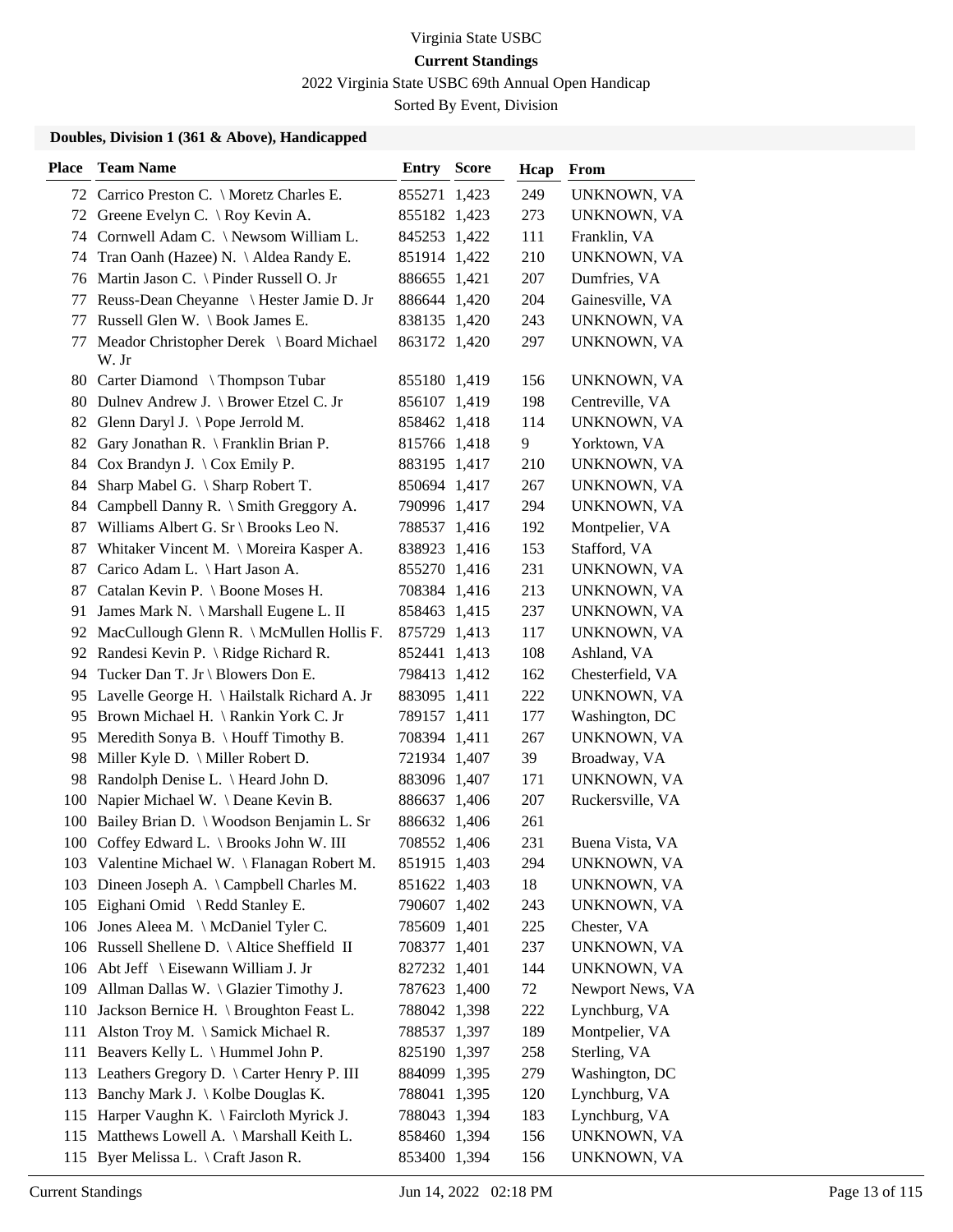2022 Virginia State USBC 69th Annual Open Handicap

Sorted By Event, Division

| <b>Place</b> | <b>Team Name</b>                                 | Entry        | <b>Score</b> | Hcap             | <b>From</b>        |
|--------------|--------------------------------------------------|--------------|--------------|------------------|--------------------|
|              | 118 Jenkins Sherika N. \Paige Michael A.         | 886639 1,393 |              | 276              | Fredericksburg, VA |
|              | 118 Harrington Ryan C. \ Moore Thomas P.         | 850964 1,393 |              | 219              | UNKNOWN, VA        |
|              | 118 Marshall Cornel V. \ Nowlin Paul V.          | 708380 1,393 |              | 123              | UNKNOWN, VA        |
|              | 121 Gilley Adam \ Disbrow Kristen A.             | 851035 1,392 |              | 198              | Richmond, VA       |
| 121          | Campbell Meg \ Campbell Michael J.               | 812887 1,392 |              | 192              | Virginia Beach, VA |
| 123          | Terrant Robert B. \ Gorlinsky Michael L.         | 885621 1,391 |              | 138              | Nokesville, VA     |
|              | 123 Butts Danny L. \ Myers Jack W. Jr            | 790086 1,391 |              | 255              | Yorktown, VA       |
|              | 125 Livingston Bernard \ Livingston La'Tonia M.  | 883095 1,390 |              | 297              | UNKNOWN, VA        |
|              | 126 Evans Ronald E. \ Harris Randy L.            | 859323 1,389 |              | 219              | Chester, VA        |
| 127          | McLane Joseph M. \ McLane Michael A.             | 852482 1,388 |              | 159              | UNKNOWN, VA        |
|              | 128 Dawson Hank L. \ Bell Frank A.               | 886647 1,387 |              | 54               | Gainesville, VA    |
|              | 128 Ratcliff Jacob P. \ Stubbs Ernest A. II      | 885645 1,387 |              | 228              | Blacksburg, VA     |
|              | 130 Preston Michael A. \ Preston Jonathan B.     | 859323 1,386 |              | 231              | Chester, VA        |
|              | 130 Skutt Gordon S. \ Wager William J.           | 716573 1,386 |              | 240              | UNKNOWN, VA        |
|              | 132 Barbour Joseph R. \ Dawes Vincent            | 708380 1,385 |              | 210              | UNKNOWN, VA        |
|              | 132 Norman Angela H. \ Layne Aaron F. Sr         | 798412 1,385 |              | 210              | Chesterfield, VA   |
|              | 134 Dingus Tim L. \ Oliver John C.               | 790832 1,384 |              | 66               | UNKNOWN, VA        |
|              | 135 CALLOWAY MICHAEL W. \LIDA<br>MICHAEL II      | 791016 1,383 |              | 57               | UNKNOWN, VA        |
|              | 135 Burchfield Michael E. \ Fabian Robert S.     | 795343 1,383 |              | 150              | Bristow, VA        |
|              | 137 Carroll Daniel \ Johnson Darren K.           | 851005 1,382 |              | 237              | UNKNOWN, VA        |
| 137          | Randolph Gerald F. \ Kolessides John N.          | 838992 1,382 |              | 72               | Aldie, VA          |
| 139          | Moore Jennifer M. $\setminus$ Houchens Ginger L. | 886627 1,381 |              | 285              | Waynesboro, VA     |
|              | 140 Dixon Cleveland M. \ Dixon Cleveland M. Jr   | 886075 1,380 |              | 225              | Carrollton, VA     |
|              | 140 Crespo Hildo "Cookie" \ Wetzel Cole E.       | 874843 1,380 |              | 132              | Newport News, VA   |
|              | 140 Hartsock Joseph R. \ Riggle Robert R.        | 787625 1,380 |              | 33               | Newport News, VA   |
|              | 143 Hassan Idris B. \ Miller David M.            | 858464 1,379 |              | 180              | UNKNOWN, VA        |
|              | 144 Nelson Anthony W. \ Horner Tabatha K.        | 825169 1,377 |              | 246              | Ashburn, VA        |
|              | 144 Rowzie Benjamin C. \ Snyder David M.         | 851042 1,377 |              | 45               | Waynesboro, VA     |
|              | 144 Sweat Glenn R. \ Sutton Leroy G.             | 788039 1,377 |              | 285              | Lynchburg, VA      |
|              | 147 Woodall Heather M. \ Kidder Bradley S.       | 783746 1,376 |              | 246              | Virginia Beach, VA |
|              | 147 Lagham James \ Delgado Anibal                | 886647 1,376 |              | 198              | Gainesville, VA    |
|              | 149 Jordan Catherine J. \ McDaniel Derrick A.    | 886626 1,375 |              | 285              | Washington, DC     |
|              | 149 Cousins Lamont \ Watson Louis E. Jr          | 880409 1,375 |              | 27               | Midlothian, VA     |
|              | 149 Fillis John R. Sr \ Rumbaugh Paul L. II      | 813510 1,375 |              | $\boldsymbol{0}$ | UNKNOWN, VA        |
|              | 149 Heard Janine B. \Thorne Terrance E. Sr       | 708392 1,375 |              | 240              | UNKNOWN, VA        |
|              | 153 Abrams Stanley A. \ Abrams Gary              | 886625 1,374 |              | 258              | UNKNOWN, VA        |
|              | 153 White Cory E. \ White Bruce M.               | 864937 1,374 |              | 141              | Bowling Green, VA  |
|              | 155 Russell Jeffrey M. \Lanier Jeffery A.        | 858460 1,373 |              | 228              | UNKNOWN, VA        |
|              | 156 Eberly Chelsea R. \ Baker Darren C.          | 886646 1,371 |              | 189              | Gainesville, VA    |
|              | 156 Hunter Decola D. \ Neal Tamara V.            | 850698 1,371 |              | 297              | UNKNOWN, VA        |
| 158          | Campbell Andrew T. \ Brown Richard T. Jr         | 855180 1,370 |              | 168              | UNKNOWN, VA        |
|              | 158 Benjamin Rose E. \ Wiggins Perry L.          | 743872 1,370 |              | 204              | Portsmouth, VA     |
| 160          | Bailey Nikki \ DeVore Warner A.                  | 708386 1,369 |              | 156              | UNKNOWN, VA        |
| 161          | Carter Patrick A. \Turner Lisa F.                | 851314 1,368 |              | 126              | Henrico, VA        |
| 161          | Creel James M. \ Kerzic Joseph M.                | 852481 1,368 |              | 162              | UNKNOWN, VA        |
|              | 163 Eanes Joyce A. \ Ramey Leonard W.            | 825142 1,367 |              | 189              | Sterling, VA       |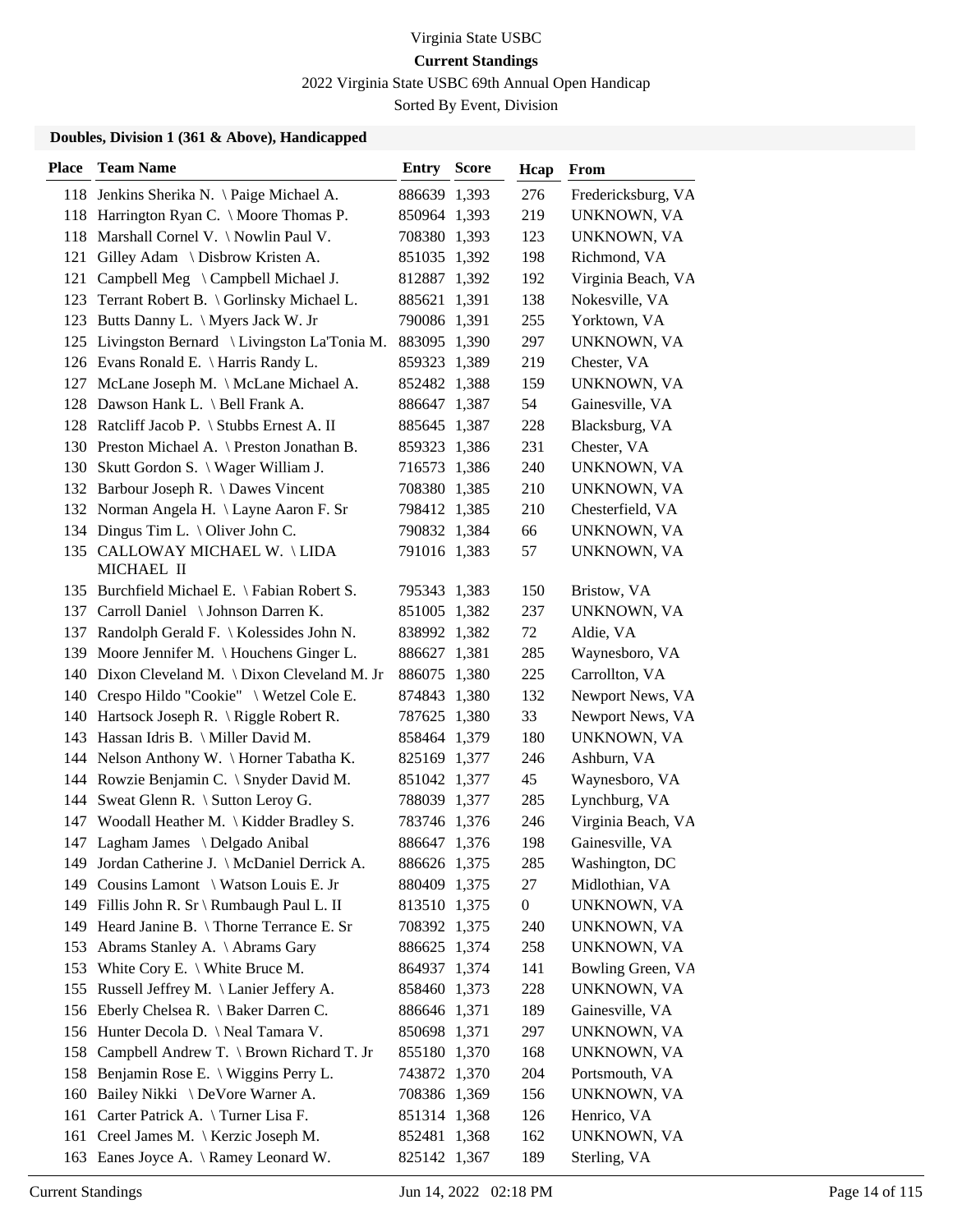2022 Virginia State USBC 69th Annual Open Handicap

Sorted By Event, Division

| <b>Place</b> | <b>Team Name</b>                                                                | <b>Entry Score</b>           | Hcap      | <b>From</b>                         |
|--------------|---------------------------------------------------------------------------------|------------------------------|-----------|-------------------------------------|
|              | 163 Crider Joshua W. \ Baldwin Vernon L.                                        | 882596 1,367                 | 252       | UNKNOWN, VA                         |
|              | 165 Johnson Alan M. \ Hall Darrick L.                                           | 880411 1,366                 | 207       | Midlothian, VA                      |
| 165          | Scott Ashley T. \ Hawk Daniel E.                                                | 812887 1,366                 | 105       | Virginia Beach, VA                  |
| 165          | Ware Michael R. $\langle$ Pritchett Alexander M.                                | 814615 1,366                 | 237       | Newport News, VA                    |
| 168          | Hartman Logan S. \ Pattin Francis W.                                            | 785609 1,365                 | 120       | Chester, VA                         |
| 169          | Vereen Corey T. $\setminus$ Slade Kelvin R.                                     | 788040 1,364                 | 189       | Lynchburg, VA                       |
|              | 170 Washington Renay \ Williams Sammie L.                                       | 788042 1,363                 | 213       | Lynchburg, VA                       |
| 170          | Johnson DeWayne M. Jr \ Bland Kevin R.                                          | 823673 1,363                 | 150       | Chester, VA                         |
|              | 170 Bradley Michael S. \ Hanes David E.                                         | 748824 1,363                 | 132       | UNKNOWN, VA                         |
| 170          | Madison Tanisha \ Toms Jesse R.                                                 | 880412 1,363                 | 189       | Midlothian, VA                      |
|              | 170 Brown Gregory A. \ Campbell Patrick                                         | 874940 1,363                 | 285       | UNKNOWN, VA                         |
| 175          | Hicks Steven B. \ McFarland Leonard W.                                          | 879948 1,362                 | 285       | UNKNOWN, VA                         |
| 175          | Dunning David W. Sr \ Hollis Preston L.                                         | 789156 1,362                 | 294       | Washington, DC                      |
| 175          | Garcia Marcelo R. \ Sisk Harmon M.                                              | 886654 1,362                 | 162       | Bristow, VA                         |
|              | 175 Griner Dan W. \Jackson Lorenzo Jr                                           | 854122 1,362                 | 45        | Newport News, VA                    |
|              | 175 Watson George L. IV \ King Tommy L. Jr                                      | 825207 1,362                 | 273       | Chesapeake, VA                      |
| 180          | Ferguson Matthew R. \ Ivers Michael V.                                          | 716575 1,361                 | 108       | UNKNOWN, VA                         |
| 180          | Bradham Joseph C. \ Kubyako Nicholas A.                                         | 788536 1,361                 | 120       | Montpelier, VA                      |
|              | 182 Cole Kevin W. \ Stemp Andrew L.                                             | 886644 1,360<br>787622 1,360 | 135<br>63 | Gainesville, VA<br>Newport News, VA |
| 184          | 182 Eastwood Chris M. \ Smith Michael B.<br>Sparks John R. Jr \ Cook Matthew E. | 766299 1,359                 | 210       | UNKNOWN, VA                         |
| 185          | Noltee Christopher D. \ Murray James P.                                         | 874811 1,357                 | 75        | UNKNOWN, VA                         |
|              | 185 Grey Richard L. Jr \ Sutton Stephanie M.                                    | 885621 1,357                 | 192       | Nokesville, VA                      |
| 187          | Bullock Brad C. \ Langston Steven C. Jr                                         | 873342 1,356                 | 222       | Emporia, VA                         |
| 187          | Watson Blake C. \ Smith Mike                                                    | 818923 1,356                 | 117       | Chester, VA                         |
| 187          | Cox William C. $\mathcal$ Smith Robert W.                                       | 821453 1,356                 | 114       | Chester, VA                         |
|              | 190 Kessel David E. Jr \ Martin Aden J.                                         | 854284 1,354                 | 102       | Salem, VA                           |
|              | 190 Zimmerman Michael P. \ Han Alex J.                                          | 885597 1,354                 | 153       | UNKNOWN, VA                         |
|              | 192 Figlioli Vito J. \ Potter Timothy E.                                        | 838992 1,353                 | 45        | Aldie, VA                           |
|              | 192 Coles Darren A. \ Mason Kimberly D.                                         | 708385 1,353                 | 279       | UNKNOWN, VA                         |
|              | 194 Fox Curt D. \ Fox Joylene L.                                                | 766297 1,351                 | 237       | UNKNOWN, VA                         |
|              | 194 Gilbert John A. \ Lemons James E.                                           | 856670 1,351                 | 228       | UNKNOWN, VA                         |
|              | 194 Ramey Kristopher L. \ Shane Jesse A.                                        | 885684 1,351                 | 201       | Blacksburg, VA                      |
|              | 194 Booth Brandon S. \ Bradley Scott J.                                         | 885644 1,351                 | 267       | Blacksburg, VA                      |
|              | 198 Watson Edgar L. Jr \ Pritchard Kenneth E.                                   | 866032 1,350                 | 249       | UNKNOWN, VA                         |
| 198          | Winslow Stephanie J. \ Hope Gordon B. III                                       | 879746 1,350                 | 129       | Elizabeth City, NC                  |
| <b>200</b>   | Gray John M. $\operatorname{\backslash}$ Gray Cheryl T.                         | 853088 1,349                 | 285       | UNKNOWN, VA                         |
| 201          | Phillips Michael D. \ Linkous Jordan A.                                         | 885643 1,348                 | 270       | Blacksburg, VA                      |
| 201          | Viles Robert R. II \ Scabis Philip E.                                           | 838991 1,348                 | 63        | Aldie, VA                           |
| 201          | Robison John A. \ Zaker Michael                                                 | 790339 1,348                 | 285       | UNKNOWN, VA                         |
| 204          | Broadney Colin D. \ Broadney Robert L. Jr                                       | 765536 1,347                 | 159       | UNKNOWN, VA                         |
| 204          | Williams Daniel \ Barksdale Michael R.                                          | 716571 1,347                 | 117       | UNKNOWN, VA                         |
| 204          | Sharp Andrea \ Blanton Jon D.                                                   | 813510 1,347                 | 177       | UNKNOWN, VA                         |
| 204          | Mapp David K. Jr \ Hayes Ronald D.                                              | 886636 1,347                 | 210       | Norfolk, VA                         |
|              | 208 Bullock Allen M. \Gallup Roland E. II                                       | 856572 1,346                 | 225       | Bethesda, MD                        |
|              | 208 Gilbert Mark W. \ Lugarich Stephen P.                                       | 856670 1,346                 | 288       | UNKNOWN, VA                         |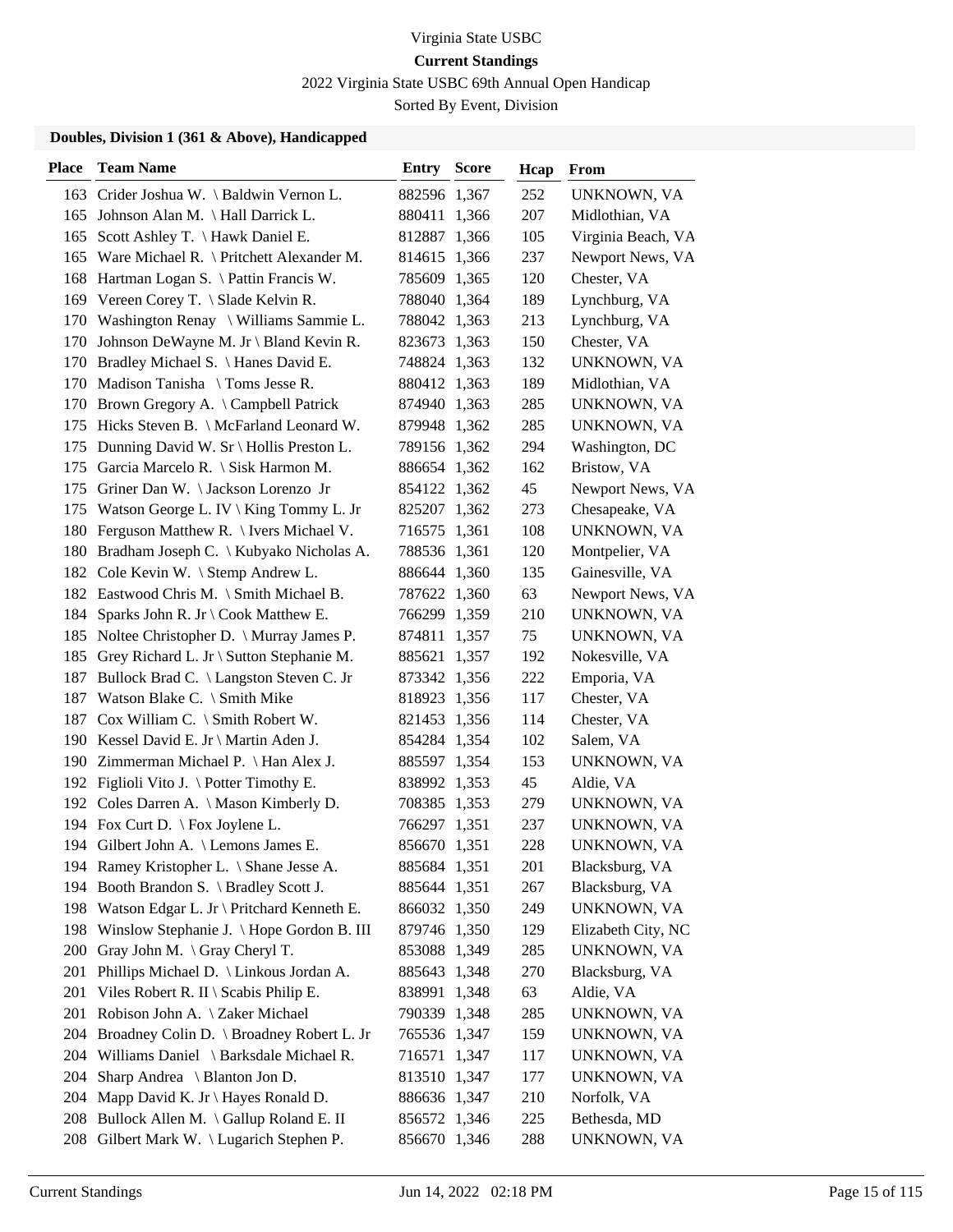2022 Virginia State USBC 69th Annual Open Handicap

Sorted By Event, Division

| <b>Place</b> | <b>Team Name</b>                                     | <b>Entry Score</b> | Hcap             | From               |
|--------------|------------------------------------------------------|--------------------|------------------|--------------------|
|              | 208 Goodman William E. \ McDaniels Keith Q.          | 788040 1,346       | 219              | Lynchburg, VA      |
| 211          | Tigar Justin \ Hooker Van D.                         | 765540 1,344       | 234              | UNKNOWN, VA        |
| 211          | Stoneman Susan D. \ Merritt Jennifer M.              | 814984 1,344       | 144              | Portsmouth, VA     |
|              | 213 Lin Chris \ Cabble Matthew R.                    | 851913 1,342       | 54               | UNKNOWN, VA        |
|              | 213 Riggleman Aaron L. Jr \ Johnson L. Keith         | 766296 1,342       | 171              | UNKNOWN, VA        |
|              | 215 Roberson Daniel H. \ Baines Mark T.              | 882584 1,341       | 255              | Emporia, VA        |
|              | 216 Sutton Stephanie M. \ Gilbert Mary T.            | 886655 1,340       | 210              | Dumfries, VA       |
|              | 216 Roberson Darryl L. \ Rollins Derrick R. Sr       | 886646 1,340       | 99               | Gainesville, VA    |
|              | 216 Williams Tyree G. Sr \ Rhones Carletha O.        | 884055 1,340       | 252              | Washington, DC     |
|              | 219 Molloy Jack N. \ Owens Sidney J.                 | 765534 1,339       | 285              | UNKNOWN, VA        |
|              | 220 Wilkerson Rick W. \Powers Wayne M. Jr            | 790915 1,338       | 129              | UNKNOWN, VA        |
|              | 220 Paxton Bruce A. Jr \ McLaughlin Vernon P. II     | 789560 1,338       | 246              | Covington, VA      |
|              | 222 Barruel Xyl L. \ Diggs Robert L.                 | 875730 1,335       | 105              | UNKNOWN, VA        |
|              | 222 Lucas Clayton J. \ Arms Timothy W.               | 781067 1,335       | 252              | UNKNOWN, VA        |
|              | 222 Lamb Lynn \ Lamb Thomas F. III                   | 743871 1,335       | 237              | Portsmouth, VA     |
|              | 225 Lion Dale E. \ Kim Tom                           | 792967 1,334       | 75               | UNKNOWN, VA        |
|              | 226 Rigatti Dalton A. \ Waldon Edward E.             | 886629 1,333       | 183              | Norfolk, VA        |
|              | 226 Russ Tommy L. \ Long Jonathan H.                 | 850962 1,333       | 156              | UNKNOWN, VA        |
|              | 226 Fierro Carmen M. \ Johnson Tyrone G.             | 838923 1,333       | 156              | Stafford, VA       |
|              | 226 Neal Delonte J. \ Williams Michael B.            | 788047 1,333       | 123              | Lynchburg, VA      |
| 230          | Sipes William A. $\{Taylor\,Marlon\, (Deon)\}$       | 851914 1,331       | 183              | UNKNOWN, VA        |
| 231          | Mahdi Mustapha M. II \ O'Neil Bakare                 | 886654 1,330       | 156              | Bristow, VA        |
| 231          | Masters Wade A. \Triggs Wayne D.                     | 841814 1,330       | 219              | Martinsburg, WV    |
|              | 233 Appel Kermit C. Jr \ Laborde Chris               | 886633 1,329       | 294              |                    |
|              | 233 Davis Ronald H. Jr \ Bell Tiffany A.             | 883784 1,329       | 57               | Fredericksburg, VA |
|              | 233 Harris Josef D. \ Hawkins Leon C.                | 858464 1,329       | 183              | UNKNOWN, VA        |
|              | 233 Holland Patricia A. \ Jones Frank H.             | 863317 1,329       | 267              | UNKNOWN, VA        |
|              | 233 Drakeford Antoinette \ Wojciechowski Scott<br>D. | 825209 1,329       | 153              | Chesapeake, VA     |
|              | 238 Sill Andrew D. \ Smith Bryan D.                  | 758659 1,328       | 231              | Chesterfield, VA   |
|              | 239 Pittman Brian \ Myers Elainea R.                 | 886657 1,327       | 249              | UNKNOWN, VA        |
|              | 240 Petrello Anthony M. \ Larrabee Brian S.          | 851622 1,326       | $\boldsymbol{0}$ | UNKNOWN, VA        |
|              | 240 Nalls Kenny M. \Napoli Paul B.                   | 841813 1,326       | 255              | Martinsburg, WV    |
|              | 242 Webster John A. Jr \ Gray Leon D.                | 789152 1,325       | 252              | Washington, DC     |
|              | 242 Coleman Curtis \ Nun Jacob G.                    | 885590 1,325       | 225              | Montpelier, VA     |
|              | 242 Michonski Michael \ Smith Billy Jr               | 861764 1,325       | 171              | SALEM, VA          |
|              | 242 McCargo Kermit A. \ Ford Donald C. III           | 794637 1,325       | 255              | South Boston, VA   |
|              | 242 Kaplan Lee \ Massie Steve J. Jr                  | 851637 1,325       | 252              | UNKNOWN, VA        |
|              | 247 Fosmire Austin T. \ Fortier Laurence R.          | 851005 1,324       | 117              | UNKNOWN, VA        |
|              | 247 Fulton Timothy E. \ Akers Bryan K.               | 850961 1,324       | 159              | UNKNOWN, VA        |
|              | 249 Rose John H. III \ Dohmann David E.              | 758658 1,323       | 243              | Chesterfield, VA   |
| 249          | Nabinett Paul M. \ Walker Kevin A.                   | 874939 1,323       | 219              | UNKNOWN, VA        |
| 249          | Holloway Johnnie D. Jr \ Turner Gregory L.           | 789155 1,323       | 114              | Washington, DC     |
|              | 249 Worsley Jalen D. \ Hudgins Tyler S.              | 884173 1,323       | 189              | Norfolk, VA        |
|              | 249 Blevins James T. \ Ellinger James S.             | 708552 1,323       | 78               | Buena Vista, VA    |
|              | 254 Eye Chris D. \ Kile Evan S.                      | 884932 1,322       | 270              | Franklin, WV       |
|              | 254 Liska Luke I. \ Hurst Troy W.                    | 814520 1,322       | 264              | Dublin, VA         |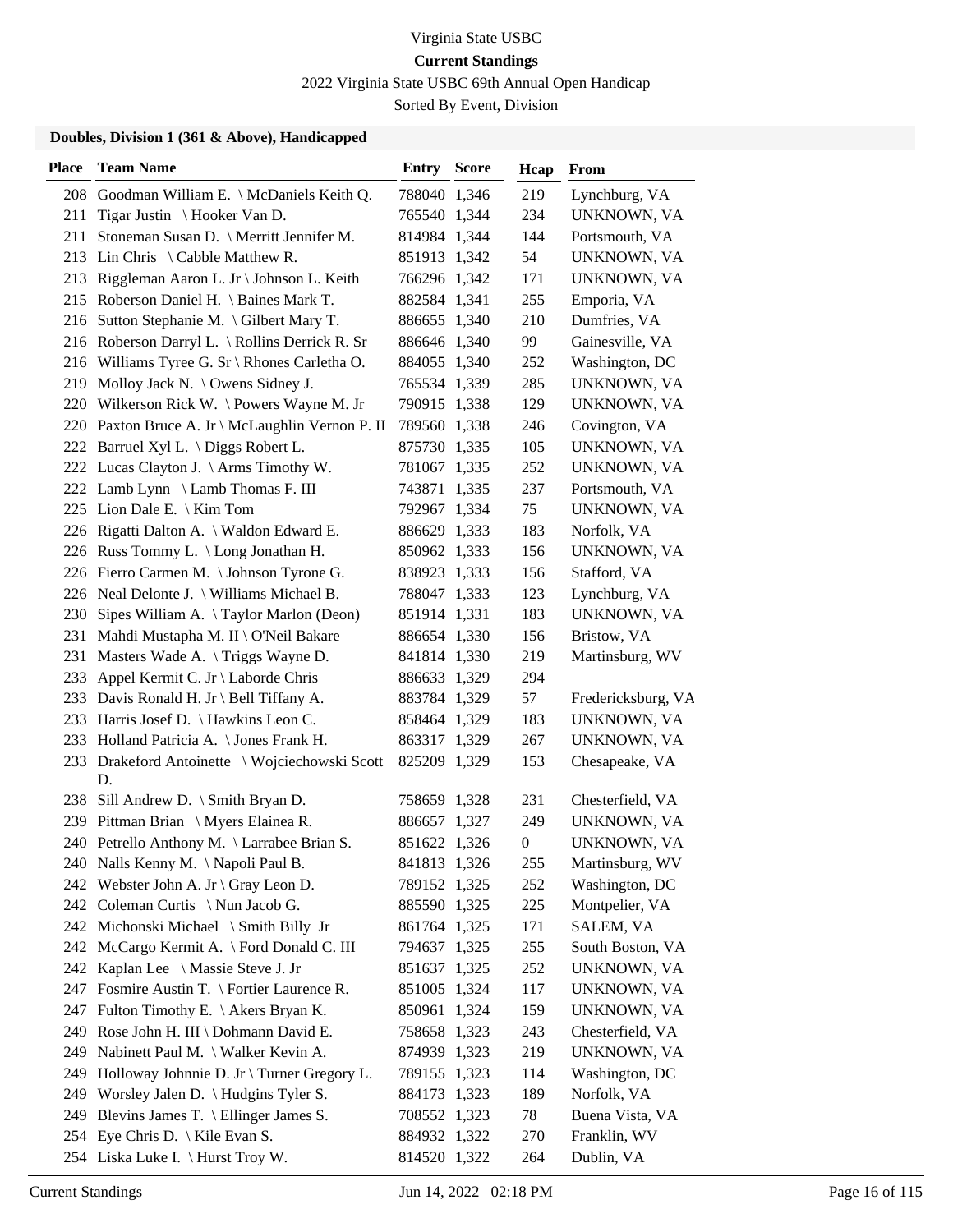2022 Virginia State USBC 69th Annual Open Handicap

Sorted By Event, Division

| <b>Place</b> | <b>Team Name</b>                                    | <b>Entry Score</b> | Hcap | From             |
|--------------|-----------------------------------------------------|--------------------|------|------------------|
|              | 256 Ampley Ann C. \ Savage Jerome L.                | 850692 1,321       | 291  | UNKNOWN, VA      |
|              | 256 Peoples Carolyn V. \ Reed Cecil T.              | 850693 1,321       | 225  | UNKNOWN, VA      |
|              | 256 Moore Joseph A. \ Moore Austin L.               | 850964 1,321       | 261  | UNKNOWN, VA      |
| 256          | Maxey Richard L. \ Ramsey Andrew                    | 856749 1,321       | 180  | UNKNOWN, VA      |
| 256          | Day Deanna E. \ Day Kenneth L.                      | 788043 1,321       | 219  | Lynchburg, VA    |
| 261          | Thompson Jeffrey A. \ Bercaw Sarah A.               | 766296 1,320       | 267  | UNKNOWN, VA      |
| 261          | Dye Cleve III \ Richardson Megan M.                 | 766298 1,320       | 168  | UNKNOWN, VA      |
|              | 261 Krech Steven J. \ Stewart Keith A. Sr           | 886317 1,320       | 183  | UNKNOWN, VA      |
|              | 261 Faxon Arron R. Sr \ Franks Jim M.               | 758013 1,320       | 132  | UNKNOWN, VA      |
| 261          | Shelton Keith J. \ Barnette Tony L.                 | 856507 1,320       | 177  | Richmond, VA     |
| 266          | Kubala John J. \ Davis Sean M.                      | 825208 1,319       | 51   | Chesapeake, VA   |
| 267          | Green Wilson L. Jr \ Pleasant Jerry L. Jr           | 880411 1,317       | 276  | Midlothian, VA   |
| 268          | Drakes Luis A. \ Callis Sherman C. Jr               | 855182 1,316       | 183  | UNKNOWN, VA      |
| 268          | Neer Keith R. $\setminus$ White Douglas M.          | 789797 1,316       | 144  | UNKNOWN, VA      |
| 270          | Miles Jack Jr \ Walker Andre M. Sr                  | 880410 1,315       | 78   | Midlothian, VA   |
|              | 270 Wade Danielle \ Wade Clint T.                   | 886319 1,315       | 213  | UNKNOWN, VA      |
|              | 270 Davis Maurice T. \ Hall Randy L.                | 708388 1,315       | 279  | UNKNOWN, VA      |
|              | 273 Lambert Kenneth D. \ Elliott Paul A.            | 855251 1,313       | 126  | UNKNOWN, VA      |
| 273          | Jones Darren W. \ Hatton Jesse T. III               | 852481 1,313       | 60   | UNKNOWN, VA      |
| 273          | Mann Warren A. \ Friendly Oscar S.                  | 886645 1,313       | 78   | Gainesville, VA  |
| 276          | Simpson William A. III \ Claiborne Joe B. Jr        | 863295 1,312       | 255  | UNKNOWN, VA      |
| 276          | Symanowski William R. \ Clarke Carroll              | 849288 1,312       | 177  | Ashburn, VA      |
| 276          | Day John H. $\langle$ Riggins Gregory O.            | 825208 1,312       | 174  | Chesapeake, VA   |
| 276          | Mason Ryan J.   Hiser Jonathan C.                   | 843760 1,312       | 195  | UNKNOWN, VA      |
| 280          | Williams Yolanda S. \ Wise Amanda N.                | 884054 1,311       | 186  | Washington, DC   |
| 281          | Simmons Dale E. \ Eppard Ricky A.                   | 788950 1,310       | 282  | Elkton, VA       |
| 281          | Brown Alphonsa "Al" Sr \ Brown Jennifer M.          | 716574 1,310       | 294  | UNKNOWN, VA      |
| 283          | Korff Donald H. Jr \ Bancroft Steve C. Jr           | 886634 1,309       | 267  | Norfolk, VA      |
| 284          | Stewart Deloid M. \ Hall Sterling W. Jr             | 858461 1,308       | 201  | UNKNOWN, VA      |
| 284          | Speaker Joshua \ Wilson Christopher D.              | 856107 1,308       | 96   | Centreville, VA  |
|              | 284 Ward Nakia L. \ Solomon George                  | 790606 1,308       | 285  | UNKNOWN, VA      |
|              | 287 Winpegler Johnny A. \HAHN<br><b>CHRISTOPHER</b> | 791016 1,307       | 237  | UNKNOWN, VA      |
|              | 288 Battle LeRoy A. III \ Beach Andrew W.           | 789159 1,305       | 129  | Washington, DC   |
| 288          | Holmes Lee Ann \ Holmes Willie E.                   | 863317 1,305       | 210  | UNKNOWN, VA      |
|              | 288 Brown Jeff O. \ Deloatch Rodney D.              | 883929 1,305       | 228  | UNKNOWN, VA      |
|              | 291 Griffin Brian T. \ Webster Pete A.              | 885684 1,304       | 216  | Blacksburg, VA   |
| 291          | Emerson Robert W. \ Matthews Larryl A.              | 858463 1,304       | 66   | UNKNOWN, VA      |
| 291          | Robey Ronny L. \ Foltz Alan W.                      | 886643 1,304       | 114  | Gainesville, VA  |
| 291          | Griffin Allen L. $\langle$ Riley Harvey R.          | 861764 1,304       | 108  | SALEM, VA        |
| 291          | Cook Derrick A. \ Campbell Steven W.                | 789158 1,304       | 207  | Washington, DC   |
| 291          | Murphy Penny K. \ Hall Kevin L.                     | 856572 1,304       | 138  | Bethesda, MD     |
| 291          | Smith Thomas L. \ Brown Hezzie J. Jr                | 816639 1,304       | 162  | Clover, VA       |
| 291          | Clark Taylor $\setminus$ Abrams Thomas C.           | 886625 1,304       | 189  | UNKNOWN, VA      |
| 299          | Stewart Arthur M. Sr \ Booth Richard L.             | 884092 1,303       | 285  | Washington, DC   |
| 299          | Clark Calvin L. Sr \ Johnson Michael A.             | 788044 1,303       | 123  | Lynchburg, VA    |
| 301          | Rengers Vickie B. \ Atkins Stephen D.               | 798412 1,302       | 87   | Chesterfield, VA |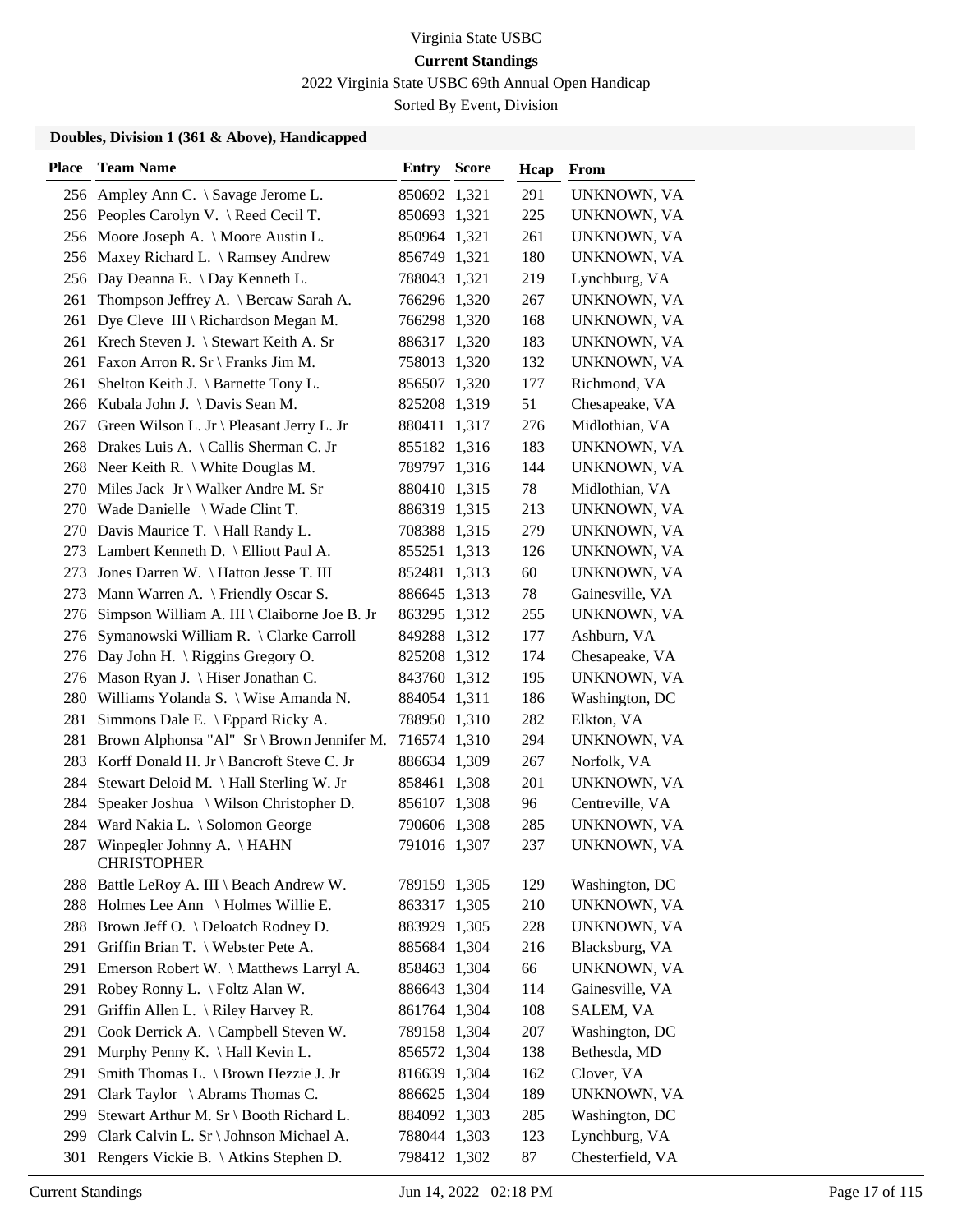2022 Virginia State USBC 69th Annual Open Handicap

Sorted By Event, Division

| <b>Place</b> | <b>Team Name</b>                                         | <b>Entry Score</b> | Hcap             | From               |
|--------------|----------------------------------------------------------|--------------------|------------------|--------------------|
|              | 302 Akers Shay T. \ Felicia Mark D.                      | 850961 1,301       | 192              | UNKNOWN, VA        |
| 302          | Stribling Kenya D. \ Evans Raymond C.                    | 850963 1,301       | 129              | UNKNOWN, VA        |
|              | 302 Overby Troy T. Sr \ Mallory Walter R.                | 880409 1,301       | 51               | Midlothian, VA     |
|              | 302 Lee James D. Jr \ Comer Christopher                  | 788538 1,301       | 213              | Montpelier, VA     |
|              | 302 Robinson Derrick A. \ Spencer Charles I. Jr          | 708384 1,301       | 276              | UNKNOWN, VA        |
| 302          | Tyler Barry R. $\langle$ Thorpe Felicia T.               | 708394 1,301       | 174              | UNKNOWN, VA        |
|              | 308 Freeman Kenneth H. \ Hall Ricky M.                   | 884099 1,300       | 96               | Washington, DC     |
|              | 308 Szamborski Brian E. \ Szamborski William J.          | 856573 1,300       | 57               | Bethesda, MD       |
|              | 310 Ivey Eric M. \ Bland Randolph L.                     | 886642 1,299       | 249              | Prince George, VA  |
|              | 310 Painter Nathaniel C. \ White Vernon T. Jr            | 743870 1,299       | 243              | Portsmouth, VA     |
|              | 312 Beatty Boris R. \ Swinson William T.                 | 879746 1,298       | 240              | Elizabeth City, NC |
|              | 312 Titre Thompson M. \Johnson Chris M.                  | 883097 1,298       | 93               | UNKNOWN, VA        |
|              | 314 Workman William W. III \ LaMotte James H.            | 804525 1,297       | 267              | UNKNOWN, VA        |
|              | 314 Jurkowski Lori J. \ Swegan Clair G.                  | 716572 1,297       | 201              | UNKNOWN, VA        |
|              | 316 Keenan Christopher M. \ Koch Brian C.                | 766298 1,296       | 186              | UNKNOWN, VA        |
|              | 317 Baber Susan D. \ Holmberg Stephen P.                 | 721957 1,295       | 183              | Waynesboro, VA     |
| 318          | Jones Jay $\setminus$ Jones Johntay M.                   | 850962 1,294       | 114              | UNKNOWN, VA        |
|              | 318 Hickman P Phillip \ Knapp Dylan M.                   | 819029 1,294       | 93               | Chester, VA        |
| 318          | Allen Anthony B. $\backslash$ Fowler Marxcus X.          | 884067 1,294       | 111              | Washington, DC     |
|              | 318 Cox Timothy B. \ McClung Shane M.                    | 716576 1,294       | 57               | UNKNOWN, VA        |
| 322          | Todd Michael \ Phillips Joshua L.                        | 885551 1,293       | 171              | UNKNOWN, VA        |
|              | 323 Pollock James E. \ Head Alan T.                      | 850692 1,292       | 99               | UNKNOWN, VA        |
|              | 323 Dorris David M.   Keller Robert L. Jr                | 854075 1,292       | 108              | Stafford, VA       |
|              | 325 Jones Woody V. \ Dich Kenneth H.                     | 721984 1,291       | 57               | UNKNOWN, VA        |
|              | 325 Carter Wilbert C. Jr \ Dominick Duane                | 789156 1,291       | 150              | Washington, DC     |
| 327          | Jones Shawn L. \ Beale Jason A.                          | 886637 1,290       | $\boldsymbol{0}$ | Ruckersville, VA   |
| 328          | McClary Gregory P. Jr \ Goodwin Jonathan M. 854122 1,289 |                    | 117              | Newport News, VA   |
|              | 328 Webster Earl R. \ Kulenguski Robert A.               | 743872 1,289       | 99               | Portsmouth, VA     |
| 330          | Hansen Christopher A. \ Scott James P.                   | 827232 1,288       | 15               | UNKNOWN, VA        |
|              | 330 Dover Becky E. \ Pancoast Steven P.                  | 814513 1,288       | 279              | Suffolk, VA        |
|              | 330 Eatmon Curtis A. \ Williams Keirson D.               | 858459 1,288       | 261              | UNKNOWN, VA        |
|              | 333 Mabry Willie L. III \ McAlister Melvin O.            | 850963 1,286       | 156              | UNKNOWN, VA        |
|              | 333 Holmes Earl S. \ Wooten Ronnie K.                    | 789158 1,286       | 297              | Washington, DC     |
| 335          | Johnson Jeremy M. \ Graham Tyler A.                      | 885645 1,285       | 180              | Blacksburg, VA     |
| 336          | Twyman Nelson L. \ Camden Barry L.                       | 748824 1,284       | 249              | UNKNOWN, VA        |
| 336          | Charity Howard H. Jr \ Smith Frank R.                    | 885725 1,284       | 264              | UNKNOWN, VA        |
| 336          | Hines Jaccob W. $\langle$ Hines Donald W.                | 856467 1,284       | 135              | Newport News, VA   |
| 339          | David Christine R. \ Robinson Chester A. Sr              | 788039 1,282       | 222              | Lynchburg, VA      |
| 340          | Campbell C Wade \ Castle Will H.                         | 843501 1,281       | 237              | UNKNOWN, VA        |
| 341          | Collins Bobby W. \ Fifer David C.                        | 844275 1,280       | 198              | UNKNOWN, VA        |
|              | 342 Cochran Steven R. \ Burton Kenneth Wayne             | 798415 1,278       | 159              | Chesterfield, VA   |
|              | 342 Coombs Carla A. \ Denig Karrington S.                | 850965 1,278       | 249              | UNKNOWN, VA        |
|              | 342 Hunter Gregory M. \ Gomez Joseph A.                  | 788044 1,278       | 99               | Lynchburg, VA      |
|              | 345 Harris Kevin R. \ Harris Christopher M.              | 716571 1,277       | 84               | UNKNOWN, VA        |
|              | 346 Ahner Ashby F. \ Hice Jason A.                       | 787626 1,276       | 153              | Newport News, VA   |
|              | 346 Collins Travis J. \ Garcia Frank Jr                  | 886656 1,276       | 114              | Sterling, VA       |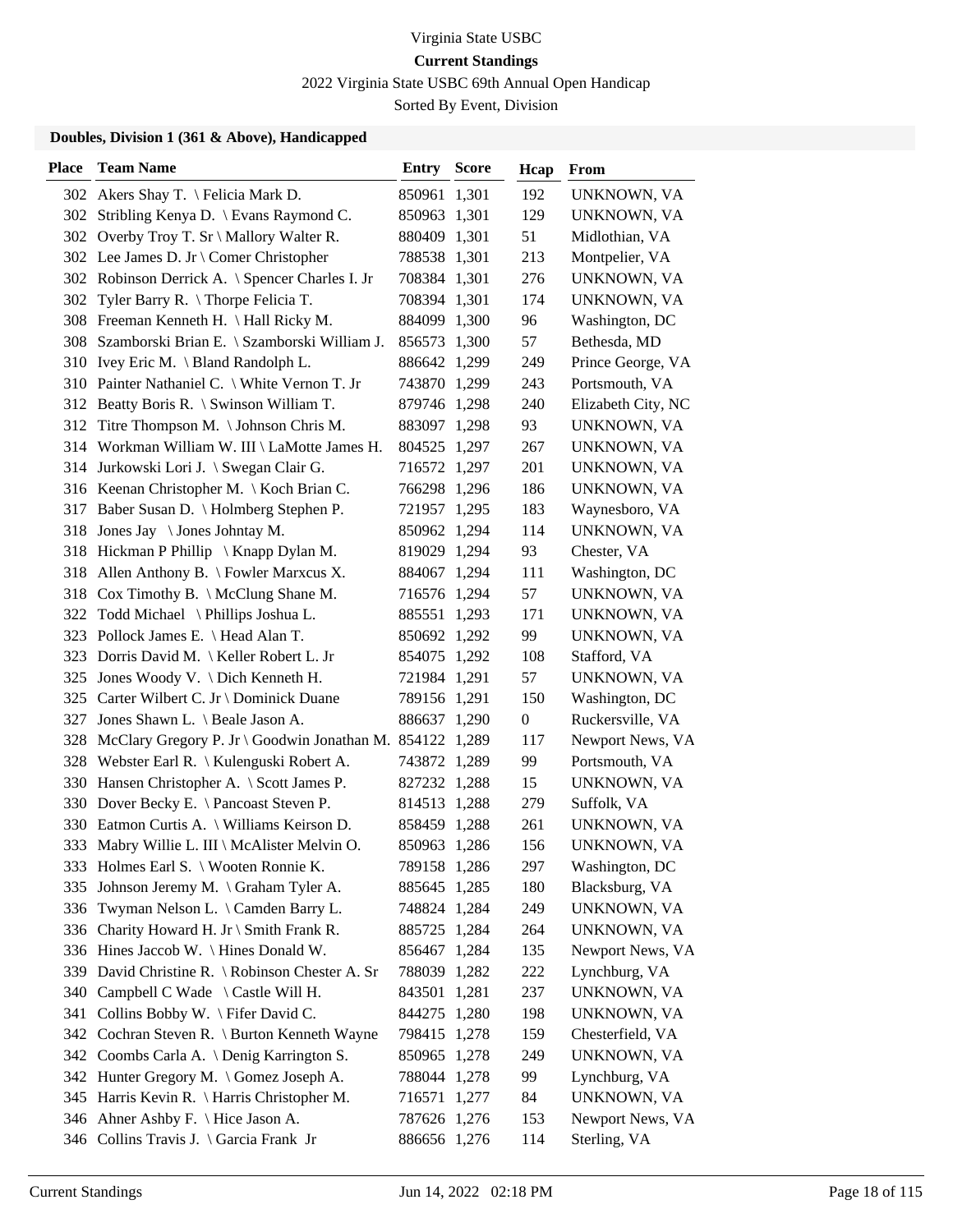2022 Virginia State USBC 69th Annual Open Handicap

Sorted By Event, Division

| <b>Place</b> | <b>Team Name</b>                               | <b>Entry Score</b> | Hcap | From              |
|--------------|------------------------------------------------|--------------------|------|-------------------|
|              | 346 Tsugawa James J. \Majors William S.        | 789626 1,276       | 108  | Arlington, VA     |
|              | 349 Fellin Shawn D. \ Woodruff Paul T.         | 788536 1,275       | 120  | Montpelier, VA    |
|              | 349 Cutshaw William R. \ Ford Robert J.        | 765540 1,275       | 201  | UNKNOWN, VA       |
|              | 351 Luhmann Gregg A. \ Hardy Rodney D.         | 863194 1,274       | 165  | UNKNOWN, VA       |
|              | 352 Wolfe James (Jim) M. \ Einhorn James D. Jr | 874811 1,273       | 60   | UNKNOWN, VA       |
|              | 352 Cline Robert D. \York Tim S.               | 885768 1,273       | 195  | UNKNOWN, VA       |
|              | 352 Vandusen Thomas J. \ VanDusen Timothy J.   | 765541 1,273       | 129  | UNKNOWN, VA       |
|              | 355 Shankle Clint T. Sr \ Shankle Mark W.      | 825272 1,272       | 147  | Inwood, WV        |
| 355          | Sylvia Michael L. Jr \ Davis Adam O.           | 874843 1,272       | 123  | Newport News, VA  |
| 357          | Cash Benjamin L. \ Higgs Rodney E.             | 787626 1,271       | 141  | Newport News, VA  |
|              | 358 Arnold Charles P. \ Nance Don J.           | 886634 1,270       | 270  | Norfolk, VA       |
|              | 359 Logan Adell \ Logan Jerry W.               | 883094 1,268       | 258  | UNKNOWN, VA       |
| 359          | Richardson Janice B. \ Massenburg Grady III    | 743870 1,268       | 294  | Portsmouth, VA    |
| 361          | Key Harry M. \ Durrer Richard W.               | 721957 1,267       | 81   | Waynesboro, VA    |
|              | 361 Mann David C. \ Monsam Peter L.            | 886636 1,267       | 186  | Norfolk, VA       |
| 361          | Reynolds Chelsea L. \ Short Justin A.          | 753428 1,267       | 48   | Palmyra, VA       |
| 361          | Roberts Raymond A. Sr \ Lovelace Kevin S.      | 816637 1,267       | 237  | Clover, VA        |
| 365          | Johnson Charles M. \ Langley Larry             | 886649 1,266       | 198  | Upper Marlboro, M |
|              | 366 Sekely Scott M. \ Fosmire Michaela G.      | 886643 1,265       | 123  | Gainesville, VA   |
| 367          | Tkacz Jennifer L. \ Long Leonard               | 825190 1,264       | 225  | Sterling, VA      |
| 368          | Cloud J Andrew \ Coburn Lloyd W.               | 825142 1,261       | 243  | Sterling, VA      |
|              | 369 Lamb Thomas F. Jr \ Lamb Terence A.        | 743871 1,259       | 111  | Portsmouth, VA    |
|              | 370 Engler Donald L. Jr \ Engler Kacey A.      | 885590 1,258       | 261  | Montpelier, VA    |
|              | 371 Edwards Kenneth A. \ Edwards Zachary I.    | 845253 1,257       | 138  | Franklin, VA      |
|              | 371 Lambert Benny S. \ Lambert Bradley S.      | 855251 1,257       | 297  | UNKNOWN, VA       |
| 373          | Justice Kenneth D. Jr \ Shafer Michael A. Jr   | 851444 1,256       | 135  | UNKNOWN, VA       |
|              | 373 Lavender Shawn E. \ Hamby James M.         | 844562 1,256       | 27   | Waynesboro, VA    |
| 373          | Hans Chris T. \ Arehart Steven                 | 844561 1,256       | 60   | Waynesboro, VA    |
| 373          | Rumburg Billy L. II \ Brooks Avery E.          | 850452 1,256       | 282  | Newport News, VA  |
| 377          | Rhodes Carl S. Jr \ Bisner Brandon M.          | 716572 1,253       | 33   | UNKNOWN, VA       |
|              | 378 Washington Michael B. \ Millard James A.   | 789157 1,252       | 183  | Washington, DC    |
|              | 379 Brads Chris \ Harlow Michael A.            | 753428 1,251       | 93   | Palmyra, VA       |
|              | 380 Edwards Kevin D. \ Edwards Kevin A.        | 883839 1,249       | 270  | UNKNOWN, VA       |
|              | 380 Harris Bryan L. \ Jones Stephen P. Sr      | 886317 1,249       | 204  | UNKNOWN, VA       |
|              | 382 Lewis Tracie M. \ Freeman-Daniels Ieatha   | 885723 1,248       | 288  | UNKNOWN, VA       |
|              | 382 Turnbow Tyler J. \Pigg Ryan W.             | 885550 1,248       | 186  | UNKNOWN, VA       |
|              | 384 Woskobunik Jeremy W. \Jones Ta'Shawn L.    | 843761 1,247       | 114  | UNKNOWN, VA       |
|              | 384 Cash Brandon S. \ Fregulia Frank A.        | 787622 1,247       | 108  | Newport News, VA  |
|              | 386 Nunez Santiago D. \ Nunez Leland S.        | 843760 1,246       | 99   | UNKNOWN, VA       |
|              | 386 Evans Donald R. \ Williams Michael D. Sr   | 856574 1,246       | 93   | Bethesda, MD      |
|              | 388 Decker Samuel O. III \ Moore Lamarr A.     | 886627 1,245       | 72   | Waynesboro, VA    |
|              | 389 Callahan Gareth T. \ Callahan Shawn M.     | 863120 1,244       | 165  | Springfield, VA   |
|              | 390 Mortensen Paul D. \ Minter Brian K. Sr     | 886640 1,242       | 105  | Ft Lee, VA        |
|              | 390 Kwak Jae J. \ Lee Steven                   | 795264 1,242       | 285  | UNKNOWN, VA       |
|              | 392 Chavez Ricardo R. \ Chavez Reginald R. Jr  | 850965 1,240       | 147  | UNKNOWN, VA       |
|              | 392 Mays Calvin T. \ Gable Chad P.             | 800089 1,240       | 51   | UNKNOWN, VA       |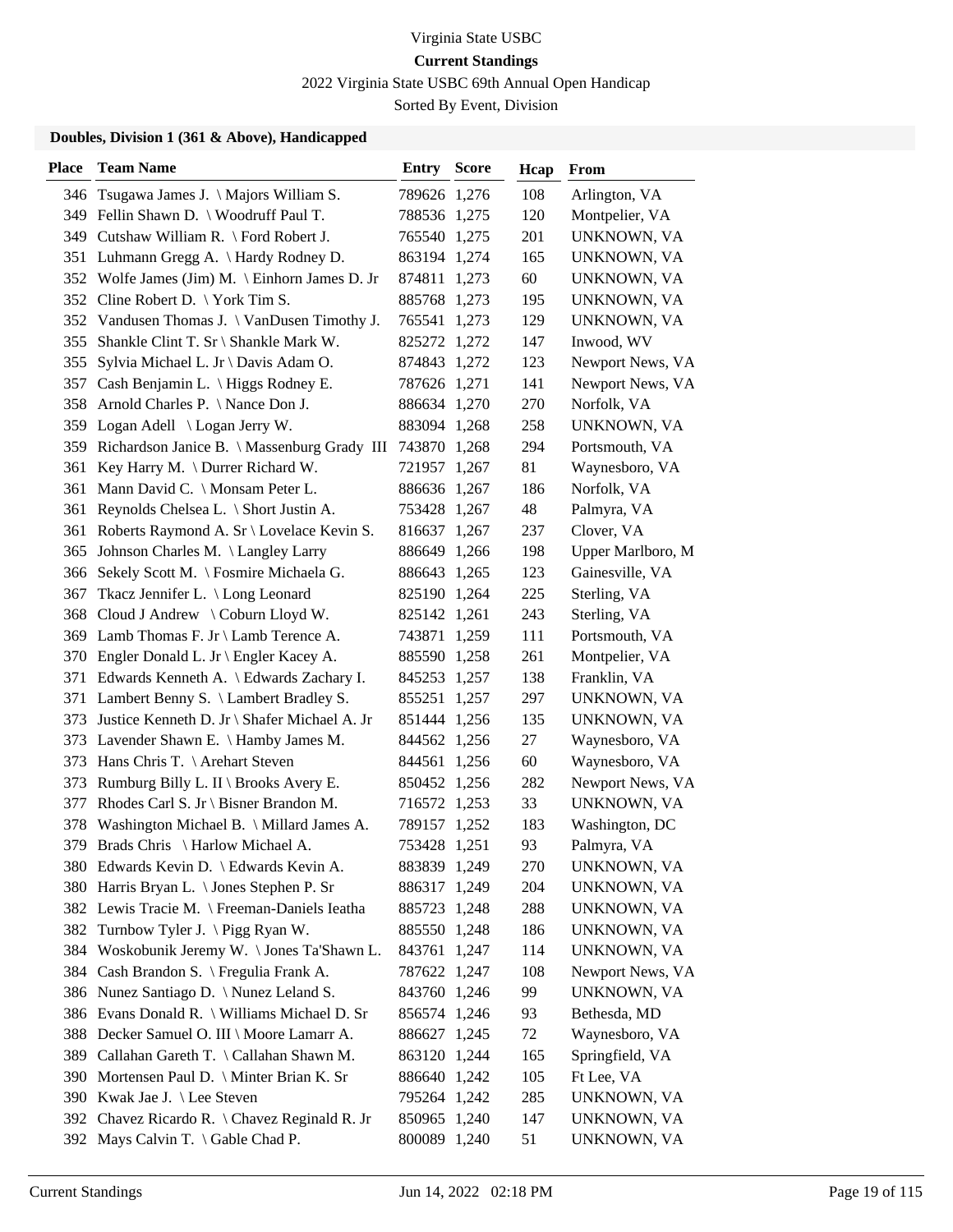2022 Virginia State USBC 69th Annual Open Handicap

Sorted By Event, Division

| <b>Place</b> | <b>Team Name</b>                                   | <b>Entry Score</b> | Hcap             | From               |
|--------------|----------------------------------------------------|--------------------|------------------|--------------------|
|              | 394 Cash Casey N. \ Sprouse Thomas G.              | 851042 1,239       | 87               | Waynesboro, VA     |
|              | 394 Donahue Nannette M. \ Donahue Thomas S.        | 827233 1,239       | 141              | UNKNOWN, VA        |
|              | 396 Archer Jon \ Comparetta Mike A.                | 885552 1,238       | 225              | UNKNOWN, VA        |
| 397          | Johnston David J. \ Loeb Bret W.                   | 853088 1,237       | 165              | UNKNOWN, VA        |
| 397          | Freeman Kenneth H. \Tyler Brian R.                 | 708395 1,237       | 21               | UNKNOWN, VA        |
|              | 399 Wilson Dowery O. Sr \ Burgess Kenneth L. Jr    | 716573 1,236       | 147              | UNKNOWN, VA        |
|              | 399 Welch David Q. \ West Jason W.                 | 798415 1,236       | 276              | Chesterfield, VA   |
|              | 401 Dunson Rickey E. \ Hewitt Jonathan D.          | 880413 1,235       | 270              | Midlothian, VA     |
|              | 402 Skidmore Scott W. \Hadloc Bruce L.             | 789626 1,233       | 156              | Arlington, VA      |
|              | 402 Williams Keith A. \ Rainey William S.          | 883195 1,233       | 282              | UNKNOWN, VA        |
|              | 402 Massey Benjamin T. \ Scott Raymond W. Jr       | 765538 1,233       | 291              | UNKNOWN, VA        |
|              | 405 Bourne James E. \ Bryant Robert E. Jr          | 856508 1,231       | 237              | Richmond, VA       |
| 405          | Griffin Kelly A. $\Phi$ Phelps Tony E.             | 852482 1,231       | 87               | UNKNOWN, VA        |
| 407          | Oleyar Donald G. \ Wiley Terry A.                  | 875730 1,230       | 39               | UNKNOWN, VA        |
| 408          | Stevenson Joseph Jr \ Roberts Edward L.            | 886642 1,229       | 90               | Prince George, VA  |
|              | 408 Williamson Cory E. \ Dutton Jacob B.           | 823673 1,229       | 69               | Chester, VA        |
| 410          | Bynum Brooks M. \ Miller Steve T. Sr               | 885723 1,228       | 228              | UNKNOWN, VA        |
|              | 410 Green Cynthia L. \ Koch Craig M.               | 852441 1,228       | 168              | Ashland, VA        |
|              | 410 Armstrong Kevin M. \ Williams Monique A.       | 708381 1,228       | 126              | UNKNOWN, VA        |
|              | 413 Williams LaShaun D. \ Williams John L.         | 788047 1,227       | 258              | Lynchburg, VA      |
|              | 413 Fallings Justin E. \ Fairchild Larry K. Jr     | 851913 1,227       | 225              | UNKNOWN, VA        |
|              | 415 Poulos Ben A. \ Skiba Joseph T. IV             | 880472 1,226       | 126              | UNKNOWN, VA        |
|              | 416 Byer Timothy (Timmy) G. \Layton Mike           | 853400 1,224       | 120              | UNKNOWN, VA        |
|              | 416 McCandless Joshua \ McKinney Troy D.           | 815766 1,224       | 9                | Yorktown, VA       |
| 418          | Thorne Randy A. III \ Heckstall William M. Jr      | 788046 1,221       | 102              | Lynchburg, VA      |
| 419          | Tate Amanda C. \ Franklin Candi C.                 | 765537 1,220       | 177              | UNKNOWN, VA        |
| 419          | Archer Tammi M. \ Neal David A.                    | 708393 1,220       | 291              | UNKNOWN, VA        |
| 421          | Christmas Garland L. Sr \ Bethel Dale W.           | 858465 1,218       | 270              | UNKNOWN, VA        |
| 422          | Arpe Kyle T. $\langle$ Clark Taylor                | 885551 1,216       | 123              | UNKNOWN, VA        |
|              | 422 Easter Mark A. \ Alleyne Tristan O.            | 856507 1,216       | 222              | Richmond, VA       |
|              | 422 Beavers Brian K. \ Seewald Kenneth G.          | 825169 1,216       | 210              | Ashburn, VA        |
|              | 425 Christian Allen L. Jr \ Grady James W. Sr      | 789906 1,214       | 267              | Richmond, VA       |
|              | 426 Bell Darnell R. \ Parham Jason E.              | 883784 1,211       | $\boldsymbol{0}$ | Fredericksburg, VA |
|              | 427 Collins Ryon M. \ McDonnell Michael G.         | 844562 1,210       | $\boldsymbol{0}$ | Waynesboro, VA     |
|              | 427 Mitchell Franklin D. \ Ross Keith L. Sr        | 880413 1,210       | 249              | Midlothian, VA     |
|              | 429 Pierchal Todd M. \ Williamson Mark E.          | 818923 1,208       | 78               | Chester, VA        |
|              | 430 Keene Robert Jr \ Cooper Philander M.          | 886641 1,205       | 15               | Disputanta, VA     |
|              | 431 Wargo Bob \ Lewis Timothy E.                   | 795343 1,204       | 171              | Bristow, VA        |
|              | 432 Napper Gerald L. \ Maple Orlando L.            | 885724 1,201       | 156              | UNKNOWN, VA        |
|              | 432 Smith Carolyn A. \ Butler Michael W.           | 874939 1,201       | 192              | UNKNOWN, VA        |
|              | 434 Pritchard Jason K. \ Pritchard Carrie A.       | 866032 1,199       | 72               | UNKNOWN, VA        |
|              | 434 Russell Matthew T. \ Dennis Terry J.           | 838135 1,199       | 195              | UNKNOWN, VA        |
|              | 434 Wright Emmett L. \ Honore' Palmer J. Jr        | 788041 1,199       | 126              | Lynchburg, VA      |
|              | 437 Ledin Anna E. \ Gilliam Cameron                | 885550 1,193       | 240              | UNKNOWN, VA        |
|              | 438 Montgomery Roshad J. \Montgomery<br>Seneeka T. | 743873 1,190       | 249              | Portsmouth, VA     |
|              | 439 Tate Ira T. Jr \ Rook John C.                  | 765537 1,189       | 42               | UNKNOWN, VA        |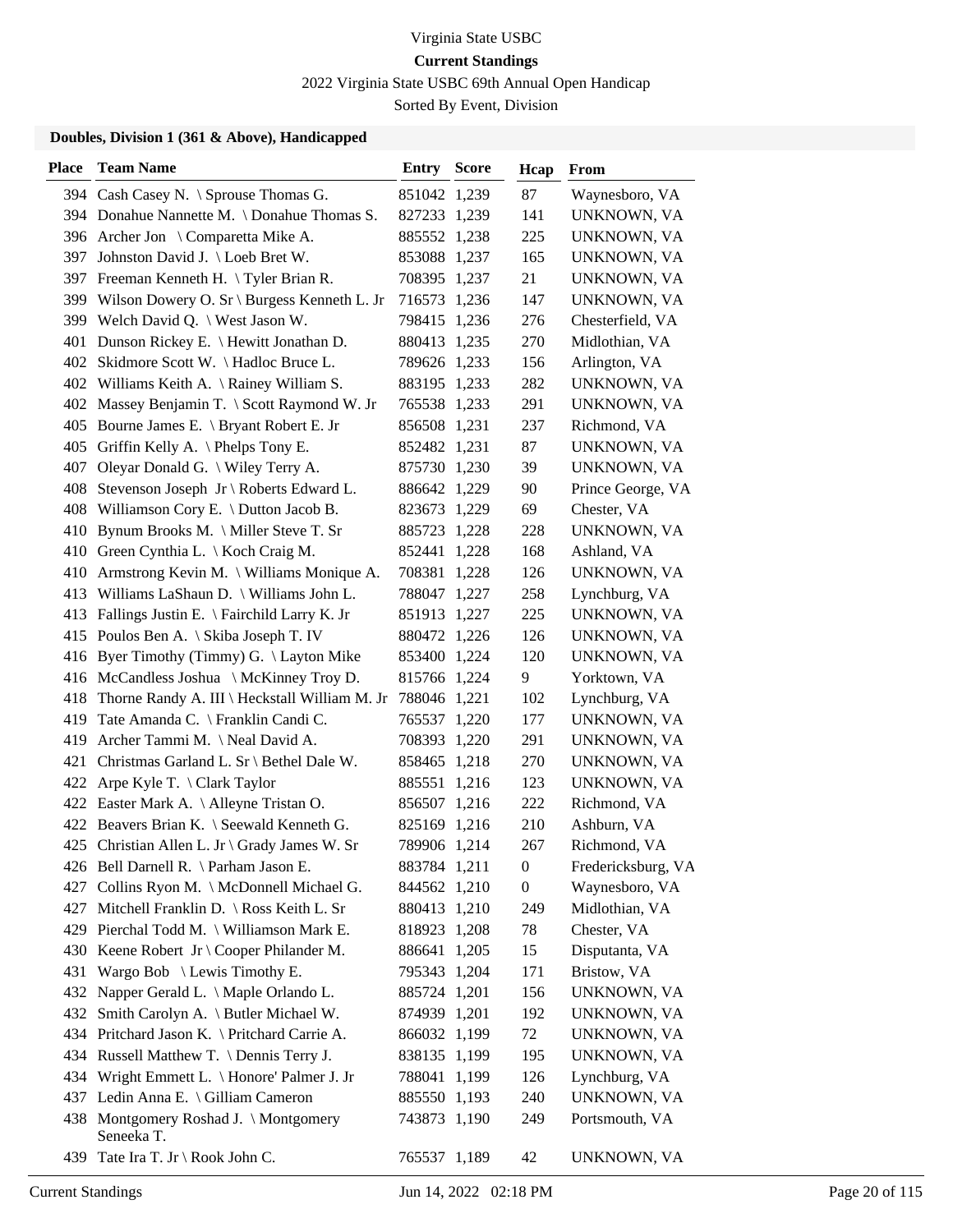2022 Virginia State USBC 69th Annual Open Handicap

Sorted By Event, Division

### **Doubles, Division 1 (361 & Above), Handicapped**

| <b>Place</b> | <b>Team Name</b>                               | <b>Entry Score</b> |     | Hcap | From             |
|--------------|------------------------------------------------|--------------------|-----|------|------------------|
|              | 440 SHIFFLETT ELVIN \ Carter Joseph F. Jr      | 791015 1,184       |     | 153  | UNKNOWN, VA      |
|              | 441 Crawley Timothy A. \ Watkins Wade T.       | 886640 1,182       |     | 225  | Ft Lee, VA       |
| 442          | Mabry James W. \ Donathan William L.           | 814497 1.179       |     | 105  | UNKNOWN, VA      |
| 443          | Tucker Michelle D. \ Jefferis Anthony D.       | 857103 1,175       |     | 183  | Chelteham, MD    |
| 444          | Ritz Michael D. $\backslash$ Morlan Joseph R.  | 787623 1,173       |     | 36   | Newport News, VA |
|              | 445 Penn Leonard E. $\ell$ Fuller Jerry K.     | 886264 1,169       |     | 219  | Roanoke, VA      |
| 446          | To Chhoeun $\setminus$ Manolis Michael J.      | 875731 1,161       |     | 48   | UNKNOWN, VA      |
| 447          | Richardson David E. \ Berson Charles W.        | 789906 1,159       |     | 216  | Richmond, VA     |
|              | 448 Hal Adrienne B. \ Harrison Brian L.        | 880410 1,146       |     | 141  | Midlothian, VA   |
| 449.         | Hatfield Thomas V. \ Dombrowski David A.       | 886599 1,143       |     | 192  | UNKNOWN, VA      |
| 450          | Foor Robert L. \ Shank Thomas C.               | 856574 1,142       |     | 156  | Bethesda, MD     |
| 451          | Bass-Campbell Dawn N. \ Gonzalez Frank         | 843761 1,126       |     | 108  | UNKNOWN, VA      |
| 452          | Jones Milton E. $\{$ Parker Richmond L.        | 886641 1,123       |     | 108  | Disputanta, VA   |
| 453          | Ahlgrim Keith A. \ Dalton Steven W.            | 788538 1,118       |     | 117  | Montpelier, VA   |
| 454          | Smith Melvin $Jr \ Davis$ Edwin A.             | 850694 1,116       |     | 132  | UNKNOWN, VA      |
| 455          | Wingfield Robert H. $\setminus$ Clanton Willie | 856508 1,110       |     | 270  | Richmond, VA     |
| 456          | Irick Mayfield Jr \ Winston Anthony K. Jr      | 789153 1,076       |     | 201  | Washington, DC   |
| 457          | Rinehart Tyler R. \ Horton Ronald B.           | 844561 1,069       |     | 6    | Waynesboro, VA   |
|              | 458 Yetter Thomas E. \ Nelson Travis C.        | 850091             | 949 | 57   | Grottoes, VA     |

The lowest score to cash is 949.

| Place | <b>Team Name</b>                                | <b>Entry Score</b> | Hcap | From               |
|-------|-------------------------------------------------|--------------------|------|--------------------|
|       | 1 Hardister Josh G. \ Wines Neal D.             | 851444 1,724       | 432  | UNKNOWN, VA        |
| 2     | Jones Leonard W. \ Martin William R. III        | 789559 1,625       | 327  | Covington, VA      |
| 3     | Dickerson Nathan L. Jr \ Huff Jimmie E. Jr      | 874940 1.588       | 348  | UNKNOWN, VA        |
| 4     | Hudson Jonathan T. $\Im$ Smith James L.         | 816640 1.579       | 435  | Clover, VA         |
| 5     | Jackson Shane A. \ Martin William D.            | 863173 1,577       | 606  | UNKNOWN, VA        |
| 6     | Hsu David \ Alkhoja Ziad N.                     | 792967 1,574       | 309  | UNKNOWN, VA        |
| 7     | King William A. \Claughton JVon L.              | 816636 1,561       | 336  | Clover, VA         |
| 8     | Pender Clyde \ Gilliam Gerald S.                | 790606 1,551       | 408  | UNKNOWN, VA        |
| 9     | Hunter Tyrone J. \Parks Warren L. Sr            | 789153 1,537       | 372  | Washington, DC     |
| 10    | Pippin Dakota R. \ Conner Joshua                | 886648 1.530       | 411  | Hopewell, VA       |
| 11    | McGhee James \ Geronimo Romano J.               | 886653 1,525       | 444  | Waldorf, MD        |
| 12    | Harris Carl D. III \ Harvey Kenneth C.          | 708393 1,519       | 534  | UNKNOWN, VA        |
| 12    | Hogue Sylvia A. \ Cuffee Larry M.               | 841891 1,519       | 504  | South Boston, VA   |
| 14    | Harrison Terence L. \ Pierce Ryan M.            | 878421 1.509       | 333  | Virginia Beach, VA |
| 15    | Ampy Kendall (Rick) $\setminus$ Brown Julian E. | 790607 1,507       | 348  | <b>UNKNOWN, VA</b> |
| 16    | Burch Kenneth S. \Thacker Robert O.             | 883993 1,502       | 333  | UNKNOWN, VA        |
| 17    | Luckett Daniel G. \ Battle Robert J. Jr         | 708389 1,493       | 300  | <b>UNKNOWN, VA</b> |
| 18    | Krause Kayleigh E. \ Krause Shaelyn N.          | 851915 1,491       | 309  | UNKNOWN, VA        |
| 19    | Peacock William M. \ Stalker Matthew C.         | 863120 1,488       | 336  | Springfield, VA    |
| 20    | King Ric $\setminus$ McLaughlin Doris C.        | 789560 1,487       | 462  | Covington, VA      |
| 21    | Irby Gwendolyn \ Watson Michael C.              | 857423 1,480       | 432  | Upper Marlboro, M  |
| 22    | Stallings Nathan N. \ Pierce John J.            | 880414 1,479       | 384  | Midlothian, VA     |
| 23    | Barr Cindy A. \Turner Pete A.                   | 841814 1,475       | 315  | Martinsburg, WV    |
|       |                                                 |                    |      |                    |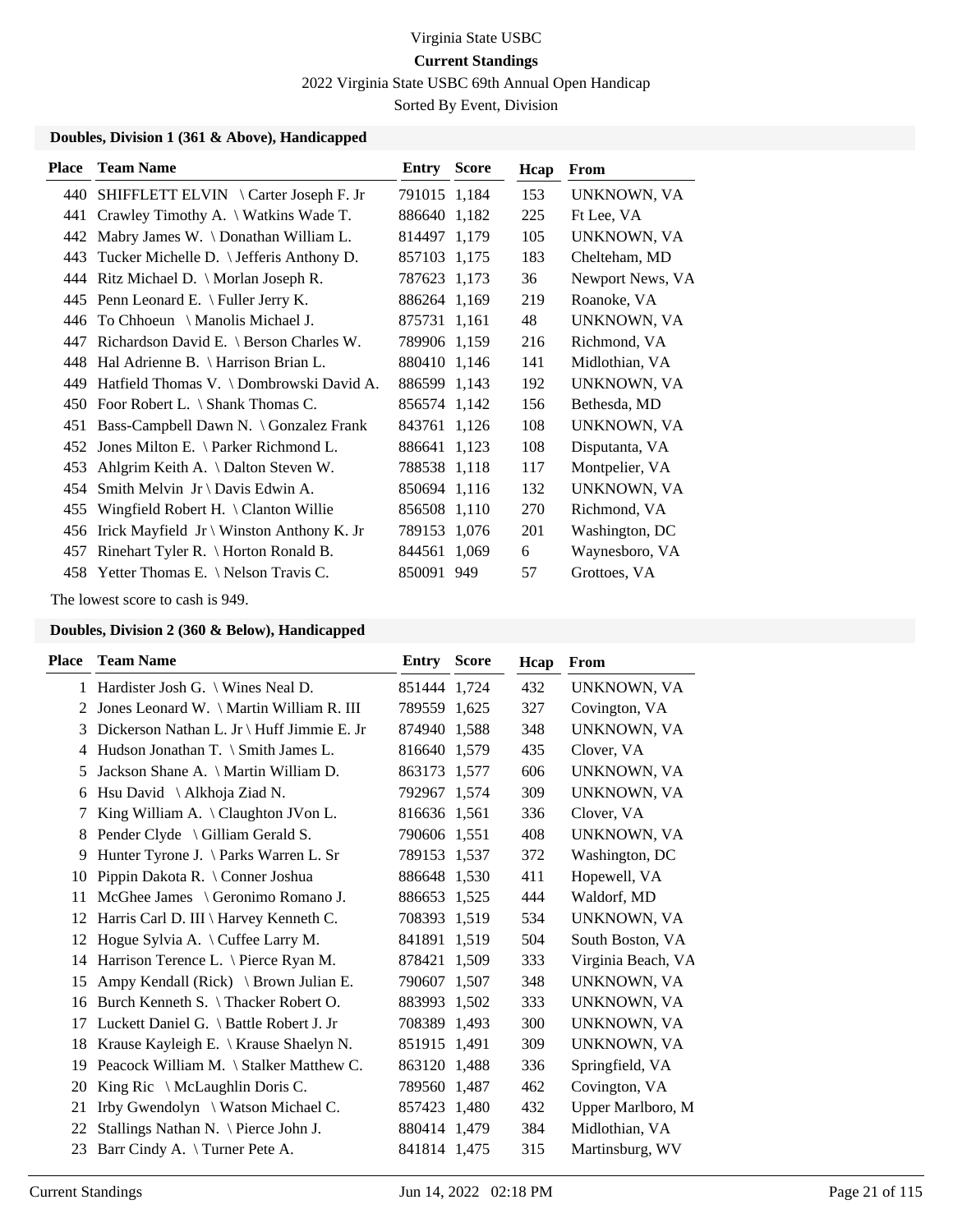2022 Virginia State USBC 69th Annual Open Handicap

Sorted By Event, Division

| <b>Place</b> | <b>Team Name</b>                                   | <b>Entry Score</b> | Hcap | From              |
|--------------|----------------------------------------------------|--------------------|------|-------------------|
|              | 24 Reid Stephanie N. \ Collins Justin M.           | 721934 1,474       | 321  | Broadway, VA      |
|              | 25 Tolbert Betty J. \Netherland Danny L.           | 758658 1,472       | 435  | Chesterfield, VA  |
|              | 25 Beasley Brandon W. \ Gaddis Colette G.          | 814615 1,472       | 330  | Newport News, VA  |
| 27           | Baker Darnell \ Driver Walter Jr                   | 808666 1,471       | 402  | Hampton, VA       |
| 27           | Coles Thomas R. \ Johnson Clifton "Kip" W.         | 843781 1,471       | 336  | UNKNOWN, VA       |
|              | 29 Rountree Marion \ Higgins Thelma G.             | 825206 1,469       | 309  | Chesapeake, VA    |
|              | 30 Hysick Yvonne K. \ Hysick Mike D.               | 765539 1,467       | 702  | UNKNOWN, VA       |
|              | 30 Jacobs Keia D. \ Mills Antuan A.                | 886628 1,467       | 396  | Norfolk, VA       |
|              | 32 Miller Fredrick Butch W. \ Kibler Jeff R.       | 852248 1,466       | 432  | Broadway, VA      |
|              | 33 Martin James L. \ Jackson James L. Jr           | 794637 1,464       | 312  | South Boston, VA  |
|              | 34 Spencer Hortense(Toodie) A. \Douglas Walt<br>А. | 708378 1,462       | 429  | UNKNOWN, VA       |
| 35           | Archie Page A. \ Archie Cecil D. Jr                | 886628 1,461       | 351  | Norfolk, VA       |
|              | 35 Brown Ginger D. \ Brown Paul G.                 | 844276 1,461       | 339  | UNKNOWN, VA       |
| 37           | Kelley Angelina D. \ Gadson Samuel S. Jr           | 708382 1,458       | 357  | UNKNOWN, VA       |
|              | 37 McDowell Brenda A. \ Garrett Diane P.           | 861581 1,458       | 474  | UNKNOWN, VA       |
|              | 39 Loesch Chris M. \ Clark Jason J.                | 850948 1,454       | 309  | UNKNOWN, VA       |
|              | 40 Johnson Corlitta R. \ Johnson Robert T.         | 708378 1,452       | 366  | UNKNOWN, VA       |
|              | 40 Ratcliffe Steven L. \ Gibson Crystal D.         | 712727 1,452       | 459  | Roanoke, VA       |
|              | 42 Guill David E. \ Barbour Sidney P.              | 874953 1,451       | 300  | Rustburg, VA      |
|              | 43 Shaw Taysha L. \ Robinson David D. Jr           | 874757 1,447       | 468  | Clinton, MD       |
|              | 44 Layton Betty \ Byer Roger G.                    | 853399 1,446       | 414  | UNKNOWN, VA       |
|              | 44 Nesmith Kiya L. \ Knight Portia F.              | 825206 1,446       | 381  | Chesapeake, VA    |
|              | 44 White Leslie V. \ White Thomas L.               | 708396 1,446       | 453  | UNKNOWN, VA       |
| 47           | Ware Estelle A. \ Howard Agnes D.                  | 789154 1,445       | 612  | Washington, DC    |
| 48           | Shema Steve M. \ Blankenship Brian E.              | 882851 1,443       | 315  | UNKNOWN, VA       |
| 49           | Stevens Jim \ Stevens James H. II                  | 882851 1,440       | 510  | UNKNOWN, VA       |
| 50           | Berg Cathy C. \ Longerbeam Jacqueline L.           | 879949 1,439       | 522  | UNKNOWN, VA       |
| 50           | Knight Keva J. \ Knight Terry M. Jr                | 708385 1,439       | 411  | UNKNOWN, VA       |
|              | 52 Roberts Brenda L. \ Faulkner Alfred M.          | 816637 1,438       | 339  | Clover, VA        |
|              | 53 Hall Jessika N. \ Johnson Aaron J.              | 765539 1,437       | 471  | UNKNOWN, VA       |
|              | 53 Diaz Celestine \ Diaz Rafael J.                 | 886631 1,437       | 363  | Adamstown, MD     |
|              | 55 Flowers Joyce M. \ Hankerson Willie M.          | 708391 1,435       | 474  | UNKNOWN, VA       |
|              | 56 Amato Raymond J. \ Estrada Victor D.            | 883839 1,433       | 375  | UNKNOWN, VA       |
|              | 56 Massie Brian D. \ Parran Jacqueline             | 857423 1,433       | 447  | Upper Marlboro, M |
|              | 56 Watkins Tamara S. \ Wolde Samuel                | 875461 1,433       | 372  | Waldorf, MD       |
| 59           | Taylor Darla D. \ Mattingley Timothy A.            | 851636 1,432       | 396  | UNKNOWN, VA       |
| 59           | Johnson Brandi L. \ Johnson Michael D. III         | 804526 1,432       | 315  | UNKNOWN, VA       |
| 59           | Ellis Michelle L. \ Martin James II                | 886064 1,432       | 426  | UNKNOWN, VA       |
|              | 62 Dale Dianna L. \ Fisher Nathan S.               | 851636 1,431       | 435  | UNKNOWN, VA       |
| 63           | Hollins Michelle R. \ Hollins James A.             | 886626 1,429       | 399  | Washington, DC    |
| 64           | Atkins Birgitta A. \ Feaster William E.            | 798411 1,428       | 699  | Chesterfield, VA  |
| 65           | McNear Erica L. \ Smith Stanley                    | 816638 1,427       | 345  | Clover, VA        |
|              | 66 White Carrie R. \ White David W.                | 844276 1,426       | 417  | UNKNOWN, VA       |
| 66           | Cowell Augustus F. $\Im$ Smith Thomas J.           | 825210 1,426       | 372  | Chesapeake, VA    |
| 68           | Ricks-Beach Marilyn \ Poole Raymond P. Jr          | 789159 1,423       | 405  | Washington, DC    |
| 69           | Brown Troy L. Sr \ Spence David L.                 | 844275 1,422       | 432  | UNKNOWN, VA       |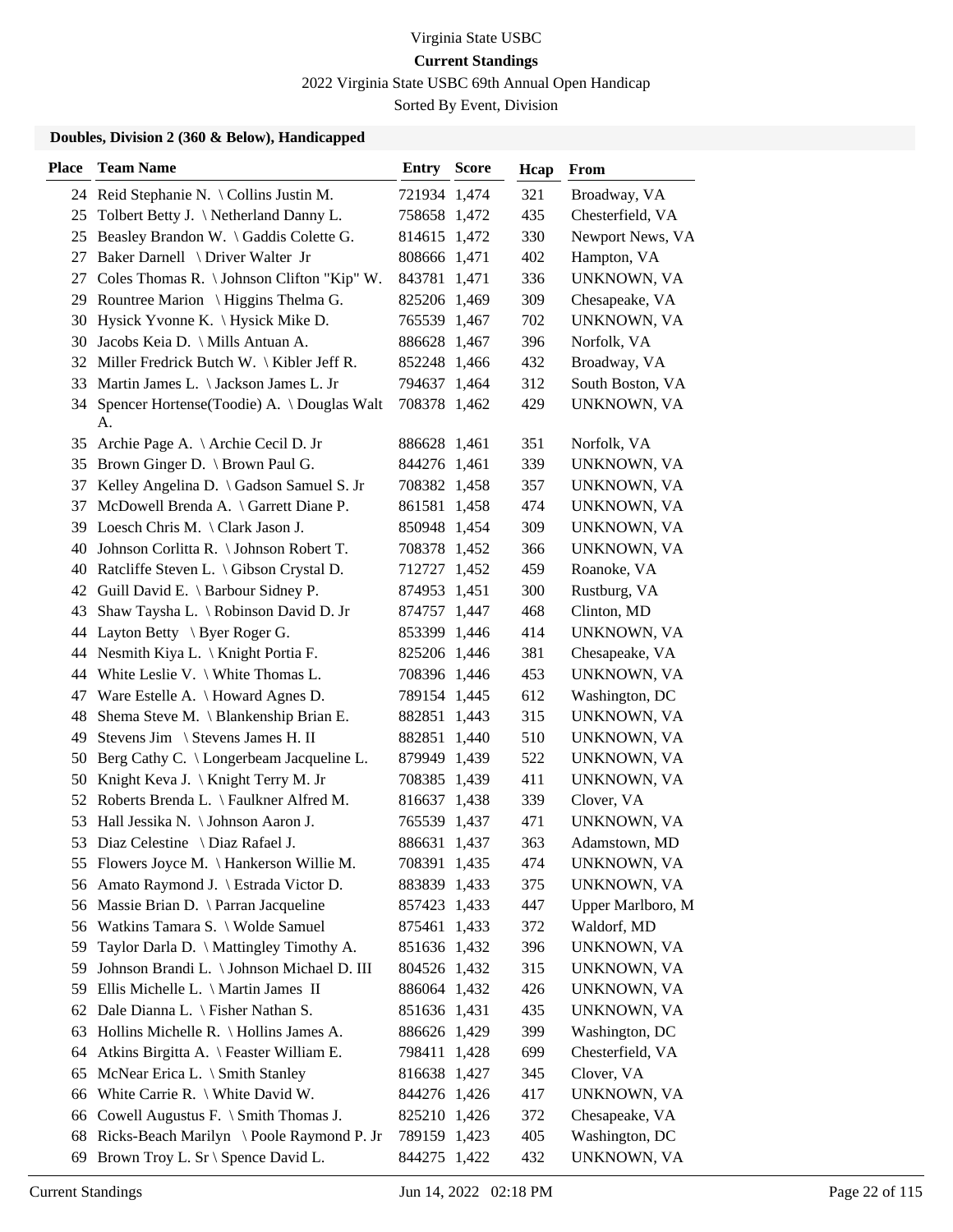2022 Virginia State USBC 69th Annual Open Handicap

Sorted By Event, Division

| <b>Place</b> | <b>Team Name</b>                                       | <b>Entry Score</b> | Hcap | From                 |
|--------------|--------------------------------------------------------|--------------------|------|----------------------|
|              | 70 Griscom Karen M. \ McDaniel Sean C.                 | 790596 1,421       | 432  | Prince George, VA    |
| 71           | Schultz Debbie D. \ Proctor Kenneth P.                 | 886650 1,419       | 384  | Waldorf, MD          |
| 71           | Ferguson Lauren E. $\setminus$ Cox-Martin Jonathan T.  | 716575 1,419       | 402  | UNKNOWN, VA          |
| 71           | Padilla Madonna M. \ Wilder Jason M.                   | 850948 1,419       | 324  | UNKNOWN, VA          |
| 74           | Wright Tara H. \ Wright Michael T. Jr                  | 886618 1,418       | 462  | Mechanicsville, VA   |
| 75           | Kong Jeremy E. \ Green Ronald                          | 863085 1,416       | 315  | UNKNOWN, VA          |
| 76           | Smith Lauren A. \ Smith Robert P. Jr                   | 814497 1,415       | 363  | UNKNOWN, VA          |
|              | 76 Conner Dawniel C. \ Roach Darrin C.                 | 708379 1,415       | 348  | UNKNOWN, VA          |
| 78           | Simmons Tammy E. \ Simmons Brian                       | 844390 1,414       | 447  | UNKNOWN, VA          |
| 78           | Chavis Thomas L. III \ Griffin Janet L.                | 886318 1,414       | 504  | UNKNOWN, VA          |
|              | 80 Furman Theresa S. \Joyner Robert E.                 | 814513 1,413       | 429  | Suffolk, VA          |
| 81           | Holloway James W. \ Wilson John R. Jr                  | 789151 1,412       | 459  | Washington, DC       |
| 81           | Oliver Tom \ Pultz Lorie                               | 844390 1,412       | 456  | UNKNOWN, VA          |
| 81           | Hilliard Andre R. \ Hilliard Latonya D.                | 857518 1,412       | 489  | District Heights, MI |
|              | 81 Cutshaw Christa M. \Cook Caylyn M.                  | 765533 1,412       | 438  | UNKNOWN, VA          |
| 81           | Dever James H. III \ Taylor Tim J.                     | 765535 1,412       | 495  | UNKNOWN, VA          |
| 81           | Lucas Carolyn J. \ Hampton John O. Jr                  | 708391 1,412       | 351  | UNKNOWN, VA          |
| 81           | Delp Charles M. \ Willard Jarrod R.                    | 855270 1,412       | 309  | UNKNOWN, VA          |
| 81           | Dugan Stephen D. \ Young Roger A.                      | 874661 1,412       | 387  | Virginia Beach, VA   |
| 89           | Marks Charles B. \ Marks Wesley                        | 885597 1,411       | 303  | UNKNOWN, VA          |
|              | 90 Parrish Steffany N. \ Grimsley William T.           | 886648 1,409       | 474  | Hopewell, VA         |
|              | 90 Pugh Chad M. \ Board Kaleb H.                       | 863173 1,409       | 543  | UNKNOWN, VA          |
|              | 90 Pearson Greta N. \ Garner Rigo                      | 708395 1,409       | 321  | UNKNOWN, VA          |
|              | 90 Richardson Bernadette L. \ Richardson<br>William A. | 708386 1,409       | 318  | UNKNOWN, VA          |
|              | 94 Neal Cynthia S. \ Gulledge Walter R.                | 746115 1,407       | 540  | S. Prince George, V  |
| 95           | Milloy Theresa T. \ Holoman James A.                   | 880489 1,405       | 396  | Hampton, VA          |
| 96           | Stephenson O'Neil \ Craig William E.                   | 883075 1,404       | 414  | UNKNOWN, VA          |
| 97           | Gentry Issac J. \ Richman Wesley                       | 790340 1,402       | 342  | UNKNOWN, VA          |
| 98           | Grigsby Jay W. \ Selby Kenneth H.                      | 790086 1,401       | 363  | Yorktown, VA         |
| 99           | Hunter Renee L. \ Johnson Roosevelt Jr                 | 857518 1,400       | 399  | District Heights, MI |
|              | 100 Brown Mary E. \ Hawkins Barbara A.                 | 789154 1,399       | 408  | Washington, DC       |
|              | 101 Dixon Corrina A. \ Dixon Timothy J.                | 886075 1,397       | 315  | Carrollton, VA       |
|              | 101 Parker Robin E. \ Smith-Brown Mary L.              | 708377 1,397       | 342  | <b>UNKNOWN, VA</b>   |
| 103          | Barnes Renard \ Jones Aaron L.                         | 886653 1,395       | 345  | Waldorf, MD          |
|              | 103 McCauley Michael A. \ Floyd Linnette               | 850695 1,395       | 384  | UNKNOWN, VA          |
| 105          | Quigley Lavinia A. \ Holloway Katie R.                 | 789155 1,394       | 399  | Washington, DC       |
| 105          | Scott Alinza \ Harris Rosie J.                         | 825212 1,394       | 411  | Chesapeake, VA       |
| 105          | Richardson Elizabeth A. \ Shrum John H.                | 795322 1,394       | 441  | UNKNOWN, VA          |
|              | 105 Barnett William \ Volpp Wanda R.                   | 882519 1,394       | 312  | Stafford, VA         |
| 109          | Shifflett John E. Jr \ Reid Elwood F.                  | 852248 1,393       | 396  | Broadway, VA         |
| 109          | Hendrix Janet D. $\{$ Hendrix Billy R.                 | 790340 1,393       | 327  | UNKNOWN, VA          |
| 109          | Atkins William G. Jr \ Shupe Michael W.                | 798411 1,393       | 432  | Chesterfield, VA     |
|              | 112 Ashley Phyllis M. \Ashley Robert B.                | 790996 1,392       | 402  | UNKNOWN, VA          |
|              | 112 Turner Paulette E. \ Nicholson Paula M.            | 825211 1,392       | 501  | Chesapeake, VA       |
|              | 114 Chase Mark A. Jr \ Chase Natasha L.                | 708390 1,391       | 417  | UNKNOWN, VA          |
|              | 114 Webb Corey T. \ Duncan Ronald E.                   | 885646 1,391       | 327  | Blacksburg, VA       |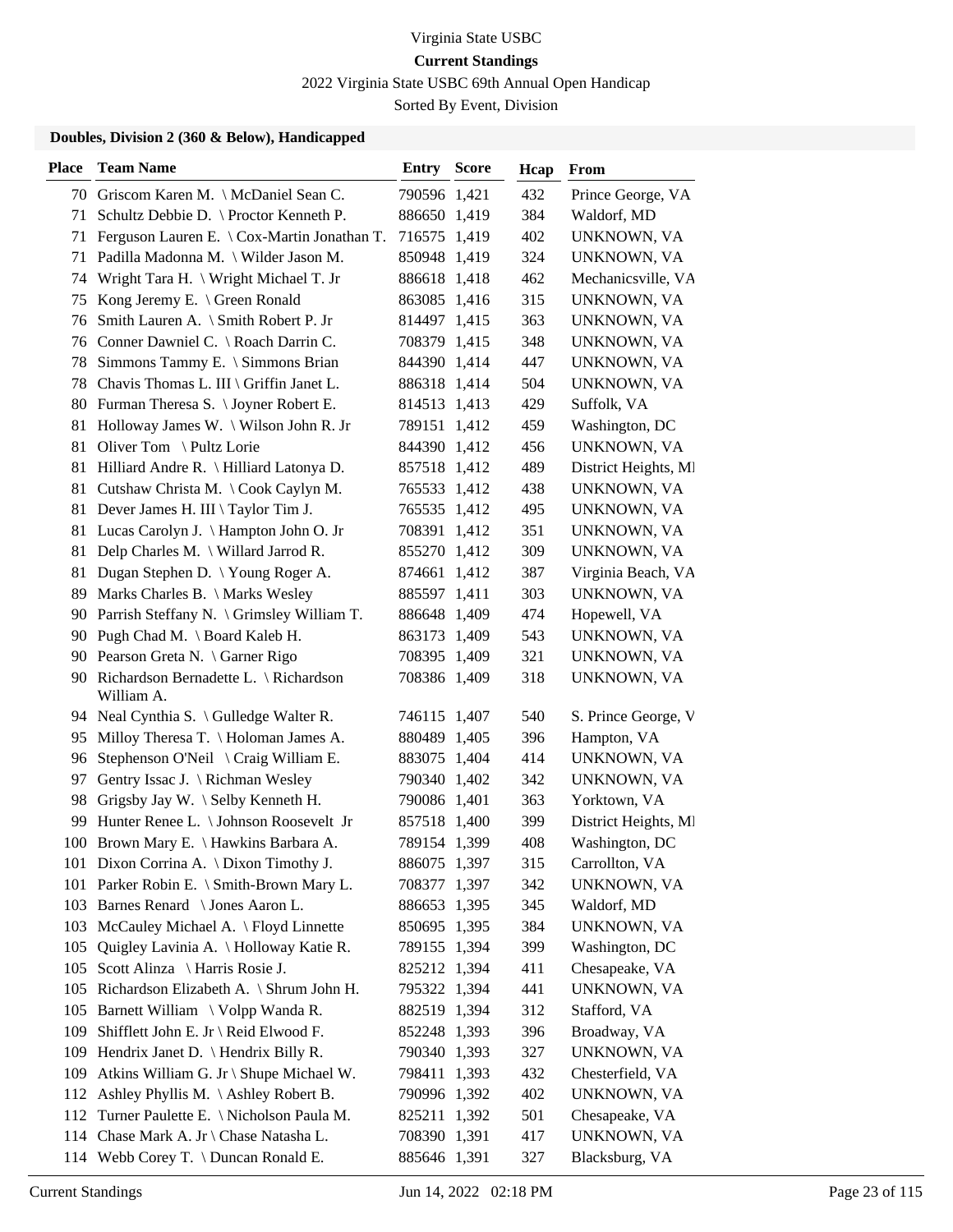2022 Virginia State USBC 69th Annual Open Handicap

Sorted By Event, Division

| <b>Place</b> | <b>Team Name</b>                               | <b>Entry Score</b> | Hcap | From                |
|--------------|------------------------------------------------|--------------------|------|---------------------|
|              | 116 VanBuren Belinda B. \ Leake Tommy L.       | 708396 1,390       | 618  | UNKNOWN, VA         |
|              | 117 Hess William B. \ Litchfield Adrian C.     | 886652 1,388       | 477  | Waldorf, MD         |
|              | 117 McNally James P. \ Murray Jennifer M.      | 886635 1,388       | 516  | Norfolk, VA         |
| 119          | McLean Charles E. \ Brown Evan A.              | 808666 1,387       | 474  | Hampton, VA         |
|              | 120 Lee Alyssa M. \ Mann Jessica L.            | 886645 1,385       | 381  | Gainesville, VA     |
|              | 120 Foster Ronald \ Foster Petra J.            | 883094 1,385       | 312  | UNKNOWN, VA         |
|              | 120 Savoy Iris N. \ Holmes Leroy M. Sr         | 708382 1,385       | 408  | UNKNOWN, VA         |
|              | 123 Lomax Cynthia A. \ Lomax Robert J. Jr      | 857481 1,383       | 393  | Capitol Heights, MI |
|              | 123 Clark Barbara J. \ Clark Samuel A. Jr      | 874073 1,383       | 315  | Rockville, MD       |
|              | 125 Welcher William A. \ Welcher Roy A.        | 861787 1,382       | 306  | SALEM, VA           |
|              | 126 Hugen Tyler \ Brown Robert E.              | 851637 1,381       | 402  | UNKNOWN, VA         |
|              | 126 Brown Stephanie C. \ Smith James W.        | 816639 1,381       | 327  | Clover, VA          |
|              | 128 Delk-Glenn Darlene \ Glenn Steven E.       | 856467 1,380       | 546  | Newport News, VA    |
|              | 128 Hansen Amanda G. \Turner David E.          | 827233 1,380       | 372  | UNKNOWN, VA         |
|              | 130 Coleman Ponce D. \ Smith Marc D.           | 858465 1,379       | 390  | UNKNOWN, VA         |
|              | 130 Issa Mohammed \ Caldwell Ricky W. Jr       | 885644 1,379       | 354  | Blacksburg, VA      |
|              | 130 Orfield Patricia D. \ Orfield Roger D.     | 886609 1,379       | 459  | Chesterfield, VA    |
|              | 133 Wade Tamara M. \ Bennett Samuel O.         | 708398 1,378       | 504  | UNKNOWN, VA         |
|              | 134 Palmer Marcus C. \ Stevens Derek A.        | 863294 1,376       | 327  | UNKNOWN, VA         |
|              | 134 Branch Margaret D. \ Green Rebecca A.      | 863309 1,376       | 363  | Henrico, VA         |
|              | 136 Dever Jason D. Jr \ Dever Jason D.         | 765535 1,375       | 321  | UNKNOWN, VA         |
| 137          | McCray Paris A. \ Lucas Julia R.               | 781067 1,374       | 444  | UNKNOWN, VA         |
|              | 138 Blizzard David L. \ Howell Steven N.       | 883074 1,373       | 315  | UNKNOWN, VA         |
|              | 138 Hudson Wanda E. \ Evans David M.           | 804526 1,373       | 420  | UNKNOWN, VA         |
| 140          | Pyles Brian L. \ Chandler Mark L.              | 816636 1,372       | 312  | Clover, VA          |
| 140          | McDowell James L. Jr \ Keyes Heather A.        | 765538 1,372       | 309  | UNKNOWN, VA         |
|              | 142 Scott Comsee \ Scott Katherine             | 825212 1,371       | 459  | Chesapeake, VA      |
| 143          | Speidel James L. \ Sullivan Wayne P.           | 790596 1,369       | 321  | Prince George, VA   |
| 143          | Smith Adam L. \ Belton Robbie J.               | 855271 1,369       | 330  | UNKNOWN, VA         |
| 145          | Moreland Keith \ Washington Ronald D.          | 886099 1,368       | 426  | Bremo Bluff, VA     |
|              | 145 Blackford Pamela A. \ Blackford John M. Jr | 790338 1,368       | 480  | UNKNOWN, VA         |
|              | 147 Carter Shandy \ Lida Stephanie L.          | 791015 1,367       | 582  | UNKNOWN, VA         |
|              | 148 Curtis Stafford J. Sr \ Hogue Cecil C.     | 841891 1,366       | 306  | South Boston, VA    |
| 149          | Johnston Lisa S. \ Neidig John L.              | 885768 1,365       | 327  | UNKNOWN, VA         |
| 150          | Moreland Kent \ Johnson-Woodie Mahalia         | 886099 1,364       | 441  | Bremo Bluff, VA     |
|              | 150 Goss Shaquanda R. \ Goss James R.          | 708388 1,364       | 300  | UNKNOWN, VA         |
| 152          | Cook Adam P. \ Atteberry Louis                 | 766299 1,362       | 402  | UNKNOWN, VA         |
| 152          | Morris Christopher B. \ Vann Katelyn N.        | 882584 1,362       | 486  | Emporia, VA         |
|              | 154 Rose Antwon S. \ Preston Derek A.          | 843501 1,361       | 342  | UNKNOWN, VA         |
| 155          | Smith Christina M. \ Smith Lloyd H.            | 816640 1,360       | 498  | Clover, VA          |
| 155          | Hamblin Kerry E. \ Smoke Russell J.            | 863285 1,360       | 405  | UNKNOWN, VA         |
| 155          | Williams Cynthia D. \ Colding Tina L.          | 850696 1,360       | 459  | UNKNOWN, VA         |
| 158          | Tate-Moore Amelia J. \ Jefferson Neda E.       | 886657 1,359       | 510  | UNKNOWN, VA         |
|              | 159 Lewis Thurmond A. \Jackson William H.      | 886522 1,357       | 342  | UNKNOWN, VA         |
| 159          | Morton Carolyn L. \ Newlin Michael J.          | 790339 1,357       | 333  | UNKNOWN, VA         |
|              | 159 Rice Henry B. Jr \ Stamps James L.         | 880489 1,357       | 399  | Hampton, VA         |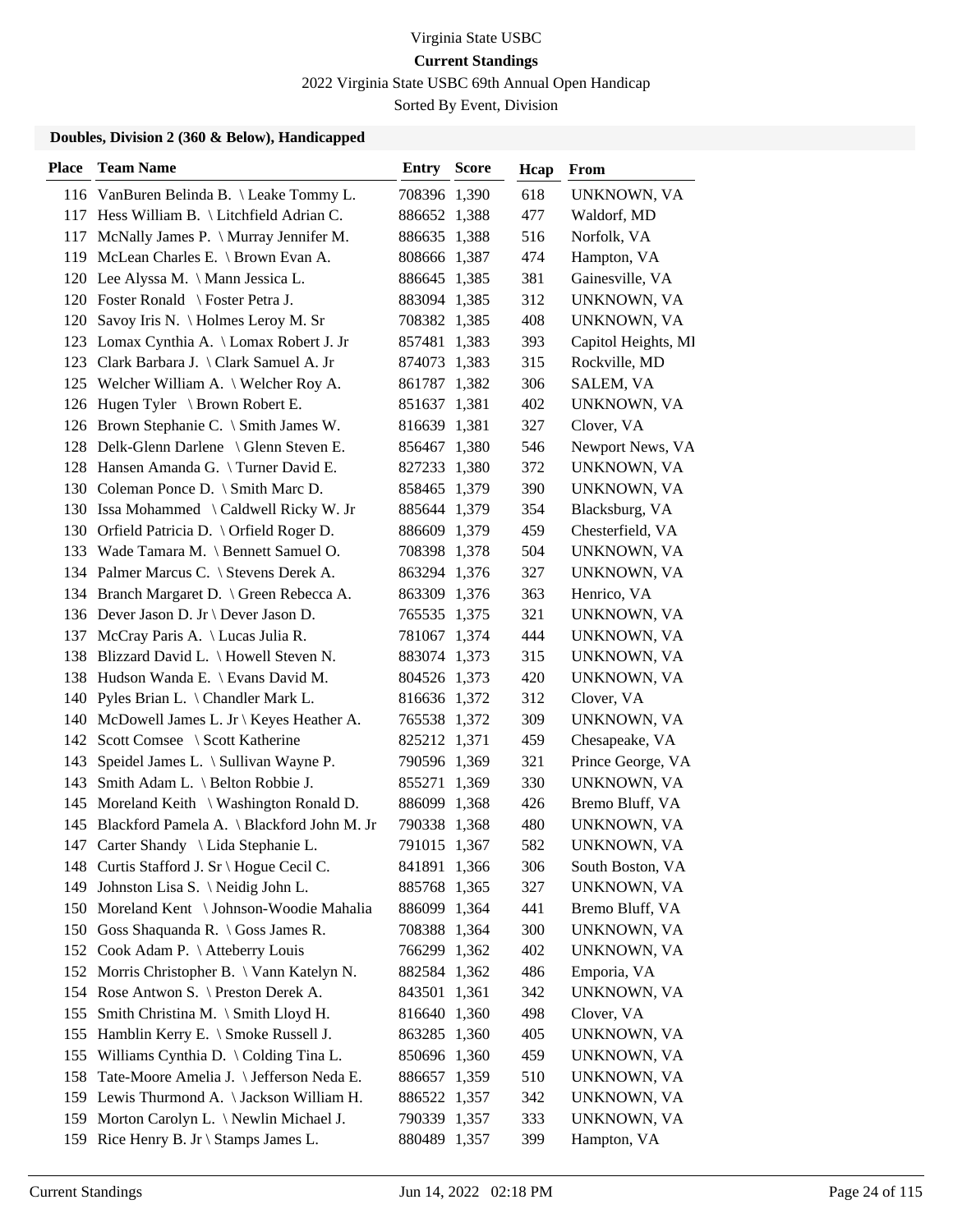2022 Virginia State USBC 69th Annual Open Handicap

Sorted By Event, Division

| <b>Place</b> | <b>Team Name</b>                                                    | <b>Entry Score</b> | Hcap | From               |
|--------------|---------------------------------------------------------------------|--------------------|------|--------------------|
|              | 162 Slater Wilfred S. \Carey-Slater Cassandra Y.                    | 788048 1,356       | 357  | Lynchburg, VA      |
|              | 163 Pilgram Harold \ Megginson Lorenzo                              | 843781 1,355       | 324  | UNKNOWN, VA        |
|              | 164 Barber Jimmie L. \ Jordan Clarence "Ned"                        | 789559 1,353       | 549  | Covington, VA      |
|              | 165 Caffee Jacinta Y. \ Batchelor Eric L. Sr                        | 878421 1,352       | 312  | Virginia Beach, VA |
| 166          | Stephens Ian A. \ Kobzda Alexander T.                               | 878436 1,350       | 441  | Laurel, MD         |
| 166          | Will Virginia K \ Coleman David W.                                  | 792873 1,350       | 540  | UNKNOWN, VA        |
| 168          | Murray Anne M. \ Murray Hickey J. Jr                                | 856573 1,349       | 333  | Bethesda, MD       |
|              | 169 Koch John E. Jr \ Bowers Joseph A.                              | 841813 1,348       | 345  | Martinsburg, WV    |
| 169          | Adams Dwayne W. Sr \ Coates Dominique                               | 708397 1,348       | 357  | UNKNOWN, VA        |
| 171          | Wilson Linda $\setminus$ Bonhom Gary M.                             | 850696 1,347       | 303  | UNKNOWN, VA        |
|              | 172 Hockaday Lisa \ Anderson Noni N.                                | 883097 1,346       | 495  | UNKNOWN, VA        |
|              | 173 Carper Jeffrey W. \Campbell Rusty (Russell)) 856353 1,345<br>W. |                    | 324  | UNKNOWN, VA        |
|              | 174 Puffenbarger Kenny (Kenneth) E. \ Roberts<br>Jim(Ji)            | 856353 1,344       | 336  | UNKNOWN, VA        |
|              | 175 Broadus Eugene R. Jr \ Hamblin Garry A.                         | 874198 1,343       | 408  | Roanoke, VA        |
|              | 175 Johnson Shawanda D. \ Armstrong Gary                            | 886638 1,343       | 486  | Landover, MD       |
|              | 175 Nelson Shirley A. \ Lancaster John W.                           | 874757 1,343       | 423  | Clinton, MD        |
| 178          | Overby Deborah D. \ Scott Wendy H.                                  | 880412 1,342       | 459  | Midlothian, VA     |
|              | 178 Faison Veronica D. \ Butler Anthony M. Sr                       | 886652 1,342       | 378  | Waldorf, MD        |
|              | 178 Hill Bobby J. \ Ferrell Patrick A.                              | 884092 1,342       | 399  | Washington, DC     |
|              | 181 Johnson Mark S. \ Beck Margo L.                                 | 798413 1,339       | 318  | Chesterfield, VA   |
| 181          | Brown Carolyn A. \ Hawkins John C.                                  | 708387 1,339       | 327  | UNKNOWN, VA        |
|              | 183 Palmer Dianna W. \Palmer Willie A.                              | 861810 1,337       | 444  | SALEM, VA          |
|              | 184 Nuzzo Nicole M. \ Lawson Donald (Dick) R.                       | 886650 1,336       | 330  | Waldorf, MD        |
|              | 184 Queen Karen S. \ Lee Christine                                  | 855181 1,336       | 498  | UNKNOWN, VA        |
|              | 186 Whitted Michael C. \ Green Helen M.                             | 855184 1,335       | 420  | UNKNOWN, VA        |
|              | 186 Freeman John E. II \ Freeman Sean T.                            | 825210 1,335       | 315  | Chesapeake, VA     |
|              | 186 Morris Shannon \ Haga David S.                                  | 758013 1,335       | 345  | UNKNOWN, VA        |
| 189          | Rapert Doris \ Rapert Mark                                          | 792865 1,334       | 300  | Lexington, VA      |
| 189          | Jones Doris E. \ Lewis Walter L. Sr                                 | 886522 1,334       | 537  | UNKNOWN, VA        |
|              | 191 Hare Keith J. \ Gray Emrett M.                                  | 883075 1,333       | 369  | UNKNOWN, VA        |
|              | 191 Knox Thomas J. \Downey Roy J. III                               | 880472 1,333       | 309  | UNKNOWN, VA        |
|              | 193 Branch Jerry M. \ Simpson Westley E.                            | 863295 1,331       | 360  | UNKNOWN, VA        |
|              | 194 Wells Troy R. \ Griffin Janelle R.                              | 850695 1,330       | 312  | UNKNOWN, VA        |
|              | 195 Satterwhite John A. \ Weaver Rita O.                            | 884108 1,329       | 339  | UNKNOWN, VA        |
|              | 196 VAN DUSEN STEPHANIE \ VanDusen<br>Jennifer M.                   | 765541 1,328       | 525  | UNKNOWN, VA        |
|              | 196 Johnson Christi C. \ Smith Julius A.                            | 708383 1,328       | 498  | UNKNOWN, VA        |
|              | 196 Pezzella Tony J. \ Lafon C W.                                   | 783745 1,328       | 315  | Virginia Beach, VA |
|              | 199 Cochran Kristie L. \Taylor Page L.                              | 798414 1,327       | 414  | Chesterfield, VA   |
| 199          | Garrett Betty Jo \ Alexander Donald A.                              | 792865 1,327       | 342  | Lexington, VA      |
|              | 199 James Sheila S. \James Thomas E. Sr                             | 856506 1,327       | 330  | Richmond, VA       |
|              | 199 Copper Zinabeth \ Morgan Cynthia V.                             | 851084 1,327       | 423  | Davidsonville, MD  |
| 203          | Morris Amanda \ Clarke Phillip C. III                               | 849288 1,326       | 444  | Ashburn, VA        |
|              | 204 Keys Timothy D. \ Keys Shelley A.                               | 882798 1,325       | 378  | UNKNOWN, VA        |
|              | 204 Jones Donna B. \ Gravely Charles L.                             | 886264 1,325       | 342  | Roanoke, VA        |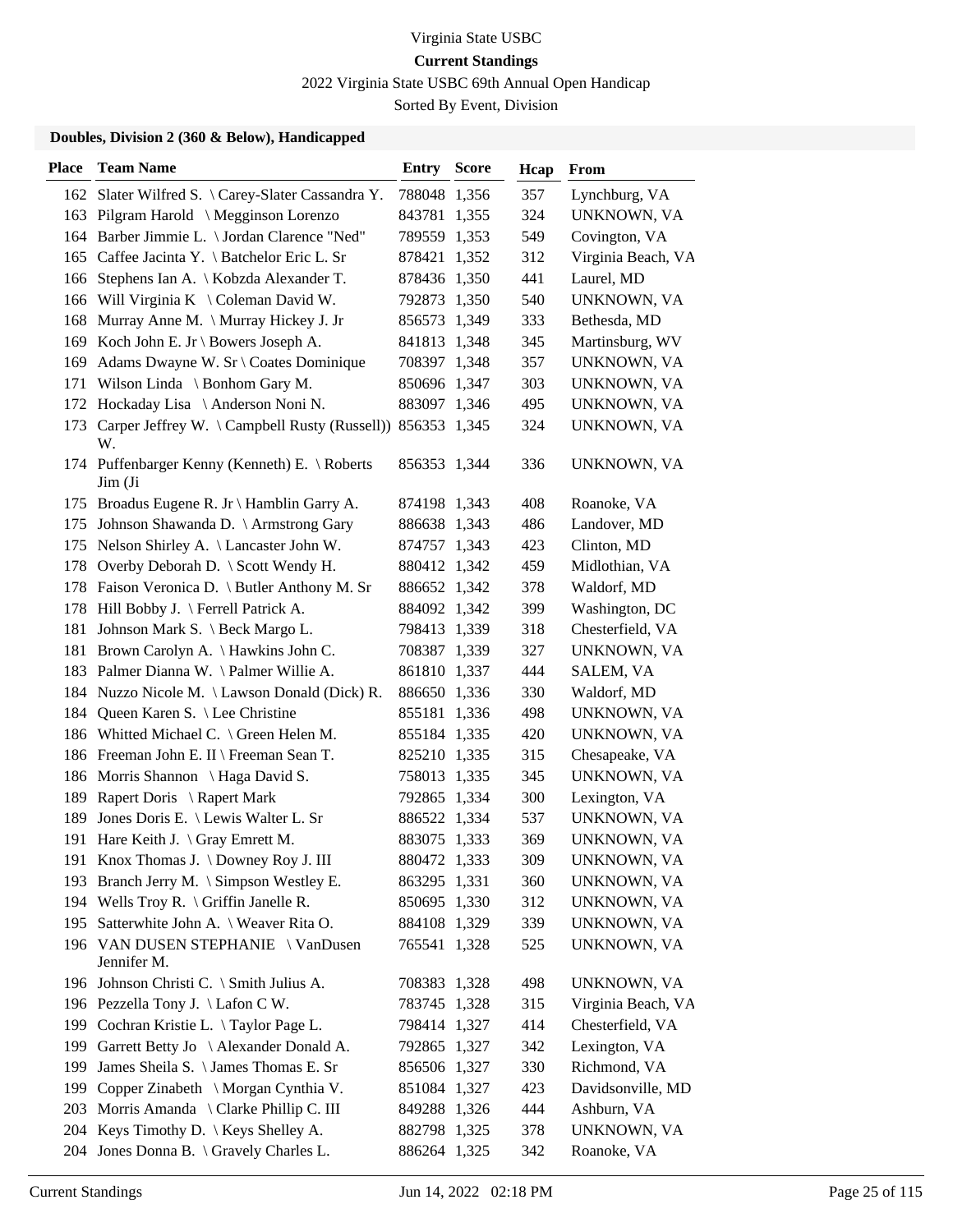2022 Virginia State USBC 69th Annual Open Handicap

Sorted By Event, Division

| <b>Place</b> | <b>Team Name</b>                             | Entry        | <b>Score</b> | Hcap | From                |
|--------------|----------------------------------------------|--------------|--------------|------|---------------------|
|              | 204 Bolden Catherine C. \ Bolden Nathan A.   | 884059 1,325 |              | 378  | Falls Church, VA    |
| 204          | Byer Summer V. \ Via Sylvia T.               | 853399 1,325 |              | 630  | UNKNOWN, VA         |
|              | 204 Slagle James H. \ Jones Jeffrey C.       | 792873 1,325 |              | 336  | UNKNOWN, VA         |
|              | 204 Rossi Sarah K. \ Fletcher Kevin C.       | 886630 1,325 |              | 348  | Warrenton, VA       |
|              | 210 Wade Diane M. \Jones Kenneth R.          | 851580 1,324 |              | 399  | Como, NC            |
|              | 211 Fuller David C. \ Disbrow Nelson C.      | 851035 1,323 |              | 306  | Richmond, VA        |
|              | 211 Prophet Ike A. \ Washington Monica A.    | 708383 1,323 |              | 441  | UNKNOWN, VA         |
|              | 213 Hicks Leslie J. \ Clark Mary E.          | 879948 1,321 |              | 552  | UNKNOWN, VA         |
|              | 214 Bluford Jeffrey W. Sr \ Robinson Solomon | 858459 1,320 |              | 312  | UNKNOWN, VA         |
| 215          | Allen Farnell \ Williams Alvin W. Sr         | 708392 1,319 |              | 324  | UNKNOWN, VA         |
| 215          | Fry Tami B. \ Martyn William T.              | 886318 1,319 |              | 441  | UNKNOWN, VA         |
| 217          | Ray Anne S. \ Broadney Robert L. III         | 765536 1,313 |              | 321  | UNKNOWN, VA         |
| 218          | Kebere Toeke'Shea A. \ Sherman Charles E.    | 708379 1,311 |              | 378  | UNKNOWN, VA         |
| 218          | Shuler Paul E. Sr \ Stroman Cordelia O.      | 708387 1,311 |              | 387  | UNKNOWN, VA         |
|              | 220 Crawford C. Brantley \ Skaggs Harry A.   | 783745 1,310 |              | 423  | Virginia Beach, VA  |
|              | 220 Barnette Keshia M. \ Howard Keith A.     | 856509 1,310 |              | 357  | Richmond, VA        |
| 222          | Taggart Charlie D. \ Potter John G. Jr       | 746115 1,307 |              | 414  | S. Prince George, V |
| 222          | Hagerman Anita L. \ Moody James D.           | 795322 1,307 |              | 354  | UNKNOWN, VA         |
|              | 224 Treadway Robert J. Jr \ Jensen John P.   | 850338 1,306 |              | 369  | UNKNOWN, VA         |
|              | 225 Williams Marvin D. \ Battle Captoria     | 708389 1,305 |              | 318  | UNKNOWN, VA         |
|              | 226 St. Clair Steven J. Jr \ Warren David S. | 814520 1,304 |              | 348  | Dublin, VA          |
|              | 226 Camp Warren E. \ Harris Paul A.          | 758659 1,304 |              | 306  | Chesterfield, VA    |
|              | 228 Brooks Felix L. \ Suckart Richard B.     | 850452 1,303 |              | 336  | Newport News, VA    |
| 229          | Alston Denise \ Montgomery Bill              | 856360 1,301 |              | 363  | Fort Washington, M. |
|              | 230 Boone Alfanisa \ Scurry Carrie L.        | 883929 1,299 |              | 336  | UNKNOWN, VA         |
| 231          | Hayes Clarence (Bill) W. \Treaster Gary R.   | 790915 1,298 |              | 378  | UNKNOWN, VA         |
|              | 231 Cooper Tai M. \ Smith Ryan N.            | 708381 1,298 |              | 408  | <b>UNKNOWN, VA</b>  |
|              | 233 Latimore Patricia M. \ Ramey Ashley L.   | 886638 1,297 |              | 633  | Landover, MD        |
|              | 234 Heath Deborah L. \ Shuler Karen E.       | 766297 1,294 |              | 405  | <b>UNKNOWN, VA</b>  |
| 235          | Lynch John W. III \ Lynch Maiko O.           | 854075 1,293 |              | 372  | Stafford, VA        |
|              | 236 Curtis Janice E. \ Curtis William R.     | 882798 1,292 |              | 315  | UNKNOWN, VA         |
|              | 236 Cullers Robert E. \ Cullers Robbie E. II | 788950 1,292 |              | 339  | Elkton, VA          |
|              | 236 Tate Ira T. Sr \ Bollinger Lester E.     | 765532 1,292 |              | 312  | UNKNOWN, VA         |
|              | 236 Gay Les Jr \ Marshall John A.            | 855183 1,292 |              | 309  | UNKNOWN, VA         |
|              | 240 Cole Sheila D. \ James Tiliyah B.        | 856509 1,291 |              | 303  | Richmond, VA        |
| 240          | Kapustka Lesa A. \ Kapustka Guy M.           | 886651 1,291 |              | 495  | Waldorf, MD         |
|              | 240 Crowder Krystle L. \ Cox Betty J.        | 818947 1,291 |              | 324  | Chester, VA         |
| 243          | Cobbs Robin O. \ Journiette Lamar R.         | 861810 1,288 |              | 321  | SALEM, VA           |
|              | 244 Lawson Otima L. \ Lawson Edward S. Jr    | 857103 1,286 |              | 324  | Chelteham, MD       |
| 245          | Jainniney Ronald C. \ Easter Chandra M.      | 825272 1,285 |              | 429  | Inwood, WV          |
|              | 246 Hill Portia M. \ Preston Joe L.          | 861787 1,284 |              | 390  | SALEM, VA           |
| 247          | Pearce Lisa C. \ Jones Alexander T.          | 861581 1,281 |              | 330  | UNKNOWN, VA         |
|              | 248 Perdue Danielle N. \ Meadows Marcia L.   | 863285 1,280 |              | 336  | UNKNOWN, VA         |
|              | 249 Williams Jerome H. Sr \ Houff Timothy B. | 855181 1,279 |              | 306  | UNKNOWN, VA         |
| 250          | Carvajal Ricardo E. \ Carvajal Mallory A.    | 790338 1,278 |              | 381  | UNKNOWN, VA         |
| 251          | Eley Earlene H. \Thompson Annie C.           | 863309 1,276 |              | 471  | Henrico, VA         |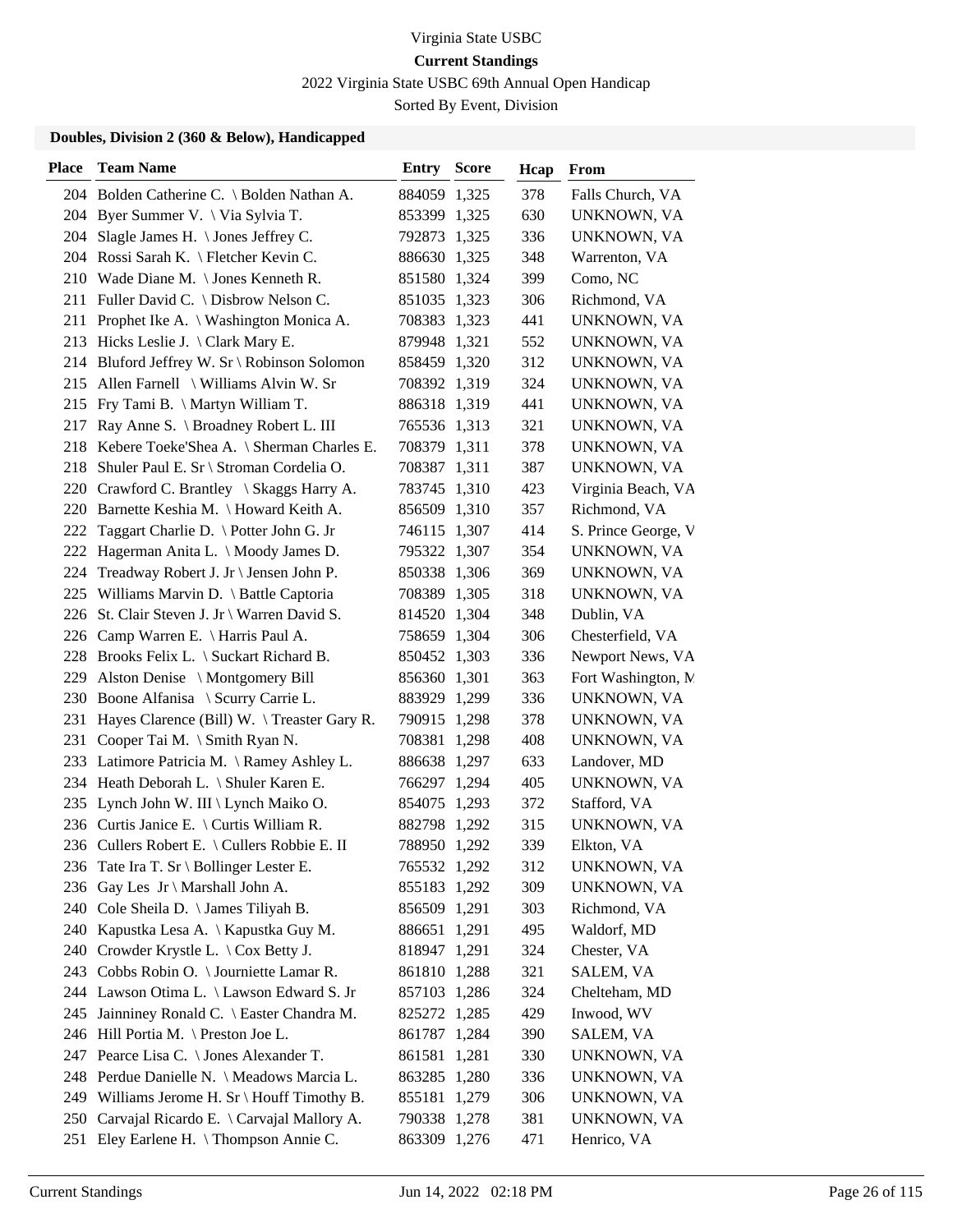2022 Virginia State USBC 69th Annual Open Handicap

Sorted By Event, Division

### **Doubles, Division 2 (360 & Below), Handicapped**

| <b>Place</b> | <b>Team Name</b>                                                 | Entry        | <b>Score</b> | Hcap             | From                |
|--------------|------------------------------------------------------------------|--------------|--------------|------------------|---------------------|
|              | 252 Jones Beverly A. \Taylor Aubrey                              | 885725 1,274 |              | 339              | UNKNOWN, VA         |
|              | 253 Clark Rebecca E. \ Madison Hunter R.                         | 886629 1,273 |              | 351              | Norfolk, VA         |
|              | 254 Yetter Amber E. \ Yetter Brandon A.                          | 850091 1,269 |              | 339              | Grottoes, VA        |
|              | 255 Fletcher Diane E. \ Adams John F.                            | 886651 1,267 |              | 504              | Waldorf, MD         |
| 255          | Simmons Alvin L. \ Futrell William W.                            | 873342 1,267 |              | 321              | Emporia, VA         |
| 257          | Ayers Melissa T. \ Coleman Jobie R.                              | 743004 1,264 |              | 333              | Fairfield, VA       |
| 257          | McDonough Brian G. \ Anderson Terry L.                           | 851580 1,264 |              | 321              | Como, NC            |
| 259          | Drake Brigitte E. \Tate Anne C.                                  | 765532 1,263 |              | 363              | UNKNOWN, VA         |
|              | 260 Fuller Brenda R. \Alston Daryl K.                            | 884108 1,261 |              | 390              | UNKNOWN, VA         |
|              | 260 Reynolds Arthur B. \ Holmes Cecil H.                         | 883074 1,261 |              | 336              | UNKNOWN, VA         |
|              | 262 Oakley Denver R. III \ Burrows Damon E.                      | 886618 1,258 |              | 396              | Mechanicsville, VA  |
|              | 263 Madison Cartalo L. \Young Joe L.                             | 825211 1,257 |              | 327              | Chesapeake, VA      |
|              | 264 Aschenbach Ashley \ Manthey Jacob G.                         | 850338 1,256 |              | 435              | UNKNOWN, VA         |
| 265          | Woodward Robert G.   Fleming Thomas W. Jr 879949 1,255           |              |              | 369              | UNKNOWN, VA         |
|              | 266 Vinson Gigi M. \ Scott Karen F.                              | 788045 1,253 |              | 321              | Lynchburg, VA       |
| 267          | Boyd Bettsie M. \ Bernard George S.                              | 884059 1,252 |              | 579              | Falls Church, VA    |
| 268          | Wright Eric L. \ Steele Randy S.                                 | 863172 1,249 |              | 315              | UNKNOWN, VA         |
| 269          | Sweeney Teresa A. \ Wagoner Phyllis J.                           | 712727 1,247 |              | 618              | Roanoke, VA         |
|              | 270 Phillips Harold D. \Phillips Timothy J.                      | 885646 1,246 |              | 501              | Blacksburg, VA      |
| 271          | Hiett Charles {Ed} E. Sr \ McLaughlin Richard 882596 1,245<br>Е. |              |              | 309              | UNKNOWN, VA         |
|              | 271 Robinson Janet R. \ Dent Garnelle                            | 856360 1,245 |              | 432              | Fort Washington, N. |
| 273          | Jackson Willie B. \ Edmonds Jeffrey L.                           | 816638 1,241 |              | 321              | Clover, VA          |
|              | 274 Pannell Robert L. Jr \ Pannell David L.                      | 855240 1,235 |              | 348              | UNKNOWN, VA         |
| 275          | Taylor Chiquita E. \Taylor Lance D.                              | 856506 1,215 |              | 411              | Richmond, VA        |
|              | 276 Riddle David B. \ Davis Amanda J.                            | 886630 1,212 |              | 312              | Warrenton, VA       |
| 277          | Stevens Aubrey (Butch) Jr \ Stevens Augustine 863294 1,207<br>М. |              |              | 414              | UNKNOWN, VA         |
|              | 278 Cline Elisa P. \ Rogers James Jr                             | 874661       | 1,204        | 303              | Virginia Beach, VA  |
|              | 279 Pennix George M. \Daugherty Harvey L.                        | 875659 1,188 |              | 303              | Lynchburg, VA       |
|              | 280 Davis Gregory D. Sr \ Jenkins Sharon E.                      | 857481       | 1,158        | 342              | Capitol Heights, MI |
|              | 281 Arendas Andrew E. \ Cuvelier Jim F.                          | 875659 1,156 |              | 342              | Lynchburg, VA       |
| 282          | Agosto Dante E. \ Stickler Noah H.                               | 886263 954   |              | $\boldsymbol{0}$ | Roanoke, VA         |
|              | 283 Jones Phillip K. Jr \ Dance Saffar M.                        | 708398 833   |              | 390              | UNKNOWN, VA         |
|              | 284 Adams Daryl C. \ Barlow Harry "Jerome" J.                    | 886263 807   |              | $\boldsymbol{0}$ | Roanoke, VA         |

The lowest score to cash is 807.

### **Doubles, Doubles Scratch ( 360 & Below), Scratch**

| <b>Place</b> Team Name                             | Entry        | Score | Hcap | From        |
|----------------------------------------------------|--------------|-------|------|-------------|
| 1 Hsu David $\Lambda$ khoja Ziad N.                | 792967 1,265 |       |      | UNKNOWN, VA |
| 2 Kong Jeremy E. \ Green Ronald                    | 863085 1,101 |       |      | UNKNOWN, VA |
| 3 Johnson Corlitta R. \ Johnson Robert T.          | 708378 1,086 |       |      | UNKNOWN, VA |
| 4 Lucas Carolyn J. \ Hampton John O. Jr            | 708391 1,061 |       |      | UNKNOWN, VA |
| 5 Smith Lauren A. \ Smith Robert P. Jr             | 814497 1,052 |       |      | UNKNOWN, VA |
| 6 Spencer Hortense (Toodie) A. \times Douglas Walt | 708378 1,033 |       |      | UNKNOWN, VA |
| A.                                                 |              |       |      |             |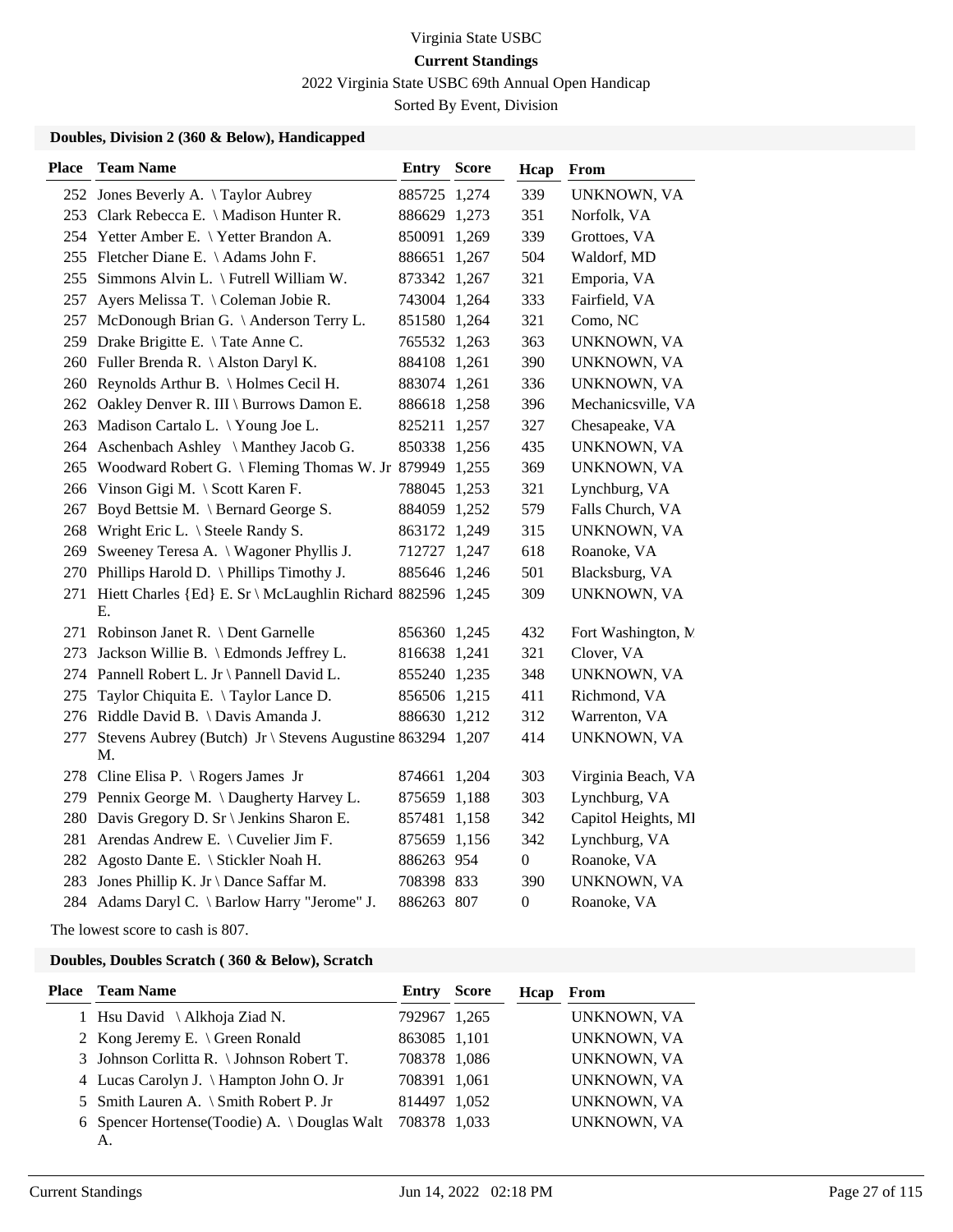2022 Virginia State USBC 69th Annual Open Handicap

Sorted By Event, Division

### **Doubles, Doubles Scratch ( 360 & Below), Scratch**

|    | <b>Place</b> Team Name                        | Entry        | <b>Score</b> | Hcap | From               |
|----|-----------------------------------------------|--------------|--------------|------|--------------------|
|    | 7 Ellis Michelle L. \ Martin James II         | 886064 1,006 |              |      | UNKNOWN, VA        |
| 8. | Quigley Lavinia A. \ Holloway Katie R.        | 789155 995   |              |      | Washington, DC     |
|    | 9 Crowder Krystle L. $\setminus$ Cox Betty J. | 818947 967   |              |      | Chester, VA        |
|    | 10 Lawson Otima L. \ Lawson Edward S. Jr      | 857103 962   |              |      | Chelteham, MD      |
|    | 11 Flowers Joyce M. \ Hankerson Willie M.     | 708391 961   |              |      | UNKNOWN, VA        |
|    | 12 Cook Adam P. \ Atteberry Louis             | 766299 960   |              |      | UNKNOWN, VA        |
|    | 13 Wright Eric L. \ Steele Randy S.           | 863172 934   |              |      | UNKNOWN, VA        |
|    | 14 Kebere Toeke'Shea A. \ Sherman Charles E.  | 708379 933   |              |      | <b>UNKNOWN, VA</b> |
|    | 15 Lynch John W. III \ Lynch Maiko O.         | 854075 921   |              |      | Stafford, VA       |
|    | 16 Heath Deborah L. \ Shuler Karen E.         | 766297 889   |              |      | UNKNOWN, VA        |
|    | 17 Overby Deborah D. \ Scott Wendy H.         | 880412 883   |              |      | Midlothian, VA     |
|    |                                               |              |              |      |                    |

The lowest score to cash is 883.

| Place | <b>Team Name</b>                                            | Entry        | <b>Score</b> | Hcap | From             |
|-------|-------------------------------------------------------------|--------------|--------------|------|------------------|
|       | 1 Gallahan Bryan W. \Coulson Rick E.                        | 790832 1,506 |              |      | UNKNOWN, VA      |
| 2     | Jenkins Justin R. \ Ferguson Kevin R.                       | 716576 1,462 |              |      | UNKNOWN, VA      |
| 3     | Fry Jesse R. Jr \ Miller Justin D.                          | 886319 1,443 |              |      | UNKNOWN, VA      |
| 4     | Gary Jonathan R. \ Franklin Brian P.                        | 815766 1,409 |              |      | Yorktown, VA     |
| 5     | Humphrey Andrew M. $\operatorname{\backslash}$ Cox Billy J. | 818947 1,403 |              |      | Chester, VA      |
| 6     | Hannay Jimmy V. \Thurston M. Ryan                           | 819029 1,393 |              |      | Chester, VA      |
| 7     | Carroll Dylan C. \ White Terrance L.                        | 787625 1,387 |              |      | Newport News, VA |
| 8     | Dineen Joseph A. \ Campbell Charles M.                      | 851622 1,385 |              |      | UNKNOWN, VA      |
| 9     | Johnson Brandon D. \ Jones James C.                         | 721984 1,382 |              |      | UNKNOWN, VA      |
|       | 10 Brownie Robert A. \ Orfield Robert D.                    | 886609 1,378 |              |      | Chesterfield, VA |
|       | 11 Fillis John R. Sr \ Rumbaugh Paul L. II                  | 813510 1,375 |              |      | UNKNOWN, VA      |
|       | 12 Miller Kyle D. \ Miller Robert D.                        | 721934 1,368 |              |      | Broadway, VA     |
| 13    | Stephens Alexander \ Vicars Caleb A.                        | 875461 1,366 |              |      | Waldorf, MD      |
| 14    | Campbell Andrew T. \ Hornstein Dylan S.                     | 856749 1,354 |              |      | UNKNOWN, VA      |
| 15    | Cousins Lamont \ Watson Louis E. Jr                         | 880409 1,348 |              |      | Midlothian, VA   |
|       | 16 Hartsock Joseph R. \ Riggle Robert R.                    | 787625 1,347 |              |      | Newport News, VA |
|       | 17 Palmer Brian D. \ Higbee Kevin M.                        | 838991 1,339 |              |      | Aldie, VA        |
|       | 18 Dawson Hank L. \ Bell Frank A.                           | 886647 1,333 |              |      | Gainesville, VA  |
|       | 19 Rowzie Benjamin C. \ Snyder David M.                     | 851042 1,332 |              |      | Waynesboro, VA   |
|       | 20 Petrello Anthony M. \Larrabee Brian S.                   | 851622 1,326 |              |      | UNKNOWN, VA      |
| 20    | Rand Thad A. \ Price Christopher L.                         | 875731 1,326 |              |      | UNKNOWN, VA      |
| 20    | Sams Yasmine S. \ Sams Jeffrey W.                           | 716574 1,326 |              |      | UNKNOWN, VA      |
| 23    | Dingus Tim L. $\setminus$ Oliver John C.                    | 790832 1,318 |              |      | UNKNOWN, VA      |
| 23    | Clay Kristan S. \Thompson Ciara N.                          | 884055 1,318 |              |      | Washington, DC   |
|       | 25 Cornwell Adam C. \ Newsom William L.                     | 845253 1,311 |              |      | Franklin, VA     |
| 26    | Randolph Gerald F. \ Kolessides John N.                     | 838992 1,310 |              |      | Aldie, VA        |
| 27    | Figlioli Vito J. \ Potter Timothy E.                        | 838992 1,308 |              |      | Aldie, VA        |
| 28    | Randesi Kevin P. \ Ridge Richard R.                         | 852441 1,305 |              |      | Ashland, VA      |
| 29    | Eastwood Chris M. \ Smith Michael B.                        | 787622 1,297 |              |      | Newport News, VA |
| 30    | MacCullough Glenn R. \ McMullen Hollis F.                   | 875729 1,296 |              |      | UNKNOWN, VA      |
| 31    | Jones Shawn L. \ Beale Jason A.                             | 886637 1,290 |              |      | Ruckersville, VA |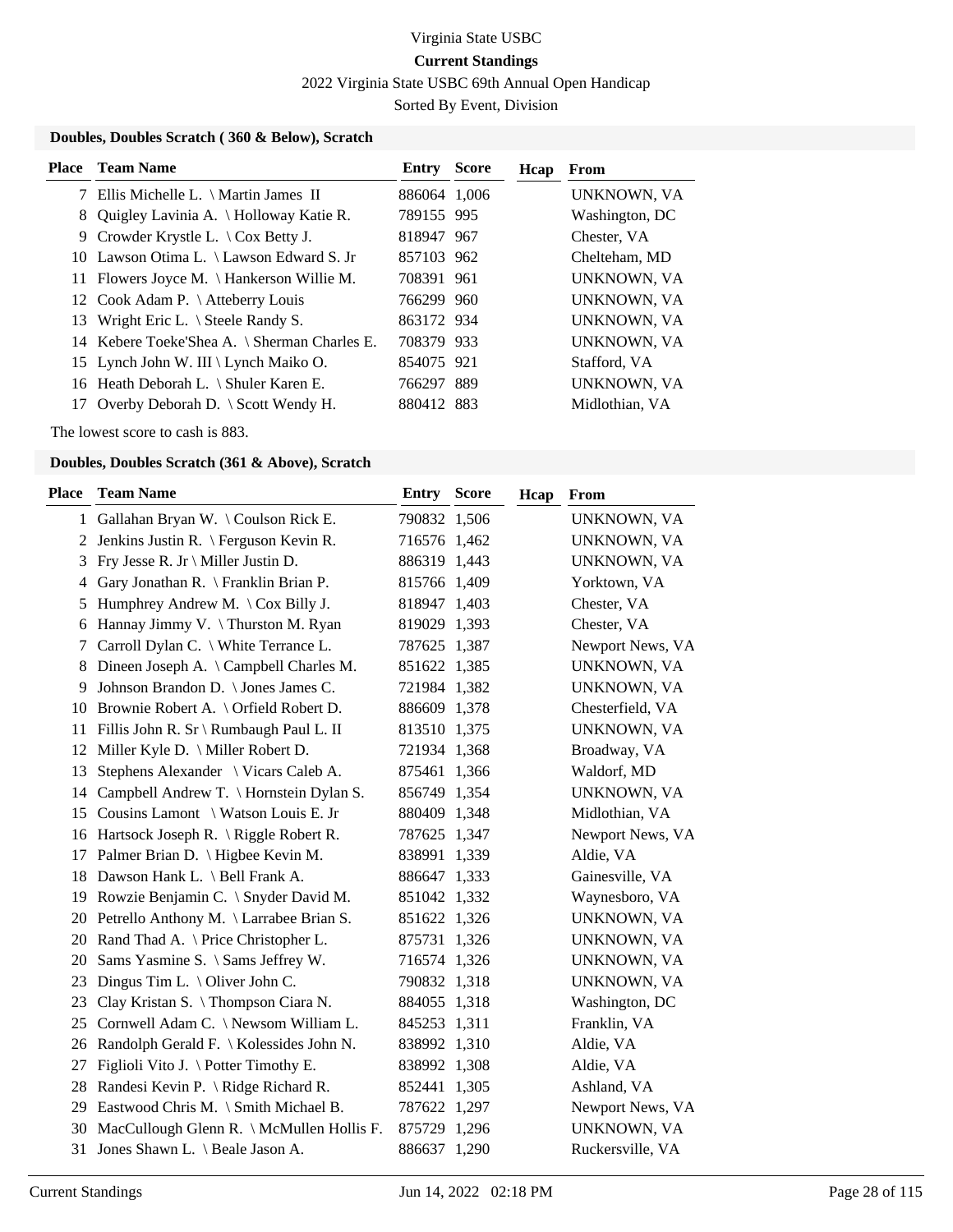2022 Virginia State USBC 69th Annual Open Handicap

Sorted By Event, Division

| Wingfield Danny W. Sr \ Campbell Robert L.<br>800089 1,290<br>UNKNOWN, VA<br>31<br>Lacy John B. Jr \ Smith Adam M.<br>851314 1,287<br>Henrico, VA<br>33<br>Viles Robert R. II \ Scabis Philip E.<br>838991 1,285<br>Aldie, VA<br>34<br>Noltee Christopher D. \ Murray James P.<br>35<br>874811 1,282<br>UNKNOWN, VA<br>36 Watkins Tyrone R. Jr \ Dickerson Dmitri A.<br>Washington, DC<br>884067 1,279<br>Anderson Alden P. \ Hugo Stephen M.<br>37<br>875729 1,275<br>UNKNOWN, VA<br>Hansen Christopher A. \ Scott James P.<br>38<br>827232 1,273<br>UNKNOWN, VA<br>39 Davis Ronald H. Jr \ Bell Tiffany A.<br>883784 1,272<br>Fredericksburg, VA<br>40 Carter Diamond \Thompson Tubar<br>UNKNOWN, VA<br>855180 1,263<br>Scott Ashley T. \ Hawk Daniel E.<br>41<br>812887 1,261<br>Virginia Beach, VA<br>42 Lion Dale E. \ Kim Tom<br>792967 1,259<br>UNKNOWN, VA<br>Abt Jeff $\setminus$ Eisewann William J. Jr<br>43<br>827232 1,257<br>UNKNOWN, VA<br>44<br>Jones Darren W. \ Hatton Jesse T. III<br>852481 1,253<br>UNKNOWN, VA<br>Terrant Robert B. \ Gorlinsky Michael L.<br>Nokesville, VA<br>44<br>885621 1,253<br>46 Kessel David E. Jr \ Martin Aden J.<br>Salem, VA<br>854284 1,252<br>Tucker Dan T. Jr \ Blowers Don E.<br>Chesterfield, VA<br>47<br>798413 1,250<br>47<br>Overby Troy T. Sr \ Mallory Walter R.<br>Midlothian, VA<br>880409 1,250<br>Szamborski Brian E. \ Szamborski William J.<br>Bethesda, MD<br>49<br>856573 1,243<br>Jefferson Quintina R. \ Corbett Curtis H. Sr<br>50<br>708397 1,242<br>UNKNOWN, VA<br>50 Carter Patrick A. \Turner Lisa F.<br>851314 1,242<br>Henrico, VA<br>50 Cox William C. \ Smith Robert W.<br>821453 1,242<br>Chester, VA<br>53 Roberson Darryl L. \ Rollins Derrick R. Sr<br>Gainesville, VA<br>886646 1,241<br>Bradham Joseph C. \ Kubyako Nicholas A.<br>Montpelier, VA<br>53<br>788536 1,241<br>Watson Blake C. \ Smith Mike<br>55<br>818923 1,239<br>Chester, VA<br>Byer Melissa L. \ Craft Jason R.<br>56<br>853400 1,238<br>UNKNOWN, VA<br>Emerson Robert W. \ Matthews Larryl A.<br>UNKNOWN, VA<br>56<br>858463 1,238<br>Matthews Lowell A. \ Marshall Keith L.<br>56<br>858460 1,238<br>UNKNOWN, VA<br>Miles Jack Jr \ Walker Andre M. Sr<br>Midlothian, VA<br>59<br>880410 1,237<br>59<br>Cox Timothy B. $\Lambda$ McClung Shane M.<br>716576 1,237<br>UNKNOWN, VA<br>Randolph Denise L. \ Heard John D.<br>61<br>883096 1,236<br>UNKNOWN, VA<br>62 Mann Warren A. \ Friendly Oscar S.<br>Gainesville, VA<br>886645 1,235<br>63 Brown Michael H. \ Rankin York C. Jr<br>789157 1,234<br>Washington, DC<br>63 Jones Woody V. \ Dich Kenneth H.<br>721984 1,234<br>UNKNOWN, VA<br>Burchfield Michael E. \ Fabian Robert S.<br>Bristow, VA<br>65<br>795343 1,233<br>65 White Cory E. \ White Bruce M.<br>Bowling Green, VA<br>864937 1,233<br>Bradley Michael S. \ Hanes David E.<br>748824 1,231<br>UNKNOWN, VA<br>67<br>Barruel Xyl L. \ Diggs Robert L.<br>875730 1,230<br>68<br>UNKNOWN, VA<br>Williams Daniel \ Barksdale Michael R.<br>68<br>716571 1,230<br>UNKNOWN, VA<br>Lavender Shawn E. \ Hamby James M.<br>844562 1,229<br>Waynesboro, VA<br>70<br>McLane Joseph M. \ McLane Michael A.<br>UNKNOWN, VA<br>852482 1,229<br>70<br>72 Cole Kevin W. \ Stemp Andrew L.<br>Gainesville, VA<br>886644 1,225<br>Price Robert E. \ Simpson Larry A.<br>Chester, VA<br>73<br>821453 1,224<br>Williams Albert G. Sr \ Brooks Leo N.<br>Montpelier, VA<br>788537 1,224<br>73<br>75 Lawrence Kimberleigh N. \ Williamson<br>UNKNOWN, VA<br>883096 1,223<br>Timothy S.<br>76 Rhodes Carl S. Jr \ Bisner Brandon M.<br>716572 1,220<br>UNKNOWN, VA<br>753428 1,219 | <b>Place</b> | <b>Team Name</b>                      | <b>Entry Score</b> | Hcap | From        |
|---------------------------------------------------------------------------------------------------------------------------------------------------------------------------------------------------------------------------------------------------------------------------------------------------------------------------------------------------------------------------------------------------------------------------------------------------------------------------------------------------------------------------------------------------------------------------------------------------------------------------------------------------------------------------------------------------------------------------------------------------------------------------------------------------------------------------------------------------------------------------------------------------------------------------------------------------------------------------------------------------------------------------------------------------------------------------------------------------------------------------------------------------------------------------------------------------------------------------------------------------------------------------------------------------------------------------------------------------------------------------------------------------------------------------------------------------------------------------------------------------------------------------------------------------------------------------------------------------------------------------------------------------------------------------------------------------------------------------------------------------------------------------------------------------------------------------------------------------------------------------------------------------------------------------------------------------------------------------------------------------------------------------------------------------------------------------------------------------------------------------------------------------------------------------------------------------------------------------------------------------------------------------------------------------------------------------------------------------------------------------------------------------------------------------------------------------------------------------------------------------------------------------------------------------------------------------------------------------------------------------------------------------------------------------------------------------------------------------------------------------------------------------------------------------------------------------------------------------------------------------------------------------------------------------------------------------------------------------------------------------------------------------------------------------------------------------------------------------------------------------------------------------------------------------------------------------------------------------------------------------------------------------------------------------------------------------------------------------------------------------------------------------------------------------------------------------------------------------------------------------------------------------------------------------------------------------------------------------------------------------------------|--------------|---------------------------------------|--------------------|------|-------------|
|                                                                                                                                                                                                                                                                                                                                                                                                                                                                                                                                                                                                                                                                                                                                                                                                                                                                                                                                                                                                                                                                                                                                                                                                                                                                                                                                                                                                                                                                                                                                                                                                                                                                                                                                                                                                                                                                                                                                                                                                                                                                                                                                                                                                                                                                                                                                                                                                                                                                                                                                                                                                                                                                                                                                                                                                                                                                                                                                                                                                                                                                                                                                                                                                                                                                                                                                                                                                                                                                                                                                                                                                                                       |              |                                       |                    |      |             |
|                                                                                                                                                                                                                                                                                                                                                                                                                                                                                                                                                                                                                                                                                                                                                                                                                                                                                                                                                                                                                                                                                                                                                                                                                                                                                                                                                                                                                                                                                                                                                                                                                                                                                                                                                                                                                                                                                                                                                                                                                                                                                                                                                                                                                                                                                                                                                                                                                                                                                                                                                                                                                                                                                                                                                                                                                                                                                                                                                                                                                                                                                                                                                                                                                                                                                                                                                                                                                                                                                                                                                                                                                                       |              |                                       |                    |      |             |
|                                                                                                                                                                                                                                                                                                                                                                                                                                                                                                                                                                                                                                                                                                                                                                                                                                                                                                                                                                                                                                                                                                                                                                                                                                                                                                                                                                                                                                                                                                                                                                                                                                                                                                                                                                                                                                                                                                                                                                                                                                                                                                                                                                                                                                                                                                                                                                                                                                                                                                                                                                                                                                                                                                                                                                                                                                                                                                                                                                                                                                                                                                                                                                                                                                                                                                                                                                                                                                                                                                                                                                                                                                       |              |                                       |                    |      |             |
|                                                                                                                                                                                                                                                                                                                                                                                                                                                                                                                                                                                                                                                                                                                                                                                                                                                                                                                                                                                                                                                                                                                                                                                                                                                                                                                                                                                                                                                                                                                                                                                                                                                                                                                                                                                                                                                                                                                                                                                                                                                                                                                                                                                                                                                                                                                                                                                                                                                                                                                                                                                                                                                                                                                                                                                                                                                                                                                                                                                                                                                                                                                                                                                                                                                                                                                                                                                                                                                                                                                                                                                                                                       |              |                                       |                    |      |             |
|                                                                                                                                                                                                                                                                                                                                                                                                                                                                                                                                                                                                                                                                                                                                                                                                                                                                                                                                                                                                                                                                                                                                                                                                                                                                                                                                                                                                                                                                                                                                                                                                                                                                                                                                                                                                                                                                                                                                                                                                                                                                                                                                                                                                                                                                                                                                                                                                                                                                                                                                                                                                                                                                                                                                                                                                                                                                                                                                                                                                                                                                                                                                                                                                                                                                                                                                                                                                                                                                                                                                                                                                                                       |              |                                       |                    |      |             |
|                                                                                                                                                                                                                                                                                                                                                                                                                                                                                                                                                                                                                                                                                                                                                                                                                                                                                                                                                                                                                                                                                                                                                                                                                                                                                                                                                                                                                                                                                                                                                                                                                                                                                                                                                                                                                                                                                                                                                                                                                                                                                                                                                                                                                                                                                                                                                                                                                                                                                                                                                                                                                                                                                                                                                                                                                                                                                                                                                                                                                                                                                                                                                                                                                                                                                                                                                                                                                                                                                                                                                                                                                                       |              |                                       |                    |      |             |
|                                                                                                                                                                                                                                                                                                                                                                                                                                                                                                                                                                                                                                                                                                                                                                                                                                                                                                                                                                                                                                                                                                                                                                                                                                                                                                                                                                                                                                                                                                                                                                                                                                                                                                                                                                                                                                                                                                                                                                                                                                                                                                                                                                                                                                                                                                                                                                                                                                                                                                                                                                                                                                                                                                                                                                                                                                                                                                                                                                                                                                                                                                                                                                                                                                                                                                                                                                                                                                                                                                                                                                                                                                       |              |                                       |                    |      |             |
|                                                                                                                                                                                                                                                                                                                                                                                                                                                                                                                                                                                                                                                                                                                                                                                                                                                                                                                                                                                                                                                                                                                                                                                                                                                                                                                                                                                                                                                                                                                                                                                                                                                                                                                                                                                                                                                                                                                                                                                                                                                                                                                                                                                                                                                                                                                                                                                                                                                                                                                                                                                                                                                                                                                                                                                                                                                                                                                                                                                                                                                                                                                                                                                                                                                                                                                                                                                                                                                                                                                                                                                                                                       |              |                                       |                    |      |             |
|                                                                                                                                                                                                                                                                                                                                                                                                                                                                                                                                                                                                                                                                                                                                                                                                                                                                                                                                                                                                                                                                                                                                                                                                                                                                                                                                                                                                                                                                                                                                                                                                                                                                                                                                                                                                                                                                                                                                                                                                                                                                                                                                                                                                                                                                                                                                                                                                                                                                                                                                                                                                                                                                                                                                                                                                                                                                                                                                                                                                                                                                                                                                                                                                                                                                                                                                                                                                                                                                                                                                                                                                                                       |              |                                       |                    |      |             |
|                                                                                                                                                                                                                                                                                                                                                                                                                                                                                                                                                                                                                                                                                                                                                                                                                                                                                                                                                                                                                                                                                                                                                                                                                                                                                                                                                                                                                                                                                                                                                                                                                                                                                                                                                                                                                                                                                                                                                                                                                                                                                                                                                                                                                                                                                                                                                                                                                                                                                                                                                                                                                                                                                                                                                                                                                                                                                                                                                                                                                                                                                                                                                                                                                                                                                                                                                                                                                                                                                                                                                                                                                                       |              |                                       |                    |      |             |
|                                                                                                                                                                                                                                                                                                                                                                                                                                                                                                                                                                                                                                                                                                                                                                                                                                                                                                                                                                                                                                                                                                                                                                                                                                                                                                                                                                                                                                                                                                                                                                                                                                                                                                                                                                                                                                                                                                                                                                                                                                                                                                                                                                                                                                                                                                                                                                                                                                                                                                                                                                                                                                                                                                                                                                                                                                                                                                                                                                                                                                                                                                                                                                                                                                                                                                                                                                                                                                                                                                                                                                                                                                       |              |                                       |                    |      |             |
|                                                                                                                                                                                                                                                                                                                                                                                                                                                                                                                                                                                                                                                                                                                                                                                                                                                                                                                                                                                                                                                                                                                                                                                                                                                                                                                                                                                                                                                                                                                                                                                                                                                                                                                                                                                                                                                                                                                                                                                                                                                                                                                                                                                                                                                                                                                                                                                                                                                                                                                                                                                                                                                                                                                                                                                                                                                                                                                                                                                                                                                                                                                                                                                                                                                                                                                                                                                                                                                                                                                                                                                                                                       |              |                                       |                    |      |             |
|                                                                                                                                                                                                                                                                                                                                                                                                                                                                                                                                                                                                                                                                                                                                                                                                                                                                                                                                                                                                                                                                                                                                                                                                                                                                                                                                                                                                                                                                                                                                                                                                                                                                                                                                                                                                                                                                                                                                                                                                                                                                                                                                                                                                                                                                                                                                                                                                                                                                                                                                                                                                                                                                                                                                                                                                                                                                                                                                                                                                                                                                                                                                                                                                                                                                                                                                                                                                                                                                                                                                                                                                                                       |              |                                       |                    |      |             |
|                                                                                                                                                                                                                                                                                                                                                                                                                                                                                                                                                                                                                                                                                                                                                                                                                                                                                                                                                                                                                                                                                                                                                                                                                                                                                                                                                                                                                                                                                                                                                                                                                                                                                                                                                                                                                                                                                                                                                                                                                                                                                                                                                                                                                                                                                                                                                                                                                                                                                                                                                                                                                                                                                                                                                                                                                                                                                                                                                                                                                                                                                                                                                                                                                                                                                                                                                                                                                                                                                                                                                                                                                                       |              |                                       |                    |      |             |
|                                                                                                                                                                                                                                                                                                                                                                                                                                                                                                                                                                                                                                                                                                                                                                                                                                                                                                                                                                                                                                                                                                                                                                                                                                                                                                                                                                                                                                                                                                                                                                                                                                                                                                                                                                                                                                                                                                                                                                                                                                                                                                                                                                                                                                                                                                                                                                                                                                                                                                                                                                                                                                                                                                                                                                                                                                                                                                                                                                                                                                                                                                                                                                                                                                                                                                                                                                                                                                                                                                                                                                                                                                       |              |                                       |                    |      |             |
|                                                                                                                                                                                                                                                                                                                                                                                                                                                                                                                                                                                                                                                                                                                                                                                                                                                                                                                                                                                                                                                                                                                                                                                                                                                                                                                                                                                                                                                                                                                                                                                                                                                                                                                                                                                                                                                                                                                                                                                                                                                                                                                                                                                                                                                                                                                                                                                                                                                                                                                                                                                                                                                                                                                                                                                                                                                                                                                                                                                                                                                                                                                                                                                                                                                                                                                                                                                                                                                                                                                                                                                                                                       |              |                                       |                    |      |             |
|                                                                                                                                                                                                                                                                                                                                                                                                                                                                                                                                                                                                                                                                                                                                                                                                                                                                                                                                                                                                                                                                                                                                                                                                                                                                                                                                                                                                                                                                                                                                                                                                                                                                                                                                                                                                                                                                                                                                                                                                                                                                                                                                                                                                                                                                                                                                                                                                                                                                                                                                                                                                                                                                                                                                                                                                                                                                                                                                                                                                                                                                                                                                                                                                                                                                                                                                                                                                                                                                                                                                                                                                                                       |              |                                       |                    |      |             |
|                                                                                                                                                                                                                                                                                                                                                                                                                                                                                                                                                                                                                                                                                                                                                                                                                                                                                                                                                                                                                                                                                                                                                                                                                                                                                                                                                                                                                                                                                                                                                                                                                                                                                                                                                                                                                                                                                                                                                                                                                                                                                                                                                                                                                                                                                                                                                                                                                                                                                                                                                                                                                                                                                                                                                                                                                                                                                                                                                                                                                                                                                                                                                                                                                                                                                                                                                                                                                                                                                                                                                                                                                                       |              |                                       |                    |      |             |
|                                                                                                                                                                                                                                                                                                                                                                                                                                                                                                                                                                                                                                                                                                                                                                                                                                                                                                                                                                                                                                                                                                                                                                                                                                                                                                                                                                                                                                                                                                                                                                                                                                                                                                                                                                                                                                                                                                                                                                                                                                                                                                                                                                                                                                                                                                                                                                                                                                                                                                                                                                                                                                                                                                                                                                                                                                                                                                                                                                                                                                                                                                                                                                                                                                                                                                                                                                                                                                                                                                                                                                                                                                       |              |                                       |                    |      |             |
|                                                                                                                                                                                                                                                                                                                                                                                                                                                                                                                                                                                                                                                                                                                                                                                                                                                                                                                                                                                                                                                                                                                                                                                                                                                                                                                                                                                                                                                                                                                                                                                                                                                                                                                                                                                                                                                                                                                                                                                                                                                                                                                                                                                                                                                                                                                                                                                                                                                                                                                                                                                                                                                                                                                                                                                                                                                                                                                                                                                                                                                                                                                                                                                                                                                                                                                                                                                                                                                                                                                                                                                                                                       |              |                                       |                    |      |             |
|                                                                                                                                                                                                                                                                                                                                                                                                                                                                                                                                                                                                                                                                                                                                                                                                                                                                                                                                                                                                                                                                                                                                                                                                                                                                                                                                                                                                                                                                                                                                                                                                                                                                                                                                                                                                                                                                                                                                                                                                                                                                                                                                                                                                                                                                                                                                                                                                                                                                                                                                                                                                                                                                                                                                                                                                                                                                                                                                                                                                                                                                                                                                                                                                                                                                                                                                                                                                                                                                                                                                                                                                                                       |              |                                       |                    |      |             |
|                                                                                                                                                                                                                                                                                                                                                                                                                                                                                                                                                                                                                                                                                                                                                                                                                                                                                                                                                                                                                                                                                                                                                                                                                                                                                                                                                                                                                                                                                                                                                                                                                                                                                                                                                                                                                                                                                                                                                                                                                                                                                                                                                                                                                                                                                                                                                                                                                                                                                                                                                                                                                                                                                                                                                                                                                                                                                                                                                                                                                                                                                                                                                                                                                                                                                                                                                                                                                                                                                                                                                                                                                                       |              |                                       |                    |      |             |
|                                                                                                                                                                                                                                                                                                                                                                                                                                                                                                                                                                                                                                                                                                                                                                                                                                                                                                                                                                                                                                                                                                                                                                                                                                                                                                                                                                                                                                                                                                                                                                                                                                                                                                                                                                                                                                                                                                                                                                                                                                                                                                                                                                                                                                                                                                                                                                                                                                                                                                                                                                                                                                                                                                                                                                                                                                                                                                                                                                                                                                                                                                                                                                                                                                                                                                                                                                                                                                                                                                                                                                                                                                       |              |                                       |                    |      |             |
|                                                                                                                                                                                                                                                                                                                                                                                                                                                                                                                                                                                                                                                                                                                                                                                                                                                                                                                                                                                                                                                                                                                                                                                                                                                                                                                                                                                                                                                                                                                                                                                                                                                                                                                                                                                                                                                                                                                                                                                                                                                                                                                                                                                                                                                                                                                                                                                                                                                                                                                                                                                                                                                                                                                                                                                                                                                                                                                                                                                                                                                                                                                                                                                                                                                                                                                                                                                                                                                                                                                                                                                                                                       |              |                                       |                    |      |             |
|                                                                                                                                                                                                                                                                                                                                                                                                                                                                                                                                                                                                                                                                                                                                                                                                                                                                                                                                                                                                                                                                                                                                                                                                                                                                                                                                                                                                                                                                                                                                                                                                                                                                                                                                                                                                                                                                                                                                                                                                                                                                                                                                                                                                                                                                                                                                                                                                                                                                                                                                                                                                                                                                                                                                                                                                                                                                                                                                                                                                                                                                                                                                                                                                                                                                                                                                                                                                                                                                                                                                                                                                                                       |              |                                       |                    |      |             |
|                                                                                                                                                                                                                                                                                                                                                                                                                                                                                                                                                                                                                                                                                                                                                                                                                                                                                                                                                                                                                                                                                                                                                                                                                                                                                                                                                                                                                                                                                                                                                                                                                                                                                                                                                                                                                                                                                                                                                                                                                                                                                                                                                                                                                                                                                                                                                                                                                                                                                                                                                                                                                                                                                                                                                                                                                                                                                                                                                                                                                                                                                                                                                                                                                                                                                                                                                                                                                                                                                                                                                                                                                                       |              |                                       |                    |      |             |
|                                                                                                                                                                                                                                                                                                                                                                                                                                                                                                                                                                                                                                                                                                                                                                                                                                                                                                                                                                                                                                                                                                                                                                                                                                                                                                                                                                                                                                                                                                                                                                                                                                                                                                                                                                                                                                                                                                                                                                                                                                                                                                                                                                                                                                                                                                                                                                                                                                                                                                                                                                                                                                                                                                                                                                                                                                                                                                                                                                                                                                                                                                                                                                                                                                                                                                                                                                                                                                                                                                                                                                                                                                       |              |                                       |                    |      |             |
|                                                                                                                                                                                                                                                                                                                                                                                                                                                                                                                                                                                                                                                                                                                                                                                                                                                                                                                                                                                                                                                                                                                                                                                                                                                                                                                                                                                                                                                                                                                                                                                                                                                                                                                                                                                                                                                                                                                                                                                                                                                                                                                                                                                                                                                                                                                                                                                                                                                                                                                                                                                                                                                                                                                                                                                                                                                                                                                                                                                                                                                                                                                                                                                                                                                                                                                                                                                                                                                                                                                                                                                                                                       |              |                                       |                    |      |             |
|                                                                                                                                                                                                                                                                                                                                                                                                                                                                                                                                                                                                                                                                                                                                                                                                                                                                                                                                                                                                                                                                                                                                                                                                                                                                                                                                                                                                                                                                                                                                                                                                                                                                                                                                                                                                                                                                                                                                                                                                                                                                                                                                                                                                                                                                                                                                                                                                                                                                                                                                                                                                                                                                                                                                                                                                                                                                                                                                                                                                                                                                                                                                                                                                                                                                                                                                                                                                                                                                                                                                                                                                                                       |              |                                       |                    |      |             |
|                                                                                                                                                                                                                                                                                                                                                                                                                                                                                                                                                                                                                                                                                                                                                                                                                                                                                                                                                                                                                                                                                                                                                                                                                                                                                                                                                                                                                                                                                                                                                                                                                                                                                                                                                                                                                                                                                                                                                                                                                                                                                                                                                                                                                                                                                                                                                                                                                                                                                                                                                                                                                                                                                                                                                                                                                                                                                                                                                                                                                                                                                                                                                                                                                                                                                                                                                                                                                                                                                                                                                                                                                                       |              |                                       |                    |      |             |
|                                                                                                                                                                                                                                                                                                                                                                                                                                                                                                                                                                                                                                                                                                                                                                                                                                                                                                                                                                                                                                                                                                                                                                                                                                                                                                                                                                                                                                                                                                                                                                                                                                                                                                                                                                                                                                                                                                                                                                                                                                                                                                                                                                                                                                                                                                                                                                                                                                                                                                                                                                                                                                                                                                                                                                                                                                                                                                                                                                                                                                                                                                                                                                                                                                                                                                                                                                                                                                                                                                                                                                                                                                       |              |                                       |                    |      |             |
|                                                                                                                                                                                                                                                                                                                                                                                                                                                                                                                                                                                                                                                                                                                                                                                                                                                                                                                                                                                                                                                                                                                                                                                                                                                                                                                                                                                                                                                                                                                                                                                                                                                                                                                                                                                                                                                                                                                                                                                                                                                                                                                                                                                                                                                                                                                                                                                                                                                                                                                                                                                                                                                                                                                                                                                                                                                                                                                                                                                                                                                                                                                                                                                                                                                                                                                                                                                                                                                                                                                                                                                                                                       |              |                                       |                    |      |             |
|                                                                                                                                                                                                                                                                                                                                                                                                                                                                                                                                                                                                                                                                                                                                                                                                                                                                                                                                                                                                                                                                                                                                                                                                                                                                                                                                                                                                                                                                                                                                                                                                                                                                                                                                                                                                                                                                                                                                                                                                                                                                                                                                                                                                                                                                                                                                                                                                                                                                                                                                                                                                                                                                                                                                                                                                                                                                                                                                                                                                                                                                                                                                                                                                                                                                                                                                                                                                                                                                                                                                                                                                                                       |              |                                       |                    |      |             |
|                                                                                                                                                                                                                                                                                                                                                                                                                                                                                                                                                                                                                                                                                                                                                                                                                                                                                                                                                                                                                                                                                                                                                                                                                                                                                                                                                                                                                                                                                                                                                                                                                                                                                                                                                                                                                                                                                                                                                                                                                                                                                                                                                                                                                                                                                                                                                                                                                                                                                                                                                                                                                                                                                                                                                                                                                                                                                                                                                                                                                                                                                                                                                                                                                                                                                                                                                                                                                                                                                                                                                                                                                                       |              |                                       |                    |      |             |
|                                                                                                                                                                                                                                                                                                                                                                                                                                                                                                                                                                                                                                                                                                                                                                                                                                                                                                                                                                                                                                                                                                                                                                                                                                                                                                                                                                                                                                                                                                                                                                                                                                                                                                                                                                                                                                                                                                                                                                                                                                                                                                                                                                                                                                                                                                                                                                                                                                                                                                                                                                                                                                                                                                                                                                                                                                                                                                                                                                                                                                                                                                                                                                                                                                                                                                                                                                                                                                                                                                                                                                                                                                       |              |                                       |                    |      |             |
|                                                                                                                                                                                                                                                                                                                                                                                                                                                                                                                                                                                                                                                                                                                                                                                                                                                                                                                                                                                                                                                                                                                                                                                                                                                                                                                                                                                                                                                                                                                                                                                                                                                                                                                                                                                                                                                                                                                                                                                                                                                                                                                                                                                                                                                                                                                                                                                                                                                                                                                                                                                                                                                                                                                                                                                                                                                                                                                                                                                                                                                                                                                                                                                                                                                                                                                                                                                                                                                                                                                                                                                                                                       |              |                                       |                    |      |             |
|                                                                                                                                                                                                                                                                                                                                                                                                                                                                                                                                                                                                                                                                                                                                                                                                                                                                                                                                                                                                                                                                                                                                                                                                                                                                                                                                                                                                                                                                                                                                                                                                                                                                                                                                                                                                                                                                                                                                                                                                                                                                                                                                                                                                                                                                                                                                                                                                                                                                                                                                                                                                                                                                                                                                                                                                                                                                                                                                                                                                                                                                                                                                                                                                                                                                                                                                                                                                                                                                                                                                                                                                                                       |              |                                       |                    |      |             |
|                                                                                                                                                                                                                                                                                                                                                                                                                                                                                                                                                                                                                                                                                                                                                                                                                                                                                                                                                                                                                                                                                                                                                                                                                                                                                                                                                                                                                                                                                                                                                                                                                                                                                                                                                                                                                                                                                                                                                                                                                                                                                                                                                                                                                                                                                                                                                                                                                                                                                                                                                                                                                                                                                                                                                                                                                                                                                                                                                                                                                                                                                                                                                                                                                                                                                                                                                                                                                                                                                                                                                                                                                                       |              |                                       |                    |      |             |
|                                                                                                                                                                                                                                                                                                                                                                                                                                                                                                                                                                                                                                                                                                                                                                                                                                                                                                                                                                                                                                                                                                                                                                                                                                                                                                                                                                                                                                                                                                                                                                                                                                                                                                                                                                                                                                                                                                                                                                                                                                                                                                                                                                                                                                                                                                                                                                                                                                                                                                                                                                                                                                                                                                                                                                                                                                                                                                                                                                                                                                                                                                                                                                                                                                                                                                                                                                                                                                                                                                                                                                                                                                       |              |                                       |                    |      |             |
|                                                                                                                                                                                                                                                                                                                                                                                                                                                                                                                                                                                                                                                                                                                                                                                                                                                                                                                                                                                                                                                                                                                                                                                                                                                                                                                                                                                                                                                                                                                                                                                                                                                                                                                                                                                                                                                                                                                                                                                                                                                                                                                                                                                                                                                                                                                                                                                                                                                                                                                                                                                                                                                                                                                                                                                                                                                                                                                                                                                                                                                                                                                                                                                                                                                                                                                                                                                                                                                                                                                                                                                                                                       |              |                                       |                    |      |             |
|                                                                                                                                                                                                                                                                                                                                                                                                                                                                                                                                                                                                                                                                                                                                                                                                                                                                                                                                                                                                                                                                                                                                                                                                                                                                                                                                                                                                                                                                                                                                                                                                                                                                                                                                                                                                                                                                                                                                                                                                                                                                                                                                                                                                                                                                                                                                                                                                                                                                                                                                                                                                                                                                                                                                                                                                                                                                                                                                                                                                                                                                                                                                                                                                                                                                                                                                                                                                                                                                                                                                                                                                                                       |              |                                       |                    |      |             |
|                                                                                                                                                                                                                                                                                                                                                                                                                                                                                                                                                                                                                                                                                                                                                                                                                                                                                                                                                                                                                                                                                                                                                                                                                                                                                                                                                                                                                                                                                                                                                                                                                                                                                                                                                                                                                                                                                                                                                                                                                                                                                                                                                                                                                                                                                                                                                                                                                                                                                                                                                                                                                                                                                                                                                                                                                                                                                                                                                                                                                                                                                                                                                                                                                                                                                                                                                                                                                                                                                                                                                                                                                                       |              |                                       |                    |      |             |
|                                                                                                                                                                                                                                                                                                                                                                                                                                                                                                                                                                                                                                                                                                                                                                                                                                                                                                                                                                                                                                                                                                                                                                                                                                                                                                                                                                                                                                                                                                                                                                                                                                                                                                                                                                                                                                                                                                                                                                                                                                                                                                                                                                                                                                                                                                                                                                                                                                                                                                                                                                                                                                                                                                                                                                                                                                                                                                                                                                                                                                                                                                                                                                                                                                                                                                                                                                                                                                                                                                                                                                                                                                       |              |                                       |                    |      |             |
|                                                                                                                                                                                                                                                                                                                                                                                                                                                                                                                                                                                                                                                                                                                                                                                                                                                                                                                                                                                                                                                                                                                                                                                                                                                                                                                                                                                                                                                                                                                                                                                                                                                                                                                                                                                                                                                                                                                                                                                                                                                                                                                                                                                                                                                                                                                                                                                                                                                                                                                                                                                                                                                                                                                                                                                                                                                                                                                                                                                                                                                                                                                                                                                                                                                                                                                                                                                                                                                                                                                                                                                                                                       |              |                                       |                    |      |             |
|                                                                                                                                                                                                                                                                                                                                                                                                                                                                                                                                                                                                                                                                                                                                                                                                                                                                                                                                                                                                                                                                                                                                                                                                                                                                                                                                                                                                                                                                                                                                                                                                                                                                                                                                                                                                                                                                                                                                                                                                                                                                                                                                                                                                                                                                                                                                                                                                                                                                                                                                                                                                                                                                                                                                                                                                                                                                                                                                                                                                                                                                                                                                                                                                                                                                                                                                                                                                                                                                                                                                                                                                                                       |              |                                       |                    |      |             |
|                                                                                                                                                                                                                                                                                                                                                                                                                                                                                                                                                                                                                                                                                                                                                                                                                                                                                                                                                                                                                                                                                                                                                                                                                                                                                                                                                                                                                                                                                                                                                                                                                                                                                                                                                                                                                                                                                                                                                                                                                                                                                                                                                                                                                                                                                                                                                                                                                                                                                                                                                                                                                                                                                                                                                                                                                                                                                                                                                                                                                                                                                                                                                                                                                                                                                                                                                                                                                                                                                                                                                                                                                                       | 77           | Reynolds Chelsea L. \ Short Justin A. |                    |      | Palmyra, VA |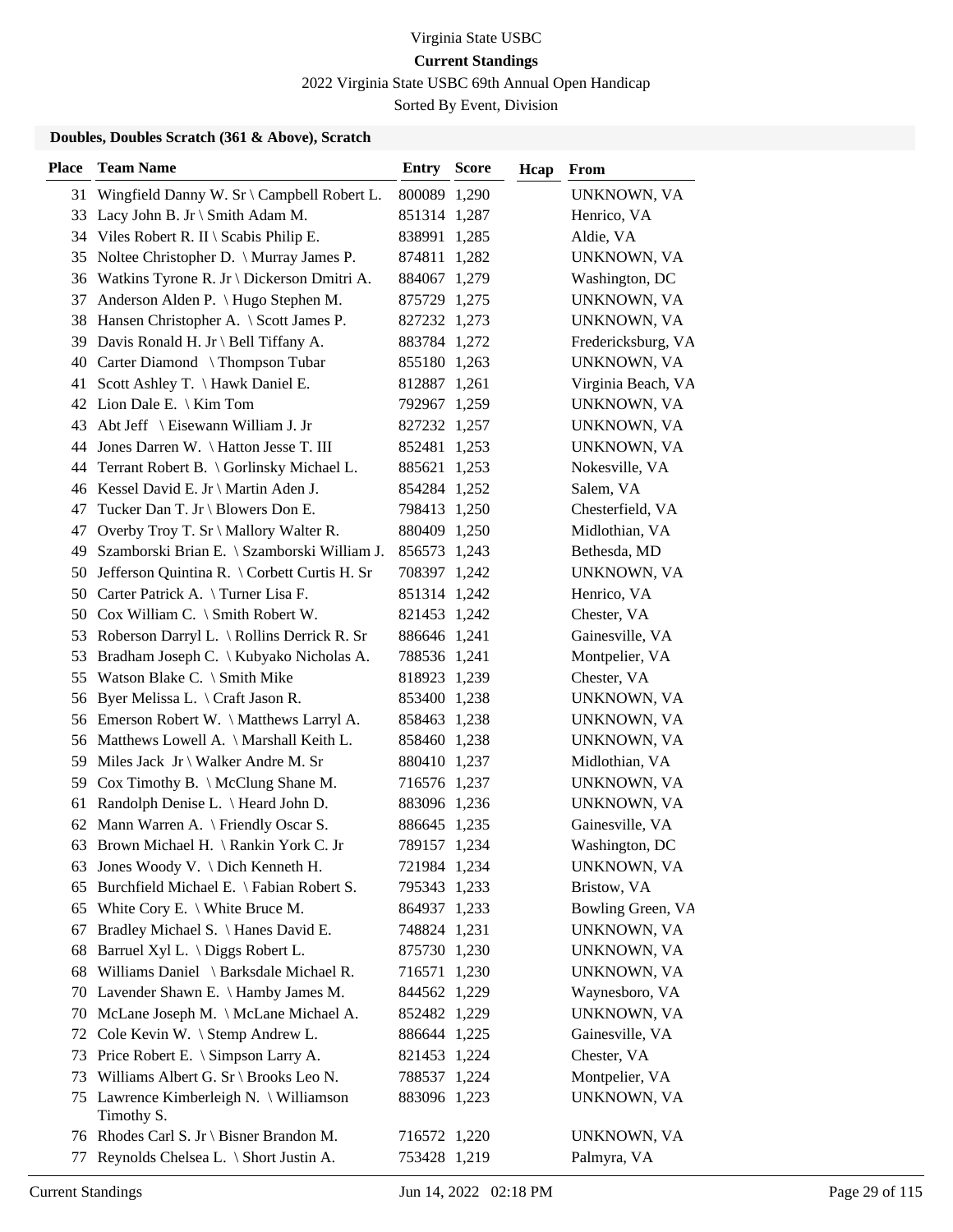2022 Virginia State USBC 69th Annual Open Handicap

Sorted By Event, Division

| <b>Place</b> | <b>Team Name</b>                              | Entry        | <b>Score</b> | Hcap | From               |
|--------------|-----------------------------------------------|--------------|--------------|------|--------------------|
|              | 78 Reuss-Dean Cheyanne \ Hester Jamie D. Jr   | 886644 1,216 |              |      | Gainesville, VA    |
| 79           | Rengers Vickie B. \ Atkins Stephen D.         | 798412 1,215 |              |      | Chesterfield, VA   |
| 79           | McCandless Joshua \ McKinney Troy D.          | 815766 1,215 |              |      | Yorktown, VA       |
|              | 79 Palmer Jesse W. Jr \ Bayes Vincent         | 863085 1,215 |              |      | UNKNOWN, VA        |
| 82           | Martin Jason C. \ Pinder Russell O. Jr        | 886655 1,214 |              |      | Dumfries, VA       |
|              | 83 Wolfe James (Jim) M. \ Einhorn James D. Jr | 874811 1,213 |              |      | UNKNOWN, VA        |
| 83           | Johnson DeWayne M. Jr \ Bland Kevin R.        | 823673 1,213 |              |      | Chester, VA        |
|              | 85 Bell Darnell R. \ Parham Jason E.          | 883784 1,211 |              |      | Fredericksburg, VA |
|              | 86 Collins Ryon M. \ McDonnell Michael G.     | 844562 1,210 |              |      | Waynesboro, VA     |
| 87           | Holloway Johnnie D. Jr \ Turner Gregory L.    | 789155 1,209 |              |      | Washington, DC     |
| 88           | Alston Troy M. \ Samick Michael R.            | 788537 1,208 |              |      | Montpelier, VA     |
|              | 89 Fosmire Austin T. \ Fortier Laurence R.    | 851005 1,207 |              |      | UNKNOWN, VA        |
|              | 90 Creel James M.   Kerzic Joseph M.          | 852481 1,206 |              |      | UNKNOWN, VA        |
| 91           | Guilliams Doyle D. \ Humphreys Bryan L.       | 854284 1,203 |              |      | Salem, VA          |
|              | 92 Campbell Andrew T. \ Brown Richard T. Jr   | 855180 1,202 |              |      | UNKNOWN, VA        |
|              | 93 Hickman P Phillip \ Knapp Dylan M.         | 819029 1,201 |              |      | Chester, VA        |
| 94           | Stoneman Susan D. \ Merritt Jennifer M.       | 814984 1,200 |              |      | Portsmouth, VA     |
| 94           | Garcia Marcelo R. \ Sisk Harmon M.            | 886654 1,200 |              |      | Bristow, VA        |
|              | 96 Napier Michael W. \Deane Kevin B.          | 886637 1,199 |              |      | Ruckersville, VA   |
|              | 97 Griffin Allen L. \ Riley Harvey R.         | 861764 1,196 |              |      | SALEM, VA          |
| 97           | Hans Chris T. \ Arehart Steven                | 844561 1,196 |              |      | Waynesboro, VA     |
|              | 99 Pollock James E. \ Head Alan T.            | 850692 1,193 |              |      | UNKNOWN, VA        |
|              | 99 Harris Kevin R. \ Harris Christopher M.    | 716571 1,193 |              |      | UNKNOWN, VA        |
|              | 101 Oleyar Donald G. \ Wiley Terry A.         | 875730 1,191 |              |      | UNKNOWN, VA        |
|              | 102 Keene Robert Jr \ Cooper Philander M.     | 886641       | 1,190        |      | Disputanta, VA     |
|              | 102 Robey Ronny L. \ Foltz Alan W.            | 886643       | 1,190        |      | Gainesville, VA    |
|              | 104 Mays Calvin T. \ Gable Chad P.            | 800089 1,189 |              |      | UNKNOWN, VA        |
|              | 105 Lambert Kenneth D. \ Elliott Paul A.      | 855251 1,187 |              |      | UNKNOWN, VA        |
|              | 106 Key Harry M. \ Durrer Richard W.          | 721957 1,186 |              |      | Waynesboro, VA     |
| 107          | Carico Adam L. \ Hart Jason A.                | 855270 1,185 |              |      | UNKNOWN, VA        |
|              | 108 Dorris David M. \ Keller Robert L. Jr     | 854075 1,184 |              |      | Stafford, VA       |
|              | 109 Allen Anthony B. \ Fowler Marxcus X.      | 884067 1,183 |              |      | Washington, DC     |
|              | 110 Lagham James \ Delgado Anibal             | 886647 1,178 |              |      | Gainesville, VA    |
|              | 110 James Mark N. \ Marshall Eugene L. II     | 858463 1,178 |              |      | UNKNOWN, VA        |
|              | 112 Battle LeRoy A. III \ Beach Andrew W.     | 789159 1,176 |              |      | Washington, DC     |
|              | 113 Norman Angela H. \ Layne Aaron F. Sr      | 798412 1,175 |              |      | Chesterfield, VA   |
|              | 114 Mahdi Mustapha M. II \ O'Neil Bakare      | 886654 1,174 |              |      | Bristow, VA        |
|              | 114 Madison Tanisha \ Toms Jesse R.           | 880412 1,174 |              |      | Midlothian, VA     |
|              | 116 Decker Samuel O. III \ Moore Lamarr A.    | 886627 1,173 |              |      | Waynesboro, VA     |
|              | 117 Riggleman Aaron L. Jr \ Johnson L. Keith  | 766296 1,171 |              |      | UNKNOWN, VA        |
| 118          | Sharp Andrea \ Blanton Jon D.                 | 813510 1,170 |              |      | UNKNOWN, VA        |
| 119          | Murphy Penny K. \ Hall Kevin L.               | 856572 1,166 |              |      | Bethesda, MD       |
|              | 120 Grey Richard L. Jr \ Sutton Stephanie M.  | 885621 1,165 |              |      | Nokesville, VA     |
|              | 121 Williamson Cory E. \ Dutton Jacob B.      | 823673 1,160 |              |      | Chester, VA        |
| 122          | Johnson Alan M. \ Hall Darrick L.             | 880411 1,159 |              |      | Midlothian, VA     |
|              | 123 Brads Chris \ Harlow Michael A.           | 753428 1,158 |              |      | Palmyra, VA        |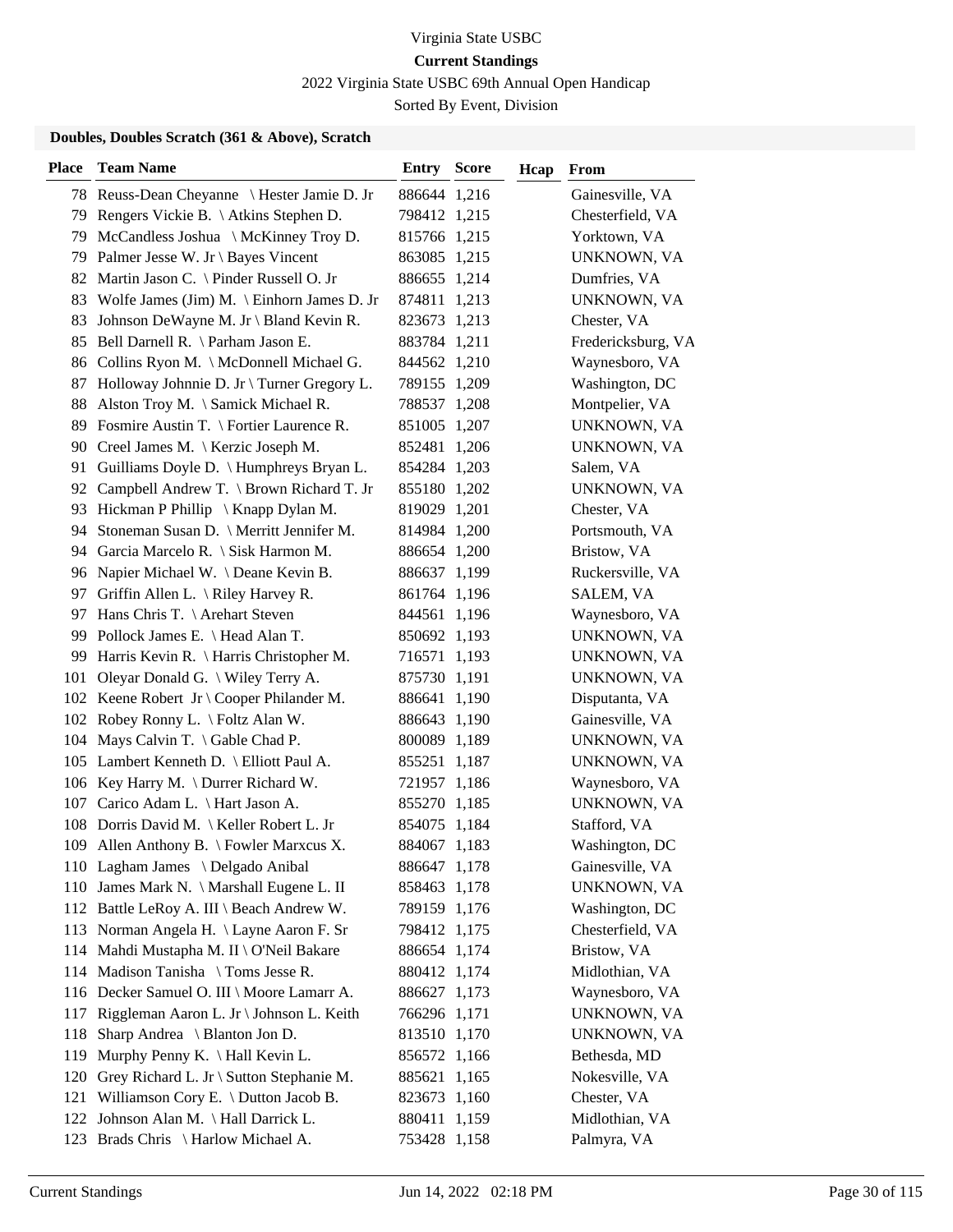2022 Virginia State USBC 69th Annual Open Handicap

Sorted By Event, Division

| <b>Place</b> | <b>Team Name</b>                                            | <b>Entry Score</b> |       | Hcap | From               |
|--------------|-------------------------------------------------------------|--------------------|-------|------|--------------------|
|              | 124 Fellin Shawn D. \ Woodruff Paul T.                      | 788536 1,155       |       |      | Montpelier, VA     |
|              | 125 Parrish George M. \ Parks Cumberland A.                 | 789152 1,154       |       |      | Washington, DC     |
|              | 125 Michonski Michael \ Smith Billy Jr                      | 861764 1,154       |       |      | SALEM, VA          |
|              | 127 Evans Donald R. \ Williams Michael D. Sr                | 856574 1,153       |       |      | Bethesda, MD       |
|              | 128 Dye Cleve III \ Richardson Megan M.                     | 766298 1,152       |       |      | UNKNOWN, VA        |
|              | 128 Cash Casey N. \ Sprouse Thomas G.                       | 851042 1,152       |       |      | Waynesboro, VA     |
|              | 130 Greene Evelyn C. \ Roy Kevin A.                         | 855182 1,150       |       |      | UNKNOWN, VA        |
|              | 131 Sparks John R. Jr \ Cook Matthew E.                     | 766299 1,149       |       |      | UNKNOWN, VA        |
|              | 132 Nunez Santiago D. \ Nunez Leland S.                     | 843760 1,147       |       |      | UNKNOWN, VA        |
| 132          | Tate Ira T. Jr \ Rook John C.                               | 765537 1,147       |       |      | UNKNOWN, VA        |
|              | 134 Harris Josef D. \ Hawkins Leon C.                       | 858464 1,146       |       |      | UNKNOWN, VA        |
|              | 135 Russell Jeffrey M. \ Lanier Jeffery A.                  | 858460 1,145       |       |      | UNKNOWN, VA        |
|              | 135 Carroll Daniel \ Johnson Darren K.                      | 851005 1,145       |       |      | UNKNOWN, VA        |
|              | 137 Griffin Kelly A. \Phelps Tony E.                        | 852482 1,144       |       |      | UNKNOWN, VA        |
| 137          | Meredith Sonya B. \ Houff Timothy B.                        | 708394 1,144       |       |      | UNKNOWN, VA        |
|              | 139 Sekely Scott M. \ Fosmire Michaela G.                   | 886643 1,142       |       |      | Gainesville, VA    |
| 140          | Maxey Richard L. \ Ramsey Andrew                            | 856749 1,141       |       |      | UNKNOWN, VA        |
|              | 141 Cash Brandon S. \ Fregulia Frank A.                     | 787622 1,139       |       |      | Newport News, VA   |
|              | 142 Krech Steven J. \ Stewart Keith A. Sr                   | 886317 1,137       |       |      | UNKNOWN, VA        |
|              | 143 Symanowski William R. \ Clarke Carroll                  | 849288 1,135       |       |      | Ashburn, VA        |
|              | 144 Woskobunik Jeremy W. \Jones Ta'Shawn L.                 | 843761 1,133       |       |      | UNKNOWN, VA        |
|              | 144 Drakes Luis A. \ Callis Sherman C. Jr                   | 855182 1,133       |       |      | UNKNOWN, VA        |
|              | 146 Pierchal Todd M. \ Williamson Mark E.                   | 818923 1,130       |       |      | Chester, VA        |
|              | 146 Sutton Stephanie M. \ Gilbert Mary T.                   | 886655 1,130       |       |      | Dumfries, VA       |
|              | 148 Pritchard Jason K. \ Pritchard Carrie A.                | 866032 1,127       |       |      | UNKNOWN, VA        |
| 148          | Tyler Barry R. $\langle$ Thorpe Felicia T.                  | 708394 1,127       |       |      | UNKNOWN, VA        |
|              | 150 Williams Yolanda S. \ Wise Amanda N.                    | 884054 1,125       |       |      | Washington, DC     |
|              | 151 Meador Christopher Derek \ Board Michael<br>W. Jr       | 863172 1,123       |       |      | <b>UNKNOWN, VA</b> |
|              | 152 Todd Michael \ Phillips Joshua L.                       | 885551 1,122       |       |      | UNKNOWN, VA        |
|              | 153 Bullock Allen M. \Gallup Roland E. II                   | 856572 1,121       |       |      | Bethesda, MD       |
|              | 154 Edwards Kenneth A. \ Edwards Zachary I.                 | 845253 1,119       |       |      | Franklin, VA       |
|              | 155 Mason Ryan J. \ Hiser Jonathan C.                       | 843760 1,117       |       |      | UNKNOWN, VA        |
|              | 156 Fox Curt D. \ Fox Joylene L.                            | 766297 1,114       |       |      | UNKNOWN, VA        |
| 157          | To Chhoeun \ Manolis Michael J.                             | 875731 1,113       |       |      | UNKNOWN, VA        |
|              | 158 Baber Susan D. \ Holmberg Stephen P.                    | 721957 1,112       |       |      | Waynesboro, VA     |
|              | 159 Keenan Christopher M. \ Koch Brian C.                   | 766298 1,110       |       |      | UNKNOWN, VA        |
|              | 160 Byer Timothy (Timmy) G. \ Layton Mike                   | 853400 1,104       |       |      | UNKNOWN, VA        |
| 161          | Armstrong Kevin M. \ Williams Monique A.                    | 708381 1,102       |       |      | UNKNOWN, VA        |
| 162          | Watson Edgar L. Jr \ Pritchard Kenneth E.                   | 866032 1,101       |       |      | UNKNOWN, VA        |
| 163          | Donahue Nannette M. \ Donahue Thomas S.                     | 827233 1,098       |       |      | UNKNOWN, VA        |
| 164          | Moore Jennifer M. $\setminus$ Houchens Ginger L.            | 886627             | 1,096 |      | Waynesboro, VA     |
| 165          | Arpe Kyle T. \ Clark Taylor                                 | 885551             | 1,093 |      | UNKNOWN, VA        |
|              | 166 Williams Tyree G. Sr \ Rhones Carletha O.               | 884055 1,088       |       |      | Washington, DC     |
|              | 166 Lee James D. Jr \ Comer Christopher                     | 788538 1,088       |       |      | Montpelier, VA     |
| 168          | Mabry James W. \Donathan William L.                         | 814497 1,074       |       |      | UNKNOWN, VA        |
| 169          | Webster John A. Jr $\operatorname{\backslash}$ Gray Leon D. | 789152 1,073       |       |      | Washington, DC     |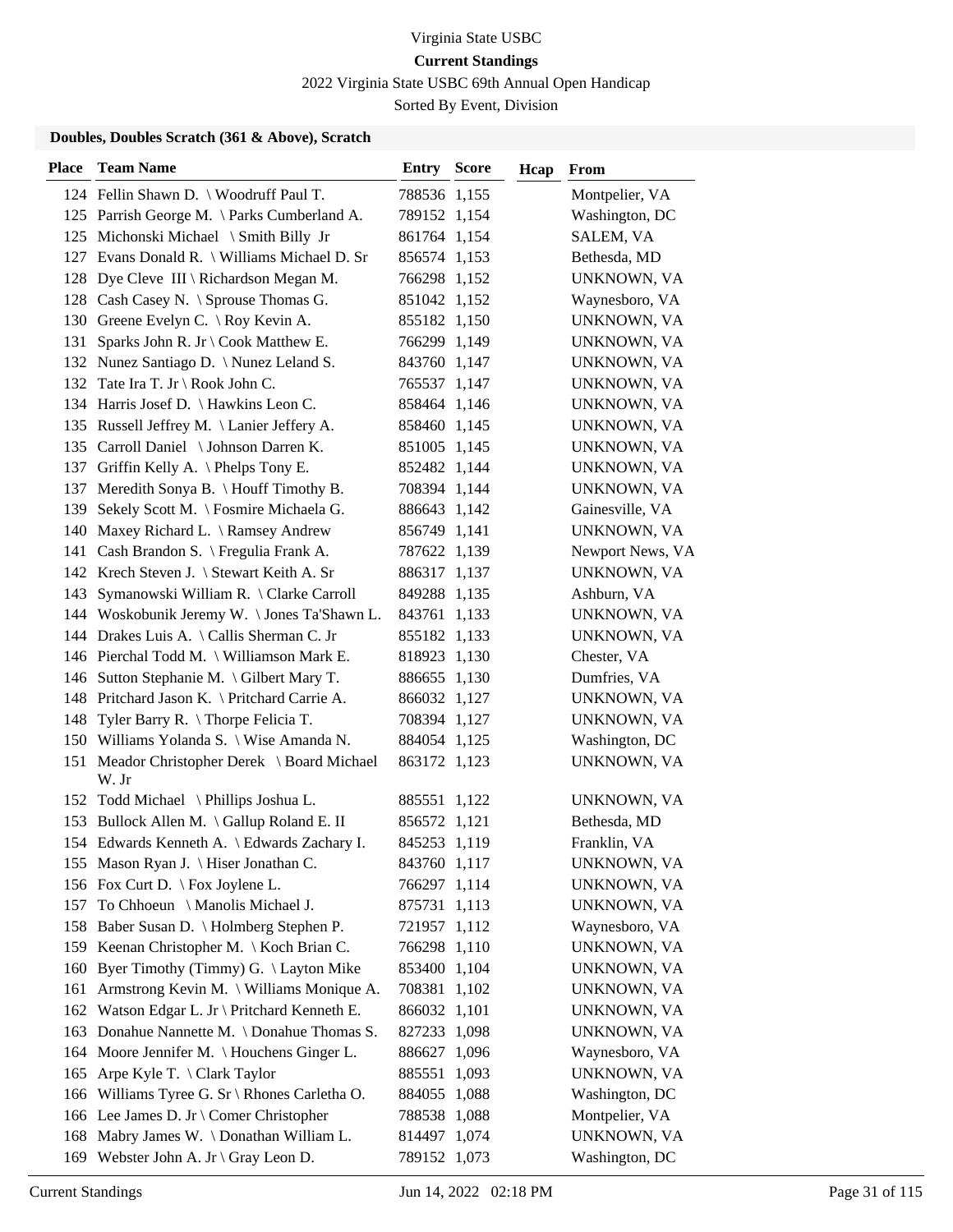2022 Virginia State USBC 69th Annual Open Handicap

Sorted By Event, Division

### **Doubles, Doubles Scratch (361 & Above), Scratch**

| <b>Place</b> | <b>Team Name</b>                                 | <b>Entry Score</b> | Hcap | From           |
|--------------|--------------------------------------------------|--------------------|------|----------------|
| 170          | Washington Michael B. \ Millard James A.         | 789157 1,069       |      | Washington, DC |
| 171          | Rinehart Tyler R. \ Horton Ronald B.             | 844561 1,063       |      | Waynesboro, VA |
| 172          | Turnbow Tyler J. $\sum$ Pigg Ryan W.             | 885550 1,062       |      | UNKNOWN, VA    |
| 173          | Green Cynthia L. $\setminus$ Koch Craig M.       | 852441 1,060       |      | Ashland, VA    |
|              | 174 Liska Luke I. \ Hurst Troy W.                | 814520 1,058       |      | Dublin, VA     |
| 175          | Thompson Jeffrey A. $\mathcal A$ Bercaw Sarah A. | 766296 1,053       |      | UNKNOWN, VA    |
| 176          | Harris Bryan L. \ Jones Stephen P. Sr            | 886317 1,045       |      | UNKNOWN, VA    |
| 176          | Napper Gerald L. $\setminus$ Maple Orlando L.    | 885724 1,045       |      | UNKNOWN, VA    |
|              | 178 Tate Amanda C. \ Franklin Candi C.           | 765537 1,043       |      | UNKNOWN, VA    |
| 179          | Green Wilson L. Jr \ Pleasant Jerry L. Jr        | 880411 1,041       |      | Midlothian, VA |
| 180          | Twyman Nelson L. \ Camden Barry L.               | 748824 1,035       |      | UNKNOWN, VA    |
| 181          | Bass-Campbell Dawn N. \ Gonzalez Frank           | 843761 1,018       |      | UNKNOWN, VA    |
| 182          | Jones Milton E. $\{$ Parker Richmond L.          | 886641 1,015       |      | Disputanta, VA |
| 183          | Hal Adrienne B. $\langle$ Harrison Brian L.      | 880410 1,005       |      | Midlothian, VA |
|              | 184 Ahlgrim Keith A. \Dalton Steven W.           | 788538 1,001       |      | Montpelier, VA |
|              | 185 Foor Robert L. \ Shank Thomas C.             | 856574 986         |      | Bethesda, MD   |
|              | 186 Lambert Benny S. \ Lambert Bradley S.        | 855251 960         |      | UNKNOWN, VA    |
| 187          | Yetter Thomas E. \ Nelson Travis C.              | 850091 892         |      | Grottoes, VA   |
|              | 188 Irick Mayfield Jr \ Winston Anthony K. Jr    | 789153 875         |      | Washington, DC |

The lowest score to cash is 875.

| <b>Team Name</b>      | Entry  | <b>Score</b> | Hcap                                                                                                                                                                                                                                                                                                      | From               |
|-----------------------|--------|--------------|-----------------------------------------------------------------------------------------------------------------------------------------------------------------------------------------------------------------------------------------------------------------------------------------------------------|--------------------|
| Norman Angela H.      |        |              | 138                                                                                                                                                                                                                                                                                                       | Chesterfield, VA   |
| Price Robert E.       |        |              | 132                                                                                                                                                                                                                                                                                                       | Chester, VA        |
| Wilkerson Donzell C.  |        |              | 129                                                                                                                                                                                                                                                                                                       | Washington, DC     |
| Woodall Heather M.    |        |              | 144                                                                                                                                                                                                                                                                                                       | Virginia Beach, VA |
| Clay Kristan S.       |        |              | 60                                                                                                                                                                                                                                                                                                        | Washington, DC     |
| Thurston M. Ryan      |        |              | 57                                                                                                                                                                                                                                                                                                        | Chester, VA        |
| Prince William J. Jr  |        |              | 93                                                                                                                                                                                                                                                                                                        | Virginia Beach, VA |
| Miller David M.       |        |              | 84                                                                                                                                                                                                                                                                                                        | UNKNOWN, VA        |
| Montgomery Will C.    |        |              | 105                                                                                                                                                                                                                                                                                                       | Fairfield, VA      |
| Martin William R. III |        |              | 141                                                                                                                                                                                                                                                                                                       | Covington, VA      |
| Baez Nicholas J.C.    |        |              | 120                                                                                                                                                                                                                                                                                                       | Portsmouth, VA     |
| Kidder Bradley S.     |        |              | 102                                                                                                                                                                                                                                                                                                       | Virginia Beach, VA |
| Cox Brandyn J.        |        |              | 21                                                                                                                                                                                                                                                                                                        | UNKNOWN, VA        |
| Hall Ricky M.         |        |              | 96                                                                                                                                                                                                                                                                                                        | Washington, DC     |
| Smith Robert P. Jr    |        |              | 144                                                                                                                                                                                                                                                                                                       | <b>UNKNOWN, VA</b> |
| Watson George L. IV   | 825207 |              | 117                                                                                                                                                                                                                                                                                                       | Chesapeake, VA     |
| Hardy Rodney D.       |        |              | 123                                                                                                                                                                                                                                                                                                       | UNKNOWN, VA        |
| Pattin Francis W.     | 785609 | 778          | 48                                                                                                                                                                                                                                                                                                        | Chester, VA        |
| Altice Sheffield II   |        |              | 129                                                                                                                                                                                                                                                                                                       | UNKNOWN, VA        |
| Welch Brian C.        |        |              | 87                                                                                                                                                                                                                                                                                                        | Kearneysville, WV  |
| Scott Ashley T.       |        |              | 69                                                                                                                                                                                                                                                                                                        | Virginia Beach, VA |
| Wilson Dowery O. Sr   |        |              | 108                                                                                                                                                                                                                                                                                                       | UNKNOWN, VA        |
| Redd Stanley E.       |        |              | 66                                                                                                                                                                                                                                                                                                        | UNKNOWN, VA        |
|                       |        |              | 798412 832<br>821453 828<br>884055 828<br>783746 803<br>884055 801<br>819029 799<br>783746 799<br>858464 798<br>743004 791<br>789559 789<br>743873 786<br>783746 785<br>883195 784<br>884099 783<br>814497 783<br>781<br>863194 781<br>708377 776<br>855267 774<br>812887 774<br>716573 772<br>790607 772 |                    |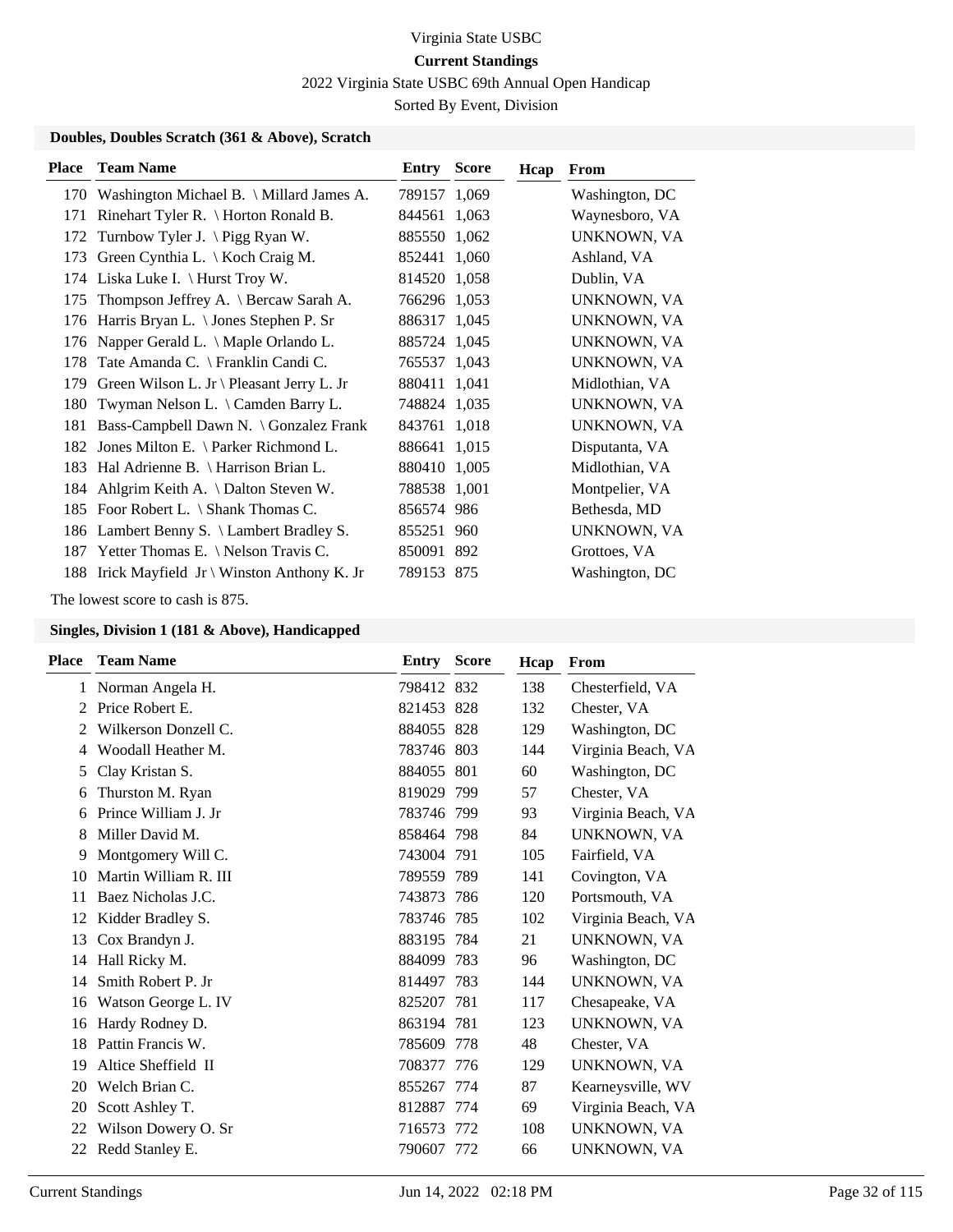2022 Virginia State USBC 69th Annual Open Handicap

Sorted By Event, Division

| <b>Place</b> | <b>Team Name</b>          | Entry      | <b>Score</b> | Hcap             | From               |
|--------------|---------------------------|------------|--------------|------------------|--------------------|
|              | 24 Bradley Michael S.     | 748824 771 |              | 69               | UNKNOWN, VA        |
| 25           | Campbell Brandon C.       | 855260 770 |              | 84               | UNKNOWN, VA        |
|              | 26 Bradshaw Brandon W.    | 851315 769 |              | 93               | Henrico, VA        |
|              | 26 Gilbert Corey E.       | 883993     | 769          | 138              | UNKNOWN, VA        |
|              | 26 Park Joon              | 795264 769 |              | 138              | UNKNOWN, VA        |
| 29           | Gentry Issac J.           | 790340 767 |              | 105              | UNKNOWN, VA        |
| 29           | Barksdale Michael R.      | 716571 767 |              | 39               | UNKNOWN, VA        |
| 29           | Richardson William A. Jr  | 708386 767 |              | 147              | UNKNOWN, VA        |
| 29           | Flanagan Robert M.        | 851915 767 |              | 93               | UNKNOWN, VA        |
| 33           | Turner Lisa F.            | 851314 766 |              | 57               | Henrico, VA        |
| 33           | Disbrow Kristen A.        | 851035 766 |              | 141              | Richmond, VA       |
|              | 35 Collis Robert F.       | 838136 765 |              | 93               | UNKNOWN, VA        |
| 35           | Watson Louis E. Jr        | 880409 765 |              | 9                | Midlothian, VA     |
| 35           | Johnson Robert T.         | 708378 765 |              | 123              | UNKNOWN, VA        |
| 35           | Lamb Terence A.           | 743871     | 765          | 57               | Portsmouth, VA     |
| 39           | Hall Randy L.             | 708388 763 |              | 84               | UNKNOWN, VA        |
| 39           | Felicia Mark D.           | 850961     | 763          | 75               | UNKNOWN, VA        |
| 41           | Paige Michael A.          | 886639 760 |              | 108              | Fredericksburg, VA |
| 42           | Martin Jason C.           | 886655     | 759          | 141              | Dumfries, VA       |
|              | 42 Crider Joshua W.       | 882596 759 |              | 144              | UNKNOWN, VA        |
| 42           | White Douglas M.          | 789797 759 |              | 90               | UNKNOWN, VA        |
| 42           | Wise Amanda N.            | 884054 759 |              | 72               | Washington, DC     |
| 46           | <b>Stephens Alexander</b> | 875461 758 |              | 144              | Waldorf, MD        |
|              | 46 Palmer Brian D.        | 838991 758 |              | 84               | Aldie, VA          |
| 48           | Shafer Michael A. Jr      | 851444 757 |              | 18               | UNKNOWN, VA        |
| 48           | Pargoe Danny T.           | 789797 757 |              | 87               | UNKNOWN, VA        |
| 50           | Diggs Robert L.           | 875730     | 753          | 48               | UNKNOWN, VA        |
| 51           | <b>Langley Larry</b>      | 886649     | -751         | 129              | Upper Marlboro, M  |
| 51           | Blanton Jon D.            | 813510 751 |              | 69               | UNKNOWN, VA        |
| 53           | Barbour Sidney P.         | 874953 750 |              | 144              | Rustburg, VA       |
| 53           | Parrish Eric              | 851315     | 750          | 63               | Henrico, VA        |
| 55           | Hailes Larry R. Jr        | 743873     | 749          | 84               | Portsmouth, VA     |
|              | 55 Hurst Troy W.          | 814520 749 |              | 99               | Dublin, VA         |
| 57           | Edwards Zachary I.        | 845253 748 |              | 60               | Franklin, VA       |
| 57           | Hsu David                 | 792967 748 |              | 144              | UNKNOWN, VA        |
| 57           | Sutton Stephanie M.       | 885621 748 |              | 33               | Nokesville, VA     |
| 57           | Clarke Phillip C. III     | 849288 748 |              | 42               | Ashburn, VA        |
| 61           | Maxey Richard L.          | 856749 747 |              | 147              | UNKNOWN, VA        |
| 62           | Larrabee Brian S.         | 851622 746 |              | $\boldsymbol{0}$ | UNKNOWN, VA        |
| 62           | Williamson Cory E.        | 823673 746 |              | 69               | Chester, VA        |
| 64           | Dingus Tim L.             | 790832 744 |              | 45               | <b>UNKNOWN, VA</b> |
| 65           | LIDA MICHAEL II           | 791016 743 |              | 57               | UNKNOWN, VA        |
| 65           | Dickerson Dmitri A.       | 884067 743 |              | 75               | Washington, DC     |
| 65           | Campbell Andrew T.        | 855180 743 |              | 105              | UNKNOWN, VA        |
| 68           | Deane Kevin B.            | 886637 742 |              | 81               | Ruckersville, VA   |
| 68           | Napier Michael W.         | 886637 742 |              | 126              | Ruckersville, VA   |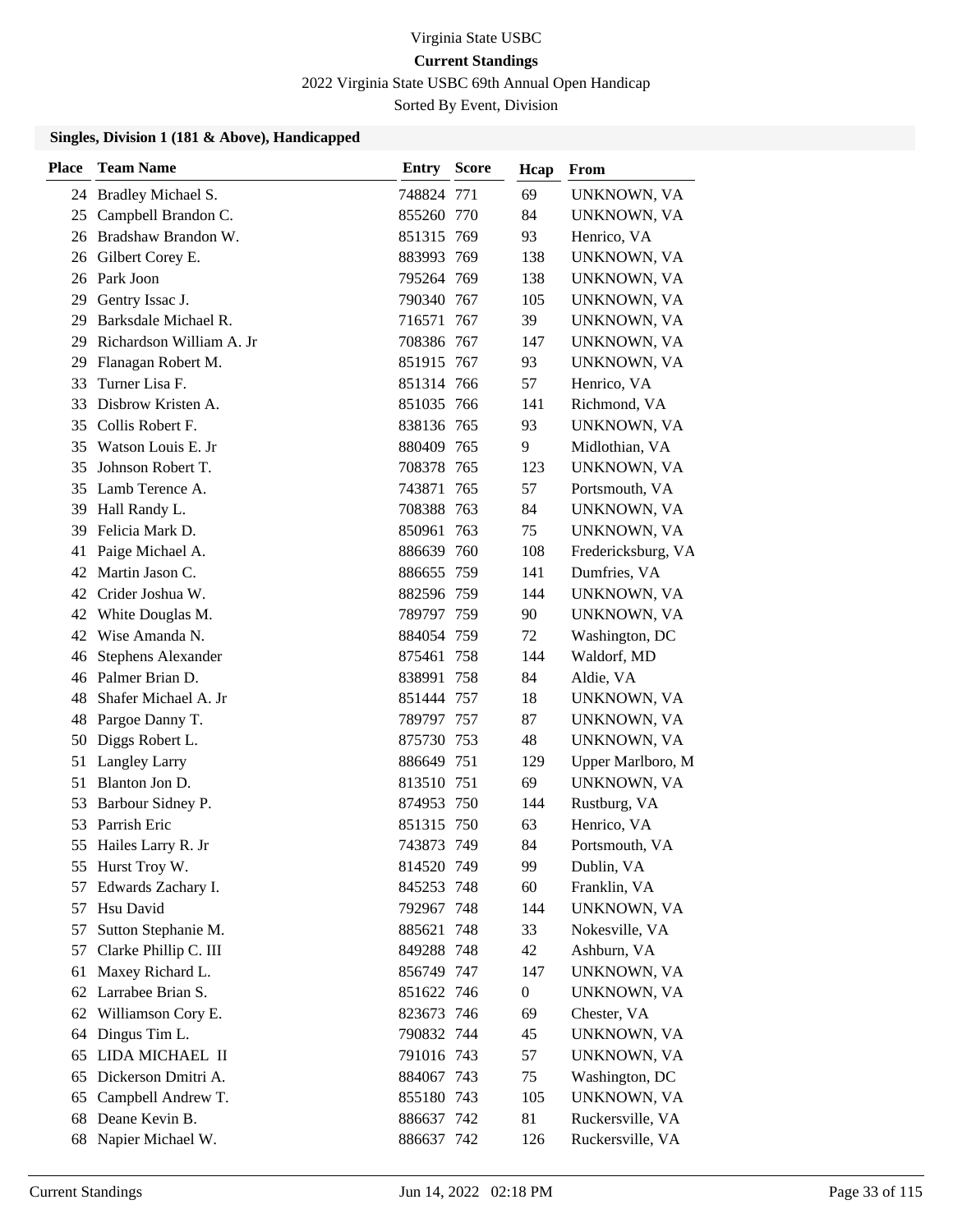2022 Virginia State USBC 69th Annual Open Handicap

Sorted By Event, Division

| <b>Place</b> | <b>Team Name</b>         | Entry      | <b>Score</b> | Hcap             | From               |
|--------------|--------------------------|------------|--------------|------------------|--------------------|
| 68           | Samick Michael R.        | 788537 742 |              | 54               | Montpelier, VA     |
| 71           | Turnbow Tyler J.         | 885550 741 |              | 117              | UNKNOWN, VA        |
| 71           | Gray John M.             | 853088 741 |              | 108              | UNKNOWN, VA        |
| 73           | Sharp Andrea             | 813510 739 |              | 108              | UNKNOWN, VA        |
| 74           | Wingfield Danny W. Sr    | 800089 738 |              | 81               | UNKNOWN, VA        |
| 75           | Russell Shellene D.      | 708377 737 |              | 108              | UNKNOWN, VA        |
| 76           | Tyler Barry R.           | 708394 736 |              | 45               | UNKNOWN, VA        |
| 76           | Coulson Rick E.          | 790832 736 |              | 9                | UNKNOWN, VA        |
| 78           | Craft Jason R.           | 853400 735 |              | 63               | UNKNOWN, VA        |
| 79           | Humphrey Andrew M.       | 818947 734 |              | 0                | Chester, VA        |
| 79           | Humphreys Bryan L.       | 854284 734 |              | 120              | Salem, VA          |
| 79           | Bullock Allen M.         | 856572 734 |              | 141              | Bethesda, MD       |
| 79           | Blevins James T.         | 708552 734 |              | 78               | Buena Vista, VA    |
| 79           | Rhodes Carl S. Jr        | 716572 734 |              | 33               | UNKNOWN, VA        |
| 79           | Hawk Daniel E.           | 812887 734 |              | 36               | Virginia Beach, VA |
| 85           | Worsley Jalen D.         | 884173 733 |              | 99               | Norfolk, VA        |
| 86           | Bonhom Gary M.           | 850696 732 |              | 117              | UNKNOWN, VA        |
| 87           | Brown Gregory A.         | 874940 731 |              | 147              | UNKNOWN, VA        |
| 88           | Myers Elainea R.         | 886657 730 |              | 108              | UNKNOWN, VA        |
| 88           | Cox Billy J.             | 818947     | -730         | 75               | Chester, VA        |
| 88           | Hans Chris T.            | 844561     | 730          | 51               | Waynesboro, VA     |
| 88           | Harris Paul A.           | 758659 730 |              | 117              | Chesterfield, VA   |
| 88           | Luckett Daniel G.        | 708389 730 |              | 81               | UNKNOWN, VA        |
| 93           | Mason Ryan J.            | 843760 729 |              | 135              | UNKNOWN, VA        |
| 93           | Campbell Charles M.      | 851622 729 |              | $\boldsymbol{0}$ | UNKNOWN, VA        |
| 95           | Zimmerman Michael P.     | 885597 728 |              | 99               | UNKNOWN, VA        |
|              | 95 Parks Cumberland A.   | 789152 728 |              | 66               | Washington, DC     |
| 97           | Lamb Thomas F. III       | 743871     | -727         | 21               | Portsmouth, VA     |
| 97           | Smith Mike               | 818923 727 |              | 75               | Chester, VA        |
| 97           | Hamby James M.           | 844562 727 |              | 12               | Waynesboro, VA     |
| 100          | Book James E.            | 838135 726 |              | 117              | UNKNOWN, VA        |
| 100          | Stevens Derek A.         | 863294 726 |              | 138              | UNKNOWN, VA        |
|              | 100 Brown Michael H.     | 789157 726 |              | 135              | Washington, DC     |
| 103          | Johnson L. Keith         | 766296 725 |              | 63               | UNKNOWN, VA        |
| 103          | Shane Jesse A.           | 885684 725 |              | 72               | Blacksburg, VA     |
|              | 103 Pinder Russell O. Jr | 886655 725 |              | 66               | Dumfries, VA       |
|              | 106 Swinson William T.   | 879746 724 |              | 102              | Elizabeth City, NC |
|              | 106 Cabble Matthew R.    | 851913 724 |              | 21               | UNKNOWN, VA        |
|              | 106 Warner Wells M.      | 884931 724 |              | 123              | Franklin, WV       |
|              | 106 Krech Steven J.      | 886317 724 |              | 90               | UNKNOWN, VA        |
|              | 106 Young Joe L.         | 825211 724 |              | 111              | Chesapeake, VA     |
|              | 106 Ferguson Kevin R.    | 716576 724 |              | 18               | UNKNOWN, VA        |
|              | 112 Blankenship Brian E. | 882851 723 |              | 69               | UNKNOWN, VA        |
|              | 112 Taylor Davis         | 798414 723 |              | 69               | Chesterfield, VA   |
|              | 112 Grady James W. Sr    | 789906 723 |              | 96               | Richmond, VA       |
|              | 115 Lambert Rodney S.    | 886649 722 |              | 126              | Upper Marlboro, M  |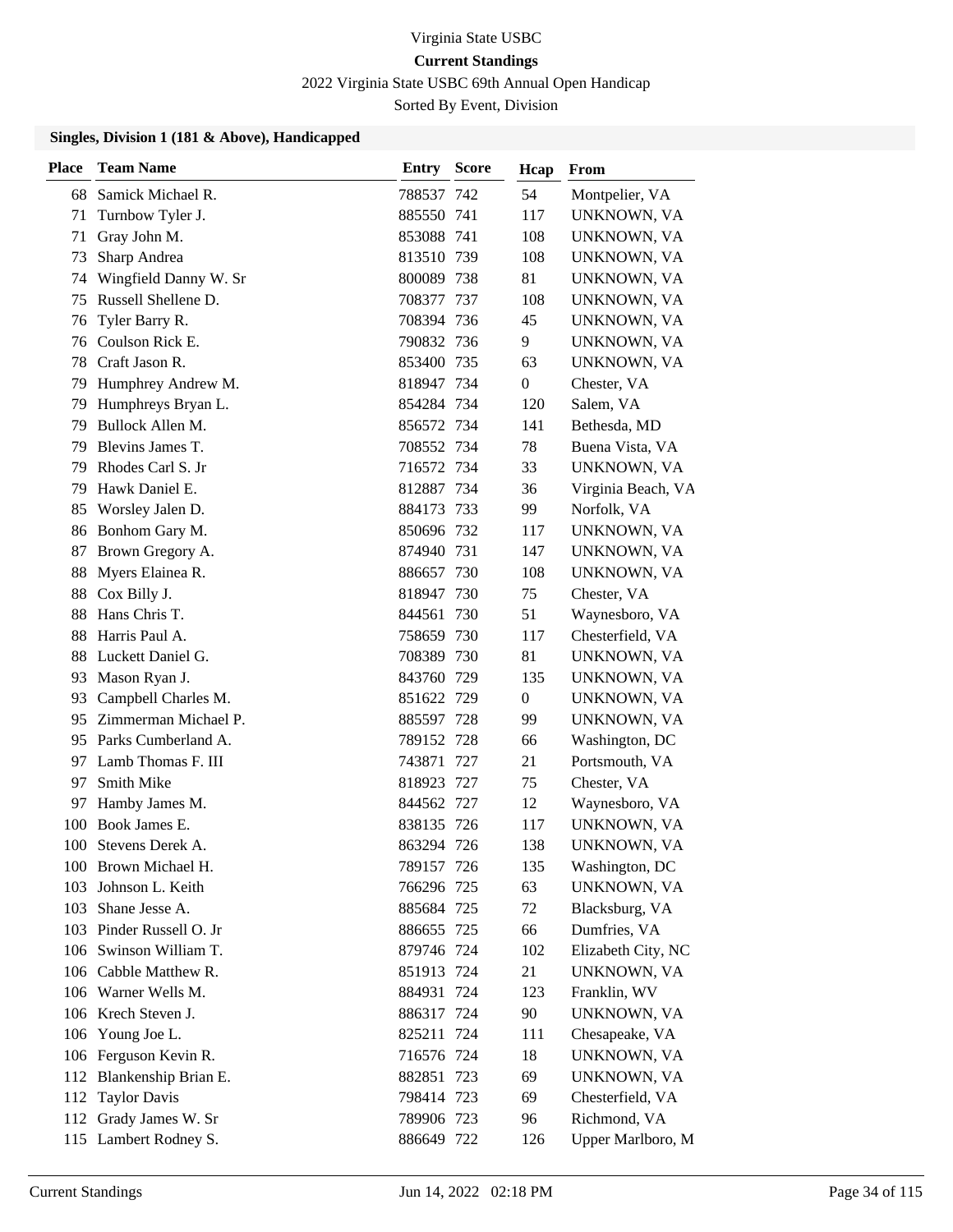2022 Virginia State USBC 69th Annual Open Handicap

Sorted By Event, Division

| Place | <b>Team Name</b>            | Entry      | <b>Score</b> | Hcap           | From               |
|-------|-----------------------------|------------|--------------|----------------|--------------------|
|       | 115 White Cory E.           | 864937 722 |              | 75             | Bowling Green, VA  |
|       | 115 Brooks Leo N.           | 788537 722 |              | 114            | Montpelier, VA     |
| 118   | Wooten Ronnie K.            | 789158 721 |              | 147            | Washington, DC     |
|       | 118 Davis Sean M.           | 825208 721 |              | 18             | Chesapeake, VA     |
|       | 118 Harrington Ryan C.      | 850964 721 |              | 78             | UNKNOWN, VA        |
|       | 118 Johnson Jeremy M.       | 885645 721 |              | 87             | Blacksburg, VA     |
| 118   | Wiley Terry A.              | 875730 721 |              | $\overline{0}$ | UNKNOWN, VA        |
| 118   | Gilbert John A.             | 856670 721 |              | 132            | UNKNOWN, VA        |
| 124   | Stubbs Ernest A. II         | 885645 720 |              | 114            | Blacksburg, VA     |
|       | 124 Johnson Tyrone G.       | 838923 720 |              | $\mathbf{0}$   | Stafford, VA       |
|       | 124 Drakeford Antoinette    | 825209 720 |              | 102            | Chesapeake, VA     |
|       | 124 Sutton Leroy G.         | 788039 720 |              | 138            | Lynchburg, VA      |
|       | 124 Rankin York C. Jr       | 789157 720 |              | 42             | Washington, DC     |
|       | 129 Lion Dale E.            | 792967 719 |              | 18             | UNKNOWN, VA        |
|       | 129 Hailstalk Richard A. Jr | 883095 719 |              | 93             | UNKNOWN, VA        |
|       | 129 Williams Eric           | 886639 719 |              | 90             | Fredericksburg, VA |
|       | 132 Duncan Ronald E.        | 885646 718 |              | 141            | Blacksburg, VA     |
|       | 132 Beach Andrew W.         | 789159 718 |              | 57             | Washington, DC     |
|       | 132 Coles Darren A.         | 708385 718 |              | 72             | UNKNOWN, VA        |
|       | 135 Hammer Jeffrey P.       | 787624 717 |              | 63             | Newport News, VA   |
|       | 135 Lanier Jeffery A.       | 858460 717 |              | 123            | UNKNOWN, VA        |
|       | 135 Hollins James A.        | 886626 717 |              | 120            | Washington, DC     |
|       | 135 Wines Neal D.           | 851444 717 |              | 129            | UNKNOWN, VA        |
|       | 135 Long Jonathan H.        | 850962 717 |              | 81             | UNKNOWN, VA        |
| 135   | Tran Oanh (Hazee) N.        | 851914 717 |              | 108            | UNKNOWN, VA        |
| 141   | Nun Jacob G.                | 885590 716 |              | 126            | Montpelier, VA     |
| 141   | Triggs Wayne D.             | 841814 716 |              | 63             | Martinsburg, WV    |
| 141   | Holmberg Stephen P.         | 721957 716 |              | 51             | Waynesboro, VA     |
| 141   | Zaker Michael               | 790339 716 |              | 129            | UNKNOWN, VA        |
|       | 145 White Terrance L.       | 787625 715 |              | $\overline{0}$ | Newport News, VA   |
|       | 145 Jefferson Quintina R.   | 708397 715 |              | 75             | UNKNOWN, VA        |
|       | 145 Rountree Gary X. Sr     | 825207 715 |              | 135            | Chesapeake, VA     |
|       | 145 Mallory Walter R.       | 880409 715 |              | 3              | Midlothian, VA     |
|       | 145 Campbell Robert L.      | 800089 715 |              | 102            | UNKNOWN, VA        |
|       | 150 Barruel Xyl L.          | 875730 714 |              | 57             | UNKNOWN, VA        |
|       | 150 Netherland Danny L.     | 758658 714 |              | 129            | Chesterfield, VA   |
|       | 152 Griffin Kelly A.        | 852482 713 |              | 57             | UNKNOWN, VA        |
|       | 152 Williams Diangelo S.    | 825209 713 |              | 84             | Chesapeake, VA     |
|       | 152 Ampy Kendall (Rick)     | 790607 713 |              | 147            | UNKNOWN, VA        |
|       | 152 Jones James C.          | 721984 713 |              | 45             | UNKNOWN, VA        |
|       | 156 DeVore Warner A.        | 708386 712 |              | 42             | UNKNOWN, VA        |
|       | 156 McDaniels Keith Q.      | 788040 712 |              | 123            | Lynchburg, VA      |
|       | 156 Hall Darrick L.         | 880411 712 |              | 93             | Midlothian, VA     |
|       | 159 Chandler Mark L.        | 816636 711 |              | 123            | Clover, VA         |
|       | 159 Holmes Lee Ann          | 863317 711 |              | 78             | UNKNOWN, VA        |
|       | 159 Williams LaShaun D.     | 788047 711 |              | 138            | Lynchburg, VA      |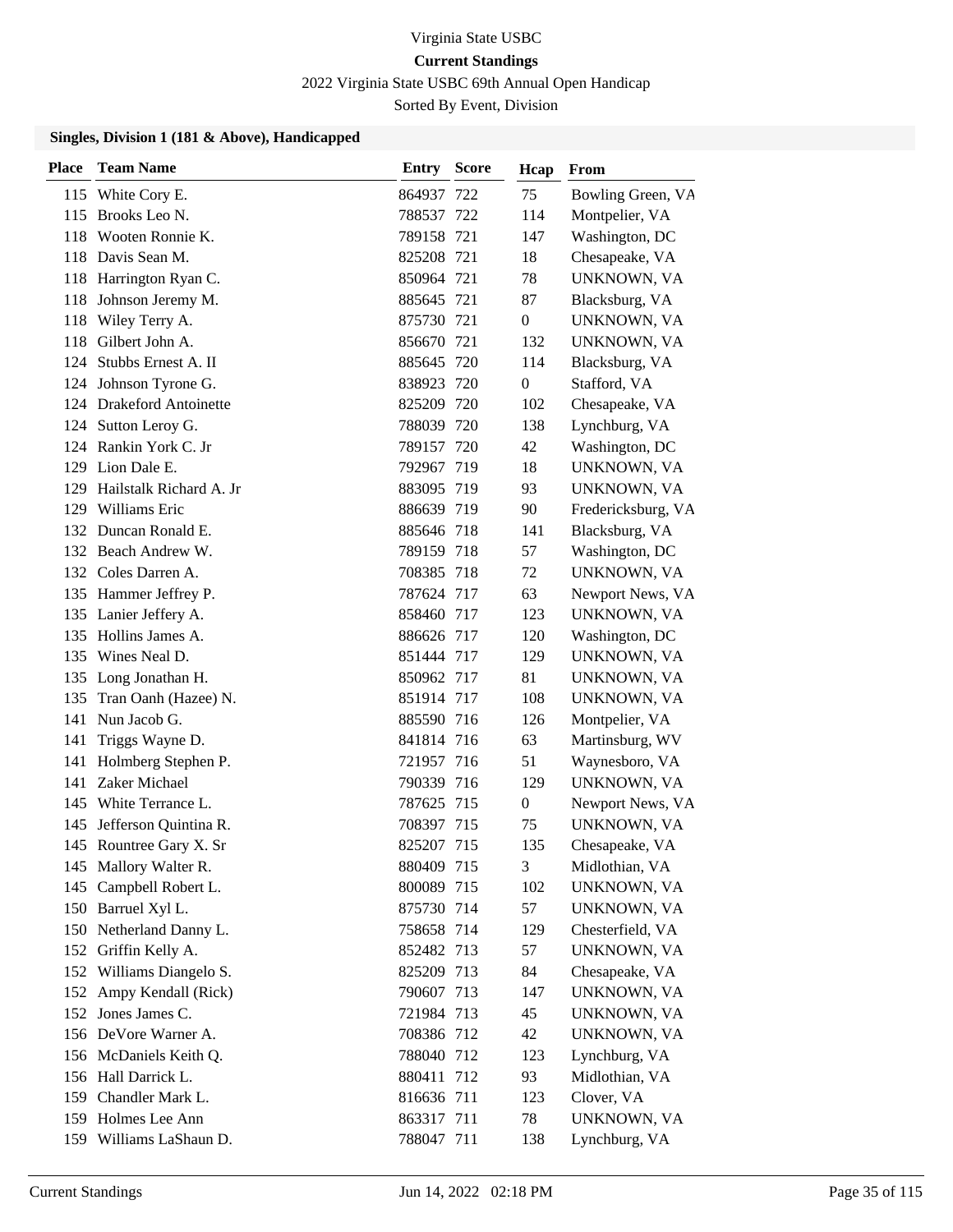2022 Virginia State USBC 69th Annual Open Handicap

Sorted By Event, Division

| <b>Place</b> | <b>Team Name</b>         | Entry      | <b>Score</b> | Hcap             | From                 |
|--------------|--------------------------|------------|--------------|------------------|----------------------|
|              | 159 Lemons James E.      | 856670 711 |              | 96               | UNKNOWN, VA          |
| 163          | Sams Yasmine S.          | 716574 710 |              | 72               | UNKNOWN, VA          |
|              | 164 Abt Jeff             | 827232 709 |              | 69               | UNKNOWN, VA          |
|              | 164 Coles Thomas R.      | 843781     | 709          | 129              | UNKNOWN, VA          |
|              | 164 Fifer David C.       | 844275 709 |              | 93               | UNKNOWN, VA          |
|              | 164 Marks Charles B.     | 885597 709 |              | 69               | UNKNOWN, VA          |
| 164          | Spencer Charles I. Jr    | 708384 709 |              | 144              | UNKNOWN, VA          |
|              | 169 Orfield Robert D.    | 886609 708 |              | 81               | Chesterfield, VA     |
| 169          | Wilder Jason M.          | 850948 708 |              | 72               | UNKNOWN, VA          |
| 169          | Preston Jonathan B.      | 859323 708 |              | 114              | Chester, VA          |
| 172          | Eppard Ricky A.          | 788950 707 |              | 111              | Elkton, VA           |
|              | 172 Brown Paul G.        | 844276 707 |              | 84               | UNKNOWN, VA          |
| 174          | Mays Calvin T.           | 800089 706 |              | 51               | UNKNOWN, VA          |
| 174          | Simpson Larry A.         | 821453 706 |              | 78               | Chester, VA          |
| 174          | Christian Cory A.        | 851315 706 |              | $\overline{0}$   | Henrico, VA          |
|              | 174 Williams Yolanda S.  | 884054 706 |              | 114              | Washington, DC       |
|              | 174 Dever Jason D.       | 765535 706 |              | 105              | UNKNOWN, VA          |
| 179          | Broadney Robert L. III   | 765536 705 |              | 54               | UNKNOWN, VA          |
| 179          | Brower Etzel C. Jr       | 856107 705 |              | 111              | Centreville, VA      |
| 179          | Speaker Joshua           | 856107 705 |              | 75               | Centreville, VA      |
| 179          | Hicks Steven B.          | 879948 705 |              | 123              | UNKNOWN, VA          |
| 179          | Griffin Brian T.         | 885684 705 |              | 120              | Blacksburg, VA       |
| 179          | McDaniel Derrick A.      | 886626 705 |              | 114              | Washington, DC       |
| 185          | Blowers Don E.           | 798413 704 |              | 87               | Chesterfield, VA     |
| 185          | Praileau Brandon L.      | 884173 704 |              | 135              | Norfolk, VA          |
| 185          | Smith Thomas L.          | 816639 704 |              | 87               | Clover, VA           |
|              | 185 Nelson Anthony W.    | 825169 704 |              | 72               | Ashburn, VA          |
| 189          | Hansen Christopher A.    | 827232 703 |              | $\overline{0}$   | UNKNOWN, VA          |
| 189          | Brownie Robert A.        | 886609 703 |              | 36               | Chesterfield, VA     |
| 189          | Mountz John D.           | 886635 703 |              | 114              | Norfolk, VA          |
| 189          | James Mark N.            | 858463 703 |              | 99               | UNKNOWN, VA          |
|              | 189 Boone Alfanisa       | 883929 703 |              | 141              | UNKNOWN, VA          |
|              | 194 Brown Jeff O.        | 883929 702 |              | 144              | UNKNOWN, VA          |
|              | 194 Bradley Scott J.     | 885644 702 |              | 81               | Blacksburg, VA       |
|              | 194 Burch Kenneth S.     | 883993 702 |              | 96               | UNKNOWN, VA          |
|              | 194 Johnson Roosevelt Jr | 857518 702 |              | 120              | District Heights, MI |
|              | 194 Carter Henry P. III  | 884099 702 |              | 69               | Washington, DC       |
| 194          | Griffin Janelle R.       | 850695 702 |              | 105              | UNKNOWN, VA          |
|              | 194 Donahue Nannette M.  | 827233 702 |              | 117              | UNKNOWN, VA          |
| 201          | Douglas Walt A.          | 708378 701 |              | 135              | UNKNOWN, VA          |
| 201          | Cook Derrick A.          | 789158 701 |              | 138              | Washington, DC       |
| 201          | Dich Kenneth H.          | 721984 701 |              | $\boldsymbol{0}$ | UNKNOWN, VA          |
| 201          | Powers Wayne M. Jr       | 790915 701 |              | 102              | UNKNOWN, VA          |
| 201          | Houff Timothy B.         | 855181 701 |              | 96               | UNKNOWN, VA          |
| 201          | Waldon Edward E.         | 886629 701 |              | 111              | Norfolk, VA          |
| 201          | Smith Adam L.            | 855271 701 |              | 144              | UNKNOWN, VA          |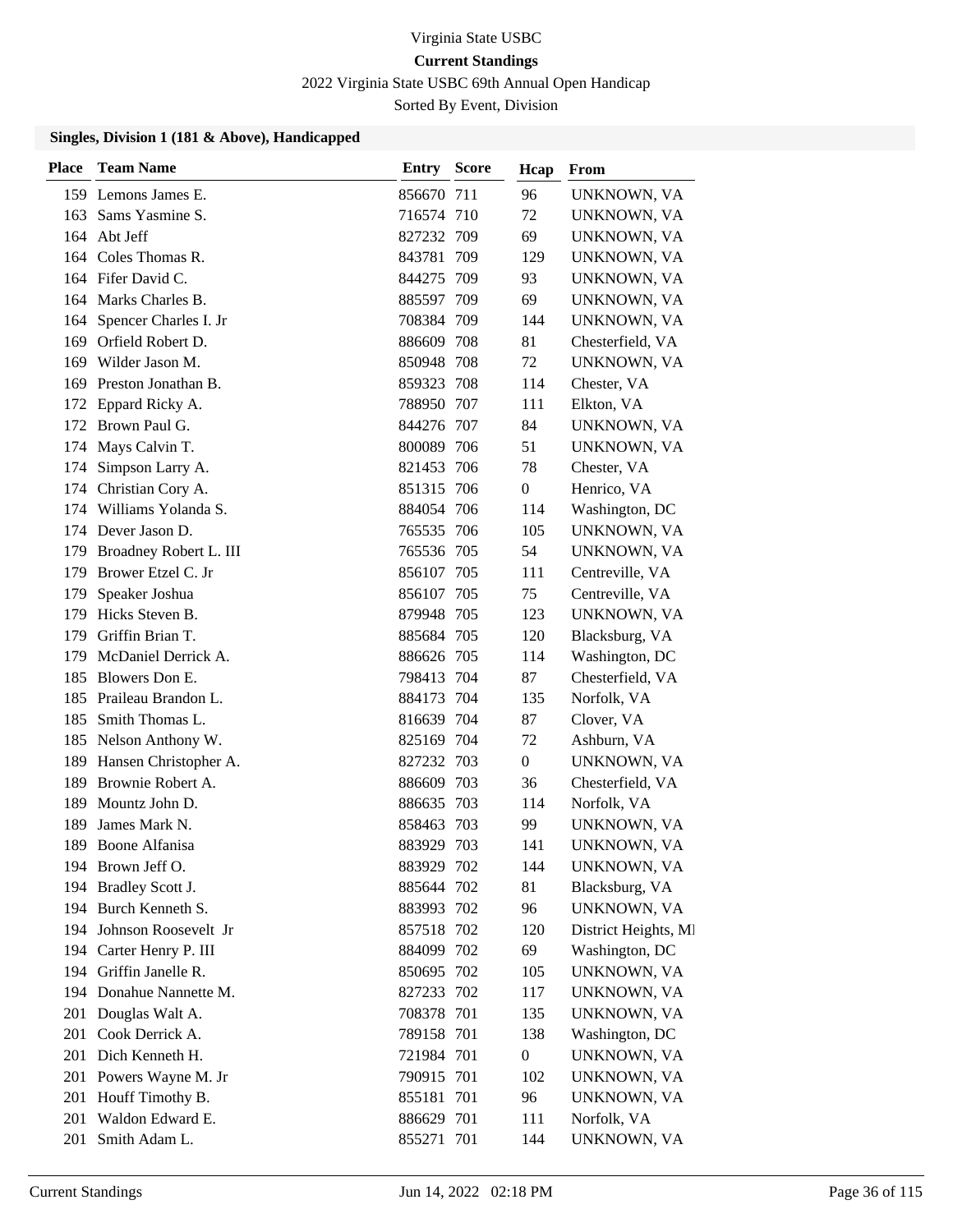2022 Virginia State USBC 69th Annual Open Handicap

Sorted By Event, Division

| <b>Place</b> | <b>Team Name</b>            | <b>Entry Score</b> | Hcap             | From               |
|--------------|-----------------------------|--------------------|------------------|--------------------|
| 208          | Jones Frank H.              | 863317 700         | 84               | UNKNOWN, VA        |
|              | 208 Fleming Thomas W. Jr    | 879949 700         | 108              | UNKNOWN, VA        |
| 208          | Sharp Robert T.             | 850694 700         | 138              | UNKNOWN, VA        |
| 208          | Kemp Darryl L.              | 825207 700         | 90               | Chesapeake, VA     |
| 208          | Fox Joylene L.              | 766297 700         | 132              | UNKNOWN, VA        |
| 213          | Riggleman Aaron L. Jr       | 766296 699         | 108              | UNKNOWN, VA        |
| 213          | Garner Rigo                 | 708395 699         | 135              | UNKNOWN, VA        |
| 213          | <b>Tigar Justin</b>         | 765540 699         | 114              | UNKNOWN, VA        |
| 213          | Johnson Chris M.            | 883097 699         | $\boldsymbol{0}$ | UNKNOWN, VA        |
| 217          | Woodson Benjamin L. Sr      | 886632 698         | 141              |                    |
| 217          | Williams Keirson D.         | 858459 698         | 105              | UNKNOWN, VA        |
|              | 217 Lawson Donald (Dick) R. | 886650 698         | 147              | Waldorf, MD        |
| 217          | Greene Evelyn C.            | 855182 698         | 141              | UNKNOWN, VA        |
| 217          | Cochran Steven R.           | 798415 698         | 81               | Chesterfield, VA   |
| 217          | Charity Howard H. Jr        | 885725 698         | 126              | UNKNOWN, VA        |
|              | 217 Painter Lewis J. Jr     | 838136 698         | 114              | UNKNOWN, VA        |
| 217          | McLane Joseph M.            | 852482 698         | 117              | UNKNOWN, VA        |
| 217          | Creel James M.              | 852481 698         | 138              | UNKNOWN, VA        |
| 217          | Volpp Wanda R.              | 882519 698         | 111              | Stafford, VA       |
| 227          | Jones Kenneth R.            | 851580 697         | 96               | Como, NC           |
| 227          | Durrer Richard W.           | 721957 697         | 15               | Waynesboro, VA     |
| 227          | Lucas Julia R.              | 781067 697         | 135              | UNKNOWN, VA        |
|              | 230 Poole Raymond P. Jr     | 789159 696         | 129              | Washington, DC     |
| 230          | Kubala John J.              | 825208 696         | 33               | Chesapeake, VA     |
| 230          | Montgomery Roshad J.        | 743873 696         | 138              | Portsmouth, VA     |
| 230          | Thompson Ciara N.           | 884055 696         | 87               | Washington, DC     |
| 230          | York Tim S.                 | 885768 696         | 96               | UNKNOWN, VA        |
| 230          | Freeman Kenneth H.          | 884099 696         | $\boldsymbol{0}$ | Washington, DC     |
| 236          | Toms Jesse R.               | 880412 695         | 75               | Midlothian, VA     |
|              | 236 Callahan Gareth T.      | 863120 695         | 129              | Springfield, VA    |
|              | 236 Hornstein Dylan S.      | 856749 695         | 45               | UNKNOWN, VA        |
|              | 236 Higgins Thelma G.       | 825206 695         | 138              | Chesapeake, VA     |
|              | 240 Painter James E.        | 838136 694         | 24               | UNKNOWN, VA        |
| 240          | Dombrowski David A.         | 886599 694         | 120              | UNKNOWN, VA        |
|              | 240 Sill Andrew D.          | 758659 694         | 129              | Chesterfield, VA   |
|              | 240 Dotson Kevin M.         | 874198 694         | 120              | Roanoke, VA        |
|              | 240 Gable Chad P.           | 800089 694         | $\boldsymbol{0}$ | UNKNOWN, VA        |
| 240          | Walker Andre M. Sr          | 880410 694         | 36               | Midlothian, VA     |
|              | 246 Cole Kevin W.           | 886644 693         | 18               | Gainesville, VA    |
|              | 246 Reynolds Arthur B.      | 883074 693         | 129              | UNKNOWN, VA        |
|              | 246 Higbee Kevin M.         | 838991 693         | 24               | Aldie, VA          |
|              | 246 Merritt Jennifer M.     | 814984 693         | 84               | Portsmouth, VA     |
|              | 246 Campbell C Wade         | 843501 693         | 105              | UNKNOWN, VA        |
| 251          | Bell Tiffany A.             | 883784 692         | 15               | Fredericksburg, VA |
| 251          | To Chhoeun                  | 875731 692         | $\boldsymbol{0}$ | UNKNOWN, VA        |
|              | 251 Foor Robert L.          | 856574 692         | 108              | Bethesda, MD       |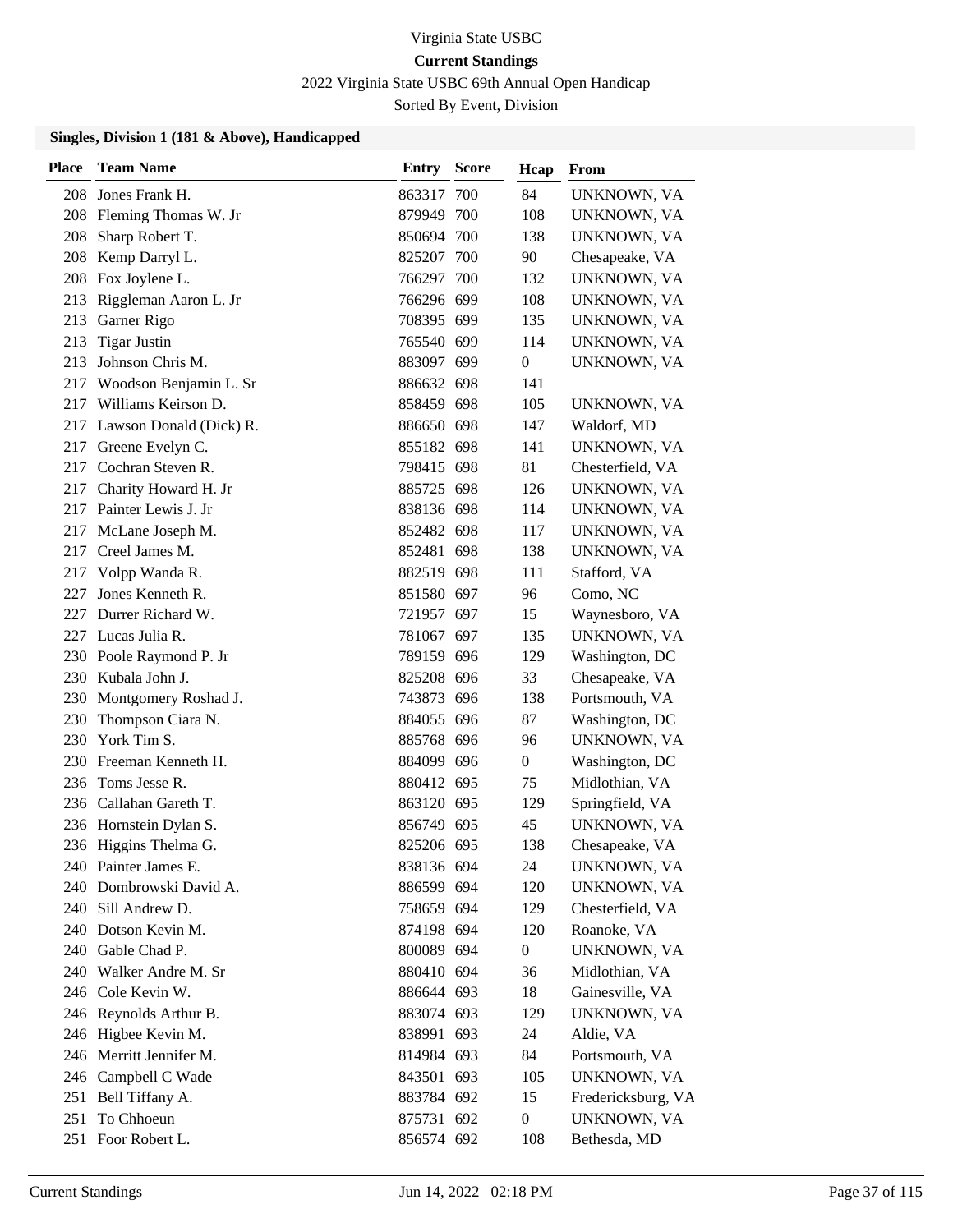2022 Virginia State USBC 69th Annual Open Handicap

Sorted By Event, Division

| <b>Place</b> | <b>Team Name</b>            | Entry      | <b>Score</b> | Hcap             | From              |
|--------------|-----------------------------|------------|--------------|------------------|-------------------|
|              | 251 Scott James P.          | 827232 692 |              | 15               | UNKNOWN, VA       |
|              | 251 Broadney Robert L. Jr   | 765536 692 |              | 87               | UNKNOWN, VA       |
|              | 251 Owens Sidney J.         | 765534 692 |              | 120              | UNKNOWN, VA       |
|              | 251 Roach Darrin C.         | 708379 692 |              | 144              | UNKNOWN, VA       |
| 251          | Goss James R.               | 708388 692 |              | 90               | UNKNOWN, VA       |
|              | 259 Pittman Brian           | 886657 691 |              | 141              | UNKNOWN, VA       |
|              | 260 Lineberry Shannon Q.    | 743004 690 |              | 99               | Fairfield, VA     |
| 261          | Vereen Corey T.             | 788040 689 |              | 117              | Lynchburg, VA     |
| 261          | Wager William J.            | 716573 689 |              | 111              | UNKNOWN, VA       |
| 261          | Eisewann William J. Jr      | 827232 689 |              | 75               | UNKNOWN, VA       |
| 261          | Sacro Vincent J.            | 886656 689 |              | 117              | Sterling, VA      |
| 261          | Marshall Keith L.           | 858460 689 |              | 84               | UNKNOWN, VA       |
| 261          | Owens Brian K.              | 886632 689 |              | 135              |                   |
| 261          | Jones Darren W.             | 852481 689 |              | 27               | UNKNOWN, VA       |
| 261          | Aldea Randy E.              | 851914 689 |              | 102              | UNKNOWN, VA       |
| 269          | Johnson Michael D. III      | 804526 688 |              | 123              | UNKNOWN, VA       |
| 269          | Preston Michael A.          | 859323 688 |              | 117              | Chester, VA       |
| 269          | Taylor Carroll E. Jr        | 798414 688 |              | 111              | Chesterfield, VA  |
| 269          | Gary Jonathan R.            | 815766 688 |              | $\boldsymbol{0}$ | Yorktown, VA      |
|              | 269 Peacock William M.      | 863120 688 |              | 117              | Springfield, VA   |
| 269          | Prophet Ike A.              | 708383 688 |              | 93               | UNKNOWN, VA       |
| 269          | Myers Jack W. Jr            | 790086 688 |              | 114              | Yorktown, VA      |
|              | 276 Williams Alvin W. Sr    | 708392 687 |              | 114              | UNKNOWN, VA       |
|              | 276 Bayes Vincent           | 863085 687 |              | 129              | UNKNOWN, VA       |
| 276          | Johnson Charles M.          | 886649 687 |              | 69               | Upper Marlboro, M |
|              | 276 Ford Donald C. III      | 794637 687 |              | 117              | South Boston, VA  |
|              | 276 Jones Jay               | 850962 687 |              | 48               | UNKNOWN, VA       |
| 281          | Palmer Willie A.            | 861810 686 |              | 126              | SALEM, VA         |
| 281          | Faxon Arron R. Sr           | 758013 686 |              | 84               | UNKNOWN, VA       |
| 281          | Hogue Cecil C.              | 841891 686 |              | 129              | South Boston, VA  |
| 281          | Moretz Charles E.           | 855271 686 |              | 117              | UNKNOWN, VA       |
| 281          | Kong Jeremy E.              | 863085 686 |              | 99               | UNKNOWN, VA       |
|              | 281 Drakes Luis A.          | 855182 686 |              | 75               | UNKNOWN, VA       |
|              | 287 Douglas Frederick H. Jr | 886632 685 |              | 120              |                   |
|              | 287 Marshall Cornel V.      | 708380 685 |              | 60               | UNKNOWN, VA       |
| 287          | Jones Woody V.              | 721984 685 |              | 57               | UNKNOWN, VA       |
| 287          | Slagle James H.             | 792873 685 |              | 117              | UNKNOWN, VA       |
| 287          | Clingman Corina J.          | 850698 685 |              | 120              | UNKNOWN, VA       |
|              | 292 Baber Susan D.          | 721957 684 |              | 132              | Waynesboro, VA    |
|              | 292 Bailey Nikki            | 708386 684 |              | 114              | UNKNOWN, VA       |
| 292          | Griffin Allen L.            | 861764 684 |              | 69               | SALEM, VA         |
|              | 292 Day Jeff M.             | 838136 684 |              | 30               | UNKNOWN, VA       |
|              | 296 Russ Tommy L.           | 850962 683 |              | 75               | UNKNOWN, VA       |
|              | 296 Horton Ronald B.        | 844561 683 |              | 3                | Waynesboro, VA    |
|              | 296 Roberts Edward L.       | 886642 683 |              | 54               | Prince George, VA |
|              | 296 Smith Carolyn A.        | 874939 683 |              | 117              | UNKNOWN, VA       |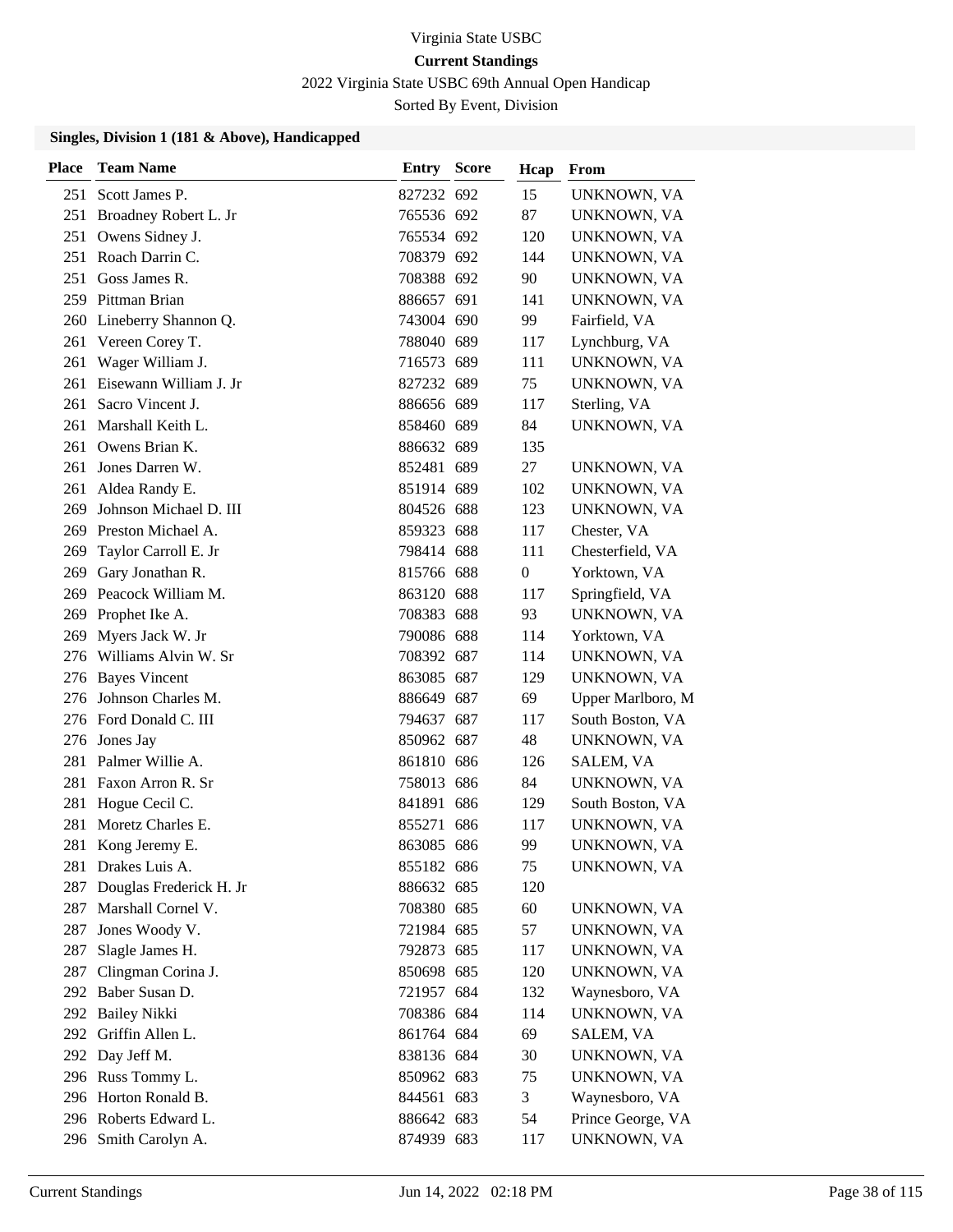2022 Virginia State USBC 69th Annual Open Handicap

Sorted By Event, Division

| <b>Place</b> | <b>Team Name</b>         | <b>Entry Score</b> | Hcap | From               |
|--------------|--------------------------|--------------------|------|--------------------|
|              | 296 Millard James A.     | 789157 683         | 84   | Washington, DC     |
|              | 296 Poe David C. Jr      | 789151 683         | 69   | Washington, DC     |
|              | 302 Turner Gregory L.    | 789155 682         | 15   | Washington, DC     |
|              | 302 Eastwood Chris M.    | 787622 682         | 63   | Newport News, VA   |
|              | 302 Ford Robert J.       | 765540 682         | 129  | UNKNOWN, VA        |
|              | 302 Overby Troy T. Sr    | 880409 682         | 48   | Midlothian, VA     |
|              | 302 Miles Jack Jr        | 880410 682         | 42   | Midlothian, VA     |
|              | 302 Thompson Tubar       | 855180 682         | 60   | UNKNOWN, VA        |
|              | 302 Han Alex J.          | 885597 682         | 54   | UNKNOWN, VA        |
|              | 302 Appel Kermit C. Jr   | 886633 682         | 126  |                    |
|              | 302 Carico Adam L.       | 855270 682         | 117  | UNKNOWN, VA        |
|              | 311 Smith Scott D.       | 864937 681         | 33   | Bowling Green, VA  |
| 311          | Caldwell Ricky W. Jr     | 885644 681         | 144  | Blacksburg, VA     |
| 311          | Sherman Charles E.       | 708379 681         | 96   | UNKNOWN, VA        |
|              | 314 Hice Jason A.        | 787626 680         | 87   | Newport News, VA   |
|              | 314 Webster Pete A.      | 885684 680         | 96   | Blacksburg, VA     |
|              | 314 Coombs Carla A.      | 850965 680         | 135  | UNKNOWN, VA        |
| 317          | Harris Josef D.          | 858464 679         | 126  | UNKNOWN, VA        |
|              | 317 Kile Evan S.         | 884932 679         | 102  | Franklin, WV       |
|              | 317 Callis Sherman C. Jr | 855182 679         | 108  | UNKNOWN, VA        |
| 317          | Noltee Christopher D.    | 874811 679         | 21   | UNKNOWN, VA        |
| 317          | Watson Michael C.        | 857423 679         | 147  | Upper Marlboro, M  |
|              | 322 Woodall Thomas P.    | 783746 678         | 36   | Virginia Beach, VA |
|              | 322 Corbett Curtis H. Sr | 708397 678         | 108  | UNKNOWN, VA        |
|              | 322 SHIFFLETT ELVIN      | 791015 678         | 138  | UNKNOWN, VA        |
|              | 325 Edwards Kenneth A.   | 845253 677         | 78   | Franklin, VA       |
| 325          | Thorne Terrance E. Sr    | 708392 677         | 66   | UNKNOWN, VA        |
| 325          | Nunez Leland S.          | 843760 677         | 45   | UNKNOWN, VA        |
| 325          | Hickman P Phillip        | 819029 677         | 84   | Chester, VA        |
| 325          | Dulney Andrew J.         | 856107 677         | 87   | Centreville, VA    |
| 325          | Symanowski William R.    | 849288 677         | 87   | Ashburn, VA        |
| 331          | McDaniel Tyler C.        | 785609 676         | 42   | Chester, VA        |
|              | 331 Russell Glen W.      | 838135 676         | 126  | UNKNOWN, VA        |
| 331          | Watson Blake C.          | 818923 676         | 42   | Chester, VA        |
|              | 331 Collins Travis J.    | 886656 676         | 36   | Sterling, VA       |
| 331          | Boyters Greg D.          | 787624 676         | 9    | Newport News, VA   |
| 331          | Jenkins Justin R.        | 716576 676         | 33   | UNKNOWN, VA        |
| 331          | Banchy Mark J.           | 788041 676         | 87   | Lynchburg, VA      |
|              | 338 Chase Mark A. Jr     | 708390 675         | 57   | UNKNOWN, VA        |
|              | 338 Bailey Brian D.      | 886632 675         | 120  |                    |
| 338          | Madison Tanisha          | 880412 675         | 114  | Midlothian, VA     |
| 338          | Hudgins Tyler S.         | 884173 675         | 90   | Norfolk, VA        |
|              | 342 Maple Orlando L.     | 885724 674         | 36   | UNKNOWN, VA        |
|              | 342 Hanes David E.       | 748824 674         | 63   | UNKNOWN, VA        |
|              | 342 Skiba Joseph T. IV   | 880472 674         | 78   | UNKNOWN, VA        |
|              | 342 Catalan Kevin P.     | 708384 674         | 114  | UNKNOWN, VA        |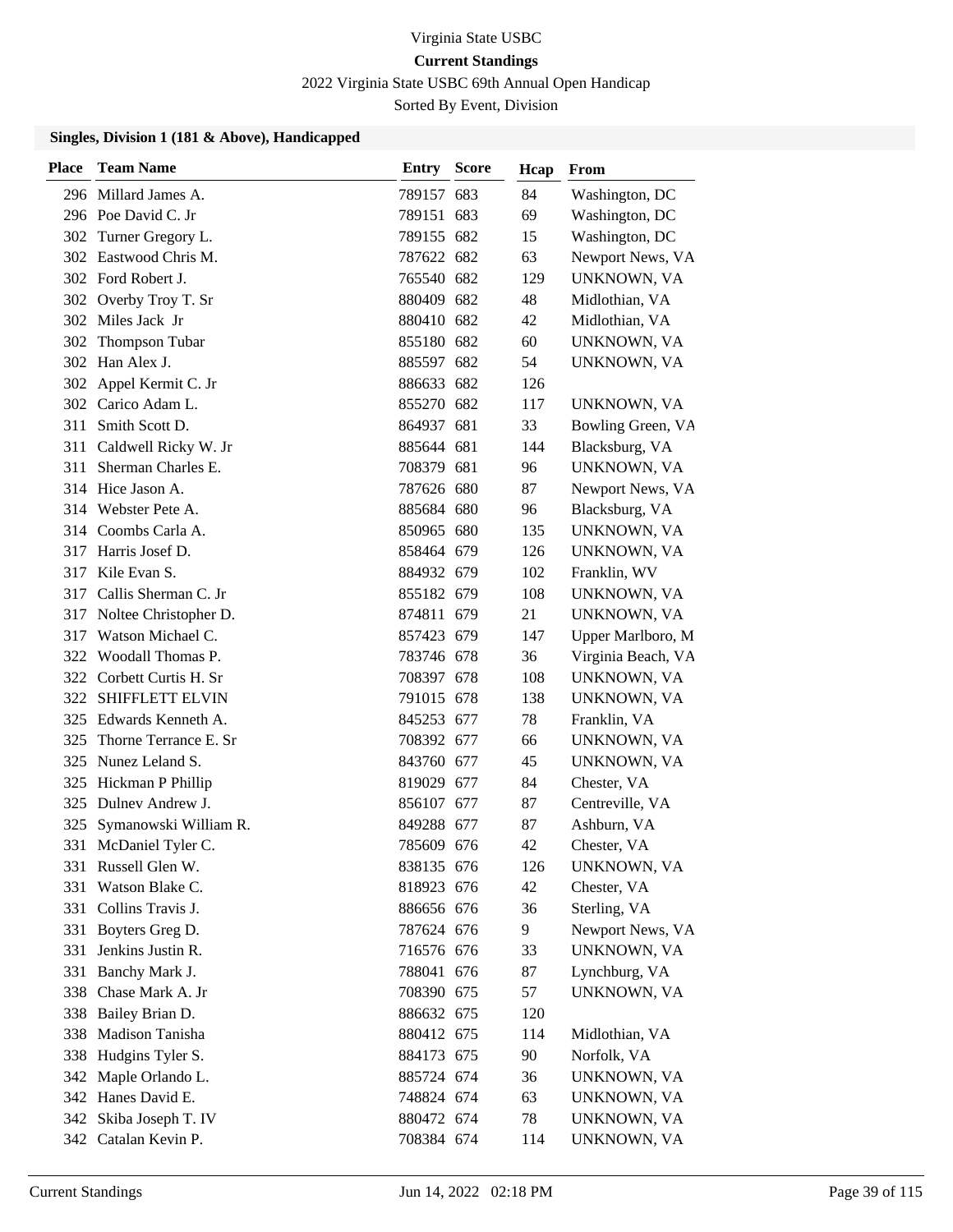2022 Virginia State USBC 69th Annual Open Handicap

Sorted By Event, Division

| Place | <b>Team Name</b>         | Entry      | <b>Score</b> | Hcap             | From              |
|-------|--------------------------|------------|--------------|------------------|-------------------|
|       | 342 McDowell James L. Jr | 765538 674 |              | 81               | UNKNOWN, VA       |
|       | 342 Bradham Joseph C.    | 788536 674 |              | 120              | Montpelier, VA    |
|       | 348 Allman Dallas W.     | 787623 673 |              | 42               | Newport News, VA  |
|       | 348 Krause Shaelyn N.    | 851915 673 |              | 117              | UNKNOWN, VA       |
| 348   | Johnson Alan M.          | 880411 673 |              | 114              | Midlothian, VA    |
| 348   | Randolph Denise L.       | 883096 673 |              | 108              | UNKNOWN, VA       |
|       | 348 Graham Tyler A.      | 885645 673 |              | 93               | Blacksburg, VA    |
| 353   | Harkless C Bruce         | 858462 672 |              | 138              | UNKNOWN, VA       |
| 353   | Decker Samuel O. III     | 886627 672 |              | 66               | Waynesboro, VA    |
| 353   | Roberson Daniel H.       | 882584 672 |              | 105              | Emporia, VA       |
|       | 353 Dixon Timothy J.     | 886075 672 |              | 93               | Carrollton, VA    |
|       | 353 Lanham Bobby L.      | 855267 672 |              | 96               | Kearneysville, WV |
| 353   | Johnson James W.         | 855260 672 |              | 126              | UNKNOWN, VA       |
| 353   | Skutt Gordon S.          | 716573 672 |              | 129              | UNKNOWN, VA       |
|       | 353 Lamb Thomas F. Jr    | 743871 672 |              | 54               | Portsmouth, VA    |
|       | 353 HAHN CHRISTOPHER     | 791016 672 |              | 51               | UNKNOWN, VA       |
| 353   | Hunter Decola D.         | 850698 672 |              | 141              | UNKNOWN, VA       |
| 353   | Collins Justin M.        | 721934 672 |              | 78               | Broadway, VA      |
| 353   | Abrams Gary              | 886625 672 |              | 132              | UNKNOWN, VA       |
| 365   | Rumbaugh Paul L. II      | 813510 671 |              | $\overline{0}$   | UNKNOWN, VA       |
| 365   | Beavers Brian K.         | 825169 671 |              | 111              | Ashburn, VA       |
| 365   | Pritchett Alexander M.   | 814615 671 |              | 123              | Newport News, VA  |
| 365   | Boone Moses H.           | 708384 671 |              | 99               | UNKNOWN, VA       |
| 365   | Crowder Krystle L.       | 818947 671 |              | 120              | Chester, VA       |
| 365   | <b>Todd Michael</b>      | 885551 671 |              | 123              | UNKNOWN, VA       |
| 365   | Mapp David K. Jr         | 886636 671 |              | 99               | Norfolk, VA       |
|       | 365 Keene Robert Jr      | 886641 671 |              | 3                | Disputanta, VA    |
| 365   | Linkous Dylan L.         | 885643 671 |              | 81               | Blacksburg, VA    |
| 365   | Rainey William S.        | 883195 671 |              | 75               | UNKNOWN, VA       |
| 375   | Sekely Scott M.          | 886643 670 |              | 36               | Gainesville, VA   |
| 375   | Stewart Deloid M.        | 858461 670 |              | 138              | UNKNOWN, VA       |
| 375   | Coleman Curtis           | 885590 670 |              | 99               | Montpelier, VA    |
| 375   | McLane Michael A.        | 852482 670 |              | 42               | UNKNOWN, VA       |
| 375   | Mabry Willie L. III      | 850963 670 |              | 99               | UNKNOWN, VA       |
| 375   | Ramsey David M.          | 804525 670 |              | 117              | UNKNOWN, VA       |
| 375   | Kessel David E. Jr       | 854284 670 |              | 90               | Salem, VA         |
|       | 375 Painter Nathaniel C. | 743870 670 |              | 147              | Portsmouth, VA    |
| 375   | Winston Anthony K. Jr    | 789153 670 |              | $\overline{0}$   | Washington, DC    |
| 375   | Pollock James E.         | 850692 670 |              | 84               | UNKNOWN, VA       |
| 375   | Day John H.              | 825208 670 |              | 63               | Chesapeake, VA    |
|       | 386 Dawes Vincent        | 708380 669 |              | 144              | UNKNOWN, VA       |
| 386   | Smith Billy Jr           | 861764 669 |              | 72               | SALEM, VA         |
| 386   | Smith Bryan D.           | 758659 669 |              | 102              | Chesterfield, VA  |
| 386   | Jackson Lorenzo Jr       | 854122 669 |              | $\boldsymbol{0}$ | Newport News, VA  |
| 386   | Spence David L.          | 844275 669 |              | 141              | UNKNOWN, VA       |
|       | 391 Callahan Shawn M.    | 863120 668 |              | 36               | Springfield, VA   |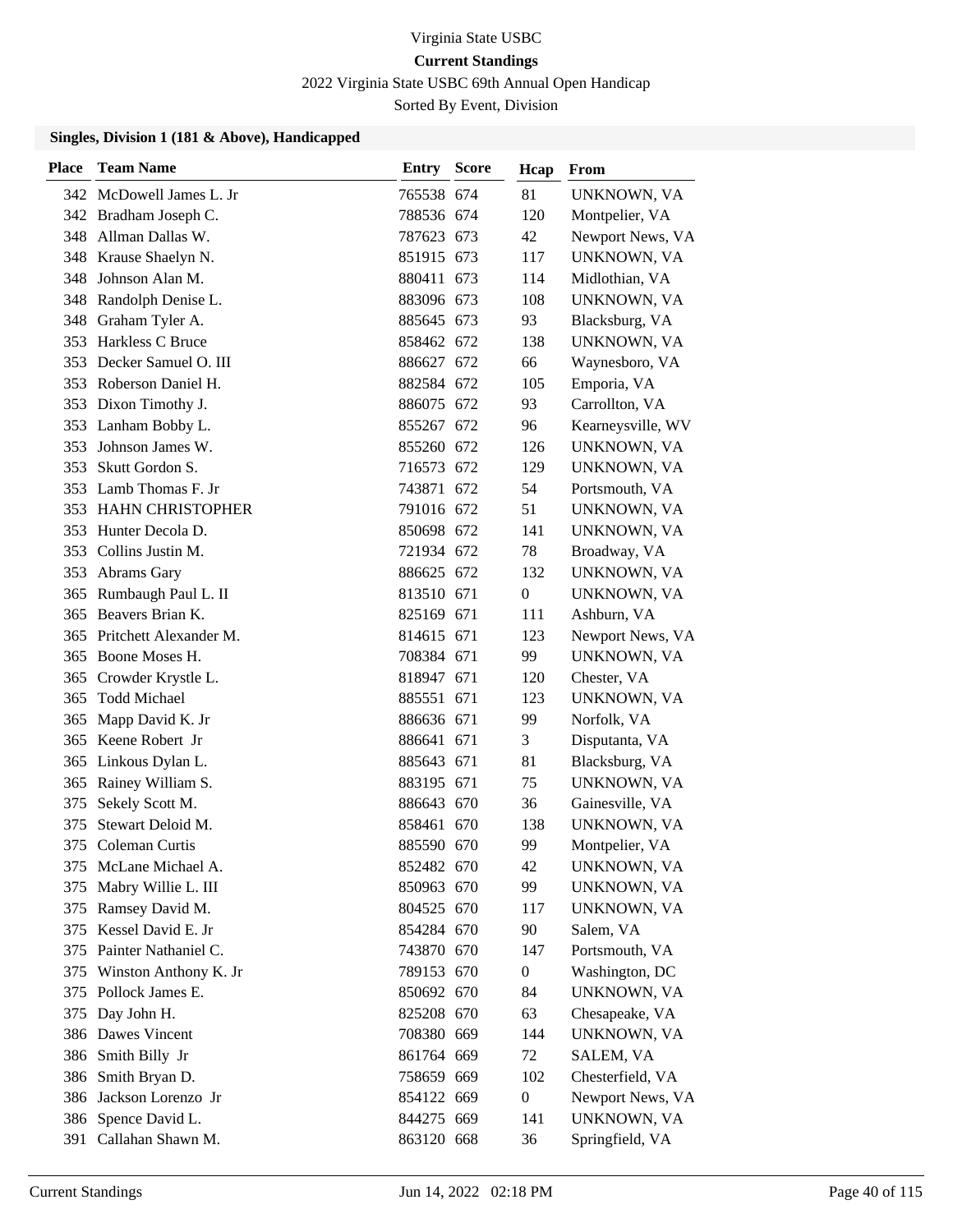2022 Virginia State USBC 69th Annual Open Handicap

Sorted By Event, Division

| <b>Place</b> | <b>Team Name</b>         | <b>Entry Score</b> | Hcap             | From               |
|--------------|--------------------------|--------------------|------------------|--------------------|
| 391          | Ridge Richard R.         | 852441 668         | 39               | Ashland, VA        |
| 391          | Fuller Jerry K.          | 886264 668         | 120              | Roanoke, VA        |
|              | 391 Preston Joe L.       | 861787 668         | 147              | SALEM, VA          |
| 391          | Lavender Shawn E.        | 844562 668         | 15               | Waynesboro, VA     |
| 391          | Hawkins John C.          | 708387 668         | 102              | UNKNOWN, VA        |
| 391          | Smith Melvin Jr          | 850694 668         | 87               | UNKNOWN, VA        |
|              | 391 Fellin Shawn D.      | 788536 668         | 81               | Montpelier, VA     |
| 391          | Alston Troy M.           | 788537 668         | 135              | Montpelier, VA     |
| 391          | Carvajal Ricardo E.      | 790338 668         | 111              | UNKNOWN, VA        |
| 401          | Williams Albert G. Sr    | 788537 667         | 78               | Montpelier, VA     |
|              | 401 Carter Wilbert C. Jr | 789156 667         | 114              | Washington, DC     |
| 401          | Randolph Gerald F.       | 838992 667         | 48               | Aldie, VA          |
| 401          | Arpe Kyle T.             | 885551 667         | 84               | UNKNOWN, VA        |
| 401          | Robertson David B.       | 885552 667         | 120              | UNKNOWN, VA        |
| 401          | Gilliam Cameron          | 885550 667         | 102              | UNKNOWN, VA        |
|              | 401 Foster Ronald        | 883094 667         | 96               | UNKNOWN, VA        |
|              | 408 Lambert Kenneth D.   | 855251 666         | 78               | UNKNOWN, VA        |
|              | 408 Dineen Joseph A.     | 851622 666         | 18               | UNKNOWN, VA        |
|              | 408 Dohmann David E.     | 758658 666         | 81               | Chesterfield, VA   |
|              | 408 Jones Johntay M.     | 850962 666         | 66               | UNKNOWN, VA        |
|              | 408 Sams Jeffrey W.      | 716574 666         | 39               | UNKNOWN, VA        |
|              | 413 Cornwell Adam C.     | 845253 665         | 84               | Franklin, VA       |
|              | 413 Martin James II      | 886064 665         | 84               | UNKNOWN, VA        |
|              | 415 Fortier Laurence R.  | 851005 664         | 81               | UNKNOWN, VA        |
|              | 415 Downey Roy J. III    | 880472 664         | 105              | UNKNOWN, VA        |
|              | 415 Russell Jeffrey M.   | 858460 664         | 105              | UNKNOWN, VA        |
|              | 415 Matthews Lowell A.   | 858460 664         | 72               | UNKNOWN, VA        |
| 415          | McLaughlin Vernon P. II  | 789560 664         | 96               | Covington, VA      |
|              | 415 Vandusen Thomas J.   | 765541 664         | 84               | UNKNOWN, VA        |
| 415          | Abrams Stanley A.        | 886625 664         | 126              | UNKNOWN, VA        |
|              | 422 Bisner Brandon M.    | 716572 663         | $\boldsymbol{0}$ | UNKNOWN, VA        |
|              | 422 Adams Henry A.       | 789151 663         | 66               | Washington, DC     |
|              | 422 Beale Jason A.       | 886637 663         | $\overline{0}$   | Ruckersville, VA   |
| 422          | Collins Bobby W.         | 844275 663         | 105              | UNKNOWN, VA        |
|              | 422 Winslow Stephanie J. | 879746 663         | 129              | Elizabeth City, NC |
|              | 422 Emerson Robert W.    | 858463 663         | 36               | UNKNOWN, VA        |
|              | 422 Figlioli Vito J.     | 838992 663         | 15               | Aldie, VA          |
| 429          | Williamson Mark E.       | 818923 662         | 63               | Chester, VA        |
| 429 -        | Caffee Jacinta Y.        | 878421 662         | 129              | Virginia Beach, VA |
| 429.         | Szamborski William J.    | 856573 662         | 57               | Bethesda, MD       |
|              | 429 Archie Cecil D. Jr   | 886628 662         | 138              | Norfolk, VA        |
| 429          | Faircloth Myrick J.      | 788043 662         | 114              | Lynchburg, VA      |
|              | 429 Brooks John W. III   | 708552 662         | 72               | Buena Vista, VA    |
| 429          | Knight Portia F.         | 825206 662         | 147              | Chesapeake, VA     |
| 429          | Johnson Aaron J.         | 765539 662         | 141              | UNKNOWN, VA        |
| 437          | Napper Gerald L.         | 885724 661         | 120              | UNKNOWN, VA        |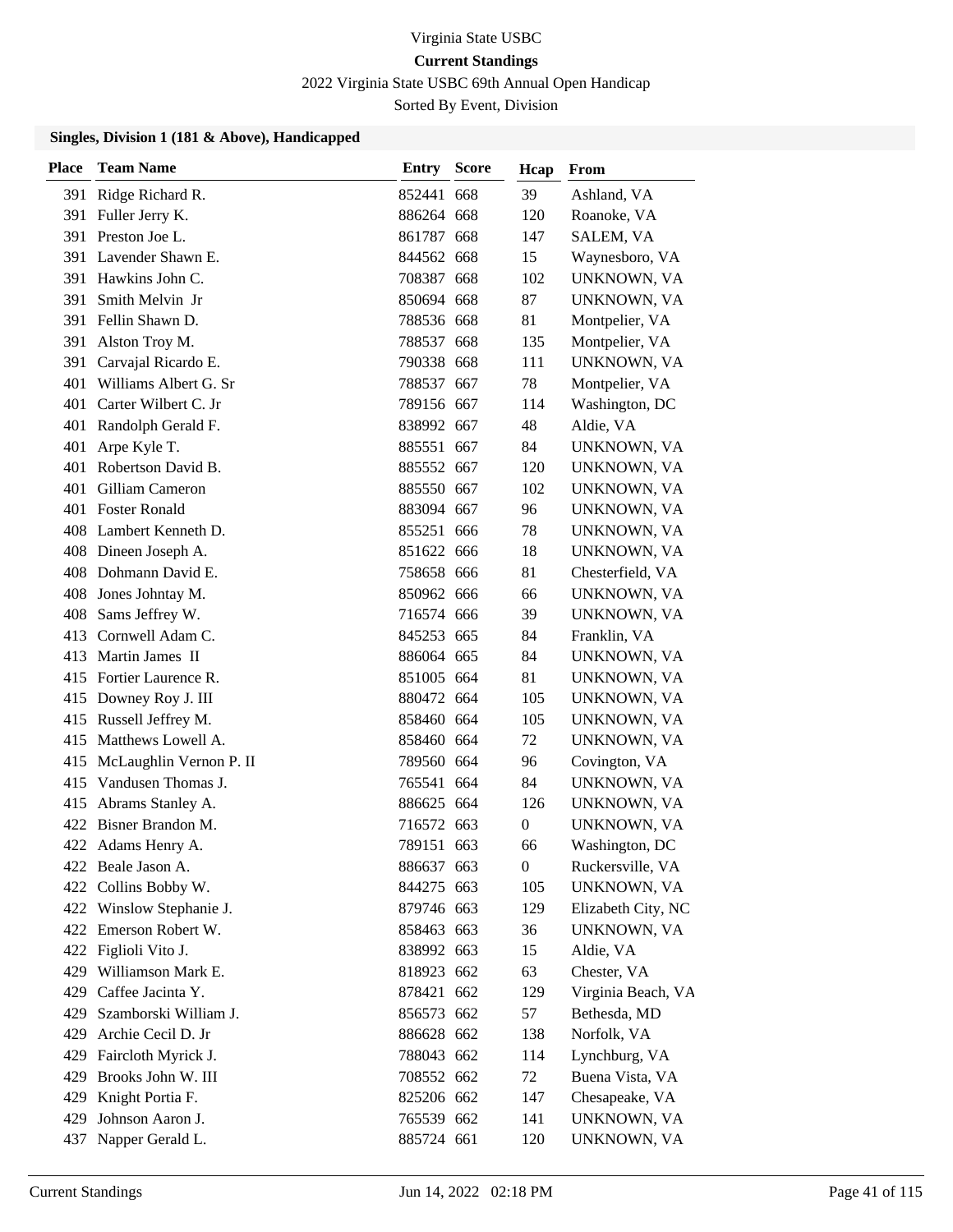2022 Virginia State USBC 69th Annual Open Handicap

Sorted By Event, Division

| Place | <b>Team Name</b>            | <b>Entry Score</b> | Hcap           | From             |
|-------|-----------------------------|--------------------|----------------|------------------|
|       | 438 Lin Chris               | 851913 660         | 33             | UNKNOWN, VA      |
|       | 438 Hatton Jesse T. III     | 852481 660         | 33             | UNKNOWN, VA      |
|       | 438 Byer Melissa L.         | 853400 660         | 93             | UNKNOWN, VA      |
| 438.  | Mann David C.               | 886636 660         | 87             | Norfolk, VA      |
| 438.  | Claiborne Joe B. Jr         | 863295 660         | 96             | UNKNOWN, VA      |
|       | 438 Hugo Stephen M.         | 875729 660         | 93             | UNKNOWN, VA      |
|       | 438 Franklin Candi C.       | 765537 660         | 45             | UNKNOWN, VA      |
|       | 445 Cox Timothy B.          | 716576 659         | 54             | UNKNOWN, VA      |
|       | 445 Rowlett Damon L.        | 886635 659         | 144            | Norfolk, VA      |
|       | 447 Monsam Peter L.         | 886636 658         | 99             | Norfolk, VA      |
|       | 447 Livingston La'Tonia M.  | 883095 658         | 120            | UNKNOWN, VA      |
|       | 447 Alleyne Tristan O.      | 856507 658         | 123            | Richmond, VA     |
|       | 447 McKleny Carlos M.       | 884173 658         | 147            | Norfolk, VA      |
|       | 447 Petrello Anthony M.     | 851622 658         | 0              | UNKNOWN, VA      |
|       | 447 Johnston David J.       | 853088 658         | 132            | UNKNOWN, VA      |
|       | 447 Kulenguski Robert A.    | 743872 658         | 45             | Portsmouth, VA   |
|       | 447 Coleman Jobie R.        | 743004 658         | 99             | Fairfield, VA    |
|       | 447 Wargo Bob               | 795343 658         | 87             | Bristow, VA      |
|       | 456 Blackford John M. Jr    | 790338 657         | 120            | UNKNOWN, VA      |
|       | 456 Oliver John C.          | 790832 657         | 21             | UNKNOWN, VA      |
|       | 456 Hartsock Joseph R.      | 787625 657         | 33             | Newport News, VA |
|       | 456 Sparks John R. Jr       | 766299 657         | 141            | UNKNOWN, VA      |
|       | 456 Gilbert Nelson E.       | 883993 657         | 102            | UNKNOWN, VA      |
|       | 456 Ratcliff Jacob P.       | 885645 657         | 114            | Blacksburg, VA   |
|       | 462 Rollins Derrick R. Sr   | 886646 656         | 30             | Gainesville, VA  |
|       | 462 Garcia Frank Jr         | 886656 656         | 78             | Sterling, VA     |
|       | 462 Brown Sonny L.          | 863194 656         | 111            | UNKNOWN, VA      |
|       | 462 Mitchell Franklin D.    | 880413 656         | 96             | Midlothian, VA   |
|       | 462 Hawkins Leon C.         | 858464 656         | 57             | UNKNOWN, VA      |
|       | 462 Campbell Danny R.       | 790996 656         | 147            | UNKNOWN, VA      |
|       | 468 Gilliam Gerald S.       | 790606 655         | 144            | UNKNOWN, VA      |
|       | 468 Layne Aaron F. Sr       | 798412 655         | 72             | Chesterfield, VA |
|       | 468 Bland Kevin R.          | 823673 655         | $\overline{0}$ | Chester, VA      |
| 468   | Crump Tyrone                | 880414 655         | 75             | Midlothian, VA   |
|       | 468 Langston Steven C. Jr   | 873342 655         | 102            | Emporia, VA      |
|       | 473 McGregor Ronald A.      | 855184 654         | 117            | UNKNOWN, VA      |
| 473   | <b>Burton Kenneth Wayne</b> | 798415 654         | 78             | Chesterfield, VA |
| 473   | Sprouse Thomas G.           | 851042 654         | 78             | Waynesboro, VA   |
|       | 473 Lynch John W. III       | 854075 654         | 120            | Stafford, VA     |
|       | 473 Kwak Jae J.             | 795264 654         | 120            | UNKNOWN, VA      |
|       | 473 Clark Calvin L. Sr      | 788044 654         | 81             | Lynchburg, VA    |
| 473   | Hummel John P.              | 825190 654         | 96             | Sterling, VA     |
|       | 480 Robinson Derrick A.     | 708384 653         | 132            | UNKNOWN, VA      |
|       | 480 Nowlin Paul V.          | 708380 653         | 63             | UNKNOWN, VA      |
|       | 480 Griner Dan W.           | 854122 653         | 45             | Newport News, VA |
|       | 480 Cline Robert D.         | 885768 653         | 99             | UNKNOWN, VA      |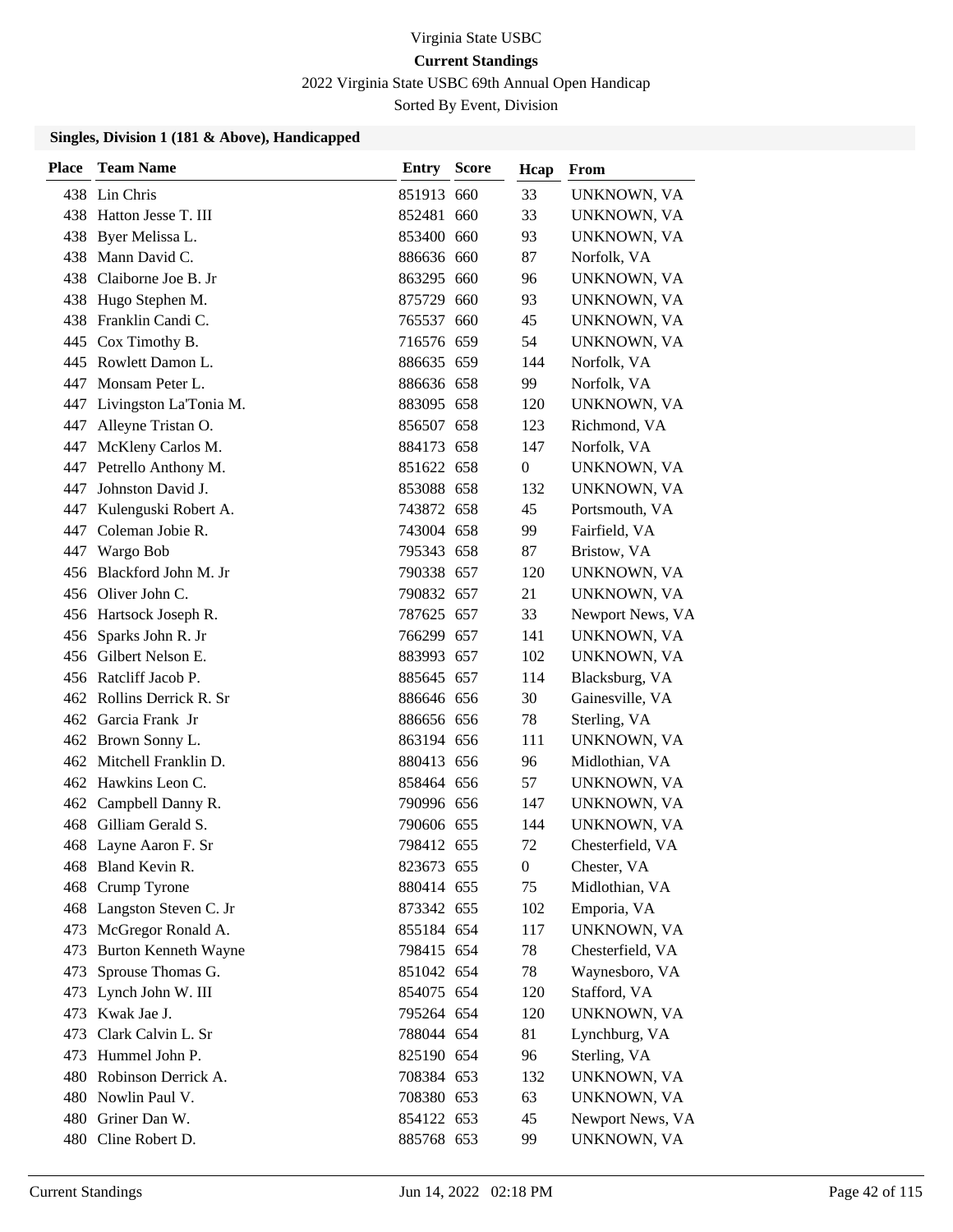2022 Virginia State USBC 69th Annual Open Handicap

Sorted By Event, Division

| <b>Place</b> | <b>Team Name</b>          | <b>Entry Score</b> | Hcap             | From                |
|--------------|---------------------------|--------------------|------------------|---------------------|
| 480          | Welch David Q.            | 798415 653         | 147              | Chesterfield, VA    |
| 480          | Dysart Noel K.            | 855183 653         | 108              | UNKNOWN, VA         |
|              | 486 Mann Warren A.        | 886645 652         | 69               | Gainesville, VA     |
|              | 486 Williams Tyree G. Sr  | 884055 652         | 21               | Washington, DC      |
| 486          | Tate Amanda C.            | 765537 652         | 132              | UNKNOWN, VA         |
| 489          | Savage Jerome L.          | 850692 651         | 78               | UNKNOWN, VA         |
|              | 489 Cook Matthew E.       | 766299 651         | 69               | UNKNOWN, VA         |
| 489          | Barrow Darin R.           | 855260 651         | 117              | UNKNOWN, VA         |
| 489          | Edmonds Jeffrey L.        | 816638 651         | 147              | Clover, VA          |
| 489          | Smith Robert W.           | 821453 651         | 30               | Chester, VA         |
| 489          | McCargo Kermit A.         | 794637 651         | 138              | South Boston, VA    |
| 489          | Matthews Larryl A.        | 858463 651         | 30               | UNKNOWN, VA         |
| 489          | Martin Aden J.            | 854284 651         | 12               | Salem, VA           |
| 489          | Young Roger A.            | 874661 651         | 147              | Virginia Beach, VA  |
|              | 489 Clarke Carroll        | 849288 651         | 90               | Ashburn, VA         |
| 489          | Fry Jesse R. Jr           | 886319 651         | 96               | UNKNOWN, VA         |
|              | 500 Guilliams Doyle D.    | 854284 650         | 117              | Salem, VA           |
| 500          | Camden Barry L.           | 748824 650         | 87               | UNKNOWN, VA         |
|              | 500 Stemp Andrew L.       | 886644 650         | 117              | Gainesville, VA     |
| 500          | Terrant Robert B.         | 885621 650         | 96               | Nokesville, VA      |
| 500          | Walker Kevin A.           | 874939 650         | 96               | UNKNOWN, VA         |
|              | 500 Pancoast Steven P.    | 814513 650         | 18               | Suffolk, VA         |
|              | 506 Moody James D.        | 795322 649         | 147              | UNKNOWN, VA         |
|              | 506 Koch Brian C.         | 766298 649         | 60               | UNKNOWN, VA         |
|              | 506 Bolosan Chris L.      | 787624 649         | $\boldsymbol{0}$ | Newport News, VA    |
|              | 506 Bland Randolph L.     | 886642 649         | 99               | Prince George, VA   |
|              | 506 Bethel Dale W.        | 858465 649         | 99               | UNKNOWN, VA         |
|              | 506 Poulos Ben A.         | 880472 649         | 48               | UNKNOWN, VA         |
|              | 506 Fowler Marxcus X.     | 884067 649         | 63               | Washington, DC      |
| 513          | MacCullough Glenn R.      | 875729 648         | 21               | UNKNOWN, VA         |
|              | 513 Booth Richard L.      | 884092 648         | 120              | Washington, DC      |
| 513          | Barbour Joseph R.         | 708380 648         | 66               | UNKNOWN, VA         |
|              | 513 CALLOWAY MICHAEL W.   | 791016 648         | $\boldsymbol{0}$ | UNKNOWN, VA         |
|              | 517 Potter John G. Jr     | 746115 647         | 138              | S. Prince George, V |
|              | 517 Napoli Paul B.        | 841813 647         | 117              | Martinsburg, WV     |
|              | 517 Negron Cristopher D.  | 787624 647         | 51               | Newport News, VA    |
|              | 517 Harris Christopher M. | 716571 647         | 15               | UNKNOWN, VA         |
| 517          | Davis Gregory D. Sr       | 857481 647         | 132              | Capitol Heights, MI |
|              | 517 Aumann Garrett R.     | 884931 647         | 81               | Franklin, WV        |
| 517          | Jones Alexander T.        | 861581 647         | 72               | UNKNOWN, VA         |
|              | 524 Hassan Idris B.       | 858464 646         | 96               | UNKNOWN, VA         |
|              | 524 Justice Kenneth D. Jr | 851444 646         | 117              | UNKNOWN, VA         |
|              | 524 Pritchard Kenneth E.  | 866032 646         | 87               | UNKNOWN, VA         |
|              | 524 Price Christopher L.  | 875731 646         | $\mathbf{0}$     | UNKNOWN, VA         |
|              | 524 Watson Craig L.       | 880414 646         | 93               | Midlothian, VA      |
|              | 524 Billips Anthony D.    | 874198 646         | 84               | Roanoke, VA         |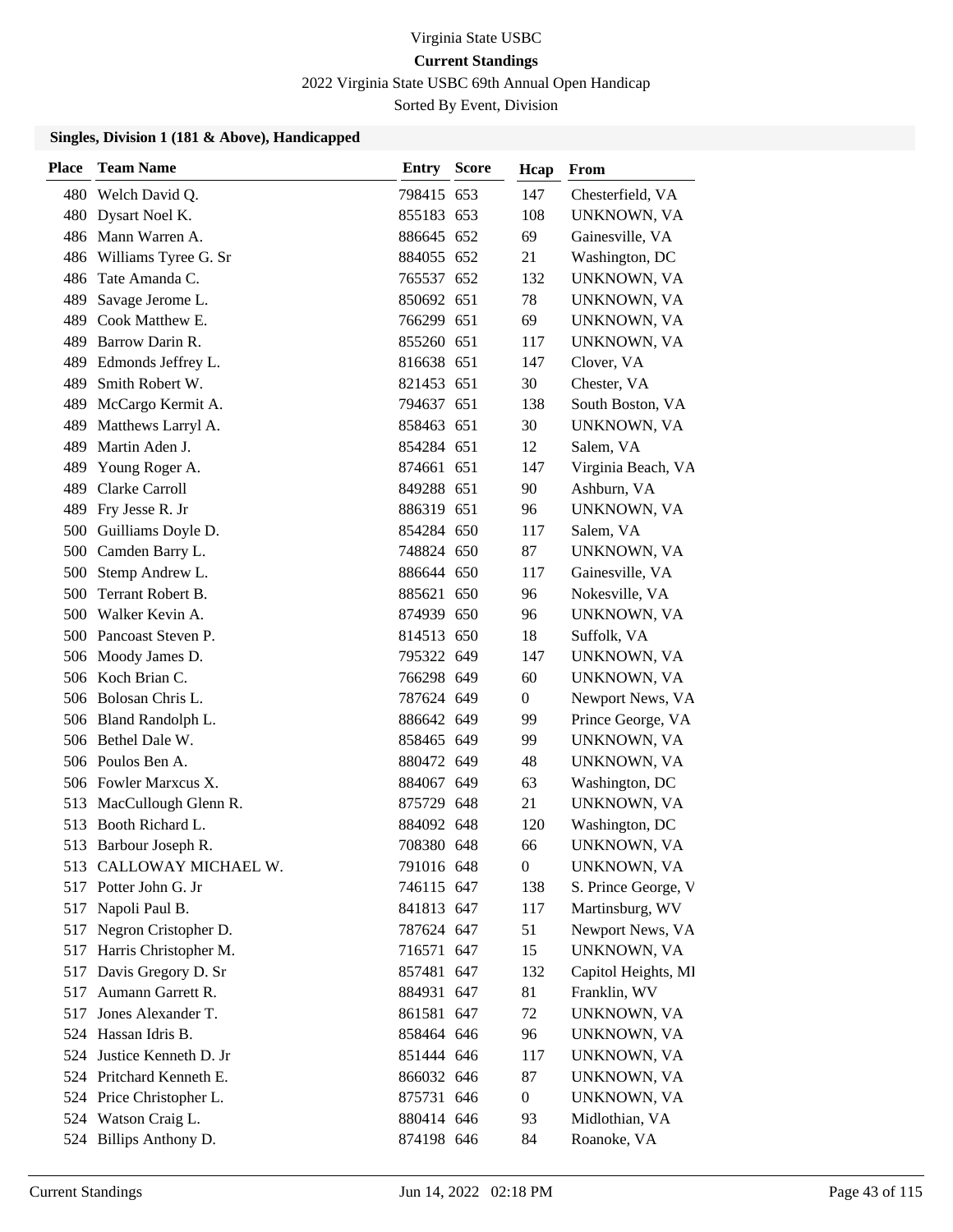2022 Virginia State USBC 69th Annual Open Handicap

Sorted By Event, Division

| <b>Place</b> | <b>Team Name</b>            | <b>Entry Score</b> | Hcap         | From              |
|--------------|-----------------------------|--------------------|--------------|-------------------|
|              | 524 Ivers Michael V.        | 716575 646         | 45           | UNKNOWN, VA       |
|              | 524 Nalls Kenny M.          | 841813 646         | 138          | Martinsburg, WV   |
|              | 524 Patterson Erick R.      | 850693 646         | 96           | UNKNOWN, VA       |
|              | 524 Carter Joseph F. Jr     | 791015 646         | 15           | UNKNOWN, VA       |
|              | 524 Richardson Megan M.     | 766298 646         | 66           | UNKNOWN, VA       |
|              | 535 Gonzalez Frank          | 843761 645         | 33           | UNKNOWN, VA       |
|              | 535 Lewis Timothy E.        | 795343 645         | 84           | Bristow, VA       |
|              | 535 Webster John A. Jr      | 789152 645         | 69           | Washington, DC    |
| 535          | Alexander Donald A.         | 792865 645         | 54           | Lexington, VA     |
| 535          | Smith-Brown Mary L.         | 708377 645         | 105          | UNKNOWN, VA       |
| 535          | Harris Kevin R.             | 716571 645         | 69           | UNKNOWN, VA       |
|              | 535 Cousins Lamont          | 880409 645         | 18           | Midlothian, VA    |
| 535          | Anderson Alden P.           | 875729 645         | 87           | UNKNOWN, VA       |
| 535          | Hester Jamie D. Jr          | 886644 645         | 36           | Gainesville, VA   |
|              | 535 Riddle David B.         | 886630 645         | 147          | Warrenton, VA     |
|              | 535 Beck Margo L.           | 798413 645         | 111          | Chesterfield, VA  |
|              | 546 Cash Casey N.           | 851042 644         | 9            | Waynesboro, VA    |
|              | 546 Moore Lamarr A.         | 886627 644         | 6            | Waynesboro, VA    |
|              | 546 Houchens Ginger L.      | 886627 644         | 132          | Waynesboro, VA    |
|              | 546 Webster Earl R.         | 743872 644         | 54           | Portsmouth, VA    |
|              | 546 Harper Vaughn K.        | 788043 644         | 69           | Lynchburg, VA     |
| 551          | Murray James P.             | 874811 643         | 54           | UNKNOWN, VA       |
| 551          | Franks Jim M.               | 758013 643         | 48           | UNKNOWN, VA       |
| 551          | Harris Randy L.             | 859323 643         | 42           | Chester, VA       |
| 551          | Nelson Travis C.            | 850091 643         | 57           | Grottoes, VA      |
| 555          | Wojciechowski Scott D.      | 825209 642         | 51           | Chesapeake, VA    |
|              | 555 Neal David A.           | 708393 642         | 78           | UNKNOWN, VA       |
| 557          | Byrd Keith M.               | 708390 641         | 72           | UNKNOWN, VA       |
| 557          | Johnson Brandon D.          | 721984 641         | 0            | UNKNOWN, VA       |
| 557          | Bolden Nathan A.            | 884059 641         | 93           | Falls Church, VA  |
| 557          | White Bruce M.              | 864937 641         | 66           | Bowling Green, VA |
| 557          | <b>Campbell Patrick</b>     | 874940 641         | 138          | UNKNOWN, VA       |
|              | 557 Lawrence Kimberleigh N. | 883096 641         | 63           | UNKNOWN, VA       |
|              | 557 Pigg Ryan W.            | 885550 641         | 69           | UNKNOWN, VA       |
|              | 557 Linkous Jordan A.       | 885643 641         | 123          | Blacksburg, VA    |
|              | 565 O'Neil Bakare           | 886654 640         | 90           | Bristow, VA       |
|              | 565 Clark Taylor            | 885551 640         | 39           | UNKNOWN, VA       |
| 565          | Butler Michael W.           | 874939 640         | 75           | UNKNOWN, VA       |
|              | 565 Baldwin Vernon L.       | 882596 640         | 108          | UNKNOWN, VA       |
|              | 565 Evans Raymond C.        | 850963 640         | 81           | UNKNOWN, VA       |
| 565          | Battle LeRoy A. III         | 789159 640         | 72           | Washington, DC    |
| 565          | Williams Daniel             | 716571 640         | 78           | UNKNOWN, VA       |
|              | 565 Woskobunik Jeremy W.    | 843761 640         | 102          | UNKNOWN, VA       |
| 573          | Riggle Robert R.            | 787625 639         | $\mathbf{0}$ | Newport News, VA  |
| 573          | <b>Rapert Mark</b>          | 792865 639         | 99           | Lexington, VA     |
| 573          | Ahlgrim Keith A.            | 788538 639         | 39           | Montpelier, VA    |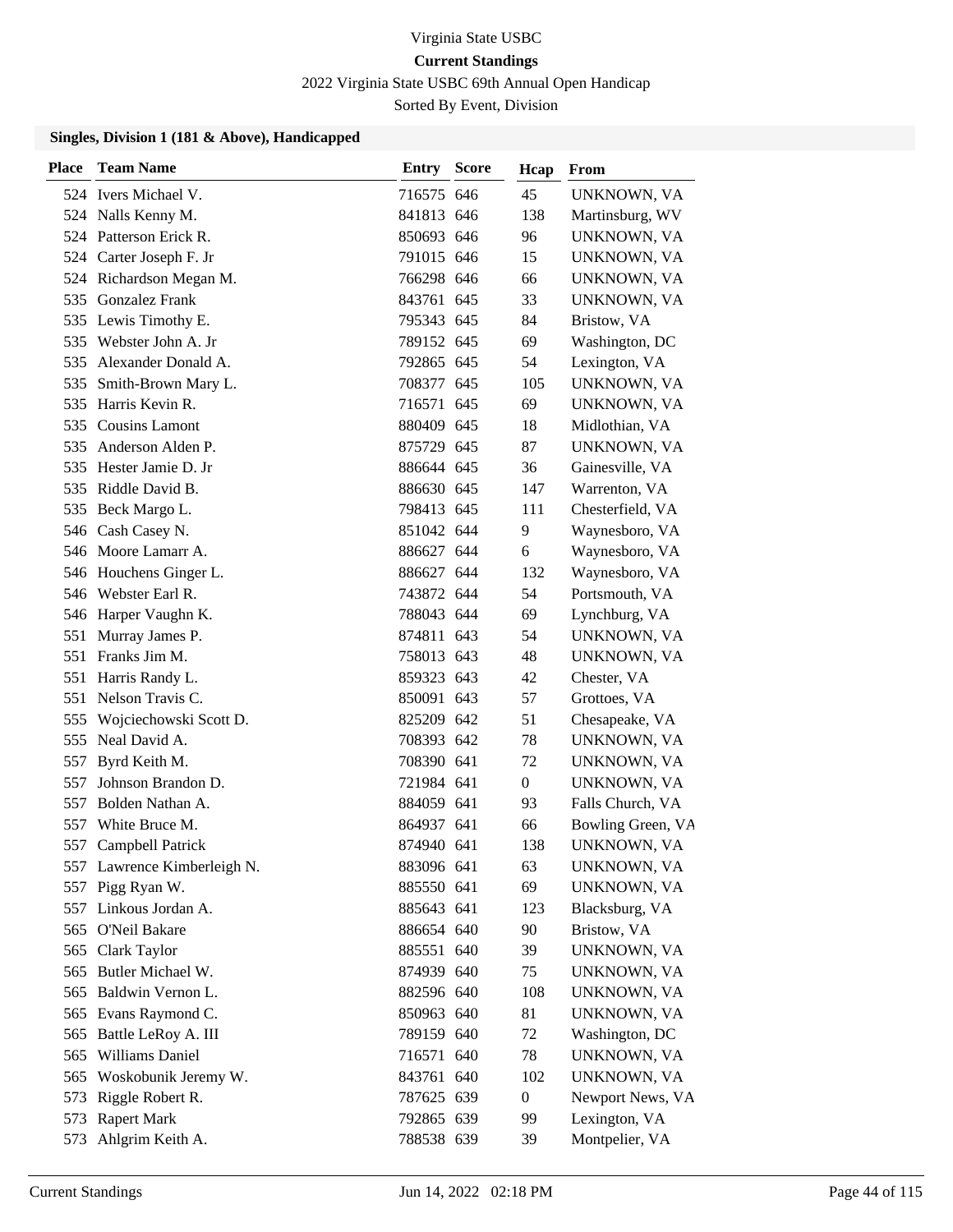2022 Virginia State USBC 69th Annual Open Handicap

Sorted By Event, Division

| <b>Place</b> | <b>Team Name</b>          | <b>Entry Score</b> | Hcap             | From               |
|--------------|---------------------------|--------------------|------------------|--------------------|
| 573          | Taylor Marlon (Deon)      | 851914 639         | 24               | UNKNOWN, VA        |
| 573          | Hope Gordon B. III        | 879746 639         | $\boldsymbol{0}$ | Elizabeth City, NC |
| 578          | Yetter Thomas E.          | 850091 638         | $\overline{0}$   | Grottoes, VA       |
| 578          | Phelps Tony E.            | 852482 638         | 30               | UNKNOWN, VA        |
| 578          | Wiggins Perry L.          | 743872 638         | $\overline{0}$   | Portsmouth, VA     |
| 581          | Wilkerson Rick W.         | 790915 637         | 27               | UNKNOWN, VA        |
| 581          | Donathan William L.       | 814497 637         | 72               | UNKNOWN, VA        |
| 581          | Gallahan Bryan W.         | 790832 637         | 3                | UNKNOWN, VA        |
| 581          | Hines Donald W.           | 856467 637         | 69               | Newport News, VA   |
| 581          | Crawley Timothy A.        | 886640 637         | 96               | Ft Lee, VA         |
| 581          | Edwards Kevin D.          | 883839 637         | 111              | UNKNOWN, VA        |
| 587          | Hall Sterling W. Jr       | 858461 636         | 63               | UNKNOWN, VA        |
| 587          | Neer Keith R.             | 789797 636         | 54               | UNKNOWN, VA        |
| 587          | Wolfe James (Jim) M.      | 874811 636         | 60               | UNKNOWN, VA        |
|              | 587 Morris Christopher B. | 882584 636         | 117              | Emporia, VA        |
| 587          | Watkins Tyrone R. Jr      | 884067 636         | 105              | Washington, DC     |
| 587          | Green Cynthia L.          | 852441 636         | 90               | Ashland, VA        |
| 593          | Lambert Bradley S.        | 855251 635         | 78               | UNKNOWN, VA        |
|              | 593 Hall Kevin L.         | 856572 635         | 27               | Bethesda, MD       |
| 593          | Wright Emmett L.          | 788041 635         | 75               | Lynchburg, VA      |
| 593          | Massey Benjamin T.        | 765538 635         | 117              | UNKNOWN, VA        |
| 593          | Broadney Colin D.         | 765536 635         | 72               | UNKNOWN, VA        |
|              | 598 Cutshaw William R.    | 765540 634         | 72               | UNKNOWN, VA        |
| 598          | Hunter Gregory M.         | 788044 634         | 72               | Lynchburg, VA      |
| 598          | Gomez Joseph A.           | 788044 634         | 27               | Lynchburg, VA      |
| 598          | Smith Greggory A.         | 790996 634         | 147              | UNKNOWN, VA        |
| 598          | Seewald Kenneth G.        | 825169 634         | 99               | Ashburn, VA        |
| 598          | Manolis Michael J.        | 875731 634         | 48               | UNKNOWN, VA        |
|              | 598 Lewis Tracie M.       | 885723 634         | 81               | UNKNOWN, VA        |
| 605          | Snyder David M.           | 851042 633         | 45               | Waynesboro, VA     |
| 605          | Tate Ira T. Jr            | 765537 633         | 15               | UNKNOWN, VA        |
| 605          | Shuler Karen E.           | 766297 633         | 111              | UNKNOWN, VA        |
|              | 608 Thorpe Felicia T.     | 708394 632         | 129              | UNKNOWN, VA        |
| 608          | Johnson Michael A.        | 788044 632         | 42               | Lynchburg, VA      |
|              | 608 Hendrix Billy R.      | 790340 632         | 114              | UNKNOWN, VA        |
|              | 608 Carter Patrick A.     | 851314 632         | 69               | Henrico, VA        |
|              | 608 Atkins Stephen D.     | 798412 632         | 3                | Chesterfield, VA   |
|              | 608 Moore Thomas P.       | 850964 632         | 141              | UNKNOWN, VA        |
|              | 608 Richardson David E.   | 789906 632         | 108              | Richmond, VA       |
|              | 608 Bancroft Steve C. Jr  | 886634 632         | 105              | Norfolk, VA        |
|              | 616 Akers Bryan K.        | 850961 631         | 117              | UNKNOWN, VA        |
|              | 616 Curtis William R.     | 882798 631         | 123              | UNKNOWN, VA        |
|              | 616 Tkacz Jennifer L.     | 825190 631         | 126              | Sterling, VA       |
|              | 616 Hooker Van D.         | 765540 631         | 120              | UNKNOWN, VA        |
|              | 620 Arms Timothy W.       | 781067 630         | 99               | UNKNOWN, VA        |
|              | 620 Kerzic Joseph M.      | 852481 630         | 24               | UNKNOWN, VA        |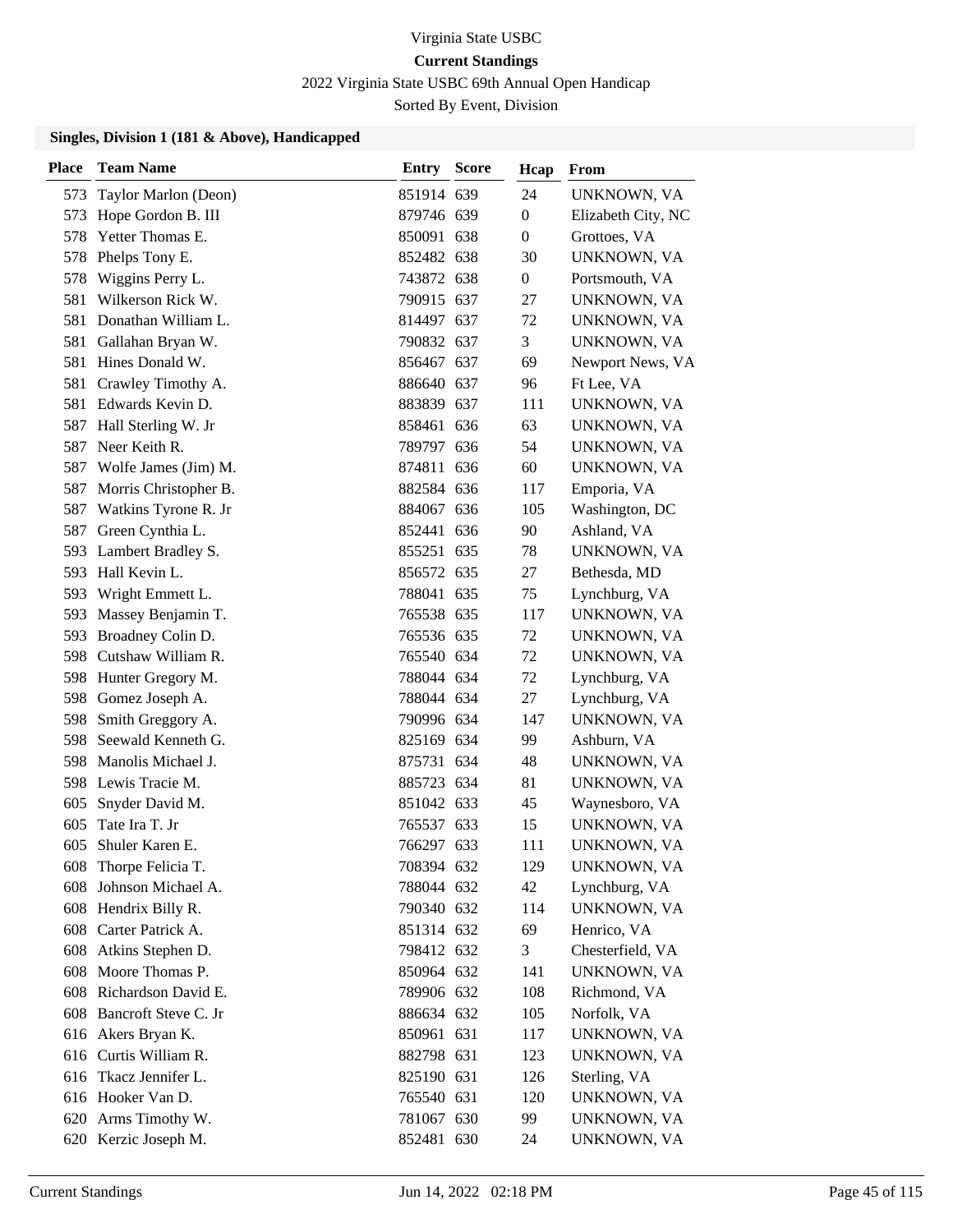2022 Virginia State USBC 69th Annual Open Handicap

Sorted By Event, Division

| <b>Place</b> | <b>Team Name</b>           | Entry      | <b>Score</b> | Hcap             | From               |
|--------------|----------------------------|------------|--------------|------------------|--------------------|
| 620          | Michonski Michael          | 861764 630 |              | 99               | SALEM, VA          |
| 620          | Nance Don J.               | 886634 630 |              | 108              | Norfolk, VA        |
| 620          | Board Michael W. Jr        | 863172 630 |              | 129              | UNKNOWN, VA        |
|              | 625 Kobzda Alexander T.    | 878436 629 |              | 123              | Laurel, MD         |
| 625          | Kubyako Nicholas A.        | 788536 629 |              | $\boldsymbol{0}$ | Montpelier, VA     |
| 625          | Fox Curt D.                | 766297 629 |              | 105              | UNKNOWN, VA        |
| 628          | Williams John L.           | 788047 628 |              | 120              | Lynchburg, VA      |
| 628          | Brown Robert E.            | 851637 628 |              | 141              | UNKNOWN, VA        |
| 628          | Keller Robert L. Jr        | 854075 628 |              | 81               | Stafford, VA       |
| 628          | Pierchal Todd M.           | 818923 628 |              | 15               | Chester, VA        |
| 628          | Fosmire Austin T.          | 851005 628 |              | 36               | UNKNOWN, VA        |
| 628          | Shankle Clint T. Sr        | 825272 628 |              | 96               | Inwood, WV         |
| 628          | Jones Shawn L.             | 886637 628 |              | $\overline{0}$   | Ruckersville, VA   |
| 628          | Davis Ronald H. Jr         | 883784 628 |              | 42               | Fredericksburg, VA |
|              | 636 Pierce John J.         | 880414 627 |              | 144              | Midlothian, VA     |
|              | 636 White David W.         | 844276 627 |              | 120              | UNKNOWN, VA        |
|              | 636 Brown Alphonsa "Al" Sr | 716574 627 |              | 108              | UNKNOWN, VA        |
| 639          | Cook Jennifer (Red) S.     | 765533 626 |              | 90               | UNKNOWN, VA        |
| 639          | Whitted Michael C.         | 855184 626 |              | 135              | UNKNOWN, VA        |
| 639          | Moore Vernon E.            | 789797 626 |              | 123              | UNKNOWN, VA        |
| 639          | Luhmann Gregg A.           | 863194 626 |              | 42               | UNKNOWN, VA        |
| 639          | McMullen Hollis F.         | 875729 626 |              | 96               | UNKNOWN, VA        |
| 639          | Whitaker Vincent M.        | 838923 626 |              | 81               | Stafford, VA       |
| 639          | Kolessides John N.         | 838992 626 |              | 24               | Aldie, VA          |
| 639          | Harris Bryan L.            | 886317 626 |              | 114              | UNKNOWN, VA        |
| 647          | Welcher Roy A.             | 861787 625 |              | 114              | SALEM, VA          |
|              | 647 Hadloc Bruce L.        | 789626 625 |              | 93               | Arlington, VA      |
|              | 647 Lavelle George H.      | 883095 625 |              | 129              | UNKNOWN, VA        |
| 647          | Holloway Johnnie D. Jr     | 789155 625 |              | 99               | Washington, DC     |
| 651          | Diaz Rafael J.             | 886631 624 |              | 99               | Adamstown, MD      |
| 651          | Chavez Reginald R. Jr      | 850965 624 |              | 75               | UNKNOWN, VA        |
|              | 651 Denig Karrington S.    | 850965 624 |              | 114              | UNKNOWN, VA        |
|              | 651 Pannell David L.       | 855240 624 |              | 105              | UNKNOWN, VA        |
| 651          | Allen Anthony B.           | 884067 624 |              | 48               | Washington, DC     |
|              | 651 Lawson Edward S. Jr    | 857103 624 |              | 69               | Chelteham, MD      |
|              | 657 McCandless Joshua      | 815766 623 |              | 6                | Yorktown, VA       |
| 657          | Holtzclaw John W.          | 855183 623 |              | 114              | UNKNOWN, VA        |
| 659          | Hines Jaccob W.            | 856467 622 |              | 66               | Newport News, VA   |
| 659          | Swegan Clair G.            | 716572 622 |              | 21               | UNKNOWN, VA        |
| 661          | Washington Michael B.      | 789157 621 |              | 99               | Washington, DC     |
| 661          | Howard Keith A.            | 856509 621 |              | 96               | Richmond, VA       |
| 661          | Gorlinsky Michael L.       | 885621 621 |              | 42               | Nokesville, VA     |
| 661          | <b>Brads Chris</b>         | 753428 621 |              | 54               | Palmyra, VA        |
|              | 665 Rinehart Tyler R.      | 844561 620 |              | 3                | Waynesboro, VA     |
| 665          | Riley Harvey R.            | 861764 620 |              | 39               | SALEM, VA          |
| 665          | Friendly Oscar S.          | 886645 620 |              | 9                | Gainesville, VA    |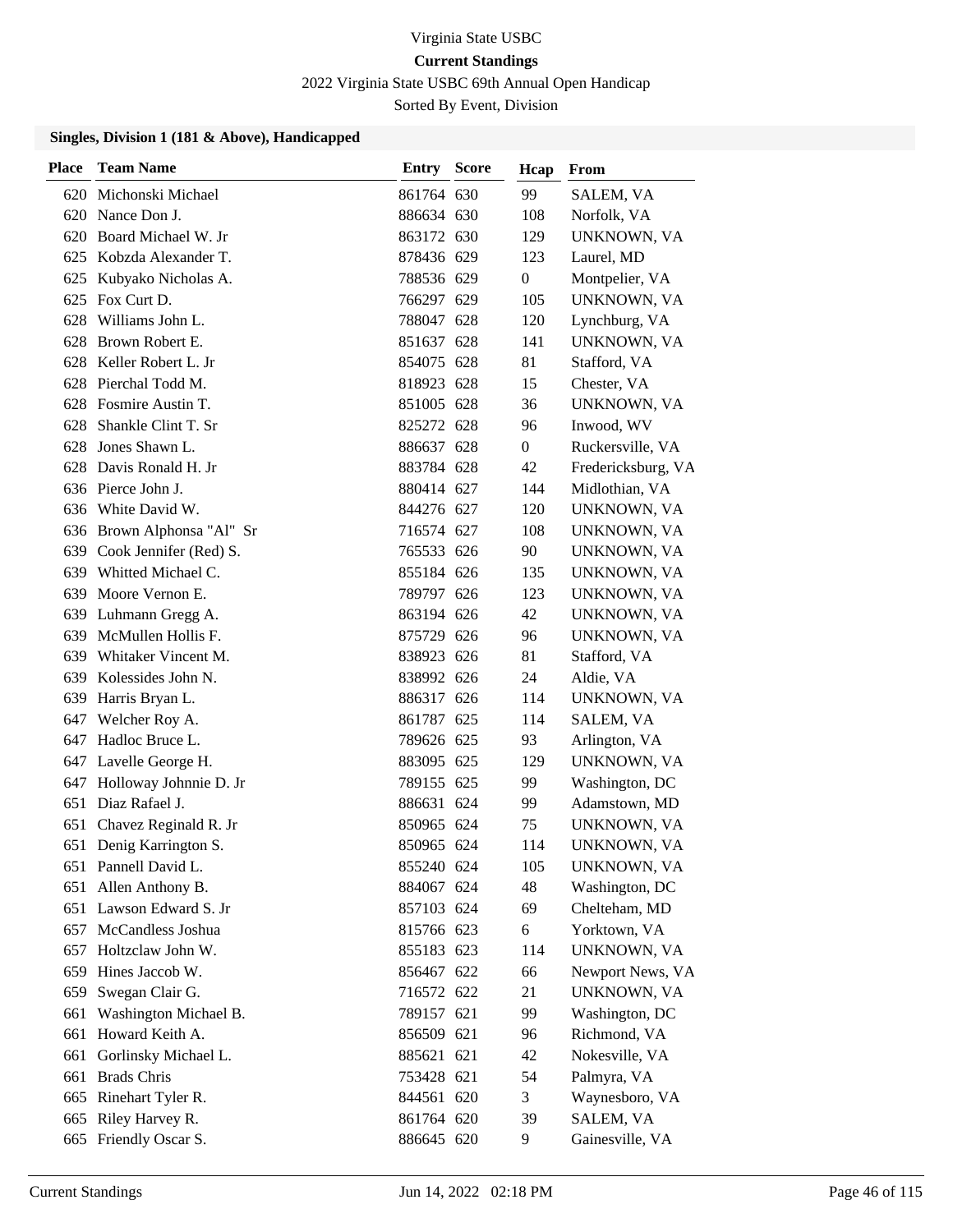2022 Virginia State USBC 69th Annual Open Handicap

Sorted By Event, Division

| <b>Place</b> | <b>Team Name</b>          | Entry      | <b>Score</b> | Hcap | From             |
|--------------|---------------------------|------------|--------------|------|------------------|
|              | 665 Deloatch Rodney D.    | 883929 620 |              | 84   | UNKNOWN, VA      |
|              | 665 Ashley Robert B.      | 790996 620 |              | 120  | UNKNOWN, VA      |
| 665          | Williams Marvin D.        | 708389 620 |              | 114  | UNKNOWN, VA      |
|              | 665 Cash Brandon S.       | 787622 620 |              | 57   | Newport News, VA |
| 672          | Marshall Eugene L. II     | 858463 619 |              | 138  | UNKNOWN, VA      |
|              | 672 Yetter Brandon A.     | 850091 619 |              | 81   | Grottoes, VA     |
|              | 672 Cox William C.        | 821453 619 |              | 84   | Chester, VA      |
|              | 672 Wolde Samuel          | 875461 619 |              | 114  | Waldorf, MD      |
|              | 676 Manthey Jacob G.      | 850338 618 |              | 114  | UNKNOWN, VA      |
|              | 676 Vicars Caleb A.       | 875461 618 |              | 78   | Waldorf, MD      |
|              | 676 Ramey Kristopher L.   | 885684 618 |              | 129  | Blacksburg, VA   |
|              | 676 Heard John D.         | 883096 618 |              | 63   | UNKNOWN, VA      |
| 676          | Minter Brian K. Sr        | 886640 618 |              | 90   | Ft Lee, VA       |
|              | 676 Miller Justin D.      | 886319 618 |              | 51   | UNKNOWN, VA      |
|              | 682 Cooper Philander M.   | 886641 617 |              | 12   | Disputanta, VA   |
|              | 682 Fletcher Kevin C.     | 886630 617 |              | 132  | Warrenton, VA    |
| 682          | Gallup Roland E. II       | 856572 617 |              | 84   | Bethesda, MD     |
|              | 682 Roy Kevin A.          | 855182 617 |              | 132  | UNKNOWN, VA      |
|              | 682 Hart Jason A.         | 855270 617 |              | 114  | UNKNOWN, VA      |
|              | 682 Tate Ira T. Sr        | 765532 617 |              | 141  | UNKNOWN, VA      |
| 682          | Hiser Jonathan C.         | 843760 617 |              | 60   | UNKNOWN, VA      |
| 689          | Fregulia Frank A.         | 787622 616 |              | 51   | Newport News, VA |
| 689          | Turner Pete A.            | 841814 616 |              | 84   | Martinsburg, WV  |
| 689          | Randesi Kevin P.          | 852441 616 |              | 69   | Ashland, VA      |
| 689          | Smith James W.            | 816639 616 |              | 60   | Clover, VA       |
| 689          | Short Justin A.           | 753428 616 |              | 21   | Palmyra, VA      |
| 689          | Akers Shay T.             | 850961 616 |              | 117  | UNKNOWN, VA      |
| 689          | Wetherington Jesse W. Jr  | 886656 616 |              | 81   | Sterling, VA     |
| 689          | Fillis John R. Sr         | 813510 616 |              | 0    | UNKNOWN, VA      |
| 697          | Bourne James E.           | 856508 615 |              | 72   | Richmond, VA     |
| 697          | Hatfield Thomas V.        | 886599 615 |              | 72   | UNKNOWN, VA      |
| 697          | Tucker Dan T. Jr          | 798413 615 |              | 75   | Chesterfield, VA |
|              | 700 West Jason W.         | 798415 614 |              | 129  | Chesterfield, VA |
|              | 700 Holmes Willie E.      | 863317 614 |              | 132  | UNKNOWN, VA      |
|              | 700 Fosmire Michaela G.   | 886643 614 |              | 87   | Gainesville, VA  |
|              | 700 Mahdi Mustapha M. II  | 886654 614 |              | 66   | Bristow, VA      |
|              | 700 Montgomery Seneeka T. | 743873 614 |              | 111  | Portsmouth, VA   |
|              | 700 Lugarich Stephen P.   | 856670 614 |              | 21   | UNKNOWN, VA      |
|              | 706 Madison Hunter R.     | 886629 613 |              | 69   | Norfolk, VA      |
|              | 706 Carter Diamond        | 855180 613 |              | 96   | UNKNOWN, VA      |
|              | 706 Skidmore Scott W.     | 789626 613 |              | 63   | Arlington, VA    |
|              | 706 Clark Jason J.        | 850948 613 |              | 147  | UNKNOWN, VA      |
|              | 710 Dawson Hank L.        | 886647 612 |              | 45   | Gainesville, VA  |
|              | 710 Burgess Kenneth L. Jr | 716573 612 |              | 39   | UNKNOWN, VA      |
|              | 710 Key Harry M.          | 721957 612 |              | 66   | Waynesboro, VA   |
|              | 713 Hollis Preston L.     | 789156 611 |              | 75   | Washington, DC   |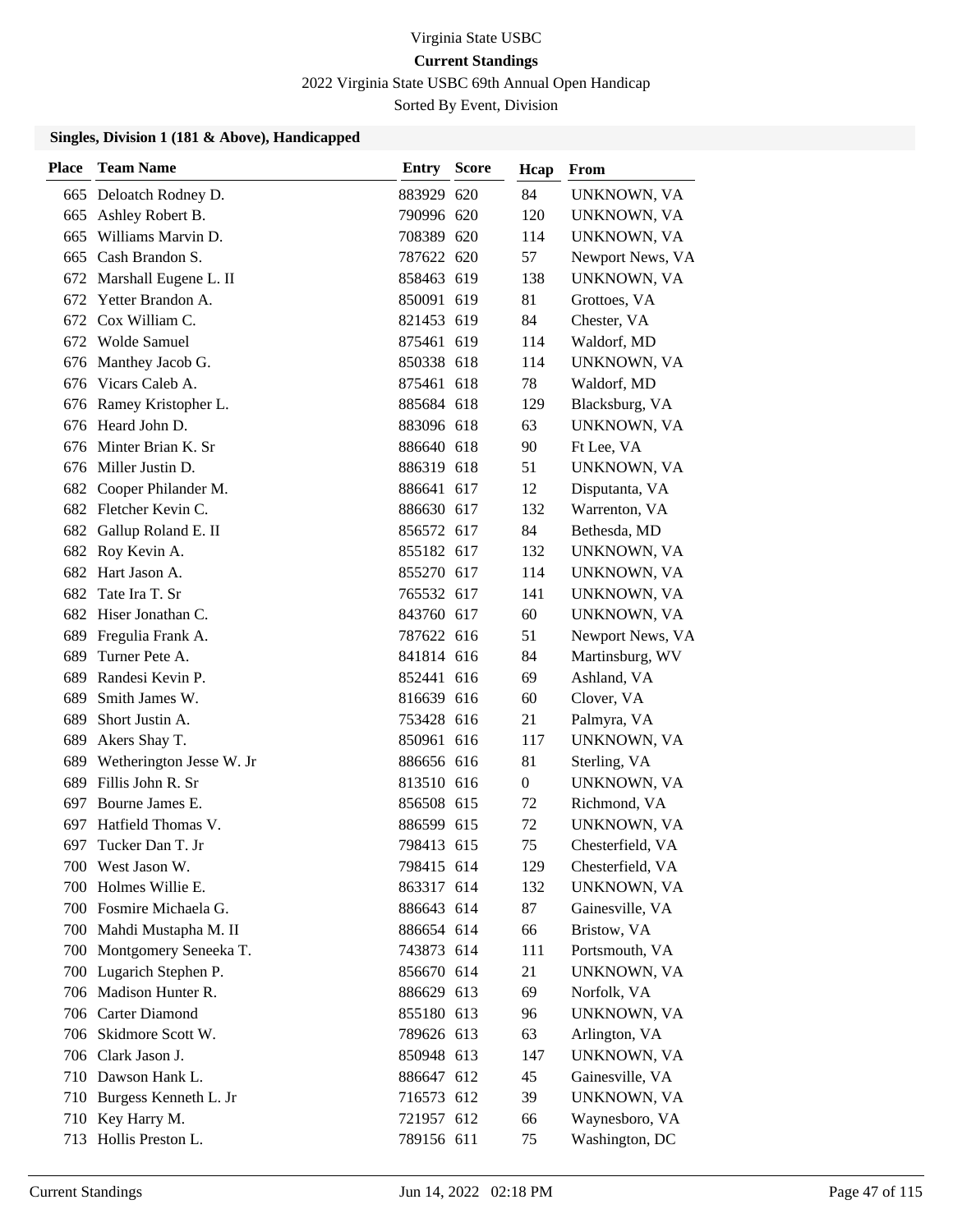2022 Virginia State USBC 69th Annual Open Handicap

Sorted By Event, Division

| <b>Place</b> | <b>Team Name</b>          | <b>Entry Score</b> | Hcap           | From               |
|--------------|---------------------------|--------------------|----------------|--------------------|
|              | 713 Williams Sammie L.    | 788042 611         | 48             | Lynchburg, VA      |
| 713          | White Vernon T. Jr        | 743870 611         | 96             | Portsmouth, VA     |
| 713          | Viles Robert R. II        | 838991 611         | 54             | Aldie, VA          |
|              | 713 Goodwin Jonathan M.   | 854122 611         | 42             | Newport News, VA   |
|              | 718 McKinney Troy D.      | 815766 610         | 3              | Yorktown, VA       |
| 718          | Franklin Brian P.         | 815766 610         | 9              | Yorktown, VA       |
|              | 718 Smith Frank R.        | 885725 610         | 138            | UNKNOWN, VA        |
|              | 718 Fallings Justin E.    | 851913 610         | 75             | UNKNOWN, VA        |
|              | 718 VanDusen Timothy J.   | 765541 610         | 45             | UNKNOWN, VA        |
|              | 718 Carroll Dylan C.      | 787625 610         | 48             | Newport News, VA   |
|              | 718 Goodman William E.    | 788040 610         | 96             | Lynchburg, VA      |
| 718          | Sharp Mabel G.            | 850694 610         | 129            | UNKNOWN, VA        |
|              | 726 Newsom William L.     | 845253 609         | 27             | Franklin, VA       |
|              | 726 Fabian Robert S.      | 795343 609         | 63             | Bristow, VA        |
|              | 726 Donahue Thomas S.     | 827233 609         | 24             | UNKNOWN, VA        |
|              | 726 Layton Mike           | 853400 609         | 81             | UNKNOWN, VA        |
|              | 726 Lovelace Kevin S.     | 816637 609         | 87             | Clover, VA         |
|              | 726 Brown Richard T. Jr   | 855180 609         | 63             | UNKNOWN, VA        |
|              | 732 Hewitt Jonathan D.    | 880413 608         | 69             | Midlothian, VA     |
|              | 732 Garcia Marcelo R.     | 886654 608         | 63             | Bristow, VA        |
| 732          | Titre Thompson M.         | 883097 608         | 93             | UNKNOWN, VA        |
|              | 732 Penn Leonard E.       | 886264 608         | 99             | Roanoke, VA        |
|              | 732 Rowzie Benjamin C.    | 851042 608         | $\overline{0}$ | Waynesboro, VA     |
|              | 732 Loeb Bret W.          | 853088 608         | 33             | UNKNOWN, VA        |
|              | 732 Kim Tom               | 792967 608         | 57             | UNKNOWN, VA        |
|              | 732 Keenan Christopher M. | 766298 608         | 126            | UNKNOWN, VA        |
|              | 740 Campbell Steven W.    | 789158 607         | 69             | Washington, DC     |
|              | 740 Burchfield Michael E. | 795343 607         | 87             | Bristow, VA        |
| 740          | Ahner Ashby F.            | 787626 607         | 66             | Newport News, VA   |
| 740          | King William A.           | 816636 607         | 141            | Clover, VA         |
|              | 744 Glenn Daryl J.        | 858462 606         | 72             | UNKNOWN, VA        |
|              | 745 McClary Gregory P. Jr | 854122 605         | 75             | Newport News, VA   |
|              | 745 Dorris David M.       | 854075 605         | 27             | Stafford, VA       |
|              | 745 Carrico Preston C.    | 855271 605         | 132            | UNKNOWN, VA        |
|              | 748 Ramsey Andrew         | 856749 604         | 33             | UNKNOWN, VA        |
|              | 748 Burrows Damon E.      | 886618 604         | 84             | Mechanicsville, VA |
|              | 748 Logan Jerry W.        | 883094 604         | 24             | UNKNOWN, VA        |
| 748          | Majors William S.         | 789626 604         | 72             | Arlington, VA      |
|              | 748 Wingfield Robert H.   | 856508 604         | 129            | Richmond, VA       |
| 748          | Ware Michael R.           | 814615 604         | 114            | Newport News, VA   |
| 748          | Dye Cleve III             | 766298 604         | 102            | UNKNOWN, VA        |
|              | 755 Ferguson Matthew R.   | 716575 603         | 63             | UNKNOWN, VA        |
|              | 755 Watkins Wade T.       | 886640 603         | 129            | Ft Lee, VA         |
| 755          | Baker Darren C.           | 886646 603         | 18             | Gainesville, VA    |
| 755          | Byer Timothy (Timmy) G.   | 853400 603         | 39             | UNKNOWN, VA        |
| 759          | Sylvia Michael L. Jr      | 874843 602         | 63             | Newport News, VA   |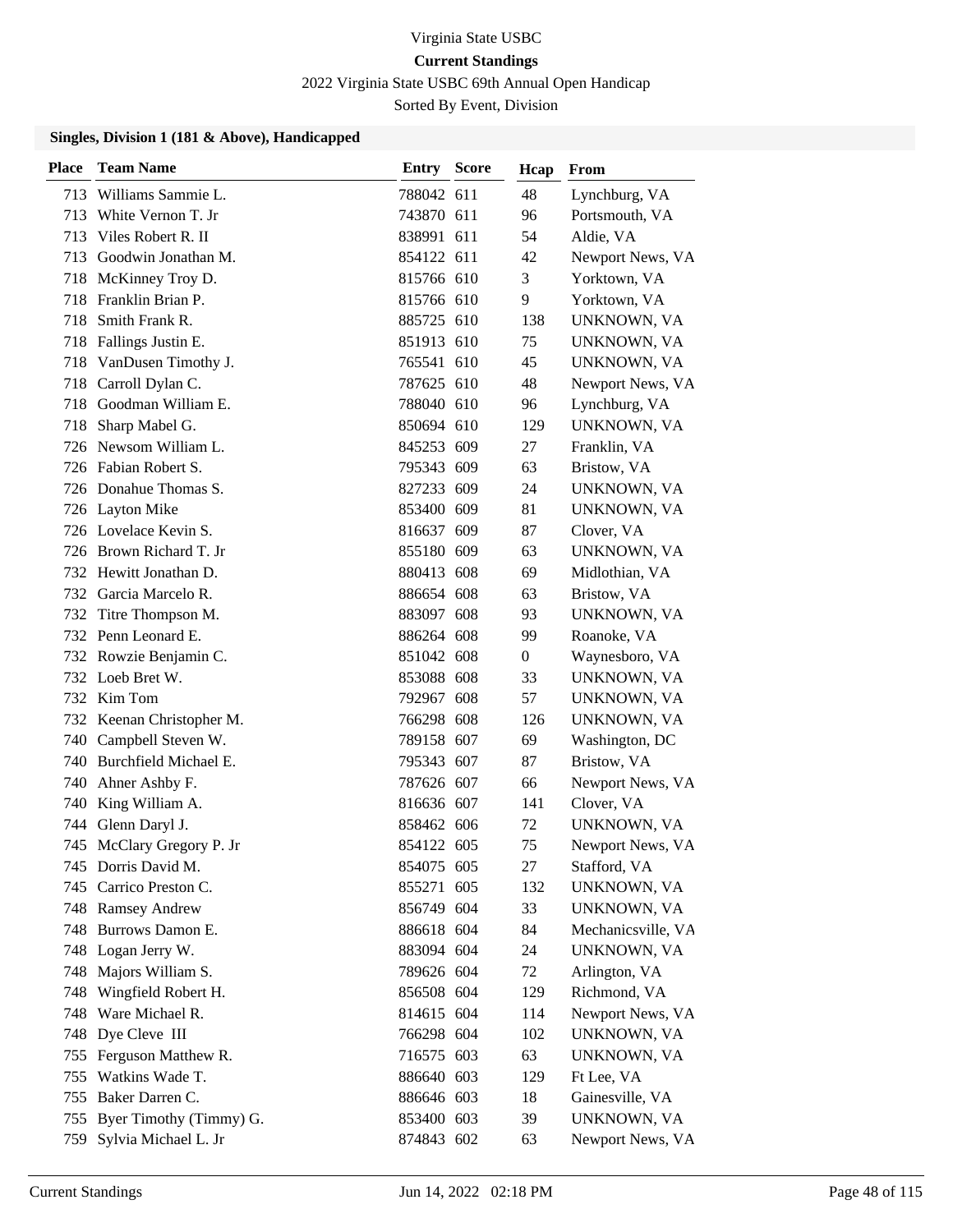2022 Virginia State USBC 69th Annual Open Handicap

Sorted By Event, Division

| <b>Place</b> | <b>Team Name</b>           | Entry      | <b>Score</b> | Hcap             | From               |
|--------------|----------------------------|------------|--------------|------------------|--------------------|
| 759          | Slade Kelvin R.            | 788040 602 |              | 72               | Lynchburg, VA      |
| 759          | Jones Ta'Shawn L.          | 843761 602 |              | 12               | UNKNOWN, VA        |
|              | 762 Riggins Gregory O.     | 825208 601 |              | 111              | Chesapeake, VA     |
|              | 762 Reed Cecil T.          | 850693 601 |              | 48               | UNKNOWN, VA        |
| 762          | Phillips Michael D.        | 885643 601 |              | 147              | Blacksburg, VA     |
|              | 762 Engler Donald L. Jr    | 885590 601 |              | 33               | Montpelier, VA     |
| 762          | Stoneman Susan D.          | 814984 601 |              | 60               | Portsmouth, VA     |
|              | 762 Lacy John B. Jr        | 851314 601 |              | 27               | Henrico, VA        |
| 768          | Miller Steve T. Sr         | 885723 600 |              | 75               | UNKNOWN, VA        |
| 768          | Gray Emrett M.             | 883075 600 |              | 135              | UNKNOWN, VA        |
| 768          | Sisk Harmon M.             | 886654 600 |              | 99               | Bristow, VA        |
| 768          | Nabinett Paul M.           | 874939 600 |              | 123              | UNKNOWN, VA        |
| 768          | Williams Michael B.        | 788047 600 |              | 57               | Lynchburg, VA      |
| 768          | Thompson Jeffrey A.        | 766296 600 |              | 78               | UNKNOWN, VA        |
|              | 774 Morlan Joseph R.       | 787623 599 |              | 6                | Newport News, VA   |
| 774          | Beatty Boris R.            | 879746 599 |              | 138              | Elizabeth City, NC |
| 774          | Williams Michael D. Sr     | 856574 599 |              | 39               | Bethesda, MD       |
| 774          | McAlister Melvin O.        | 850963 599 |              | 57               | UNKNOWN, VA        |
|              | 774 Castle Will H.         | 843501 599 |              | 132              | UNKNOWN, VA        |
| 774          | Hannay Jimmy V.            | 819029 599 |              | 45               | Chester, VA        |
| 780          | Shelton Keith J.           | 856507 598 |              | 105              | Richmond, VA       |
| 780          | Rudy Tyrus R.              | 858462 598 |              | 105              | UNKNOWN, VA        |
|              | 780 Rice Montrelle C.      | 788046 598 |              | 48               | Lynchburg, VA      |
| 783          | Pope Jerrold M.            | 858462 597 |              | 42               | UNKNOWN, VA        |
| 783          | McLaughlin Richard E.      | 882596 597 |              | 81               | UNKNOWN, VA        |
| 783          | Smith Adam M.              | 851314 597 |              | 111              | Henrico, VA        |
|              | 786 Pritchard Jason K.     | 866032 596 |              | 15               | UNKNOWN, VA        |
| 786          | St. Clair Steven J. Jr     | 814520 596 |              | 114              | Dublin, VA         |
|              | 786 Lafon C W.             | 783745 596 |              | 90               | Virginia Beach, VA |
| 786          | Wade Clint T.              | 886319 596 |              | 42               | UNKNOWN, VA        |
| 790          | <b>Dominick Duane</b>      | 789156 595 |              | 36               | Washington, DC     |
|              | 790 Roberts Jim (Jimmy) H. | 856353 595 |              | 138              | UNKNOWN, VA        |
|              | 790 Reynolds Chelsea L.    | 753428 595 |              | 27               | Palmyra, VA        |
| 793          | Workman William W. III     | 804525 594 |              | 99               | UNKNOWN, VA        |
|              | 793 Einhorn James D. Jr    | 874811 594 |              | $\overline{0}$   | UNKNOWN, VA        |
|              | 793 Ramey Leonard W.       | 825142 594 |              | 6                | Sterling, VA       |
| 793          | Broughton Feast L.         | 788042 594 |              | 54               | Lynchburg, VA      |
| 793          | Neal Delonte J.            | 788047 594 |              | 66               | Lynchburg, VA      |
| 798          | Suckart Richard B.         | 850452 593 |              | 108              | Newport News, VA   |
|              | 798 Gilley Adam            | 851035 593 |              | 57               | Richmond, VA       |
|              | 800 Rumburg Billy L. II    | 850452 592 |              | 60               | Newport News, VA   |
| 800          | <b>Arehart Steven</b>      | 844561 592 |              | 9                | Waynesboro, VA     |
|              | 800 Kindig Anthony W.      | 886599 592 |              | 111              | UNKNOWN, VA        |
|              | 800 Parham Jason E.        | 883784 592 |              | $\boldsymbol{0}$ | Fredericksburg, VA |
| 800          | Sullivan Wayne P.          | 790596 592 |              | 144              | Prince George, VA  |
|              | 805 Day Kenneth L.         | 788043 591 |              | 54               | Lynchburg, VA      |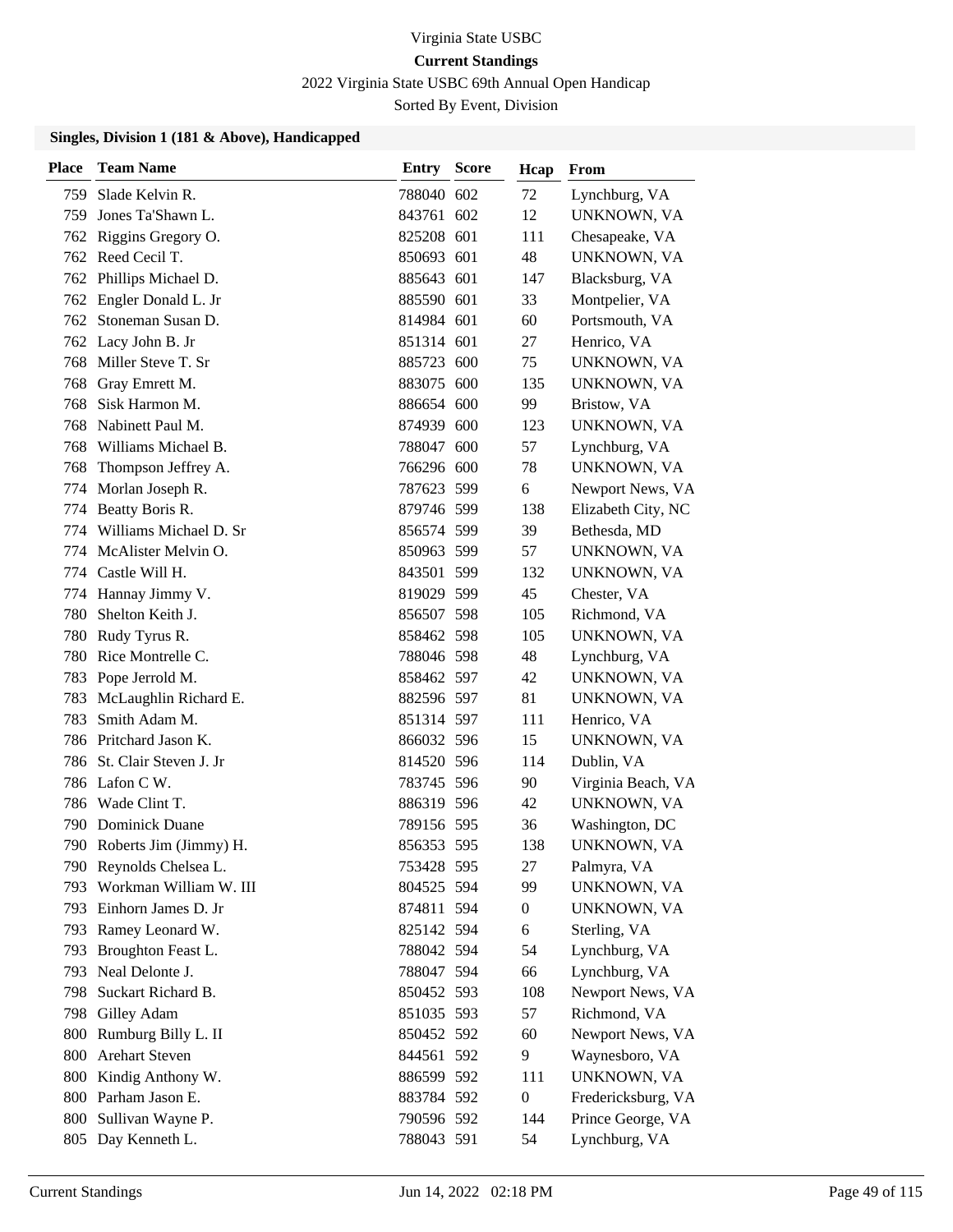2022 Virginia State USBC 69th Annual Open Handicap

Sorted By Event, Division

| <b>Place</b> | <b>Team Name</b>         | Entry      | <b>Score</b> | Hcap             | From               |
|--------------|--------------------------|------------|--------------|------------------|--------------------|
| 805          | Massenburg Grady III     | 743870 591 |              | 84               | Portsmouth, VA     |
| 805          | Rand Thad A.             | 875731 591 |              | 102              | UNKNOWN, VA        |
|              | 805 Ledin Anna E.        | 885550 591 |              | 138              | UNKNOWN, VA        |
|              | 809 Evans Donald R.      | 856574 590 |              | 54               | Bethesda, MD       |
| 809          | Nunez Santiago D.        | 843760 590 |              | 54               | UNKNOWN, VA        |
| 811          | Kaplan Lee               | 851637 589 |              | 81               | UNKNOWN, VA        |
| 811          | Knapp Dylan M.           | 819029 589 |              | 9                | Chester, VA        |
| 813          | Bell Frank A.            | 886647 588 |              | 9                | Gainesville, VA    |
| 813          | Jefferis Anthony D.      | 857103 588 |              | 60               | Chelteham, MD      |
| 815          | Jones Milton E.          | 886641 587 |              | 63               | Disputanta, VA     |
| 815          | Cole Sheila D.           | 856509 587 |              | 129              | Richmond, VA       |
|              | 815 Coburn Lloyd W.      | 825142 587 |              | 90               | Sterling, VA       |
| 818          | Cash Benjamin L.         | 787626 586 |              | 36               | Newport News, VA   |
| 818          | Higgs Rodney E.          | 787626 586 |              | 105              | Newport News, VA   |
| 818          | Foltz Alan W.            | 886643 586 |              | 99               | Gainesville, VA    |
|              | 821 Elliott Paul A.      | 855251 585 |              | 48               | UNKNOWN, VA        |
| 822          | Hayes Ronald D.          | 886636 584 |              | 111              | Norfolk, VA        |
| 822          | Shank Thomas C.          | 856574 584 |              | 48               | Bethesda, MD       |
|              | 824 Marshall John A.     | 855183 583 |              | 120              | UNKNOWN, VA        |
|              | 824 Pleasant Jerry L. Jr | 880411 583 |              | 48               | Midlothian, VA     |
| 824          | Ellinger James S.        | 708552 583 |              | $\mathbf{0}$     | Buena Vista, VA    |
| 827          | Clark Samuel A. Jr       | 874073 582 |              | 63               | Rockville, MD      |
| 828          | Smith Michael B.         | 787622 581 |              | $\boldsymbol{0}$ | Newport News, VA   |
| 829          | Woodruff Paul T.         | 788536 580 |              | 39               | Montpelier, VA     |
| 829          | Davis Adam O.            | 874843 580 |              | 60               | Newport News, VA   |
| 829          | Rigatti Dalton A.        | 886629 580 |              | 72               | Norfolk, VA        |
|              | 829 Koch Craig M.        | 852441 580 |              | 78               | Ashland, VA        |
| 833          | Fisher Nathan S.         | 851636 579 |              | 123              | UNKNOWN, VA        |
| 833          | Howell Steven N.         | 883074 579 |              | 123              | UNKNOWN, VA        |
| 833          | Murray Hickey J. Jr      | 856573 579 |              | 69               | Bethesda, MD       |
|              | 836 Pritchard Carrie A.  | 866032 578 |              | 57               | UNKNOWN, VA        |
|              | 836 Walker LaPhonzo T.   | 886640 578 |              | 15               | Ft Lee, VA         |
|              | 836 Willard Jarrod R.    | 855270 578 |              | 129              | UNKNOWN, VA        |
|              | 836 Reed Alejandro L.    | 788048 578 |              | 51               | Lynchburg, VA      |
|              | 836 Honore' Palmer J. Jr | 788041 578 |              | 51               | Lynchburg, VA      |
|              | 841 Miller Kyle D.       | 721934 577 |              | 15               | Broadway, VA       |
| 841          | Smith Lloyd H.           | 816640 577 |              | 141              | Clover, VA         |
| 843          | Johnson Darren K.        | 851005 575 |              | 87               | UNKNOWN, VA        |
| 843          | Tsugawa James J.         | 789626 575 |              | 36               | Arlington, VA      |
| 843          | Sweat Glenn R.           | 788039 575 |              | 147              | Lynchburg, VA      |
|              | 846 Rook John C.         | 765537 574 |              | 27               | <b>UNKNOWN, VA</b> |
|              | 846 Hal Adrienne B.      | 880410 574 |              | 96               | Midlothian, VA     |
|              | 846 Gravely Charles L.   | 886264 574 |              | 123              | Roanoke, VA        |
|              | 849 Shankle Mark W.      | 825272 573 |              | 51               | Inwood, WV         |
|              | 849 Wetzel Cole E.       | 874843 573 |              | 30               | Newport News, VA   |
|              | 851 Moore Austin L.      | 850964 572 |              | 99               | UNKNOWN, VA        |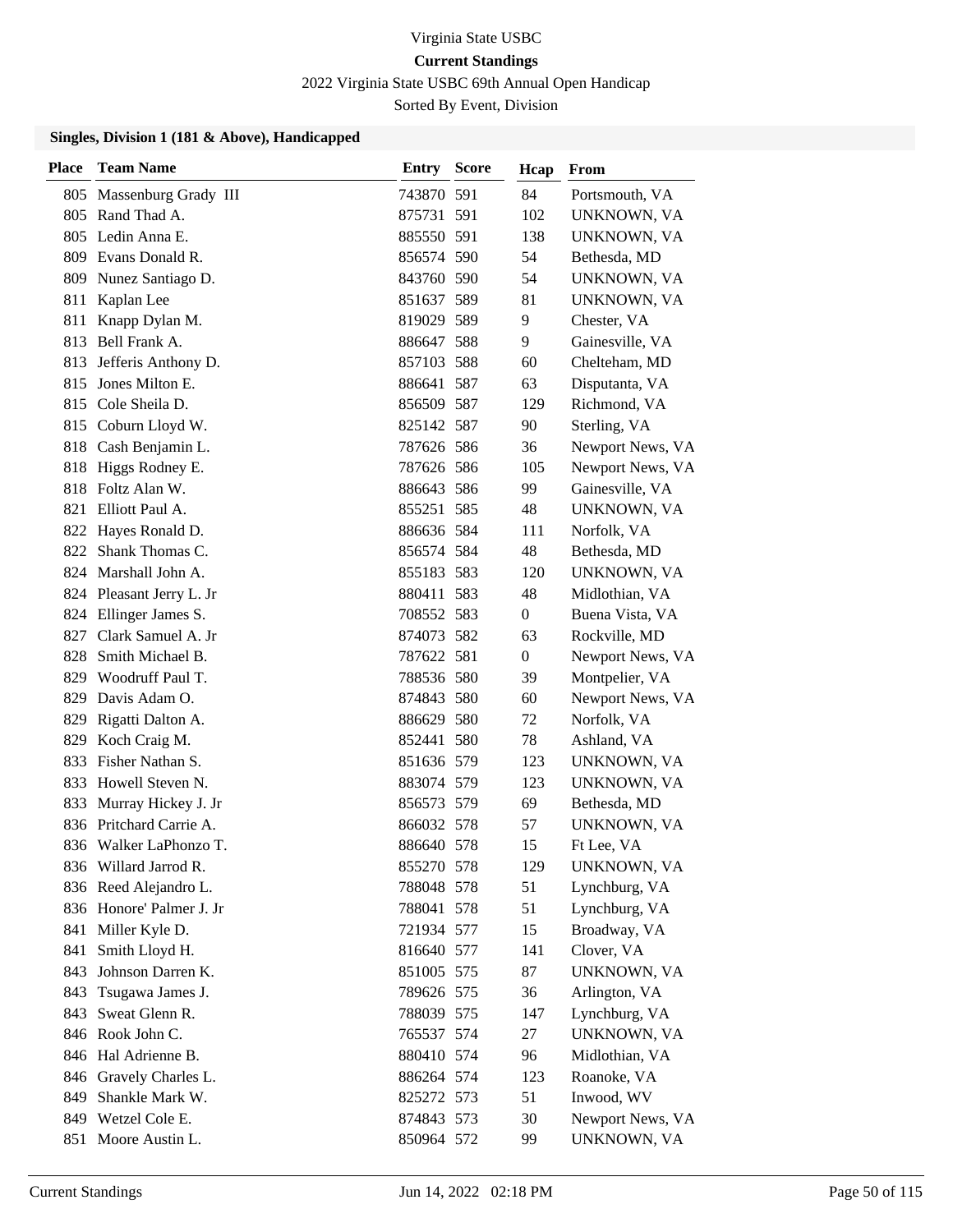2022 Virginia State USBC 69th Annual Open Handicap

Sorted By Event, Division

| <b>Place</b> | <b>Team Name</b>          | <b>Entry Score</b> | Hcap           | From               |
|--------------|---------------------------|--------------------|----------------|--------------------|
| 851          | Tyler Brian R.            | 708395 572         | 21             | UNKNOWN, VA        |
|              | 851 Campbell Michael J.   | 812887 572         | 6              | Virginia Beach, VA |
|              | 854 Rogers James Jr       | 874661 571         | 72             | Virginia Beach, VA |
| 855          | Chavez Ricardo R.         | 850965 570         | 72             | UNKNOWN, VA        |
| 855          | Scabis Philip E.          | 838991 570         | 9              | Aldie, VA          |
|              | 855 Berson Charles W.     | 789906 570         | 108            | Richmond, VA       |
|              | 858 Langdon Kevin S.      | 885552 569         | 141            | UNKNOWN, VA        |
| 858          | Rengers Vickie B.         | 798412 569         | 84             | Chesterfield, VA   |
|              | 858 Hartman Logan S.      | 785609 569         | 72             | Chester, VA        |
| 861          | Potter Timothy E.         | 838992 568         | 30             | Aldie, VA          |
| 861          | Thorne Randy A. III       | 788046 568         | 51             | Lynchburg, VA      |
| 863          | Delgado Anibal            | 886647 567         | 39             | Gainesville, VA    |
| 863          | Bell Darnell R.           | 883784 567         | $\overline{0}$ | Fredericksburg, VA |
| 865          | Bullock Brad C.           | 873342 565         | 120            | Emporia, VA        |
| 866          | Stewart Keith A. Sr       | 886317 564         | 93             | UNKNOWN, VA        |
| 867          | Stribling Kenya D.        | 850963 563         | 48             | UNKNOWN, VA        |
| 868          | Dixon Cleveland M. Jr     | 886075 562         | $\overline{0}$ | Carrollton, VA     |
|              | 868 Crespo Hildo "Cookie" | 874843 562         | 102            | Newport News, VA   |
|              | 870 Palmer Jesse W. Jr    | 863085 561         | 93             | UNKNOWN, VA        |
| 870          | Miller Robert D.          | 721934 561         | 24             | Broadway, VA       |
|              | 872 Barnette Tony L.      | 856507 560         | 72             | Richmond, VA       |
| 872          | Satterwhite John A.       | 884108 560         | 117            | UNKNOWN, VA        |
|              | 872 Harlow Michael A.     | 753428 560         | 39             | Palmyra, VA        |
| 875          | Wilson Christopher D.     | 856107 559         | 21             | Centreville, VA    |
| 875          | Robinson Chester A. Sr    | 788039 559         | 51             | Lynchburg, VA      |
| 877          | Long Leonard              | 825190 558         | 99             | Sterling, VA       |
| 877          | Volpp Gerald L.           | 882519 558         | 45             | Stafford, VA       |
| 877          | Comparetta Mike A.        | 885552 558         | 72             | UNKNOWN, VA        |
| 880          | Harrison Brian L.         | 880410 557         | 45             | Midlothian, VA     |
| 880          | Russell Matthew T.        | 838135 557         | 75             | UNKNOWN, VA        |
| 880          | Glazier Timothy J.        | 787623 557         | 30             | Newport News, VA   |
|              | 883 Brown Hezzie J. Jr    | 816639 556         | 75             | Clover, VA         |
| 883          | Cuvelier Jim F.           | 875659 556         | 141            | Lynchburg, VA      |
| 883          | Murphy Penny K.           | 856572 556         | 111            | Bethesda, MD       |
| 886          | McClung Shane M.          | 716576 555         | 3              | UNKNOWN, VA        |
| 886          | Tucker Michelle D.        | 857103 555         | 123            | Chelteham, MD      |
| 888          | Oleyar Donald G.          | 875730 554         | 39             | UNKNOWN, VA        |
| 889          | Porterfield James R.      | 765534 553         | 60             | UNKNOWN, VA        |
|              | 889 Ward Nakia L.         | 790606 553         | 102            | UNKNOWN, VA        |
| 891          | Fulton Timothy E.         | 850961 551         | 42             | UNKNOWN, VA        |
|              | 892 Easter Mark A.        | 856507 549         | 99             | Richmond, VA       |
|              | 893 Williams Monique A.   | 708381 548         | 48             | UNKNOWN, VA        |
|              | 894 Mabry James W.        | 814497 546         | 33             | UNKNOWN, VA        |
| 894          | Head Alan T.              | 850692 546         | 15             | UNKNOWN, VA        |
|              | 896 Ritz Michael D.       | 787623 543         | 30             | Newport News, VA   |
|              | 897 Jones Stephen P. Sr   | 886317 541         | 90             | UNKNOWN, VA        |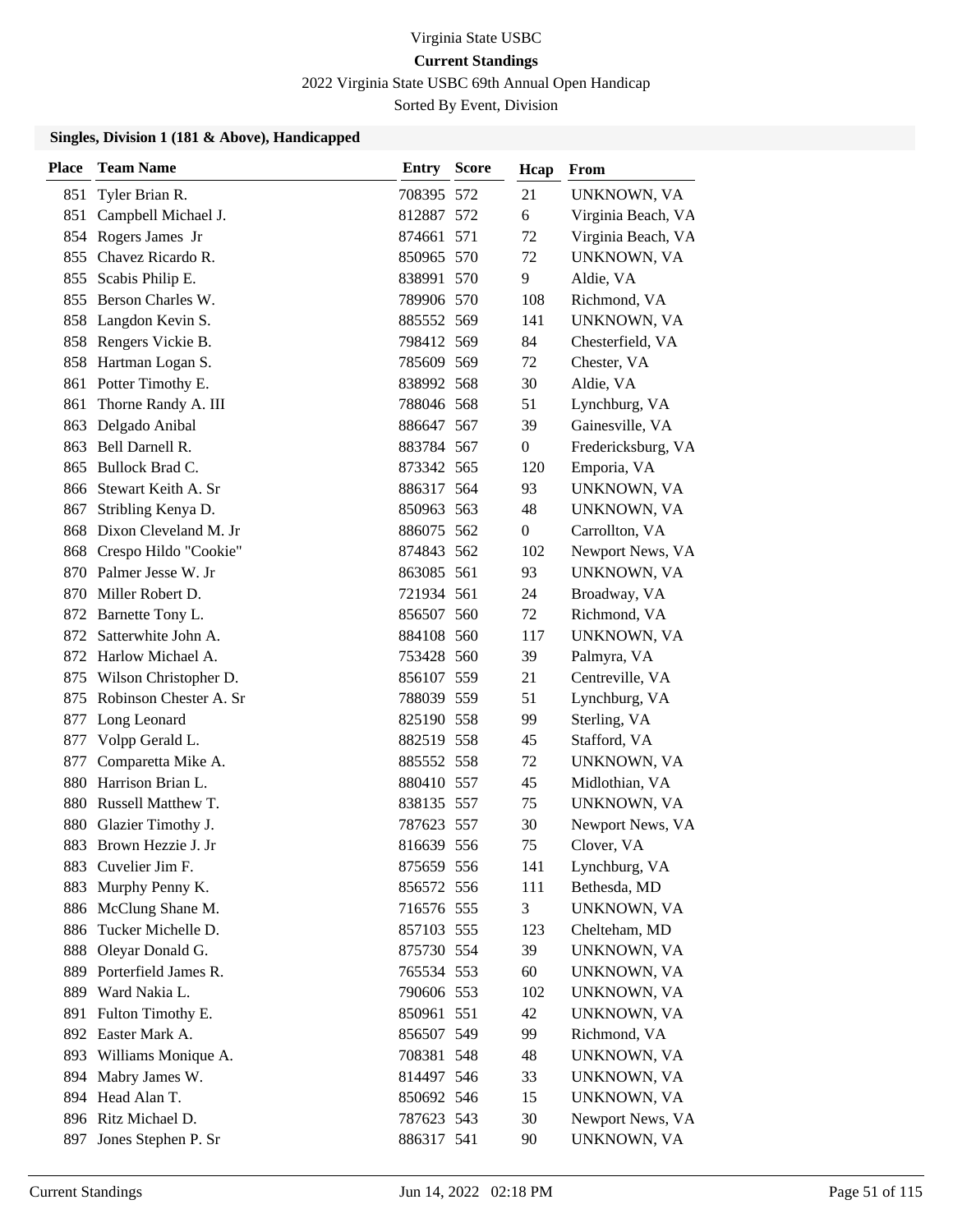2022 Virginia State USBC 69th Annual Open Handicap

Sorted By Event, Division

#### **Singles, Division 1 (181 & Above), Handicapped**

| <b>Place</b> | <b>Team Name</b>        | <b>Entry Score</b> | Hcap             | From              |
|--------------|-------------------------|--------------------|------------------|-------------------|
| 898          | Butts Danny L.          | 790086 540         | 141              | Yorktown, VA      |
| 899          | Cobbs Robin O.          | 861810 539         | 60               | SALEM, VA         |
| 900          | Clanton Willie          | 856508 538         | 141              | Richmond, VA      |
| 901          | Dennis Terry J.         | 838135 534         | 120              | UNKNOWN, VA       |
| 902          | Moreira Kasper A.       | 838923 531         | 72               | Stafford, VA      |
| 902          | Szamborski Brian E.     | 856573 531         | $\mathbf{0}$     | Bethesda, MD      |
| 904          | Phillips Joshua L.      | 885551 530         | 48               | UNKNOWN, VA       |
| 905          | Dutton Jacob B.         | 823673 529         | $\mathbf{0}$     | Chester, VA       |
| 905          | Bass-Campbell Dawn N.   | 843761 529         | 75               | UNKNOWN, VA       |
| 907          | Armstrong Kevin M.      | 708381 526         | 78               | UNKNOWN, VA       |
| 908          | Heckstall William M. Jr | 788046 518         | 51               | Lynchburg, VA     |
| 909          | Robey Ronny L.          | 886643 515         | 15               | Gainesville, VA   |
| 910          | McDonnell Michael G.    | 844562 511         | $\boldsymbol{0}$ | Waynesboro, VA    |
| 911          | Stevenson Joseph Jr     | 886642 510         | 36               | Prince George, VA |
| 912          | Pennix George M.        | 875659 504         | 132              | Lynchburg, VA     |
| 913          | Kolbe Douglas K.        | 788041 503         | 33               | Lynchburg, VA     |
| 914          | Parker Richmond L.      | 886641 502         | 45               | Disputanta, VA    |
|              | 915 Roberson Darryl L.  | 886646 489         | 69               | Gainesville, VA   |
| 916          | Collins Ryon M.         | 844562 444         | $\mathbf{0}$     | Waynesboro, VA    |
| 917          | Lee James D. Jr         | 788538 255         | 96               | Montpelier, VA    |

The lowest score to cash is 255.

| Place        | <b>Team Name</b>      | Entry      | <b>Score</b> | Hcap | From                 |
|--------------|-----------------------|------------|--------------|------|----------------------|
| $\mathbf{1}$ | Conner Joshua         | 886648 865 |              | 249  | Hopewell, VA         |
| 2            | Alkhoja Ziad N.       | 792967 859 |              | 165  | UNKNOWN, VA          |
| 3            | Parker Robin E.       | 708377 847 |              | 237  | UNKNOWN, VA          |
| 4            | Richman Wesley        | 790340 845 |              | 237  | UNKNOWN, VA          |
| 5            | Wells Troy R.         | 850695 842 |              | 207  | UNKNOWN, VA          |
| 6            | Jordan Catherine J.   | 886626 841 |              | 171  | Washington, DC       |
| 7            | Lawson Otima L.       | 857103 839 |              | 255  | Chelteham, MD        |
| 8            | Rhones Carletha O.    | 884055 837 |              | 231  | Washington, DC       |
| 9            | Krause Kayleigh E.    | 851915 829 |              | 192  | UNKNOWN, VA          |
| 9            | Johnson DeWayne M. Jr | 823673 829 |              | 150  | Chester, VA          |
| 11           | Brown Troy L. Sr      | 844275 828 |              | 291  | UNKNOWN, VA          |
| 12           | Amato Raymond J.      | 883839 816 |              | 192  | UNKNOWN, VA          |
| 13           | Claughton JVon L.     | 816636 814 |              | 195  | Clover, VA           |
| 14           | Hamblin Kerry E.      | 863285 808 |              | 225  | UNKNOWN, VA          |
| 15           | McCray Paris A.       | 781067 807 |              | 309  | UNKNOWN, VA          |
| 16           | Stevens James H. II   | 882851 804 |              | 249  | UNKNOWN, VA          |
| 17           | Leathers Gregory D.   | 884099 802 |              | 210  | Washington, DC       |
| 18           | Hayes Lisa G.         | 765533 801 |              | 207  | UNKNOWN, VA          |
| 19           | Gilbert Mark W.       | 856670 800 |              | 267  | UNKNOWN, VA          |
| 20           | Jackson Shane A.      | 863173     | -799         | 333  | UNKNOWN, VA          |
| 21           | Hilliard Andre R.     | 857518 796 |              | 192  | District Heights, MI |
| 22           | Thacker Robert O.     | 883993 794 |              | 237  | UNKNOWN, VA          |
|              |                       |            |              |      |                      |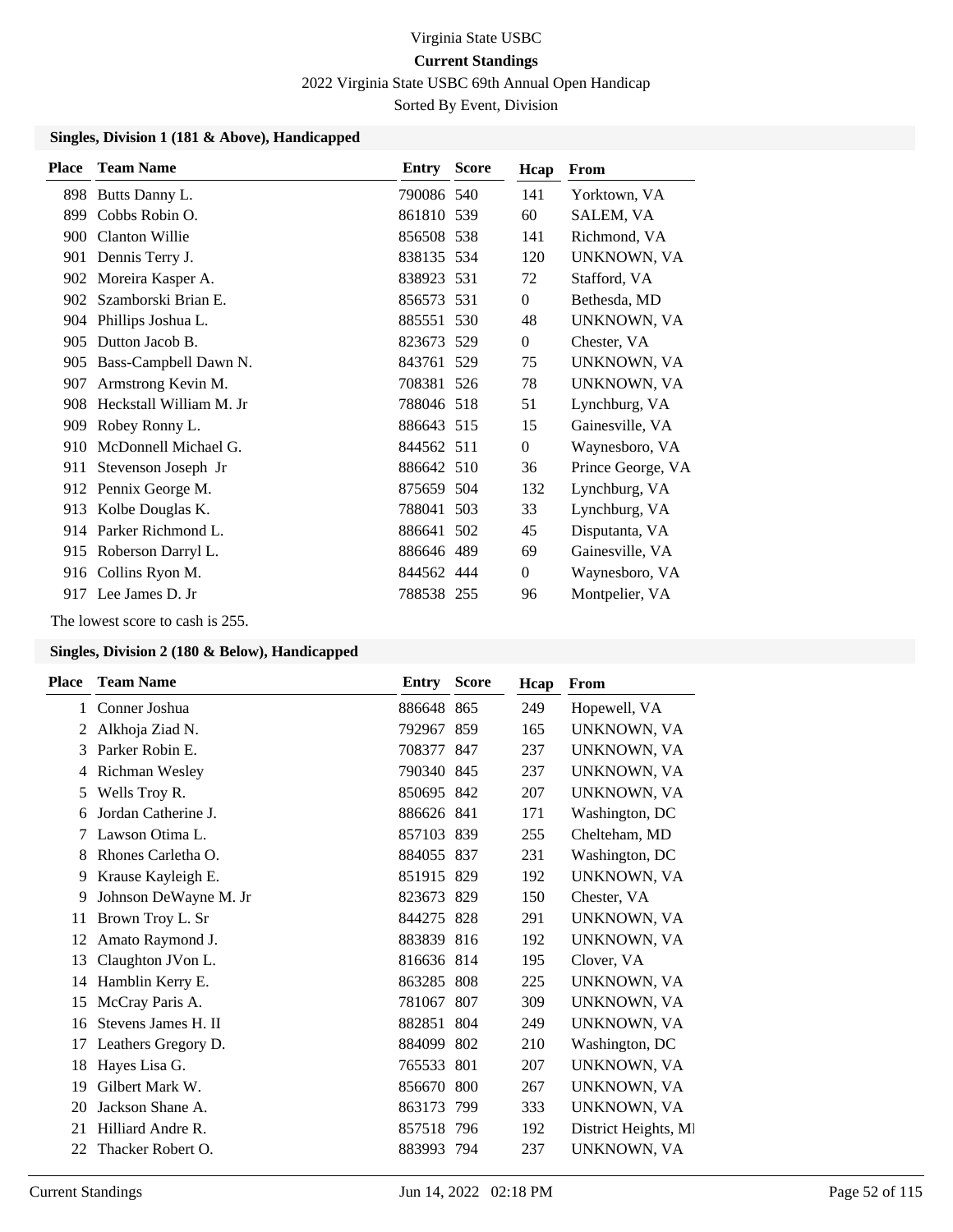2022 Virginia State USBC 69th Annual Open Handicap

Sorted By Event, Division

| <b>Place</b> | <b>Team Name</b>            | <b>Entry Score</b> | Hcap | From               |
|--------------|-----------------------------|--------------------|------|--------------------|
|              | 22 Hardister Josh G.        | 851444 794         | 303  | UNKNOWN, VA        |
| 24           | Smith Christina M.          | 816640 793         | 357  | Clover, VA         |
| 25           | Twyman Nelson L.            | 748824 791         | 162  | UNKNOWN, VA        |
| 25           | Hollins Michelle R.         | 886626 791         | 279  | Washington, DC     |
| 25           | Brown Mary E.               | 789154 791         | 234  | Washington, DC     |
| 28           | Gibson Crystal D.           | 712727 790         | 264  | Roanoke, VA        |
| 28           | Ellis Michelle L.           | 886064 790         | 342  | UNKNOWN, VA        |
| 28           | Huff Jimmie E. Jr           | 874940 790         | 201  | UNKNOWN, VA        |
| 31           | Butler Anthony M. Sr        | 886652 789         | 162  | Waldorf, MD        |
| 32           | Geronimo Romano J.          | 886653 787         | 234  | Waldorf, MD        |
|              | 32 Lewis Thurmond A.        | 886522 787         | 168  | UNKNOWN, VA        |
|              | 34 Richardson Bernadette L. | 708386 786         | 171  | UNKNOWN, VA        |
| 35           | Harris Carl D. III          | 708393 785         | 267  | UNKNOWN, VA        |
| 35           | King Ric                    | 789560 785         | 207  | Covington, VA      |
|              | 35 Coffey Edward L.         | 708552 785         | 159  | Buena Vista, VA    |
| 38           | Shuler Paul E. Sr           | 708387 784         | 153  | UNKNOWN, VA        |
| 39           | Reuss-Dean Cheyanne         | 886644 783         | 168  | Gainesville, VA    |
| 40           | Reid Manna T.               | 708390 782         | 213  | UNKNOWN, VA        |
| 41           | Board Kaleb H.              | 863173 780         | 270  | UNKNOWN, VA        |
|              | 42 Floyd Linnette           | 850695 775         | 234  | UNKNOWN, VA        |
| 42           | Slater Wilfred S.           | 788048 775         | 189  | Lynchburg, VA      |
|              | 42 Jefferson Neda E.        | 886657 775         | 258  | UNKNOWN, VA        |
|              | 45 Queen Karen S.           | 855181 774         | 255  | UNKNOWN, VA        |
|              | 46 Beasley Brandon W.       | 814615 771         | 168  | Newport News, VA   |
|              | 46 Freeman Sean T.          | 825210 771         | 150  | Chesapeake, VA     |
|              | 46 Proctor Kenneth P.       | 886650 771         | 198  | Waldorf, MD        |
| 49           | Savoy Iris N.               | 708382 770         | 198  | UNKNOWN, VA        |
| 49           | Chavis Thomas L. III        | 886318 770         | 219  | UNKNOWN, VA        |
| 51           | Warren David S.             | 814520 769         | 234  | Dublin, VA         |
|              | 52 Blackford Pamela A.      | 790338 768         | 360  | UNKNOWN, VA        |
|              | 52 Coates Dominique         | 708397 768         | 171  | UNKNOWN, VA        |
|              | 54 Robison John A.          | 790339 767         | 156  | <b>UNKNOWN, VA</b> |
| 54           | Johnson-Woodie Mahalia      | 886099 767         | 210  | Bremo Bluff, VA    |
| 56           | White Thomas L.             | 708396 766         | 189  | UNKNOWN, VA        |
| 56           | Ashley Phyllis M.           | 790996 766         | 282  | UNKNOWN, VA        |
|              | 58 Loesch Chris M.          | 850948 764         | 162  | UNKNOWN, VA        |
| 59           | Griscom Karen M.            | 790596 762         | 267  | Prince George, VA  |
| 59           | Hawkins Barbara A.          | 789154 762         | 174  | Washington, DC     |
| 61           | Coleman David W.            | 792873 760         | 264  | UNKNOWN, VA        |
|              | 62 Orfield Patricia D.      | 886609 758         | 258  | Chesterfield, VA   |
| 62           | Jensen John P.              | 850338 758         | 210  | UNKNOWN, VA        |
| 62           | Estrada Victor D.           | 883839 758         | 183  | UNKNOWN, VA        |
| 65           | <b>Lagham James</b>         | 886647 757         | 159  | Gainesville, VA    |
| 66           | Tinsley Martessa D.         | 884055 756         | 150  | Washington, DC     |
| 66           | Rose John H. III            | 758658 756         | 162  | Chesterfield, VA   |
|              | 66 Hill Bobby J.            | 884092 756         | 189  | Washington, DC     |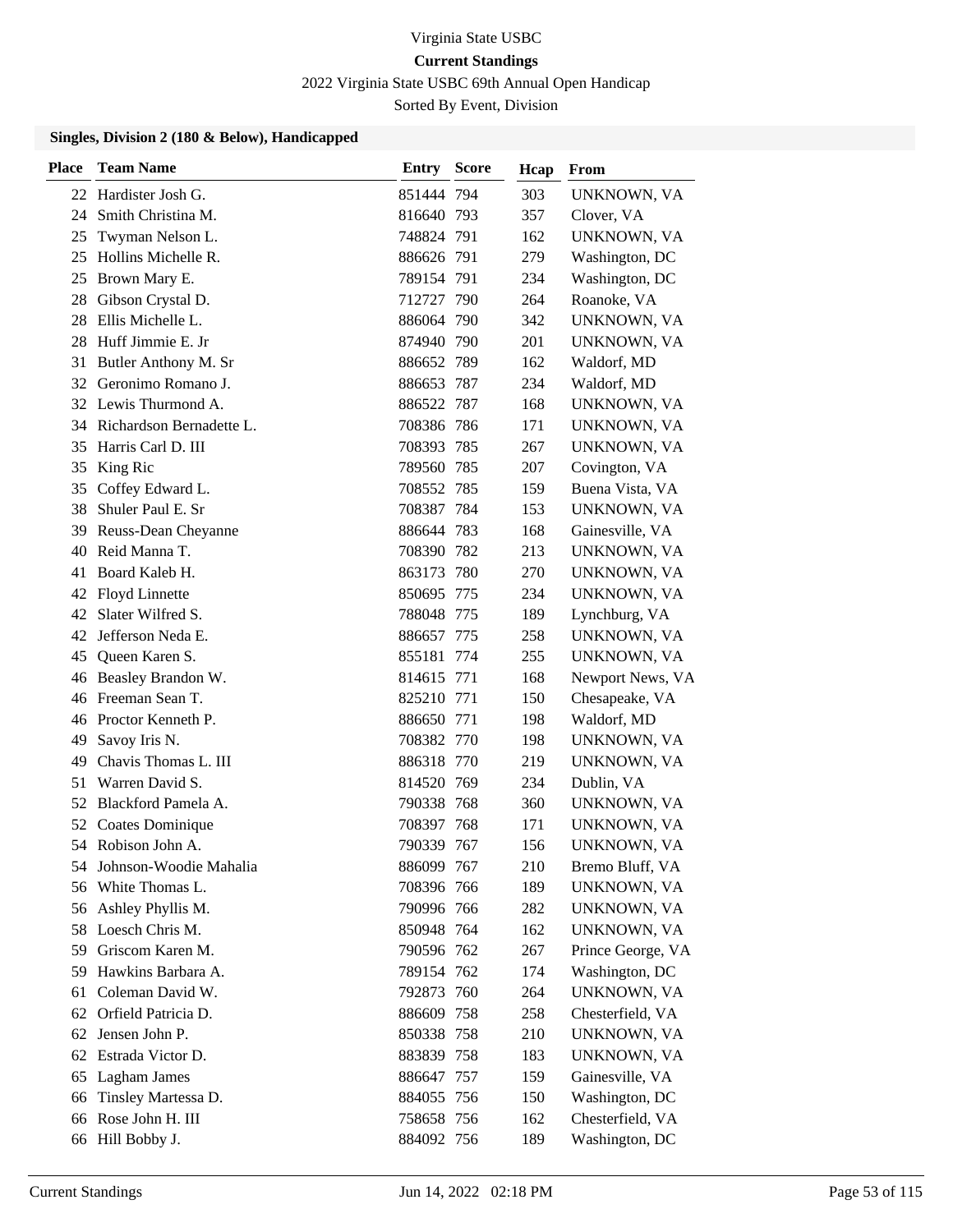2022 Virginia State USBC 69th Annual Open Handicap

Sorted By Event, Division

| <b>Place</b> | <b>Team Name</b>                        | Entry                    | <b>Score</b> | Hcap       | From                            |
|--------------|-----------------------------------------|--------------------------|--------------|------------|---------------------------------|
|              | 69 Bercaw Sarah A.                      | 766296 754               |              | 189        | UNKNOWN, VA                     |
| 69           | Archie Page A.                          | 886628 754               |              | 213        | Norfolk, VA                     |
| 71           | Issa Mohammed                           | 885644 753               |              | 210        | Blacksburg, VA                  |
| 71           | Kebere Toeke'Shea A.                    | 708379 753               |              | 282        | UNKNOWN, VA                     |
| 71           | Gulledge Walter R.                      | 746115 753               |              | 264        | S. Prince George, V             |
| 74           | Taggart Charlie D.                      | 746115 752               |              | 276        | S. Prince George, V             |
| 74           | Hayes Sean M.                           | 765534 752               |              | 162        | UNKNOWN, VA                     |
| 74           | Harge Angela M.                         | 886639 752               |              | 204        | Fredericksburg, VA              |
| 77           | Parran Jacqueline                       | 857423 751               |              | 264        | Upper Marlboro, M               |
| 78           | McDowell Brenda A.                      | 861581 750               |              | 216        | UNKNOWN, VA                     |
| 79           | <b>Trombly Ron</b>                      | 864937 749               |              | 168        | Bowling Green, VA               |
| 79           | Fuller David C.                         | 851035 749               |              | 150        | Richmond, VA                    |
| 79           | Hilliard Latonya D.                     | 857518 749               |              | 297        | District Heights, MI            |
| 82           | Williamson Timothy S.                   | 883096 748               |              | 168        | UNKNOWN, VA                     |
| 82           | Knox Thomas J.                          | 880472 748               |              | 204        | UNKNOWN, VA                     |
| 82           | Cowell Augustus F.                      | 825210 748               |              | 189        | Chesapeake, VA                  |
| 85           | Molloy Jack N.                          | 765534 746               |              | 165        | UNKNOWN, VA                     |
| 85           | Keyes Heather A.                        | 765538 746               |              | 228        | UNKNOWN, VA                     |
| 85           | Ware Estelle A.                         | 789154 746               |              | 291        | Washington, DC                  |
| 88           | Cuffee Larry M.                         | 841891 745               |              | 264        | South Boston, VA                |
| 89           | Oakley Denver R. III                    | 886618 744               |              | 312        | Mechanicsville, VA              |
| 89           | Taylor Page L.                          | 798414 744               |              | 246        | Chesterfield, VA                |
| 89           | Stephenson O'Neil                       | 883075 744               |              | 243        | UNKNOWN, VA                     |
| 89           | Chesson Kareem T.                       | 788046 744               |              | 162        | Lynchburg, VA                   |
| 93           | Campbell Meg                            | 812887 742               |              | 186        | Virginia Beach, VA              |
| 94           | Craig William E.                        | 883075 741               |              | 171        | UNKNOWN, VA                     |
| 94           | Stevens Jim                             | 882851                   | 741          | 261        | UNKNOWN, VA                     |
| 94           | Massie Steve J. Jr                      | 851637 741               |              | 171        | UNKNOWN, VA                     |
| 97           | Montgomery Bill                         | 856360 739               |              | 159        | Fort Washington, M.             |
| 98           | Shema Steve M.                          | 882851 738               |              | 246        | UNKNOWN, VA                     |
| 98           | <b>Aschenbach Ashley</b>                | 850338 738               |              | 321        | UNKNOWN, VA                     |
| 98           | Holland Patricia A.                     | 863317 738               |              | 183        | UNKNOWN, VA                     |
| 98           | 98 Bolden Catherine C.<br>Smith Marc D. | 884059 738<br>858465 738 |              | 285        | Falls Church, VA<br>UNKNOWN, VA |
|              | 103 Garrett Diane P.                    | 861581 736               |              | 216<br>258 | UNKNOWN, VA                     |
| 103          | Watkins Tamara S.                       | 875461 736               |              | 258        | Waldorf, MD                     |
| 103          | Kibler Jeff R.                          | 852248 736               |              | 234        | Broadway, VA                    |
| 103          | Howard Agnes D.                         | 789154 736               |              | 321        | Washington, DC                  |
| 103          | Bennett Samuel O.                       | 708398 736               |              | 222        | UNKNOWN, VA                     |
| 108          | Wade Diane M.                           | 851580 735               |              | 303        | Como, NC                        |
| 109          | Perdue Danielle N.                      | 863285 734               |              | 156        | UNKNOWN, VA                     |
| 109          | Vann Katelyn N.                         | 882584 734               |              | 369        | Emporia, VA                     |
|              | 109 Chase Natasha L.                    | 708390 734               |              | 360        | UNKNOWN, VA                     |
| 109          | Hall Jessika N.                         | 765539 734               |              | 330        | UNKNOWN, VA                     |
| 109          | Cox-Martin Jonathan T.                  | 716575 734               |              | 186        | UNKNOWN, VA                     |
|              | 109 Pender Clyde                        | 790606 734               |              | 264        | UNKNOWN, VA                     |
|              |                                         |                          |              |            |                                 |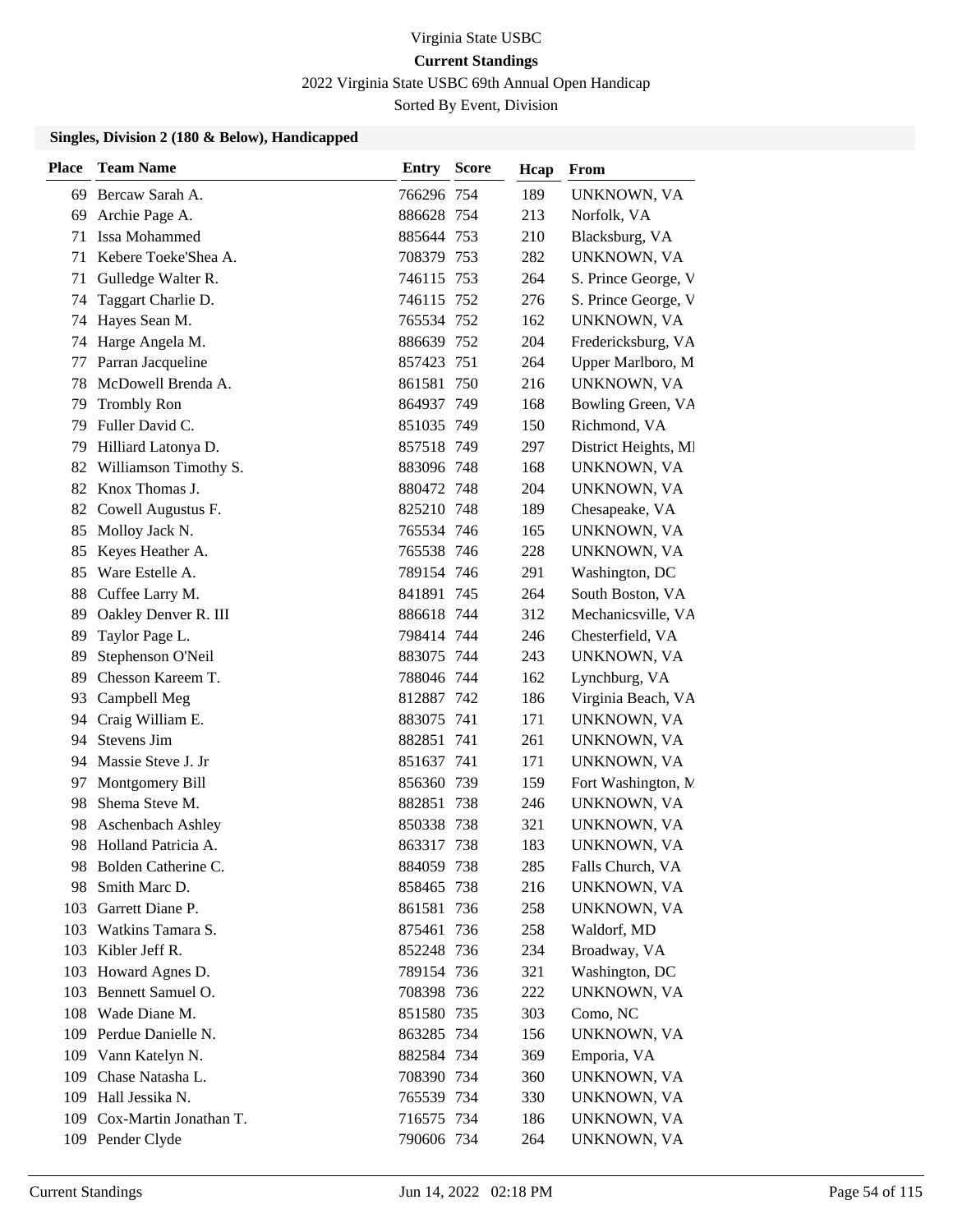2022 Virginia State USBC 69th Annual Open Handicap

Sorted By Event, Division

| Place | <b>Team Name</b>          | Entry      | <b>Score</b> | Hcap | From              |
|-------|---------------------------|------------|--------------|------|-------------------|
|       | 115 Ampley Ann C.         | 850692 733 |              | 213  | UNKNOWN, VA       |
|       | 115 Massie Brian D.       | 857423 733 |              | 183  | Upper Marlboro, M |
|       | 115 Hankerson Willie M.   | 708391 733 |              | 207  | UNKNOWN, VA       |
| 118   | Smith Julius A.           | 708383 732 |              | 180  | UNKNOWN, VA       |
| 118   | Martin William D.         | 863173 732 |              | 273  | UNKNOWN, VA       |
|       | 118 Gray Cheryl T.        | 853088 732 |              | 177  | UNKNOWN, VA       |
| 121   | Tolbert Betty J.          | 758658 731 |              | 306  | Chesterfield, VA  |
|       | 121 Brown Ginger D.       | 844276 731 |              | 255  | UNKNOWN, VA       |
| 121   | Holloway Katie R.         | 789155 731 |              | 195  | Washington, DC    |
|       | 121 Brown Julian E.       | 790607 731 |              | 201  | UNKNOWN, VA       |
|       | 121 Lamb Lynn             | 743871 731 |              | 216  | Portsmouth, VA    |
|       | 126 Brown Jennifer M.     | 716574 730 |              | 186  | UNKNOWN, VA       |
|       | 126 Taylor Darla D.       | 851636 730 |              | 219  | UNKNOWN, VA       |
|       | 126 Jones Beverly A.      | 885725 730 |              | 180  | UNKNOWN, VA       |
|       | 129 Dever Jason D. Jr     | 765535 729 |              | 216  | UNKNOWN, VA       |
|       | 130 Rose Antwon S.        | 843501 728 |              | 171  | UNKNOWN, VA       |
|       | 130 Roberts Brenda L.     | 816637 728 |              | 171  | Clover, VA        |
|       | 132 Wagoner Phyllis J.    | 712727 727 |              | 288  | Roanoke, VA       |
|       | 132 Marks Wesley          | 885597 727 |              | 234  | UNKNOWN, VA       |
|       | 134 White Leslie V.       | 708396 726 |              | 264  | UNKNOWN, VA       |
|       | 134 Casey Lenn R.         | 855184 726 |              | 180  | UNKNOWN, VA       |
|       | 136 Dunning David W. Sr   | 789156 725 |              | 219  | Washington, DC    |
|       | 136 Hysick Yvonne K.      | 765539 725 |              | 390  | UNKNOWN, VA       |
|       | 138 Gadson Samuel S. Jr   | 708382 724 |              | 156  | UNKNOWN, VA       |
| 138   | Taylor Chiquita E.        | 856506 724 |              | 240  | Richmond, VA      |
| 138   | Hare Keith J.             | 883075 724 |              | 234  | UNKNOWN, VA       |
|       | 138 Ratcliffe Steven L.   | 712727 724 |              | 195  | Roanoke, VA       |
|       | 142 Webb Corey T.         | 885646 723 |              | 186  | Blacksburg, VA    |
| 142   | Grimsley William T.       | 886648 723 |              | 213  | Hopewell, VA      |
|       | 142 Nelson Shirley A.     | 874757 723 |              | 264  | Clinton, MD       |
|       | 142 Broadus Eugene R. Jr  | 874198 723 |              | 192  | Roanoke, VA       |
|       | 142 Reid Stephanie N.     | 721934 723 |              | 243  | Broadway, VA      |
|       | 142 Dever James H. III    | 765535 723 |              | 246  | UNKNOWN, VA       |
|       | 142 Hansen Amanda G.      | 827233 723 |              | 219  | UNKNOWN, VA       |
|       | 149 Taylor Tim J.         | 765535 722 |              | 249  | UNKNOWN, VA       |
| 149   | <b>Atteberry Louis</b>    | 766299 722 |              | 159  | UNKNOWN, VA       |
|       | 149 Beavers Kelly L.      | 825190 722 |              | 162  | Sterling, VA      |
| 149   | Meador Christopher Derek  | 863172 722 |              | 168  | UNKNOWN, VA       |
| 149   | Atkins Birgitta A.        | 798411 722 |              | 369  | Chesterfield, VA  |
| 149   | Phillips Timothy J.       | 885646 722 |              | 228  | Blacksburg, VA    |
|       | 155 Bluford Jeffrey W. Sr | 858459 721 |              | 156  | UNKNOWN, VA       |
|       | 155 Palmer Marcus C.      | 863294 721 |              | 189  | UNKNOWN, VA       |
|       | 155 Feaster William E.    | 798411 721 |              | 330  | Chesterfield, VA  |
|       | 155 Green Ronald          | 863085 721 |              | 216  | UNKNOWN, VA       |
|       | 159 Perry Jada            | 825209 720 |              | 171  | Chesapeake, VA    |
|       | 160 Johnson Corlitta R.   | 708378 719 |              | 243  | UNKNOWN, VA       |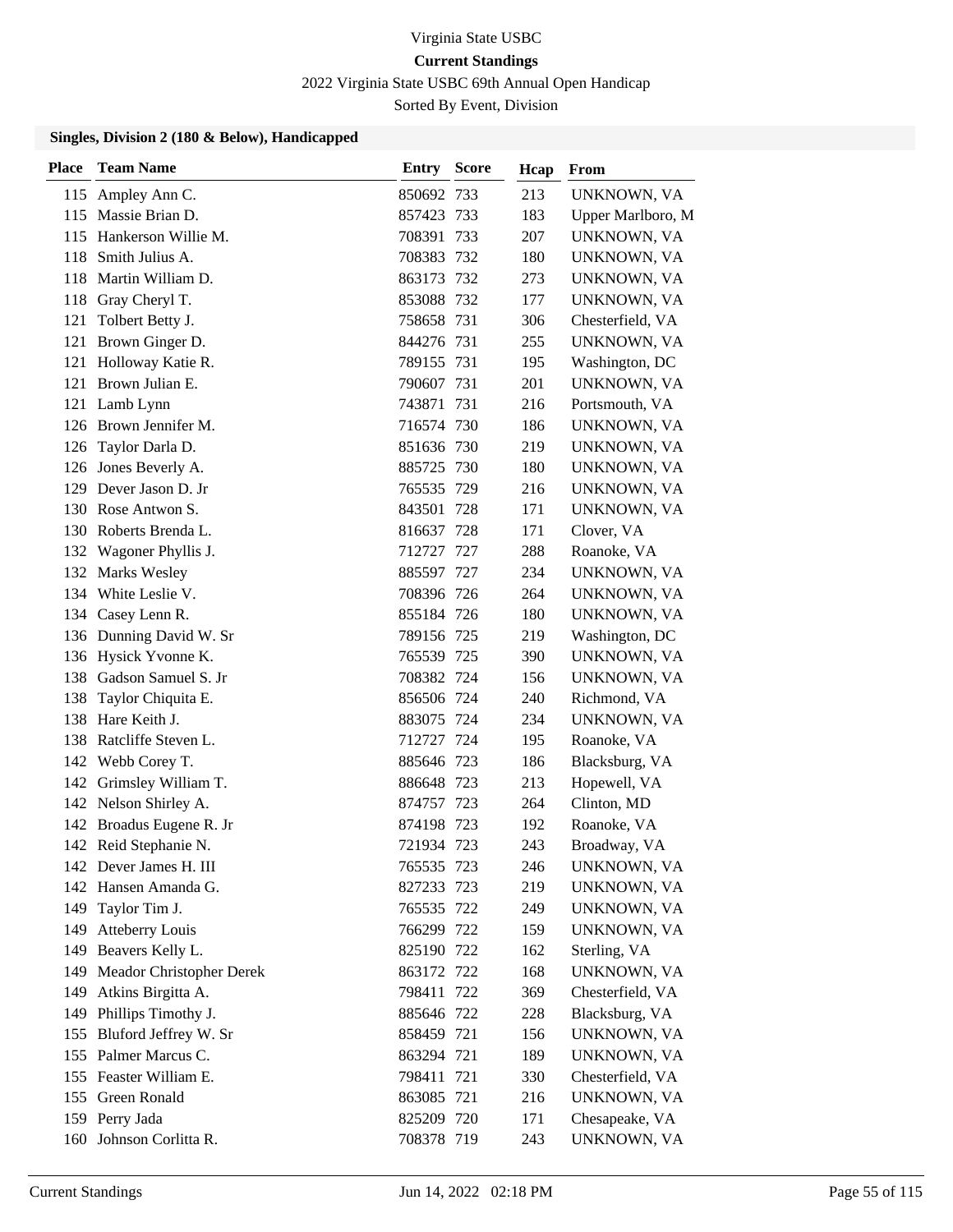2022 Virginia State USBC 69th Annual Open Handicap

Sorted By Event, Division

| Place | <b>Team Name</b>         | <b>Entry Score</b> |     | Hcap | From                |
|-------|--------------------------|--------------------|-----|------|---------------------|
|       | 160 Simpson Westley E.   | 863295 719         |     | 180  | UNKNOWN, VA         |
| 160   | McDonald Eugenia A.      | 886649 719         |     | 150  | Upper Marlboro, M   |
|       | 163 Laborde Chris        | 886633 718         |     | 168  |                     |
|       | 164 Lomax Robert J. Jr   | 857481             | 717 | 168  | Capitol Heights, Ml |
| 165   | Bynum Brooks M.          | 885723 716         |     | 153  | UNKNOWN, VA         |
| 165   | Jones Doris E.           | 886522 716         |     | 249  | UNKNOWN, VA         |
| 165   | <b>Barnett William</b>   | 882519 716         |     | 201  | Stafford, VA        |
|       | 165 Eanes Joyce A.       | 825142 716         |     | 183  | Sterling, VA        |
| 169   | Ferguson Lauren E.       | 716575 715         |     | 216  | UNKNOWN, VA         |
| 169   | Stroman Cordelia O.      | 708387 715         |     | 234  | UNKNOWN, VA         |
| 169   | Leake Tommy L.           | 708396 715         |     | 252  | UNKNOWN, VA         |
|       | 169 Pyles Brian L.       | 816636 715         |     | 189  | Clover, VA          |
| 169   | Stephens Ian A.          | 878436 715         |     | 318  | Laurel, MD          |
| 169   | Duffer Christopher B.    | 804525 715         |     | 177  | UNKNOWN, VA         |
| 169   | Brooks Avery E.          | 850452 715         |     | 222  | Newport News, VA    |
| 169   | Holmes Cecil H.          | 883074 715         |     | 207  | UNKNOWN, VA         |
| 177   | Brown Carolyn A.         | 708387 714         |     | 225  | UNKNOWN, VA         |
| 177   | Smith Lauren A.          | 814497 714         |     | 219  | UNKNOWN, VA         |
| 179   | Neal Cynthia S.          | 746115 713         |     | 276  | S. Prince George, V |
|       | 179 Lewis Walter L. Sr   | 886522 713         |     | 288  | UNKNOWN, VA         |
| 181   | Rice Henry B. Jr         | 880489 712         |     | 204  | Hampton, VA         |
| 181   | Murray Jennifer M.       | 886635 712         |     | 231  | Norfolk, VA         |
| 181   | Litchfield Adrian C.     | 886652 712         |     | 207  | Waldorf, MD         |
| 181   | Simmons Brian            | 844390 712         |     | 156  | UNKNOWN, VA         |
| 181   | Williams Jerome H. Sr    | 855181 712         |     | 210  | UNKNOWN, VA         |
| 186   | Bryant Robert E. Jr      | 856508 711         |     | 165  | Richmond, VA        |
|       | 186 Knight Keva J.       | 708385 711         |     | 237  | UNKNOWN, VA         |
| 186   | Jones Phillip K. Jr      | 708398 711         |     | 246  | UNKNOWN, VA         |
|       | 186 Branch Margaret D.   | 863309 711         |     | 186  | Henrico, VA         |
| 190   | Jurkowski Lori J.        | 716572 710         |     | 180  | UNKNOWN, VA         |
| 191   | Heard Janine B.          | 708392 709         |     | 174  | UNKNOWN, VA         |
|       | 191 Cox Emily P.         | 883195 709         |     | 189  | UNKNOWN, VA         |
|       | 191 Bernard George S.    | 884059 709         |     | 213  | Falls Church, VA    |
|       | 194 Robinson David D. Jr | 874757 708         |     | 153  | Clinton, MD         |
|       | 194 Arnold Charles P.    | 886634 708         |     | 162  | Norfolk, VA         |
|       | 194 Archer Tammi M.      | 708393 708         |     | 213  | UNKNOWN, VA         |
| 194   | Mason Kimberly D.        | 708385 708         |     | 207  | UNKNOWN, VA         |
| 194   | Jordan Clarence "Ned"    | 789559 708         |     | 300  | Covington, VA       |
| 199   | McLaughlin Doris C.      | 789560 707         |     | 255  | Covington, VA       |
| 199   | Foster Petra J.          | 883094 707         |     | 216  | UNKNOWN, VA         |
| 199   | Longerbeam Jacqueline L. | 879949 707         |     | 213  | UNKNOWN, VA         |
| 199   | Sipes William A.         | 851914 707         |     | 159  | UNKNOWN, VA         |
| 199   | Anderson Terry L.        | 851580 707         |     | 165  | Como, NC            |
| 204   | Morgan Cynthia V.        | 851084 706         |     | 192  | Davidsonville, MD   |
|       | 204 Anderson Noni N.     | 883097 706         |     | 216  | UNKNOWN, VA         |
|       | 204 Dixon Corrina A.     | 886075 706         |     | 222  | Carrollton, VA      |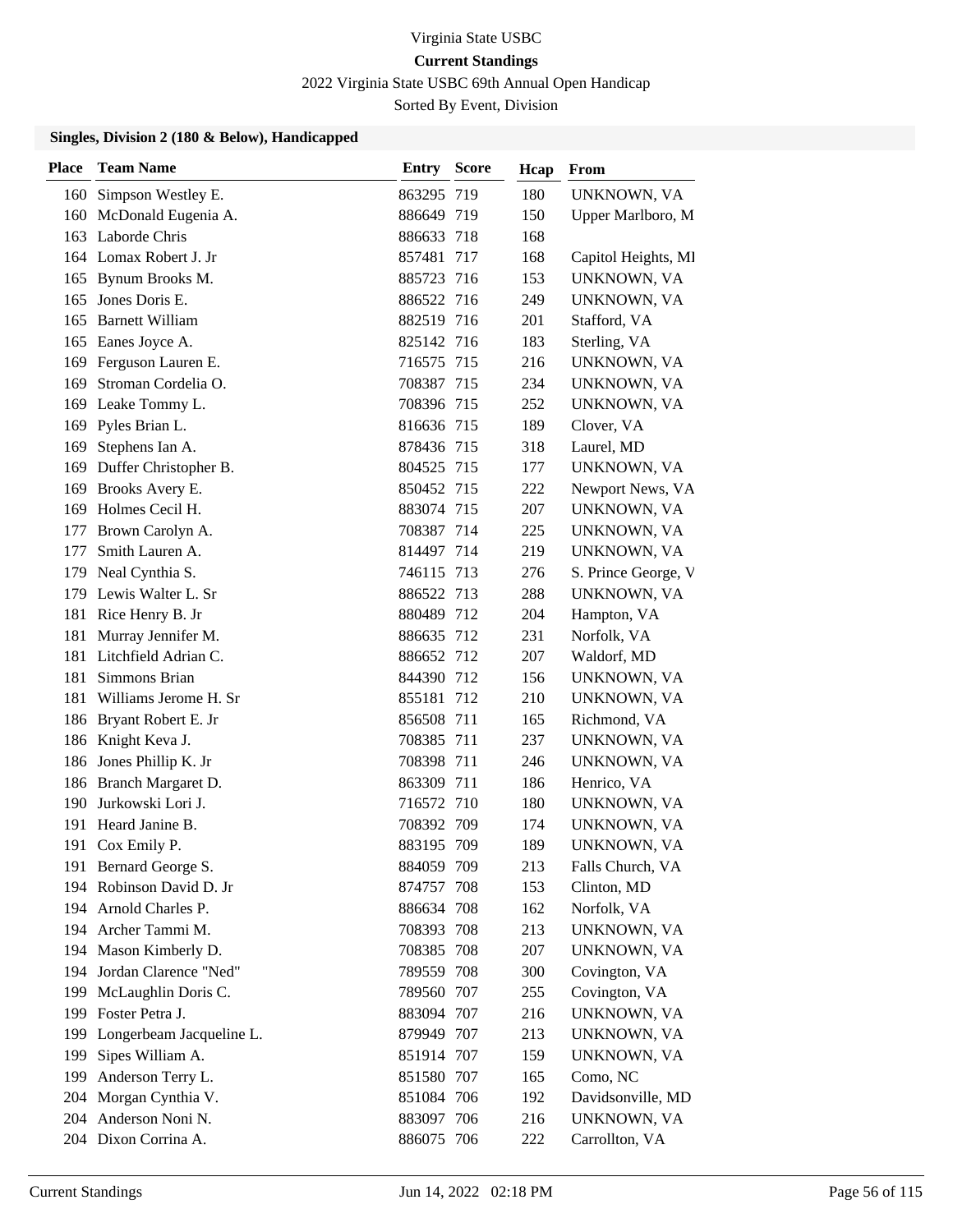2022 Virginia State USBC 69th Annual Open Handicap

Sorted By Event, Division

| <b>Place</b> | <b>Team Name</b>            | <b>Entry Score</b> | Hcap | From              |
|--------------|-----------------------------|--------------------|------|-------------------|
|              | 204 Richardson Elizabeth A. | 795322 706         | 231  | UNKNOWN, VA       |
|              | 208 Hampton John O. Jr      | 708391 705         | 159  | UNKNOWN, VA       |
|              | 208 Grigsby Jay W.          | 790086 705         | 156  | Yorktown, VA      |
| 208          | Nicholson Paula M.          | 825211 705         | 228  | Chesapeake, VA    |
| 208          | Grey Richard L. Jr          | 885621 705         | 159  | Nokesville, VA    |
|              | 212 Ivey Eric M.            | 886642 704         | 150  | Prince George, VA |
|              | 212 Dixon Cleveland M.      | 886075 704         | 225  | Carrollton, VA    |
|              | 212 Lida Stephanie L.       | 791015 704         | 354  | UNKNOWN, VA       |
|              | 212 Jones Leonard W.        | 789559 704         | 186  | Covington, VA     |
|              | 216 Lee Steven              | 795264 703         | 165  | UNKNOWN, VA       |
|              | 216 Turner David E.         | 827233 703         | 153  | UNKNOWN, VA       |
|              | 216 Hess William B.         | 886652 703         | 270  | Waldorf, MD       |
|              | 216 Hinkle Craig W.         | 851315 703         | 159  | Henrico, VA       |
|              | 216 Disbrow Nelson C.       | 851035 703         | 156  | Richmond, VA      |
|              | 216 Byer Roger G.           | 853399 703         | 168  | UNKNOWN, VA       |
|              | 216 Griffin Janet L.        | 886318 703         | 285  | UNKNOWN, VA       |
| 223          | Lynch Maiko O.              | 854075 702         | 252  | Stafford, VA      |
| 223          | White Carrie R.             | 844276 702         | 297  | UNKNOWN, VA       |
| 223.         | Colding Tina L.             | 850696 702         | 285  | UNKNOWN, VA       |
| 226          | Cook Adam P.                | 766299 701         | 243  | UNKNOWN, VA       |
|              | 226 Booth Brandon S.        | 885644 701         | 186  | Blacksburg, VA    |
| 228          | Hudson Jonathan T.          | 816640 700         | 210  | Clover, VA        |
| 228          | Pugh Chad M.                | 863173 700         | 273  | UNKNOWN, VA       |
|              | 230 Cloud J Andrew          | 825142 699         | 153  | Sterling, VA      |
|              | 230 Hunter Tyrone J.        | 789153 699         | 159  | Washington, DC    |
| 230          | Spencer Hortense(Toodie) A. | 708378 699         | 294  | UNKNOWN, VA       |
|              | 230 Battle Robert J. Jr     | 708389 699         | 219  | UNKNOWN, VA       |
| 230          | Johnson Christi C.          | 708383 699         | 318  | UNKNOWN, VA       |
| 230          | Jones Aaron L.              | 886653 699         | 180  | Waldorf, MD       |
| 236          | Orfield Roger D.            | 886609 698         | 201  | Chesterfield, VA  |
|              | 236 Harvey Kenneth C.       | 708393 698         | 267  | UNKNOWN, VA       |
|              | 236 Turner Paulette E.      | 825211 698         | 273  | Chesapeake, VA    |
|              | 236 Stalker Matthew C.      | 863120 698         | 219  | Springfield, VA   |
| 240          | Cutshaw Christa M.          | 765533 697         | 228  | UNKNOWN, VA       |
|              | 240 Adams Dwayne W. Sr      | 708397 697         | 186  | UNKNOWN, VA       |
|              | 240 Dickerson Nathan L. Jr  | 886064 697         | 153  | UNKNOWN, VA       |
|              | 243 Baines Mark T.          | 882584 696         | 150  | Emporia, VA       |
| 243          | Shaw Taysha L.              | 874757 696         | 315  | Clinton, MD       |
| 243          | Quigley Lavinia A.          | 789155 696         | 204  | Washington, DC    |
|              | 246 LaMotte James H.        | 804525 695         | 168  | UNKNOWN, VA       |
| 247          | Hugen Tyler                 | 851637 694         | 261  | UNKNOWN, VA       |
| 247          | Waddler George L.           | 788045 694         | 192  | Lynchburg, VA     |
| 247          | Meredith Sonya B.           | 708394 694         | 171  | UNKNOWN, VA       |
| 247          | <b>Scott Katherine</b>      | 825212 694         | 297  | Chesapeake, VA    |
| 251          | VanBuren Belinda B.         | 708396 693         | 366  | UNKNOWN, VA       |
| 251          | Solomon George              | 790606 693         | 183  | UNKNOWN, VA       |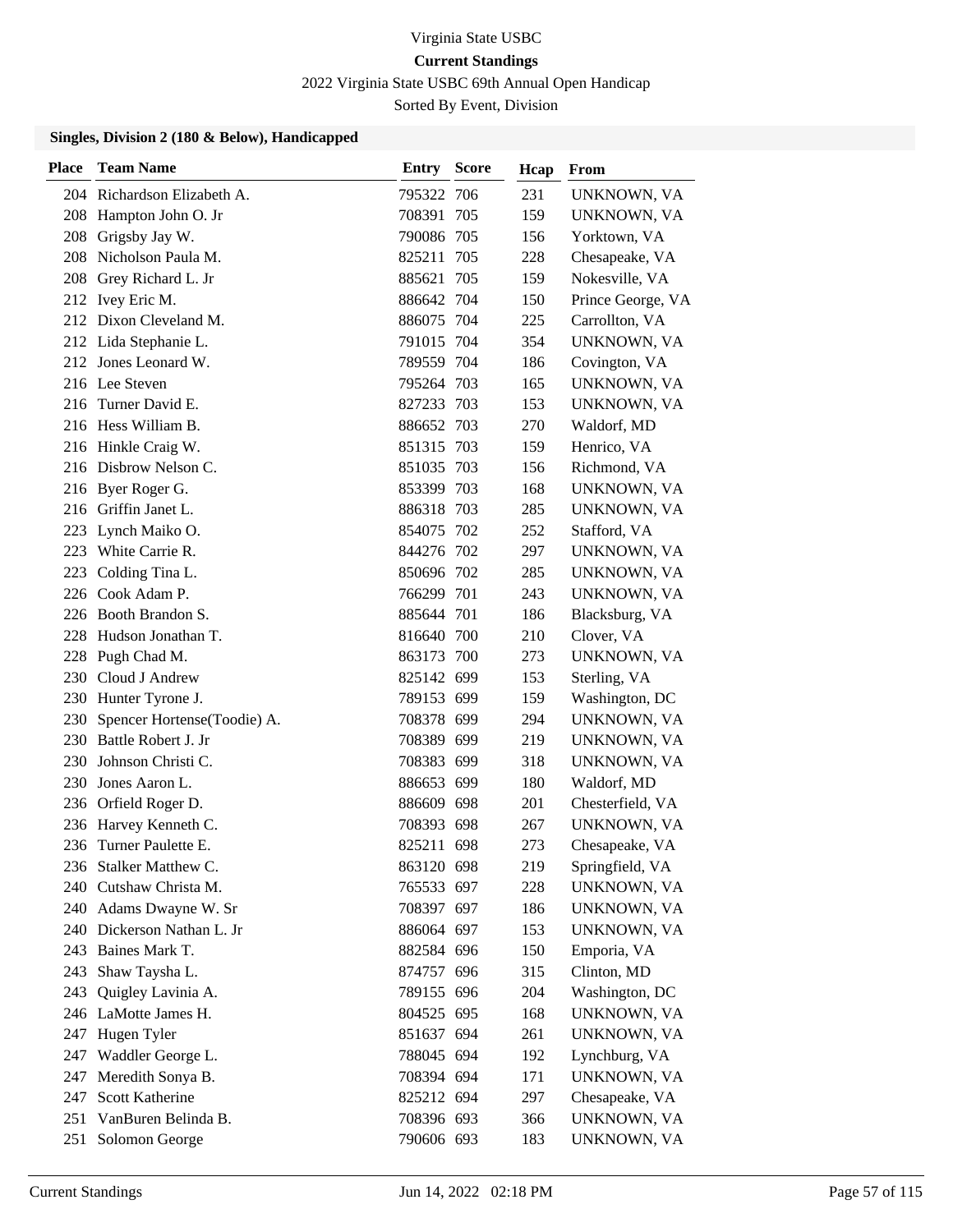2022 Virginia State USBC 69th Annual Open Handicap

Sorted By Event, Division

| <b>Place</b> | <b>Team Name</b>             | <b>Entry Score</b> | Hcap | From                |
|--------------|------------------------------|--------------------|------|---------------------|
|              | 251 Peoples Carolyn V.       | 850693 693         | 177  | UNKNOWN, VA         |
|              | 254 Bell Trina-Renee M.      | 850698 692         | 150  | UNKNOWN, VA         |
|              | 254 Hayes Clarence (Bill) W. | 790915 692         | 222  | UNKNOWN, VA         |
|              | 254 Dover Becky E.           | 814513 692         | 261  | Suffolk, VA         |
|              | 254 Davis Maurice T.         | 708388 692         | 195  | UNKNOWN, VA         |
|              | 254 Knight Terry M. Jr       | 708385 692         | 174  | UNKNOWN, VA         |
| 254          | Jones Aleea M.               | 785609 692         | 183  | Chester, VA         |
|              | 254 Simmons Dale E.          | 788950 692         | 171  | Elkton, VA          |
|              | 254 Guill David E.           | 874953 692         | 156  | Rustburg, VA        |
|              | 254 Moreland Keith           | 886099 692         | 273  | Bremo Bluff, VA     |
|              | 254 Adams John F.            | 886651 692         | 174  | Waldorf, MD         |
|              | 264 Futrell William W.       | 873342 691         | 159  | Emporia, VA         |
| 264          | Blizzard David L.            | 883074 691         | 192  | UNKNOWN, VA         |
| 264          | Wiggins Gerald R. Sr         | 788048 691         | 168  | Lynchburg, VA       |
|              | 264 Neal Tamara V.           | 850698 691         | 156  | UNKNOWN, VA         |
|              | 264 Irby Gwendolyn           | 857423 691         | 285  | Upper Marlboro, M   |
| 269          | Kelley Angelina D.           | 708382 690         | 201  | UNKNOWN, VA         |
| 269          | VAN DUSEN STEPHANIE          | 765541 690         | 225  | UNKNOWN, VA         |
| 269          | Evans Ronald E.              | 859323 690         | 177  | Chester, VA         |
|              | 272 McNear Erica L.          | 816638 689         | 186  | Clover, VA          |
| 272          | Dunson Rickey E.             | 880413 689         | 201  | Midlothian, VA      |
|              | 272 Diaz Celestine           | 886631 689         | 264  | Adamstown, MD       |
| 272          | Scott Alinza                 | 825212 689         | 198  | Chesapeake, VA      |
|              | 272 Green Helen M.           | 855184 689         | 285  | UNKNOWN, VA         |
| 272          | McCauley Michael A.          | 850695 689         | 150  | UNKNOWN, VA         |
| 278          | Megginson Lorenzo            | 843781 688         | 162  | UNKNOWN, VA         |
|              | 278 Ray Anne S.              | 765536 688         | 267  | UNKNOWN, VA         |
| 280          | Pilgram Harold               | 843781 687         | 162  | UNKNOWN, VA         |
| 280          | Johnson Shawanda D.          | 886638 687         | 300  | Landover, MD        |
| 280          | Weaver Rita O.               | 884108 687         | 222  | UNKNOWN, VA         |
| 280          | Scott Wendy H.               | 880412 687         | 201  | Midlothian, VA      |
|              | 280 Branch Jerry M.          | 863295 687         | 180  | UNKNOWN, VA         |
|              | 280 Morris Amanda            | 849288 687         | 402  | Ashburn, VA         |
| 286          | Clark Rebecca E.             | 886629 686         | 282  | Norfolk, VA         |
|              | 286 Bollinger Lester E.      | 765532 686         | 171  | UNKNOWN, VA         |
|              | 286 Nesmith Kiya L.          | 825206 686         | 234  | Chesapeake, VA      |
|              | 286 Rountree Marion          | 825206 686         | 171  | Chesapeake, VA      |
| 290          | Robinson Janet R.            | 856360 685         | 249  | Fort Washington, N. |
| 290          | Murray Anne M.               | 856573 685         | 264  | Bethesda, MD        |
|              | 290 Liska Luke I.            | 814520 685         | 165  | Dublin, VA          |
|              | 290 Parks Warren L. Sr       | 789153 685         | 213  | Washington, DC      |
| 290          | Williams Keith A.            | 883195 685         | 207  | UNKNOWN, VA         |
| 295          | Joyner Robert E.             | 814513 684         | 156  | Suffolk, VA         |
| 295          | Scott Raymond W. Jr          | 765538 684         | 174  | UNKNOWN, VA         |
| 295          | Smith Ryan N.                | 708381 684         | 231  | UNKNOWN, VA         |
| 298          | Copper Zinabeth              | 851084 683         | 231  | Davidsonville, MD   |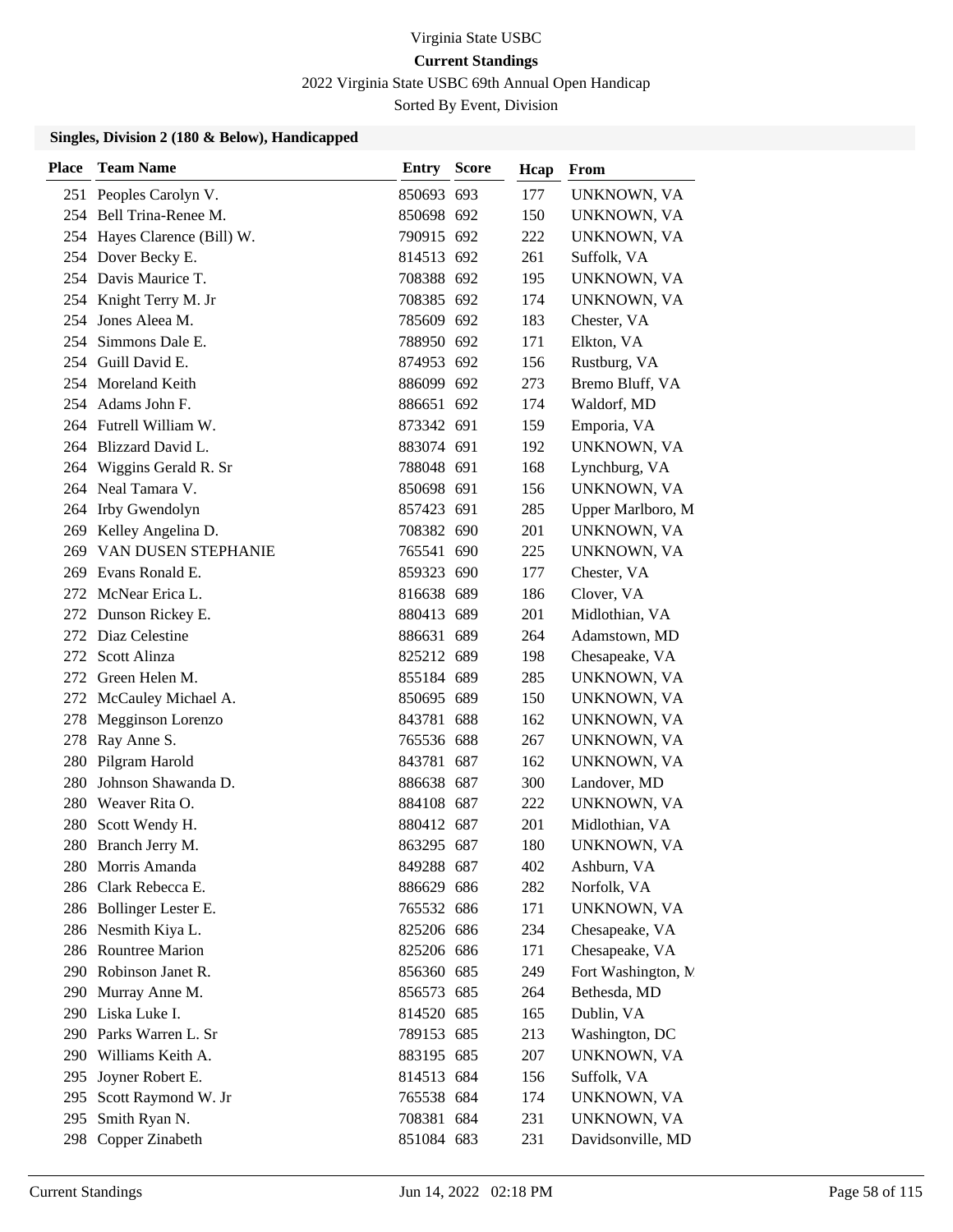2022 Virginia State USBC 69th Annual Open Handicap

Sorted By Event, Division

| Place | <b>Team Name</b>                    | Entry      | <b>Score</b> | Hcap | From                |
|-------|-------------------------------------|------------|--------------|------|---------------------|
| 299   | Byer Summer V.                      | 853399 682 |              | 339  | UNKNOWN, VA         |
|       | 299 Yetter Amber E.                 | 850091 682 |              | 258  | Grottoes, VA        |
| 299   | Johnson Mark S.                     | 798413 682 |              | 207  | Chesterfield, VA    |
|       | 302 Camp Warren E.                  | 758659 681 |              | 189  | Chesterfield, VA    |
|       | 302 Boyd Bettsie M.                 | 884059 681 |              | 366  | Falls Church, VA    |
| 302   | <b>Smith Stanley</b>                | 816638 681 |              | 159  | Clover, VA          |
|       | 302 Archer Jon                      | 885552 681 |              | 153  | UNKNOWN, VA         |
|       | 302 Hysick Mike D.                  | 765539 681 |              | 312  | UNKNOWN, VA         |
|       | 302 Carper Jeffrey W.               | 856353 681 |              | 153  | UNKNOWN, VA         |
|       | 308 Eighani Omid                    | 790607 680 |              | 177  | UNKNOWN, VA         |
|       | 308 Holmes Leroy M. Sr              | 708382 680 |              | 210  | UNKNOWN, VA         |
| 308   | Smith James L.                      | 816640 680 |              | 225  | Clover, VA          |
| 311   | Cline Elisa P.                      | 874661 679 |              | 231  | Virginia Beach, VA  |
|       | 311 Green Wilson L. Jr              | 880411 679 |              | 228  | Midlothian, VA      |
|       | 311 Linkous Joseph R.               | 885643 679 |              | 213  | Blacksburg, VA      |
|       | 311 Carey-Slater Cassandra Y.       | 788048 679 |              | 168  | Lynchburg, VA       |
|       | 311 Puffenbarger Kenny (Kenneth) E. | 856353 679 |              | 198  | UNKNOWN, VA         |
|       | 316 Easter Chandra M.               | 825272 678 |              | 261  | Inwood, WV          |
|       | 316 Jenkins Sharon E.               | 857481 678 |              | 210  | Capitol Heights, MI |
| 318   | Schultz Debbie D.                   | 886650 677 |              | 186  | Waldorf, MD         |
|       | 318 Pearce Lisa C.                  | 861581 677 |              | 258  | UNKNOWN, VA         |
| 320   | Brooks Felix L.                     | 850452 676 |              | 228  | Newport News, VA    |
|       | 320 Wright Tara H.                  | 886618 676 |              | 300  | Mechanicsville, VA  |
|       | 320 Coleman Ponce D.                | 858465 676 |              | 174  | UNKNOWN, VA         |
| 320   | McNally James P.                    | 886635 676 |              | 285  | Norfolk, VA         |
| 320   | Speidel James L.                    | 790596 676 |              | 177  | Prince George, VA   |
|       | 325 McDaniel Sean C.                | 790596 675 |              | 165  | Prince George, VA   |
|       | 325 Lomax Cynthia A.                | 857481 675 |              | 225  | Capitol Heights, MI |
|       | 325 Pezzella Tony J.                | 783745 675 |              | 225  | Virginia Beach, VA  |
| 325   | Harris Rosie J.                     | 825212 675 |              | 213  | Chesapeake, VA      |
| 325   | Washington Ronald D.                | 886099 675 |              | 153  | Bremo Bluff, VA     |
|       | 325 Edwards Kevin A.                | 883839 675 |              | 159  | UNKNOWN, VA         |
| 325   | Jackson William H.                  | 886522 675 |              | 174  | UNKNOWN, VA         |
| 325   | Cox Betty J.                        | 818947 675 |              | 204  | Chester, VA         |
|       | 333 Morris Shannon                  | 758013 674 |              | 171  | UNKNOWN, VA         |
|       | 333 Batchelor Eric L. Sr            | 878421 674 |              | 183  | Virginia Beach, VA  |
| 333   | Simmons Alvin L.                    | 873342 674 |              | 162  | Emporia, VA         |
| 333   | Ross Keith L. Sr                    | 880413 674 |              | 153  | Midlothian, VA      |
|       | 337 Eatmon Curtis A.                | 858459 673 |              | 156  | UNKNOWN, VA         |
| 337   | Christmas Garland L. Sr             | 858465 673 |              | 171  | UNKNOWN, VA         |
| 337   | <b>Layton Betty</b>                 | 853399 673 |              | 246  | UNKNOWN, VA         |
| 337   | Treaster Gary R.                    | 790915 673 |              | 156  | UNKNOWN, VA         |
|       | 341 Carter Shandy                   | 791015 672 |              | 228  | UNKNOWN, VA         |
|       | 341 Lucas Clayton J.                | 781067 672 |              | 153  | UNKNOWN, VA         |
| 341   | Steele Randy S.                     | 863172 672 |              | 156  | UNKNOWN, VA         |
| 341   | Cook Caylyn M.                      | 765533 672 |              | 210  | UNKNOWN, VA         |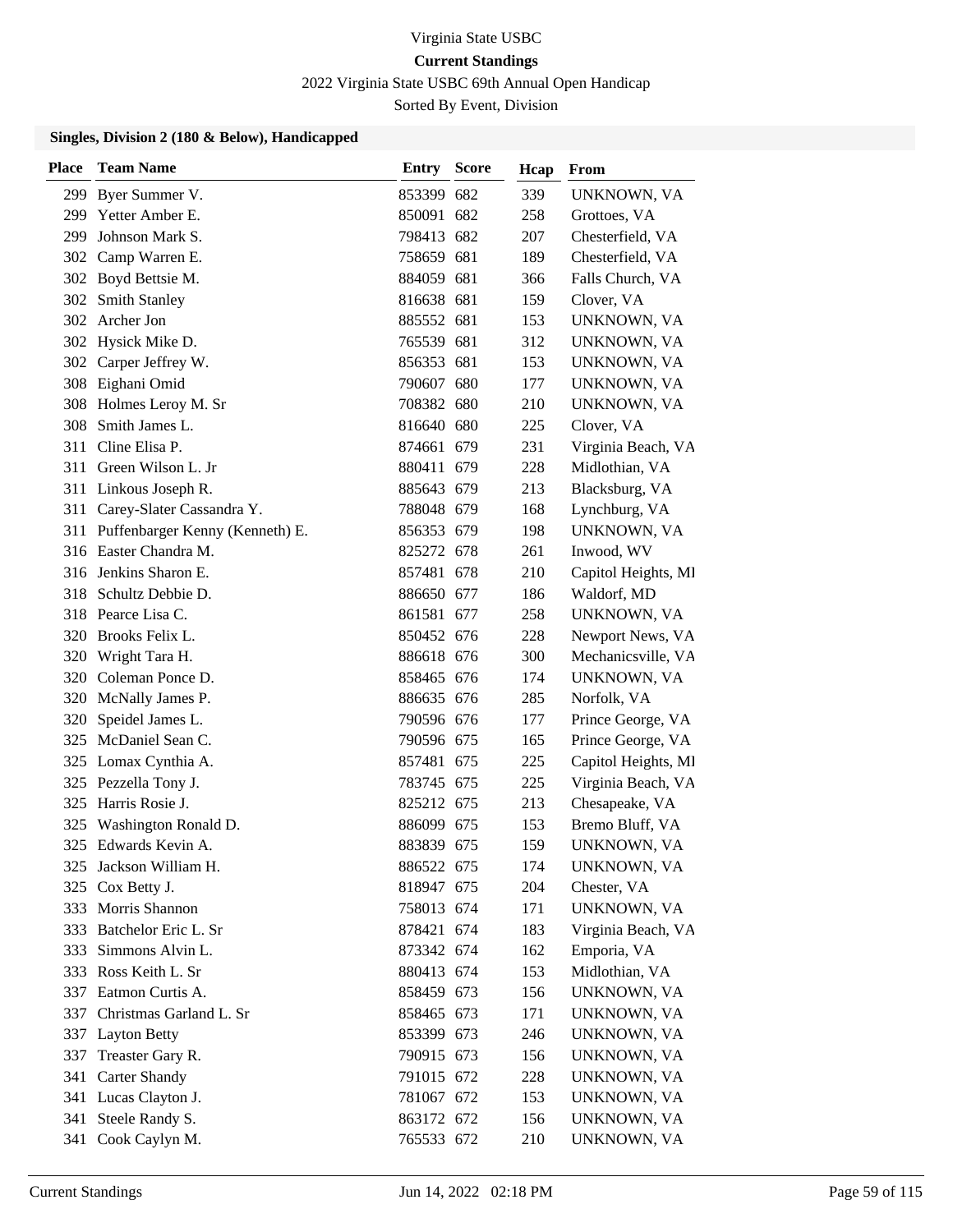2022 Virginia State USBC 69th Annual Open Handicap

Sorted By Event, Division

| <b>Place</b> | <b>Team Name</b>             | Entry      | <b>Score</b> | Hcap | From                |
|--------------|------------------------------|------------|--------------|------|---------------------|
|              | 341 Moore Joseph A.          | 850964 672 |              | 162  | UNKNOWN, VA         |
|              | 341 Logan Adell              | 883094 672 |              | 234  | UNKNOWN, VA         |
|              | 341 Livingston Bernard       | 883095 672 |              | 177  | <b>UNKNOWN, VA</b>  |
| 348          | Stallings Nathan N.          | 880414 671 |              | 240  | Midlothian, VA      |
|              | 348 Hiett Charles {Ed} E. Sr | 882596 671 |              | 228  | UNKNOWN, VA         |
| 348          | Engler Kacey A.              | 885590 671 |              | 228  | Montpelier, VA      |
|              | 348 Wade Tamara M.           | 708398 671 |              | 282  | UNKNOWN, VA         |
|              | 348 Ferrell Patrick A.       | 884092 671 |              | 210  | Washington, DC      |
|              | 348 McLean Charles E.        | 808666 671 |              | 255  | Hampton, VA         |
|              | 354 Delk-Glenn Darlene       | 856467 670 |              | 249  | Newport News, VA    |
|              | 354 Newlin Michael J.        | 790339 670 |              | 162  | UNKNOWN, VA         |
|              | 354 Jacobs Keia D.           | 886628 670 |              | 225  | Norfolk, VA         |
|              | 354 McCue Fred A.            | 882519 670 |              | 237  | Stafford, VA        |
|              | 358 Freeman John E. II       | 825210 669 |              | 165  | Chesapeake, VA      |
|              | 358 Rapert Doris             | 792865 669 |              | 201  | Lexington, VA       |
| 360          | Moon Sungju                  | 795264 668 |              | 159  | UNKNOWN, VA         |
| 360          | Christian Allen L. Jr        | 789906 668 |              | 171  | Richmond, VA        |
| 360          | Denton Max D.                | 886599 668 |              | 186  | UNKNOWN, VA         |
|              | 360 Valentine Michael W.     | 851915 668 |              | 201  | UNKNOWN, VA         |
|              | 364 Treadway Robert J. Jr    | 850338 667 |              | 159  | UNKNOWN, VA         |
| 364          | Johnston Lisa S.             | 885768 667 |              | 162  | UNKNOWN, VA         |
|              | 364 Mills Antuan A.          | 886628 667 |              | 171  | Norfolk, VA         |
|              | 364 Parrish Steffany N.      | 886648 667 |              | 261  | Hopewell, VA        |
|              | 364 Gay Les Jr               | 855183 667 |              | 189  | UNKNOWN, VA         |
| 364          | Carvajal Mallory A.          | 790338 667 |              | 270  | UNKNOWN, VA         |
| 370          | Stewart Arthur M. Sr         | 884092 666 |              | 165  | Washington, DC      |
|              | 370 Robinson Solomon         | 858459 666 |              | 156  | UNKNOWN, VA         |
| 370          | Keys Timothy D.              | 882798 666 |              | 150  | <b>UNKNOWN, VA</b>  |
| 373          | Martin James L.              | 794637 665 |              | 153  | South Boston, VA    |
| 373          | Gilbert Mary T.              | 886655 665 |              | 177  | Dumfries, VA        |
| 373          | Furman Theresa S.            | 814513 665 |              | 273  | Suffolk, VA         |
| 373          | Parrish George M.            | 789152 665 |              | 225  | Washington, DC      |
|              | 377 Drake Brigitte E.        | 765532 664 |              | 162  | UNKNOWN, VA         |
| 377          | Richardson Janice B.         | 743870 664 |              | 210  | Portsmouth, VA      |
|              | 377 Cochran Kristie L.       | 798414 664 |              | 168  | Chesterfield, VA    |
| 377          | Keys Shelley A.              | 882798 664 |              | 228  | UNKNOWN, VA         |
| 381          | Pierce Ryan M.               | 878421 663 |              | 171  | Virginia Beach, VA  |
| 381          | Preston Derek A.             | 843501 663 |              | 171  | UNKNOWN, VA         |
| 381          | Tate-Moore Amelia J.         | 886657 663 |              | 252  | UNKNOWN, VA         |
| 381          | Moore Jennifer M.            | 886627 663 |              | 153  | Waynesboro, VA      |
| 381          | David Christine R.           | 788039 663 |              | 171  | Lynchburg, VA       |
| 381          | Johnson Clifton "Kip" W.     | 843781 663 |              | 207  | UNKNOWN, VA         |
|              | 387 Dent Garnelle            | 856360 662 |              | 183  | Fort Washington, M. |
| 387          | Vinson Gigi M.               | 788045 662 |              | 165  | Lynchburg, VA       |
| 387          | Clark Mary E.                | 879948 662 |              | 246  | UNKNOWN, VA         |
|              | 387 Fletcher Diane E.        | 886651 662 |              | 330  | Waldorf, MD         |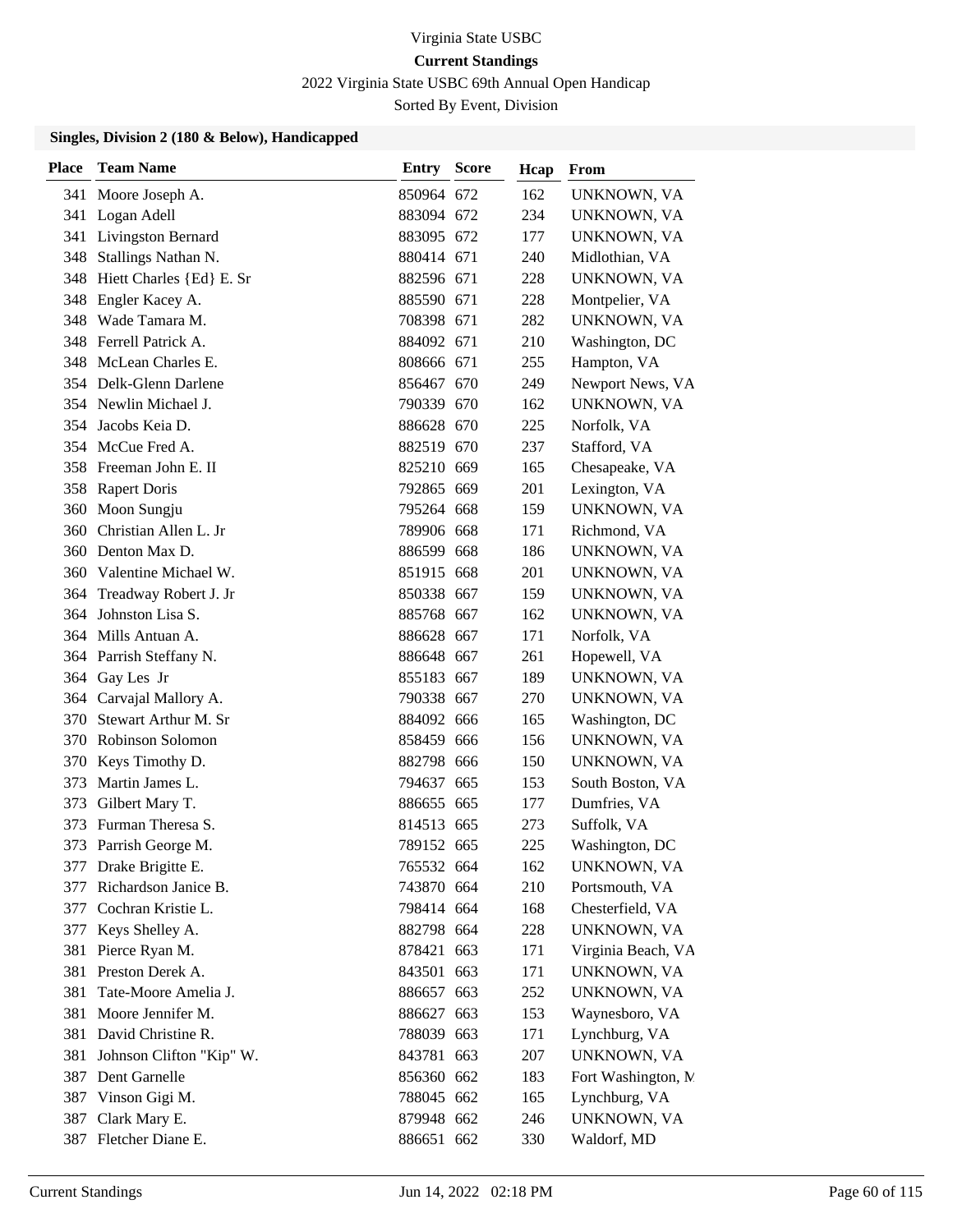2022 Virginia State USBC 69th Annual Open Handicap

Sorted By Event, Division

| <b>Place</b> | <b>Team Name</b>                 | Entry      | <b>Score</b> | Hcap | From               |
|--------------|----------------------------------|------------|--------------|------|--------------------|
| 387          | Journiette Lamar R.              | 861810 662 |              | 261  | SALEM, VA          |
| 387          | Belton Robbie J.                 | 855271 662 |              | 186  | UNKNOWN, VA        |
| 393          | Miller Fredrick Butch W.         | 852248 661 |              | 198  | Broadway, VA       |
|              | 393 Cullers Robbie E. II         | 788950 661 |              | 156  | Elkton, VA         |
| 393          | Kapustka Guy M.                  | 886651 661 |              | 258  | Waldorf, MD        |
| 393          | McGhee James                     | 886653 661 |              | 210  | Waldorf, MD        |
| 393          | Berg Cathy C.                    | 879949 661 |              | 309  | UNKNOWN, VA        |
|              | 393 Cooper Tai M.                | 708381 661 |              | 177  | UNKNOWN, VA        |
| 393          | Driver Walter Jr                 | 808666 661 |              | 207  | Hampton, VA        |
| 400          | Bowers Joseph A.                 | 841813 660 |              | 162  | Martinsburg, WV    |
| 400          | Williams Cynthia D.              | 850696 660 |              | 174  | UNKNOWN, VA        |
| 400          | Smith Thomas J.                  | 825210 660 |              | 183  | Chesapeake, VA     |
| 400          | Mattingley Timothy A.            | 851636 660 |              | 177  | UNKNOWN, VA        |
|              | 400 McDonough Brian G.           | 851580 660 |              | 156  | Como, NC           |
|              | 400 Lancaster John W.            | 874757 660 |              | 159  | Clinton, MD        |
|              | 406 Goss Shaquanda R.            | 708388 659 |              | 210  | UNKNOWN, VA        |
|              | 406 Garrett Betty Jo             | 792865 659 |              | 288  | Lexington, VA      |
|              | 408 Barnette Keshia M.           | 856509 658 |              | 261  | Richmond, VA       |
|              | 408 Battle Captoria              | 708389 658 |              | 204  | UNKNOWN, VA        |
|              | 408 Conner Dawniel C.            | 708379 658 |              | 204  | UNKNOWN, VA        |
| 408          | Hudson Wanda E.                  | 804526 658 |              | 270  | UNKNOWN, VA        |
| 408          | Shupe Michael W.                 | 798411 658 |              | 195  | Chesterfield, VA   |
| 408          | Eye Chris D.                     | 884932 658 |              | 168  | Franklin, WV       |
| 408          | Jackson Willie B.                | 816638 658 |              | 174  | Clover, VA         |
|              | 408 Lee Alyssa M.                | 886645 658 |              | 201  | Gainesville, VA    |
|              | 408 Barnes Renard                | 886653 658 |              | 165  | Waldorf, MD        |
| 417          | Stevens Augustine M.             | 863294 657 |              | 219  | UNKNOWN, VA        |
| 417          | Hogue Sylvia A.                  | 841891 657 |              | 240  | South Boston, VA   |
| 417          | Washington Monica A.             | 708383 657 |              | 348  | UNKNOWN, VA        |
| 417          | Jackson Bernice H.               | 788042 657 |              | 168  | Lynchburg, VA      |
| 417          | Jainniney Ronald C.              | 825272 657 |              | 168  | Inwood, WV         |
|              | 417 Campbell Rusty (Russell)) W. | 856353 657 |              | 171  | UNKNOWN, VA        |
|              | 423 Ricks-Beach Marilyn          | 789159 656 |              | 276  | Washington, DC     |
| 423          | Skaggs Harry A.                  | 783745 656 |              | 171  | Virginia Beach, VA |
|              | 423 Green Rebecca A.             | 863309 656 |              | 177  | Henrico, VA        |
|              | 423 Smoke Russell J.             | 863285 656 |              | 180  | UNKNOWN, VA        |
| 427          | Faulkner Alfred M.               | 816637 655 |              | 168  | Clover, VA         |
| 427          | Clark Barbara J.                 | 874073 655 |              | 252  | Rockville, MD      |
|              | 429 Oliver Tom                   | 844390 654 |              | 213  | UNKNOWN, VA        |
| 429          | Barber Jimmie L.                 | 789559 654 |              | 249  | Covington, VA      |
| 429          | Holoman James A.                 | 880489 654 |              | 216  | Hampton, VA        |
| 432          | Dugan Stephen D.                 | 874661 653 |              | 240  | Virginia Beach, VA |
|              | 432 Hockaday Lisa                | 883097 653 |              | 279  | UNKNOWN, VA        |
|              | 432 Koch John E. Jr              | 841813 653 |              | 183  | Martinsburg, WV    |
| 432          | Wright Eric L.                   | 863172 653 |              | 159  | UNKNOWN, VA        |
|              | 432 Abrams Thomas C.             | 886625 653 |              | 150  | UNKNOWN, VA        |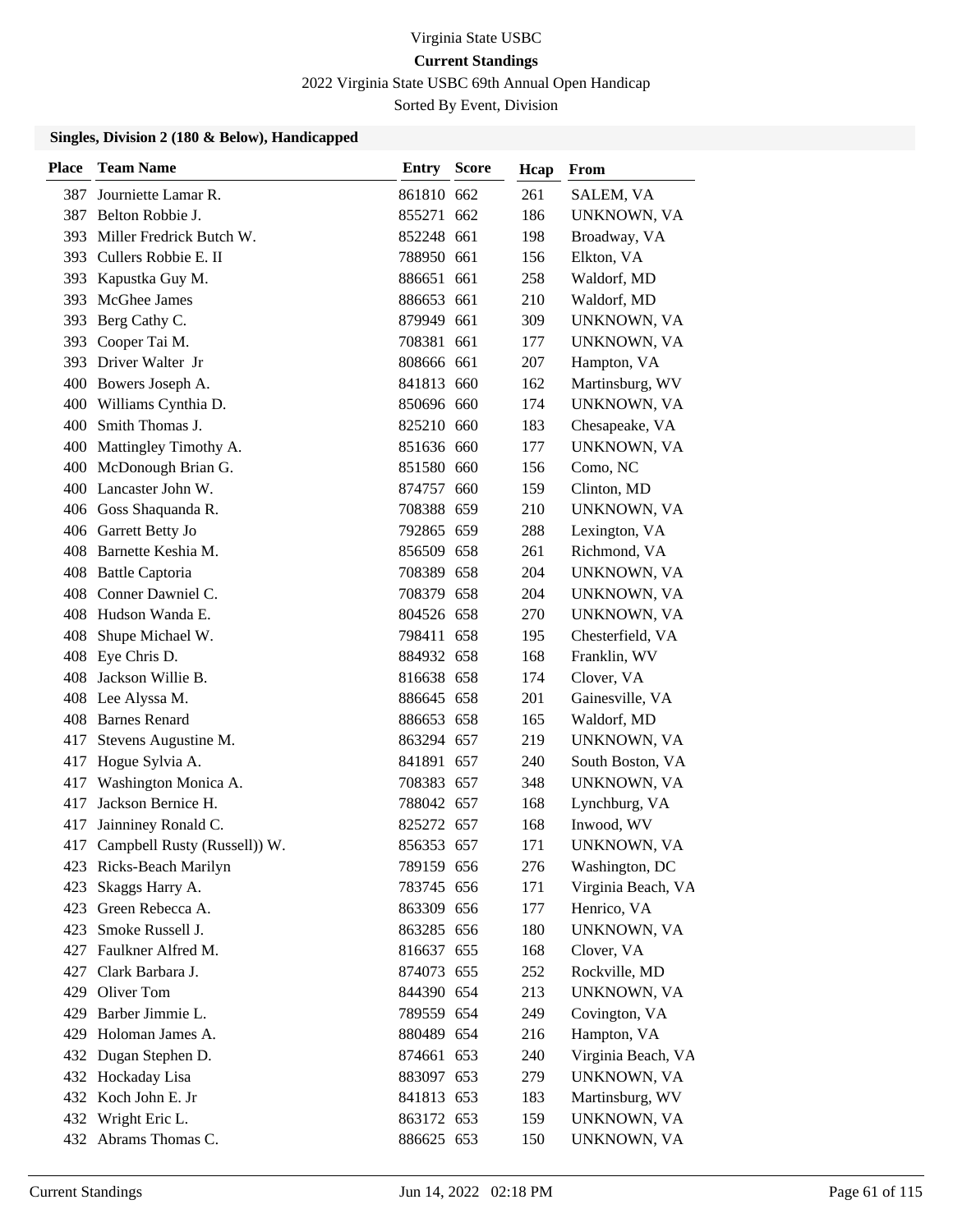2022 Virginia State USBC 69th Annual Open Handicap

Sorted By Event, Division

| <b>Place</b> | <b>Team Name</b>          | Entry      | <b>Score</b> | Hcap | From                 |
|--------------|---------------------------|------------|--------------|------|----------------------|
| 437          | Wilson John R. Jr         | 789151 652 |              | 168  | Washington, DC       |
| 437          | VanDusen Jennifer M.      | 765541 652 |              | 300  | UNKNOWN, VA          |
| 437          | Hicks Leslie J.           | 879948 652 |              | 306  | UNKNOWN, VA          |
|              | 437 Cullers Robert E.     | 788950 652 |              | 183  | Elkton, VA           |
|              | 437 Carroll Daniel        | 851005 652 |              | 150  | UNKNOWN, VA          |
|              | 442 Masters Wade A.       | 841814 651 |              | 156  | Martinsburg, WV      |
|              | 443 Lee Christine         | 855181 650 |              | 243  | UNKNOWN, VA          |
|              | 443 Roberts Raymond A. Sr | 816637 650 |              | 150  | Clover, VA           |
| 443          | Simpson William A. III    | 863295 650 |              | 159  | UNKNOWN, VA          |
|              | 446 Fairchild Larry K. Jr | 851913 649 |              | 150  | UNKNOWN, VA          |
| 446          | Jackson James L. Jr       | 794637 649 |              | 159  | South Boston, VA     |
|              | 446 Patterson Paula D.    | 850693 649 |              | 195  | UNKNOWN, VA          |
| 449          | Benjamin Rose E.          | 743872 648 |              | 204  | Portsmouth, VA       |
| 449          | Madison Cartalo L.        | 825211 648 |              | 216  | Chesapeake, VA       |
| 449          | Ayers Melissa T.          | 743004 648 |              | 234  | Fairfield, VA        |
| 449          | Davis Amanda J.           | 886630 648 |              | 165  | Warrenton, VA        |
| 453          | Alston Daryl K.           | 884108 647 |              | 192  | UNKNOWN, VA          |
| 453          | Sweeney Teresa A.         | 712727 647 |              | 330  | Roanoke, VA          |
| 453          | <b>Baker Darnell</b>      | 808666 647 |              | 195  | Hampton, VA          |
|              | 453 Barr Cindy A.         | 841814 647 |              | 231  | Martinsburg, WV      |
| 453          | Wade Danielle             | 886319 647 |              | 171  | UNKNOWN, VA          |
| 458          | Martyn William T.         | 886318 646 |              | 213  | UNKNOWN, VA          |
|              | 459 Delp Charles M.       | 855270 645 |              | 180  | UNKNOWN, VA          |
| 460          | <b>Alston Denise</b>      | 856360 644 |              | 204  | Fort Washington, N.  |
| 460          | Jenkins Sherika N.        | 886639 644 |              | 168  | Fredericksburg, VA   |
| 460          | Curtis Stafford J. Sr     | 841891 644 |              | 177  | South Boston, VA     |
|              | 463 Meadows Marcia L.     | 863285 643 |              | 180  | UNKNOWN, VA          |
| 463          | Winpegler Johnny A.       | 791016 643 |              | 186  | UNKNOWN, VA          |
| 465          | Eberly Chelsea R.         | 886646 642 |              | 171  | Gainesville, VA      |
| 465          | Haga David S.             | 758013 642 |              | 174  | UNKNOWN, VA          |
| 467          | Nuzzo Nicole M.           | 886650 641 |              | 183  | Waldorf, MD          |
| 467          | Wilson Linda              | 850696 641 |              | 186  | UNKNOWN, VA          |
|              | 469 Washington Renay      | 788042 639 |              | 165  | Lynchburg, VA        |
| 469          | Daugherty Harvey L.       | 875659 639 |              | 171  | Lynchburg, VA        |
| 469          | Stamps James L.           | 880489 639 |              | 195  | Hampton, VA          |
|              | 472 Dale Dianna L.        | 851636 638 |              | 312  | UNKNOWN, VA          |
|              | 472 Hunter Renee L.       | 857518 638 |              | 279  | District Heights, MI |
|              | 474 Rossi Sarah K.        | 886630 637 |              | 216  | Warrenton, VA        |
|              | 474 Moreland Kent         | 886099 637 |              | 231  | Bremo Bluff, VA      |
| 474          | Via Sylvia T.             | 853399 637 |              | 291  | UNKNOWN, VA          |
| 474          | Curtis Janice E.          | 882798 637 |              | 192  | UNKNOWN, VA          |
| 478          | Watson Edgar L. Jr        | 866032 636 |              | 162  | UNKNOWN, VA          |
| 479          | Pannell Robert L. Jr      | 855240 635 |              | 243  | UNKNOWN, VA          |
|              | 479 Overby Deborah D.     | 880412 635 |              | 258  | Midlothian, VA       |
| 481          | Freeman-Daniels Ieatha    | 885723 634 |              | 207  | UNKNOWN, VA          |
| 481          | Shrum John H.             | 795322 634 |              | 210  | UNKNOWN, VA          |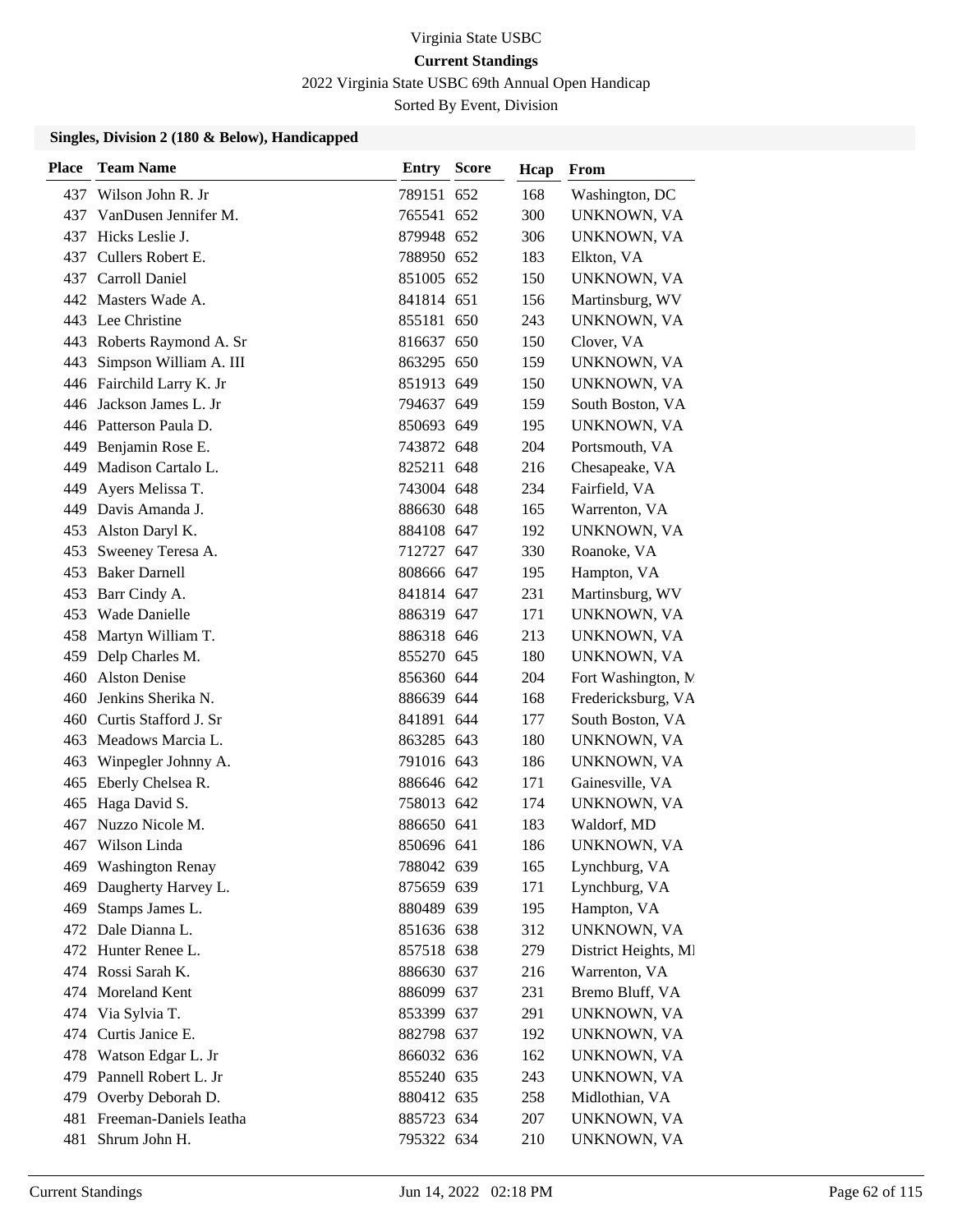2022 Virginia State USBC 69th Annual Open Handicap

Sorted By Event, Division

| Place | <b>Team Name</b>         | <b>Entry Score</b> | Hcap | From               |
|-------|--------------------------|--------------------|------|--------------------|
| 481   | Day Deanna E.            | 788043 634         | 165  | Lynchburg, VA      |
| 481   | Scott Karen F.           | 788045 634         | 156  | Lynchburg, VA      |
| 485   | <b>Todd Earnest</b>      | 863194 633         | 162  | UNKNOWN, VA        |
| 485   | Mann Jessica L.          | 886645 633         | 180  | Gainesville, VA    |
| 487   | Ramey Ashley L.          | 886638 632         | 336  | Landover, MD       |
| 487   | Shifflett John E. Jr     | 852248 632         | 228  | Broadway, VA       |
| 487   | Evans David M.           | 804526 632         | 150  | UNKNOWN, VA        |
| 487   | Hendrix Janet D.         | 790340 632         | 213  | UNKNOWN, VA        |
| 487 - | Gaddis Colette G.        | 814615 632         | 162  | Newport News, VA   |
|       | 492 Lucas Carolyn J.     | 708391 631         | 192  | UNKNOWN, VA        |
|       | 492 James Tiliyah B.     | 856509 631         | 174  | Richmond, VA       |
|       | 494 Hill Portia M.       | 861787 630         | 243  | SALEM, VA          |
|       | 494 Jones Donna B.       | 886264 630         | 219  | Roanoke, VA        |
|       | 496 James Thomas E. Sr   | 856506 629         | 162  | Richmond, VA       |
|       | 497 McFarland Leonard W. | 879948 628         | 162  | UNKNOWN, VA        |
|       | 498 Korff Donald H. Jr   | 886634 627         | 162  | Norfolk, VA        |
|       | 499 Pultz Lorie          | 844390 626         | 243  | UNKNOWN, VA        |
| 500   | Jones Jeffrey C.         | 792873 625         | 219  | UNKNOWN, VA        |
| 501   | Clay Marlon B.           | 855260 624         | 168  | UNKNOWN, VA        |
|       | 502 Fuller Brenda R.     | 884108 621         | 198  | UNKNOWN, VA        |
| 503   | Scurry Carrie L.         | 883929 620         | 195  | UNKNOWN, VA        |
| 503   | Faison Veronica D.       | 886652 620         | 216  | Waldorf, MD        |
| 503   | Will Virginia K          | 792873 620         | 276  | UNKNOWN, VA        |
| 503   | Allen Farnell            | 708392 620         | 210  | UNKNOWN, VA        |
| 507   | Simmons Tammy E.         | 844390 619         | 291  | UNKNOWN, VA        |
| 508   | Wright Michael T. Jr     | 886618 617         | 162  | Mechanicsville, VA |
| 509   | Palmer Dianna W.         | 861810 616         | 318  | SALEM, VA          |
| 509   | Latimore Patricia M.     | 886638 616         | 297  | Landover, MD       |
| 509   | James Sheila S.          | 856506 616         | 168  | Richmond, VA       |
| 509   | Fry Tami B.              | 886318 616         | 228  | UNKNOWN, VA        |
| 513   | Tate Anne C.             | 765532 614         | 201  | UNKNOWN, VA        |
| 514   | <b>Scott Comsee</b>      | 825212 613         | 162  | Chesapeake, VA     |
|       | 514 Brown Evan A.        | 808666 613         | 219  | Hampton, VA        |
|       | 514 Paxton Bruce A. Jr   | 789560 613         | 150  | Covington, VA      |
|       | 514 Neidig John L.       | 885768 613         | 165  | UNKNOWN, VA        |
| 518   | Johnson Brandi L.        | 804526 612         | 192  | UNKNOWN, VA        |
|       | 519 Flowers Joyce M.     | 708391 611         | 267  | UNKNOWN, VA        |
| 520   | King Tommy L. Jr         | 825207 610         | 156  | Chesapeake, VA     |
| 520   | Horner Tabatha K.        | 825169 610         | 174  | Ashburn, VA        |
| 520   | <b>Armstrong Gary</b>    | 886638 610         | 186  | Landover, MD       |
| 523   | Hagerman Anita L.        | 795322 609         | 207  | UNKNOWN, VA        |
| 524   | Hamblin Garry A.         | 874198 608         | 216  | Roanoke, VA        |
| 525   | Glenn Steven E.          | 856467 607         | 297  | Newport News, VA   |
|       | 525 Phillips Harold D.   | 885646 607         | 273  | Blacksburg, VA     |
| 527   | Padilla Madonna M.       | 850948 606         | 252  | UNKNOWN, VA        |
| 527   | Harrison Terence L.      | 878421 606         | 162  | Virginia Beach, VA |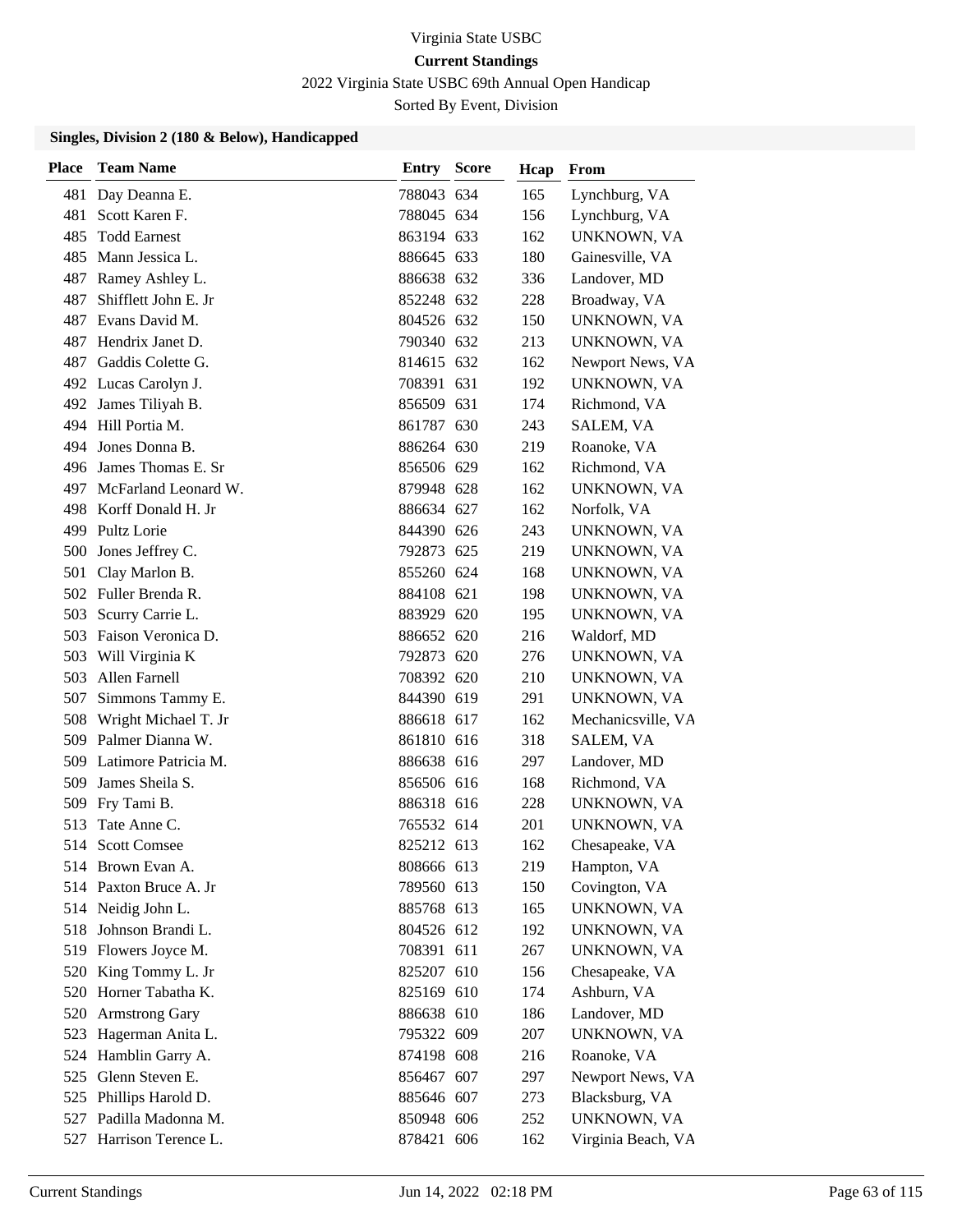2022 Virginia State USBC 69th Annual Open Handicap

Sorted By Event, Division

#### **Singles, Division 2 (180 & Below), Handicapped**

| <b>Place</b> | <b>Team Name</b>          | <b>Entry Score</b> | Hcap           | From               |
|--------------|---------------------------|--------------------|----------------|--------------------|
| 529          | Taylor Lance D.           | 856506 605         | 171            | Richmond, VA       |
| 529          | Morton Carolyn L.         | 790339 605         | 171            | UNKNOWN, VA        |
| 531          | Crawford C. Brantley      | 783745 601         | 252            | Virginia Beach, VA |
| 531          | Kapustka Lesa A.          | 886651 601         | 237            | Waldorf, MD        |
| 533          | Heath Deborah L.          | 766297 600         | 294            | UNKNOWN, VA        |
| 533          | Irick Mayfield Jr         | 789153 600         | 201            | Washington, DC     |
| 535          | Stevens Aubrey (Butch) Jr | 863294 599         | 195            | UNKNOWN, VA        |
| 536          | Welcher William A.        | 861787 593         | 192            | SALEM, VA          |
| 537          | Thompson Annie C.         | 863309 592         | 204            | Henrico, VA        |
| 537          | Selby Kenneth H.          | 790086 592         | 207            | Yorktown, VA       |
| 539          | Pippin Dakota R.          | 886648 586         | 162            | Hopewell, VA       |
| 540          | Arendas Andrew E.         | 875659 576         | 201            | Lynchburg, VA      |
| 541          | Fierro Carmen M.          | 838923 575         | 156            | Stafford, VA       |
| 542          | <b>Taylor Aubrey</b>      | 885725 565         | 159            | UNKNOWN, VA        |
| 543          | Lambert Benny S.          | 855251 563         | 219            | UNKNOWN, VA        |
|              | 544 Reid Elwood F.        | 852248 562         | 168            | Broadway, VA       |
| 545          | Brown Stephanie C.        | 816639 557         | 267            | Clover, VA         |
| 546          | Eley Earlene H.           | 863309 554         | 267            | Henrico, VA        |
| 547          | Woodward Robert G.        | 879949 550         | 261            | UNKNOWN, VA        |
| 548          | Milloy Theresa T.         | 880489 546         | 180            | Hampton, VA        |
| 549          | Pearson Greta N.          | 708395 515         | 186            | UNKNOWN, VA        |
| 550          | Holmes Earl S.            | 789158 514         | 150            | Washington, DC     |
| 551          | Gray Leon D.              | 789152 501         | 183            | Washington, DC     |
| 552          | Agosto Dante E.           | 886263 422         | $\overline{0}$ | Roanoke, VA        |
| 553          | Barlow Harry "Jerome" J.  | 886263 417         | $\Omega$       | Roanoke, VA        |
| 554          | Adams Daryl C.            | 886263 411         | $\Omega$       | Roanoke, VA        |
| 555          | Stickler Noah H.          | 886263 374         | $\Omega$       | Roanoke, VA        |

The lowest score to cash is 374.

### **Singles, Scratch Singles (180 & Below), Scratch**

| <b>Place</b> | <b>Team Name</b>         | <b>Entry Score</b> | Hcap | From            |
|--------------|--------------------------|--------------------|------|-----------------|
|              | Alkhoja Ziad N.          | 792967 694         |      | UNKNOWN, VA     |
|              | Johnson DeWayne M. Jr    | 823673 679         |      | Chester, VA     |
| 3            | Twyman Nelson L.         | 748824 629         |      | UNKNOWN, VA     |
|              | Reuss-Dean Cheyanne      | 886644 615         |      | Gainesville, VA |
| 5.           | Rhones Carletha O.       | 884055 606         |      | Washington, DC  |
| 6            | Lagham James             | 886647 598         |      | Gainesville, VA |
|              | Chesson Kareem T.        | 788046 582         |      | Lynchburg, VA   |
| 8            | Williamson Timothy S.    | 883096 580         |      | UNKNOWN, VA     |
| 9            | Bercaw Sarah A.          | 766296 565         |      | UNKNOWN, VA     |
| 10           | <b>Atteberry Louis</b>   | 766299 563         |      | UNKNOWN, VA     |
| 11           | Meador Christopher Derek | 863172 554         |      | UNKNOWN, VA     |
|              | 12 Bryant Robert E. Jr   | 856508 546         |      | Richmond, VA    |
|              | 12 Grey Richard L. Jr    | 885621 546         |      | Nokesville, VA  |
| 12           | Hampton John O. Jr       | 708391 546         |      | UNKNOWN, VA     |
| 15           | Dickerson Nathan L. Jr   | 886064 544         |      | UNKNOWN, VA     |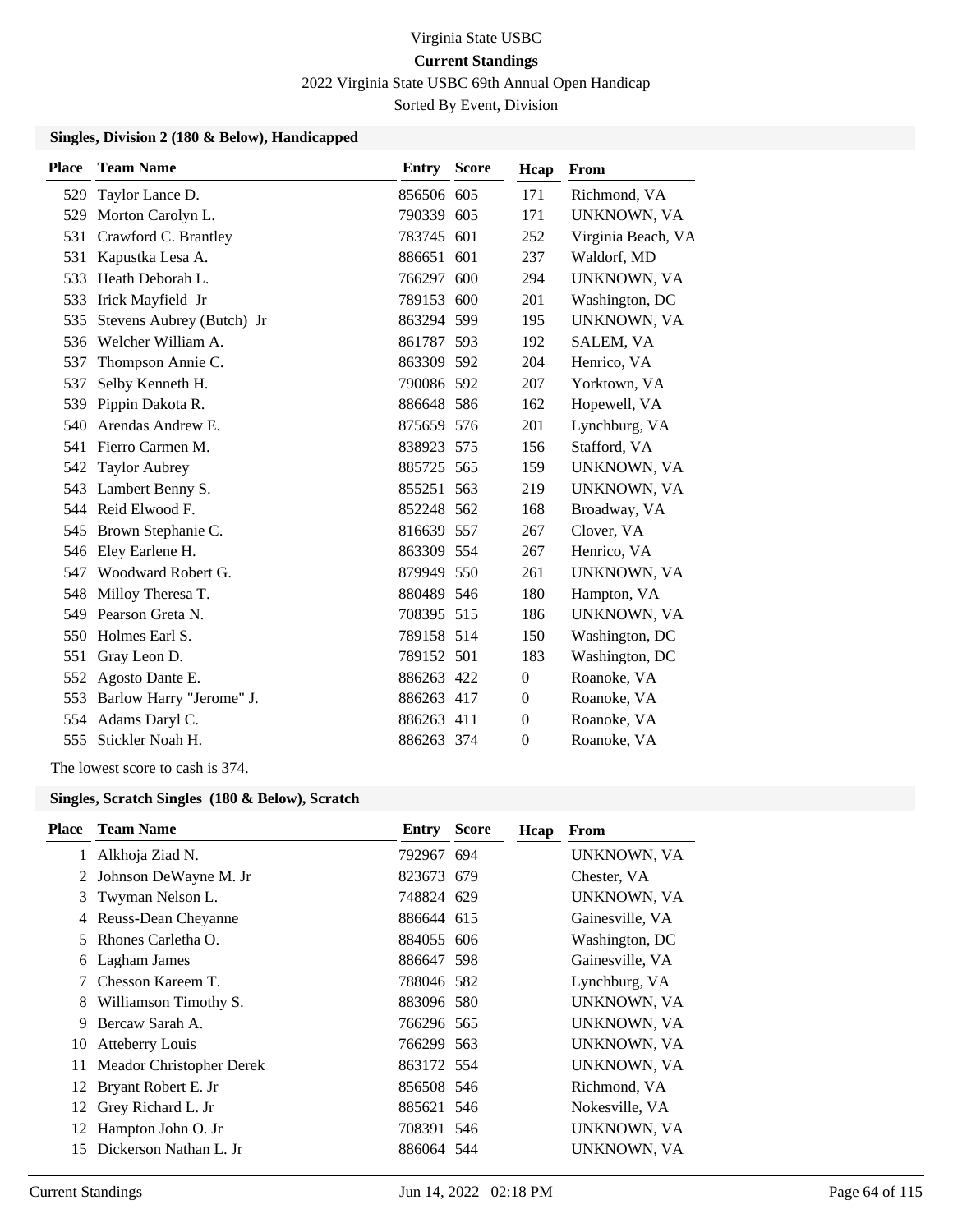2022 Virginia State USBC 69th Annual Open Handicap

Sorted By Event, Division

#### **Singles, Scratch Singles (180 & Below), Scratch**

| <b>Place</b> | <b>Team Name</b>               | Entry      | <b>Score</b><br>Hcap | From                |
|--------------|--------------------------------|------------|----------------------|---------------------|
|              | 15 Hinkle Craig W.             | 851315 544 |                      | Henrico, VA         |
| 17           | Bell Trina-Renee M.            | 850698 542 |                      | UNKNOWN, VA         |
| 18           | Holloway Katie R.              | 789155 536 |                      | Washington, DC      |
| 19           | Neal Tamara V.                 | 850698 535 |                      | UNKNOWN, VA         |
| 20           | Hankerson Willie M.            | 708391 526 |                      | UNKNOWN, VA         |
| 21           | Meredith Sonya B.              | 708394 523 |                      | UNKNOWN, VA         |
| 21           | Wiggins Gerald R. Sr           | 788048 523 |                      | Lynchburg, VA       |
| 23           | Liska Luke I.                  | 814520 520 |                      | Dublin, VA          |
| 24           | Steele Randy S.                | 863172 516 |                      | UNKNOWN, VA         |
| 25           | Moore Jennifer M.              | 886627 510 |                      | Waynesboro, VA      |
| 26           | <b>Green Ronald</b>            | 863085 505 |                      | UNKNOWN, VA         |
| 27           | Carroll Daniel                 | 851005 502 |                      | UNKNOWN, VA         |
| 27           | Waddler George L.              | 788045 502 |                      | Lynchburg, VA       |
| 29           | Jackson William H.             | 886522 501 |                      | UNKNOWN, VA         |
| 30           | Wright Eric L.                 | 863172 494 |                      | UNKNOWN, VA         |
| 31           | Quigley Lavinia A.             | 789155 492 |                      | Washington, DC      |
| 32           | Gilbert Mary T.                | 886655 488 |                      | Dumfries, VA        |
| 33           | Johnson Corlitta R.            | 708378 476 |                      | UNKNOWN, VA         |
| 34           | Watson Edgar L. Jr             | 866032 474 |                      | UNKNOWN, VA         |
| 35           | Cox Betty J.                   | 818947 471 |                      | Chester, VA         |
| 35           | Kebere Toeke'Shea A.           | 708379 471 |                      | UNKNOWN, VA         |
| 37           | Cook Adam P.                   | 766299 458 |                      | UNKNOWN, VA         |
| 38           | Lynch Maiko O.                 | 854075 450 |                      | Stafford, VA        |
| 39           | Ellis Michelle L.              | 886064 448 |                      | UNKNOWN, VA         |
| 40           | <b>Alston Denise</b>           | 856360 440 |                      | Fort Washington, N. |
| 40           | Parrish George M.              | 789152 440 |                      | Washington, DC      |
|              | 42 Lucas Carolyn J.            | 708391 439 |                      | UNKNOWN, VA         |
|              | 43 Spencer Hortense(Toodie) A. | 708378 405 |                      | UNKNOWN, VA         |
|              | 44 Irick Mayfield Jr           | 789153 399 |                      | Washington, DC      |
| 45           | Flowers Joyce M.               | 708391 344 |                      | <b>UNKNOWN, VA</b>  |
|              | 46 Gray Leon D.                | 789152 318 |                      | Washington, DC      |
|              |                                |            |                      |                     |

The lowest score to cash is 318.

| Place       | <b>Team Name</b>     | Entry      | Score | Hcap | From               |
|-------------|----------------------|------------|-------|------|--------------------|
|             | 1 Cox Brandyn J.     | 883195 763 |       |      | UNKNOWN, VA        |
| $2^{\circ}$ | Watson Louis E. Jr.  | 880409 756 |       |      | Midlothian, VA     |
|             | 3 Larrabee Brian S.  | 851622 746 |       |      | <b>UNKNOWN, VA</b> |
|             | 4 Thurston M. Ryan   | 819029 742 |       |      | Chester, VA        |
|             | 5 Clay Kristan S.    | 884055 741 |       |      | Washington, DC     |
| 6           | Shafer Michael A. Jr | 851444 739 |       |      | UNKNOWN, VA        |
|             | Humphrey Andrew M.   | 818947 734 |       |      | Chester, VA        |
| 8           | Campbell Charles M.  | 851622 729 |       |      | UNKNOWN, VA        |
| 9           | Barksdale Michael R. | 716571 728 |       |      | UNKNOWN, VA        |
| 10          | - Coulson Rick E.    | 790832 727 |       |      | <b>UNKNOWN, VA</b> |
| 11          | Wiley Terry A.       | 875730 721 |       |      | <b>UNKNOWN, VA</b> |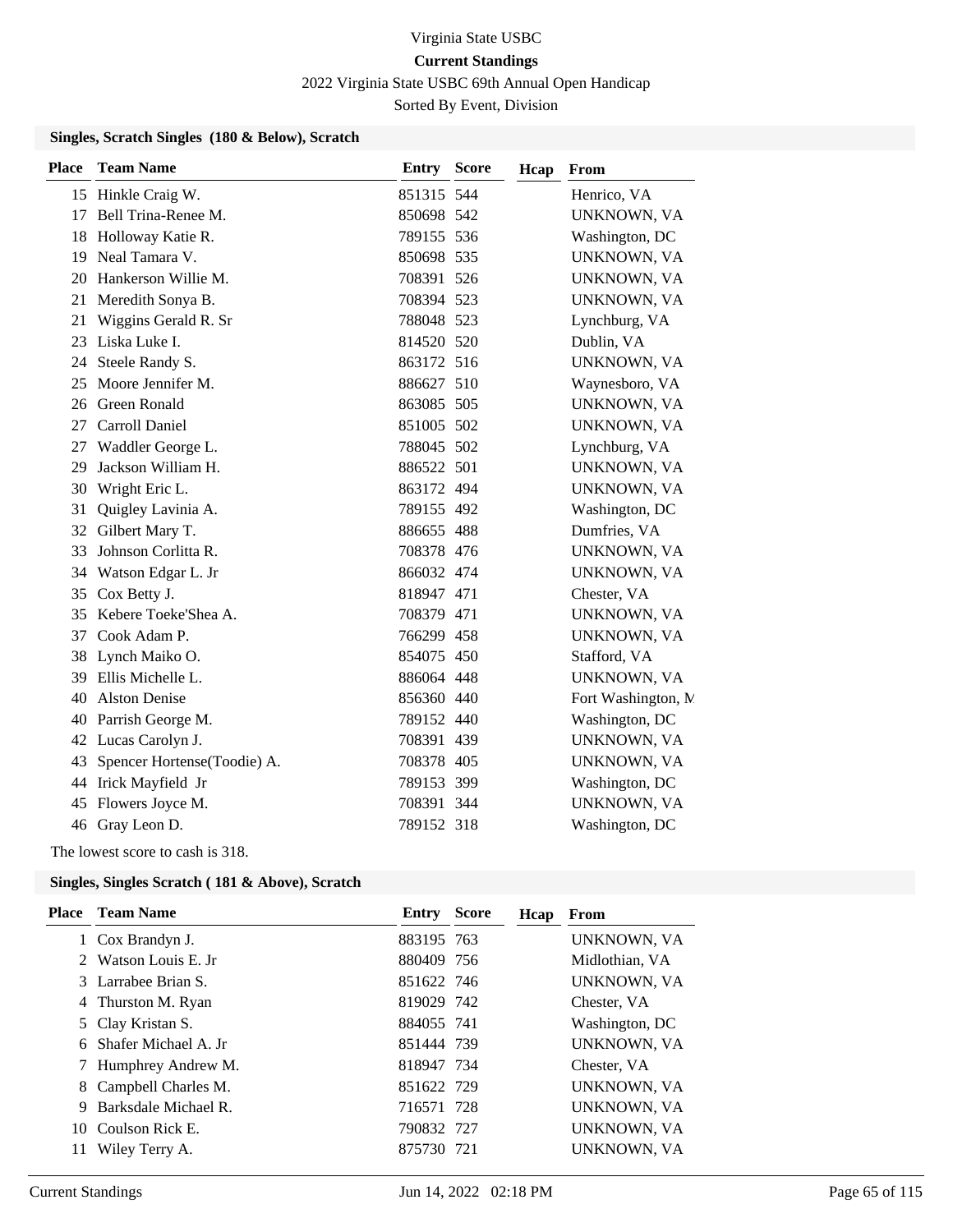2022 Virginia State USBC 69th Annual Open Handicap

Sorted By Event, Division

| <b>Place</b> | <b>Team Name</b>         | Entry      | <b>Score</b> | Hcap | From               |
|--------------|--------------------------|------------|--------------|------|--------------------|
|              | 12 Sutton Stephanie M.   | 885621     | 715          |      | Nokesville, VA     |
|              | 12 White Terrance L.     | 787625 715 |              |      | Newport News, VA   |
|              | 12 Hamby James M.        | 844562 715 |              |      | Waynesboro, VA     |
| 15           | Mallory Walter R.        | 880409 712 |              |      | Midlothian, VA     |
| 16           | Turner Lisa F.           | 851314 709 |              |      | Henrico, VA        |
| 17           | Christian Cory A.        | 851315 706 |              |      | Henrico, VA        |
| 17           | Clarke Phillip C. III    | 849288 706 |              |      | Ashburn, VA        |
| 17           | Redd Stanley E.          | 790607 706 |              |      | UNKNOWN, VA        |
| 17           | Ferguson Kevin R.        | 716576 706 |              |      | UNKNOWN, VA        |
| 21           | Diggs Robert L.          | 875730 705 |              |      | UNKNOWN, VA        |
| 21           | Scott Ashley T.          | 812887 705 |              |      | Virginia Beach, VA |
|              | 23 Hansen Christopher A. | 827232 703 |              |      | UNKNOWN, VA        |
|              | 24 Bradley Michael S.    | 748824 702 |              |      | UNKNOWN, VA        |
| 25           | Rhodes Carl S. Jr        | 716572 701 |              |      | UNKNOWN, VA        |
| 25           | Lion Dale E.             | 792967 701 |              |      | UNKNOWN, VA        |
|              | 25 Dich Kenneth H.       | 721984 701 |              |      | UNKNOWN, VA        |
| 28           | Johnson Chris M.         | 883097 699 |              |      | UNKNOWN, VA        |
| 28           | Dingus Tim L.            | 790832 699 |              |      | UNKNOWN, VA        |
| 30           | Hawk Daniel E.           | 812887 698 |              |      | Virginia Beach, VA |
|              | 31 Price Robert E.       | 821453 696 |              |      | Chester, VA        |
|              | 32 Norman Angela H.      | 798412 694 |              |      | Chesterfield, VA   |
| 32           | Gable Chad P.            | 800089 694 |              |      | UNKNOWN, VA        |
| 34           | To Chhoeun               | 875731 692 |              |      | UNKNOWN, VA        |
| 35           | Tyler Barry R.           | 708394 691 |              |      | UNKNOWN, VA        |
| 36           | Samick Michael R.        | 788537 688 |              |      | Montpelier, VA     |
|              | 36 Edwards Zachary I.    | 845253 688 |              |      | Franklin, VA       |
| 36           | Gary Jonathan R.         | 815766 688 |              |      | Yorktown, VA       |
|              | 39 Parrish Eric          | 851315 687 |              |      | Henrico, VA        |
| 39           | Wise Amanda N.           | 884054 687 |              |      | Washington, DC     |
| 41           | Blanton Jon D.           | 813510 682 |              |      | UNKNOWN, VA        |
| 41           | Durrer Richard W.        | 721957 682 |              |      | Waynesboro, VA     |
| 43           | Horton Ronald B.         | 844561 680 |              |      | Waynesboro, VA     |
|              | 44 Hans Chris T.         | 844561 679 |              |      | Waynesboro, VA     |
| 45           | Rankin York C. Jr        | 789157 678 |              |      | Washington, DC     |
| 46           | Scott James P.           | 827232 677 |              |      | UNKNOWN, VA        |
|              | 46 Bell Tiffany A.       | 883784 677 |              |      | Fredericksburg, VA |
| 46           | Williamson Cory E.       | 823673 677 |              |      | Chester, VA        |
| 49           | Bradshaw Brandon W.      | 851315 676 |              |      | Henrico, VA        |
| 50           | Cole Kevin W.            | 886644 675 |              |      | Gainesville, VA    |
|              | 51 Palmer Brian D.       | 838991 674 |              |      | Aldie, VA          |
| 52           | Craft Jason R.           | 853400 672 |              |      | UNKNOWN, VA        |
| 53           | Rumbaugh Paul L. II      | 813510 671 |              |      | UNKNOWN, VA        |
| 54           | Winston Anthony K. Jr    | 789153 670 |              |      | Washington, DC     |
|              | 55 Higbee Kevin M.       | 838991 669 |              |      | Aldie, VA          |
|              | 56 Dickerson Dmitri A.   | 884067 668 |              |      | Washington, DC     |
|              | 56 Keene Robert Jr       | 886641 668 |              |      | Disputanta, VA     |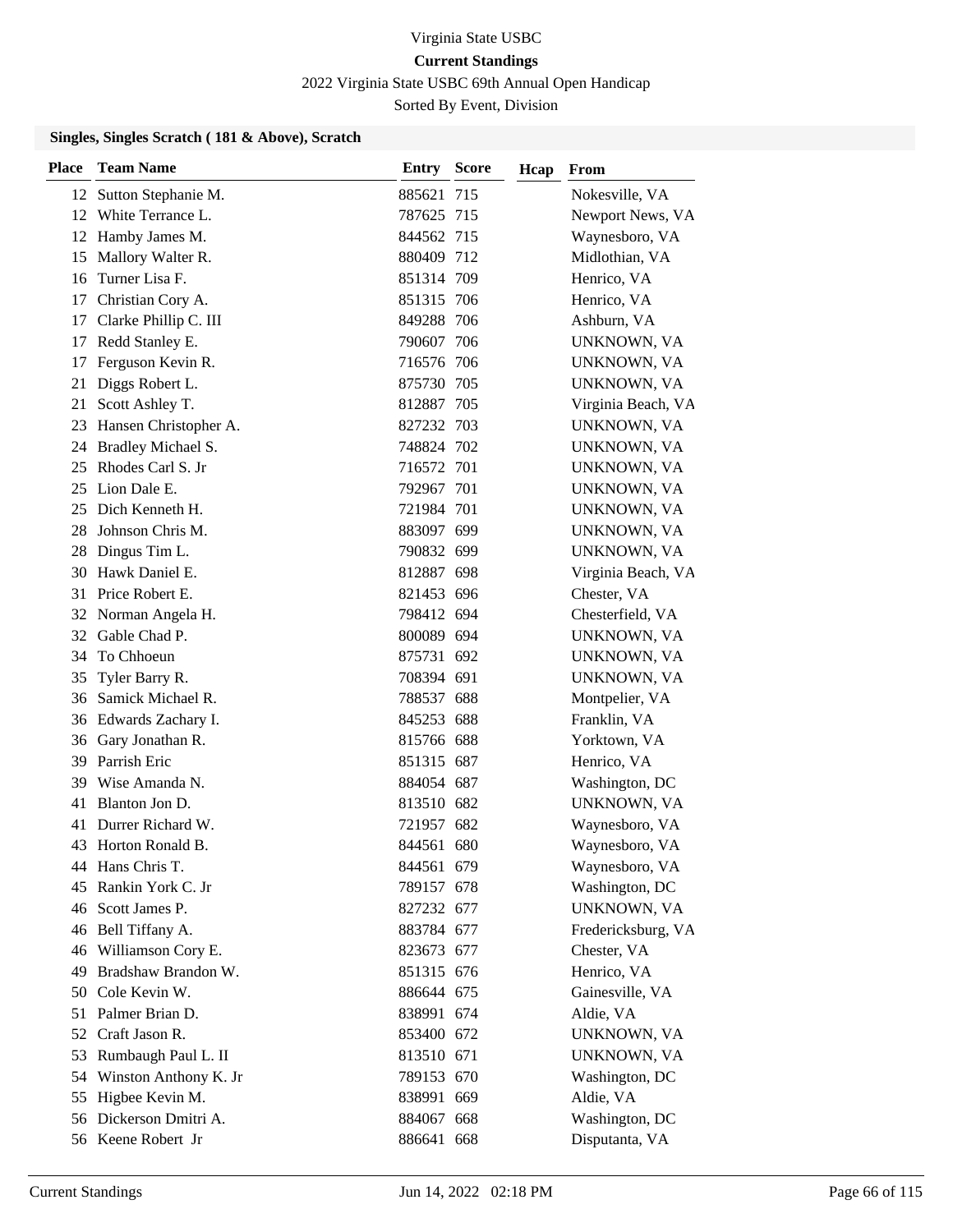2022 Virginia State USBC 69th Annual Open Handicap

Sorted By Event, Division

| <b>Place</b> | <b>Team Name</b>        | <b>Entry Score</b> | Hcap | From              |
|--------------|-------------------------|--------------------|------|-------------------|
|              | 56 Jones James C.       | 721984 668         |      | UNKNOWN, VA       |
| 59           | Turner Gregory L.       | 789155 667         |      | Washington, DC    |
| 59           | Boyters Greg D.         | 787624 667         |      | Newport News, VA  |
|              | 59 Brownie Robert A.    | 886609 667         |      | Chesterfield, VA  |
| 62           | Holmberg Stephen P.     | 721957 665         |      | Waynesboro, VA    |
| 63           | Beale Jason A.          | 886637 663         |      | Ruckersville, VA  |
| 63           | Bisner Brandon M.       | 716572 663         |      | UNKNOWN, VA       |
| 65           | Johnson L. Keith        | 766296 662         |      | UNKNOWN, VA       |
| 65           | Parks Cumberland A.     | 789152 662         |      | Washington, DC    |
| 65           | Jones Darren W.         | 852481 662         |      | UNKNOWN, VA       |
| 68           | Beach Andrew W.         | 789159 661         |      | Washington, DC    |
| 68           | Deane Kevin B.          | 886637 661         |      | Ruckersville, VA  |
| 70           | Pinder Russell O. Jr    | 886655 659         |      | Dumfries, VA      |
| 71           | Noltee Christopher D.   | 874811 658         |      | UNKNOWN, VA       |
| 71           | Petrello Anthony M.     | 851622 658         |      | UNKNOWN, VA       |
| 73           | Wingfield Danny W. Sr   | 800089 657         |      | UNKNOWN, VA       |
| 73           | Barruel Xyl L.          | 875730 657         |      | UNKNOWN, VA       |
| 75           | Griffin Kelly A.        | 852482 656         |      | UNKNOWN, VA       |
| 76           | Cox Billy J.            | 818947 655         |      | Chester, VA       |
|              | 76 Bland Kevin R.       | 823673 655         |      | Chester, VA       |
| 76           | Mays Calvin T.          | 800089 655         |      | UNKNOWN, VA       |
| 79           | Hammer Jeffrey P.       | 787624 654         |      | Newport News, VA  |
| 79           | Blankenship Brian E.    | 882851 654         |      | UNKNOWN, VA       |
| 81           | Lavender Shawn E.       | 844562 653         |      | Waynesboro, VA    |
| 82           | Smith Mike              | 818923 652         |      | Chester, VA       |
| 83           | Hornstein Dylan S.      | 856749 650         |      | UNKNOWN, VA       |
| 83           | Hurst Troy W.           | 814520 650         |      | Dublin, VA        |
| 85           | Bolosan Chris L.        | 787624 649         |      | Newport News, VA  |
| 86           | Smith Scott D.          | 864937 648         |      | Bowling Green, VA |
| 86           | Figlioli Vito J.        | 838992 648         |      | Aldie, VA         |
| 86           | Dineen Joseph A.        | 851622 648         |      | UNKNOWN, VA       |
|              | 89 White Cory E.        | 864937 647         |      | Bowling Green, VA |
|              | 90 Price Christopher L. | 875731 646         |      | UNKNOWN, VA       |
| 91           | Jenkins Justin R.       | 716576 643         |      | UNKNOWN, VA       |
| 92           | Johnson Robert T.       | 708378 642         |      | UNKNOWN, VA       |
| 93           | Johnson Brandon D.      | 721984 641         |      | UNKNOWN, VA       |
| 94           | Marks Charles B.        | 885597 640         |      | UNKNOWN, VA       |
| 94           | Jefferson Quintina R.   | 708397 640         |      | UNKNOWN, VA       |
| 94           | Abt Jeff                | 827232 640         |      | UNKNOWN, VA       |
| 97           | Riggle Robert R.        | 787625 639         |      | Newport News, VA  |
| 97           | Smith Robert P. Jr      | 814497 639         |      | UNKNOWN, VA       |
| 97           | Martin Aden J.          | 854284 639         |      | Salem, VA         |
| 100          | Yetter Thomas E.        | 850091 638         |      | Grottoes, VA      |
| 100          | Maple Orlando L.        | 885724 638         |      | UNKNOWN, VA       |
|              | 100 Sams Yasmine S.     | 716574 638         |      | UNKNOWN, VA       |
|              | 100 Moore Lamarr A.     | 886627 638         |      | Waynesboro, VA    |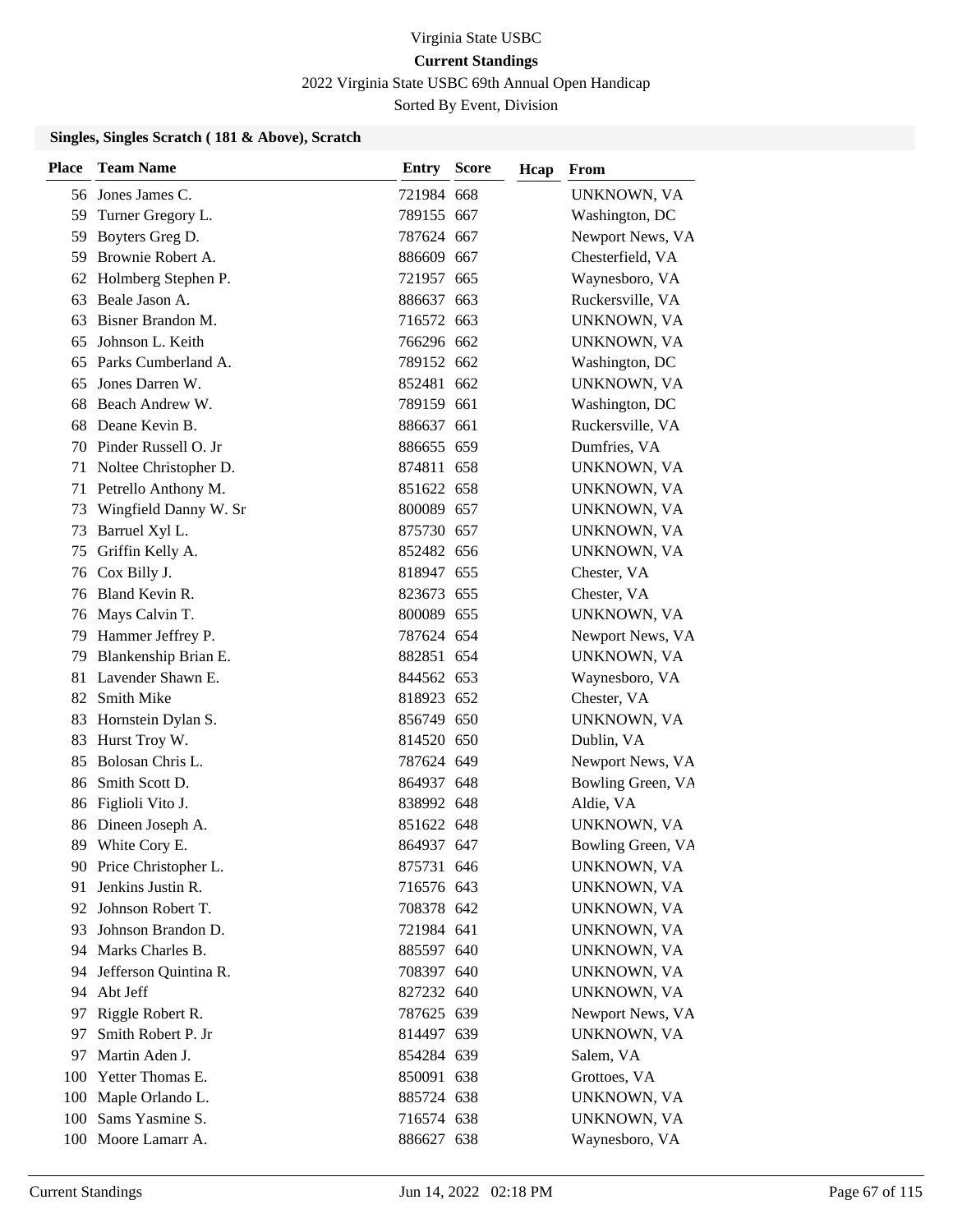2022 Virginia State USBC 69th Annual Open Handicap

Sorted By Event, Division

| <b>Place</b> | <b>Team Name</b>          | <b>Entry Score</b> | Hcap | From             |
|--------------|---------------------------|--------------------|------|------------------|
|              | 100 Campbell Andrew T.    | 855180 638         |      | UNKNOWN, VA      |
|              | 105 Oliver John C.        | 790832 636         |      | UNKNOWN, VA      |
|              | 106 Cash Casey N.         | 851042 635         |      | Waynesboro, VA   |
| 107          | Watson Blake C.           | 818923 634         |      | Chester, VA      |
|              | 107 Krech Steven J.       | 886317 634         |      | UNKNOWN, VA      |
|              | 107 Gallahan Bryan W.     | 790832 634         |      | UNKNOWN, VA      |
|              | 107 Overby Troy T. Sr     | 880409 634         |      | Midlothian, VA   |
|              | 107 Sekely Scott M.       | 886643 634         |      | Gainesville, VA  |
|              | 112 Nelson Anthony W.     | 825169 632         |      | Ashburn, VA      |
|              | 112 Pancoast Steven P.    | 814513 632         |      | Suffolk, VA      |
|              | 112 Harris Christopher M. | 716571 632         |      | UNKNOWN, VA      |
|              | 112 Nunez Leland S.       | 843760 632         |      | UNKNOWN, VA      |
|              | 116 Allman Dallas W.      | 787623 631         |      | Newport News, VA |
| 116          | Sharp Andrea              | 813510 631         |      | UNKNOWN, VA      |
|              | 116 Williams Tyree G. Sr  | 884055 631         |      | Washington, DC   |
|              | 119 Ridge Richard R.      | 852441 629         |      | Ashland, VA      |
| 119          | Atkins Stephen D.         | 798412 629         |      | Chesterfield, VA |
| 119          | Kubyako Nicholas A.       | 788536 629         |      | Montpelier, VA   |
| 119          | Zimmerman Michael P.      | 885597 629         |      | UNKNOWN, VA      |
| 123          | Jones Shawn L.            | 886637 628         |      | Ruckersville, VA |
| 123          | Jones Woody V.            | 721984 628         |      | UNKNOWN, VA      |
| 123          | Simpson Larry A.          | 821453 628         |      | Chester, VA      |
| 123          | McLane Michael A.         | 852482 628         |      | UNKNOWN, VA      |
| 127          | Hatton Jesse T. III       | 852481 627         |      | UNKNOWN, VA      |
|              | 127 Orfield Robert D.     | 886609 627         |      | Chesterfield, VA |
|              | 127 Emerson Robert W.     | 858463 627         |      | UNKNOWN, VA      |
| 127          | MacCullough Glenn R.      | 875729 627         |      | UNKNOWN, VA      |
|              | 127 Cousins Lamont        | 880409 627         |      | Midlothian, VA   |
| 127          | Sams Jeffrey W.           | 716574 627         |      | UNKNOWN, VA      |
|              | 133 Rollins Derrick R. Sr | 886646 626         |      | Gainesville, VA  |
| 134          | Turnbow Tyler J.          | 885550 624         |      | UNKNOWN, VA      |
|              | 134 Hartsock Joseph R.    | 787625 624         |      | Newport News, VA |
|              | 136 Thompson Tubar        | 855180 622         |      | UNKNOWN, VA      |
|              | 137 Bradley Scott J.      | 885644 621         |      | Blacksburg, VA   |
| 137          | Matthews Larryl A.        | 858463 621         |      | UNKNOWN, VA      |
| 137          | Smith Robert W.           | 821453 621         |      | Chester, VA      |
|              | 140 Randolph Gerald F.    | 838992 619         |      | Aldie, VA        |
|              | 140 Eastwood Chris M.     | 787622 619         |      | Newport News, VA |
|              | 142 Tate Ira T. Jr        | 765537 618         |      | UNKNOWN, VA      |
|              | 142 Martin Jason C.       | 886655 618         |      | Dumfries, VA     |
|              | 144 McCandless Joshua     | 815766 617         |      | Yorktown, VA     |
|              | 144 Blowers Don E.        | 798413 617         |      | Chesterfield, VA |
|              | 144 Rinehart Tyler R.     | 844561 617         |      | Waynesboro, VA   |
|              | 147 Fillis John R. Sr     | 813510 616         |      | UNKNOWN, VA      |
|              | 147 Napier Michael W.     | 886637 616         |      | Ruckersville, VA |
|              | 149 Franklin Candi C.     | 765537 615         |      | UNKNOWN, VA      |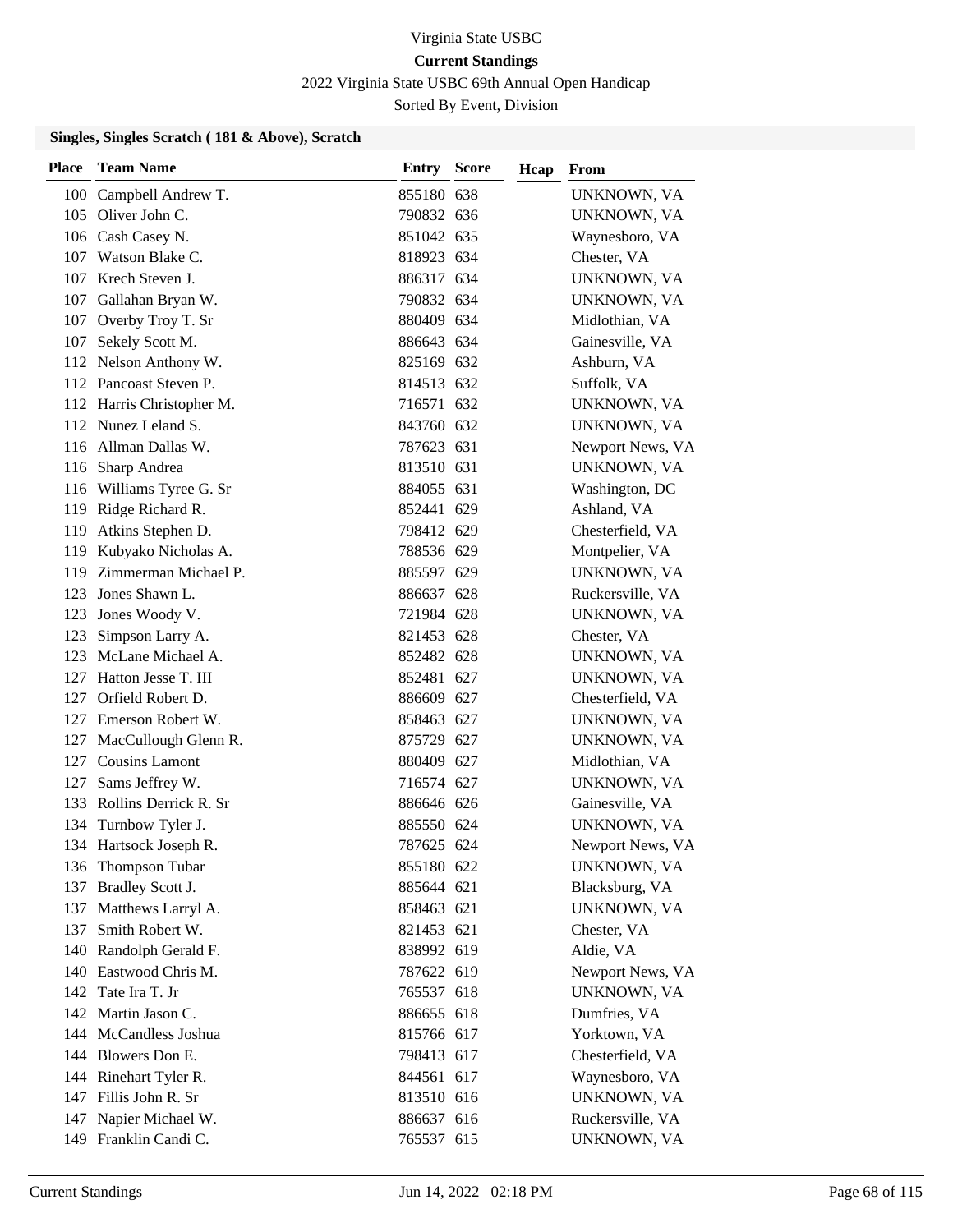2022 Virginia State USBC 69th Annual Open Handicap

Sorted By Event, Division

| <b>Place</b> | <b>Team Name</b>           | <b>Entry Score</b> | Hcap | From               |
|--------------|----------------------------|--------------------|------|--------------------|
|              | 149 Griffin Allen L.       | 861764 615         |      | SALEM, VA          |
|              | 151 Humphreys Bryan L.     | 854284 614         |      | Salem, VA          |
| 151          | <b>Stephens Alexander</b>  | 875461 614         |      | Waldorf, MD        |
|              | 151 Eisewann William J. Jr | 827232 614         |      | UNKNOWN, VA        |
|              | 154 Campbell Robert L.     | 800089 613         |      | UNKNOWN, VA        |
|              | 154 Pierchal Todd M.       | 818923 613         |      | Chester, VA        |
|              | 156 Gonzalez Frank         | 843761 612         |      | UNKNOWN, VA        |
|              | 157 Drakes Luis A.         | 855182 611         |      | UNKNOWN, VA        |
|              | 157 Friendly Oscar S.      | 886645 611         |      | Gainesville, VA    |
| 157          | Hanes David E.             | 748824 611         |      | UNKNOWN, VA        |
| 160          | Wilkerson Rick W.          | 790915 610         |      | UNKNOWN, VA        |
| 161          | Hester Jamie D. Jr         | 886644 609         |      | Gainesville, VA    |
| 161          | Merritt Jennifer M.        | 814984 609         |      | Portsmouth, VA     |
| 161          | Thompson Ciara N.          | 884055 609         |      | Washington, DC     |
|              | 164 Rowzie Benjamin C.     | 851042 608         |      | Waynesboro, VA     |
|              | 164 Phelps Tony E.         | 852482 608         |      | UNKNOWN, VA        |
|              | 164 Russ Tommy L.          | 850962 608         |      | <b>UNKNOWN, VA</b> |
|              | 164 Hall Kevin L.          | 856572 608         |      | Bethesda, MD       |
|              | 164 Brooks Leo N.          | 788537 608         |      | Montpelier, VA     |
|              | 169 Gomez Joseph A.        | 788044 607         |      | Lynchburg, VA      |
|              | 169 McKinney Troy D.       | 815766 607         |      | Yorktown, VA       |
| 171          | Kerzic Joseph M.           | 852481 606         |      | UNKNOWN, VA        |
| 171          | Decker Samuel O. III       | 886627 606         |      | Waynesboro, VA     |
|              | 173 Cooper Philander M.    | 886641 605         |      | Disputanta, VA     |
| 173          | Szamborski William J.      | 856573 605         |      | Bethesda, MD       |
| 173          | Houff Timothy B.           | 855181 605         |      | UNKNOWN, VA        |
| 173          | Marshall Keith L.          | 858460 605         |      | UNKNOWN, VA        |
| 177          | James Mark N.              | 858463 604         |      | UNKNOWN, VA        |
| 177          | Hsu David                  | 792967 604         |      | UNKNOWN, VA        |
| 179          | Kolessides John N.         | 838992 602         |      | Aldie, VA          |
| 180          | Franklin Brian P.          | 815766 601         |      | Yorktown, VA       |
| 180          | Clark Taylor               | 885551 601         |      | UNKNOWN, VA        |
|              | 182 Ahlgrim Keith A.       | 788538 600         |      | Montpelier, VA     |
|              | 182 Maxey Richard L.       | 856749 600         |      | UNKNOWN, VA        |
|              | 184 Hawkins Leon C.        | 858464 599         |      | UNKNOWN, VA        |
|              | 184 Williamson Mark E.     | 818923 599         |      | Chester, VA        |
|              | 184 Millard James A.       | 789157 599         |      | Washington, DC     |
|              | 184 Edwards Kenneth A.     | 845253 599         |      | Franklin, VA       |
| 188          | Smith Billy Jr             | 861764 597         |      | SALEM, VA          |
| 189          | Negron Cristopher D.       | 787624 596         |      | Newport News, VA   |
| 190          | Short Justin A.            | 753428 595         |      | Palmyra, VA        |
|              | 191 Lanier Jeffery A.      | 858460 594         |      | UNKNOWN, VA        |
|              | 191 Mason Ryan J.          | 843760 594         |      | UNKNOWN, VA        |
|              | 191 Einhorn James D. Jr    | 874811 594         |      | UNKNOWN, VA        |
|              | 194 Bullock Allen M.       | 856572 593         |      | Bethesda, MD       |
|              | 194 Morlan Joseph R.       | 787623 593         |      | Newport News, VA   |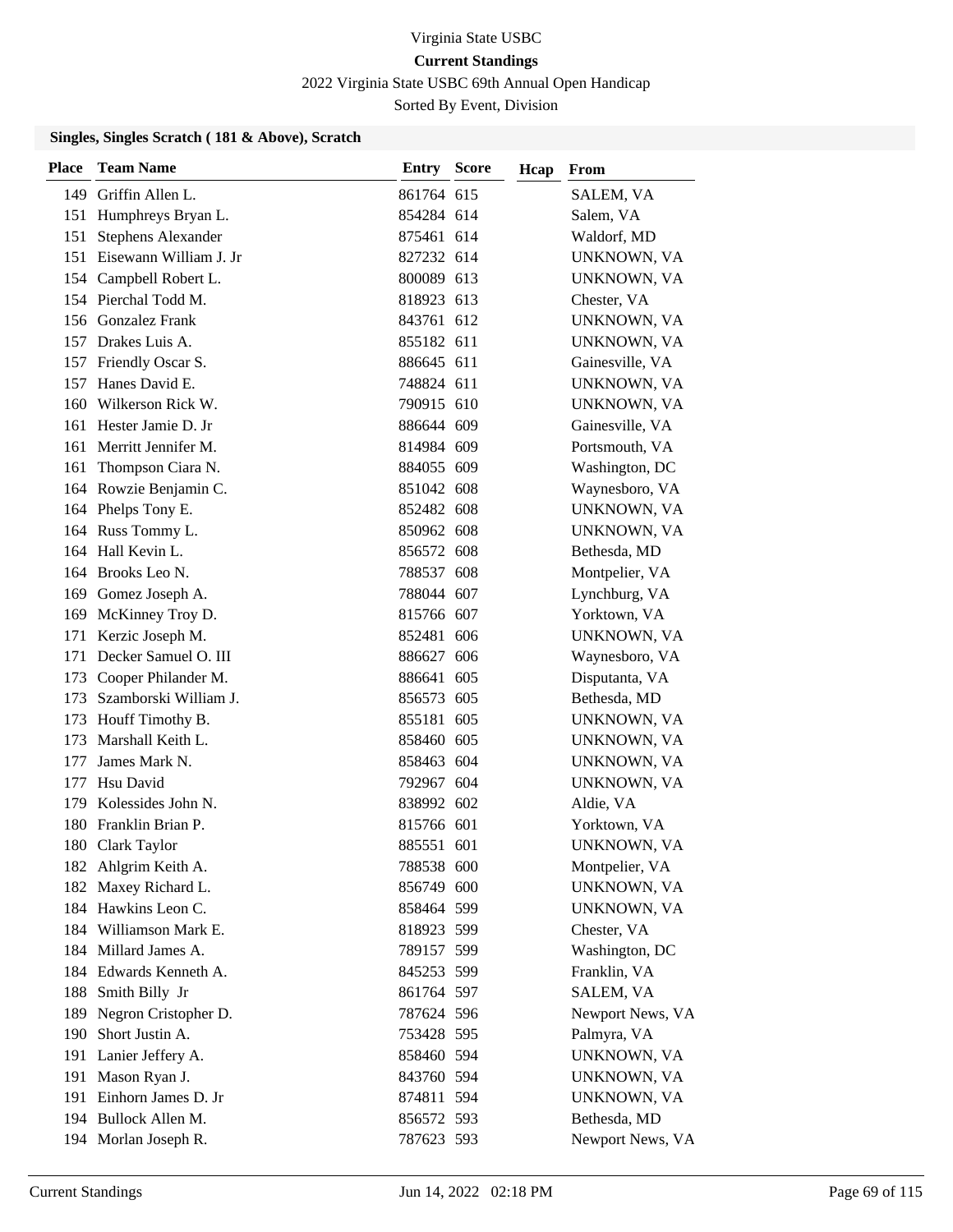2022 Virginia State USBC 69th Annual Open Handicap

Sorted By Event, Division

| Place | <b>Team Name</b>          | <b>Entry Score</b> | Hcap | From               |
|-------|---------------------------|--------------------|------|--------------------|
|       | 194 Hice Jason A.         | 787626 593         |      | Newport News, VA   |
|       | 194 Hickman P Phillip     | 819029 593         |      | Chester, VA        |
|       | 194 Lugarich Stephen P.   | 856670 593         |      | UNKNOWN, VA        |
|       | 199 Matthews Lowell A.    | 858460 592         |      | UNKNOWN, VA        |
|       | 199 Fosmire Austin T.     | 851005 592         |      | UNKNOWN, VA        |
|       | 199 Williams Yolanda S.   | 884054 592         |      | Washington, DC     |
|       | 199 Parham Jason E.       | 883784 592         |      | Fredericksburg, VA |
|       | 203 Brown Michael H.      | 789157 591         |      | Washington, DC     |
|       | 203 Riggleman Aaron L. Jr | 766296 591         |      | UNKNOWN, VA        |
| 205   | Jones Ta'Shawn L.         | 843761 590         |      | UNKNOWN, VA        |
| 205   | Johnson Michael A.        | 788044 590         |      | Lynchburg, VA      |
| 205   | Symanowski William R.     | 849288 590         |      | Ashburn, VA        |
|       | 208 McDaniels Keith Q.    | 788040 589         |      | Lynchburg, VA      |
| 208   | Banchy Mark J.            | 788041 589         |      | Lynchburg, VA      |
| 208   | Williams Albert G. Sr     | 788537 589         |      | Montpelier, VA     |
|       | 208 Koch Brian C.         | 766298 589         |      | UNKNOWN, VA        |
| 208   | Murray James P.           | 874811 589         |      | UNKNOWN, VA        |
| 213   | Snyder David M.           | 851042 588         |      | Waynesboro, VA     |
|       | 213 Lambert Kenneth D.    | 855251 588         |      | UNKNOWN, VA        |
|       | 215 Volpp Wanda R.        | 882519 587         |      | Stafford, VA       |
|       | 215 Kong Jeremy E.        | 863085 587         |      | UNKNOWN, VA        |
|       | 215 Fellin Shawn D.       | 788536 587         |      | Montpelier, VA     |
|       | 218 Pollock James E.      | 850692 586         |      | UNKNOWN, VA        |
|       | 218 Davis Ronald H. Jr    | 883784 586         |      | Fredericksburg, VA |
| 218   | Manolis Michael J.        | 875731 586         |      | UNKNOWN, VA        |
|       | 218 Fowler Marxcus X.     | 884067 586         |      | Washington, DC     |
|       | 218 Nelson Travis C.      | 850091 586         |      | Grottoes, VA       |
|       | 223 Baker Darren C.       | 886646 585         |      | Gainesville, VA    |
| 223   | Donahue Thomas S.         | 827233 585         |      | UNKNOWN, VA        |
| 223   | Sherman Charles E.        | 708379 585         |      | UNKNOWN, VA        |
|       | 226 Foor Robert L.        | 856574 584         |      | Bethesda, MD       |
| 227   | Mann Warren A.            | 886645 583         |      | Gainesville, VA    |
| 227   | Arpe Kyle T.              | 885551 583         |      | UNKNOWN, VA        |
| 227   | Ellinger James S.         | 708552 583         |      | Buena Vista, VA    |
|       | 227 Fortier Laurence R.   | 851005 583         |      | UNKNOWN, VA        |
|       | 227 Layne Aaron F. Sr     | 798412 583         |      | Chesterfield, VA   |
| 227   | <b>Arehart Steven</b>     | 844561 583         |      | Waynesboro, VA     |
| 233   | Sutton Leroy G.           | 788039 582         |      | Lynchburg, VA      |
| 233   | Cook Matthew E.           | 766299 582         |      | UNKNOWN, VA        |
|       | 233 Newsom William L.     | 845253 582         |      | Franklin, VA       |
|       | 236 Cornwell Adam C.      | 845253 581         |      | Franklin, VA       |
|       | 236 Smith Melvin Jr       | 850694 581         |      | UNKNOWN, VA        |
|       | 236 Pritchard Jason K.    | 866032 581         |      | UNKNOWN, VA        |
|       | 236 Smith Michael B.      | 787622 581         |      | Newport News, VA   |
|       | 236 Riley Harvey R.       | 861764 581         |      | SALEM, VA          |
|       | 236 Martin James II       | 886064 581         |      | UNKNOWN, VA        |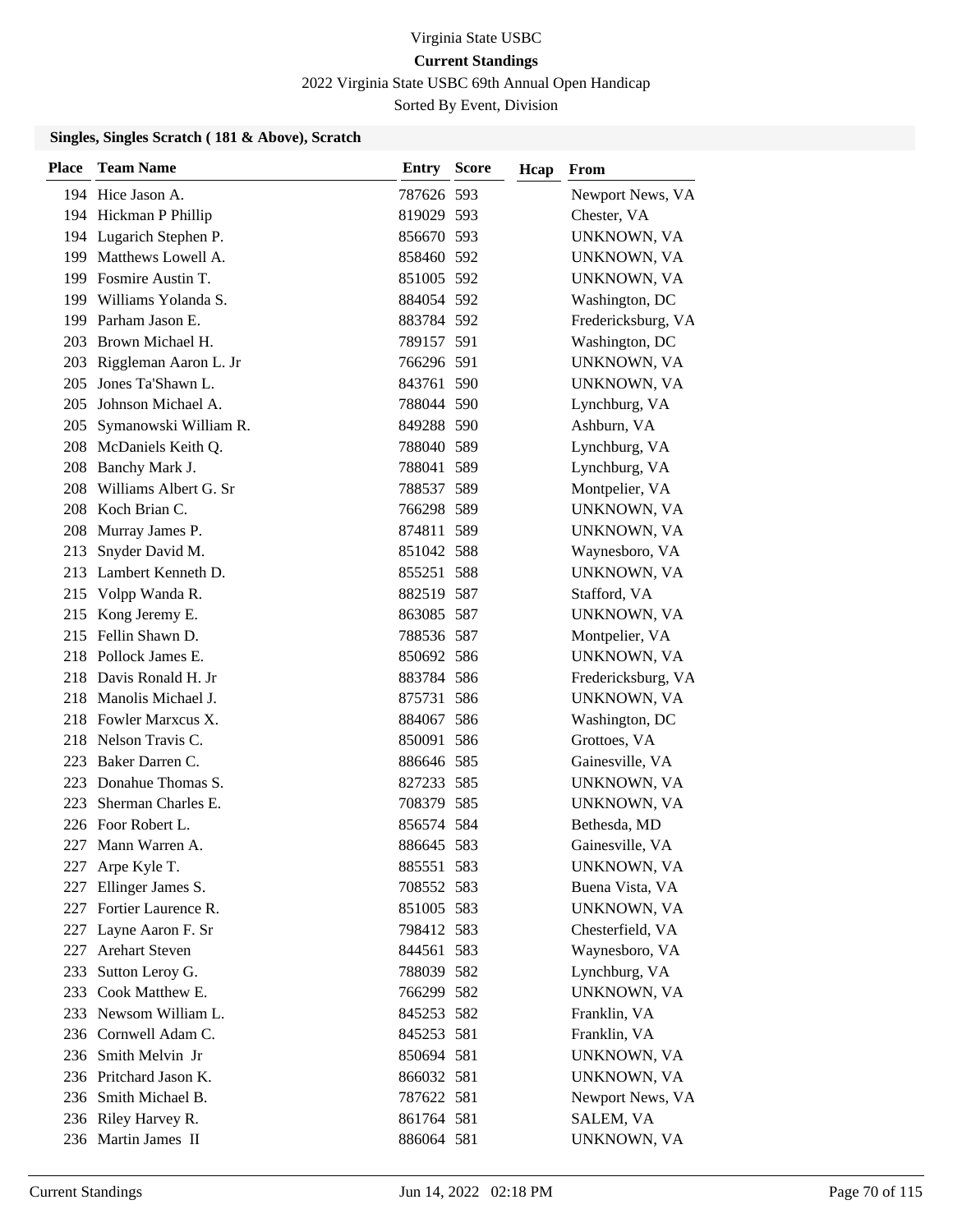2022 Virginia State USBC 69th Annual Open Handicap

Sorted By Event, Division

| Place | <b>Team Name</b>            | <b>Entry Score</b> | Hcap | From               |
|-------|-----------------------------|--------------------|------|--------------------|
|       | 236 McLane Joseph M.        | 852482 581         |      | UNKNOWN, VA        |
|       | 243 Kessel David E. Jr      | 854284 580         |      | Salem, VA          |
|       | 243 Knapp Dylan M.          | 819029 580         |      | Chester, VA        |
|       | 243 Richardson Megan M.     | 766298 580         |      | UNKNOWN, VA        |
|       | 243 Logan Jerry W.          | 883094 580         |      | UNKNOWN, VA        |
| 247   | Gorlinsky Michael L.        | 885621 579         |      | Nokesville, VA     |
|       | 247 Bell Frank A.           | 886647 579         |      | Gainesville, VA    |
|       | 247 Dixon Timothy J.        | 886075 579         |      | Carrollton, VA     |
|       | 250 Dorris David M.         | 854075 578         |      | Stafford, VA       |
|       | 250 Lawrence Kimberleigh N. | 883096 578         |      | UNKNOWN, VA        |
|       | 252 Wolfe James (Jim) M.    | 874811 576         |      | UNKNOWN, VA        |
|       | 252 Harris Kevin R.         | 716571 576         |      | UNKNOWN, VA        |
|       | 252 Webster John A. Jr      | 789152 576         |      | Washington, DC     |
|       | 252 Allen Anthony B.        | 884067 576         |      | Washington, DC     |
|       | 252 Sprouse Thomas G.       | 851042 576         |      | Waynesboro, VA     |
|       | 257 White Bruce M.          | 864937 575         |      | Bowling Green, VA  |
| 257   | Harper Vaughn K.            | 788043 575         |      | Lynchburg, VA      |
| 259   | Lacy John B. Jr             | 851314 574         |      | Henrico, VA        |
|       | 260 Clark Calvin L. Sr      | 788044 573         |      | Lynchburg, VA      |
|       | 261 Vereen Corey T.         | 788040 572         |      | Lynchburg, VA      |
| 261   | Pigg Ryan W.                | 885550 572         |      | UNKNOWN, VA        |
|       | 263 Foster Ronald           | 883094 571         |      | UNKNOWN, VA        |
|       | 263 Callis Sherman C. Jr    | 855182 571         |      | UNKNOWN, VA        |
|       | 263 Ramsey Andrew           | 856749 571         |      | UNKNOWN, VA        |
|       | 266 Corbett Curtis H. Sr    | 708397 570         |      | UNKNOWN, VA        |
|       | 267 Battle LeRoy A. III     | 789159 568         |      | Washington, DC     |
| 267   | Reynolds Chelsea L.         | 753428 568         |      | Palmyra, VA        |
|       | 269 Brads Chris             | 753428 567         |      | Palmyra, VA        |
|       | 269 Byer Melissa L.         | 853400 567         |      | UNKNOWN, VA        |
| 269   | Miller Justin D.            | 886319 567         |      | UNKNOWN, VA        |
| 269   | Hugo Stephen M.             | 875729 567         |      | UNKNOWN, VA        |
| 269   | Bell Darnell R.             | 883784 567         |      | Fredericksburg, VA |
|       | 269 Dawson Hank L.          | 886647 567         |      | Gainesville, VA    |
| 275   | Douglas Walt A.             | 708378 566         |      | UNKNOWN, VA        |
| 275   | Campbell Michael J.         | 812887 566         |      | Virginia Beach, VA |
|       | 277 Carico Adam L.          | 855270 565         |      | UNKNOWN, VA        |
| 277   | Fregulia Frank A.           | 787622 565         |      | Newport News, VA   |
| 277   | Donathan William L.         | 814497 565         |      | UNKNOWN, VA        |
| 277   | Randolph Denise L.          | 883096 565         |      | UNKNOWN, VA        |
| 277   | Clingman Corina J.          | 850698 565         |      | UNKNOWN, VA        |
|       | 282 Reynolds Arthur B.      | 883074 564         |      | UNKNOWN, VA        |
|       | 282 Neal David A.           | 708393 564         |      | UNKNOWN, VA        |
|       | 282 Byer Timothy (Timmy) G. | 853400 564         |      | UNKNOWN, VA        |
|       | 285 Carter Patrick A.       | 851314 563         |      | Henrico, VA        |
|       | 285 Camden Barry L.         | 748824 563         |      | UNKNOWN, VA        |
|       | 285 Cash Brandon S.         | 787622 563         |      | Newport News, VA   |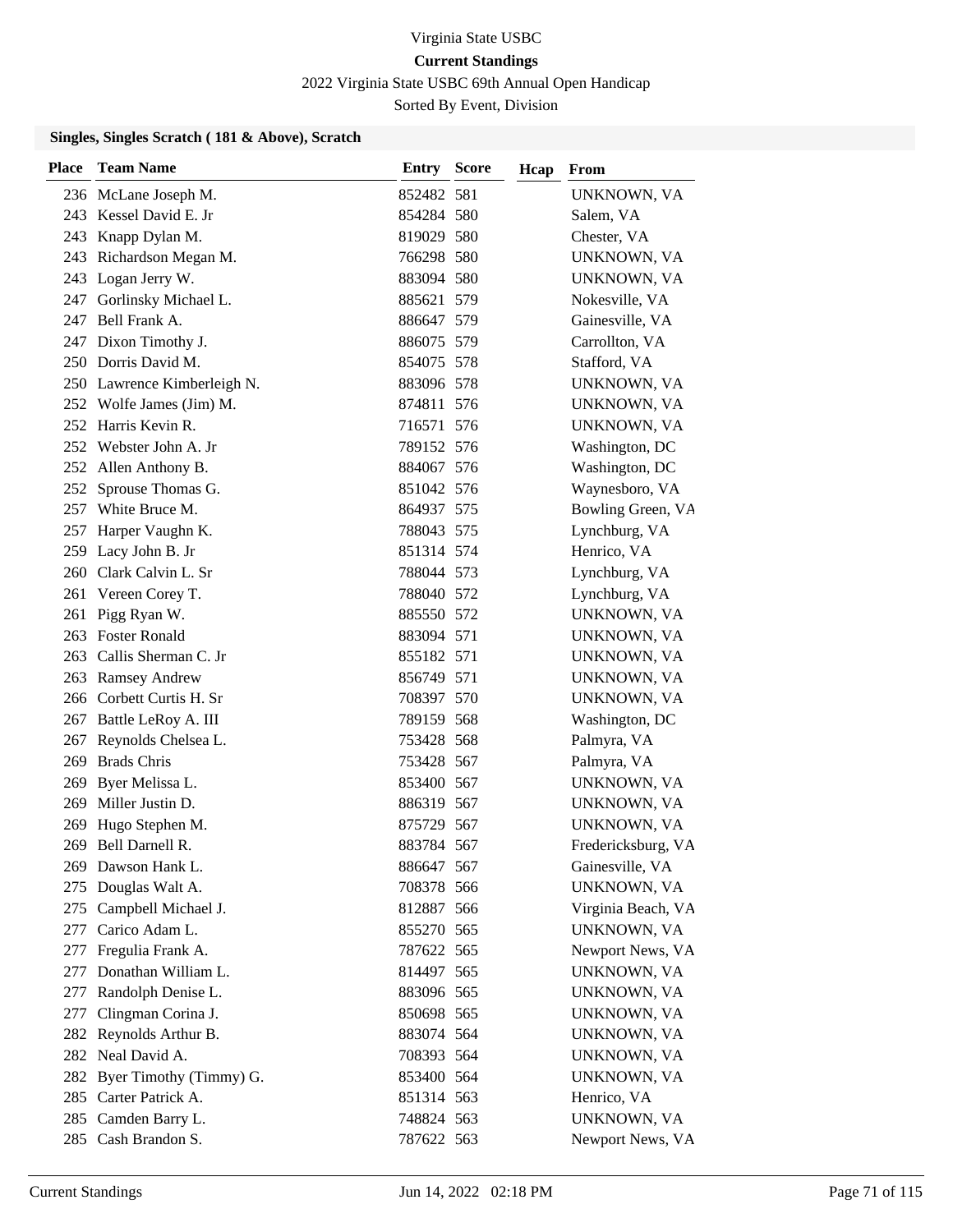2022 Virginia State USBC 69th Annual Open Handicap

Sorted By Event, Division

| <b>Place</b> | <b>Team Name</b>           | <b>Entry Score</b> | Hcap | From             |
|--------------|----------------------------|--------------------|------|------------------|
|              | 285 Williams Sammie L.     | 788042 563         |      | Lynchburg, VA    |
|              | 289 Hunter Gregory M.      | 788044 562         |      | Lynchburg, VA    |
|              | 289 Miller Kyle D.         | 721934 562         |      | Broadway, VA     |
|              | 289 Carroll Dylan C.       | 787625 562         |      | Newport News, VA |
|              | 289 Williams Daniel        | 716571 562         |      | UNKNOWN, VA      |
| 289          | Dixon Cleveland M. Jr      | 886075 562         |      | Carrollton, VA   |
|              | 294 Scabis Philip E.       | 838991 561         |      | Aldie, VA        |
|              | 294 Clarke Carroll         | 849288 561         |      | Ashburn, VA      |
|              | 296 Creel James M.         | 852481 560         |      | UNKNOWN, VA      |
| 296          | Wright Emmett L.           | 788041 560         |      | Lynchburg, VA    |
|              | 296 Williams Michael D. Sr | 856574 560         |      | Bethesda, MD     |
|              | 299 Pritchard Kenneth E.   | 866032 559         |      | UNKNOWN, VA      |
|              | 299 Russell Jeffrey M.     | 858460 559         |      | UNKNOWN, VA      |
| 301          | Anderson Alden P.          | 875729 558         |      | UNKNOWN, VA      |
|              | 301 Bayes Vincent          | 863085 558         |      | UNKNOWN, VA      |
|              | 303 Greene Evelyn C.       | 855182 557         |      | UNKNOWN, VA      |
|              | 303 Hiser Jonathan C.      | 843760 557         |      | UNKNOWN, VA      |
|              | 303 Lambert Bradley S.     | 855251 557         |      | UNKNOWN, VA      |
|              | 303 Viles Robert R. II     | 838991 557         |      | Aldie, VA        |
|              | 307 Lawson Edward S. Jr    | 857103 555         |      | Chelteham, MD    |
|              | 307 Fry Jesse R. Jr        | 886319 555         |      | UNKNOWN, VA      |
| 307          | Heard John D.              | 883096 555         |      | UNKNOWN, VA      |
| 310          | Terrant Robert B.          | 885621 554         |      | Nokesville, VA   |
|              | 310 Bradham Joseph C.      | 788536 554         |      | Montpelier, VA   |
|              | 310 Wade Clint T.          | 886319 554         |      | UNKNOWN, VA      |
|              | 310 Hannay Jimmy V.        | 819029 554         |      | Chester, VA      |
|              | 314 Lewis Tracie M.        | 885723 553         |      | UNKNOWN, VA      |
|              | 315 McClung Shane M.       | 716576 552         |      | UNKNOWN, VA      |
|              | 315 Baber Susan D.         | 721957 552         |      | Waynesboro, VA   |
|              | 317 Kim Tom                | 792967 551         |      | UNKNOWN, VA      |
| 317          | Crowder Krystle L.         | 818947 551         |      | Chester, VA      |
|              | 319 Cash Benjamin L.       | 787626 550         |      | Newport News, VA |
|              | 319 Rice Montrelle C.      | 788046 550         |      | Lynchburg, VA    |
|              | 319 O'Neil Bakare          | 886654 550         |      | Bristow, VA      |
|              | 322 Mahdi Mustapha M. II   | 886654 548         |      | Bristow, VA      |
|              | 322 Todd Michael           | 885551 548         |      | UNKNOWN, VA      |
|              | 322 Faircloth Myrick J.    | 788043 548         |      | Lynchburg, VA    |
|              | 322 Bolden Nathan A.       | 884059 548         |      | Falls Church, VA |
|              | 326 Randesi Kevin P.       | 852441 547         |      | Ashland, VA      |
|              | 326 Keller Robert L. Jr    | 854075 547         |      | Stafford, VA     |
|              | 326 Rook John C.           | 765537 547         |      | UNKNOWN, VA      |
|              | 329 Fabian Robert S.       | 795343 546         |      | Bristow, VA      |
|              | 329 Key Harry M.           | 721957 546         |      | Waynesboro, VA   |
|              | 329 Brown Richard T. Jr    | 855180 546         |      | UNKNOWN, VA      |
|              | 329 Green Cynthia L.       | 852441 546         |      | Ashland, VA      |
|              | 333 Garcia Marcelo R.      | 886654 545         |      | Bristow, VA      |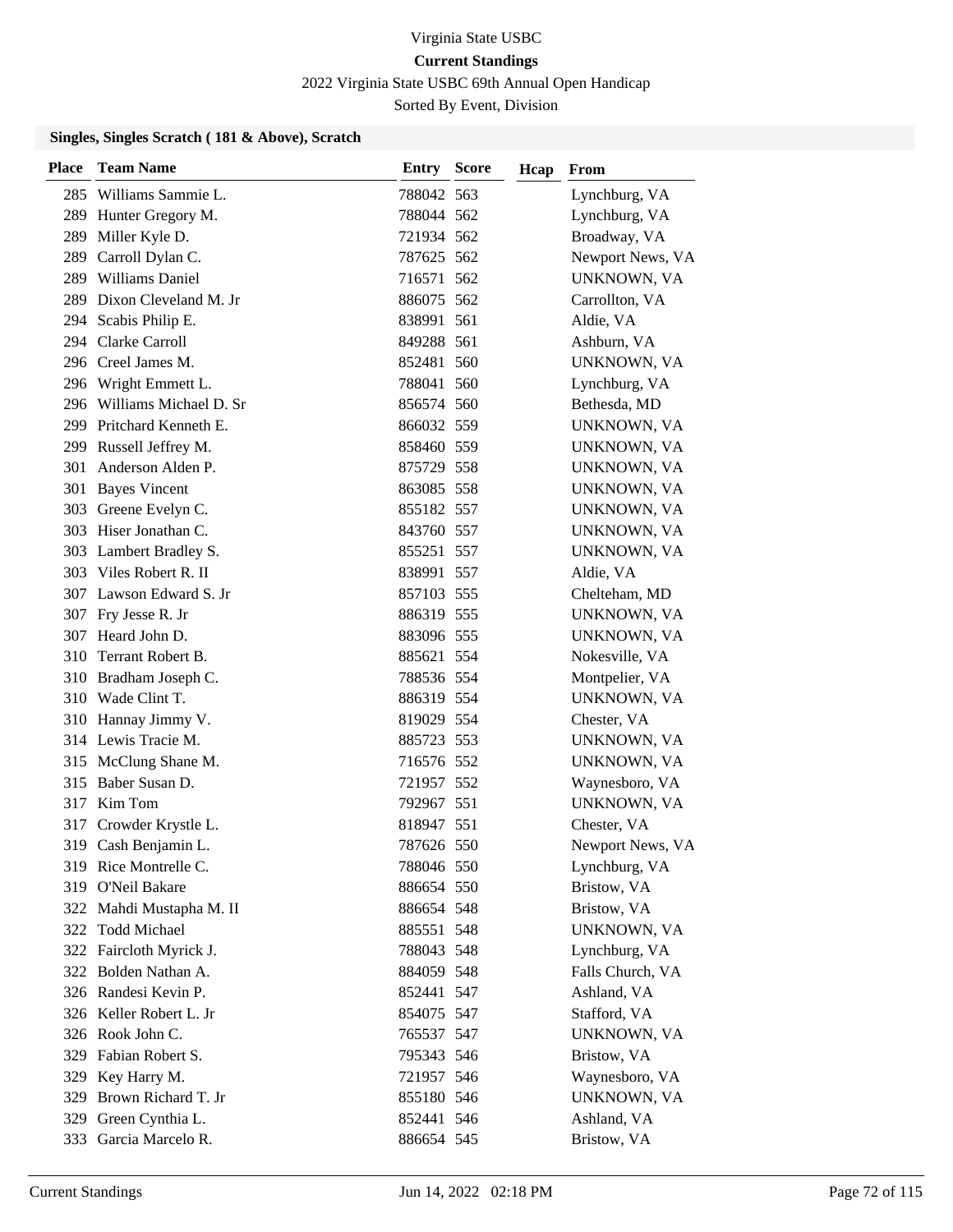2022 Virginia State USBC 69th Annual Open Handicap

Sorted By Event, Division

### **Singles, Singles Scratch ( 181 & Above), Scratch**

| <b>Place</b> | <b>Team Name</b>         | <b>Entry Score</b> | Hcap | From             |
|--------------|--------------------------|--------------------|------|------------------|
|              | 334 Madison Hunter R.    | 886629 544         |      | Norfolk, VA      |
|              | 335 Bourne James E.      | 856508 543         |      | Richmond, VA     |
|              | 335 Williams Michael B.  | 788047 543         |      | Lynchburg, VA    |
| 337          | Ahner Ashby F.           | 787626 541         |      | Newport News, VA |
| 337          | Woodruff Paul T.         | 788536 541         |      | Montpelier, VA   |
| 337          | Stoneman Susan D.        | 814984 541         |      | Portsmouth, VA   |
| 337          | Napper Gerald L.         | 885724 541         |      | UNKNOWN, VA      |
| 341          | Tucker Dan T. Jr         | 798413 540         |      | Chesterfield, VA |
| 341          | Vicars Caleb A.          | 875461 540         |      | Waldorf, MD      |
| 341          | Broughton Feast L.       | 788042 540         |      | Lynchburg, VA    |
|              | 341 Ferguson Matthew R.  | 716575 540         |      | UNKNOWN, VA      |
|              | 345 Woskobunik Jeremy W. | 843761 538         |      | UNKNOWN, VA      |
|              | 345 Potter Timothy E.    | 838992 538         |      | Aldie, VA        |
|              | 345 Yetter Brandon A.    | 850091 538         |      | Grottoes, VA     |
|              | 348 Elliott Paul A.      | 855251 537         |      | UNKNOWN, VA      |
|              | 348 Day Kenneth L.       | 788043 537         |      | Lynchburg, VA    |
|              | 348 Miller Robert D.     | 721934 537         |      | Broadway, VA     |
| 351          | Nunez Santiago D.        | 843760 536         |      | UNKNOWN, VA      |
| 351          | Shank Thomas C.          | 856574 536         |      | Bethesda, MD     |
|              | 351 Evans Donald R.      | 856574 536         |      | Bethesda, MD     |
|              | 354 Alleyne Tristan O.   | 856507 535         |      | Richmond, VA     |
|              | 354 Cox William C.       | 821453 535         |      | Chester, VA      |
|              | 356 Lynch John W. III    | 854075 534         |      | Stafford, VA     |
|              | 357 Guilliams Doyle D.   | 854284 533         |      | Salem, VA        |
| 357          | Gallup Roland E. II      | 856572 533         |      | Bethesda, MD     |
| 357          | Stemp Andrew L.          | 886644 533         |      | Gainesville, VA  |
|              | 357 Alston Troy M.       | 788537 533         |      | Montpelier, VA   |
| 361          | Rumburg Billy L. II      | 850452 532         |      | Newport News, VA |
|              | 362 Michonski Michael    | 861764 531         |      | SALEM, VA        |
|              | 362 Watkins Tyrone R. Jr | 884067 531         |      | Washington, DC   |
|              | 362 Szamborski Brian E.  | 856573 531         |      | Bethesda, MD     |
|              | 362 Hunter Decola D.     | 850698 531         |      | UNKNOWN, VA      |
|              | 362 Head Alan T.         | 850692 531         |      | UNKNOWN, VA      |
| 367          | McMullen Hollis F.       | 875729 530         |      | UNKNOWN, VA      |
| 367          | Slade Kelvin R.          | 788040 530         |      | Lynchburg, VA    |
|              | 369 Dutton Jacob B.      | 823673 529         |      | Chester, VA      |
|              | 370 Layton Mike          | 853400 528         |      | UNKNOWN, VA      |
|              | 370 Neal Delonte J.      | 788047 528         |      | Lynchburg, VA    |
|              | 370 Delgado Anibal       | 886647 528         |      | Gainesville, VA  |
|              | 373 Fosmire Michaela G.  | 886643 527         |      | Gainesville, VA  |
| 373          | Reed Alejandro L.        | 788048 527         |      | Lynchburg, VA    |
| 373          | Honore' Palmer J. Jr     | 788041 527         |      | Lynchburg, VA    |
|              | 373 Glazier Timothy J.   | 787623 527         |      | Newport News, VA |
| 377          | Holloway Johnnie D. Jr   | 789155 526         |      | Washington, DC   |
| 378          | Miller Steve T. Sr       | 885723 525         |      | UNKNOWN, VA      |
| 379          | Jones Milton E.          | 886641 524         |      | Disputanta, VA   |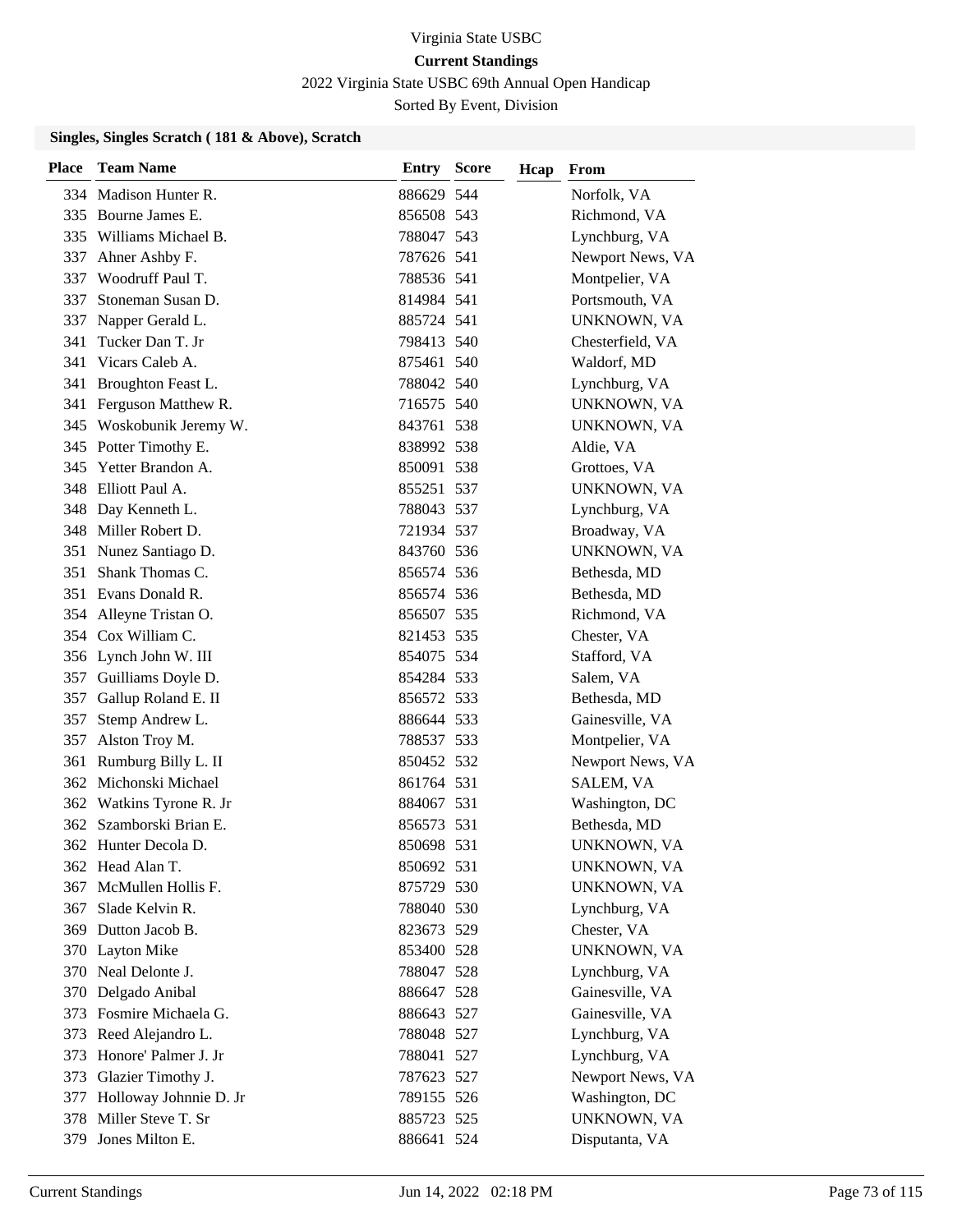2022 Virginia State USBC 69th Annual Open Handicap

Sorted By Event, Division

### **Singles, Singles Scratch ( 181 & Above), Scratch**

| <b>Place</b> | <b>Team Name</b>                                | <b>Entry Score</b>       | Hcap | From                            |
|--------------|-------------------------------------------------|--------------------------|------|---------------------------------|
| 379.         | Archie Cecil D. Jr                              | 886628 524               |      | Norfolk, VA                     |
| 381          | Washington Michael B.                           | 789157 522               |      | Washington, DC                  |
| 381          | Thompson Jeffrey A.                             | 766296 522               |      | UNKNOWN, VA                     |
| 383          | Pritchard Carrie A.                             | 866032 521               |      | UNKNOWN, VA                     |
| 383          | Harlow Michael A.                               | 753428 521               |      | Palmyra, VA                     |
| 385          | Tate Amanda C.                                  | 765537 520               |      | UNKNOWN, VA                     |
| 385          | Burchfield Michael E.                           | 795343 520               |      | Bristow, VA                     |
| 387          | Clark Samuel A. Jr                              | 874073 519               |      | Rockville, MD                   |
|              | 388 Carter Diamond                              | 855180 517               |      | UNKNOWN, VA                     |
| 388          | Thorne Randy A. III                             | 788046 517               |      | Lynchburg, VA                   |
| 390          | Sparks John R. Jr                               | 766299 516               |      | UNKNOWN, VA                     |
|              | 391 Oleyar Donald G.                            | 875730 515               |      | UNKNOWN, VA                     |
| 391          | Stribling Kenya D.                              | 850963 515               |      | UNKNOWN, VA                     |
|              | 393 Goodman William E.                          | 788040 514               |      | Lynchburg, VA                   |
|              | 394 Mabry James W.                              | 814497 513               |      | UNKNOWN, VA                     |
|              | 394 Ritz Michael D.                             | 787623 513               |      | Newport News, VA                |
|              | 394 Volpp Gerald L.                             | 882519 513               |      | Stafford, VA                    |
|              | 397 Harris Bryan L.                             | 886317 512               |      | UNKNOWN, VA                     |
|              | 397 Houchens Ginger L.                          | 886627 512               |      | Waynesboro, VA                  |
|              | 399 McDonnell Michael G.                        | 844562 511               |      | Waynesboro, VA                  |
| 400          | Murray Hickey J. Jr                             | 856573 510               |      | Bethesda, MD                    |
| 401          | Wolde Samuel                                    | 875461 505               |      | Waldorf, MD                     |
|              | 402 Hart Jason A.                               | 855270 503               |      | UNKNOWN, VA                     |
|              | 402 Thorpe Felicia T.                           | 708394 503               |      | UNKNOWN, VA                     |
|              | 404 Dye Cleve III                               | 766298 502               |      | UNKNOWN, VA                     |
|              | 404 Koch Craig M.                               | 852441 502               |      | Ashland, VA                     |
|              | 406 Board Michael W. Jr                         | 863172 501               |      | UNKNOWN, VA                     |
|              | 406 Sisk Harmon M.                              | 886654 501               |      | Bristow, VA                     |
|              | 408 Robey Ronny L.                              | 886643 500               |      | Gainesville, VA                 |
|              | 408 Williams Monique A.                         | 708381 500               |      | UNKNOWN, VA                     |
| 410          | Shelton Keith J.                                | 856507 493               |      | Richmond, VA                    |
|              | 411 Rand Thad A.                                | 875731 489               |      | UNKNOWN, VA                     |
|              | 412 Barnette Tony L.                            | 856507 488               |      | Richmond, VA                    |
|              | 412 Johnson Darren K.                           | 851005 488               |      | UNKNOWN, VA                     |
|              | 414 Foltz Alan W.                               | 886643 487               |      | Gainesville, VA                 |
|              | 415 Comparetta Mike A.                          | 885552 486               |      | UNKNOWN, VA                     |
|              | 415 Smith Adam M.                               | 851314 486               |      | Henrico, VA                     |
| 417          | Suckart Richard B.                              | 850452 485               |      | Newport News, VA                |
|              | 417 Rengers Vickie B.                           | 798412 485               |      | Chesterfield, VA                |
|              | 417 Roy Kevin A.                                | 855182 485               |      | UNKNOWN, VA                     |
| 420          | Phillips Joshua L.<br>420 Keenan Christopher M. | 885551 482               |      | UNKNOWN, VA                     |
|              | 422 Higgs Rodney E.                             | 766298 482<br>787626 481 |      | UNKNOWN, VA<br>Newport News, VA |
|              | 422 Sharp Mabel G.                              | 850694 481               |      | UNKNOWN, VA                     |
| 422          | Marshall Eugene L. II                           | 858463 481               |      | UNKNOWN, VA                     |
|              | 425 Wingfield Robert H.                         | 856508 475               |      | Richmond, VA                    |
|              |                                                 |                          |      |                                 |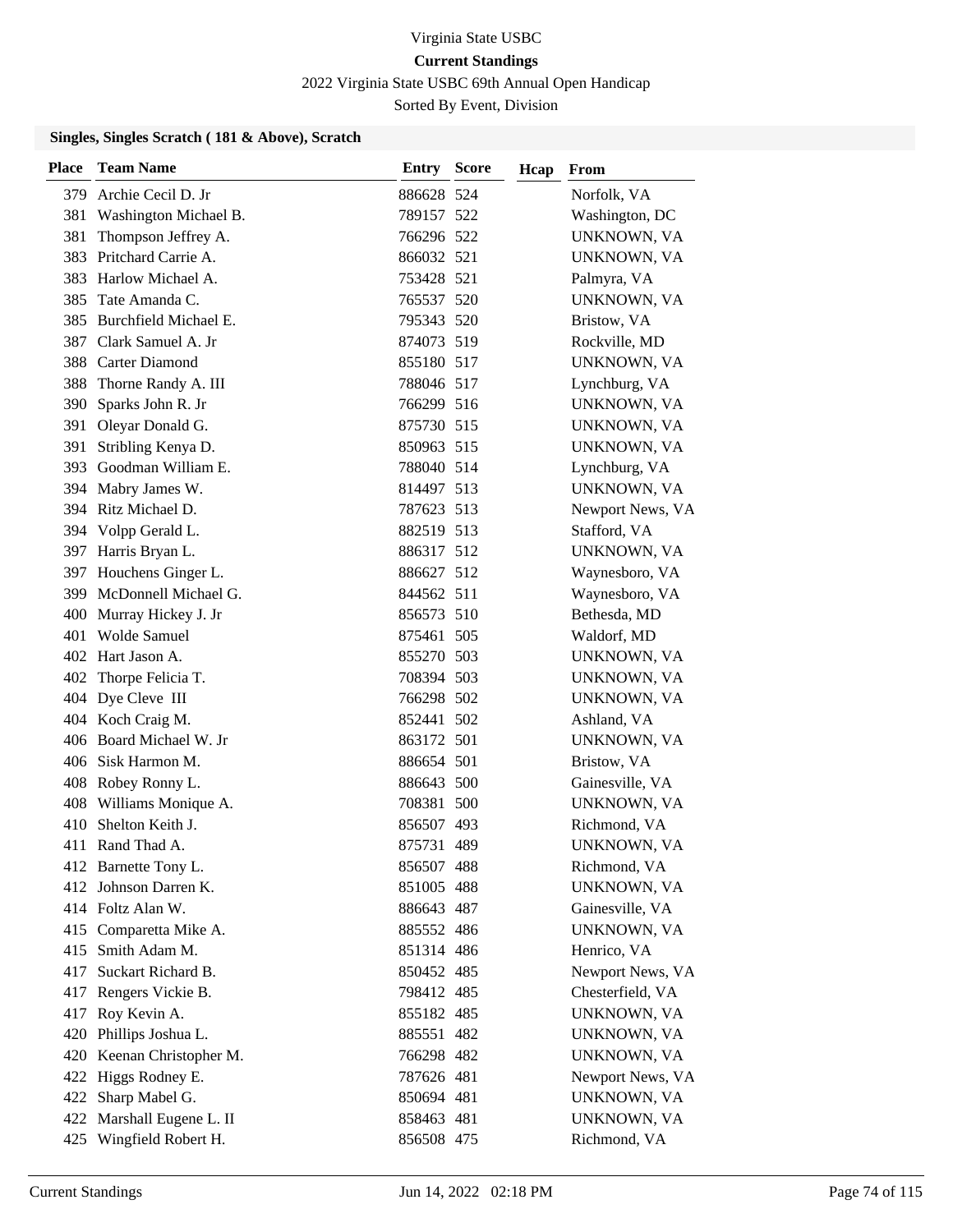2022 Virginia State USBC 69th Annual Open Handicap

Sorted By Event, Division

### **Singles, Singles Scratch ( 181 & Above), Scratch**

| <b>Place</b> Team Name      | Entry      | <b>Score</b> | Hcap | From            |
|-----------------------------|------------|--------------|------|-----------------|
| 426 Stewart Keith A. Sr     | 886317 471 |              |      | UNKNOWN, VA     |
| 427 Kolbe Douglas K.        | 788041 470 |              |      | Lynchburg, VA   |
| 428 Palmer Jesse W. Jr      | 863085 468 |              |      | UNKNOWN, VA     |
| 429 Heckstall William M. Jr | 788046 467 |              |      | Lynchburg, VA   |
| 430 Gray Emrett M.          | 883075 465 |              |      | UNKNOWN, VA     |
| 431 Parker Richmond L.      | 886641 457 |              |      | Disputanta, VA  |
| 432 Jones Stephen P. Sr     | 886317 451 |              |      | UNKNOWN, VA     |
| 433 Easter Mark A.          | 856507 450 |              |      | Richmond, VA    |
| 434 Armstrong Kevin M.      | 708381 448 |              |      | UNKNOWN, VA     |
| 435 Murphy Penny K.         | 856572 445 |              |      | Bethesda, MD    |
| 436 Collins Ryon M.         | 844562 444 |              |      | Waynesboro, VA  |
| 437 Roberson Darryl L.      | 886646 420 |              |      | Gainesville, VA |
| 438 Clanton Willie          | 856508 397 |              |      | Richmond, VA    |
| 439 Lee James D. Jr         | 788538 159 |              |      | Montpelier, VA  |

The lowest score to cash is 159.

| <b>Place</b> | <b>Team Name</b>          | <b>Entry</b> | <b>Score</b> | Hcap | From               |
|--------------|---------------------------|--------------|--------------|------|--------------------|
| $\mathbf{1}$ | Wilkerson Donzell C.      | 884067 2,535 |              | 387  | Washington, DC     |
| 2            | Douglas Walt A.           | 708378 2,358 |              | 405  | UNKNOWN, VA        |
| 3            | Coulson Rick E.           | 790832 2,343 |              | 27   | UNKNOWN, VA        |
| 4            | Hammer Jeffrey P.         | 787624 2,342 |              | 189  | Newport News, VA   |
| 5            | Gilbert Corey E.          | 883993 2,317 |              | 414  | UNKNOWN, VA        |
| 6            | <b>Bayes Vincent</b>      | 863085 2,313 |              | 387  | UNKNOWN, VA        |
| 7            | Smith Robert P. Jr        | 814497 2,306 |              | 432  | UNKNOWN, VA        |
| 8            | Lambert Rodney S.         | 886649 2,304 |              | 360  | Upper Marlboro, M  |
| 9            | Luckett Daniel G.         | 708389 2,303 |              | 243  | UNKNOWN, VA        |
| 10           | Carico Adam L.            | 855270 2,291 |              | 351  | UNKNOWN, VA        |
| 11           | <b>Stephens Alexander</b> | 875461 2,290 |              | 432  | Waldorf, MD        |
| 12           | Bradshaw Brandon W.       | 851315 2,289 |              | 279  | Henrico, VA        |
| 12           | Johnson Robert T.         | 708378 2,289 |              | 369  | UNKNOWN, VA        |
| 14           | Disbrow Kristen A.        | 851035 2,283 |              | 423  | Richmond, VA       |
| 15           | Brown Michael H.          | 789157 2,281 |              | 405  | Washington, DC     |
| 16           | Prince William J. Jr      | 783746 2,279 |              | 279  | Virginia Beach, VA |
| 16           | Lanier Jeffery A.         | 858460 2,279 |              | 369  | UNKNOWN, VA        |
| 18           | Redd Stanley E.           | 790607 2,275 |              | 198  | UNKNOWN, VA        |
| 19           | Montgomery Will C.        | 743004 2,274 |              | 315  | Fairfield, VA      |
| 20           | Wingfield Danny W. Sr     | 800089 2,271 |              | 243  | UNKNOWN, VA        |
| 21           | Dickerson Dmitri A.       | 884067 2,268 |              | 225  | Washington, DC     |
| 22           | Palmer Brian D.           | 838991 2,263 |              | 252  | Aldie, VA          |
| 23           | Pinder Russell O. Jr      | 886655 2,252 |              | 198  | Dumfries, VA       |
| 24           | Collis Robert F.          | 838136 2,250 |              | 279  | UNKNOWN, VA        |
| 25           | Campbell Andrew T.        | 855180 2,249 |              | 315  | UNKNOWN, VA        |
| 26           | Norman Angela H.          | 798412 2,243 |              | 414  | Chesterfield, VA   |
| 27           | Thurston M. Ryan          | 819029 2,242 |              | 171  | Chester, VA        |
| 27           | Netherland Danny L.       | 758658 2,242 |              | 387  | Chesterfield, VA   |
|              |                           |              |              |      |                    |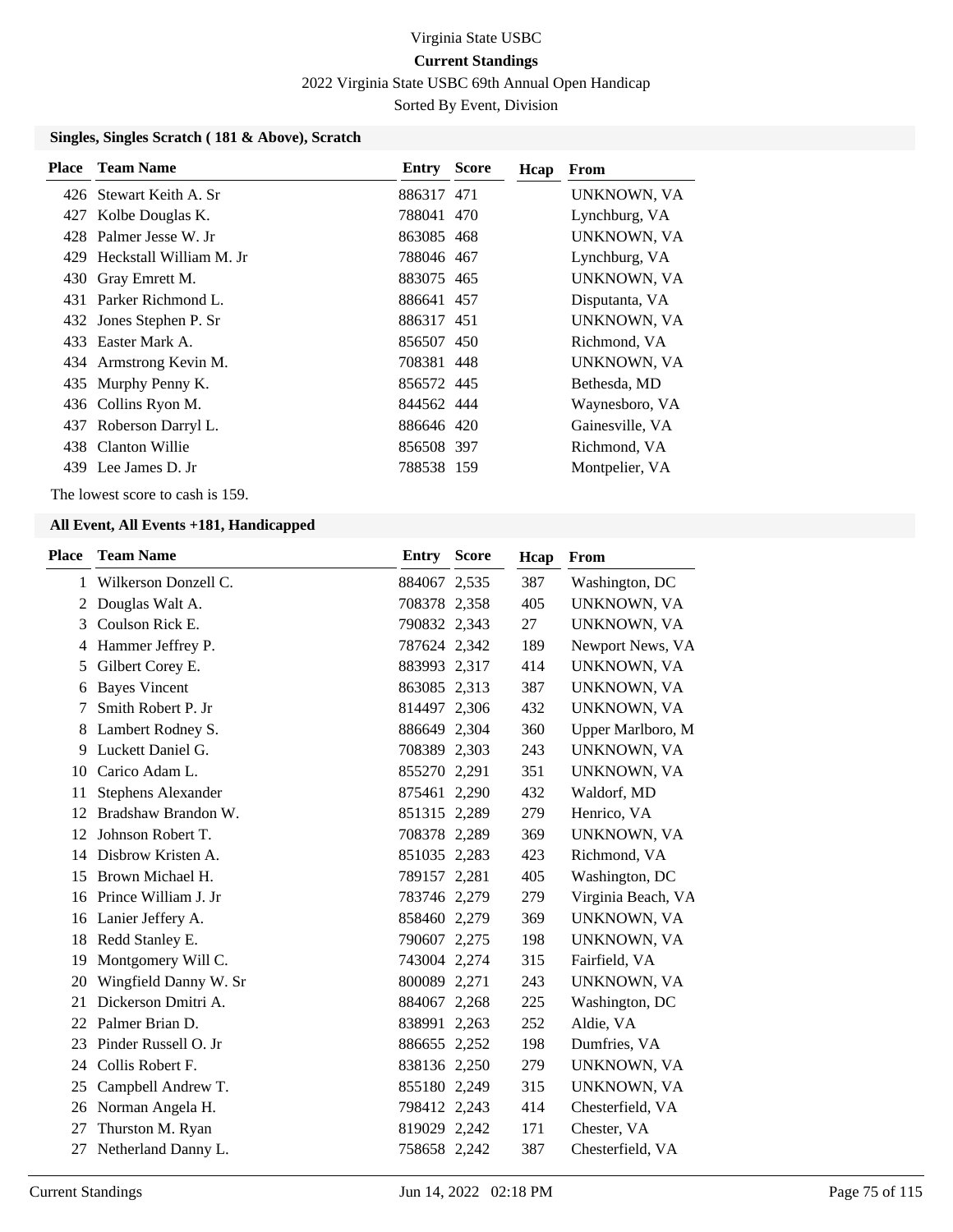2022 Virginia State USBC 69th Annual Open Handicap

Sorted By Event, Division

| <b>Place</b> | <b>Team Name</b>         | Entry        | <b>Score</b> | Hcap             | From                 |
|--------------|--------------------------|--------------|--------------|------------------|----------------------|
|              | 29 Paige Michael A.      | 886639 2,241 |              | 324              | Fredericksburg, VA   |
| 30           | Mason Ryan J.            | 843760 2,240 |              | 405              | UNKNOWN, VA          |
| 31           | Sill Andrew D.           | 758659 2,237 |              | 387              | Chesterfield, VA     |
|              | 32 Watson Michael C.     | 857423 2,236 |              | 441              | Upper Marlboro, M    |
|              | 33 Woodall Heather M.    | 783746 2,235 |              | 432              | Virginia Beach, VA   |
| 34           | Johnson James W.         | 855260 2,232 |              | 378              | UNKNOWN, VA          |
| 35           | Cox Billy J.             | 818947 2,230 |              | 225              | Chester, VA          |
|              | 36 Coles Thomas R.       | 843781 2,227 |              | 387              | UNKNOWN, VA          |
|              | 36 Crider Joshua W.      | 882596 2,227 |              | 432              | UNKNOWN, VA          |
| 38           | Cole Kevin W.            | 886644 2,226 |              | 54               | Gainesville, VA      |
| 39           | Thompson Ciara N.        | 884055 2,225 |              | 261              | Washington, DC       |
| 40           | Johnson Aaron J.         | 765539 2,224 |              | 423              | UNKNOWN, VA          |
| 41           | Mountz John D.           | 886635 2,222 |              | 342              | Norfolk, VA          |
| 42           | Humphrey Andrew M.       | 818947 2,219 |              | $\boldsymbol{0}$ | Chester, VA          |
| 43           | Martin William R. III    | 789559 2,218 |              | 423              | Covington, VA        |
|              | 44 Wines Neal D.         | 851444 2,217 |              | 387              | UNKNOWN, VA          |
|              | 44 Russell Shellene D.   | 708377 2,217 |              | 324              | UNKNOWN, VA          |
|              | 46 Jefferson Quintina R. | 708397 2,214 |              | 225              | UNKNOWN, VA          |
| 47           | Bullock Allen M.         | 856572 2,212 |              | 423              | Bethesda, MD         |
| 47           | Price Robert E.          | 821453 2,212 |              | 396              | Chester, VA          |
| 49           | Craft Jason R.           | 853400 2,210 |              | 189              | UNKNOWN, VA          |
| 50           | Maxey Richard L.         | 856749 2,209 |              | 441              | UNKNOWN, VA          |
| 51           | Callis Sherman C. Jr     | 855182 2,205 |              | 324              | UNKNOWN, VA          |
| 51           | Rountree Gary X. Sr      | 825207 2,205 |              | 405              | Chesapeake, VA       |
| 53           | Day Jeff M.              | 838136 2,204 |              | 90               | UNKNOWN, VA          |
| 54           | Hall Ricky M.            | 884099 2,201 |              | 288              | Washington, DC       |
| 55           | Barrow Darin R.          | 855260 2,200 |              | 351              | UNKNOWN, VA          |
|              | 56 Gilbert John A.       | 856670 2,199 |              | 396              | UNKNOWN, VA          |
|              | 56 Miller David M.       | 858464 2,199 |              | 252              | UNKNOWN, VA          |
|              | 56 Campbell Robert L.    | 800089 2,199 |              | 306              | UNKNOWN, VA          |
| 59           | McKleny Carlos M.        | 884173 2,194 |              | 441              | Norfolk, VA          |
| 59           | Miller Justin D.         | 886319 2,194 |              | 153              | UNKNOWN, VA          |
| 61           | James Mark N.            | 858463 2,193 |              | 297              | UNKNOWN, VA          |
| 62           | Pargoe Danny T.          | 789797 2,192 |              | 261              | UNKNOWN, VA          |
| 63           | Shane Jesse A.           | 885684 2,191 |              | 216              | Blacksburg, VA       |
| 64           | Watson Louis E. Jr       | 880409 2,188 |              | 27               | Midlothian, VA       |
| 65           | Hurst Troy W.            | 814520 2,187 |              | 297              | Dublin, VA           |
| 66           | Barksdale Michael R.     | 716571 2,182 |              | 117              | UNKNOWN, VA          |
| 67           | Eisewann William J. Jr   | 827233 2,181 |              | 225              | UNKNOWN, VA          |
| 68           | Dingus Tim L.            | 790832 2,180 |              | 135              | UNKNOWN, VA          |
| 69           | Russell Glen W.          | 838135 2,179 |              | 378              | UNKNOWN, VA          |
| 70           | Orfield Robert D.        | 886609 2,177 |              | 243              | Chesterfield, VA     |
| 71           | Clay Kristan S.          | 884055 2,176 |              | 180              | Washington, DC       |
| 71           | Dotson Kevin M.          | 874198 2,176 |              | 360              | Roanoke, VA          |
| 73           | Faircloth Myrick J.      | 788043 2,175 |              | 342              | Lynchburg, VA        |
| 74           | Johnson Roosevelt Jr     | 857518 2,171 |              | 360              | District Heights, MI |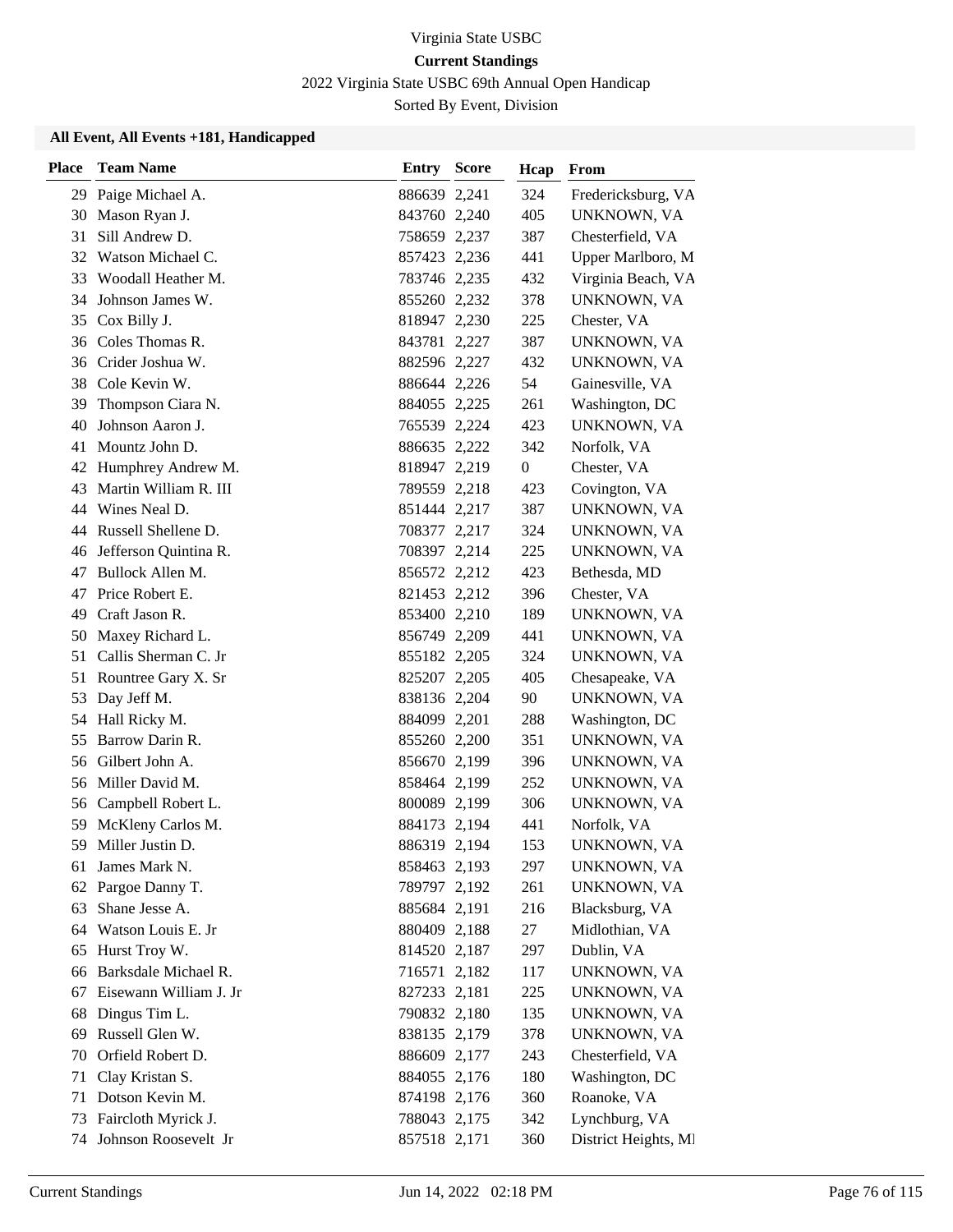2022 Virginia State USBC 69th Annual Open Handicap

Sorted By Event, Division

| <b>Place</b> | <b>Team Name</b>            | Entry        | <b>Score</b> | Hcap             | From               |
|--------------|-----------------------------|--------------|--------------|------------------|--------------------|
|              | 74 Altice Sheffield II      | 708377 2,171 |              | 387              | UNKNOWN, VA        |
|              | 76 Praileau Brandon L.      | 884173 2,170 |              | 405              | Norfolk, VA        |
|              | 76 Blankenship Brian E.     | 882851 2,170 |              | 207              | UNKNOWN, VA        |
| 78           | Vicars Caleb A.             | 875461 2,169 |              | 234              | Waldorf, MD        |
| 79           | Rowlett Damon L.            | 886635 2,168 |              | 432              | Norfolk, VA        |
| 80           | Langley Larry               | 886649 2,167 |              | 387              | Upper Marlboro, M  |
| 80           | Cornwell Adam C.            | 845253 2,167 |              | 252              | Franklin, VA       |
| 80           | Taylor Carroll E. Jr        | 798414 2,167 |              | 333              | Chesterfield, VA   |
| 83           | Ampy Kendall (Rick)         | 790607 2,165 |              | 441              | UNKNOWN, VA        |
| 83           | Hailes Larry R. Jr          | 743873 2,165 |              | 252              | Portsmouth, VA     |
| 85           | Martin Jason C.             | 886655 2,164 |              | 423              | Dumfries, VA       |
| 85           | Burch Kenneth S.            | 883993 2,164 |              | 288              | UNKNOWN, VA        |
| 85           | Abrams Gary                 | 886625 2,164 |              | 396              | UNKNOWN, VA        |
| 88           | Cook Derrick A.             | 789158 2,163 |              | 414              | Washington, DC     |
| 88           | Samick Michael R.           | 788537 2,163 |              | 162              | Montpelier, VA     |
|              | 88 Kessel David E. Jr       | 854284 2,163 |              | 270              | Salem, VA          |
| 91           | Turnbow Tyler J.            | 885550 2,162 |              | 351              | UNKNOWN, VA        |
| 92           | Smith Adam L.               | 855271 2,161 |              | 432              | UNKNOWN, VA        |
| 93           | Campbell Charles M.         | 851622 2,156 |              | $\boldsymbol{0}$ | UNKNOWN, VA        |
|              | 94 Nelson Anthony W.        | 825169 2,155 |              | 249              | Ashburn, VA        |
| 95           | Long Jonathan H.            | 850962 2,153 |              | 243              | UNKNOWN, VA        |
| 95           | Campbell Brandon C.         | 855260 2,153 |              | 252              | UNKNOWN, VA        |
| 97           | Parrish Eric                | 851315 2,152 |              | 189              | Henrico, VA        |
| 97           | Hendrix Billy R.            | 790340 2,152 |              | 342              | UNKNOWN, VA        |
| 99           | Gentry Issac J.             | 790340 2,150 |              | 315              | UNKNOWN, VA        |
| 99           | Gallahan Bryan W.           | 790832 2,150 |              | 9                | UNKNOWN, VA        |
| 99           | Swinson William T.          | 879746 2,150 |              | 306              | Elizabeth City, NC |
| 99           | Hester Jamie D. Jr          | 886644 2,150 |              | 108              | Gainesville, VA    |
| 103          | Hollins James A.            | 886626 2,149 |              | 360              | Washington, DC     |
| 103          | White Douglas M.            | 789797 2,149 |              | 270              | UNKNOWN, VA        |
| 105          | <b>Drakeford Antoinette</b> | 825209 2,148 |              | 306              | Chesapeake, VA     |
|              | 105 Bradley Michael S.      | 748824 2,148 |              | 207              | UNKNOWN, VA        |
|              | 107 Griffin Kelly A.        | 852482 2,147 |              | 171              | UNKNOWN, VA        |
|              | 108 Hans Chris T.           | 844561 2,145 |              | 153              | Waynesboro, VA     |
|              | 108 Diggs Robert L.         | 875729 2,145 |              | 144              | UNKNOWN, VA        |
|              | 108 Ford Robert J.          | 765540 2,145 |              | 387              | UNKNOWN, VA        |
|              | 108 Riggleman Aaron L. Jr   | 766296 2,145 |              | 324              | UNKNOWN, VA        |
|              | 112 Jones James C.          | 721984 2,144 |              | 135              | UNKNOWN, VA        |
| 113          | Eastwood Chris M.           | 787622 2,143 |              | 189              | Newport News, VA   |
|              | 114 Worsley Jalen D.        | 884173 2,142 |              | 297              | Norfolk, VA        |
| 115          | Bonhom Gary M.              | 850696 2,141 |              | 351              | UNKNOWN, VA        |
|              | 115 Williams Daniel         | 716571 2,141 |              | 234              | UNKNOWN, VA        |
| 117          | Fry Jesse R. Jr             | 886319 2,140 |              | 288              | UNKNOWN, VA        |
|              | 118 Williams Diangelo S.    | 825209 2,139 |              | 252              | Chesapeake, VA     |
| 119          | Overby Troy T. Sr           | 880409 2,138 |              | 144              | Midlothian, VA     |
|              | 120 Brooks Leo N.           | 788537 2,137 |              | 342              | Montpelier, VA     |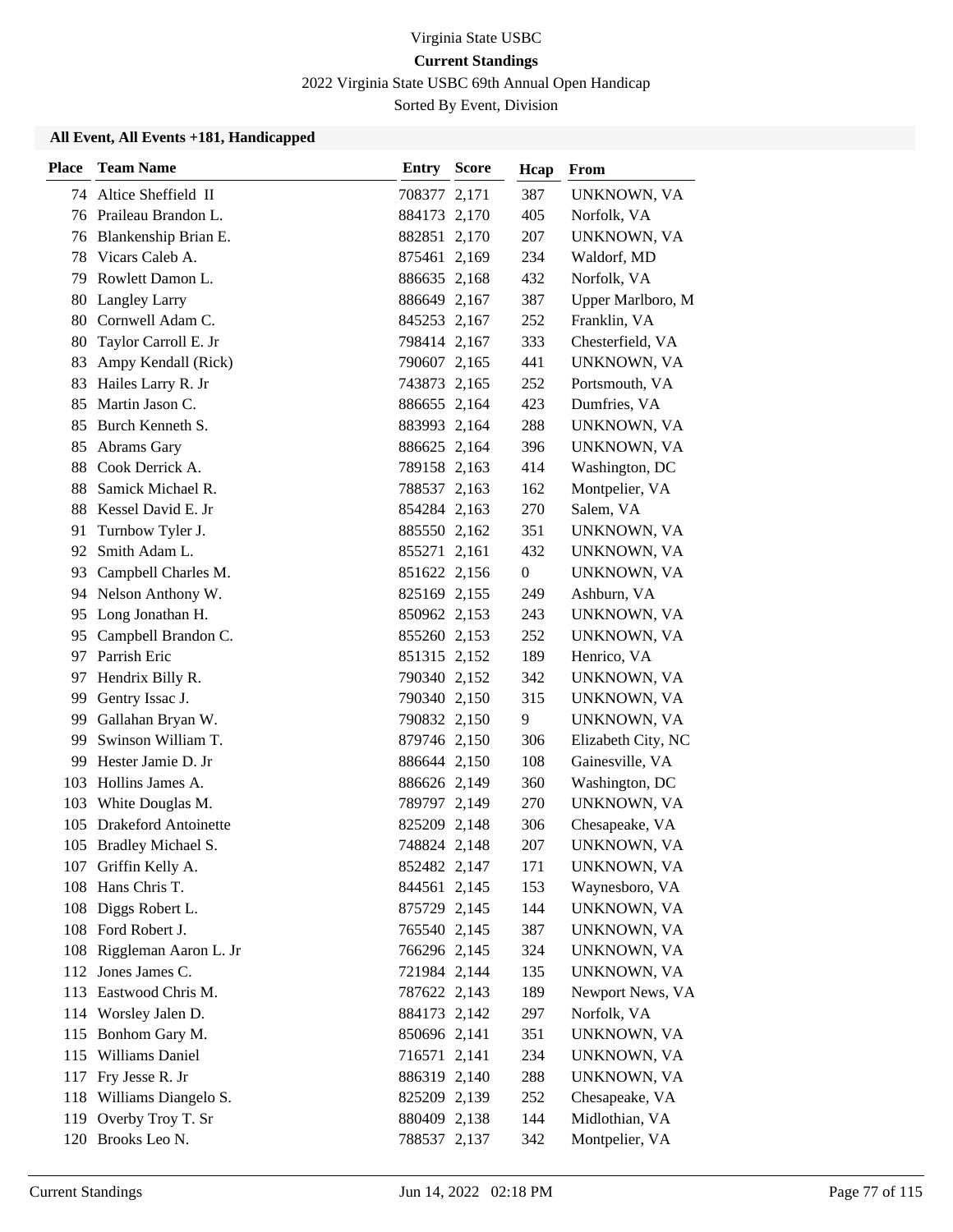2022 Virginia State USBC 69th Annual Open Handicap

Sorted By Event, Division

| <b>Place</b> | <b>Team Name</b>            | <b>Entry Score</b> | Hcap             | From               |
|--------------|-----------------------------|--------------------|------------------|--------------------|
|              | 121 Wooten Ronnie K.        | 789158 2,136       | 441              | Washington, DC     |
| 121          | Roy Kevin A.                | 855182 2,136       | 396              | UNKNOWN, VA        |
| 121          | Cox Brandyn J.              | 883195 2,136       | 63               | UNKNOWN, VA        |
| 124          | Stevens Derek A.            | 863294 2,135       | 414              | UNKNOWN, VA        |
|              | 125 Hardy Rodney D.         | 863194 2,134       | 369              | UNKNOWN, VA        |
|              | 125 Hornstein Dylan S.      | 856749 2,134       | 135              | UNKNOWN, VA        |
|              | 127 Woodall Thomas P.       | 783746 2,133       | 108              | Virginia Beach, VA |
|              | 127 Pattin Francis W.       | 785609 2,133       | 144              | Chester, VA        |
|              | 127 Ramsey David M.         | 804525 2,133       | 351              | UNKNOWN, VA        |
|              | 130 Rumbaugh Paul L. II     | 813510 2,132       | $\boldsymbol{0}$ | UNKNOWN, VA        |
|              | 130 Poe David C. Jr         | 789151 2,132       | 279              | Washington, DC     |
|              | 130 Hatton Jesse T. III     | 852481 2,132       | 99               | UNKNOWN, VA        |
|              | 133 Felicia Mark D.         | 850961 2,131       | 225              | UNKNOWN, VA        |
|              | 133 Brown Gregory A.        | 874940 2,131       | 441              | UNKNOWN, VA        |
|              | 133 Williams Eric           | 886639 2,131       | 270              | Fredericksburg, VA |
|              | 136 Caldwell Ricky W. Jr    | 885644 2,130       | 432              | Blacksburg, VA     |
|              | 136 Ratcliff Jacob P.       | 885645 2,130       | 342              | Blacksburg, VA     |
|              | 136 Palmer Willie A.        | 861810 2,130       | 378              | SALEM, VA          |
|              | 139 Brooks John W. III      | 708552 2,129       | 216              | Buena Vista, VA    |
|              | 140 Pope Jerrold M.         | 858462 2,126       | 126              | UNKNOWN, VA        |
| 140          | Turner Lisa F.              | 851314 2,126       | 171              | Henrico, VA        |
|              | 140 McDaniel Derrick A.     | 886626 2,126       | 342              | Washington, DC     |
|              | 143 Barbour Sidney P.       | 874953 2,124       | 432              | Rustburg, VA       |
|              | 144 Matthews Lowell A.      | 858460 2,123       | 216              | UNKNOWN, VA        |
|              | 144 Sutton Leroy G.         | 788039 2,123       | 414              | Lynchburg, VA      |
|              | 144 Abt Jeff                | 827232 2,123       | 207              | UNKNOWN, VA        |
| 144          | Curtis William R.           | 882798 2,123       | 369              | UNKNOWN, VA        |
|              | 148 Zimmerman Michael P.    | 885597 2,122       | 297              | UNKNOWN, VA        |
|              | 148 Douglas Frederick H. Jr | 886632 2,122       | 360              |                    |
| 148          | Owens Brian K.              | 886632 2,122       | 405              |                    |
| 148          | White Terrance L.           | 787622 2,122       | $\boldsymbol{0}$ | Newport News, VA   |
|              | 152 Gilliam Gerald S.       | 790606 2,121       | 432              | UNKNOWN, VA        |
|              | 152 Harris Josef D.         | 858464 2,121       | 378              | UNKNOWN, VA        |
|              | 152 Dickerson Nathan L. Jr  | 874940 2,121       | 459              | UNKNOWN, VA        |
|              | 152 Brown Paul G.           | 844276 2,121       | 252              | UNKNOWN, VA        |
|              | 152 Waldon Edward E.        | 886629 2,121       | 333              | Norfolk, VA        |
|              | 157 Deane Kevin B.          | 886637 2,120       | 243              | Ruckersville, VA   |
|              | 157 Bolosan Chris L.        | 787624 2,120       | $\boldsymbol{0}$ | Newport News, VA   |
| 159          | Bullock Brad C.             | 873342 2,119       | 360              | Emporia, VA        |
| 159          | Thorne Terrance E. Sr       | 708392 2,119       | 198              | UNKNOWN, VA        |
| 159          | Brownie Robert A.           | 886609 2,119       | 108              | Chesterfield, VA   |
|              | 162 Bisner Brandon M.       | 716572 2,118       | $\boldsymbol{0}$ | UNKNOWN, VA        |
|              | 163 Blanton Jon D.          | 813510 2,117       | 207              | UNKNOWN, VA        |
|              | 163 Park Joon               | 795264 2,117       | 414              | UNKNOWN, VA        |
|              | 165 Archie Cecil D. Jr      | 886628 2,116       | 414              | Norfolk, VA        |
|              | 165 O'Neil Bakare           | 886654 2,116       | 270              | Bristow, VA        |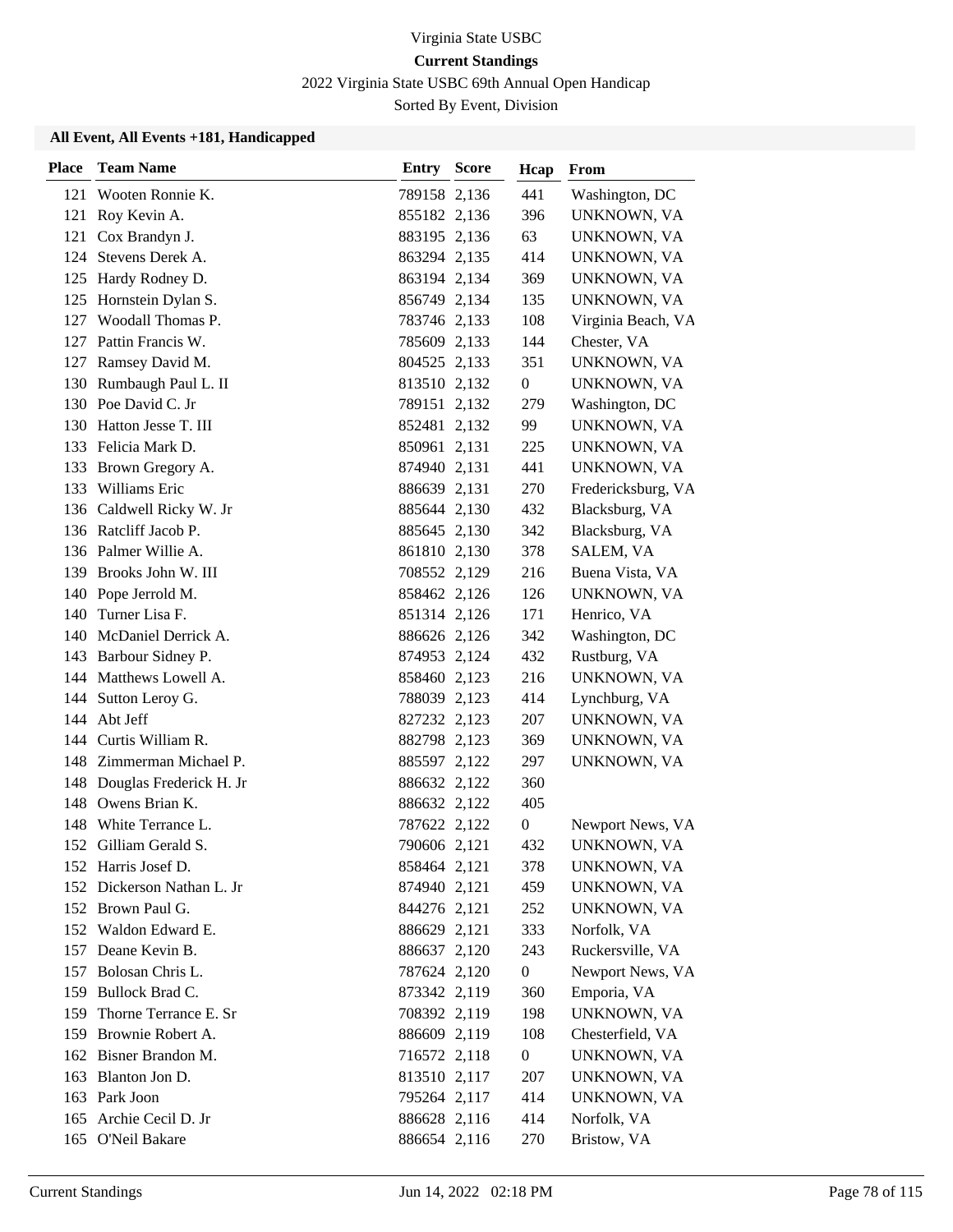2022 Virginia State USBC 69th Annual Open Handicap

Sorted By Event, Division

| <b>Place</b> | <b>Team Name</b>          | <b>Entry Score</b> | Hcap | From               |
|--------------|---------------------------|--------------------|------|--------------------|
| 167          | Randolph Denise L.        | 883096 2,115       | 324  | UNKNOWN, VA        |
| 168          | DeVore Warner A.          | 708386 2,114       | 126  | UNKNOWN, VA        |
| 169          | <b>Bailey Nikki</b>       | 708386 2,113       | 342  | UNKNOWN, VA        |
| 169          | Vereen Corey T.           | 788040 2,113       | 351  | Lynchburg, VA      |
|              | 169 Kidder Bradley S.     | 783746 2,113       | 306  | Virginia Beach, VA |
|              | 172 Zaker Michael         | 790339 2,112       | 387  | UNKNOWN, VA        |
|              | 172 Holmberg Stephen P.   | 721957 2,112       | 153  | Waynesboro, VA     |
|              | 174 Higbee Kevin M.       | 838991 2,110       | 72   | Aldie, VA          |
| 174          | Triggs Wayne D.           | 841814 2,110       | 189  | Martinsburg, WV    |
| 174          | Dysart Noel K.            | 855183 2,110       | 324  | UNKNOWN, VA        |
| 177          | Painter Lewis J. Jr       | 838136 2,107       | 342  | UNKNOWN, VA        |
| 178          | Marks Charles B.          | 885597 2,106       | 207  | UNKNOWN, VA        |
|              | 179 Hickman P Phillip     | 819029 2,105       | 252  | Chester, VA        |
|              | 179 Poole Raymond P. Jr   | 789159 2,105       | 405  | Washington, DC     |
|              | 179 Humphreys Bryan L.    | 854284 2,105       | 360  | Salem, VA          |
|              | 179 Byrd Keith M.         | 708390 2,105       | 219  | UNKNOWN, VA        |
| 183          | Eppard Ricky A.           | 788950 2,104       | 333  | Elkton, VA         |
| 184          | Charity Howard H. Jr      | 885725 2,103       | 378  | UNKNOWN, VA        |
|              | 184 Madison Tanisha       | 880412 2,103       | 342  | Midlothian, VA     |
|              | 186 Williams Albert G. Sr | 788537 2,102       | 234  | Montpelier, VA     |
|              | 186 Parks Cumberland A.   | 789152 2,102       | 198  | Washington, DC     |
| 186          | Hugo Stephen M.           | 875729 2,102       | 279  | UNKNOWN, VA        |
|              | 186 Nowlin Paul V.        | 708380 2,102       | 189  | UNKNOWN, VA        |
|              | 190 Jenkins Justin R.     | 716576 2,101       | 99   | UNKNOWN, VA        |
|              | 190 McGregor Ronald A.    | 855184 2,101       | 351  | UNKNOWN, VA        |
|              | 190 Battle LeRoy A. III   | 789159 2,101       | 216  | Washington, DC     |
| 193          | Kemp Darryl L.            | 825207 2,100       | 270  | Chesapeake, VA     |
|              | 193 Harkless C Bruce      | 858462 2,100       | 414  | UNKNOWN, VA        |
| 193          | Coleman Curtis            | 885590 2,100       | 297  | Montpelier, VA     |
|              | 193 Webster Pete A.       | 885684 2,100       | 288  | Blacksburg, VA     |
| 193          | Duncan Ronald E.          | 885646 2,100       | 423  | Blacksburg, VA     |
|              | 198 Brown Jeff O.         | 883929 2,099       | 432  | UNKNOWN, VA        |
|              | 199 Scott Ashley T.       | 812887 2,098       | 207  | Virginia Beach, VA |
| 199          | Harris Paul A.            | 758659 2,098       | 351  | Chesterfield, VA   |
| 201          | Hailstalk Richard A. Jr   | 883095 2,096       | 279  | UNKNOWN, VA        |
|              | 202 Ashley Robert B.      | 790996 2,095       | 360  | UNKNOWN, VA        |
|              | 202 Flanagan Robert M.    | 851914 2,095       | 279  | UNKNOWN, VA        |
|              | 204 Fisher Nathan S.      | 851636 2,094       | 369  | UNKNOWN, VA        |
|              | 204 Noltee Christopher D. | 874811 2,094       | 63   | UNKNOWN, VA        |
|              | 204 Board Michael W. Jr   | 863172 2,094       | 387  | UNKNOWN, VA        |
|              | 204 Kubala John J.        | 825208 2,094       | 99   | Chesapeake, VA     |
|              | 208 Napier Michael W.     | 886637 2,092       | 378  | Ruckersville, VA   |
|              | 209 Lion Dale E.          | 792967 2,091       | 54   | UNKNOWN, VA        |
| 209          | Adams Henry A.            | 789151 2,091       | 198  | Washington, DC     |
| 211          | Durrer Richard W.         | 721957 2,090       | 45   | Waynesboro, VA     |
| 212          | Spencer Charles I. Jr     | 708384 2,089       | 432  | UNKNOWN, VA        |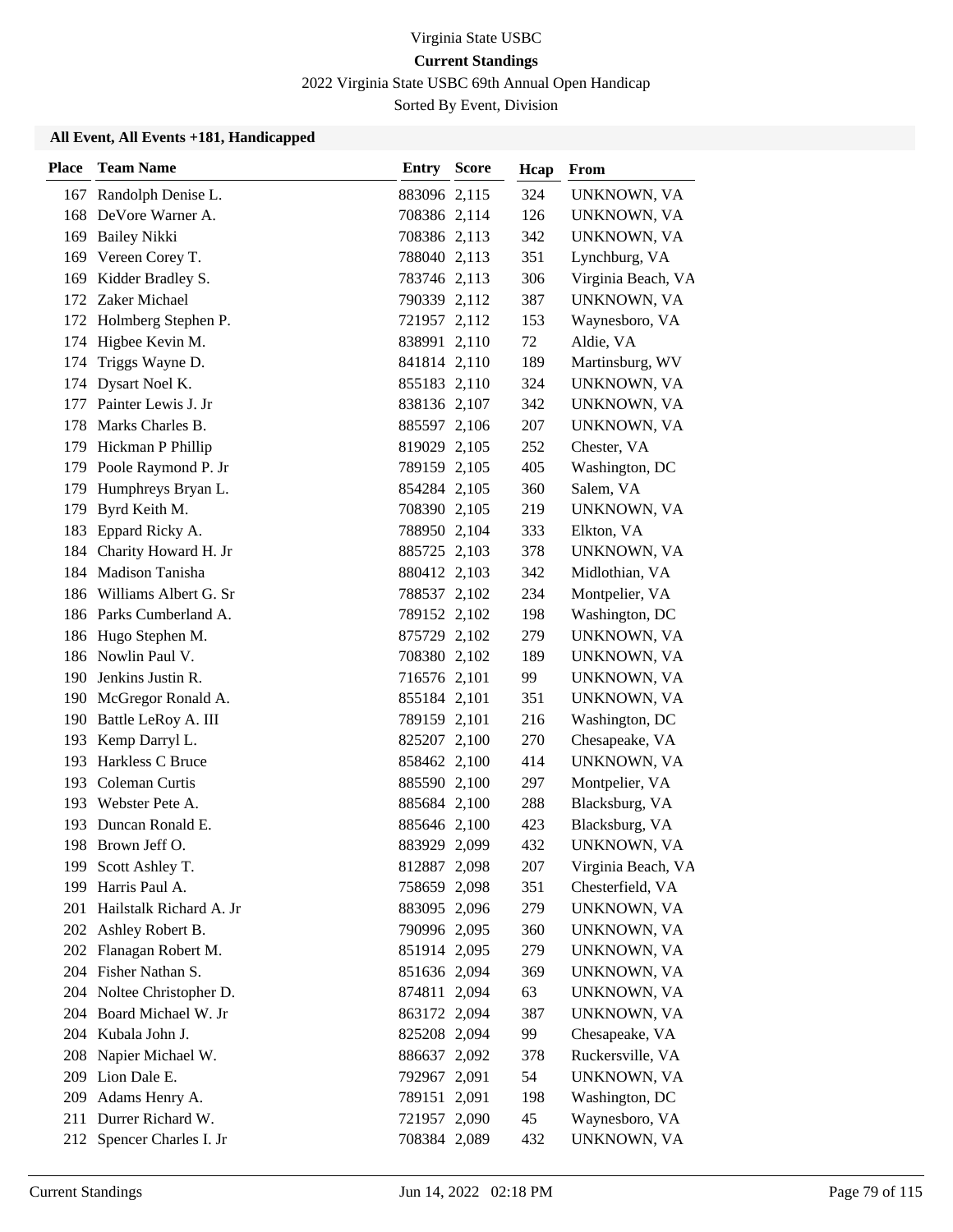2022 Virginia State USBC 69th Annual Open Handicap

Sorted By Event, Division

| Place | <b>Team Name</b>       | <b>Entry Score</b> | Hcap             | From               |
|-------|------------------------|--------------------|------------------|--------------------|
|       | 212 Fox Joylene L.     | 766297 2,089       | 396              | UNKNOWN, VA        |
|       | 212 Allen Anthony B.   | 884067 2,089       | 144              | Washington, DC     |
| 215   | <b>Tigar Justin</b>    | 765540 2,088       | 342              | UNKNOWN, VA        |
| 216   | Smith Mike             | 818923 2,087       | 225              | Chester, VA        |
|       | 216 Creel James M.     | 852481 2,087       | 414              | UNKNOWN, VA        |
|       | 216 Marshall Cornel V. | 708380 2,087       | 180              | UNKNOWN, VA        |
| 216   | Woodson Benjamin L. Sr | 886632 2,087       | 423              |                    |
| 220   | Stubbs Ernest A. II    | 885645 2,086       | 342              | Blacksburg, VA     |
|       | 220 Peacock William M. | 863120 2,086       | 351              | Springfield, VA    |
| 222   | Glenn Daryl J.         | 858462 2,085       | 216              | UNKNOWN, VA        |
| 223   | Fosmire Austin T.      | 851005 2,084       | 108              | UNKNOWN, VA        |
| 223   | Simpson Larry A.       | 821453 2,084       | 234              | Chester, VA        |
| 223   | Fellin Shawn D.        | 788536 2,084       | 243              | Montpelier, VA     |
| 223   | Hall Randy L.          | 708388 2,084       | 252              | UNKNOWN, VA        |
| 223   | Wiggins Perry L.       | 743872 2,084       | $\boldsymbol{0}$ | Portsmouth, VA     |
| 223   | Sacro Vincent J.       | 886656 2,084       | 351              | Sterling, VA       |
| 229   | Cline Robert D.        | 885768 2,083       | 297              | UNKNOWN, VA        |
| 229   | Volpp Wanda R.         | 882519 2,083       | 333              | Stafford, VA       |
| 229   | Young Joe L.           | 825211 2,083       | 333              | Chesapeake, VA     |
|       | 232 McDaniels Keith Q. | 788040 2,082       | 369              | Lynchburg, VA      |
|       | 232 Christian Cory A.  | 851315 2,082       | $\boldsymbol{0}$ | Henrico, VA        |
|       | 232 Carter Diamond     | 855180 2,082       | 288              | UNKNOWN, VA        |
|       | 232 White Cory E.      | 864937 2,082       | 225              | Bowling Green, VA  |
|       | 236 Guilliams Doyle D. | 854284 2,081       | 351              | Salem, VA          |
|       | 236 Lin Chris          | 851913 2,081       | 99               | UNKNOWN, VA        |
|       | 236 Koch Brian C.      | 766298 2,081       | 180              | UNKNOWN, VA        |
| 239   | Bradham Joseph C.      | 788538 2,080       | 360              | Montpelier, VA     |
| 239   | Edwards Zachary I.     | 845253 2,080       | 180              | Franklin, VA       |
| 239   | Cox Timothy B.         | 716576 2,080       | 162              | UNKNOWN, VA        |
|       | 242 Millard James A.   | 789157 2,078       | 252              | Washington, DC     |
|       | 242 Layne Aaron F. Sr  | 798412 2,078       | 216              | Chesterfield, VA   |
| 242   | Todd Michael           | 885551 2,078       | 369              | UNKNOWN, VA        |
| 242   | Garcia Frank Jr        | 886656 2,078       | 234              | Sterling, VA       |
| 246   | Phillips Michael D.    | 885643 2,077       | 441              | Blacksburg, VA     |
| 246   | Viles Robert R. II     | 838991 2,077       | 162              | Aldie, VA          |
| 248   | Billips Anthony D.     | 874198 2,076       | 252              | Roanoke, VA        |
| 249   | Whitaker Vincent M.    | 838923 2,075       | 243              | Stafford, VA       |
| 249   | Turner Pete A.         | 841814 2,075       | 252              | Martinsburg, WV    |
| 249   | Hawk Daniel E.         | 812887 2,075       | 108              | Virginia Beach, VA |
| 249   | Garner Rigo            | 708395 2,075       | 405              | UNKNOWN, VA        |
| 249   | Smith Bryan D.         | 758659 2,075       | 306              | Chesterfield, VA   |
| 254   | Goss James R.          | 708388 2,074       | 270              | UNKNOWN, VA        |
|       | 254 Davis Sean M.      | 825208 2,074       | 54               | Chesapeake, VA     |
| 254   | Smith Scott D.         | 864937 2,074       | 99               | Bowling Green, VA  |
| 257   | Moore Vernon E.        | 789797 2,073       | 369              | UNKNOWN, VA        |
| 257   | Owens Sidney J.        | 765534 2,073       | 360              | UNKNOWN, VA        |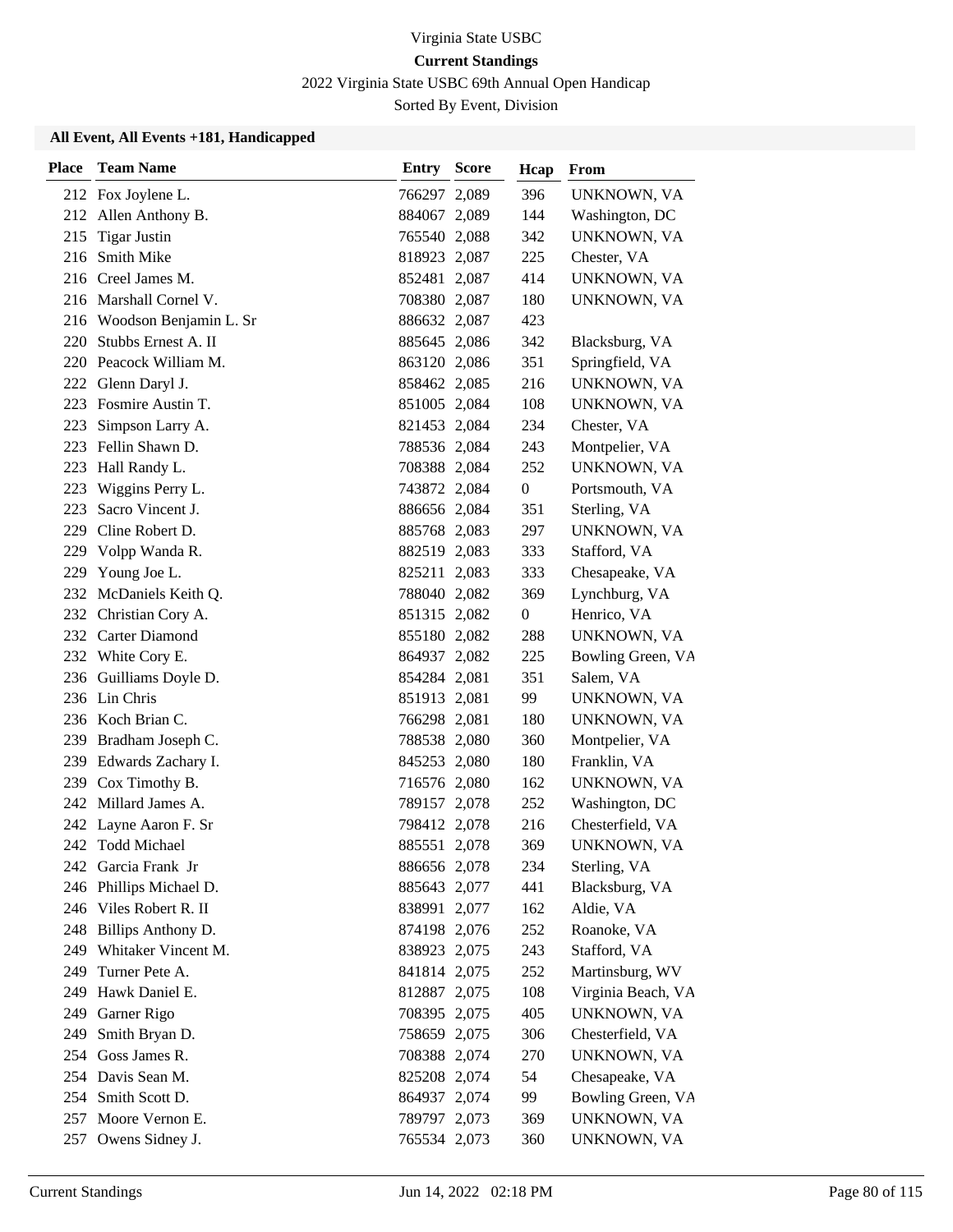2022 Virginia State USBC 69th Annual Open Handicap

Sorted By Event, Division

| <b>Place</b> | <b>Team Name</b>         | <b>Entry Score</b> | Hcap           | From             |
|--------------|--------------------------|--------------------|----------------|------------------|
| 259          | Dich Kenneth H.          | 721984 2,072       | $\mathbf{0}$   | UNKNOWN, VA      |
| 259          | Suckart Richard B.       | 850452 2,072       | 324            | Newport News, VA |
| 261          | Gray John M.             | 853088 2,071       | 324            | UNKNOWN, VA      |
|              | 262 Jones Johntay M.     | 850962 2,070       | 198            | UNKNOWN, VA      |
|              | 262 Donathan William L.  | 814497 2,070       | 216            | UNKNOWN, VA      |
|              | 262 Robertson David B.   | 885552 2,070       | 360            | UNKNOWN, VA      |
|              | 265 Myers Elainea R.     | 886657 2,069       | 324            | UNKNOWN, VA      |
|              | 265 Krause Shaelyn N.    | 851914 2,069       | 351            | UNKNOWN, VA      |
| 265          | Blevins James T.         | 708552 2,069       | 234            | Buena Vista, VA  |
| 268          | Marshall Keith L.        | 858460 2,067       | 252            | UNKNOWN, VA      |
|              | 268 Blackford John M. Jr | 790338 2,067       | 360            | UNKNOWN, VA      |
|              | 270 Watson George L. IV  | 825207 2,066       | 351            | Chesapeake, VA   |
| 270          | Williamson Mark E.       | 818923 2,066       | 189            | Chester, VA      |
| 270          | Stewart Deloid M.        | 858461 2,066       | 414            | UNKNOWN, VA      |
|              | 270 Moretz Charles E.    | 855271 2,066       | 351            | UNKNOWN, VA      |
|              | 270 McLane Joseph M.     | 852482 2,066       | 351            | UNKNOWN, VA      |
|              | 270 Graham Tyler A.      | 885645 2,066       | 279            | Blacksburg, VA   |
|              | 270 Martin James II      | 886064 2,066       | 252            | UNKNOWN, VA      |
| 277          | Greene Evelyn C.         | 855182 2,065       | 423            | UNKNOWN, VA      |
| 277          | Wilder Jason M.          | 850948 2,065       | 216            | UNKNOWN, VA      |
| 277          | Hansen Christopher A.    | 827232 2,065       | $\overline{0}$ | UNKNOWN, VA      |
| 280          | Randolph Gerald F.       | 838992 2,064       | 144            | Aldie, VA        |
| 280          | Ferguson Kevin R.        | 716576 2,064       | 54             | UNKNOWN, VA      |
|              | 280 Lamb Thomas F. Jr    | 743871 2,064       | 162            | Portsmouth, VA   |
| 280          | Williams Alvin W. Sr     | 708392 2,064       | 342            | UNKNOWN, VA      |
|              | 280 Boone Alfanisa       | 883929 2,064       | 423            | UNKNOWN, VA      |
| 280          | Crawley Timothy A.       | 886640 2,064       | 288            | Ft Lee, VA       |
| 286          | Smith-Brown Mary L.      | 708377 2,063       | 315            | UNKNOWN, VA      |
| 286          | Jones Woody V.           | 721984 2,063       | 171            | UNKNOWN, VA      |
|              | 286 Corbett Curtis H. Sr | 708397 2,063       | 324            | UNKNOWN, VA      |
|              | 286 McDaniel Tyler C.    | 785609 2,063       | 126            | Chester, VA      |
|              | 290 McKinney Troy D.     | 815766 2,062       | 9              | Yorktown, VA     |
| 291          | Skiba Joseph T. IV       | 880472 2,061       | 234            | UNKNOWN, VA      |
| 292          | King William A.          | 816636 2,060       | 423            | Clover, VA       |
| 293          | MacCullough Glenn R.     | 875729 2,059       | 63             | UNKNOWN, VA      |
|              | 293 Abrams Stanley A.    | 886625 2,059       | 378            | UNKNOWN, VA      |
|              | 295 Preston Joe L.       | 861787 2,058       | 441            | SALEM, VA        |
|              | 296 Downey Roy J. III    | 880472 2,057       | 315            | UNKNOWN, VA      |
| 297          | Wolde Samuel             | 875461 2,055       | 342            | Waldorf, MD      |
|              | 297 Ford Donald C. III   | 794637 2,055       | 351            | South Boston, VA |
| 299          | Blowers Don E.           | 798413 2,054       | 261            | Chesterfield, VA |
| 299          | Turner Gregory L.        | 789155 2,054       | 45             | Washington, DC   |
| 299          | Spence David L.          | 844275 2,054       | 423            | UNKNOWN, VA      |
|              | 299 Harris Kevin R.      | 716571 2,054       | 207            | UNKNOWN, VA      |
| 299          | Collins Justin M.        | 721934 2,054       | 234            | Broadway, VA     |
|              | 304 Day John H.          | 825208 2,053       | 189            | Chesapeake, VA   |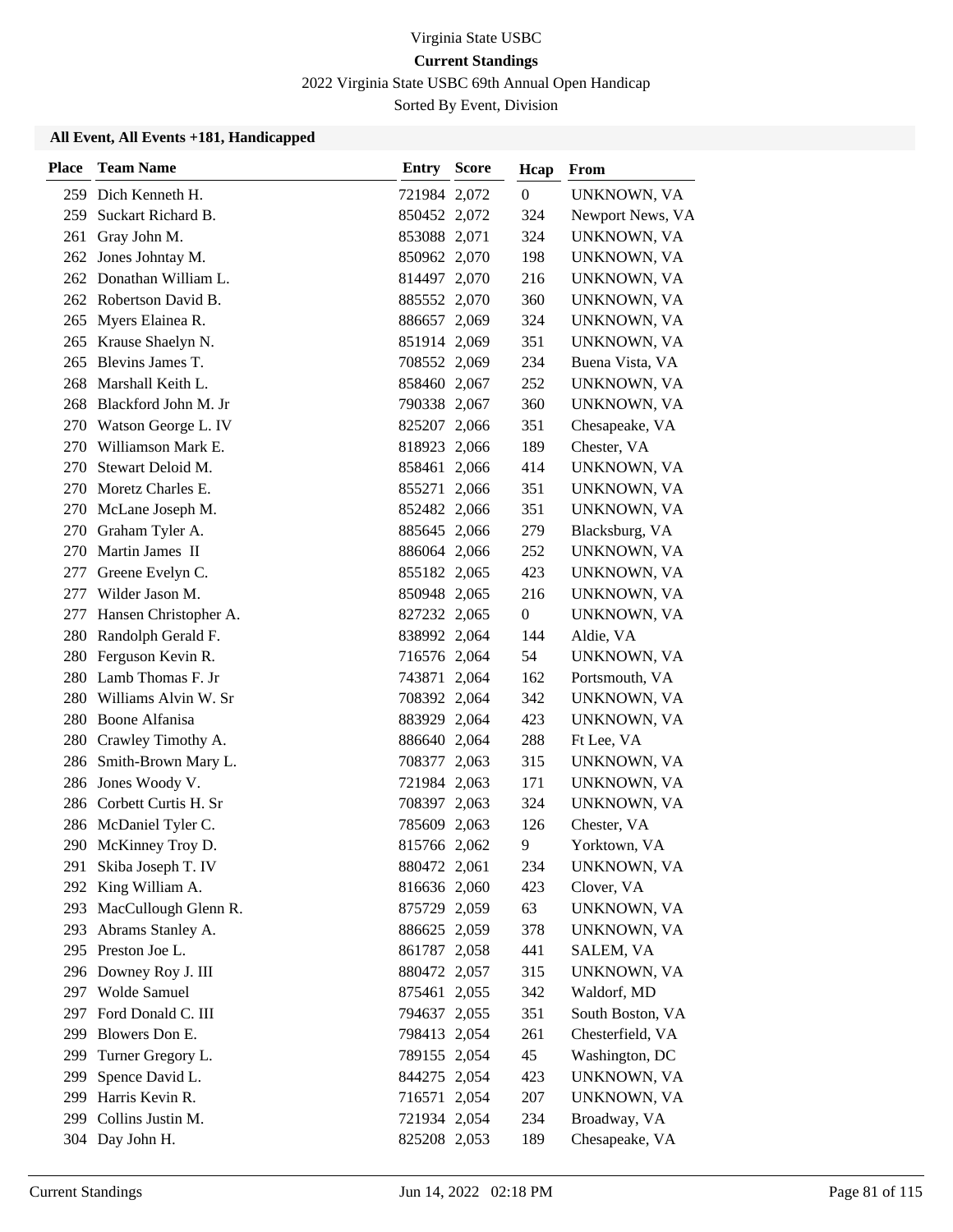2022 Virginia State USBC 69th Annual Open Handicap

Sorted By Event, Division

| <b>Place</b> | <b>Team Name</b>           | <b>Entry Score</b> | Hcap             | From               |
|--------------|----------------------------|--------------------|------------------|--------------------|
|              | 304 Johnson Alan M.        | 880411 2,053       | 342              | Midlothian, VA     |
|              | 306 Davis Ronald H. Jr     | 883784 2,052       | 126              | Fredericksburg, VA |
|              | 306 Bailey Brian D.        | 886632 2,052       | 360              |                    |
|              | 306 Knight Portia F.       | 825206 2,052       | 441              | Chesapeake, VA     |
|              | 306 Harrington Ryan C.     | 850964 2,052       | 234              | UNKNOWN, VA        |
|              | 306 Justice Kenneth D. Jr  | 851444 2,052       | 351              | UNKNOWN, VA        |
| 311          | Banchy Mark J.             | 788041 2,051       | 261              | Lynchburg, VA      |
| 311          | Baldwin Vernon L.          | 882596 2,051       | 324              | UNKNOWN, VA        |
| 313          | Aldea Randy E.             | 851914 2,050       | 306              | UNKNOWN, VA        |
|              | 314 Cabble Matthew R.      | 851913 2,049       | 63               | UNKNOWN, VA        |
|              | 314 Mabry Willie L. III    | 850963 2,049       | 297              | UNKNOWN, VA        |
|              | 314 Allman Dallas W.       | 787623 2,049       | 126              | Newport News, VA   |
|              | 317 Lambert Bradley S.     | 855251 2,048       | 234              | UNKNOWN, VA        |
|              | 317 Emerson Robert W.      | 858463 2,048       | 108              | UNKNOWN, VA        |
| 319          | Lambert Kenneth D.         | 855251 2,047       | 234              | UNKNOWN, VA        |
|              | 319 Jones Kenneth R.       | 851580 2,047       | 288              | Como, NC           |
| 321          | White David W.             | 844276 2,046       | 360              | UNKNOWN, VA        |
| 321          | Kolessides John N.         | 838992 2,046       | 72               | Aldie, VA          |
| 323          | Johnson Brandon D.         | 721984 2,045       | $\overline{0}$   | UNKNOWN, VA        |
|              | 324 Dawes Vincent          | 708380 2,044       | 432              | UNKNOWN, VA        |
|              | 324 Larrabee Brian S.      | 851622 2,044       | $\boldsymbol{0}$ | UNKNOWN, VA        |
|              | 324 Anderson Alden P.      | 875730 2,044       | 261              | UNKNOWN, VA        |
|              | 324 Johnson Jeremy M.      | 885645 2,044       | 261              | Blacksburg, VA     |
|              | 328 Miles Jack Jr          | 880410 2,043       | 126              | Midlothian, VA     |
| 328          | Johnson Darren K.          | 851005 2,043       | 261              | UNKNOWN, VA        |
| 328          | Tyler Barry R.             | 708394 2,043       | 135              | UNKNOWN, VA        |
| 331          | Campbell C Wade            | 843501 2,042       | 315              | UNKNOWN, VA        |
|              | 331 Boyters Greg D.        | 787624 2,042       | 27               | Newport News, VA   |
|              | 331 Hunter Gregory M.      | 788044 2,042       | 216              | Lynchburg, VA      |
| 331          | Decker Samuel O. III       | 886627 2,042       | 198              | Waynesboro, VA     |
|              | 335 Pigg Ryan W.           | 885550 2,041       | 207              | UNKNOWN, VA        |
|              | 335 Russell Jeffrey M.     | 858460 2,041       | 315              | UNKNOWN, VA        |
|              | 335 Roach Darrin C.        | 708379 2,041       | 432              | UNKNOWN, VA        |
|              | 338 Boone Moses H.         | 708384 2,040       | 297              | UNKNOWN, VA        |
|              | 338 Dever Jason D.         | 765535 2,040       | 315              | UNKNOWN, VA        |
| 338          | Sprouse Thomas G.          | 851042 2,040       | 234              | Waynesboro, VA     |
| 341          | Denig Karrington S.        | 850965 2,039       | 342              | UNKNOWN, VA        |
|              | 341 Clarke Carroll         | 849288 2,039       | 270              | Ashburn, VA        |
| 341          | Alston Troy M.             | 788537 2,039       | 405              | Montpelier, VA     |
|              | 341 Hice Jason A.          | 787626 2,039       | 261              | Newport News, VA   |
| 345          | Sharp Andrea               | 813510 2,038       | 324              | UNKNOWN, VA        |
|              | 345 Griner Dan W.          | 854122 2,038       | 135              | Newport News, VA   |
|              | 345 Beale Jason A.         | 886637 2,038       | $\boldsymbol{0}$ | Ruckersville, VA   |
| 345          | Johnson Charles M.         | 886649 2,038       | 207              | Upper Marlboro, M  |
|              | 349 Garcia Marcelo R.      | 886654 2,037       | 189              | Bristow, VA        |
|              | 349 Cook Jennifer (Red) S. | 765533 2,037       | 270              | UNKNOWN, VA        |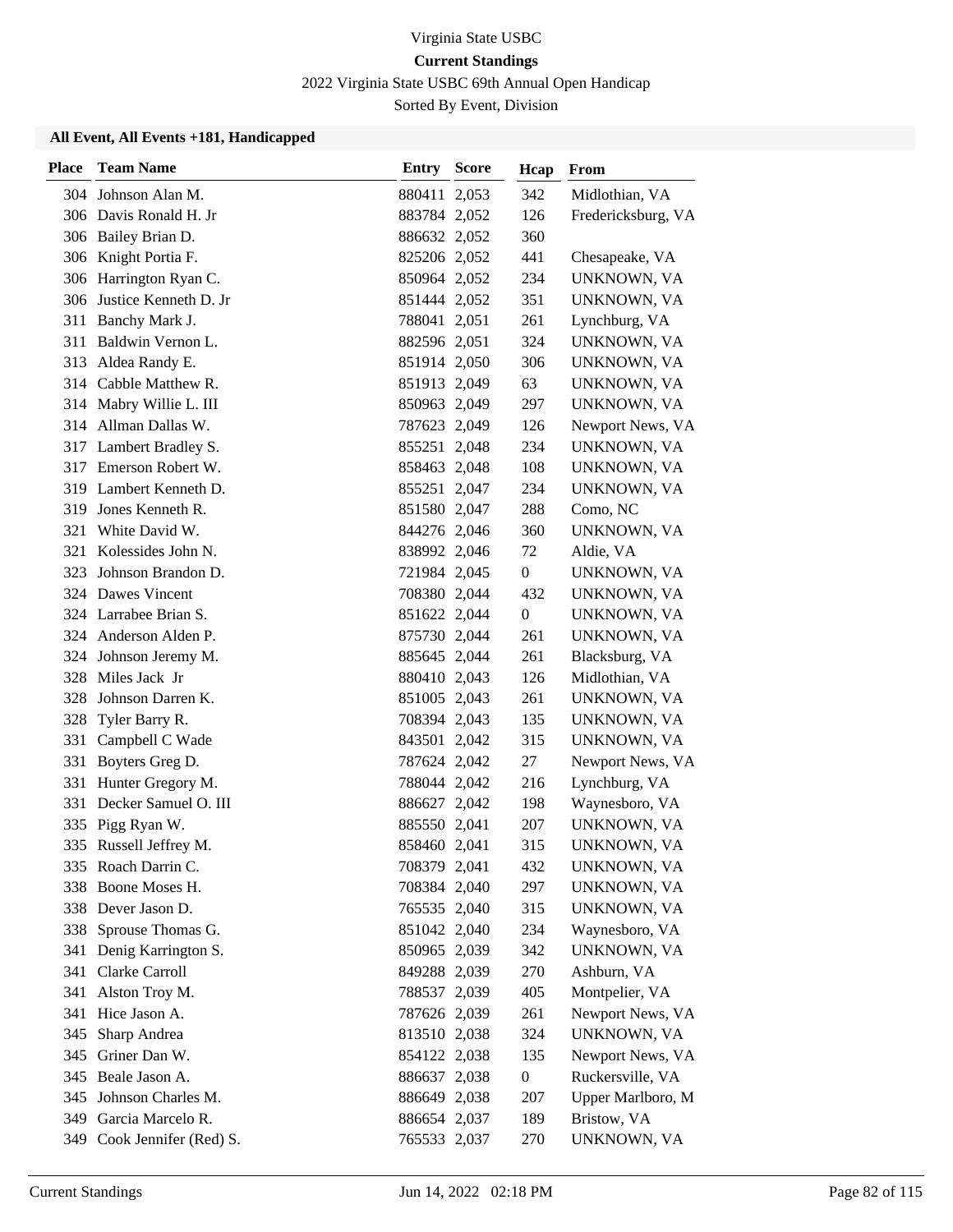2022 Virginia State USBC 69th Annual Open Handicap

Sorted By Event, Division

| <b>Place</b> | <b>Team Name</b>           | Entry        | <b>Score</b> | Hcap             | From              |
|--------------|----------------------------|--------------|--------------|------------------|-------------------|
|              | 351 Dohmann David E.       | 758658 2,036 |              | 243              | Chesterfield, VA  |
|              | 351 Rankin York C. Jr      | 789157 2,036 |              | 126              | Washington, DC    |
| 351          | Franks Jim M.              | 758013 2,036 |              | 183              | UNKNOWN, VA       |
| 351          | Mapp David K. Jr           | 886636 2,036 |              | 297              | Norfolk, VA       |
|              | 351 Cousins Lamont         | 880409 2,036 |              | 54               | Midlothian, VA    |
|              | 356 Riddle David B.        | 886630 2,035 |              | 441              | Warrenton, VA     |
|              | 356 Broughton Feast L.     | 788042 2,035 |              | 162              | Lynchburg, VA     |
|              | 358 Porterfield James R.   | 765534 2,034 |              | 180              | UNKNOWN, VA       |
| 358          | Painter James E.           | 838136 2,034 |              | 72               | UNKNOWN, VA       |
| 358          | Willard Jarrod R.          | 855271 2,034 |              | 387              | UNKNOWN, VA       |
| 358          | Carrico Preston C.         | 855270 2,034 |              | 396              | UNKNOWN, VA       |
|              | 362 Wolfe James (Jim) M.   | 874811 2,033 |              | 180              | UNKNOWN, VA       |
| 363          | Gary Jonathan R.           | 815766 2,032 |              | $\overline{0}$   | Yorktown, VA      |
| 363          | Lamb Terence A.            | 743871 2,032 |              | 171              | Portsmouth, VA    |
| 363          | Richardson William A. Jr   | 708386 2,032 |              | 441              | UNKNOWN, VA       |
|              | 366 Mays Calvin T.         | 800089 2,031 |              | 153              | UNKNOWN, VA       |
|              | 366 McLane Michael A.      | 852482 2,031 |              | 126              | UNKNOWN, VA       |
| 368          | Crowder Krystle L.         | 818947 2,030 |              | 360              | Chester, VA       |
| 368          | Cash Brandon S.            | 787622 2,030 |              | 171              | Newport News, VA  |
|              | 370 Hogue Cecil C.         | 841891 2,029 |              | 387              | South Boston, VA  |
| 370          | Fifer David C.             | 844275 2,029 |              | 279              | UNKNOWN, VA       |
| 370          | Booth Richard L.           | 884092 2,029 |              | 360              | Washington, DC    |
| 373          | Johnson Chris M.           | 883097 2,028 |              | $\overline{0}$   | UNKNOWN, VA       |
| 373          | Hawkins Leon C.            | 858464 2,028 |              | 171              | UNKNOWN, VA       |
| 373          | White Bruce M.             | 864937 2,028 |              | 198              | Bowling Green, VA |
| 373          | Alleyne Tristan O.         | 856507 2,028 |              | 369              | Richmond, VA      |
| 373          | <b>HAHN CHRISTOPHER</b>    | 791016 2,028 |              | 153              | UNKNOWN, VA       |
| 373          | Clark Calvin L. Sr         | 788044 2,028 |              | 243              | Lynchburg, VA     |
| 379          | Ware Michael R.            | 814615 2,027 |              | 342              | Newport News, VA  |
| 379          | <b>Foster Ronald</b>       | 883094 2,027 |              | 288              | UNKNOWN, VA       |
| 381          | Claiborne Joe B. Jr        | 863295 2,026 |              | 288              | UNKNOWN, VA       |
| 382          | Smith Adam M.              | 851314 2,025 |              | 333              | Henrico, VA       |
|              | 382 Terrant Robert B.      | 885621 2,025 |              | 288              | Nokesville, VA    |
|              | 382 Wade Clint T.          | 886319 2,025 |              | 126              | UNKNOWN, VA       |
| 385          | Napper Gerald L.           | 885724 2,024 |              | 360              | UNKNOWN, VA       |
|              | 385 Madison Hunter R.      | 886629 2,024 |              | 207              | Norfolk, VA       |
| 385          | Watkins Tyrone R. Jr       | 884054 2,024 |              | 315              | Washington, DC    |
| 385          | Sparks John R. Jr          | 766299 2,024 |              | 423              | UNKNOWN, VA       |
| 389          | Book James E.              | 838135 2,023 |              | 351              | UNKNOWN, VA       |
|              | 390 Barruel Xyl L.         | 875730 2,022 |              | 171              | UNKNOWN, VA       |
|              | 390 Broadney Robert L. III | 765536 2,022 |              | 162              | UNKNOWN, VA       |
|              | 390 Stewart Keith A. Sr    | 886317 2,022 |              | 279              | UNKNOWN, VA       |
|              | 390 Mann David C.          | 886636 2,022 |              | 261              | Norfolk, VA       |
|              | 394 Krech Steven J.        | 886317 2,021 |              | 282              | UNKNOWN, VA       |
|              | 394 Shankle Clint T. Sr    | 825272 2,021 |              | 288              | Inwood, WV        |
|              | 394 CALLOWAY MICHAEL W.    | 791016 2,021 |              | $\boldsymbol{0}$ | UNKNOWN, VA       |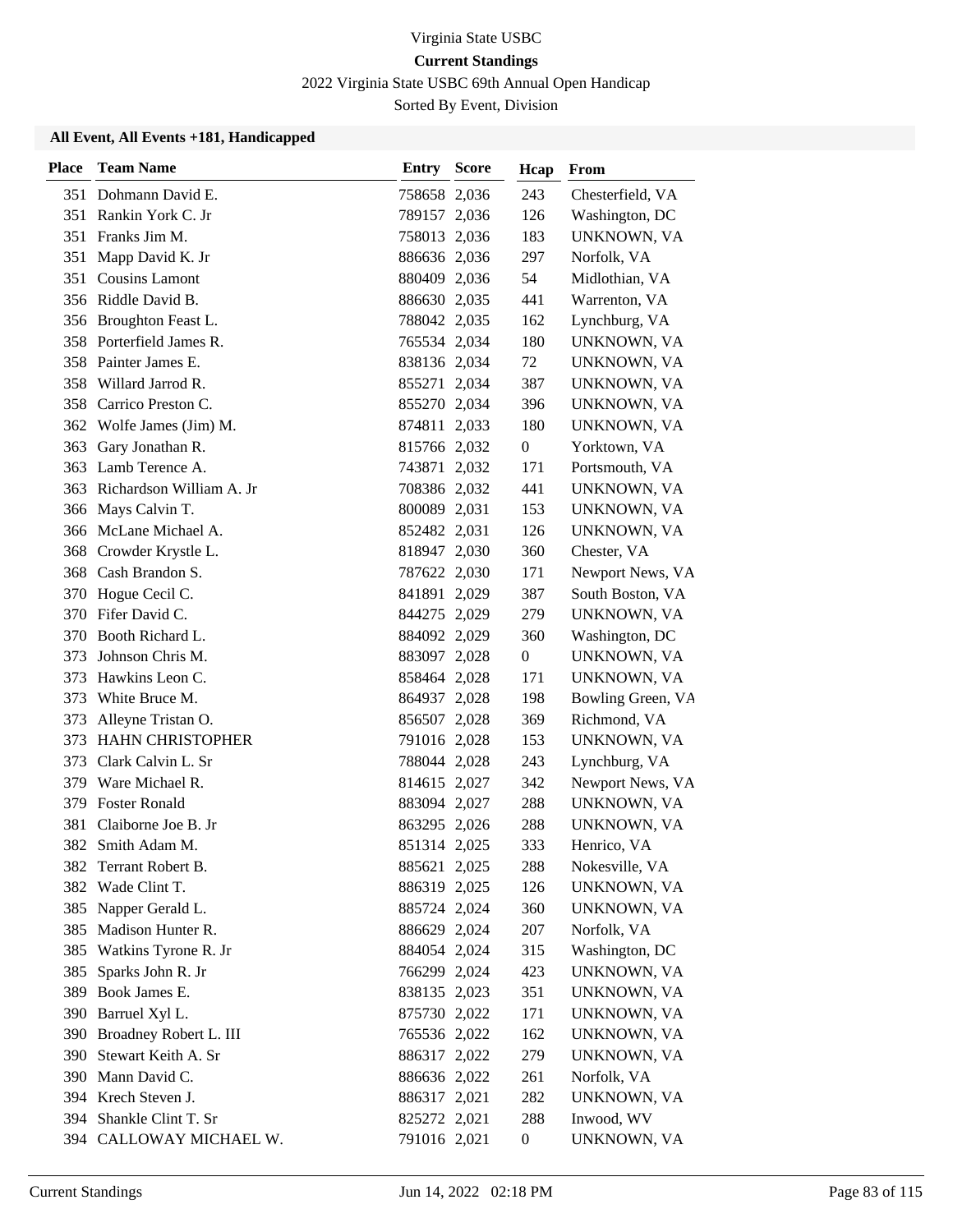2022 Virginia State USBC 69th Annual Open Handicap

Sorted By Event, Division

| <b>Place</b> | <b>Team Name</b>            | <b>Entry Score</b> | Hcap             | From             |
|--------------|-----------------------------|--------------------|------------------|------------------|
|              | 397 Pollock James E.        | 850692 2,020       | 252              | UNKNOWN, VA      |
|              | 397 Rigatti Dalton A.       | 886629 2,020       | 216              | Norfolk, VA      |
| 399          | Pritchett Alexander M.      | 814615 2,019       | 369              | Newport News, VA |
| 399          | Smith Robert W.             | 821453 2,019       | 90               | Chester, VA      |
| 399          | Sherman Charles E.          | 708379 2,019       | 288              | UNKNOWN, VA      |
|              | 402 Broadney Robert L. Jr   | 765536 2,018       | 261              | UNKNOWN, VA      |
|              | 402 Smith Thomas L.         | 816639 2,018       | 261              | Clover, VA       |
|              | 402 Hassan Idris B.         | 858464 2,018       | 288              | UNKNOWN, VA      |
|              | 402 Fletcher Kevin C.       | 886630 2,018       | 396              | Warrenton, VA    |
|              | 406 Hall Darrick L.         | 880411 2,017       | 279              | Midlothian, VA   |
|              | 406 Rand Thad A.            | 875731 2,017       | 306              | UNKNOWN, VA      |
|              | 406 Petrello Anthony M.     | 851622 2,017       | $\boldsymbol{0}$ | UNKNOWN, VA      |
|              | 406 Kulenguski Robert A.    | 743872 2,017       | 135              | Portsmouth, VA   |
|              | 410 Fortier Laurence R.     | 851005 2,016       | 243              | UNKNOWN, VA      |
|              | 410 Higgins Thelma G.       | 825206 2,016       | 414              | Chesapeake, VA   |
|              | 410 Williams Sammie L.      | 788042 2,016       | 144              | Lynchburg, VA    |
|              | 413 Rollins Derrick R. Sr   | 886646 2,015       | 90               | Gainesville, VA  |
|              | 414 Reynolds Arthur B.      | 883074 2,014       | 387              | UNKNOWN, VA      |
|              | 414 Beck Margo L.           | 798413 2,014       | 333              | Chesterfield, VA |
|              | 414 Lemons James E.         | 856670 2,014       | 288              | UNKNOWN, VA      |
|              | 414 Tate Amanda C.          | 765537 2,014       | 396              | UNKNOWN, VA      |
|              | 418 Franklin Brian P.       | 815766 2,013       | 27               | Yorktown, VA     |
|              | 418 Griffin Brian T.        | 885684 2,013       | 360              | Blacksburg, VA   |
|              | 420 Lawrence Kimberleigh N. | 883096 2,012       | 189              | UNKNOWN, VA      |
|              | 420 McClary Gregory P. Jr   | 854122 2,012       | 225              | Newport News, VA |
| 422          | Jones Frank H.              | 863317 2,011       | 252              | UNKNOWN, VA      |
|              | 422 Vandusen Thomas J.      | 765541 2,011       | 252              | UNKNOWN, VA      |
|              | 424 Wilkerson Rick W.       | 790915 2,010       | 81               | UNKNOWN, VA      |
| 424          | Shafer Michael A. Jr        | 851444 2,010       | 54               | UNKNOWN, VA      |
|              | 424 Wise Amanda N.          | 884054 2,010       | 216              | Washington, DC   |
|              | 427 Drakes Luis A.          | 855182 2,009       | 225              | UNKNOWN, VA      |
|              | 427 Hunter Decola D.        | 850698 2,009       | 423              | UNKNOWN, VA      |
|              | 427 Franklin Candi C.       | 765537 2,009       | 135              | UNKNOWN, VA      |
|              | 430 Russ Tommy L.           | 850962 2,008       | 225              | UNKNOWN, VA      |
|              | 430 Dineen Joseph A.        | 851622 2,008       | 54               | UNKNOWN, VA      |
|              | 430 Williamson Cory E.      | 823673 2,008       | 207              | Chester, VA      |
|              | 430 Richardson Megan M.     | 766298 2,008       | 198              | UNKNOWN, VA      |
|              | 434 Welcher Roy A.          | 861787 2,007       | 342              | SALEM, VA        |
|              | 434 Griffin Allen L.        | 861764 2,007       | 207              | SALEM, VA        |
|              | 436 Linkous Dylan L.        | 885643 2,006       | 243              | Blacksburg, VA   |
| 437          | Toms Jesse R.               | 880412 2,005       | 225              | Midlothian, VA   |
| 437          | Hall Sterling W. Jr         | 858461 2,005       | 222              | UNKNOWN, VA      |
| 437          | Tran Oanh (Hazee) N.        | 851915 2,005       | 324              | UNKNOWN, VA      |
| 437          | Thompson Jeffrey A.         | 766296 2,005       | 234              | UNKNOWN, VA      |
| 437          | Slagle James H.             | 792873 2,005       | 351              | UNKNOWN, VA      |
| 437          | Robinson Derrick A.         | 708384 2,005       | 396              | UNKNOWN, VA      |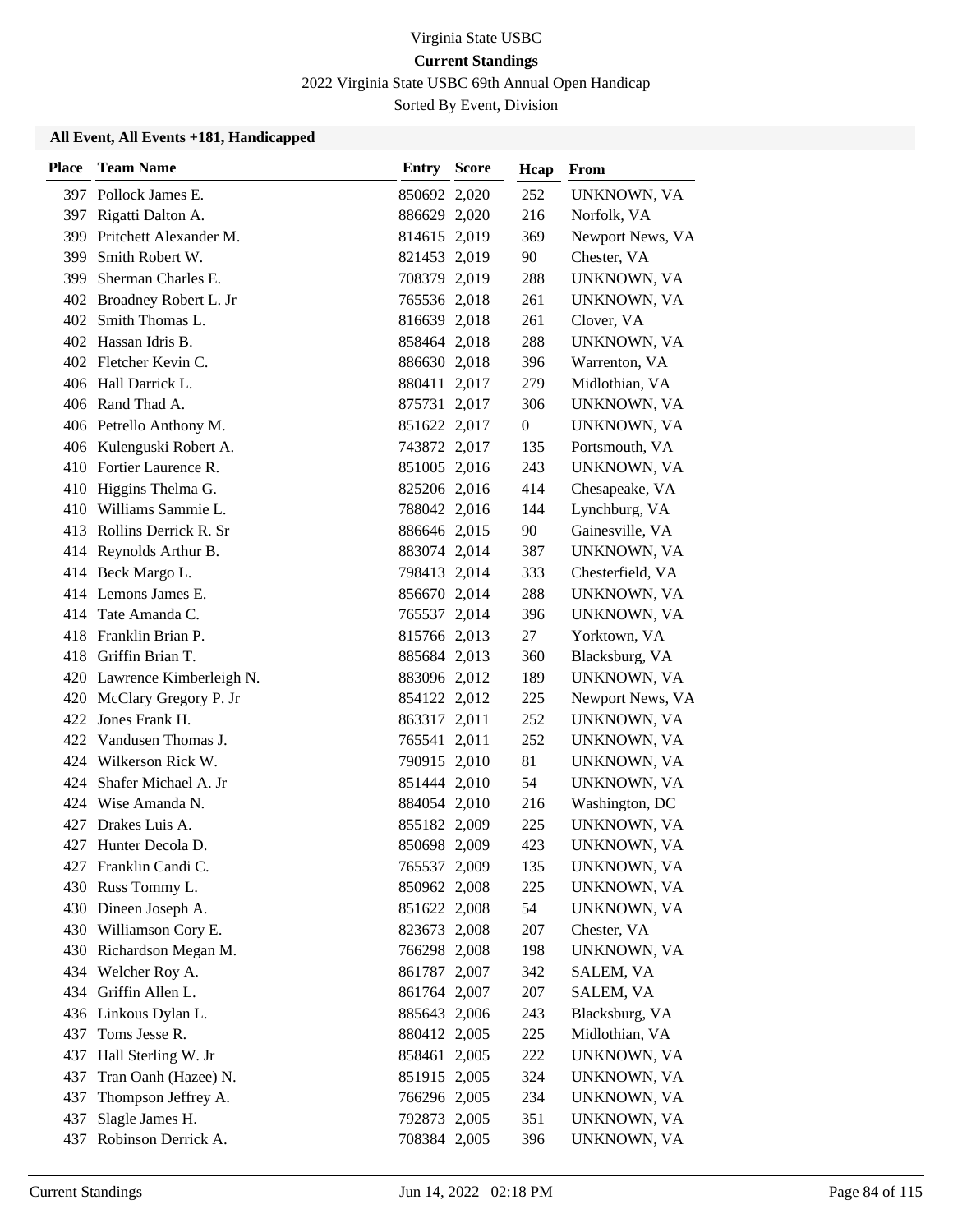2022 Virginia State USBC 69th Annual Open Handicap

Sorted By Event, Division

| <b>Place</b> | <b>Team Name</b>            | <b>Entry Score</b> | Hcap             | From               |
|--------------|-----------------------------|--------------------|------------------|--------------------|
|              | 443 Hummel John P.          | 825190 2,004       | 288              | Sterling, VA       |
|              | 444 Bland Kevin R.          | 823673 2,003       | $\boldsymbol{0}$ | Chester, VA        |
|              | 444 Cox William C.          | 821453 2,003       | 252              | Chester, VA        |
|              | 444 Pritchard Kenneth E.    | 866032 2,003       | 261              | UNKNOWN, VA        |
|              | 447 Brown Sonny L.          | 863194 2,002       | 333              | UNKNOWN, VA        |
| 447          | Campbell Danny R.           | 790996 2,002       | 375              | UNKNOWN, VA        |
| 447          | Barbour Joseph R.           | 708380 2,002       | 198              | UNKNOWN, VA        |
| 447          | Bradley Scott J.            | 885644 2,002       | 243              | Blacksburg, VA     |
| 451          | Riggle Robert R.            | 787625 2,001       | $\boldsymbol{0}$ | Newport News, VA   |
| 451          | Jones Alexander T.          | 861581 2,001       | 216              | UNKNOWN, VA        |
| 453          | Faxon Arron R. Sr           | 758013 2,000       | 261              | UNKNOWN, VA        |
|              | 454 Friendly Oscar S.       | 886645 1,999       | 27               | Gainesville, VA    |
| 455          | York Tim S.                 | 885768 1,998       | 288              | UNKNOWN, VA        |
| 455          | Clarke Phillip C. III       | 849288 1,998       | 126              | Ashburn, VA        |
| 457          | Taylor Marlon (Deon)        | 851915 1,997       | 72               | UNKNOWN, VA        |
| 457          | Johnson L. Keith            | 766296 1,997       | 189              | UNKNOWN, VA        |
| 457          | Scabis Philip E.            | 838991 1,997       | 27               | Aldie, VA          |
| 460          | Watson Blake C.             | 818923 1,996       | 126              | Chester, VA        |
| 460          | To Chhoeun                  | 875730 1,996       | $\boldsymbol{0}$ | UNKNOWN, VA        |
|              | 460 Lewis Tracie M.         | 885723 1,996       | 243              | UNKNOWN, VA        |
|              | 460 Langdon Kevin S.        | 885552 1,996       | 423              | UNKNOWN, VA        |
|              | 464 Carroll Dylan C.        | 787625 1,995       | 144              | Newport News, VA   |
|              | 465 Bell Tiffany A.         | 883784 1,994       | 45               | Fredericksburg, VA |
|              | 465 Lawson Donald (Dick) R. | 886650 1,994       | 441              | Waldorf, MD        |
|              | 465 Foltz Alan W.           | 886643 1,994       | 297              | Gainesville, VA    |
| 468          | Arpe Kyle T.                | 885551 1,993       | 252              | UNKNOWN, VA        |
| 468          | Castle Will H.              | 843501 1,993       | 396              | UNKNOWN, VA        |
|              | 468 Hiser Jonathan C.       | 843760 1,993       | 180              | UNKNOWN, VA        |
| 471          | Clark Jason J.              | 850948 1,992       | 441              | UNKNOWN, VA        |
| 471          | Griffin Janelle R.          | 850695 1,992       | 315              | UNKNOWN, VA        |
| 471          | Kong Jeremy E.              | 863085 1,992       | 297              | UNKNOWN, VA        |
|              | 471 Byer Melissa L.         | 853400 1,992       | 279              | UNKNOWN, VA        |
|              | 471 Cochran Steven R.       | 798415 1,992       | 243              | Chesterfield, VA   |
| 471          | Gorlinsky Michael L.        | 885621 1,992       | 126              | Nokesville, VA     |
|              | 471 Howell Steven N.        | 883074 1,992       | 369              | UNKNOWN, VA        |
|              | 478 Dawson Hank L.          | 886647 1,991       | 135              | Gainesville, VA    |
|              | 478 Baker Darren C.         | 886646 1,991       | 54               | Gainesville, VA    |
| 478          | McCargo Kermit A.           | 794637 1,991       | 414              | South Boston, VA   |
|              | 478 Holmes Lee Ann          | 863317 1,991       | 234              | UNKNOWN, VA        |
| 478          | Symanowski William R.       | 849288 1,991       | 261              | Ashburn, VA        |
| 483          | Green Cynthia L.            | 852441 1,990       | 270              | Ashland, VA        |
| 483          | Hart Jason A.               | 855270 1,990       | 342              | UNKNOWN, VA        |
| 483          | Nunez Leland S.             | 843760 1,990       | 135              | UNKNOWN, VA        |
| 483          | Nalls Kenny M.              | 841813 1,990       | 414              | Martinsburg, WV    |
| 483          | Williams LaShaun D.         | 788047 1,990       | 414              | Lynchburg, VA      |
|              | 483 Monsam Peter L.         | 886636 1,990       | 297              | Norfolk, VA        |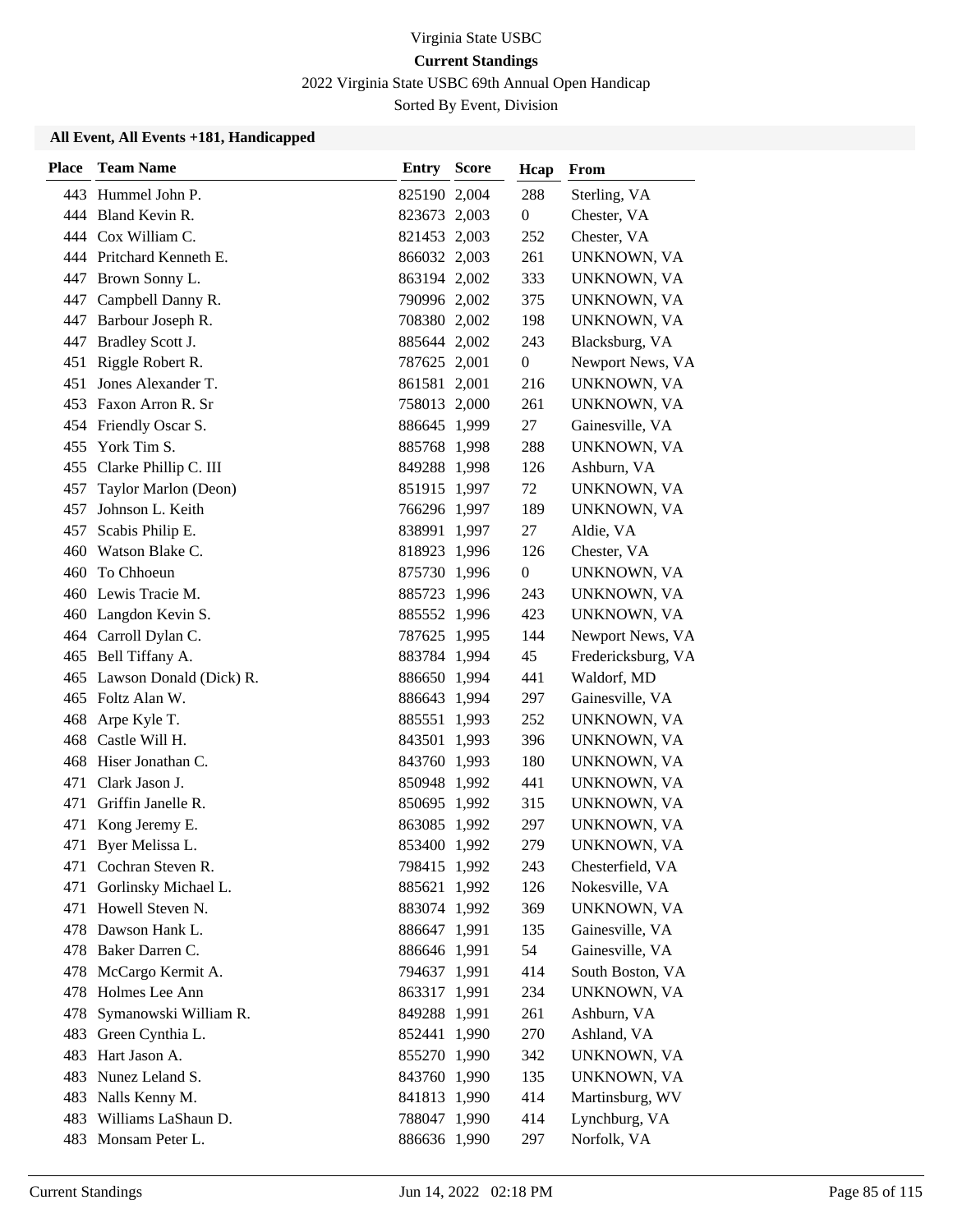2022 Virginia State USBC 69th Annual Open Handicap

Sorted By Event, Division

| <b>Place</b> | <b>Team Name</b>           | <b>Entry Score</b> | Hcap             | From                |
|--------------|----------------------------|--------------------|------------------|---------------------|
|              | 483 Harris Bryan L.        | 886317 1,990       | 342              | UNKNOWN, VA         |
|              | 490 Edwards Kevin D.       | 883839 1,989       | 333              | UNKNOWN, VA         |
|              | 490 Pittman Brian          | 886657 1,989       | 423              | UNKNOWN, VA         |
|              | 490 Hawkins John C.        | 708387 1,989       | 306              | UNKNOWN, VA         |
|              | 493 Burchfield Michael E.  | 795343 1,988       | 261              | Bristow, VA         |
|              | 493 Carter Henry P. III    | 884099 1,988       | 207              | Washington, DC      |
|              | 495 Gravely Charles L.     | 886264 1,987       | 369              | Roanoke, VA         |
| 495          | Sharp Mabel G.             | 850694 1,987       | 387              | UNKNOWN, VA         |
|              | 495 Patterson Erick R.     | 850693 1,987       | 288              | UNKNOWN, VA         |
|              | 495 Painter Nathaniel C.   | 743870 1,987       | 441              | Portsmouth, VA      |
| 499          | Palmer Jesse W. Jr         | 863085 1,986       | 279              | UNKNOWN, VA         |
|              | 500 Figlioli Vito J.       | 838992 1,985       | 45               | Aldie, VA           |
|              | 500 Livingston La'Tonia M. | 883095 1,985       | 360              | UNKNOWN, VA         |
|              | 502 Williams Yolanda S.    | 884054 1,984       | 342              | Washington, DC      |
|              | 502 Arms Timothy W.        | 781067 1,984       | 297              | UNKNOWN, VA         |
|              | 502 Hines Donald W.        | 856467 1,984       | 216              | Newport News, VA    |
|              | 502 Moore Thomas P.        | 850964 1,984       | 423              | UNKNOWN, VA         |
|              | 506 Hamby James M.         | 844561 1,983       | 36               | Waynesboro, VA      |
| 506          | Smith Billy Jr             | 861764 1,983       | 216              | SALEM, VA           |
|              | 506 Negron Cristopher D.   | 787624 1,983       | 153              | Newport News, VA    |
|              | 506 Sweat Glenn R.         | 788039 1,983       | 441              | Lynchburg, VA       |
| 506          | Kubyako Nicholas A.        | 788536 1,983       | $\boldsymbol{0}$ | Montpelier, VA      |
| 506          | Wojciechowski Scott D.     | 825209 1,983       | 153              | Chesapeake, VA      |
|              | 506 Rainey William S.      | 883195 1,983       | 225              | UNKNOWN, VA         |
| 513          | Wiley Terry A.             | 875729 1,982       | $\mathbf{0}$     | UNKNOWN, VA         |
| 514          | Potter John G. Jr          | 746115 1,981       | 414              | S. Prince George, V |
| 515          | Young Roger A.             | 874661 1,980       | 441              | Virginia Beach, VA  |
| 515          | Thompson Tubar             | 855180 1,980       | 180              | UNKNOWN, VA         |
| 515          | Myers Jack W. Jr           | 790086 1,980       | 342              | Yorktown, VA        |
| 515          | Smith Frank R.             | 885725 1,980       | 414              | UNKNOWN, VA         |
| 515          | Sutton Stephanie M.        | 885621 1,980       | 99               | Nokesville, VA      |
| 520          | Jones Ta'Shawn L.          | 843761 1,979       | 36               | UNKNOWN, VA         |
|              | 520 Evans Raymond C.       | 850963 1,979       | 243              | UNKNOWN, VA         |
| 522          | Brown Richard T. Jr        | 855180 1,978       | 189              | UNKNOWN, VA         |
|              | 522 Whitted Michael C.     | 855184 1,978       | 405              | UNKNOWN, VA         |
|              | 522 VanDusen Timothy J.    | 765541 1,978       | 135              | UNKNOWN, VA         |
|              | 522 Camden Barry L.        | 748824 1,978       | 261              | UNKNOWN, VA         |
| 522          | Catalan Kevin P.           | 708384 1,978       | 342              | UNKNOWN, VA         |
| 527          | Neal Delonte J.            | 788047 1,977       | 198              | Lynchburg, VA       |
| 527          | Martin Aden J.             | 854284 1,977       | 36               | Salem, VA           |
| 529          | Edwards Kenneth A.         | 845253 1,976       | 234              | Franklin, VA        |
| 529          | Fabian Robert S.           | 795343 1,976       | 189              | Bristow, VA         |
| 529          | St. Clair Steven J. Jr     | 814520 1,976       | 342              | Dublin, VA          |
| 529          | Key Harry M.               | 721957 1,976       | 198              | Waynesboro, VA      |
| 533          | <b>Taylor Davis</b>        | 798414 1,975       | 207              | Chesterfield, VA    |
| 533          | Higgs Rodney E.            | 787626 1,975       | 315              | Newport News, VA    |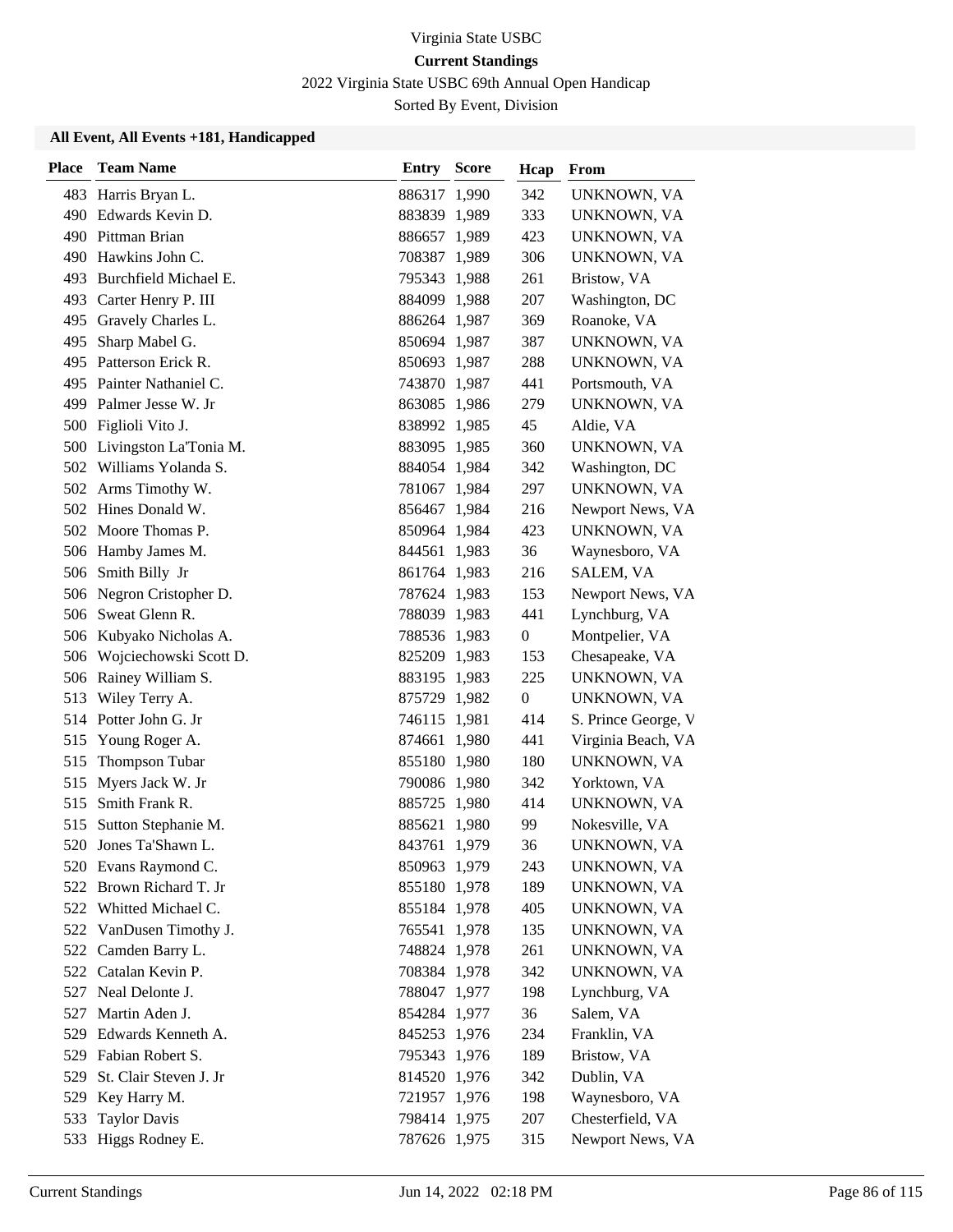2022 Virginia State USBC 69th Annual Open Handicap

Sorted By Event, Division

| <b>Place</b> | <b>Team Name</b>         | <b>Entry Score</b> | Hcap             | From               |
|--------------|--------------------------|--------------------|------------------|--------------------|
|              | 535 Hadloc Bruce L.      | 789626 1,974       | 279              | Arlington, VA      |
| 535          | Akers Bryan K.           | 850961 1,974       | 351              | UNKNOWN, VA        |
| 537          | Nabinett Paul M.         | 874939 1,973       | 369              | UNKNOWN, VA        |
| 537          | Hartsock Joseph R.       | 787625 1,973       | 99               | Newport News, VA   |
| 537          | Wargo Bob                | 795343 1,973       | 261              | Bristow, VA        |
| 537          | Carter Joseph F. Jr      | 791015 1,973       | 45               | UNKNOWN, VA        |
| 537          | Chandler Mark L.         | 816636 1,973       | 369              | Clover, VA         |
|              | 542 Murphy Penny K.      | 856572 1,971       | 333              | Bethesda, MD       |
| 543          | Slade Kelvin R.          | 788040 1,970       | 216              | Lynchburg, VA      |
| 543          | McDowell James L. Jr     | 765538 1,970       | 243              | UNKNOWN, VA        |
| 545          | Stoneman Susan D.        | 851580 1,969       | 180              | Como, NC           |
| 546          | Shuler Karen E.          | 766297 1,968       | 333              | UNKNOWN, VA        |
|              | 547 Price Christopher L. | 875731 1,967       | $\boldsymbol{0}$ | UNKNOWN, VA        |
| 548          | Howard Keith A.          | 856509 1,966       | 288              | Richmond, VA       |
|              | 548 Gray Emrett M.       | 883075 1,966       | 405              | UNKNOWN, VA        |
|              | 550 Powers Wayne M. Jr   | 790915 1,965       | 306              | UNKNOWN, VA        |
| 551          | Prophet Ike A.           | 708383 1,964       | 279              | UNKNOWN, VA        |
| 552          | Swegan Clair G.          | 716572 1,963       | 63               | UNKNOWN, VA        |
| 553          | Cutshaw William R.       | 765540 1,962       | 216              | UNKNOWN, VA        |
|              | 554 Fox Curt D.          | 766297 1,961       | 315              | UNKNOWN, VA        |
|              | 554 Gilbert Nelson E.    | 883993 1,961       | 306              | UNKNOWN, VA        |
|              | 556 McMullen Hollis F.   | 875731 1,960       | 288              | UNKNOWN, VA        |
|              | 556 Beatty Boris R.      | 879746 1,960       | 414              | Elizabeth City, NC |
|              | 556 Randesi Kevin P.     | 852441 1,960       | 207              | Ashland, VA        |
|              | 556 Brown Robert E.      | 851637 1,960       | 423              | UNKNOWN, VA        |
|              | 560 Butler Michael W.    | 874939 1,959       | 225              | UNKNOWN, VA        |
|              | 560 Matthews Larryl A.   | 858463 1,959       | 90               | UNKNOWN, VA        |
|              | 560 Rhodes Carl S. Jr    | 716572 1,959       | 99               | UNKNOWN, VA        |
| 560          | Chase Mark A. Jr         | 708390 1,959       | 171              | UNKNOWN, VA        |
| 560          | Jones Shawn L.           | 886637 1,959       | $\boldsymbol{0}$ | Ruckersville, VA   |
| 560          | Minter Brian K. Sr       | 886640 1,959       | 270              | Ft Lee, VA         |
|              | 566 Fuller Jerry K.      | 886264 1,958       | 378              | Roanoke, VA        |
|              | 566 Goodwin Jonathan M.  | 854122 1,958       | 126              | Newport News, VA   |
|              | 566 Rinehart Tyler R.    | 844561 1,958       | 9                | Waynesboro, VA     |
| 569          | Campbell Steven W.       | 789158 1,957       | 207              | Washington, DC     |
|              | 569 Oliver John C.       | 790832 1,957       | 63               | UNKNOWN, VA        |
|              | 569 Broadney Colin D.    | 765536 1,957       | 216              | UNKNOWN, VA        |
|              | 569 Bland Randolph L.    | 886642 1,957       | 297              | Prince George, VA  |
| 573          | Miller Robert D.         | 721934 1,956       | 72               | Broadway, VA       |
| 573          | Goodman William E.       | 788040 1,956       | 288              | Lynchburg, VA      |
| 575          | Washington Michael B.    | 789157 1,955       | 297              | Washington, DC     |
| 575          | Hope Gordon B. III       | 879746 1,955       | $\boldsymbol{0}$ | Elizabeth City, NC |
| 577          | Gilley Adam              | 851035 1,954       | 171              | Richmond, VA       |
|              | 578 Callahan Shawn M.    | 863120 1,953       | 108              | Springfield, VA    |
|              | 578 Collins Travis J.    | 886656 1,953       | 108              | Sterling, VA       |
|              | 580 Richardson David E.  | 789906 1,952       | 324              | Richmond, VA       |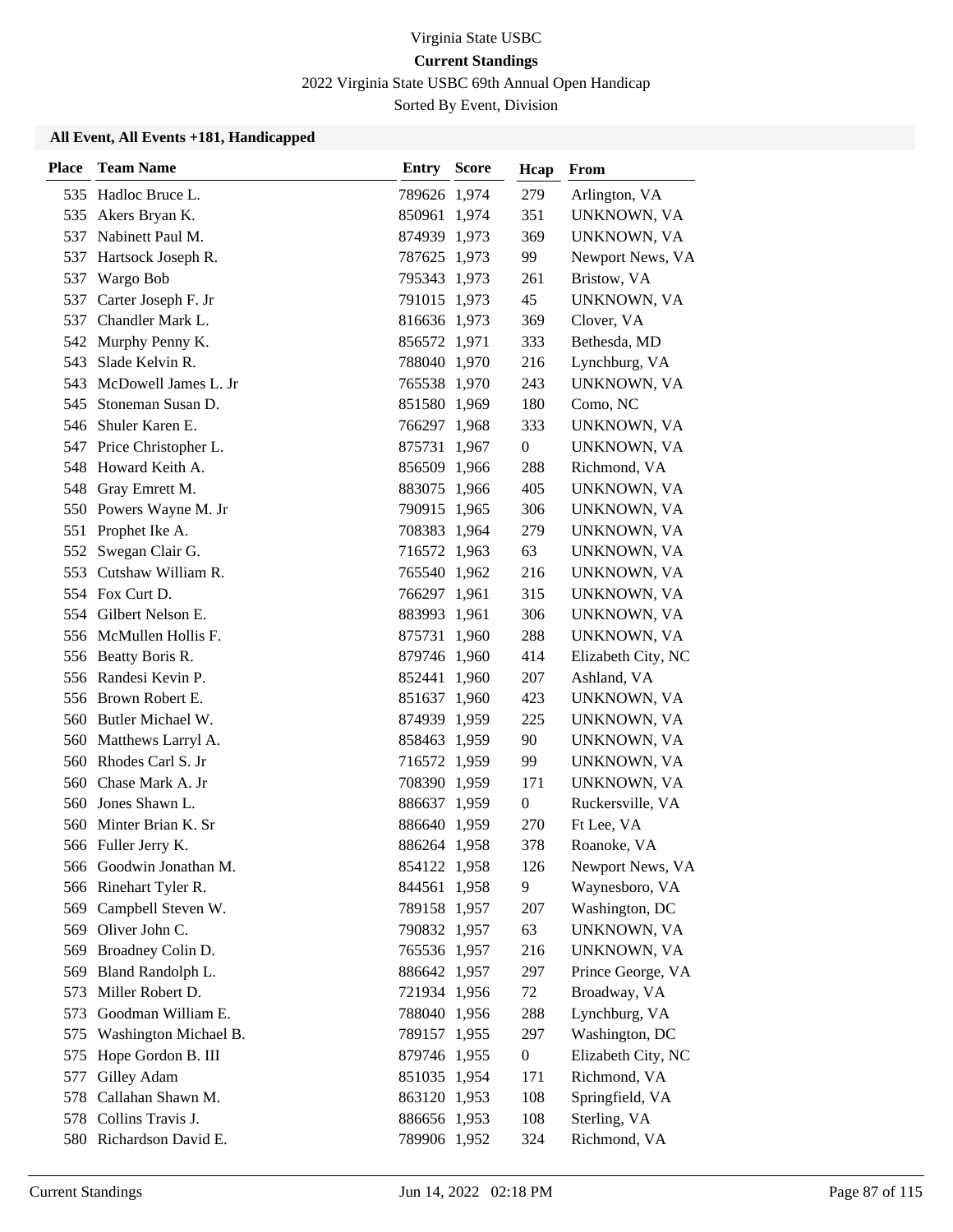2022 Virginia State USBC 69th Annual Open Handicap

Sorted By Event, Division

| <b>Place</b> | <b>Team Name</b>          | <b>Entry Score</b> | Hcap             | From               |
|--------------|---------------------------|--------------------|------------------|--------------------|
|              | 580 Moody James D.        | 795322 1,952       | 441              | UNKNOWN, VA        |
| 580          | Napoli Paul B.            | 841813 1,952       | 351              | Martinsburg, WV    |
| 583          | Smith Carolyn A.          | 874939 1,950       | 351              | UNKNOWN, VA        |
| 583          | Foor Robert L.            | 856574 1,950       | 324              | Bethesda, MD       |
| 583          | Houff Timothy B.          | 855181 1,950       | 288              | UNKNOWN, VA        |
| 583          | Williams Marvin D.        | 708389 1,950       | 342              | UNKNOWN, VA        |
| 587          | Layton Mike               | 853400 1,949       | 243              | UNKNOWN, VA        |
| 587          | Shelton Keith J.          | 856507 1,949       | 315              | Richmond, VA       |
| 587          | Edmonds Jeffrey L.        | 816638 1,949       | 441              | Clover, VA         |
|              | 590 Gomez Joseph A.       | 788044 1,947       | 81               | Lynchburg, VA      |
| 590          | Montgomery Roshad J.      | 743873 1,947       | 414              | Portsmouth, VA     |
| 592          | Smith James W.            | 816639 1,946       | 180              | Clover, VA         |
|              | 592 Potter Timothy E.     | 838992 1,946       | 90               | Aldie, VA          |
| 594          | Harper Vaughn K.          | 788043 1,945       | 207              | Lynchburg, VA      |
| 594          | Bethel Dale W.            | 858465 1,945       | 297              | UNKNOWN, VA        |
|              | 594 Walker Andre M. Sr    | 880410 1,945       | 108              | Midlothian, VA     |
|              | 597 Caffee Jacinta Y.     | 878421 1,944       | 387              | Virginia Beach, VA |
| 598          | Hayes Ronald D.           | 886636 1,943       | 333              | Norfolk, VA        |
| 599          | Yetter Brandon A.         | 850091 1,942       | 243              | Grottoes, VA       |
|              | 599 Cook Matthew E.       | 766299 1,942       | 207              | UNKNOWN, VA        |
| 599          | Hannay Jimmy V.           | 819029 1,942       | 135              | Chester, VA        |
| 599          | Lamb Thomas F. III        | 743871 1,942       | 63               | Portsmouth, VA     |
| 603          | Smith Lloyd H.            | 816640 1,941       | 423              | Clover, VA         |
|              | 603 Lewis Timothy E.      | 795343 1,941       | 252              | Bristow, VA        |
|              | 603 Reed Alejandro L.     | 788048 1,941       | 153              | Lynchburg, VA      |
|              | 606 Freeman Kenneth H.    | 708395 1,940       | $\overline{0}$   | UNKNOWN, VA        |
|              | 607 Loeb Bret W.          | 853088 1,939       | 99               | UNKNOWN, VA        |
|              | 607 Murray James P.       | 874811 1,939       | 162              | UNKNOWN, VA        |
|              | 607 Pleasant Jerry L. Jr  | 880411 1,939       | 144              | Midlothian, VA     |
|              | 610 Bancroft Steve C. Jr  | 886634 1,938       | 315              | Norfolk, VA        |
| 610          | Jackson Lorenzo Jr        | 854122 1,938       | $\boldsymbol{0}$ | Newport News, VA   |
|              | 610 Brads Chris           | 753428 1,938       | 162              | Palmyra, VA        |
|              | 613 Marshall Eugene L. II | 858463 1,937       | 414              | UNKNOWN, VA        |
| 613          | Williams John L.          | 788047 1,937       | 360              | Lynchburg, VA      |
| 615          | Scott James P.            | 827232 1,936       | 45               | UNKNOWN, VA        |
|              | 615 Holtzclaw John W.     | 855183 1,936       | 342              | UNKNOWN, VA        |
|              | 615 Titre Thompson M.     | 883097 1,936       | 279              | UNKNOWN, VA        |
|              | 615 Han Alex J.           | 885597 1,936       | 162              | UNKNOWN, VA        |
| 619          | Kerzic Joseph M.          | 852481 1,935       | 72               | UNKNOWN, VA        |
|              | 619 Hines Jaccob W.       | 856467 1,935       | 207              | Newport News, VA   |
| 619          | McLaughlin Vernon P. II   | 789560 1,935       | 288              | Covington, VA      |
| 622          | Michonski Michael         | 861764 1,934       | 297              | SALEM, VA          |
|              | 622 Linkous Jordan A.     | 885643 1,934       | 369              | Blacksburg, VA     |
|              | 622 Maple Orlando L.      | 885724 1,934       | 108              | UNKNOWN, VA        |
|              | 625 Nun Jacob G.          | 885590 1,933       | 378              | Montpelier, VA     |
| 625          | SHIFFLETT ELVIN           | 791015 1,933       | 414              | UNKNOWN, VA        |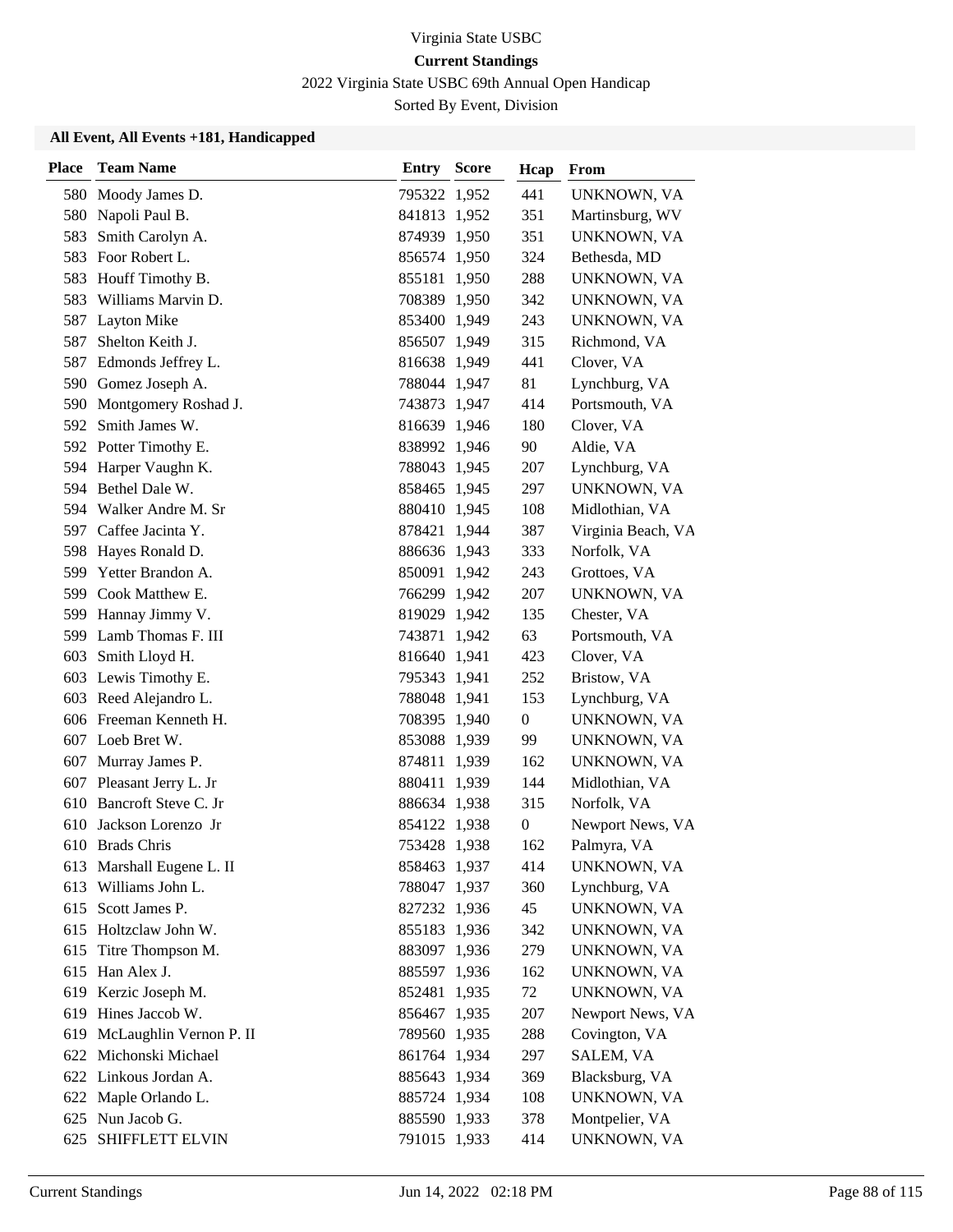2022 Virginia State USBC 69th Annual Open Handicap

Sorted By Event, Division

| <b>Place</b> | <b>Team Name</b>             | <b>Entry Score</b> | Hcap           | From             |
|--------------|------------------------------|--------------------|----------------|------------------|
|              | 627 Walker Kevin A.          | 874939 1,932       | 288            | UNKNOWN, VA      |
| 627          | Byer Timothy (Timmy) G.      | 853400 1,932       | 117            | UNKNOWN, VA      |
| 627          | Neal David A.                | 708393 1,932       | 234            | UNKNOWN, VA      |
|              | 630 Hooker Van D.            | 765540 1,931       | 360            | UNKNOWN, VA      |
| 631          | Grady James W. Sr            | 789906 1,930       | 288            | Richmond, VA     |
| 631          | <b>Rapert Mark</b>           | 792865 1,930       | 297            | Lexington, VA    |
| 631          | Gable Chad P.                | 800089 1,930       | $\overline{0}$ | UNKNOWN, VA      |
|              | 631 Clingman Corina J.       | 850698 1,930       | 360            | UNKNOWN, VA      |
| 631          | Volpp Gerald L.              | 882519 1,930       | 135            | Stafford, VA     |
| 636          | Tucker Dan T. Jr             | 798413 1,929       | 225            | Chesterfield, VA |
| 636          | Webster John A. Jr           | 789152 1,929       | 207            | Washington, DC   |
|              | 638 Poulos Ben A.            | 880472 1,928       | 144            | UNKNOWN, VA      |
|              | 638 Ledin Anna E.            | 885550 1,928       | 414            | UNKNOWN, VA      |
|              | 640 Wetherington Jesse W. Jr | 886656 1,926       | 243            | Sterling, VA     |
|              | 641 Newsom William L.        | 845253 1,925       | 81             | Franklin, VA     |
|              | 641 Williams Monique A.      | 708381 1,925       | 144            | UNKNOWN, VA      |
| 643          | Johnson Michael D. III       | 804526 1,924       | 369            | UNKNOWN, VA      |
|              | 643 Lovelace Kevin S.        | 816637 1,924       | 261            | Clover, VA       |
|              | 643 Houchens Ginger L.       | 886627 1,924       | 396            | Waynesboro, VA   |
|              | 646 Johnston David J.        | 853088 1,923       | 396            | UNKNOWN, VA      |
|              | 646 Baber Susan D.           | 721957 1,923       | 396            | Waynesboro, VA   |
|              | 646 Lineberry Shannon Q.     | 743004 1,923       | 297            | Fairfield, VA    |
| 649          | Akers Shay T.                | 850961 1,922       | 351            | UNKNOWN, VA      |
| 649          | Seewald Kenneth G.           | 825169 1,922       | 297            | Ashburn, VA      |
| 651          | Satterwhite John A.          | 884108 1,920       | 351            | UNKNOWN, VA      |
| 652          | Callahan Gareth T.           | 863120 1,919       | 387            | Springfield, VA  |
|              | 652 Lugarich Stephen P.      | 856670 1,919       | 63             | UNKNOWN, VA      |
|              | 654 Manolis Michael J.       | 875731 1,918       | 144            | UNKNOWN, VA      |
|              | 654 Coombs Carla A.          | 850965 1,918       | 405            | UNKNOWN, VA      |
| 656          | Smith Melvin Jr              | 850694 1,917       | 261            | UNKNOWN, VA      |
| 656          | Tyler Brian R.               | 708395 1,917       | 63             | UNKNOWN, VA      |
| 658          | Jones Darren W.              | 852481 1,915       | 81             | UNKNOWN, VA      |
|              | 658 Jefferis Anthony D.      | 857103 1,915       | 180            | Chelteham, MD    |
|              | 658 Burton Kenneth Wayne     | 798415 1,915       | 234            | Chesterfield, VA |
| 661          | Wright Emmett L.             | 788041 1,914       | 225            | Lynchburg, VA    |
| 661          | Hanes David E.               | 748824 1,914       | 189            | UNKNOWN, VA      |
| 661          | Thorpe Felicia T.            | 708394 1,914       | 387            | UNKNOWN, VA      |
| 664          | Williams Michael B.          | 788047 1,913       | 171            | Lynchburg, VA    |
|              | 664 Mann Warren A.           | 886645 1,913       | 207            | Gainesville, VA  |
|              | 666 Day Kenneth L.           | 788043 1,912       | 162            | Lynchburg, VA    |
| 666          | Collins Bobby W.             | 844275 1,912       | 315            | UNKNOWN, VA      |
|              | 668 Lavender Shawn E.        | 844562 1,911       | 45             | Waynesboro, VA   |
|              | 668 Lucas Julia R.           | 781067 1,911       | 405            | UNKNOWN, VA      |
|              | 668 Donahue Thomas S.        | 827232 1,911       | 72             | UNKNOWN, VA      |
|              | 671 Beavers Brian K.         | 825169 1,910       | 333            | Ashburn, VA      |
|              | 672 Hartman Logan S.         | 785609 1,909       | 216            | Chester, VA      |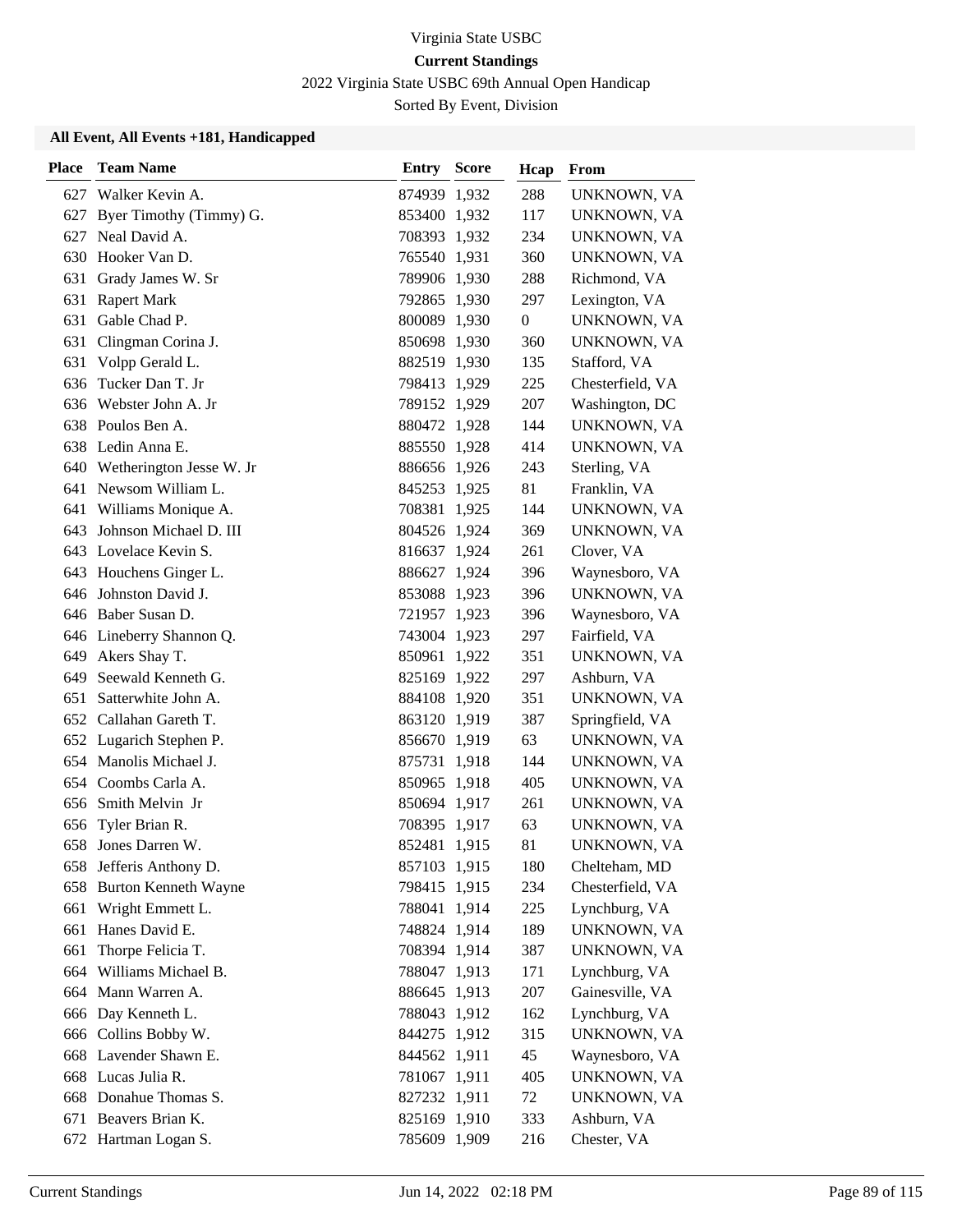2022 Virginia State USBC 69th Annual Open Handicap

Sorted By Event, Division

| <b>Place</b> | <b>Team Name</b>           | Entry        | <b>Score</b> | Hcap             | From                |
|--------------|----------------------------|--------------|--------------|------------------|---------------------|
|              | 672 Johnson Michael A.     | 788044 1,909 |              | 126              | Lynchburg, VA       |
|              | 674 Lafon C W.             | 783745 1,908 |              | 270              | Virginia Beach, VA  |
|              | 674 Campbell Patrick       | 874940 1,908 |              | 414              | UNKNOWN, VA         |
|              | 674 Harris Christopher M.  | 716571 1,908 |              | 45               | UNKNOWN, VA         |
|              | 674 Coleman Jobie R.       | 743004 1,908 |              | 297              | Fairfield, VA       |
| 678          | Hall Kevin L.              | 856572 1,907 |              | 81               | Bethesda, MD        |
| 679          | Szamborski William J.      | 856573 1,906 |              | 171              | Bethesda, MD        |
|              | 679 Ramey Leonard W.       | 825142 1,906 |              | 18               | Sterling, VA        |
| 681          | Ahner Ashby F.             | 787626 1,905 |              | 198              | Newport News, VA    |
| 681          | Murray Hickey J. Jr        | 856573 1,905 |              | 207              | Bethesda, MD        |
| 683          | Alexander Donald A.        | 792865 1,904 |              | 162              | Lexington, VA       |
| 683          | Moore Lamarr A.            | 886627 1,904 |              | 18               | Waynesboro, VA      |
| 685          | Mallory Walter R.          | 880409 1,903 |              | 9                | Midlothian, VA      |
| 685          | Atkins Stephen D.          | 798412 1,903 |              | 9                | Chesterfield, VA    |
| 685          | <b>Ramsey Andrew</b>       | 856749 1,903 |              | 99               | UNKNOWN, VA         |
|              | 685 McClung Shane M.       | 716576 1,903 |              | 9                | UNKNOWN, VA         |
| 689          | Reynolds Chelsea L.        | 753428 1,902 |              | 81               | Palmyra, VA         |
| 689          | Davis Gregory D. Sr        | 857481 1,902 |              | 396              | Capitol Heights, MI |
| 689          | Jones Jay                  | 850962 1,902 |              | 144              | UNKNOWN, VA         |
|              | 689 Chavez Reginald R. Jr  | 850965 1,902 |              | 225              | UNKNOWN, VA         |
|              | 689 Carvajal Ricardo E.    | 790338 1,902 |              | 333              | UNKNOWN, VA         |
| 694          | Smith Michael B.           | 787622 1,901 |              | $\theta$         | Newport News, VA    |
| 695          | Rowzie Benjamin C.         | 851042 1,900 |              | $\boldsymbol{0}$ | Waynesboro, VA      |
|              | 695 Webster Earl R.        | 743872 1,900 |              | 162              | Portsmouth, VA      |
| 695          | Miller Steve T. Sr         | 885724 1,900 |              | 225              | UNKNOWN, VA         |
| 698          | Fowler Marxcus X.          | 884054 1,899 |              | 189              | Washington, DC      |
|              | 698 Reed Cecil T.          | 850693 1,899 |              | 144              | UNKNOWN, VA         |
| 698          | Wetzel Cole E.             | 874843 1,899 |              | 90               | Newport News, VA    |
| 698          | Smith Greggory A.          | 790996 1,899 |              | 441              | UNKNOWN, VA         |
| 702          | Miller Kyle D.             | 721934 1,898 |              | 45               | Broadway, VA        |
|              | 702 Williams Tyree G. Sr   | 884067 1,898 |              | 63               | Washington, DC      |
|              | 702 Fosmire Michaela G.    | 886643 1,898 |              | 261              | Gainesville, VA     |
|              | 705 Phillips Joshua L.     | 885551 1,897 |              | 144              | UNKNOWN, VA         |
|              | 705 Holloway Johnnie D. Jr | 789155 1,897 |              | 297              | Washington, DC      |
|              | 705 Barnette Tony L.       | 856507 1,897 |              | 216              | Richmond, VA        |
|              | 708 Cash Casey N.          | 851042 1,896 |              | 27               | Waynesboro, VA      |
|              | 708 Kim Tom                | 792967 1,896 |              | 171              | UNKNOWN, VA         |
|              | 708 Dombrowski David A.    | 886599 1,896 |              | 360              | UNKNOWN, VA         |
|              | 711 Coburn Lloyd W.        | 825142 1,893 |              | 270              | Sterling, VA        |
| 711          | Tkacz Jennifer L.          | 825190 1,893 |              | 378              | Sterling, VA        |
| 713          | Sullivan Wayne P.          | 790596 1,892 |              | 432              | Prince George, VA   |
|              | 713 Roberts Edward L.      | 886642 1,892 |              | 162              | Prince George, VA   |
|              | 715 Lynch John W. III      | 854075 1,891 |              | 360              | Stafford, VA        |
|              | 715 Chavez Ricardo R.      | 850965 1,891 |              | 216              | UNKNOWN, VA         |
|              | 717 Butts Danny L.         | 790086 1,890 |              | 423              | Yorktown, VA        |
| 717          | Stemp Andrew L.            | 886644 1,890 |              | 351              | Gainesville, VA     |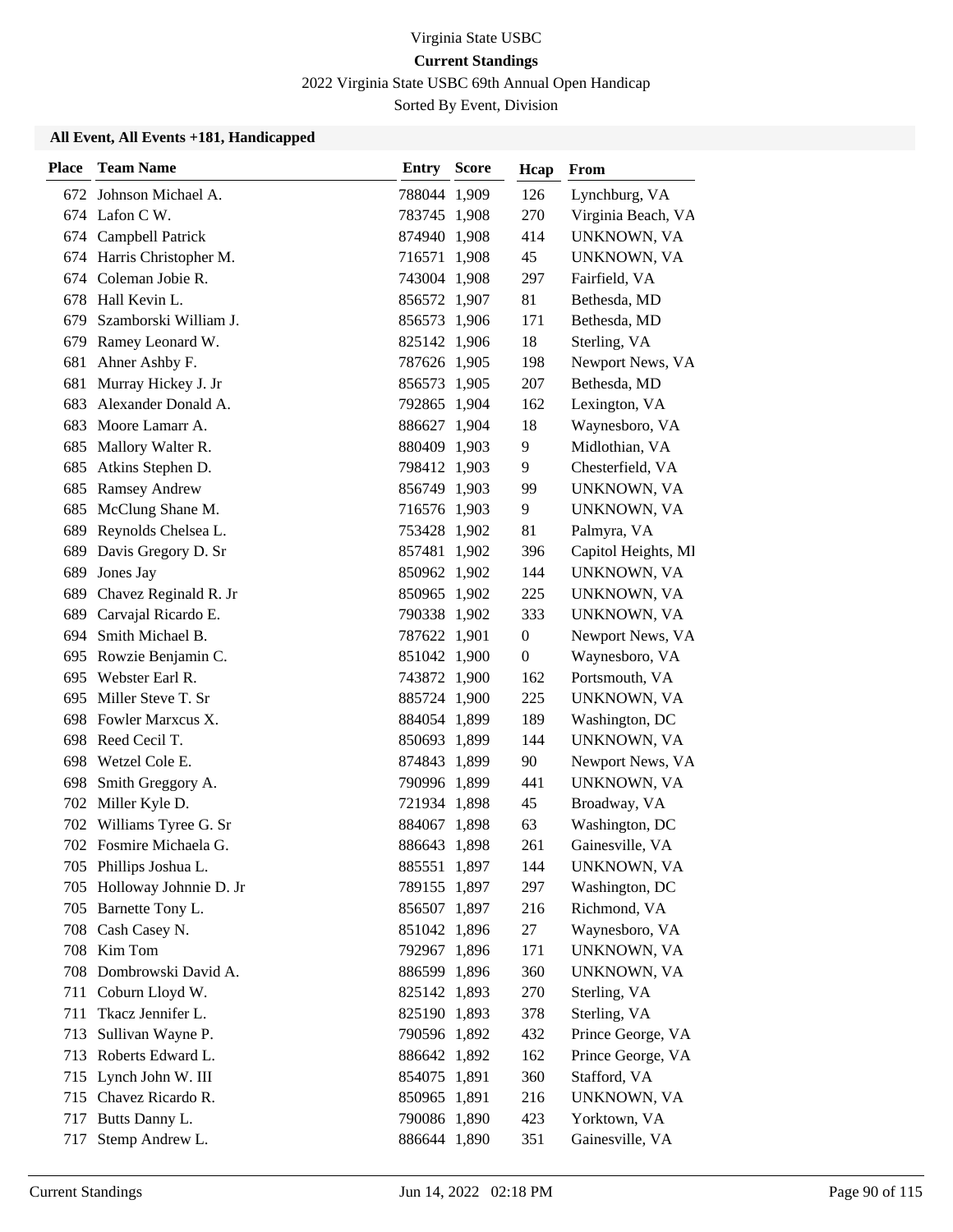2022 Virginia State USBC 69th Annual Open Handicap

Sorted By Event, Division

| <b>Place</b> | <b>Team Name</b>         | <b>Entry Score</b> | Hcap             | From               |
|--------------|--------------------------|--------------------|------------------|--------------------|
| 719          | Sekely Scott M.          | 886643 1,889       | 108              | Gainesville, VA    |
| 719          | Lacy John B. Jr          | 851314 1,889       | 81               | Henrico, VA        |
|              | 719 Rudy Tyrus R.        | 858462 1,889       | 315              | UNKNOWN, VA        |
|              | 722 Carter Patrick A.    | 851314 1,887       | 207              | Henrico, VA        |
| 723          | Massey Benjamin T.       | 765538 1,886       | 351              | UNKNOWN, VA        |
| 724          | Fregulia Frank A.        | 787623 1,885       | 153              | Newport News, VA   |
| 725          | Hal Adrienne B.          | 880410 1,884       | 288              | Midlothian, VA     |
|              | 726 Ramey Kristopher L.  | 885684 1,883       | 387              | Blacksburg, VA     |
|              | 726 Ahlgrim Keith A.     | 788538 1,883       | 117              | Montpelier, VA     |
|              | 728 Fleming Thomas W. Jr | 879949 1,882       | 324              | UNKNOWN, VA        |
|              | 729 Koch Craig M.        | 852441 1,881       | 234              | Ashland, VA        |
|              | 729 Winslow Stephanie J. | 879746 1,881       | 387              | Elizabeth City, NC |
| 731          | Fillis John R. Sr        | 813510 1,879       | $\overline{0}$   | UNKNOWN, VA        |
| 732          | Moreira Kasper A.        | 838923 1,878       | 216              | Stafford, VA       |
| 733          | Snyder David M.          | 851042 1,876       | 135              | Waynesboro, VA     |
|              | 734 Berson Charles W.    | 789906 1,875       | 324              | Richmond, VA       |
| 735          | Pritchard Carrie A.      | 866032 1,872       | 171              | UNKNOWN, VA        |
|              | 736 Heard John D.        | 883096 1,870       | 189              | UNKNOWN, VA        |
| 736          | Gilliam Cameron          | 885550 1,870       | 306              | UNKNOWN, VA        |
|              | 738 Harlow Michael A.    | 753428 1,868       | 117              | Palmyra, VA        |
|              | 739 Long Leonard         | 825190 1,867       | 297              | Sterling, VA       |
|              | 739 Welch David Q.       | 798415 1,867       | 441              | Chesterfield, VA   |
| 741          | Gallup Roland E. II      | 856572 1,866       | 252              | Bethesda, MD       |
|              | 741 Massenburg Grady III | 743872 1,866       | 252              | Portsmouth, VA     |
| 743          | Williams Keirson D.      | 858459 1,864       | 315              | UNKNOWN, VA        |
| 743          | Tate Ira T. Jr           | 765537 1,864       | 45               | UNKNOWN, VA        |
|              | 745 Kwak Jae J.          | 795264 1,863       | 360              | UNKNOWN, VA        |
|              | 745 Nunez Santiago D.    | 843760 1,863       | 162              | UNKNOWN, VA        |
| 747          | Thorne Randy A. III      | 788046 1,862       | 153              | Lynchburg, VA      |
| 747          | Einhorn James D. Jr      | 874811 1,862       | $\boldsymbol{0}$ | UNKNOWN, VA        |
| 747          | Woskobunik Jeremy W.     | 843761 1,862       | 306              | UNKNOWN, VA        |
|              | 750 Rengers Vickie B.    | 798412 1,861       | 252              | Chesterfield, VA   |
|              | 751 Ward Nakia L.        | 790606 1,860       | 306              | UNKNOWN, VA        |
| 751          | McAlister Melvin O.      | 850963 1,860       | 171              | UNKNOWN, VA        |
|              | 753 Cole Sheila D.       | 856509 1,859       | 387              | Richmond, VA       |
|              | 753 Mahdi Mustapha M. II | 886654 1,859       | 198              | Bristow, VA        |
|              | 755 Arehart Steven       | 844562 1,858       | 27               | Waynesboro, VA     |
|              | 756 Evans Donald R.      | 856574 1,857       | 162              | Bethesda, MD       |
|              | 756 Neer Keith R.        | 789797 1,857       | 162              | UNKNOWN, VA        |
|              | 756 Bell Frank A.        | 886647 1,857       | 63               | Gainesville, VA    |
|              | 759 West Jason W.        | 798415 1,856       | 387              | Chesterfield, VA   |
|              | 759 Dorris David M.      | 854075 1,856       | 81               | Stafford, VA       |
|              | 761 Holmes Willie E.     | 863317 1,855       | 396              | UNKNOWN, VA        |
|              | 761 Russell Matthew T.   | 838135 1,855       | 225              | UNKNOWN, VA        |
|              | 763 Elliott Paul A.      | 855251 1,854       | 144              | UNKNOWN, VA        |
|              | 764 Marshall John A.     | 855183 1,853       | 360              | UNKNOWN, VA        |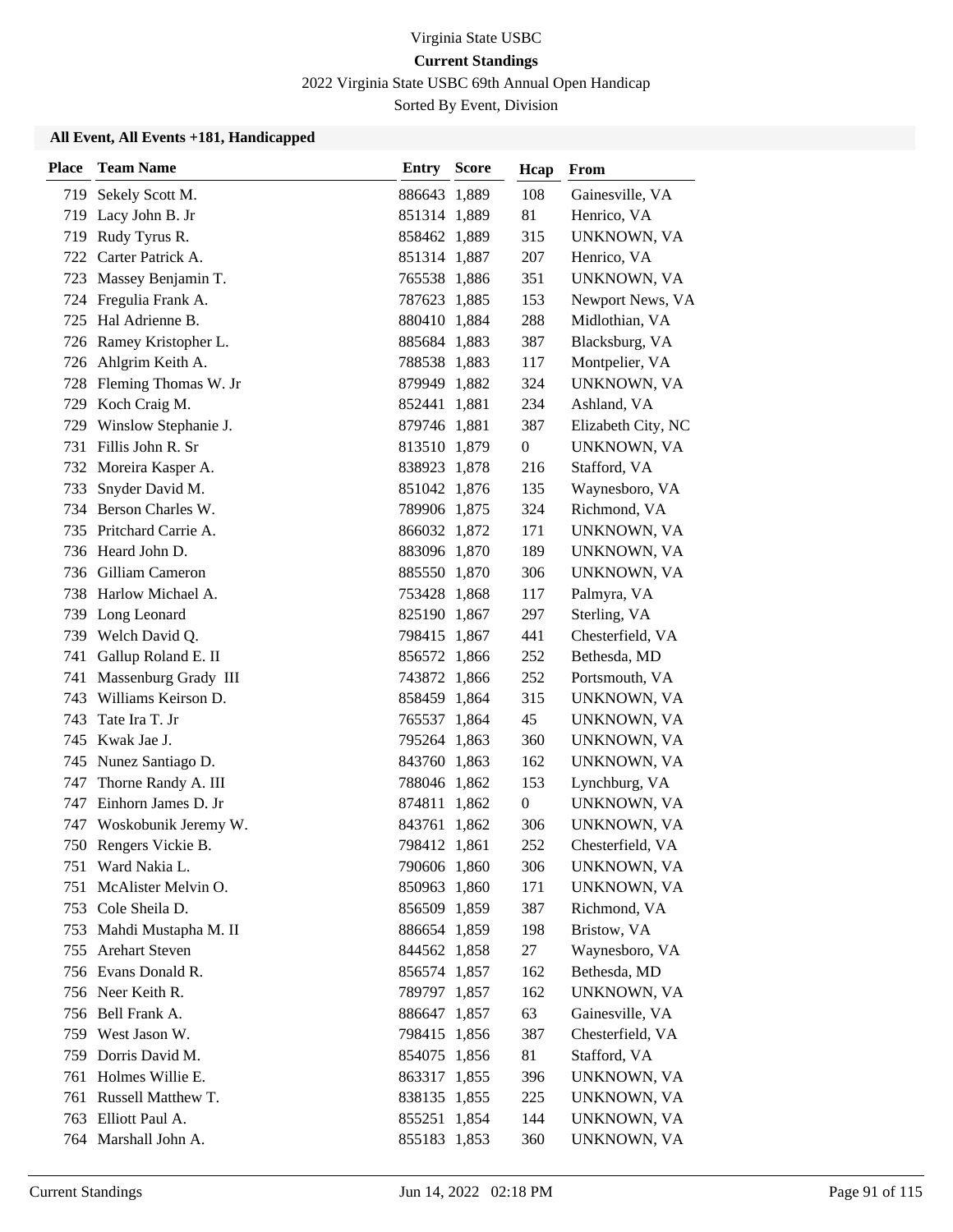2022 Virginia State USBC 69th Annual Open Handicap

Sorted By Event, Division

| <b>Place</b> | <b>Team Name</b>           | Entry        | <b>Score</b> | Hcap             | From               |
|--------------|----------------------------|--------------|--------------|------------------|--------------------|
| 765          | Short Justin A.            | 753428 1,852 |              | 63               | Palmyra, VA        |
|              | 765 Engler Donald L. Jr    | 885590 1,852 |              | 99               | Montpelier, VA     |
| 767          | Cooper Philander M.        | 886641 1,849 |              | 36               | Disputanta, VA     |
| 767          | White Vernon T. Jr         | 743870 1,849 |              | 288              | Portsmouth, VA     |
| 767          | Bourne James E.            | 856508 1,849 |              | 216              | Richmond, VA       |
| 767          | Crespo Hildo "Cookie"      | 874843 1,849 |              | 306              | Newport News, VA   |
| 771          | Jones Stephen P. Sr        | 886317 1,848 |              | 270              | UNKNOWN, VA        |
| 771          | Bell Darnell R.            | 883784 1,848 |              | 66               | Fredericksburg, VA |
| 773          | Kindig Anthony W.          | 886599 1,847 |              | 333              | UNKNOWN, VA        |
|              | 774 Keller Robert L. Jr    | 854075 1,846 |              | 243              | Stafford, VA       |
| 775          | Fulton Timothy E.          | 850961 1,845 |              | 126              | UNKNOWN, VA        |
| 775          | Workman William W. III     | 804525 1,845 |              | 297              | UNKNOWN, VA        |
| 775          | Glazier Timothy J.         | 787625 1,845 |              | 90               | Newport News, VA   |
| 778          | Sylvia Michael L. Jr       | 874843 1,844 |              | 189              | Newport News, VA   |
| 779          | Davis Adam O.              | 874843 1,840 |              | 180              | Newport News, VA   |
| 779          | Nelson Travis C.           | 850091 1,840 |              | 171              | Grottoes, VA       |
| 779          | Tate Ira T. Sr             | 765532 1,840 |              | 423              | UNKNOWN, VA        |
| 779          | McLaughlin Richard E.      | 882596 1,840 |              | 243              | UNKNOWN, VA        |
| 783          | Williams Michael D. Sr     | 856574 1,838 |              | 117              | Bethesda, MD       |
| 784          | Delgado Anibal             | 886647 1,837 |              | 117              | Gainesville, VA    |
| 785          | Hatfield Thomas V.         | 886599 1,836 |              | 216              | UNKNOWN, VA        |
|              | 786 Morlan Joseph R.       | 787623 1,835 |              | 18               | Newport News, VA   |
| 787          | Manthey Jacob G.           | 850338 1,834 |              | 360              | UNKNOWN, VA        |
|              | 787 Fallings Justin E.     | 851913 1,834 |              | 225              | UNKNOWN, VA        |
| 789          | Rice Montrelle C.          | 788046 1,832 |              | 144              | Lynchburg, VA      |
| 790          | McDonnell Michael G.       | 844562 1,831 |              | $\boldsymbol{0}$ | Waynesboro, VA     |
| 790          | Ellinger James S.          | 708552 1,831 |              | $\boldsymbol{0}$ | Buena Vista, VA    |
|              | 792 Lawson Edward S. Jr    | 857103 1,830 |              | 207              | Chelteham, MD      |
|              | 792 Dye Cleve III          | 766298 1,830 |              | 306              | UNKNOWN, VA        |
| 792          | Knapp Dylan M.             | 819029 1,830 |              | 27               | Chester, VA        |
| 795          | Dutton Jacob B.            | 823673 1,829 |              | 0                | Chester, VA        |
|              | 795 Tucker Michelle D.     | 857103 1,829 |              | 369              | Chelteham, MD      |
| 795.         | Jones Milton E.            | 886641 1,829 |              | 189              | Disputanta, VA     |
| 798          | Tsugawa James J.           | 789626 1,827 |              | 108              | Arlington, VA      |
| 799          | Riley Harvey R.            | 861764 1,826 |              | 117              | SALEM, VA          |
|              | 800 Pritchard Jason K.     | 866032 1,823 |              | 45               | UNKNOWN, VA        |
| 801          | Stribling Kenya D.         | 850963 1,822 |              | 144              | UNKNOWN, VA        |
| 801          | Woodruff Paul T.           | 788536 1,822 |              | 117              | Montpelier, VA     |
| 803          | Armstrong Kevin M.         | 708381 1,821 |              | 234              | UNKNOWN, VA        |
|              | 804 Majors William S.      | 789626 1,820 |              | 216              | Arlington, VA      |
|              | 804 Roberson Darryl L.     | 886646 1,820 |              | 207              | Gainesville, VA    |
|              | 806 McCandless Joshua      | 815766 1,818 |              | 18               | Yorktown, VA       |
|              | 806 Szamborski Brian E.    | 856573 1,818 |              | $\boldsymbol{0}$ | Bethesda, MD       |
|              | 808 Logan Jerry W.         | 883094 1,816 |              | 72               | UNKNOWN, VA        |
|              | 809 Parham Jason E.        | 883784 1,815 |              | $\boldsymbol{0}$ | Fredericksburg, VA |
|              | 810 Robinson Chester A. Sr | 788039 1,810 |              | 153              | Lynchburg, VA      |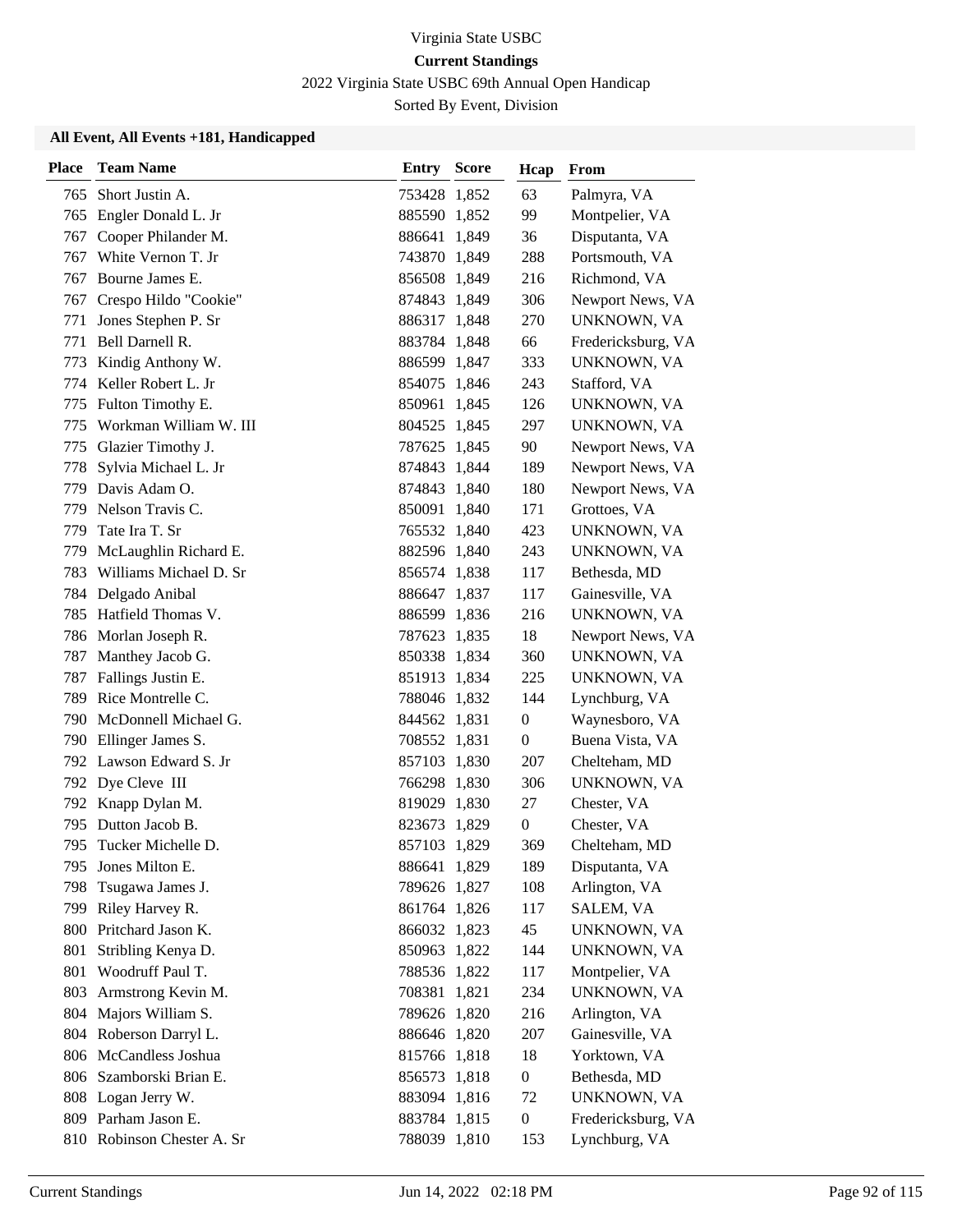2022 Virginia State USBC 69th Annual Open Handicap

Sorted By Event, Division

| Place | <b>Team Name</b>          | <b>Entry Score</b> | Hcap             | From               |
|-------|---------------------------|--------------------|------------------|--------------------|
|       | 811 Keenan Christopher M. | 766298 1,809       | 378              | UNKNOWN, VA        |
| 811   | Stevenson Joseph Jr       | 886642 1,809       | 108              | Prince George, VA  |
| 813   | Savage Jerome L.          | 850692 1,808       | 234              | UNKNOWN, VA        |
|       | 814 Brown Hezzie J. Jr    | 816639 1,807       | 225              | Clover, VA         |
|       | 815 Cash Benjamin L.      | 787626 1,805       | 108              | Newport News, VA   |
|       | 816 Easter Mark A.        | 856507 1,804       | 297              | Richmond, VA       |
| 817   | Yetter Thomas E.          | 850091 1,802       | $\mathbf{0}$     | Grottoes, VA       |
| 817   | Gonzalez Frank            | 843761 1,802       | 99               | UNKNOWN, VA        |
|       | 819 Robey Ronny L.        | 886643 1,799       | 45               | Gainesville, VA    |
|       | 819 Deloatch Rodney D.    | 883929 1,799       | 252              | UNKNOWN, VA        |
|       | 821 Head Alan T.          | 850692 1,797       | 45               | UNKNOWN, VA        |
|       | 822 Dennis Terry J.       | 838135 1,795       | 360              | UNKNOWN, VA        |
|       | 823 Moore Austin L.       | 850964 1,791       | 297              | UNKNOWN, VA        |
|       | 824 Pierchal Todd M.      | 818923 1,789       | 45               | Chester, VA        |
| 825   | Shankle Mark W.           | 825272 1,786       | 153              | Inwood, WV         |
|       | 825 Luhmann Gregg A.      | 863194 1,786       | 126              | UNKNOWN, VA        |
|       | 827 Wingfield Robert H.   | 856508 1,784       | 387              | Richmond, VA       |
| 828   | Kaplan Lee                | 851637 1,783       | 243              | UNKNOWN, VA        |
| 829   | Horton Ronald B.          | 844561 1,781       | 9                | Waynesboro, VA     |
|       | 830 Comparetta Mike A.    | 885552 1,780       | 216              | UNKNOWN, VA        |
|       | 831 Kolbe Douglas K.      | 788041 1,775       | 99               | Lynchburg, VA      |
|       | 832 Pancoast Steven P.    | 814513 1,774       | 54               | Suffolk, VA        |
| 833   | Clark Taylor              | 885551 1,767       | 104              | UNKNOWN, VA        |
|       | 834 Honore' Palmer J. Jr  | 788041 1,762       | 153              | Lynchburg, VA      |
|       | 834 Rook John C.          | 765537 1,762       | 81               | UNKNOWN, VA        |
|       | 836 Dixon Cleveland M. Jr | 886075 1,759       | $\overline{0}$   | Carrollton, VA     |
| 837   | Montgomery Seneeka T.     | 743873 1,758       | 333              | Portsmouth, VA     |
| 838   | Skidmore Scott W.         | 789626 1,755       | 189              | Arlington, VA      |
| 838   | Cuvelier Jim F.           | 875659 1,755       | 423              | Lynchburg, VA      |
| 840   | Oleyar Donald G.          | 875730 1,754       | 117              | UNKNOWN, VA        |
| 841   | Watkins Wade T.           | 886640 1,750       | 387              | Ft Lee, VA         |
|       | 842 Shank Thomas C.       | 856574 1,742       | 123              | Bethesda, MD       |
|       | 843 Rogers James Jr       | 874661 1,735       | 216              | Virginia Beach, VA |
| 843   | Mabry James W.            | 814497 1,735       | 99               | UNKNOWN, VA        |
|       | 845 Ritz Michael D.       | 787623 1,732       | 90               | Newport News, VA   |
|       | 846 Rumburg Billy L. II   | 850452 1,731       | 180              | Newport News, VA   |
|       | 847 Pennix George M.      | 875659 1,728       | 363              | Lynchburg, VA      |
|       | 848 Phelps Tony E.        | 852482 1,725       | 90               | UNKNOWN, VA        |
| 849   | Harrison Brian L.         | 880410 1,719       | 135              | Midlothian, VA     |
| 850   | Heckstall William M. Jr   | 788046 1,711       | 153              | Lynchburg, VA      |
| 851   | Clanton Willie            | 856508 1,708       | 423              | Richmond, VA       |
|       | 852 Bass-Campbell Dawn N. | 843761 1,706       | 225              | UNKNOWN, VA        |
| 853   | Cobbs Robin O.            | 861810 1,694       | 180              | SALEM, VA          |
|       | 854 Collins Ryon M.       | 844562 1,691       | $\boldsymbol{0}$ | Waynesboro, VA     |
|       | 855 Winston Anthony K. Jr | 789153 1,663       | $\boldsymbol{0}$ | Washington, DC     |
|       | 856 Parker Richmond L.    | 886641 1,625       | 135              | Disputanta, VA     |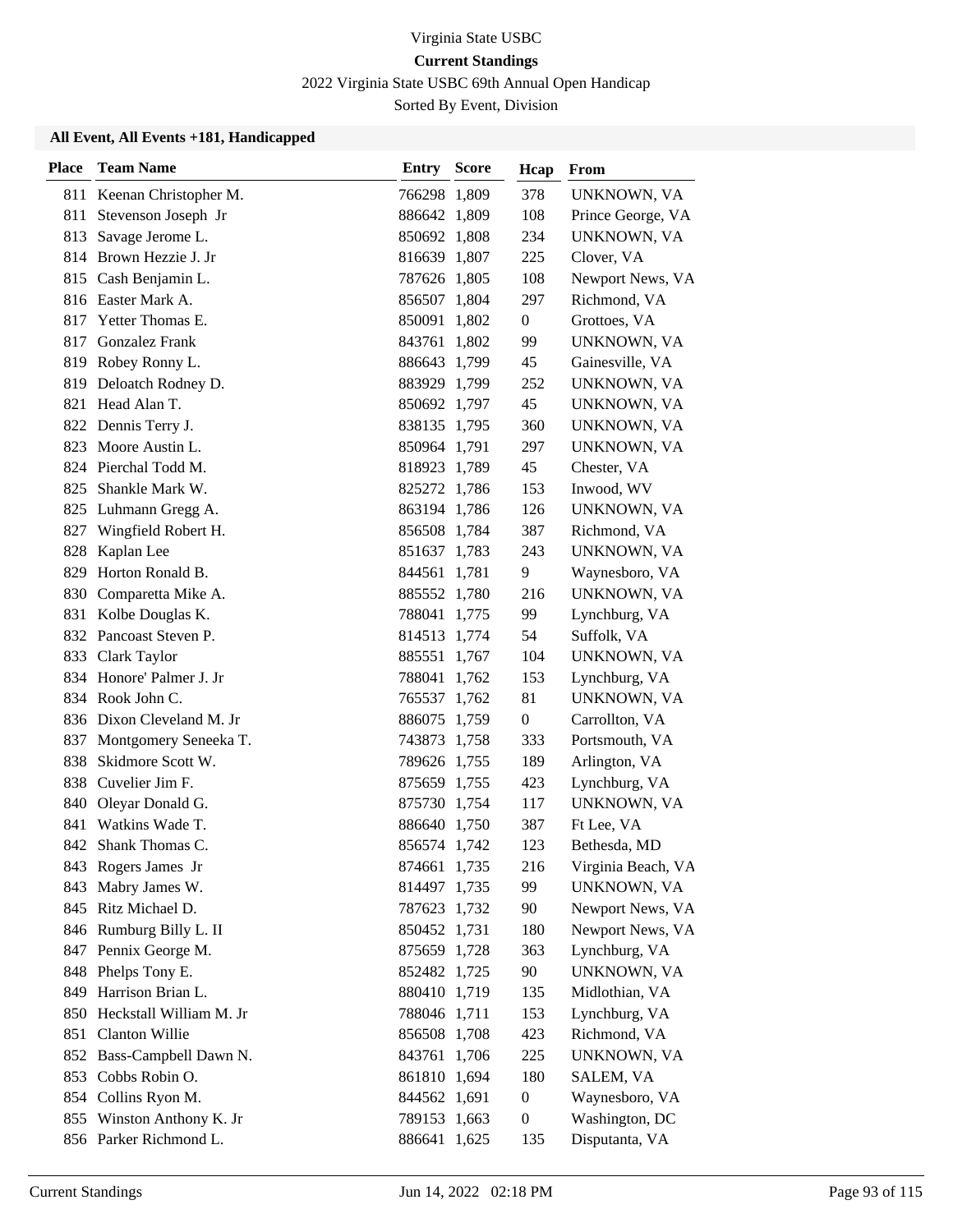2022 Virginia State USBC 69th Annual Open Handicap

Sorted By Event, Division

### **All Event, All Events +181, Handicapped**

| <b>Place</b> | <b>Team Name</b>            | Entry        | Score | Hcap | From           |
|--------------|-----------------------------|--------------|-------|------|----------------|
| 857          | Hsu David                   | 792967 1,507 |       | 288  | UNKNOWN, VA    |
|              | 858 Lee James D. Jr         | 788538 1,474 |       | 223  | Montpelier, VA |
|              | 859 Comer Christopher       | 788538 1,426 |       | 234  | Montpelier, VA |
| 860          | Walker LaPhonzo T.          | 886640 1,201 |       | 30   | Ft Lee, VA     |
|              | 861 Dalton Steven W.        | 788536 1,155 |       | 156  | Montpelier, VA |
|              | 862 Dance Saffar M.         | 708398 699   |       | 144  | UNKNOWN, VA    |
|              | 863 Graves Curtis L.        | 886641 688   |       | 69   | Disputanta, VA |
|              | 864 Myers Malik J.          | 850694 682   |       | 24   | UNKNOWN, VA    |
| 865          | Smith-McRae Hickman Yolanda | 885725 665   |       | 84   | UNKNOWN, VA    |
|              | 866 Prather Robert L. Jr    | 886064 661   |       | 141  | UNKNOWN, VA    |
| 867          | Ames Malcolm J.             | 886654 626   |       | 51   | Bristow, VA    |
|              | 868 Lambert John            | 856353 599   |       | 138  | UNKNOWN, VA    |
| 869          | Motley Stanley B.           | 825208 587   |       | 45   | Chesapeake, VA |
| 869          | Kilpatrick Andrae J.        | 708397 587   |       | 147  | UNKNOWN, VA    |
| 871          | Davis Edwin A.              | 850694 537   |       | 45   | UNKNOWN, VA    |

The lowest score to cash is 537.

| <b>Place</b> | <b>Team Name</b>      | Entry        | <b>Score</b> | Hcap | From               |
|--------------|-----------------------|--------------|--------------|------|--------------------|
| $\mathbf{1}$ | Coulson Rick E.       | 790832 2,316 |              |      | UNKNOWN, VA        |
| 2            | Humphrey Andrew M.    | 818947 2,219 |              |      | Chester, VA        |
| 3            | Cole Kevin W.         | 886644 2,172 |              |      | Gainesville, VA    |
| 4            | Watson Louis E. Jr.   | 880409 2,161 |              |      | Midlothian, VA     |
| 5            | Campbell Charles M.   | 851622 2,156 |              |      | UNKNOWN, VA        |
| 6            | Hammer Jeffrey P.     | 787624 2,153 |              |      | Newport News, VA   |
|              | Wilkerson Donzell C.  | 884067 2,148 |              |      | Washington, DC     |
| 8            | Gallahan Bryan W.     | 790832 2,141 |              |      | UNKNOWN, VA        |
| 9            | Rumbaugh Paul L. II   | 813510 2,132 |              |      | <b>UNKNOWN, VA</b> |
| 10           | White Terrance L.     | 787622 2,122 |              |      | Newport News, VA   |
| 11           | Bolosan Chris L.      | 787624 2,120 |              |      | Newport News, VA   |
| 12           | Bisner Brandon M.     | 716572 2,118 |              |      | UNKNOWN, VA        |
| 13           | Christian Cory A.     | 851315 2,082 |              |      | Henrico, VA        |
| 14           | Redd Stanley E.       | 790607 2,077 |              |      | UNKNOWN, VA        |
| 15           | Cox Brandyn J.        | 883195 2,073 |              |      | UNKNOWN, VA        |
| 16           | Dich Kenneth H.       | 721984 2,072 |              |      | UNKNOWN, VA        |
| 17           | Thurston M. Ryan      | 819029 2,071 |              |      | Chester, VA        |
| 18           | Hansen Christopher A. | 827232 2,065 |              |      | UNKNOWN, VA        |
| 18           | Barksdale Michael R.  | 716571 2,065 |              |      | UNKNOWN, VA        |
| 20           | Pinder Russell O. Jr  | 886655 2,054 |              |      | Dumfries, VA       |
| 21           | McKinney Troy D.      | 815766 2,053 |              |      | Yorktown, VA       |
| 22           | Dingus Tim L.         | 790832 2,045 |              |      | UNKNOWN, VA        |
| 22           | Johnson Brandon D.    | 721984 2,045 |              |      | UNKNOWN, VA        |
| 22           | Durrer Richard W.     | 721957 2,045 |              |      | Waynesboro, VA     |
| 25           | Larrabee Brian S.     | 851622 2,044 |              |      | UNKNOWN, VA        |
| 26           | Dickerson Dmitri A.   | 884067 2,043 |              |      | Washington, DC     |
| 27           | Hester Jamie D. Jr    | 886644 2,042 |              |      | Gainesville, VA    |
|              |                       |              |              |      |                    |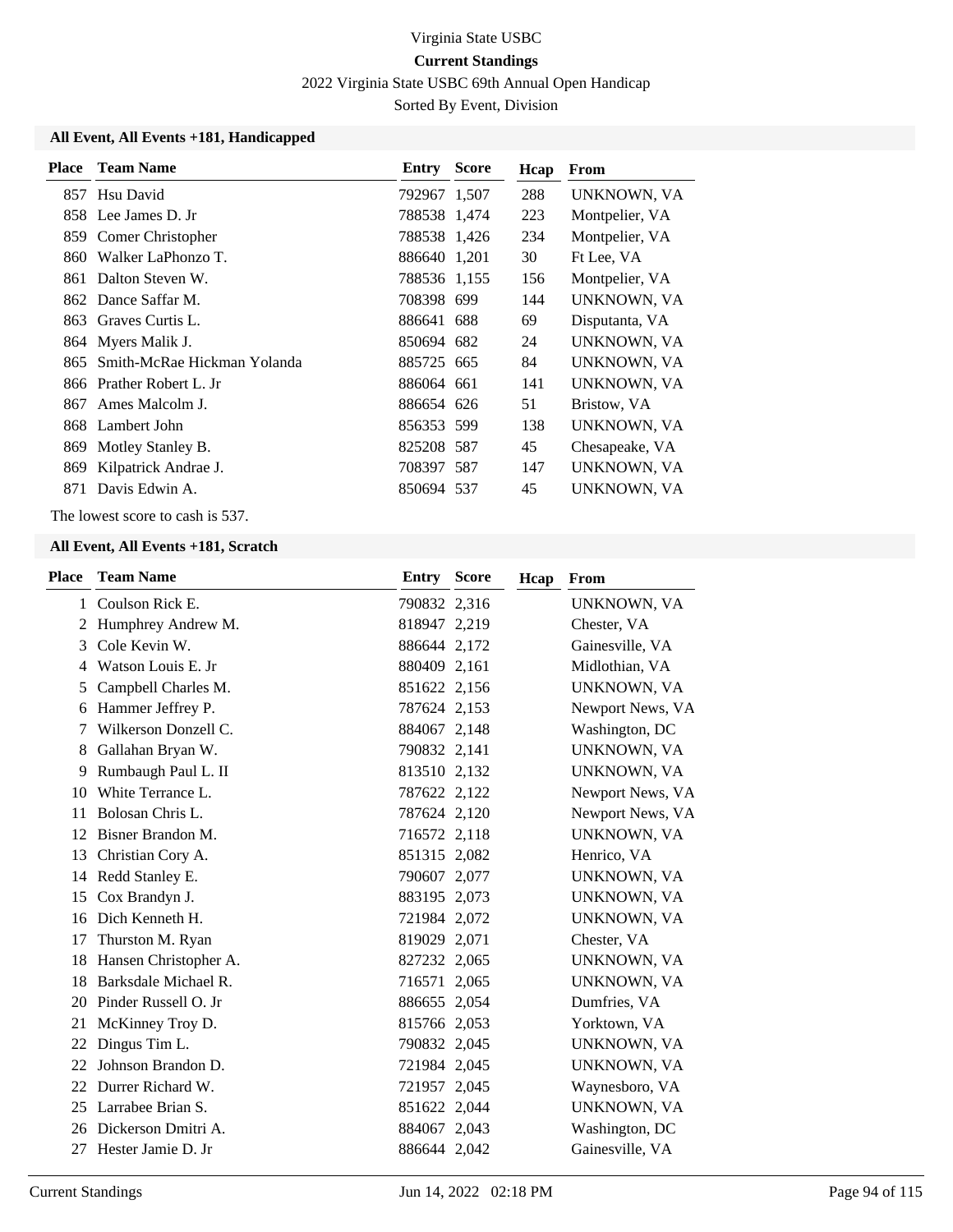2022 Virginia State USBC 69th Annual Open Handicap

Sorted By Event, Division

| <b>Place</b> | <b>Team Name</b>       | Entry        | <b>Score</b> | Hcap | From               |
|--------------|------------------------|--------------|--------------|------|--------------------|
|              | 28 Miller Justin D.    | 886319 2,041 |              |      | UNKNOWN, VA        |
| 29           | Beale Jason A.         | 886637 2,038 |              |      | Ruckersville, VA   |
| 29           | Higbee Kevin M.        | 838991 2,038 |              |      | Aldie, VA          |
| 31           | Lion Dale E.           | 792967 2,037 |              |      | UNKNOWN, VA        |
|              | 32 Hatton Jesse T. III | 852481 2,033 |              |      | UNKNOWN, VA        |
| 33           | Gary Jonathan R.       | 815766 2,032 |              |      | Yorktown, VA       |
| 34           | Noltee Christopher D.  | 874811 2,031 |              |      | UNKNOWN, VA        |
| 35           | Johnson Chris M.       | 883097 2,028 |              |      | UNKNOWN, VA        |
| 35           | Wingfield Danny W. Sr  | 800089 2,028 |              |      | UNKNOWN, VA        |
| 37           | Craft Jason R.         | 853400 2,021 |              |      | UNKNOWN, VA        |
| 38           | Petrello Anthony M.    | 851622 2,017 |              |      | UNKNOWN, VA        |
|              | 39 Boyters Greg D.     | 787624 2,015 |              |      | Newport News, VA   |
|              | 40 Palmer Brian D.     | 838991 2,011 |              |      | Aldie, VA          |
|              | 40 Brownie Robert A.   | 886609 2,011 |              |      | Chesterfield, VA   |
|              | 42 Bradshaw Brandon W. | 851315 2,010 |              |      | Henrico, VA        |
| 43           | Jones James C.         | 721984 2,009 |              |      | UNKNOWN, VA        |
| 43           | Turner Gregory L.      | 789155 2,009 |              |      | Washington, DC     |
| 45           | Cox Billy J.           | 818947 2,005 |              |      | Chester, VA        |
|              | 46 Bland Kevin R.      | 823673 2,003 |              |      | Chester, VA        |
| 47           | Samick Michael R.      | 788537 2,001 |              |      | Montpelier, VA     |
| 47           | Diggs Robert L.        | 875729 2,001 |              |      | UNKNOWN, VA        |
|              | 49 Hornstein Dylan S.  | 856749 1,999 |              |      | UNKNOWN, VA        |
| 50           | MacCullough Glenn R.   | 875729 1,996 |              |      | UNKNOWN, VA        |
| 50           | To Chhoeun             | 875730 1,996 |              |      | UNKNOWN, VA        |
| 50           | Clay Kristan S.        | 884055 1,996 |              |      | Washington, DC     |
| 53           | Overby Troy T. Sr      | 880409 1,994 |              |      | Midlothian, VA     |
| 54           | Hans Chris T.          | 844561 1,992 |              |      | Waynesboro, VA     |
| 55           | Franklin Brian P.      | 815766 1,986 |              |      | Yorktown, VA       |
|              | 56 Kubyako Nicholas A. | 788536 1,983 |              |      | Montpelier, VA     |
| 57           | Wiley Terry A.         | 875729 1,982 |              |      | UNKNOWN, VA        |
| 57           | <b>Cousins Lamont</b>  | 880409 1,982 |              |      | Midlothian, VA     |
|              | 59 Fosmire Austin T.   | 851005 1,976 |              |      | UNKNOWN, VA        |
|              | 59 Griffin Kelly A.    | 852482 1,976 |              |      | UNKNOWN, VA        |
| 61           | Smith Scott D.         | 864937 1,975 |              |      | Bowling Green, VA  |
| 62           | Kolessides John N.     | 838992 1,974 |              |      | Aldie, VA          |
| 63           | Friendly Oscar S.      | 886645 1,972 |              |      | Gainesville, VA    |
| 64           | Scabis Philip E.       | 838991 1,970 |              |      | Aldie, VA          |
| 65           | Hawk Daniel E.         | 812887 1,967 |              |      | Virginia Beach, VA |
| 65           | Price Christopher L.   | 875731       | 1,967        |      | UNKNOWN, VA        |
| 67           | Thompson Ciara N.      | 884055 1,964 |              |      | Washington, DC     |
| 68           | Blankenship Brian E.   | 882851 1,963 |              |      | UNKNOWN, VA        |
| 68           | Parrish Eric           | 851315 1,963 |              |      | Henrico, VA        |
| 70           | Holmberg Stephen P.    | 721957 1,959 |              |      | Waynesboro, VA     |
| 70           | Jones Shawn L.         | 886637 1,959 |              |      | Ruckersville, VA   |
| 72           | Shafer Michael A. Jr   | 851444 1,956 |              |      | UNKNOWN, VA        |
| 73           | Turner Lisa F.         | 851314 1,955 |              |      | Henrico, VA        |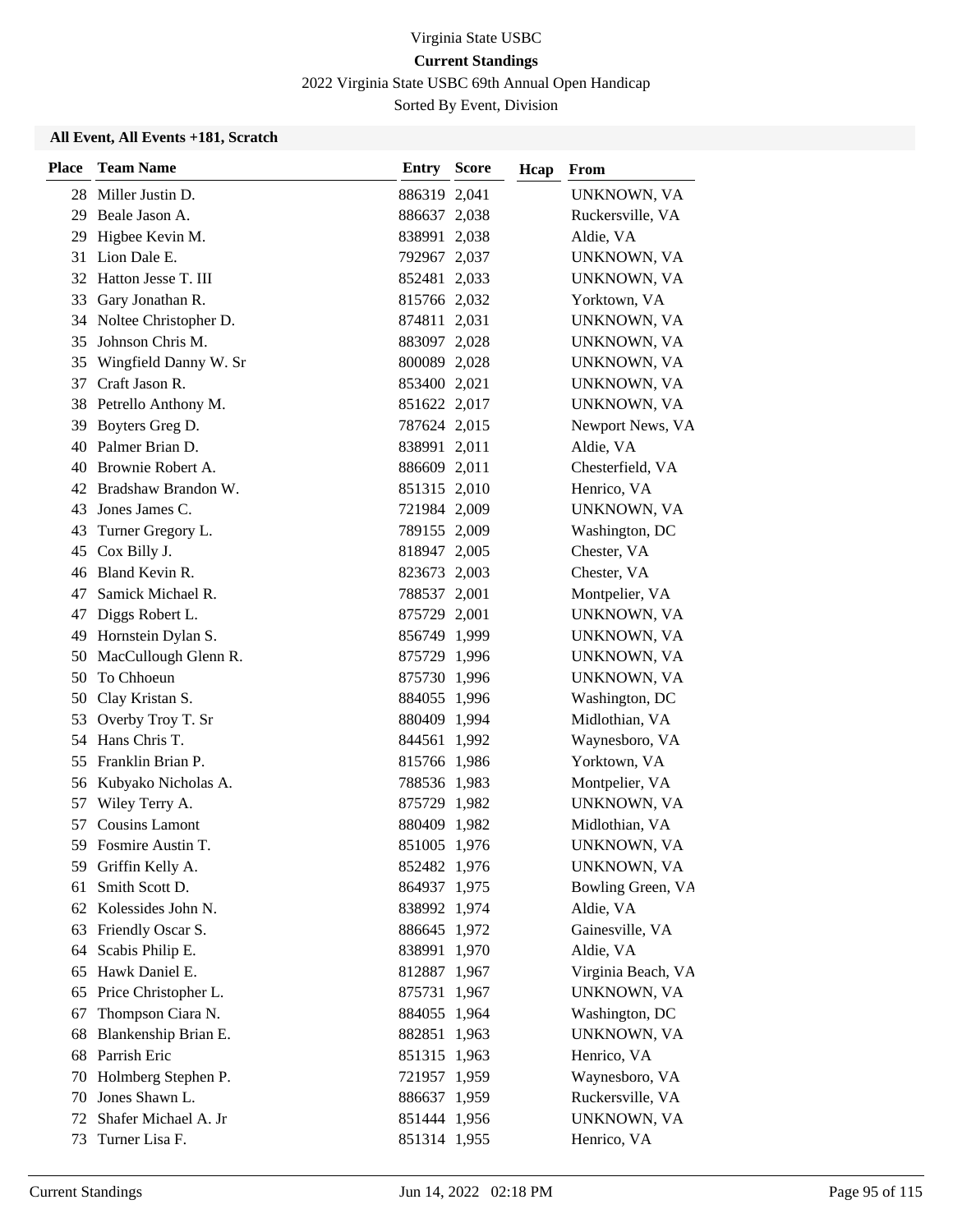2022 Virginia State USBC 69th Annual Open Handicap

Sorted By Event, Division

| <b>Place</b> | <b>Team Name</b>         | Entry        | <b>Score</b> | Hcap | From               |
|--------------|--------------------------|--------------|--------------|------|--------------------|
|              | 74 Dineen Joseph A.      | 851622 1,954 |              |      | UNKNOWN, VA        |
|              | 74 Eastwood Chris M.     | 787622 1,954 |              |      | Newport News, VA   |
|              | 76 Douglas Walt A.       | 708378 1,953 |              |      | UNKNOWN, VA        |
| 77           | Rinehart Tyler R.        | 844561 1,949 |              |      | Waynesboro, VA     |
| 77           | Bell Tiffany A.          | 883784 1,949 |              |      | Fredericksburg, VA |
| 79           | Hamby James M.           | 844561 1,947 |              |      | Waynesboro, VA     |
| 80           | Allen Anthony B.         | 884067 1,945 |              |      | Washington, DC     |
| 81           | Jones Ta'Shawn L.        | 843761 1,943 |              |      | UNKNOWN, VA        |
|              | 82 Martin Aden J.        | 854284 1,941 |              |      | Salem, VA          |
| 82           | Bradley Michael S.       | 748824 1,941 |              |      | UNKNOWN, VA        |
| 84           | Emerson Robert W.        | 858463 1,940 |              |      | UNKNOWN, VA        |
| 84           | Figlioli Vito J.         | 838992 1,940 |              |      | Aldie, VA          |
|              | 86 Baker Darren C.       | 886646 1,937 |              |      | Gainesville, VA    |
| 87           | Vicars Caleb A.          | 875461 1,935 |              |      | Waldorf, MD        |
| 88           | Campbell Andrew T.       | 855180 1,934 |              |      | UNKNOWN, VA        |
|              | 88 Orfield Robert D.     | 886609 1,934 |              |      | Chesterfield, VA   |
|              | 90 Gable Chad P.         | 800089 1,930 |              |      | UNKNOWN, VA        |
| 91           | Smith Robert W.          | 821453 1,929 |              |      | Chester, VA        |
| 91           | Wilkerson Rick W.        | 790915 1,929 |              |      | UNKNOWN, VA        |
|              | 93 Davis Ronald H. Jr    | 883784 1,926 |              |      | Fredericksburg, VA |
|              | 93 Bayes Vincent         | 863085 1,926 |              |      | UNKNOWN, VA        |
|              | 95 Rollins Derrick R. Sr | 886646 1,925 |              |      | Gainesville, VA    |
|              | 96 Allman Dallas W.      | 787623 1,923 |              |      | Newport News, VA   |
|              | 97 Randolph Gerald F.    | 838992 1,920 |              |      | Aldie, VA          |
| 97           | Johnson Robert T.        | 708378 1,920 |              |      | UNKNOWN, VA        |
| 99           | Abt Jeff                 | 827232 1,916 |              |      | UNKNOWN, VA        |
|              | 100 Viles Robert R. II   | 838991 1,915 |              |      | Aldie, VA          |
|              | 100 Cornwell Adam C.     | 845253 1,915 |              |      | Franklin, VA       |
|              | 102 Blanton Jon D.       | 813510 1,910 |              |      | UNKNOWN, VA        |
|              | 102 Rankin York C. Jr    | 789157 1,910 |              |      | Washington, DC     |
|              | 102 Lanier Jeffery A.    | 858460 1,910 |              |      | UNKNOWN, VA        |
|              | 105 Tyler Barry R.       | 708394 1,908 |              |      | UNKNOWN, VA        |
|              | 106 Williams Daniel      | 716571 1,907 |              |      | UNKNOWN, VA        |
|              | 106 Matthews Lowell A.   | 858460 1,907 |              |      | UNKNOWN, VA        |
|              | 108 McLane Michael A.    | 852482 1,905 |              |      | UNKNOWN, VA        |
|              | 109 Parks Cumberland A.  | 789152 1,904 |              |      | Washington, DC     |
|              | 110 Smith Michael B.     | 787622 1,901 |              |      | Newport News, VA   |
|              | 110 Koch Brian C.        | 766298 1,901 |              |      | UNKNOWN, VA        |
|              | 112 Edwards Zachary I.   | 845253 1,900 |              |      | Franklin, VA       |
|              | 112 Rowzie Benjamin C.   | 851042 1,900 |              |      | Waynesboro, VA     |
|              | 114 Wade Clint T.        | 886319 1,899 |              |      | UNKNOWN, VA        |
|              | 114 Marks Charles B.     | 885597 1,899 |              |      | UNKNOWN, VA        |
|              | 116 James Mark N.        | 858463 1,896 |              |      | UNKNOWN, VA        |
|              | 117 Mallory Walter R.    | 880409 1,894 |              |      | Midlothian, VA     |
| 117          | Oliver John C.           | 790832 1,894 |              |      | UNKNOWN, VA        |
| 117          | Atkins Stephen D.        | 798412 1,894 |              |      | Chesterfield, VA   |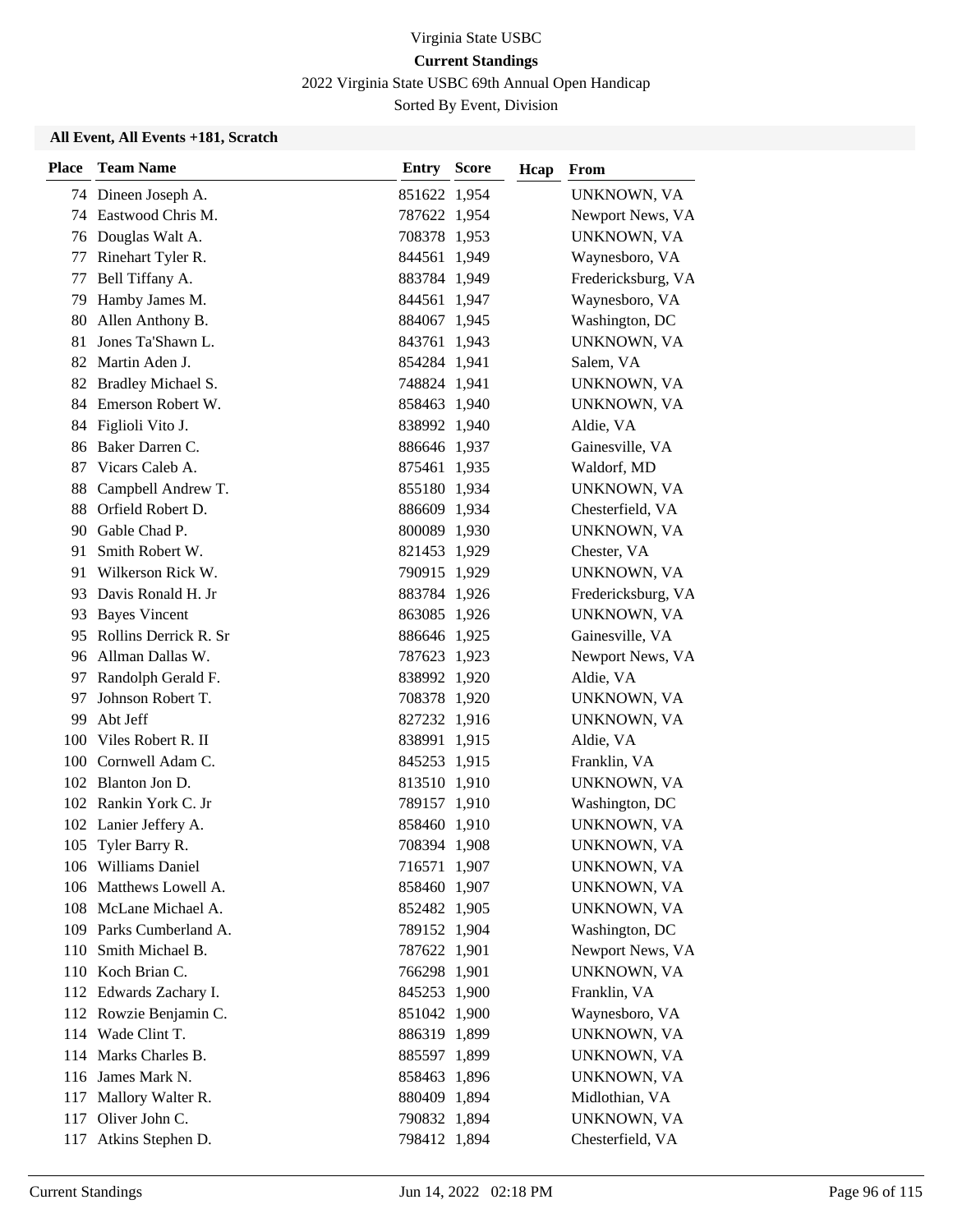2022 Virginia State USBC 69th Annual Open Handicap

Sorted By Event, Division

| <b>Place</b> | <b>Team Name</b>                                  | <b>Entry Score</b>           | Hcap | From                       |
|--------------|---------------------------------------------------|------------------------------|------|----------------------------|
|              | 120 Campbell Robert L.                            | 800089 1,893                 |      | UNKNOWN, VA                |
|              | 120 Kessel David E. Jr                            | 854284 1,893                 |      | Salem, VA                  |
|              | 122 Jones Woody V.                                | 721984 1,892                 |      | UNKNOWN, VA                |
|              | 123 Scott Ashley T.                               | 812887 1,891                 |      | Virginia Beach, VA         |
|              | 123 Scott James P.                                | 827232 1,891                 |      | UNKNOWN, VA                |
|              | 125 Hurst Troy W.                                 | 814520 1,890                 |      | Dublin, VA                 |
|              | 126 Moore Lamarr A.                               | 886627 1,886                 |      | Waynesboro, VA             |
|              | 127 Battle LeRoy A. III                           | 789159 1,885                 |      | Washington, DC             |
|              | 128 Miller Robert D.                              | 721934 1,884                 |      | Broadway, VA               |
|              | 129 Callis Sherman C. Jr                          | 855182 1,881                 |      | UNKNOWN, VA                |
| 129          | Sutton Stephanie M.                               | 885621 1,881                 |      | Nokesville, VA             |
|              | 131 Fillis John R. Sr                             | 813510 1,879                 |      | UNKNOWN, VA                |
|              | 132 Mays Calvin T.                                | 800089 1,878                 |      | UNKNOWN, VA                |
|              | 133 Williamson Mark E.                            | 818923 1,877                 |      | Chester, VA                |
|              | 133 Deane Kevin B.                                | 886637 1,877                 |      | Ruckersville, VA           |
|              | 135 Brown Michael H.                              | 789157 1,876                 |      | Washington, DC             |
|              | 136 Franklin Candi C.                             | 765537 1,874                 |      | UNKNOWN, VA                |
|              | 136 Smith Robert P. Jr                            | 814497 1,874                 |      | UNKNOWN, VA                |
|              | 138 Clarke Phillip C. III                         | 849288 1,872                 |      | Ashburn, VA                |
|              | 139 Watson Blake C.                               | 818923 1,870                 |      | Chester, VA                |
|              | 140 Cash Casey N.                                 | 851042 1,869                 |      | Waynesboro, VA             |
|              | 140 Matthews Larryl A.                            | 858463 1,869                 |      | UNKNOWN, VA                |
|              | 142 Williams Albert G. Sr                         | 788537 1,868                 |      | Montpelier, VA             |
|              | 143 Lavender Shawn E.                             | 844562 1,866                 |      | Waynesboro, VA             |
|              | 143 Gorlinsky Michael L.                          | 885621 1,866                 |      | Nokesville, VA             |
|              | 145 Kerzic Joseph M.                              | 852481 1,863                 |      | UNKNOWN, VA                |
|              | 145 Harris Christopher M.                         | 716571 1,863                 |      | UNKNOWN, VA                |
|              | 147 Einhorn James D. Jr                           | 874811 1,862                 |      | UNKNOWN, VA                |
| 147          | <b>Smith Mike</b>                                 | 818923 1,862                 |      | Chester, VA                |
|              | 147 Layne Aaron F. Sr                             | 798412 1,862                 |      | Chesterfield, VA           |
|              | 150 Rhodes Carl S. Jr                             | 716572 1,860                 |      | UNKNOWN, VA                |
|              | 151 Cash Brandon S.                               | 787622 1,859                 |      | Newport News, VA           |
|              | 152 Stephens Alexander                            | 875461 1,858                 |      | Waldorf, MD                |
|              | 153 White Cory E.                                 | 864937 1,857                 |      | Bowling Green, VA          |
|              | 154 Lugarich Stephen P.                           | 856670 1,856                 |      | UNKNOWN, VA                |
|              | 154 Potter Timothy E.                             | 838992 1,856                 |      | Aldie, VA                  |
|              | 154 Dawson Hank L.<br>157 Nunez Leland S.         | 886647 1,856                 |      | Gainesville, VA            |
|              | 158 Donathan William L.                           | 843760 1,855                 |      | UNKNOWN, VA                |
|              |                                                   | 814497 1,854                 |      | UNKNOWN, VA                |
|              | 159 Hickman P Phillip<br>159 Wolfe James (Jim) M. | 819029 1,853<br>874811 1,853 |      | Chester, VA<br>UNKNOWN, VA |
|              | 159 Miller Kyle D.                                | 721934 1,853                 |      | Broadway, VA               |
|              | 162 Fry Jesse R. Jr                               | 886319 1,852                 |      | UNKNOWN, VA                |
|              | 163 Barruel Xyl L.                                | 875730 1,851                 |      | UNKNOWN, VA                |
|              | 164 Simpson Larry A.                              | 821453 1,850                 |      | Chester, VA                |
|              | 165 Garcia Marcelo R.                             | 886654 1,848                 |      | Bristow, VA                |
|              |                                                   |                              |      |                            |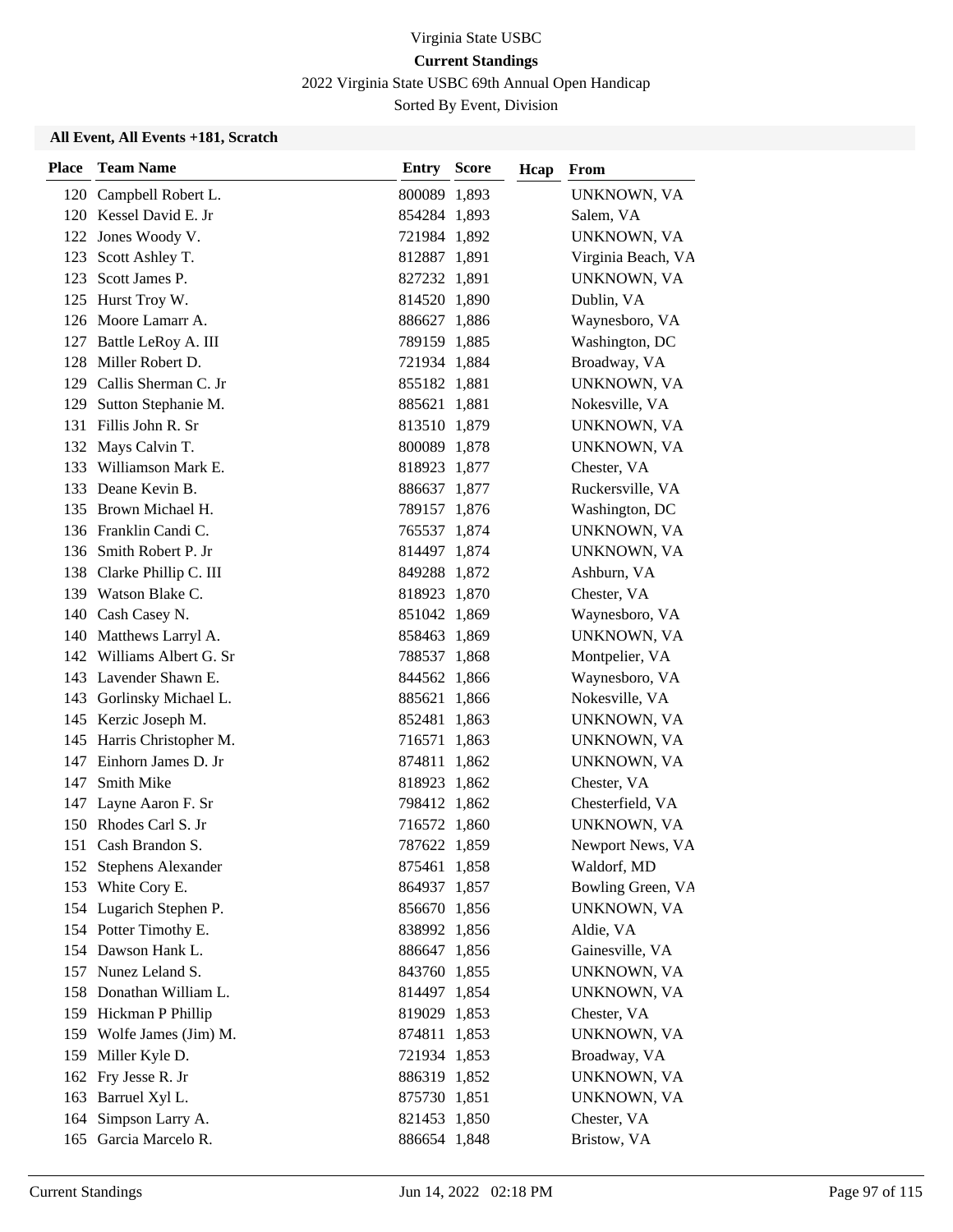2022 Virginia State USBC 69th Annual Open Handicap

Sorted By Event, Division

| <b>Place</b> | <b>Team Name</b>            | <b>Entry Score</b> | Hcap | From               |
|--------------|-----------------------------|--------------------|------|--------------------|
|              | 166 Harris Kevin R.         | 716571 1,847       |      | UNKNOWN, VA        |
|              | 167 O'Neil Bakare           | 886654 1,846       |      | Bristow, VA        |
|              | 168 Decker Samuel O. III    | 886627 1,844       |      | Waynesboro, VA     |
|              | 168 Newsom William L.       | 845253 1,844       |      | Franklin, VA       |
|              | 170 Fellin Shawn D.         | 788536 1,841       |      | Montpelier, VA     |
|              | 171 Donahue Thomas S.       | 827232 1,839       |      | UNKNOWN, VA        |
|              | 172 Mason Ryan J.           | 843760 1,835       |      | UNKNOWN, VA        |
|              | 172 Williams Tyree G. Sr    | 884067 1,835       |      | Washington, DC     |
|              | 174 Pigg Ryan W.            | 885550 1,834       |      | UNKNOWN, VA        |
| 174          | Jones Darren W.             | 852481 1,834       |      | UNKNOWN, VA        |
|              | 176 Whitaker Vincent M.     | 838923 1,832       |      | Stafford, VA       |
|              | 177 McDonnell Michael G.    | 844562 1,831       |      | Waynesboro, VA     |
| 177          | <b>Arehart Steven</b>       | 844562 1,831       |      | Waynesboro, VA     |
|              | 177 Ellinger James S.       | 708552 1,831       |      | Buena Vista, VA    |
|              | 180 Negron Cristopher D.    | 787624 1,830       |      | Newport News, VA   |
|              | 180 White Bruce M.          | 864937 1,830       |      | Bowling Green, VA  |
|              | 182 Norman Angela H.        | 798412 1,829       |      | Chesterfield, VA   |
|              | 182 Dutton Jacob B.         | 823673 1,829       |      | Chester, VA        |
|              | 184 Millard James A.        | 789157 1,826       |      | Washington, DC     |
|              | 184 Hall Kevin L.           | 856572 1,826       |      | Bethesda, MD       |
|              | 184 Maple Orlando L.        | 885724 1,826       |      | UNKNOWN, VA        |
|              | 187 Zimmerman Michael P.    | 885597 1,825       |      | UNKNOWN, VA        |
|              | 188 Hugo Stephen M.         | 875729 1,823       |      | UNKNOWN, VA        |
|              | 188 Lawrence Kimberleigh N. | 883096 1,823       |      | UNKNOWN, VA        |
|              | 190 Riggleman Aaron L. Jr   | 766296 1,821       |      | UNKNOWN, VA        |
|              | 190 Reynolds Chelsea L.     | 753428 1,821       |      | Palmyra, VA        |
|              | 192 Tate Ira T. Jr          | 765537 1,819       |      | UNKNOWN, VA        |
|              | 193 Szamborski Brian E.     | 856573 1,818       |      | Bethesda, MD       |
|              | 194 Morlan Joseph R.        | 787623 1,817       |      | Newport News, VA   |
|              | 195 Price Robert E.         | 821453 1,816       |      | Chester, VA        |
|              | 196 Marshall Keith L.       | 858460 1,815       |      | UNKNOWN, VA        |
|              | 196 Parham Jason E.         | 883784 1,815       |      | Fredericksburg, VA |
|              | 196 Byer Timothy (Timmy) G. | 853400 1,815       |      | UNKNOWN, VA        |
|              | 199 Lambert Bradley S.      | 855251 1,814       |      | UNKNOWN, VA        |
| 199          | Martin James II             | 886064 1,814       |      | UNKNOWN, VA        |
|              | 201 Cooper Philander M.     | 886641 1,813       |      | Disputanta, VA     |
|              | 201 Lambert Kenneth D.      | 855251 1,813       |      | UNKNOWN, VA        |
|              | 201 Hiser Jonathan C.       | 843760 1,813       |      | UNKNOWN, VA        |
| 204          | Turnbow Tyler J.            | 885550 1,811       |      | UNKNOWN, VA        |
|              | 205 Richardson Megan M.     | 766298 1,810       |      | UNKNOWN, VA        |
|              | 206 Johnson L. Keith        | 766296 1,808       |      | UNKNOWN, VA        |
|              | 206 Lacy John B. Jr         | 851314 1,808       |      | Henrico, VA        |
|              | 208 Hannay Jimmy V.         | 819029 1,807       |      | Chester, VA        |
| 209          | Sprouse Thomas G.           | 851042 1,806       |      | Waynesboro, VA     |
|              | 210 Ramsey Andrew           | 856749 1,804       |      | UNKNOWN, VA        |
|              | 211 Knapp Dylan M.          | 819029 1,803       |      | Chester, VA        |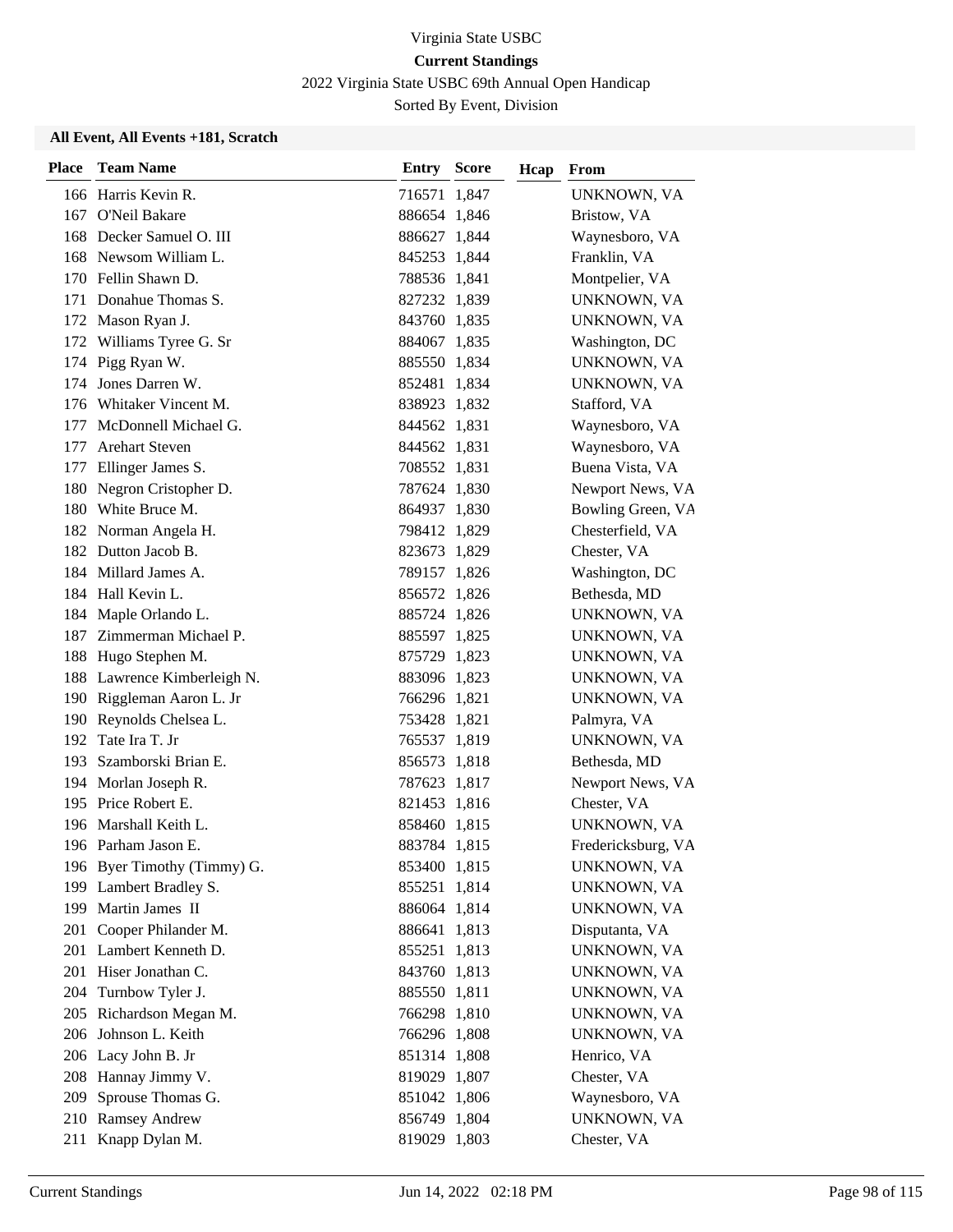2022 Virginia State USBC 69th Annual Open Handicap

Sorted By Event, Division

| <b>Place</b> | <b>Team Name</b>        | <b>Entry Score</b> | Hcap | From               |
|--------------|-------------------------|--------------------|------|--------------------|
|              | 212 Yetter Thomas E.    | 850091 1,802       |      | Grottoes, VA       |
|              | 213 Williamson Cory E.  | 823673 1,801       |      | Chester, VA        |
|              | 214 McCandless Joshua   | 815766 1,800       |      | Yorktown, VA       |
|              | 214 Thompson Tubar      | 855180 1,800       |      | UNKNOWN, VA        |
|              | 214 Griffin Allen L.    | 861764 1,800       |      | SALEM, VA          |
| 217          | Brooks Leo N.           | 788537 1,795       |      | Montpelier, VA     |
|              | 218 Wise Amanda N.      | 884054 1,794       |      | Washington, DC     |
|              | 218 Carter Diamond      | 855180 1,794       |      | UNKNOWN, VA        |
|              | 218 Bell Frank A.       | 886647 1,794       |      | Gainesville, VA    |
|              | 221 Blowers Don E.      | 798413 1,793       |      | Chesterfield, VA   |
|              | 222 Randolph Denise L.  | 883096 1,791       |      | UNKNOWN, VA        |
|              | 223 Bullock Allen M.    | 856572 1,789       |      | Bethesda, MD       |
|              | 223 Brown Richard T. Jr | 855180 1,789       |      | UNKNOWN, VA        |
| 223          | Short Justin A.         | 753428 1,789       |      | Palmyra, VA        |
|              | 226 Drakes Luis A.      | 855182 1,784       |      | UNKNOWN, VA        |
|              | 227 Hall Sterling W. Jr | 858461 1,783       |      | UNKNOWN, VA        |
| 227          | Anderson Alden P.       | 875730 1,783       |      | UNKNOWN, VA        |
|              | 229 Bell Darnell R.     | 883784 1,782       |      | Fredericksburg, VA |
| 229          | Johnson Darren K.       | 851005 1,782       |      | UNKNOWN, VA        |
| 231          | Williams Monique A.     | 708381 1,781       |      | UNKNOWN, VA        |
| 231          | Sekely Scott M.         | 886643 1,781       |      | Gainesville, VA    |
| 233          | Key Harry M.            | 721957 1,778       |      | Waynesboro, VA     |
| 233          | Pritchard Jason K.      | 866032 1,778       |      | UNKNOWN, VA        |
|              | 233 Hice Jason A.       | 787626 1,778       |      | Newport News, VA   |
|              | 236 Murray James P.     | 874811 1,777       |      | UNKNOWN, VA        |
| 237          | <b>Brads Chris</b>      | 753428 1,776       |      | Palmyra, VA        |
|              | 238 Dorris David M.     | 854075 1,775       |      | Stafford, VA       |
|              | 239 Manolis Michael J.  | 875731 1,774       |      | UNKNOWN, VA        |
|              | 240 Fortier Laurence R. | 851005 1,773       |      | UNKNOWN, VA        |
|              | 241 Horton Ronald B.    | 844561 1,772       |      | Waynesboro, VA     |
| 242          | Thompson Jeffrey A.     | 766296 1,771       |      | UNKNOWN, VA        |
|              | 243 Clarke Carroll      | 849288 1,769       |      | Ashburn, VA        |
|              | 244 Pollock James E.    | 850692 1,768       |      | UNKNOWN, VA        |
|              | 244 Maxey Richard L.    | 856749 1,768       |      | UNKNOWN, VA        |
| 246          | Smith Billy Jr          | 861764 1,767       |      | SALEM, VA          |
|              | 247 Ahlgrim Keith A.    | 788538 1,766       |      | Montpelier, VA     |
|              | 248 Bradley Scott J.    | 885644 1,759       |      | Blacksburg, VA     |
|              | 249 Robey Ronny L.      | 886643 1,754       |      | Gainesville, VA    |
|              | 250 Lewis Tracie M.     | 885723 1,753       |      | UNKNOWN, VA        |
|              | 250 Phillips Joshua L.  | 885551 1,753       |      | UNKNOWN, VA        |
|              | 250 Randesi Kevin P.    | 852441 1,753       |      | Ashland, VA        |
|              | 253 Head Alan T.        | 850692 1,752       |      | UNKNOWN, VA        |
|              | 254 Cox William C.      | 821453 1,751       |      | Chester, VA        |
|              | 254 Harlow Michael A.   | 753428 1,751       |      | Palmyra, VA        |
|              | 256 Suckart Richard B.  | 850452 1,748       |      | Newport News, VA   |
|              | 257 Humphreys Bryan L.  | 854284 1,745       |      | Salem, VA          |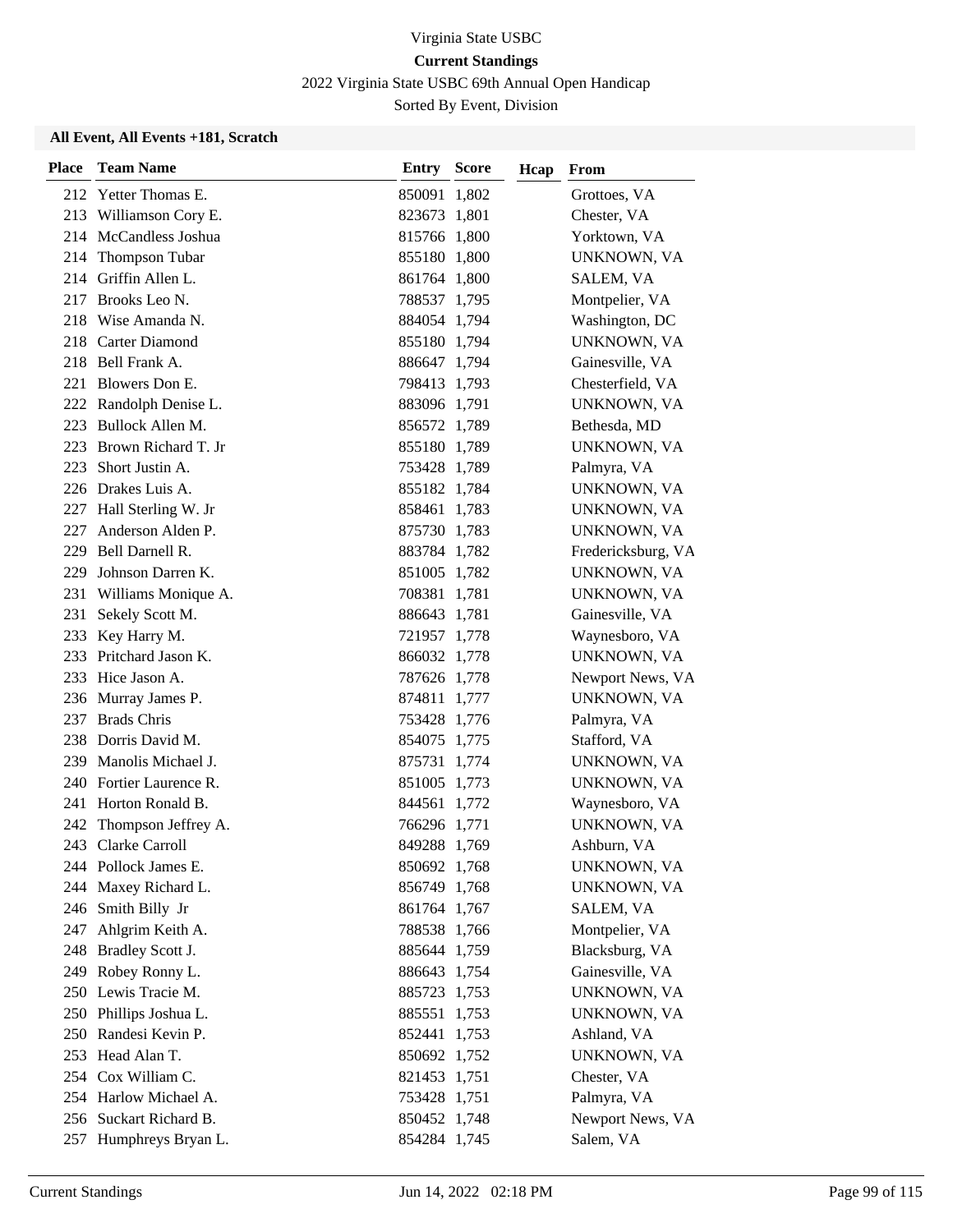2022 Virginia State USBC 69th Annual Open Handicap

Sorted By Event, Division

| <b>Place</b> | <b>Team Name</b>          | <b>Entry Score</b> | Hcap | From             |
|--------------|---------------------------|--------------------|------|------------------|
|              | 258 Pierchal Todd M.      | 818923 1,744       |      | Chester, VA      |
| 259          | Stewart Keith A. Sr       | 886317 1,743       |      | UNKNOWN, VA      |
| 260          | Edwards Kenneth A.        | 845253 1,742       |      | Franklin, VA     |
|              | 260 Pritchard Kenneth E.  | 866032 1,742       |      | UNKNOWN, VA      |
| 262          | Snyder David M.           | 851042 1,741       |      | Waynesboro, VA   |
| 262          | Arpe Kyle T.              | 885551 1,741       |      | UNKNOWN, VA      |
|              | 262 Martin Jason C.       | 886655 1,741       |      | Dumfries, VA     |
|              | 265 Roy Kevin A.          | 855182 1,740       |      | UNKNOWN, VA      |
|              | 266 Krech Steven J.       | 886317 1,739       |      | UNKNOWN, VA      |
| 267          | Terrant Robert B.         | 885621 1,737       |      | Nokesville, VA   |
| 268          | Szamborski William J.     | 856573 1,735       |      | Bethesda, MD     |
|              | 268 Cook Matthew E.       | 766299 1,735       |      | UNKNOWN, VA      |
|              | 270 Fregulia Frank A.     | 787623 1,732       |      | Newport News, VA |
| 271          | Sherman Charles E.        | 708379 1,731       |      | UNKNOWN, VA      |
|              | 272 Guilliams Doyle D.    | 854284 1,730       |      | Salem, VA        |
|              | 272 Symanowski William R. | 849288 1,730       |      | Ashburn, VA      |
|              | 274 Russell Jeffrey M.    | 858460 1,726       |      | UNKNOWN, VA      |
| 275          | Kim Tom                   | 792967 1,725       |      | UNKNOWN, VA      |
| 275          | Hanes David E.            | 748824 1,725       |      | UNKNOWN, VA      |
|              | 277 Webster John A. Jr    | 789152 1,722       |      | Washington, DC   |
| 278.         | Williams Michael D. Sr    | 856574 1,721       |      | Bethesda, MD     |
|              | 279 Green Cynthia L.      | 852441 1,720       |      | Ashland, VA      |
| 279          | Bradham Joseph C.         | 788538 1,720       |      | Montpelier, VA   |
| 279          | Pancoast Steven P.        | 814513 1,720       |      | Suffolk, VA      |
|              | 279 Delgado Anibal        | 886647 1,720       |      | Gainesville, VA  |
|              | 283 Camden Barry L.       | 748824 1,717       |      | UNKNOWN, VA      |
| 284          | McLane Joseph M.          | 852482 1,715       |      | UNKNOWN, VA      |
| 285          | Sharp Andrea              | 813510 1,714       |      | UNKNOWN, VA      |
| 285          | Napier Michael W.         | 886637 1,714       |      | Ruckersville, VA |
| 287          | Byer Melissa L.           | 853400 1,713       |      | UNKNOWN, VA      |
| 287          | <b>Wolde Samuel</b>       | 875461 1,713       |      | Waldorf, MD      |
|              | 289 Rand Thad A.          | 875731 1,711       |      | UNKNOWN, VA      |
|              | 290 Fowler Marxcus X.     | 884054 1,710       |      | Washington, DC   |
|              | 290 Elliott Paul A.       | 855251 1,710       |      | UNKNOWN, VA      |
|              | 292 Watkins Tyrone R. Jr  | 884054 1,709       |      | Washington, DC   |
|              | 292 Riley Harvey R.       | 861764 1,709       |      | SALEM, VA        |
|              | 292 Todd Michael          | 885551 1,709       |      | UNKNOWN, VA      |
|              | 295 Palmer Jesse W. Jr    | 863085 1,707       |      | UNKNOWN, VA      |
|              | 295 Board Michael W. Jr   | 863172 1,707       |      | UNKNOWN, VA      |
|              | 295 Ahner Ashby F.        | 787626 1,707       |      | Newport News, VA |
|              | 298 Layton Mike           | 853400 1,706       |      | UNKNOWN, VA      |
| 298          | Mann Warren A.            | 886645 1,706       |      | Gainesville, VA  |
| 300          | Woodruff Paul T.          | 788536 1,705       |      | Montpelier, VA   |
| 301          | Tucker Dan T. Jr          | 798413 1,704       |      | Chesterfield, VA |
|              | 302 Gonzalez Frank        | 843761 1,703       |      | UNKNOWN, VA      |
|              | 303 Nunez Santiago D.     | 843760 1,701       |      | UNKNOWN, VA      |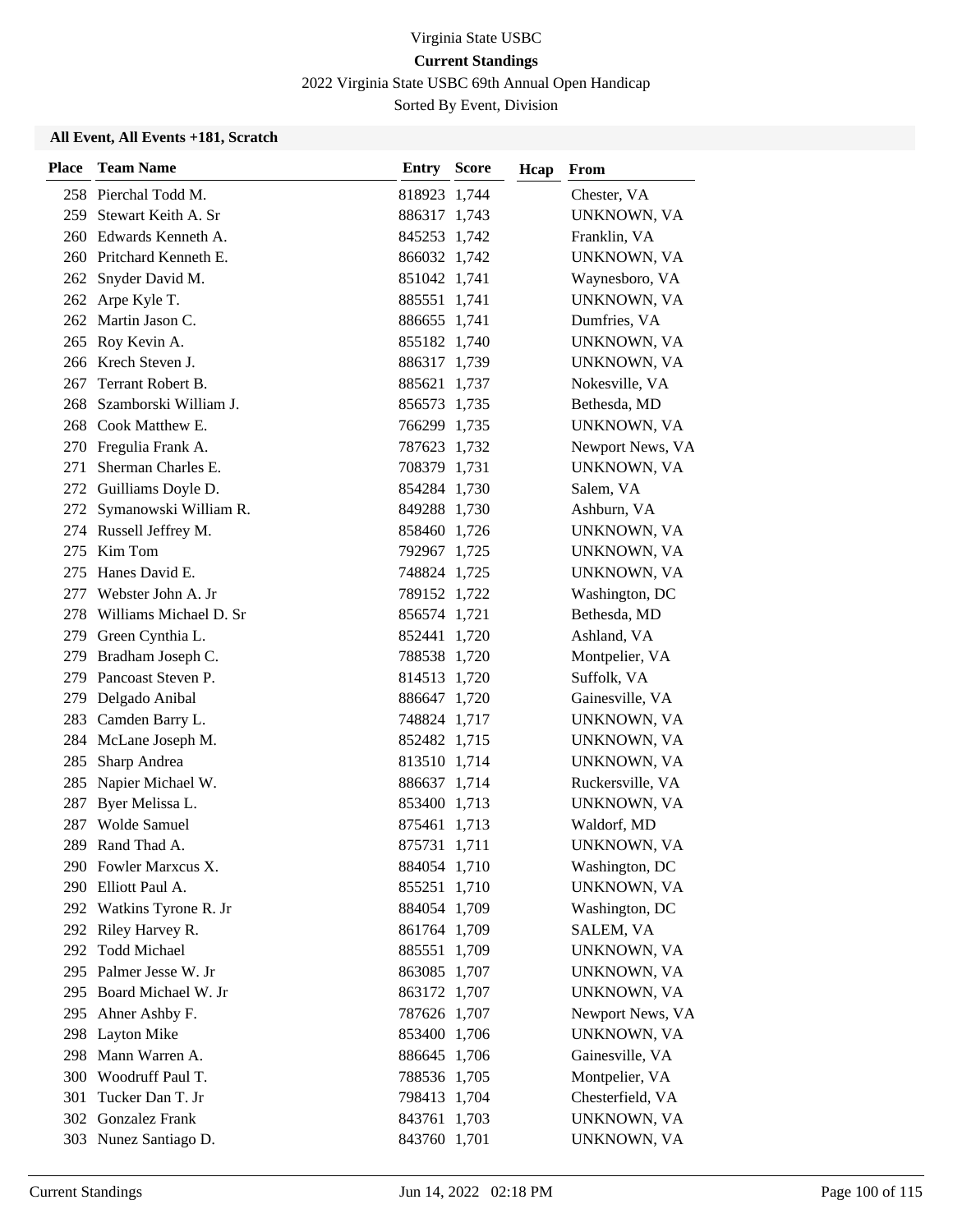2022 Virginia State USBC 69th Annual Open Handicap

Sorted By Event, Division

| <b>Place</b> | <b>Team Name</b>          | <b>Entry Score</b> | Hcap | From             |
|--------------|---------------------------|--------------------|------|------------------|
|              | 303 Pritchard Carrie A.   | 866032 1,701       |      | UNKNOWN, VA      |
|              | 305 Yetter Brandon A.     | 850091 1,699       |      | Grottoes, VA     |
|              | 306 Murray Hickey J. Jr   | 856573 1,698       |      | Bethesda, MD     |
|              | 307 Cash Benjamin L.      | 787626 1,697       |      | Newport News, VA |
|              | 307 Foltz Alan W.         | 886643 1,697       |      | Gainesville, VA  |
|              | 309 Kong Jeremy E.        | 863085 1,695       |      | UNKNOWN, VA      |
|              | 309 Evans Donald R.       | 856574 1,695       |      | Bethesda, MD     |
|              | 311 Fox Joylene L.        | 766297 1,693       |      | UNKNOWN, VA      |
|              | 312 Smith Adam M.         | 851314 1,692       |      | Henrico, VA      |
|              | 313 Collins Ryon M.       | 844562 1,691       |      | Waynesboro, VA   |
|              | 314 Rook John C.          | 765537 1,681       |      | UNKNOWN, VA      |
|              | 314 Heard John D.         | 883096 1,681       |      | UNKNOWN, VA      |
|              | 316 Carter Patrick A.     | 851314 1,680       |      | Henrico, VA      |
|              | 317 Creel James M.        | 852481 1,673       |      | UNKNOWN, VA      |
|              | 318 McMullen Hollis F.    | 875731 1,672       |      | UNKNOWN, VA      |
|              | 319 Crowder Krystle L.    | 818947 1,670       |      | Chester, VA      |
|              | 320 Nelson Travis C.      | 850091 1,669       |      | Grottoes, VA     |
| 321          | Winston Anthony K. Jr     | 789153 1,663       |      | Washington, DC   |
| 321          | Clark Taylor              | 885551 1,663       |      | UNKNOWN, VA      |
|              | 323 Moreira Kasper A.     | 838923 1,662       |      | Stafford, VA     |
|              | 323 Houff Timothy B.      | 855181 1,662       |      | UNKNOWN, VA      |
|              | 325 Mahdi Mustapha M. II  | 886654 1,661       |      | Bristow, VA      |
|              | 326 Higgs Rodney E.       | 787626 1,660       |      | Newport News, VA |
|              | 327 Washington Michael B. | 789157 1,658       |      | Washington, DC   |
| 328          | Smith Melvin Jr           | 850694 1,656       |      | UNKNOWN, VA      |
| 329          | Stewart Deloid M.         | 858461 1,652       |      | UNKNOWN, VA      |
|              | 330 Harris Bryan L.       | 886317 1,648       |      | UNKNOWN, VA      |
|              | 331 Koch Craig M.         | 852441 1,647       |      | Ashland, VA      |
|              | 332 Fox Curt D.           | 766297 1,646       |      | UNKNOWN, VA      |
|              | 333 Ritz Michael D.       | 787623 1,642       |      | Newport News, VA |
| 333          | Greene Evelyn C.          | 855182 1,642       |      | UNKNOWN, VA      |
| 333          | Williams Yolanda S.       | 884054 1,642       |      | Washington, DC   |
|              | 336 Jones Milton E.       | 886641 1,640       |      | Disputanta, VA   |
| 337          | Murphy Penny K.           | 856572 1,638       |      | Bethesda, MD     |
|              | 338 Oleyar Donald G.      | 875730 1,637       |      | UNKNOWN, VA      |
|              | 338 Michonski Michael     | 861764 1,637       |      | SALEM, VA        |
|              | 338 Fosmire Michaela G.   | 886643 1,637       |      | Gainesville, VA  |
| 341          | Mabry James W.            | 814497 1,636       |      | UNKNOWN, VA      |
|              | 342 Shuler Karen E.       | 766297 1,635       |      | UNKNOWN, VA      |
|              | 342 Phelps Tony E.        | 852482 1,635       |      | UNKNOWN, VA      |
| 344          | Alston Troy M.            | 788537 1,634       |      | Montpelier, VA   |
|              | 345 Reynolds Arthur B.    | 883074 1,627       |      | UNKNOWN, VA      |
|              | 346 Foor Robert L.        | 856574 1,626       |      | Bethesda, MD     |
|              | 347 Lawson Edward S. Jr   | 857103 1,623       |      | Chelteham, MD    |
|              | 348 Shank Thomas C.       | 856574 1,619       |      | Bethesda, MD     |
| 349          | Tate Amanda C.            | 765537 1,618       |      | UNKNOWN, VA      |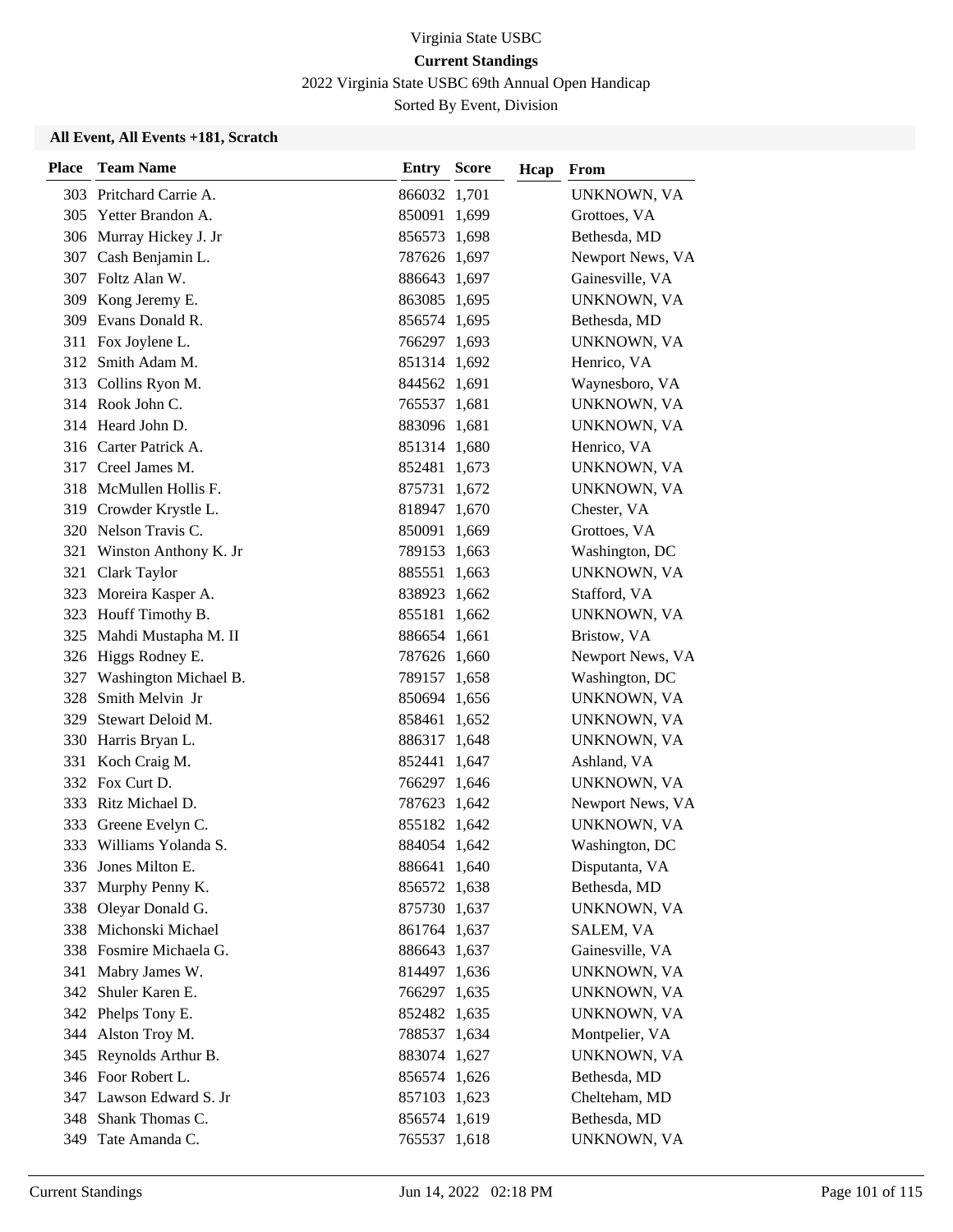2022 Virginia State USBC 69th Annual Open Handicap

Sorted By Event, Division

### **All Event, All Events +181, Scratch**

| <b>Place</b> | <b>Team Name</b>        | Entry        | <b>Score</b> | Hcap | From             |
|--------------|-------------------------|--------------|--------------|------|------------------|
|              | 350 Gallup Roland E. II | 856572 1,614 |              |      | Bethesda, MD     |
| 351          | Roberson Darryl L.      | 886646 1,613 |              |      | Gainesville, VA  |
| 352          | Rengers Vickie B.       | 798412 1,609 |              |      | Chesterfield, VA |
| 353          | Keller Robert L. Jr     | 854075 1,603 |              |      | Stafford, VA     |
| 354          | Sparks John R. Jr       | 766299 1,601 |              |      | UNKNOWN, VA      |
| 355          | Holloway Johnnie D. Jr  | 789155 1,600 |              |      | Washington, DC   |
| 355          | Sharp Mabel G.          | 850694 1,600 |              |      | UNKNOWN, VA      |
| 357          | Armstrong Kevin M.      | 708381       | 1,587        |      | UNKNOWN, VA      |
| 358          | Jones Stephen P. Sr     | 886317       | 1,578        |      | UNKNOWN, VA      |
| 359          | Comparetta Mike A.      | 885552 1,564 |              |      | UNKNOWN, VA      |
|              | 360 Gray Emrett M.      | 883075 1,561 |              |      | UNKNOWN, VA      |
| 361          | Woskobunik Jeremy W.    | 843761 1,556 |              |      | UNKNOWN, VA      |
| 362          | Rumburg Billy L. II     | 850452 1,551 |              |      | Newport News, VA |
| 363          | Stemp Andrew L.         | 886644 1,539 |              |      | Gainesville, VA  |
|              | 364 Lynch John W. III   | 854075 1,531 |              |      | Stafford, VA     |
|              | 365 Houchens Ginger L.  | 886627 1,528 |              |      | Waynesboro, VA   |
| 366          | Thorpe Felicia T.       | 708394 1,527 |              |      | UNKNOWN, VA      |
| 366          | Baber Susan D.          | 721957 1,527 |              |      | Waynesboro, VA   |
| 368          | Dye Cleve III           | 766298 1,524 |              |      | UNKNOWN, VA      |
| 369          | Marshall Eugene L. II   | 858463 1,523 |              |      | UNKNOWN, VA      |
|              | 370 Parker Richmond L.  | 886641 1,490 |              |      | Disputanta, VA   |
| 371          | Bass-Campbell Dawn N.   | 843761       | 1,481        |      | UNKNOWN, VA      |
| 372          | Keenan Christopher M.   | 766298 1,431 |              |      | UNKNOWN, VA      |
| 373          | Lee James D. Jr         | 788538 1,251 |              |      | Montpelier, VA   |
| 374          | Hsu David               | 792967 1,219 |              |      | UNKNOWN, VA      |
| 375          | Comer Christopher       | 788538 1,192 |              |      | Montpelier, VA   |
|              | 376 Dalton Steven W.    | 788536 999   |              |      | Montpelier, VA   |
| 377          | Graves Curtis L.        | 886641 619   |              |      | Disputanta, VA   |
| 378          | Ames Malcolm J.         | 886654 575   |              |      | Bristow, VA      |
| 379          | Prather Robert L. Jr    | 886064 520   |              |      | UNKNOWN, VA      |
|              | 380 Davis Edwin A.      | 850694 492   |              |      | UNKNOWN, VA      |
|              |                         |              |              |      |                  |

The lowest score to cash is 492.

| Place | <b>Team Name</b>        | Entry        | <b>Score</b> | Hcap | From               |
|-------|-------------------------|--------------|--------------|------|--------------------|
|       | Conner Joshua           | 886648 2,653 |              | 747  | Hopewell, VA       |
| 2     | Hardister Josh G.       | 851444 2,517 |              | 909  | <b>UNKNOWN, VA</b> |
| 3     | Thacker Robert O.       | 883993 2,499 |              | 711  | UNKNOWN, VA        |
|       | 4 Duffer Christopher B. | 804525 2,478 |              | 531  | UNKNOWN, VA        |
|       | 5 Claughton JVon L.     | 816636 2,422 |              | 585  | Clover, VA         |
| 6     | McCray Paris A.         | 781067 2,417 |              | 927  | UNKNOWN, VA        |
|       | Mills Antuan A.         | 886628 2,385 |              | 513  | Norfolk, VA        |
| 8     | King Ric                | 789560 2,384 |              | 621  | Covington, VA      |
|       | 9 Cuffee Larry M.       | 841891 2,370 |              | 792  | South Boston, VA   |
| 10    | White Thomas L.         | 708396 2,359 |              | 567  | UNKNOWN, VA        |
| 11    | Geronimo Romano J.      | 886653 2,350 |              | 702  | Waldorf, MD        |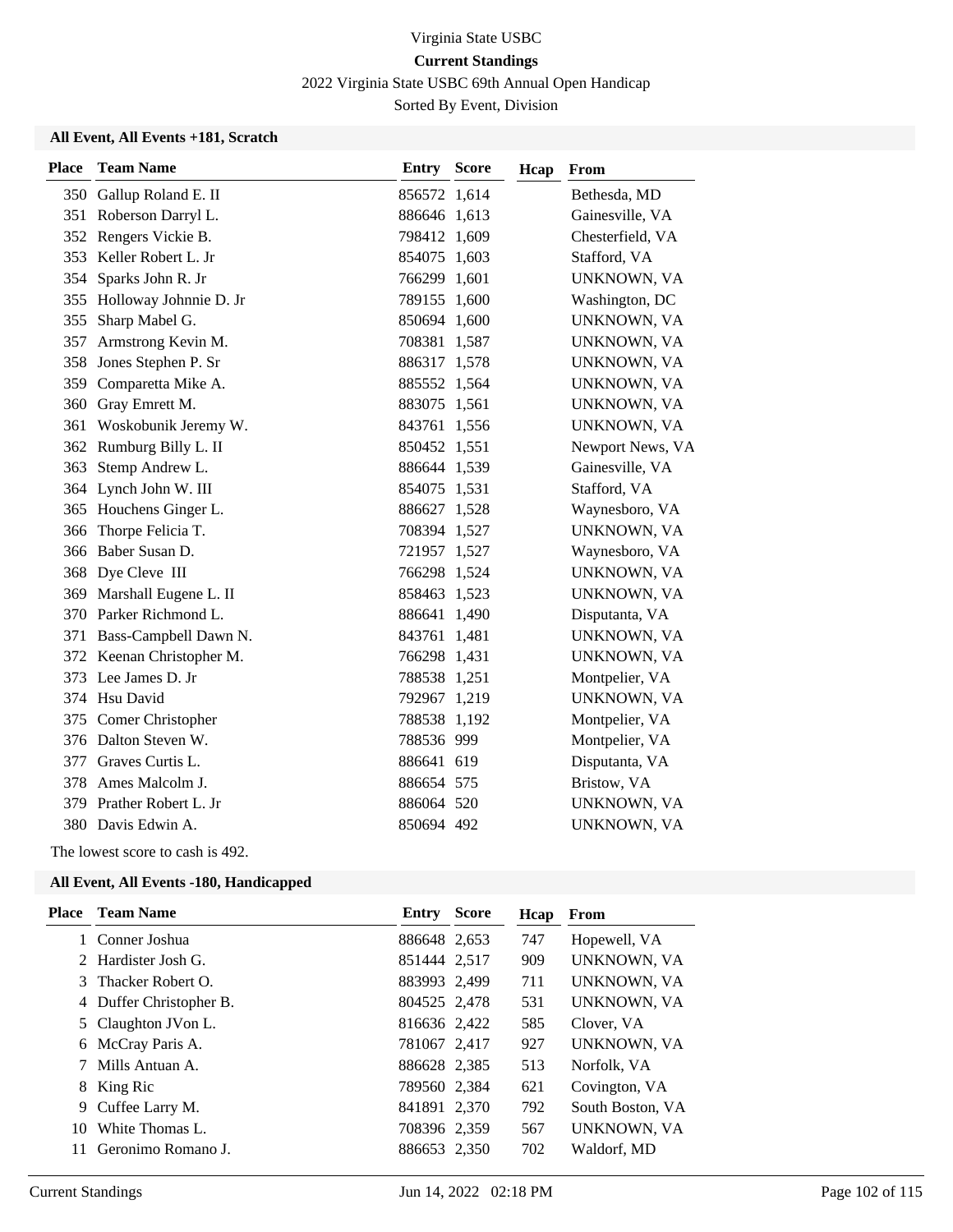2022 Virginia State USBC 69th Annual Open Handicap

Sorted By Event, Division

| <b>Place</b> | <b>Team Name</b>         | Entry        | <b>Score</b> | Hcap | From                 |
|--------------|--------------------------|--------------|--------------|------|----------------------|
|              | 12 Hollins Michelle R.   | 886626 2,348 |              | 837  | Washington, DC       |
|              | 12 Rhones Carletha O.    | 884055 2,348 |              | 693  | Washington, DC       |
|              | 14 Martin William D.     | 863173 2,345 |              | 819  | UNKNOWN, VA          |
|              | 15 Loesch Chris M.       | 850948 2,342 |              | 486  | UNKNOWN, VA          |
|              | 16 Robison John A.       | 790339 2,329 |              | 468  | UNKNOWN, VA          |
| 17           | Smith James L.           | 816640 2,323 |              | 675  | Clover, VA           |
| 18           | Hamblin Kerry E.         | 863285 2,320 |              | 675  | UNKNOWN, VA          |
|              | 19 Ellis Michelle L.     | 886064 2,317 |              | 1026 | UNKNOWN, VA          |
| 20           | Beasley Brandon W.       | 814615 2,314 |              | 504  | Newport News, VA     |
|              | 20 Chesson Kareem T.     | 788046 2,314 |              | 486  | Lynchburg, VA        |
|              | 22 Johnson DeWayne M. Jr | 823673 2,312 |              | 450  | Chester, VA          |
| 23           | Brown Troy L. Sr         | 844275 2,307 |              | 873  | UNKNOWN, VA          |
| 23           | Harris Carl D. III       | 708393 2,307 |              | 801  | UNKNOWN, VA          |
| 25           | Krause Kayleigh E.       | 851915 2,304 |              | 576  | UNKNOWN, VA          |
|              | 26 Booth Brandon S.      | 885644 2,302 |              | 558  | Blacksburg, VA       |
| 27           | Hampton John O. Jr       | 708391 2,296 |              | 477  | UNKNOWN, VA          |
| 28           | Watkins Tamara S.        | 875461 2,294 |              | 774  | Waldorf, MD          |
| 29           | Gibson Crystal D.        | 712727 2,293 |              | 792  | Roanoke, VA          |
| 30           | <b>Trombly Ron</b>       | 864937 2,292 |              | 504  | Bowling Green, VA    |
| 30           | Richman Wesley           | 790340 2,292 |              | 711  | UNKNOWN, VA          |
|              | 32 Brown Julian E.       | 790607 2,288 |              | 603  | UNKNOWN, VA          |
| 33           | Oakley Denver R. III     | 886618 2,284 |              | 936  | Mechanicsville, VA   |
| 33           | Proctor Kenneth P.       | 886650 2,284 |              | 594  | Waldorf, MD          |
| 35           | Hudson Jonathan T.       | 816640 2,283 |              | 630  | Clover, VA           |
| 36           | Stevens James H. II      | 882851 2,282 |              | 747  | UNKNOWN, VA          |
| 37           | Hayes Lisa G.            | 765533 2,280 |              | 621  | UNKNOWN, VA          |
| 38           | Molloy Jack N.           | 765534 2,279 |              | 495  | UNKNOWN, VA          |
|              | 39 Green Ronald          | 863085 2,277 |              | 648  | UNKNOWN, VA          |
|              | 39 Leathers Gregory D.   | 884099 2,277 |              | 630  | Washington, DC       |
| 39           | Lagham James             | 886647 2,277 |              | 477  | Gainesville, VA      |
| 42           | Jordan Catherine J.      | 886626 2,272 |              | 513  | Washington, DC       |
| 43           | Jackson Shane A.         | 863173 2,270 |              | 999  | UNKNOWN, VA          |
|              | 44 Lawson Otima L.       | 857103 2,266 |              | 765  | Chelteham, MD        |
| 45           | Howard Agnes D.          | 789154 2,264 |              | 963  | Washington, DC       |
| 46           | Shuler Paul E. Sr        | 708387 2,263 |              | 459  | UNKNOWN, VA          |
| 47           | Smith Christina M.       | 816640 2,261 |              | 1071 | Clover, VA           |
|              | 48 Cook Adam P.          | 766299 2,257 |              | 729  | UNKNOWN, VA          |
| 49           | Rose Antwon S.           | 843501 2,255 |              | 513  | UNKNOWN, VA          |
| 50           | Archie Page A.           | 886628 2,254 |              | 639  | Norfolk, VA          |
| 51           | Hilliard Andre R.        | 857518 2,253 |              | 576  | District Heights, MI |
|              | 52 Perry Jada            | 825209 2,250 |              | 513  | Chesapeake, VA       |
| 53           | McDowell Brenda A.       | 861581 2,248 |              | 648  | UNKNOWN, VA          |
| 54           | Hugen Tyler              | 851637 2,247 |              | 783  | UNKNOWN, VA          |
| 55           | Guill David E.           | 874953 2,238 |              | 468  | Rustburg, VA         |
| 55           | Savoy Iris N.            | 708382 2,238 |              | 594  | UNKNOWN, VA          |
| 57           | Bell Trina-Renee M.      | 850698 2,235 |              | 450  | UNKNOWN, VA          |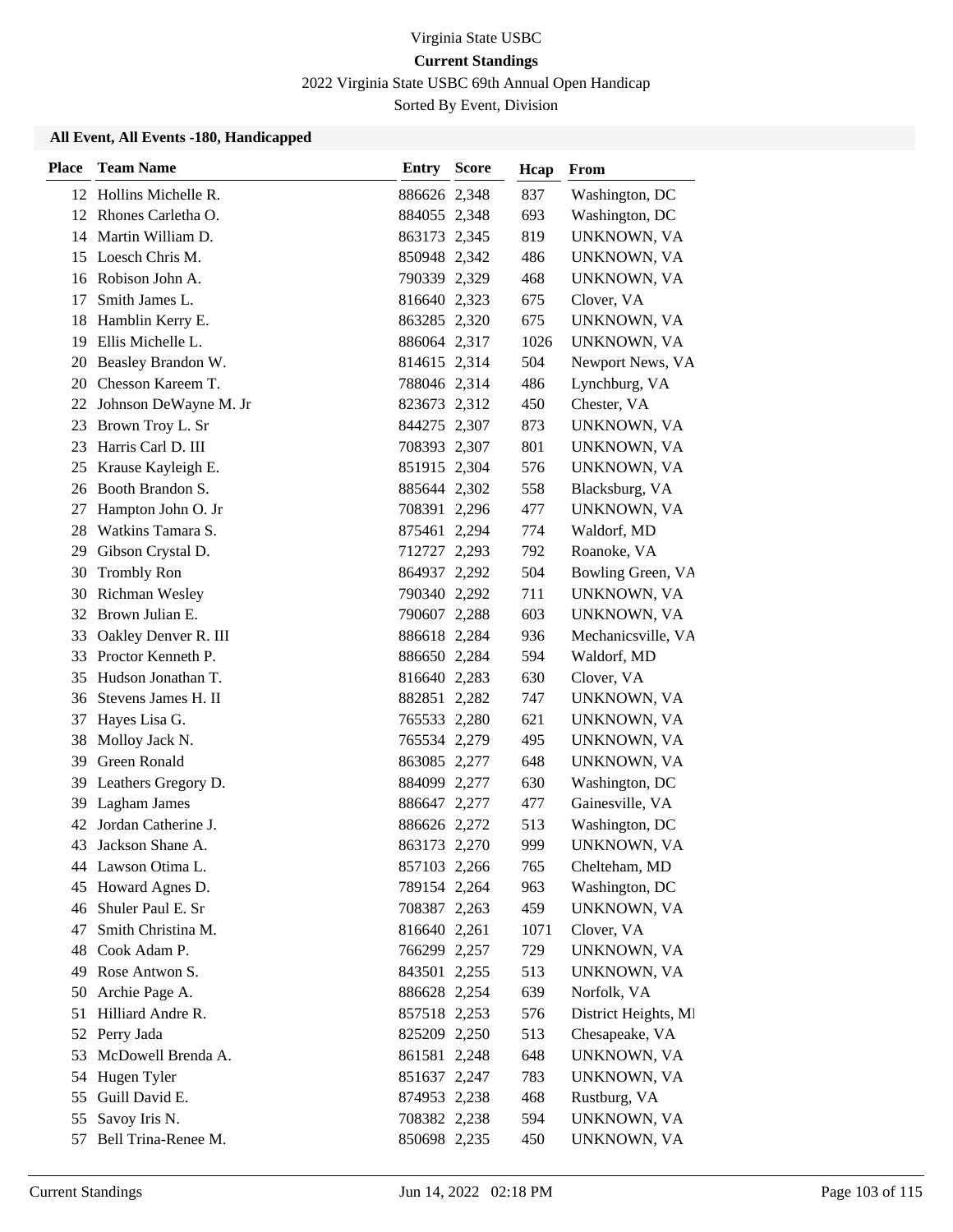2022 Virginia State USBC 69th Annual Open Handicap

Sorted By Event, Division

| <b>Place</b> | <b>Team Name</b>            | <b>Entry Score</b> | Hcap | From               |
|--------------|-----------------------------|--------------------|------|--------------------|
|              | 58 Stalker Matthew C.       | 863120 2,233       | 657  | Springfield, VA    |
| 59           | Mason Kimberly D.           | 708385 2,232       | 621  | UNKNOWN, VA        |
| 60           | Lamb Lynn                   | 743871 2,229       | 648  | Portsmouth, VA     |
| 61           | Parker Robin E.             | 708377 2,228       | 711  | UNKNOWN, VA        |
|              | 62 Floyd Linnette           | 850695 2,221       | 702  | UNKNOWN, VA        |
| 63           | Brown Ginger D.             | 844276 2,220       | 765  | UNKNOWN, VA        |
| 64           | Brown Mary E.               | 789154 2,216       | 702  | Washington, DC     |
|              | 64 Richardson Bernadette L. | 708386 2,216       | 513  | UNKNOWN, VA        |
| 66           | Campbell Meg                | 812887 2,215       | 558  | Virginia Beach, VA |
| 66           | Wells Troy R.               | 850695 2,215       | 621  | UNKNOWN, VA        |
| 68           | Gilbert Mark W.             | 856670 2,214       | 801  | UNKNOWN, VA        |
| 68           | Blizzard David L.           | 883074 2,214       | 576  | UNKNOWN, VA        |
| 68           | Amato Raymond J.            | 883839 2,214       | 576  | UNKNOWN, VA        |
| 71           | Jones Leonard W.            | 789559 2,212       | 558  | Covington, VA      |
| 71           | Hysick Yvonne K.            | 765539 2,212       | 1170 | UNKNOWN, VA        |
| 73           | Hinkle Craig W.             | 851315 2,211       | 477  | Henrico, VA        |
| 73           | Dixon Corrina A.            | 886075 2,211       | 666  | Carrollton, VA     |
| 75           | Chavis Thomas L. III        | 886318 2,209       | 657  | UNKNOWN, VA        |
| 75           | Smith Lauren A.             | 814497 2,209       | 657  | UNKNOWN, VA        |
| 75           | Pender Clyde                | 790606 2,209       | 792  | UNKNOWN, VA        |
| 78           | Butler Anthony M. Sr        | 886652 2,208       | 486  | Waldorf, MD        |
| 79           | Bolden Catherine C.         | 884059 2,207       | 855  | Falls Church, VA   |
| 79           | Williamson Timothy S.       | 883096 2,207       | 477  | UNKNOWN, VA        |
| 79           | Perdue Danielle N.          | 863285 2,207       | 468  | UNKNOWN, VA        |
| 82           | Taylor Page L.              | 798414 2,205       | 738  | Chesterfield, VA   |
| 82           | Slater Wilfred S.           | 788048 2,205       | 567  | Lynchburg, VA      |
|              | 82 Neal Tamara V.           | 850698 2,205       | 468  | UNKNOWN, VA        |
|              | 85 McNear Erica L.          | 816638 2,204       | 558  | Clover, VA         |
| 85           | Spencer Hortense(Toodie) A. | 708378 2,204       | 882  | UNKNOWN, VA        |
| 87           | Hankerson Willie M.         | 708391 2,203       | 621  | UNKNOWN, VA        |
| 87           | Chase Natasha L.            | 708390 2,203       | 1080 | UNKNOWN, VA        |
|              | 87 Leake Tommy L.           | 708396 2,203       | 756  | UNKNOWN, VA        |
|              | 90 Peoples Carolyn V.       | 850693 2,201       | 531  | UNKNOWN, VA        |
| 90           | Jones Aaron L.              | 886653 2,201       | 540  | Waldorf, MD        |
|              | 92 Parran Jacqueline        | 857423 2,200       | 792  | Upper Marlboro, M  |
|              | 92 Pyles Brian L.           | 816636 2,200       | 567  | Clover, VA         |
|              | 92 Martin James L.          | 794637 2,200       | 459  | South Boston, VA   |
| 95           | Johnson-Woodie Mahalia      | 886099 2,198       | 630  | Bremo Bluff, VA    |
|              | 96 Parks Warren L. Sr       | 789153 2,196       | 639  | Washington, DC     |
|              | 97 Dever James H. III       | 765535 2,195       | 738  | UNKNOWN, VA        |
| 98           | Gilbert Mary T.             | 886655 2,194       | 531  | Dumfries, VA       |
| 99           | Knox Thomas J.              | 880472 2,193       | 612  | UNKNOWN, VA        |
| 99           | Turner David E.             | 827233 2,193       | 459  | UNKNOWN, VA        |
| 101          | Hunter Tyrone J.            | 789153 2,192       | 477  | Washington, DC     |
| 101          | Ashley Phyllis M.           | 790996 2,192       | 846  | UNKNOWN, VA        |
|              | 101 Grimsley William T.     | 886648 2,192       | 639  | Hopewell, VA       |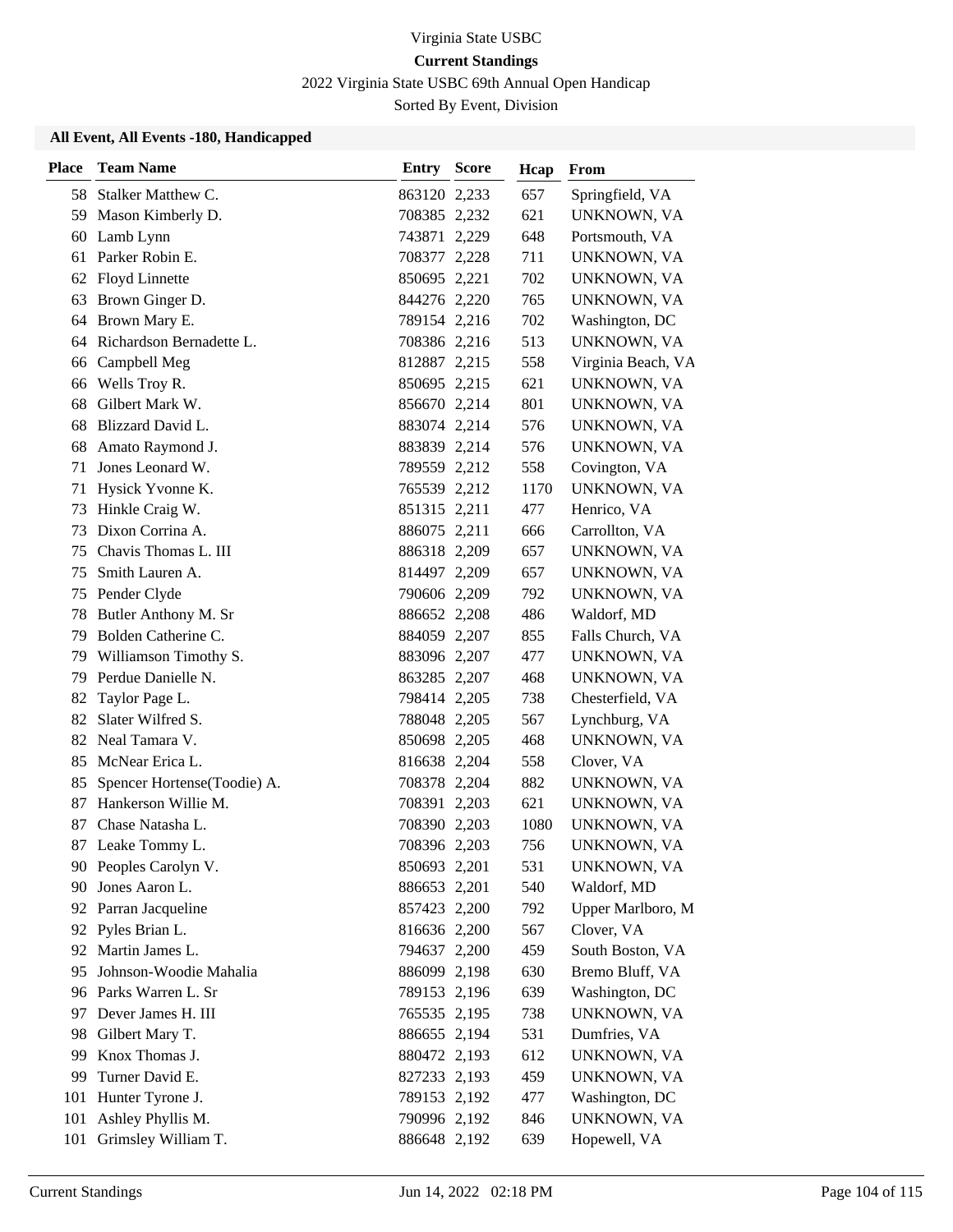2022 Virginia State USBC 69th Annual Open Handicap

Sorted By Event, Division

| <b>Place</b> | <b>Team Name</b>             | Entry        | <b>Score</b> | Hcap | From                 |
|--------------|------------------------------|--------------|--------------|------|----------------------|
|              | 104 Blackford Pamela A.      | 790338 2,191 |              | 1080 | UNKNOWN, VA          |
|              | 105 Harge Angela M.          | 886639 2,189 |              | 612  | Fredericksburg, VA   |
|              | 105 Meador Christopher Derek | 863172 2,189 |              | 504  | UNKNOWN, VA          |
|              | 105 Estrada Victor D.        | 883839 2,189 |              | 549  | UNKNOWN, VA          |
|              | 108 Denton Max D.            | 886599 2,188 |              | 558  | UNKNOWN, VA          |
|              | 109 Rose John H. III         | 758658 2,187 |              | 486  | Chesterfield, VA     |
|              | 110 Atkins Birgitta A.       | 798411 2,186 |              | 1107 | Chesterfield, VA     |
|              | 110 Linkous Joseph R.        | 885643 2,186 |              | 639  | Blacksburg, VA       |
|              | 112 Tinsley Martessa D.      | 884055 2,185 |              | 450  | Washington, DC       |
|              | 112 Kibler Jeff R.           | 852248 2,185 |              | 702  | Broadway, VA         |
|              | 112 Harvey Kenneth C.        | 708393 2,185 |              | 801  | UNKNOWN, VA          |
|              | 115 Moon Sungju              | 795264 2,184 |              | 477  | UNKNOWN, VA          |
|              | 115 Lewis Thurmond A.        | 886522 2,184 |              | 504  | UNKNOWN, VA          |
|              | 115 Litchfield Adrian C.     | 886652 2,184 |              | 621  | Waldorf, MD          |
|              | 118 Montgomery Bill          | 856360 2,183 |              | 477  | Fort Washington, N.  |
|              | 119 Logan Adell              | 883094 2,180 |              | 702  | UNKNOWN, VA          |
|              | 120 Fuller David C.          | 851035 2,179 |              | 450  | Richmond, VA         |
|              | 120 Battle Robert J. Jr      | 708389 2,179 |              | 657  | UNKNOWN, VA          |
|              | 122 Ferrell Patrick A.       | 884092 2,177 |              | 630  | Washington, DC       |
|              | 122 Johnson Shawanda D.      | 886638 2,177 |              | 900  | Landover, MD         |
|              | 124 LaMotte James H.         | 804525 2,175 |              | 504  | UNKNOWN, VA          |
|              | 124 Dover Becky E.           | 814513 2,175 |              | 783  | Suffolk, VA          |
|              | 126 Queen Karen S.           | 855181 2,174 |              | 765  | UNKNOWN, VA          |
|              | 126 Dixon Cleveland M.       | 886075 2,174 |              | 675  | Carrollton, VA       |
|              | 128 Issa Mohammed            | 885644 2,173 |              | 630  | Blacksburg, VA       |
| 129          | Jefferson Neda E.            | 886657 2,172 |              | 747  | UNKNOWN, VA          |
|              | 130 Reid Manna T.            | 708390 2,171 |              | 639  | UNKNOWN, VA          |
|              | 131 Bercaw Sarah A.          | 766296 2,170 |              | 567  | UNKNOWN, VA          |
|              | 132 Dever Jason D. Jr        | 765535 2,169 |              | 648  | UNKNOWN, VA          |
|              | 132 Tolbert Betty J.         | 758658 2,169 |              | 918  | Chesterfield, VA     |
| 134          | Camp Warren E.               | 758659 2,168 |              | 567  | Chesterfield, VA     |
|              | 134 Reid Stephanie N.        | 721934 2,168 |              | 729  | Broadway, VA         |
|              | 134 Kebere Toeke'Shea A.     | 708379 2,168 |              | 846  | UNKNOWN, VA          |
| 137          | Taylor Darla D.              | 851636 2,167 |              | 657  | UNKNOWN, VA          |
| 138          | Moore Joseph A.              | 850964 2,166 |              | 486  | UNKNOWN, VA          |
| 138          | Hawkins Barbara A.           | 789154 2,166 |              | 522  | Washington, DC       |
|              | 140 Coffey Edward L.         | 708552 2,165 |              | 477  | Buena Vista, VA      |
|              | 141 Hilliard Latonya D.      | 857518 2,164 |              | 891  | District Heights, MI |
|              | 142 Jensen John P.           | 850338 2,163 |              | 630  | UNKNOWN, VA          |
|              | 143 Byer Roger G.            | 853399 2,162 |              | 504  | UNKNOWN, VA          |
|              | 144 Roberts Brenda L.        | 816637 2,161 |              | 522  | Clover, VA           |
|              | 145 Keyes Heather A.         | 765538 2,160 |              | 684  | UNKNOWN, VA          |
|              | 146 Faulkner Alfred M.       | 816637 2,158 |              | 504  | Clover, VA           |
|              | 146 Rountree Marion          | 825206 2,158 |              | 513  | Chesapeake, VA       |
|              | 148 Griscom Karen M.         | 790596 2,157 |              | 801  | Prince George, VA    |
|              | 148 Wade Tamara M.           | 708398 2,157 |              | 846  | UNKNOWN, VA          |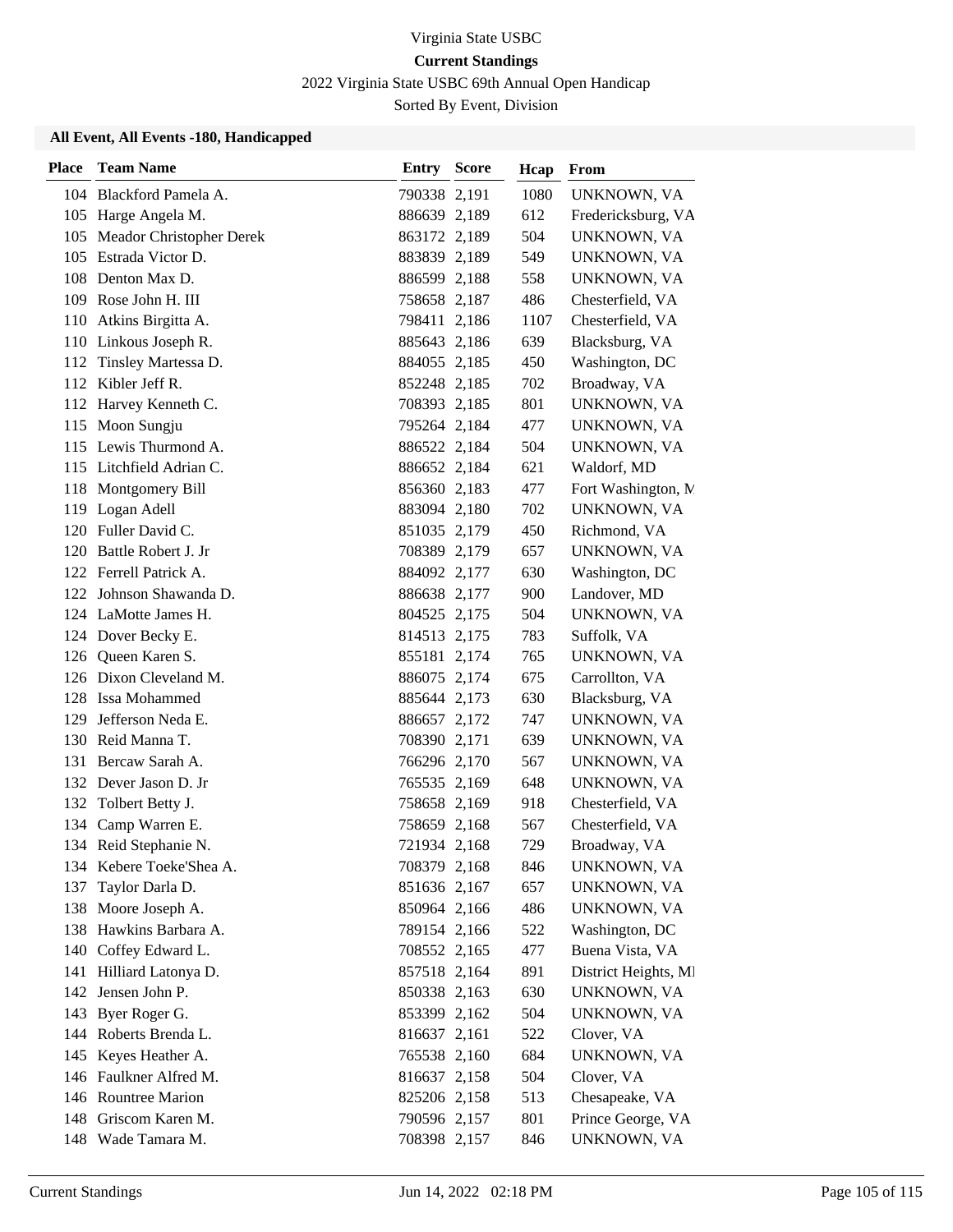2022 Virginia State USBC 69th Annual Open Handicap

Sorted By Event, Division

| <b>Place</b> | <b>Team Name</b>         | <b>Entry Score</b> | Hcap | From                |
|--------------|--------------------------|--------------------|------|---------------------|
| 150          | Smith Ryan N.            | 708381 2,156       | 693  | UNKNOWN, VA         |
|              | 150 Feaster William E.   | 798411 2,156       | 990  | Chesterfield, VA    |
| 150          | Ampley Ann C.            | 850692 2,156       | 639  | UNKNOWN, VA         |
| 153          | <b>Aschenbach Ashley</b> | 850338 2,154       | 972  | UNKNOWN, VA         |
| 154          | Smith Marc D.            | 858465 2,153       | 648  | UNKNOWN, VA         |
|              | 154 Pugh Chad M.         | 863173 2,153       | 819  | UNKNOWN, VA         |
|              | 156 Nelson Shirley A.    | 874757 2,152       | 792  | Clinton, MD         |
|              | 157 Hill Bobby J.        | 884092 2,151       | 567  | Washington, DC      |
|              | 157 Reuss-Dean Cheyanne  | 886644 2,151       | 504  | Gainesville, VA     |
| 159          | Griffin Janet L.         | 886318 2,150       | 855  | UNKNOWN, VA         |
| 160          | Twyman Nelson L.         | 748824 2,149       | 486  | UNKNOWN, VA         |
| 160          | Johnson Christi C.       | 708383 2,149       | 954  | UNKNOWN, VA         |
|              | 162 Freeman Sean T.      | 825210 2,148       | 450  | Chesapeake, VA      |
| 163          | McLean Charles E.        | 808666 2,147       | 765  | Hampton, VA         |
|              | 163 Cox Emily P.         | 883195 2,147       | 567  | UNKNOWN, VA         |
|              | 165 Livingston Bernard   | 883095 2,146       | 531  | UNKNOWN, VA         |
| 165          | Hayes Sean M.            | 765534 2,146       | 486  | UNKNOWN, VA         |
| 165          | Casey Lenn R.            | 855184 2,146       | 540  | UNKNOWN, VA         |
| 168          | Murray Jennifer M.       | 886635 2,144       | 693  | Norfolk, VA         |
| 169          | Board Kaleb H.           | 863173 2,143       | 810  | UNKNOWN, VA         |
| 170          | Broadus Eugene R. Jr     | 874198 2,142       | 576  | Roanoke, VA         |
| 170          | Massie Brian D.          | 857423 2,142       | 549  | Upper Marlboro, M   |
|              | 172 Gulledge Walter R.   | 746115 2,141       | 792  | S. Prince George, V |
|              | 172 Parrish George M.    | 789152 2,141       | 675  | Washington, DC      |
|              | 174 Eanes Joyce A.       | 825142 2,140       | 549  | Sterling, VA        |
| 175          | McCue Fred A.            | 882519 2,139       | 711  | Stafford, VA        |
| 176          | Dugan Stephen D.         | 874661 2,138       | 720  | Virginia Beach, VA  |
|              | 176 Gadson Samuel S. Jr  | 708382 2,138       | 468  | UNKNOWN, VA         |
|              | 178 Orfield Patricia D.  | 886609 2,137       | 774  | Chesterfield, VA    |
| 178          | Nicholson Paula M.       | 825211 2,137       | 684  | Chesapeake, VA      |
| 180          | Ware Estelle A.          | 789154 2,133       | 873  | Washington, DC      |
|              | 180 Pierce Ryan M.       | 878421 2,133       | 513  | Virginia Beach, VA  |
|              | 182 Jones Beverly A.     | 885723 2,132       | 540  | UNKNOWN, VA         |
| 182          | Smith Thomas J.          | 825210 2,132       | 549  | Chesapeake, VA      |
|              | 182 White Leslie V.      | 708396 2,132       | 792  | UNKNOWN, VA         |
|              | 185 Bryant Robert E. Jr  | 856508 2,131       | 495  | Richmond, VA        |
|              | 185 Baker Darnell        | 808666 2,131       | 585  | Hampton, VA         |
| 187          | Speidel James L.         | 790596 2,130       | 531  | Prince George, VA   |
|              | 187 Brooks Avery E.      | 850452 2,130       | 666  | Newport News, VA    |
|              | 187 Brown Carolyn A.     | 708387 2,130       | 675  | UNKNOWN, VA         |
|              | 190 Grey Richard L. Jr   | 885621 2,129       | 477  | Nokesville, VA      |
| 191          | Simpson Westley E.       | 863295 2,127       | 540  | UNKNOWN, VA         |
| 192          | Shaw Taysha L.           | 874757 2,125       | 945  | Clinton, MD         |
|              | 192 Massie Steve J. Jr   | 851637 2,125       | 513  | UNKNOWN, VA         |
|              | 192 Neal Cynthia S.      | 746115 2,125       | 828  | S. Prince George, V |
|              | 195 Garrett Diane P.     | 861581 2,124       | 774  | UNKNOWN, VA         |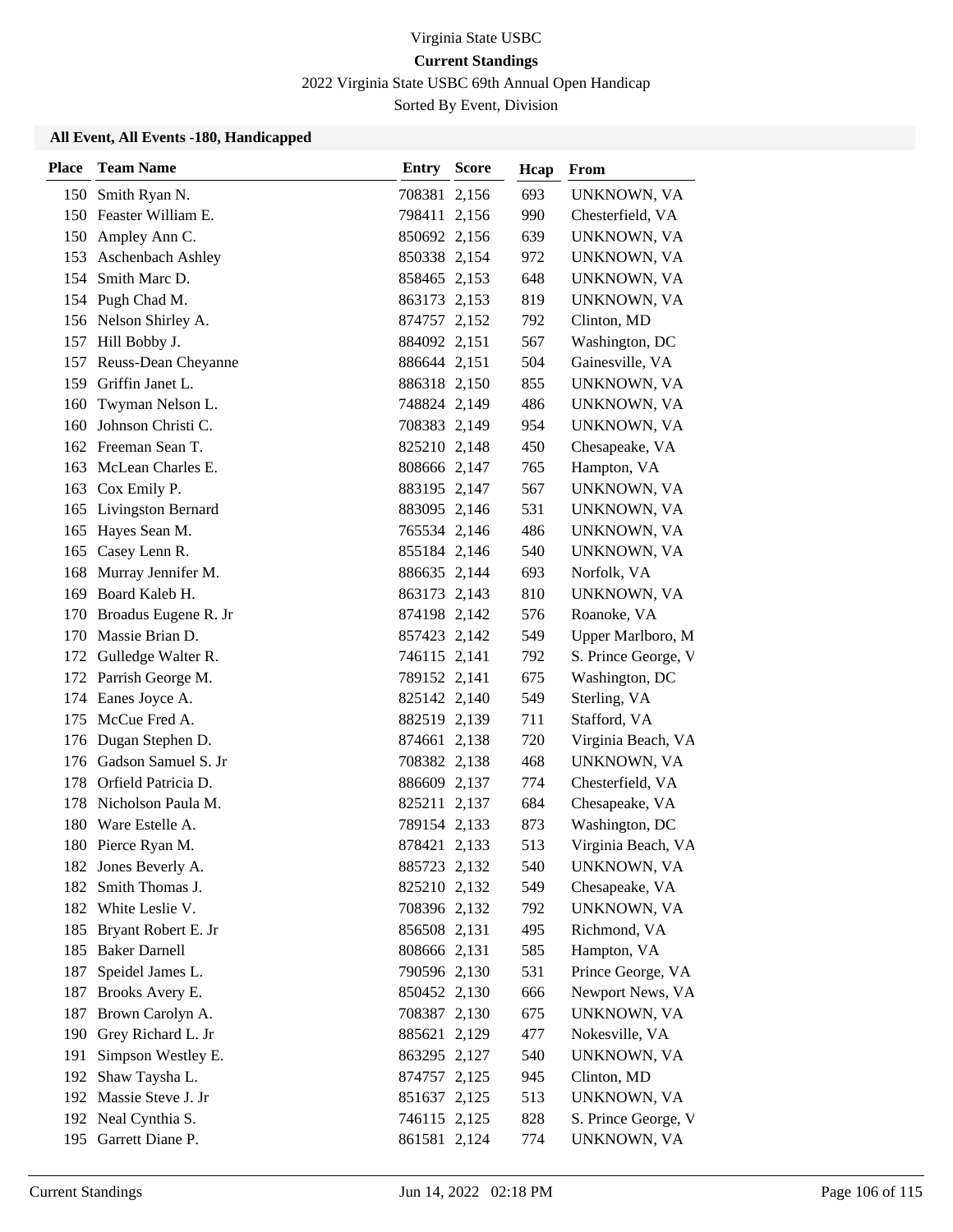2022 Virginia State USBC 69th Annual Open Handicap

Sorted By Event, Division

| <b>Place</b> | <b>Team Name</b>            | <b>Entry Score</b> | Hcap | From                |
|--------------|-----------------------------|--------------------|------|---------------------|
|              | 195 Lewis Walter L. Sr      | 886522 2,124       | 864  | UNKNOWN, VA         |
|              | 197 Batchelor Eric L. Sr    | 878421 2,123       | 549  | Virginia Beach, VA  |
| 197          | Turner Paulette E.          | 825211 2,123       | 819  | Chesapeake, VA      |
|              | 199 Marks Wesley            | 885597 2,122       | 702  | UNKNOWN, VA         |
|              | 200 Dickerson Nathan L. Jr  | 886064 2,121       | 459  | UNKNOWN, VA         |
| 200          | <b>Atteberry Louis</b>      | 766299 2,121       | 477  | UNKNOWN, VA         |
| 200          | Quigley Lavinia A.          | 789155 2,121       | 612  | Washington, DC      |
|              | 200 Richardson Elizabeth A. | 795322 2,121       | 693  | UNKNOWN, VA         |
|              | 204 Neidig John L.          | 885768 2,120       | 495  | UNKNOWN, VA         |
|              | 204 Branch Jerry M.         | 863295 2,120       | 540  | UNKNOWN, VA         |
| 206          | Wright Tara H.              | 886618 2,119       | 900  | Mechanicsville, VA  |
| 207          | Valentine Michael W.        | 851915 2,116       | 603  | UNKNOWN, VA         |
|              | 208 Koch John E. Jr         | 841813 2,115       | 549  | Martinsburg, WV     |
|              | 209 Patterson Paula D.      | 850693 2,114       | 585  | UNKNOWN, VA         |
| 209          | Coleman David W.            | 792873 2,114       | 792  | UNKNOWN, VA         |
|              | 209 Taggart Charlie D.      | 746115 2,114       | 828  | S. Prince George, V |
|              | 212 Cowell Augustus F.      | 825210 2,113       | 567  | Chesapeake, VA      |
|              | 213 Goss Shaquanda R.       | 708388 2,112       | 630  | UNKNOWN, VA         |
|              | 214 Pilgram Harold          | 843781 2,111       | 486  | UNKNOWN, VA         |
|              | 214 Harrison Terence L.     | 878421 2,111       | 486  | Virginia Beach, VA  |
|              | 216 Moore Jennifer M.       | 886627 2,110       | 459  | Waynesboro, VA      |
|              | 216 Moreland Keith          | 886099 2,110       | 819  | Bremo Bluff, VA     |
| 216          | Schultz Debbie D.           | 886650 2,110       | 558  | Waldorf, MD         |
|              | 219 Ivey Eric M.            | 886642 2,109       | 450  | Prince George, VA   |
|              | 219 Lida Stephanie L.       | 791015 2,109       | 1062 | UNKNOWN, VA         |
| 221          | Colding Tina L.             | 850696 2,108       | 855  | UNKNOWN, VA         |
| 221          | Shifflett John E. Jr        | 852248 2,108       | 684  | Broadway, VA        |
|              | 223 Lomax Robert J. Jr      | 857481 2,107       | 504  | Capitol Heights, MI |
|              | 223 VAN DUSEN STEPHANIE     | 765541 2,107       | 675  | UNKNOWN, VA         |
|              | 225 Driver Walter Jr        | 808666 2,106       | 621  | Hampton, VA         |
| 225          | Gaddis Colette G.           | 814615 2,106       | 486  | Newport News, VA    |
| 227          | Morris Amanda               | 849288 2,105       | 1206 | Ashburn, VA         |
|              | 228 Paxton Bruce A. Jr      | 789560 2,103       | 450  | Covington, VA       |
| 228          | Stephenson O'Neil           | 883075 2,103       | 729  | UNKNOWN, VA         |
| 230          | Smith Julius A.             | 708383 2,102       | 540  | UNKNOWN, VA         |
| 231          | Longerbeam Jacqueline L.    | 879949 2,101       | 639  | UNKNOWN, VA         |
|              | 232 Skaggs Harry A.         | 783745 2,097       | 513  | Virginia Beach, VA  |
| 233          | Johnson Brandi L.           | 804526 2,096       | 576  | UNKNOWN, VA         |
| 233          | Beavers Kelly L.            | 825190 2,096       | 486  | Sterling, VA        |
|              | 233 Hess William B.         | 886652 2,096       | 810  | Waldorf, MD         |
|              | 236 Lucas Clayton J.        | 781067 2,094       | 459  | UNKNOWN, VA         |
|              | 237 Wiggins Gerald R. Sr    | 788048 2,093       | 504  | Lynchburg, VA       |
|              | 237 Furman Theresa S.       | 814513 2,093       | 819  | Suffolk, VA         |
|              | 237 Boyd Bettsie M.         | 884059 2,093       | 1098 | Falls Church, VA    |
| 240          | Taylor Tim J.               | 765535 2,092       | 747  | UNKNOWN, VA         |
|              | 240 Pearce Lisa C.          | 861581 2,092       | 783  | UNKNOWN, VA         |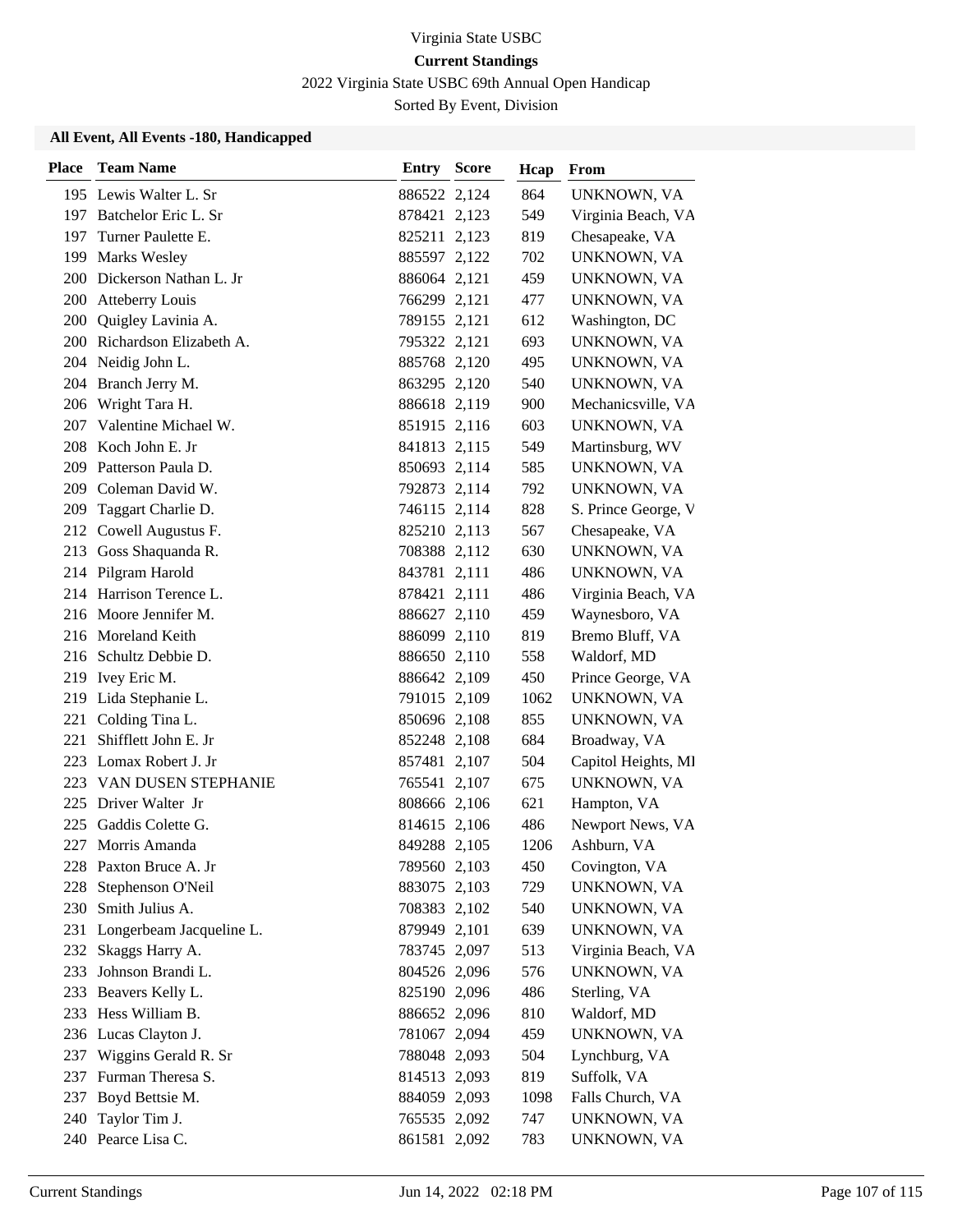2022 Virginia State USBC 69th Annual Open Handicap

Sorted By Event, Division

| Place | <b>Team Name</b>                    | Entry        | <b>Score</b> | Hcap | From                |
|-------|-------------------------------------|--------------|--------------|------|---------------------|
|       | 242 McLaughlin Doris C.             | 789560 2,090 |              | 765  | Covington, VA       |
|       | 243 Delk-Glenn Darlene              | 856467 2,089 |              | 747  | Newport News, VA    |
| 243   | Dale Dianna L.                      | 851636 2,089 |              | 936  | UNKNOWN, VA         |
|       | 243 Webb Corey T.                   | 885646 2,089 |              | 558  | Blacksburg, VA      |
|       | 243 Eberly Chelsea R.               | 886646 2,089 |              | 513  | Gainesville, VA     |
|       | 247 Warren David S.                 | 814520 2,088 |              | 702  | Dublin, VA          |
| 248   | <b>Barnes Renard</b>                | 886653 2,087 |              | 495  | Waldorf, MD         |
|       | 248 Craig William E.                | 883075 2,087 |              | 513  | UNKNOWN, VA         |
| 250   | Shupe Michael W.                    | 798411 2,086 |              | 585  | Chesterfield, VA    |
|       | 250 Belton Robbie J.                | 855271 2,086 |              | 558  | UNKNOWN, VA         |
| 250   | Yetter Amber E.                     | 850091 2,086 |              | 774  | Grottoes, VA        |
|       | 253 Irby Gwendolyn                  | 857423 2,084 |              | 855  | Upper Marlboro, M   |
| 253   | Jones Aleea M.                      | 785609 2,084 |              | 549  | Chester, VA         |
| 253   | David Christine R.                  | 788039 2,084 |              | 513  | Lynchburg, VA       |
|       | 256 Eighani Omid                    | 790607 2,083 |              | 531  | UNKNOWN, VA         |
|       | 256 Foster Petra J.                 | 883094 2,083 |              | 648  | UNKNOWN, VA         |
|       | 258 Phillips Timothy J.             | 885646 2,082 |              | 684  | Blacksburg, VA      |
| 258   | Anderson Noni N.                    | 883097 2,082 |              | 648  | UNKNOWN, VA         |
|       | 258 Clay Marlon B.                  | 855260 2,082 |              | 504  | UNKNOWN, VA         |
|       | 261 Puffenbarger Kenny (Kenneth) E. | 856353 2,079 |              | 594  | UNKNOWN, VA         |
|       | 262 Lomax Cynthia A.                | 857481 2,078 |              | 675  | Capitol Heights, MI |
| 262   | Mattingley Timothy A.               | 851636 2,078 |              | 531  | UNKNOWN, VA         |
| 262   | Simmons Dale E.                     | 788950 2,078 |              | 513  | Elkton, VA          |
|       | 262 Holmes Cecil H.                 | 883074 2,078 |              | 621  | UNKNOWN, VA         |
|       | 266 Hudson Wanda E.                 | 804526 2,077 |              | 810  | UNKNOWN, VA         |
|       | 266 Carper Jeffrey W.               | 856353 2,077 |              | 459  | UNKNOWN, VA         |
| 266   | <b>Scott Comsee</b>                 | 825212 2,077 |              | 486  | Chesapeake, VA      |
|       | 266 Conner Dawniel C.               | 708379 2,077 |              | 612  | UNKNOWN, VA         |
|       | 270 Padilla Madonna M.              | 850948 2,075 |              | 756  | UNKNOWN, VA         |
| 271   | Layton Betty                        | 853399 2,074 |              | 738  | UNKNOWN, VA         |
| 271   | Meredith Sonya B.                   | 708394 2,074 |              | 513  | UNKNOWN, VA         |
|       | 273 Carvajal Mallory A.             | 790338 2,073 |              | 810  | UNKNOWN, VA         |
| 274   | Shrum John H.                       | 795322 2,072 |              | 630  | UNKNOWN, VA         |
| 274   | Jacobs Keia D.                      | 886628 2,072 |              | 675  | Norfolk, VA         |
| 274   | McGhee James                        | 886653 2,072 |              | 630  | Waldorf, MD         |
| 277   | Jackson Bernice H.                  | 788042 2,071 |              | 504  | Lynchburg, VA       |
| 277   | Carroll Daniel                      | 851005 2,071 |              | 450  | UNKNOWN, VA         |
|       | 279 White Carrie R.                 | 844276 2,070 |              | 891  | UNKNOWN, VA         |
| 279   | <b>Rapert Doris</b>                 | 792865 2,070 |              | 603  | Lexington, VA       |
| 279   | Archer Jon                          | 885552 2,070 |              | 459  | UNKNOWN, VA         |
| 279   | <b>Barnett William</b>              | 882519 2,070 |              | 603  | Stafford, VA        |
| 283   | Horner Tabatha K.                   | 825169 2,069 |              | 522  | Ashburn, VA         |
| 284   | Jainniney Ronald C.                 | 825272 2,068 |              | 504  | Inwood, WV          |
| 284   | McDonough Brian G.                  | 851580 2,068 |              | 468  | Como, NC            |
|       | 284 Washington Monica A.            | 708383 2,068 |              | 1044 | UNKNOWN, VA         |
| 287   | Cox Betty J.                        | 818947 2,067 |              | 612  | Chester, VA         |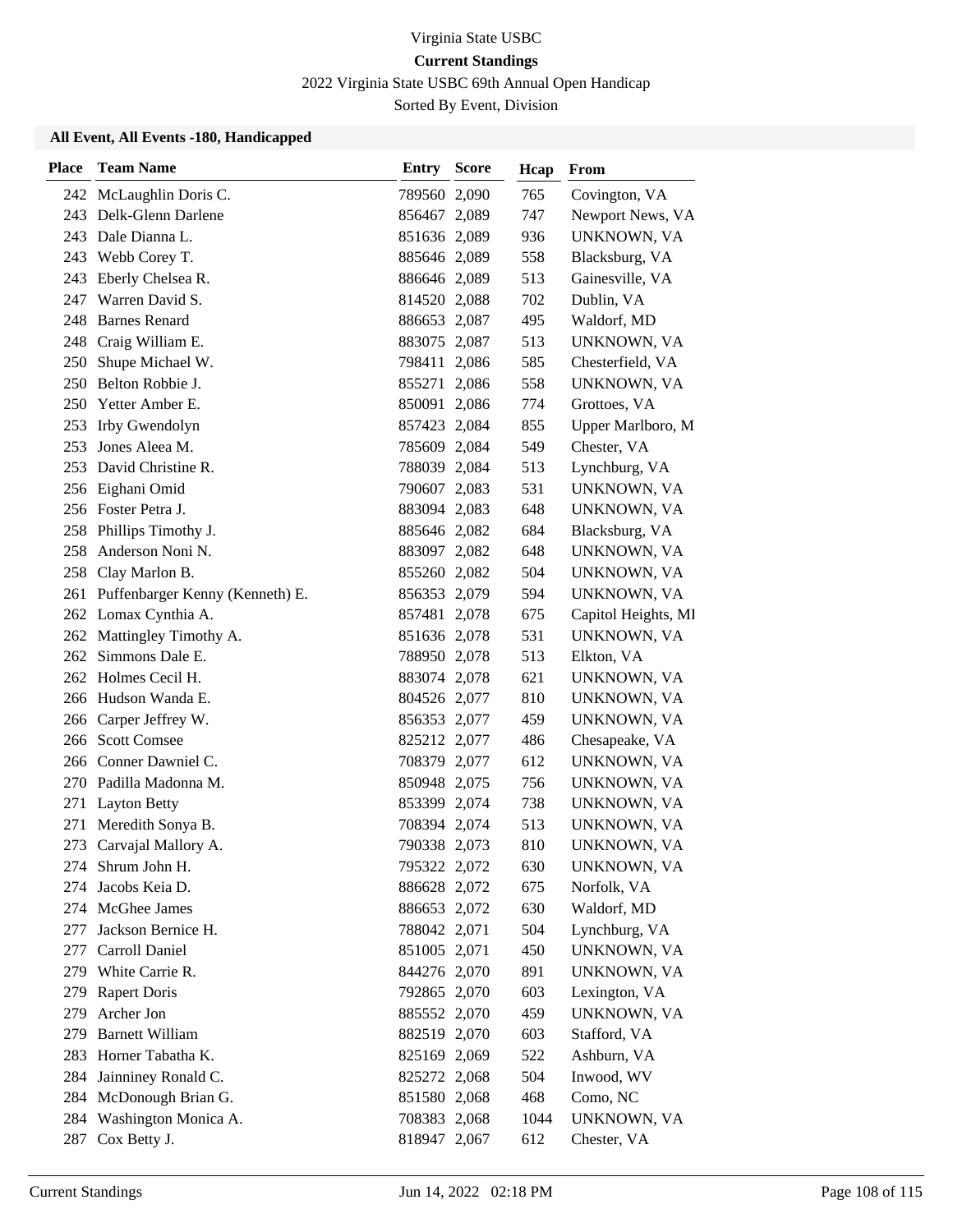2022 Virginia State USBC 69th Annual Open Handicap

Sorted By Event, Division

| <b>Place</b> | <b>Team Name</b>             | Entry        | <b>Score</b> | Hcap | From                |
|--------------|------------------------------|--------------|--------------|------|---------------------|
|              | 288 Hansen Amanda G.         | 827233 2,066 |              | 657  | UNKNOWN, VA         |
| 288          | Hysick Mike D.               | 765539 2,066 |              | 936  | UNKNOWN, VA         |
| 288          | Engler Kacey A.              | 885590 2,066 |              | 705  | Montpelier, VA      |
|              | 288 McDonald Eugenia A.      | 886649 2,066 |              | 450  | Upper Marlboro, M   |
|              | 292 Morris Shannon           | 758013 2,065 |              | 513  | UNKNOWN, VA         |
| 293          | Ramey Ashley L.              | 886638 2,063 |              | 1008 | Landover, MD        |
| 293          | Shema Steve M.               | 882851 2,063 |              | 738  | UNKNOWN, VA         |
|              | 293 Palmer Marcus C.         | 863294 2,063 |              | 567  | UNKNOWN, VA         |
|              | 296 Scott Wendy H.           | 880412 2,062 |              | 603  | Midlothian, VA      |
|              | 296 Williams Keith A.        | 883195 2,062 |              | 621  | UNKNOWN, VA         |
|              | 298 Branch Margaret D.       | 863309 2,061 |              | 558  | Henrico, VA         |
|              | 298 Jordan Clarence "Ned"    | 789559 2,061 |              | 900  | Covington, VA       |
|              | 300 Ratcliffe Steven L.      | 712727 2,060 |              | 585  | Roanoke, VA         |
| 300          | Joyner Robert E.             | 814513 2,060 |              | 468  | Suffolk, VA         |
|              | 300 Fairchild Larry K. Jr    | 851913 2,060 |              | 450  | UNKNOWN, VA         |
|              | 303 Lee Alyssa M.            | 886645 2,059 |              | 603  | Gainesville, VA     |
| 304          | Smith Stanley                | 816638 2,058 |              | 477  | Clover, VA          |
| 305          | Jackson James L. Jr          | 794637 2,057 |              | 477  | South Boston, VA    |
|              | 305 Cook Caylyn M.           | 765533 2,057 |              | 630  | UNKNOWN, VA         |
|              | 307 Wilson John R. Jr        | 789151 2,056 |              | 504  | Washington, DC      |
| 307          | Johnson Corlitta R.          | 708378 2,056 |              | 729  | UNKNOWN, VA         |
| 309          | Bynum Brooks M.              | 885723 2,055 |              | 459  | UNKNOWN, VA         |
|              | 310 Pezzella Tony J.         | 783745 2,054 |              | 675  | Virginia Beach, VA  |
| 311          | Newlin Michael J.            | 790339 2,053 |              | 486  | UNKNOWN, VA         |
|              | 311 Lynch Maiko O.           | 854075 2,053 |              | 756  | Stafford, VA        |
| 311          | Orfield Roger D.             | 886609 2,053 |              | 603  | Chesterfield, VA    |
|              | 314 King Tommy L. Jr         | 825207 2,052 |              | 468  | Chesapeake, VA      |
|              | 315 Delp Charles M.          | 855270 2,051 |              | 540  | UNKNOWN, VA         |
|              | 316 Green Helen M.           | 855184 2,050 |              | 855  | UNKNOWN, VA         |
|              | 316 Jenkins Sharon E.        | 857481 2,050 |              | 630  | Capitol Heights, MI |
|              | 318 Curtis Stafford J. Sr    | 841891 2,049 |              | 531  | South Boston, VA    |
|              | 318 Keys Shelley A.          | 882798 2,049 |              | 684  | UNKNOWN, VA         |
|              | 320 Ricks-Beach Marilyn      | 789159 2,048 |              | 828  | Washington, DC      |
| 321          | McDaniel Sean C.             | 790596 2,047 |              | 495  | Prince George, VA   |
| 321          | Barnette Keshia M.           | 856509 2,047 |              | 783  | Richmond, VA        |
|              | 323 Kelley Angelina D.       | 708382 2,046 |              | 603  | UNKNOWN, VA         |
|              | 324 Hogue Sylvia A.          | 841891 2,045 |              | 720  | South Boston, VA    |
|              | 325 Archer Tammi M.          | 708393 2,044 |              | 639  | UNKNOWN, VA         |
|              | 326 Jones Jeffrey C.         | 792873 2,042 |              | 657  | UNKNOWN, VA         |
|              | 326 Hayes Clarence (Bill) W. | 790915 2,042 |              | 666  | UNKNOWN, VA         |
|              | 326 Holland Patricia A.      | 863317 2,042 |              | 549  | UNKNOWN, VA         |
|              | 329 Lee Steven               | 795264 2,041 |              | 495  | UNKNOWN, VA         |
| 329          | Megginson Lorenzo            | 843781 2,041 |              | 486  | UNKNOWN, VA         |
| 329          | Scott Katherine              | 825212 2,041 |              | 891  | Chesapeake, VA      |
| 329          | Murray Anne M.               | 856573 2,041 |              | 792  | Bethesda, MD        |
|              | 333 Watson Edgar L. Jr       | 866032 2,040 |              | 486  | UNKNOWN, VA         |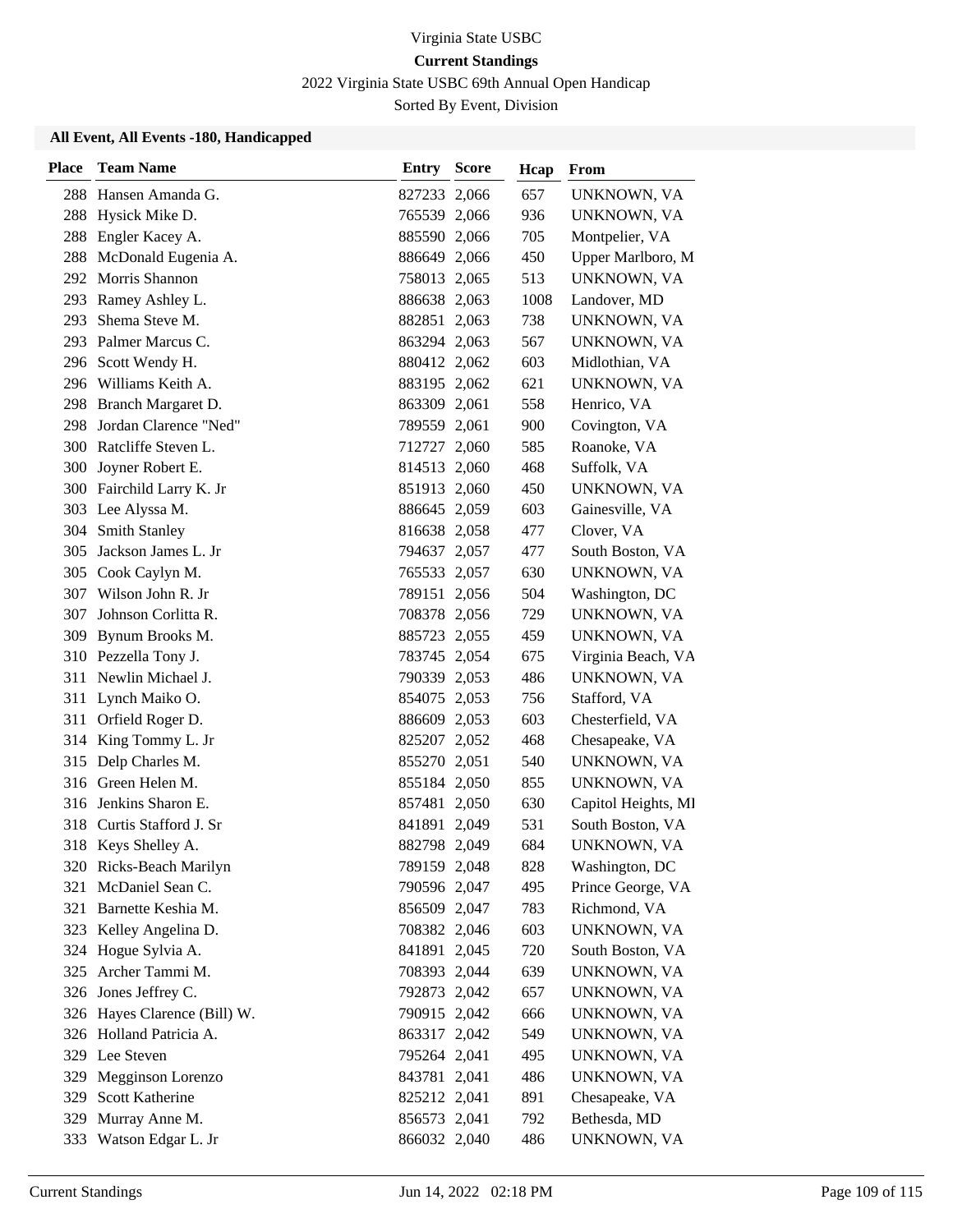2022 Virginia State USBC 69th Annual Open Handicap

Sorted By Event, Division

| <b>Place</b> | <b>Team Name</b>             | <b>Entry Score</b> | Hcap | From            |
|--------------|------------------------------|--------------------|------|-----------------|
| 333          | <b>Armstrong Gary</b>        | 886638 2,040       | 558  | Landover, MD    |
| 333          | Holmes Leroy M. Sr           | 708382 2,040       | 630  | UNKNOWN, VA     |
| 336          | Alston Daryl K.              | 884108 2,038       | 576  | UNKNOWN, VA     |
| 337          | Overby Deborah D.            | 880412 2,037       | 774  | Midlothian, VA  |
|              | 338 Green Wilson L. Jr       | 880411 2,036       | 684  | Midlothian, VA  |
| 338          | Taylor Chiquita E.           | 856506 2,036       | 720  | Richmond, VA    |
| 340          | Hall Jessika N.              | 765539 2,035       | 990  | UNKNOWN, VA     |
|              | 340 Coleman Ponce D.         | 858465 2,035       | 522  | UNKNOWN, VA     |
|              | 340 Weaver Rita O.           | 884108 2,035       | 666  | UNKNOWN, VA     |
| 343          | Journiette Lamar R.          | 861810 2,034       | 783  | SALEM, VA       |
| 344          | Jackson William H.           | 886522 2,033       | 522  | UNKNOWN, VA     |
|              | 344 Cloud J Andrew           | 825142 2,033       | 459  | Sterling, VA    |
|              | 344 Adams Dwayne W. Sr       | 708397 2,033       | 558  | UNKNOWN, VA     |
| 347          | Wagoner Phyllis J.           | 712727 2,031       | 864  | Roanoke, VA     |
| 347          | Ray Anne S.                  | 765536 2,031       | 801  | UNKNOWN, VA     |
| 349          | Abrams Thomas C.             | 886625 2,029       | 450  | UNKNOWN, VA     |
|              | 350 Cullers Robbie E. II     | 788950 2,028       | 468  | Elkton, VA      |
| 351          | Ayers Melissa T.             | 743004 2,027       | 744  | Fairfield, VA   |
| 351          | Nesmith Kiya L.              | 825206 2,027       | 702  | Chesapeake, VA  |
| 351          | Williams Jerome H. Sr        | 855181 2,027       | 630  | UNKNOWN, VA     |
| 351          | Palmer Dianna W.             | 861810 2,027       | 954  | SALEM, VA       |
| 355          | Lancaster John W.            | 874757 2,026       | 477  | Clinton, MD     |
|              | 356 Barr Cindy A.            | 841814 2,024       | 693  | Martinsburg, WV |
|              | 356 Masters Wade A.          | 841814 2,024       | 468  | Martinsburg, WV |
|              | 358 Richardson Janice B.     | 743870 2,023       | 630  | Portsmouth, VA  |
| 358          | Grigsby Jay W.               | 790086 2,023       | 468  | Yorktown, VA    |
| 360          | Bollinger Lester E.          | 765532 2,022       | 513  | UNKNOWN, VA     |
| 360          | Martyn William T.            | 886318 2,022       | 639  | UNKNOWN, VA     |
|              | 362 Via Sylvia T.            | 853399 2,021       | 873  | UNKNOWN, VA     |
| 362          | Jones Phillip K. Jr          | 708398 2,021       | 738  | UNKNOWN, VA     |
| 364          | Campbell Rusty (Russell)) W. | 856353 2,020       | 513  | UNKNOWN, VA     |
|              | 364 Huff Jimmie E. Jr        | 874940 2,020       | 429  | UNKNOWN, VA     |
|              | 366 Arnold Charles P.        | 886634 2,018       | 486  | Norfolk, VA     |
| 366          | Scott Alinza                 | 825212 2,018       | 594  | Chesapeake, VA  |
|              | 366 Johnson Clifton "Kip" W. | 843781 2,018       | 621  | UNKNOWN, VA     |
|              | 366 Scott Raymond W. Jr      | 765538 2,018       | 522  | UNKNOWN, VA     |
|              | 370 Harris Rosie J.          | 825212 2,016       | 639  | Chesapeake, VA  |
| 371          | Miller Fredrick Butch W.     | 852248 2,015       | 594  | Broadway, VA    |
|              | 372 Cutshaw Christa M.       | 765533 2,014       | 684  | UNKNOWN, VA     |
|              | 373 Holloway Katie R.        | 789155 2,013       | 585  | Washington, DC  |
| 373          | Bluford Jeffrey W. Sr        | 858459 2,013       | 468  | UNKNOWN, VA     |
| 375          | <b>Todd Earnest</b>          | 863194 2,012       | 486  | UNKNOWN, VA     |
|              | 376 Robinson David D. Jr     | 874757 2,011       | 459  | Clinton, MD     |
|              | 376 Parrish Steffany N.      | 886648 2,011       | 783  | Hopewell, VA    |
|              | 378 Hiett Charles {Ed} E. Sr | 882596 2,010       | 684  | UNKNOWN, VA     |
|              | 378 Williams Cynthia D.      | 850696 2,010       | 522  | UNKNOWN, VA     |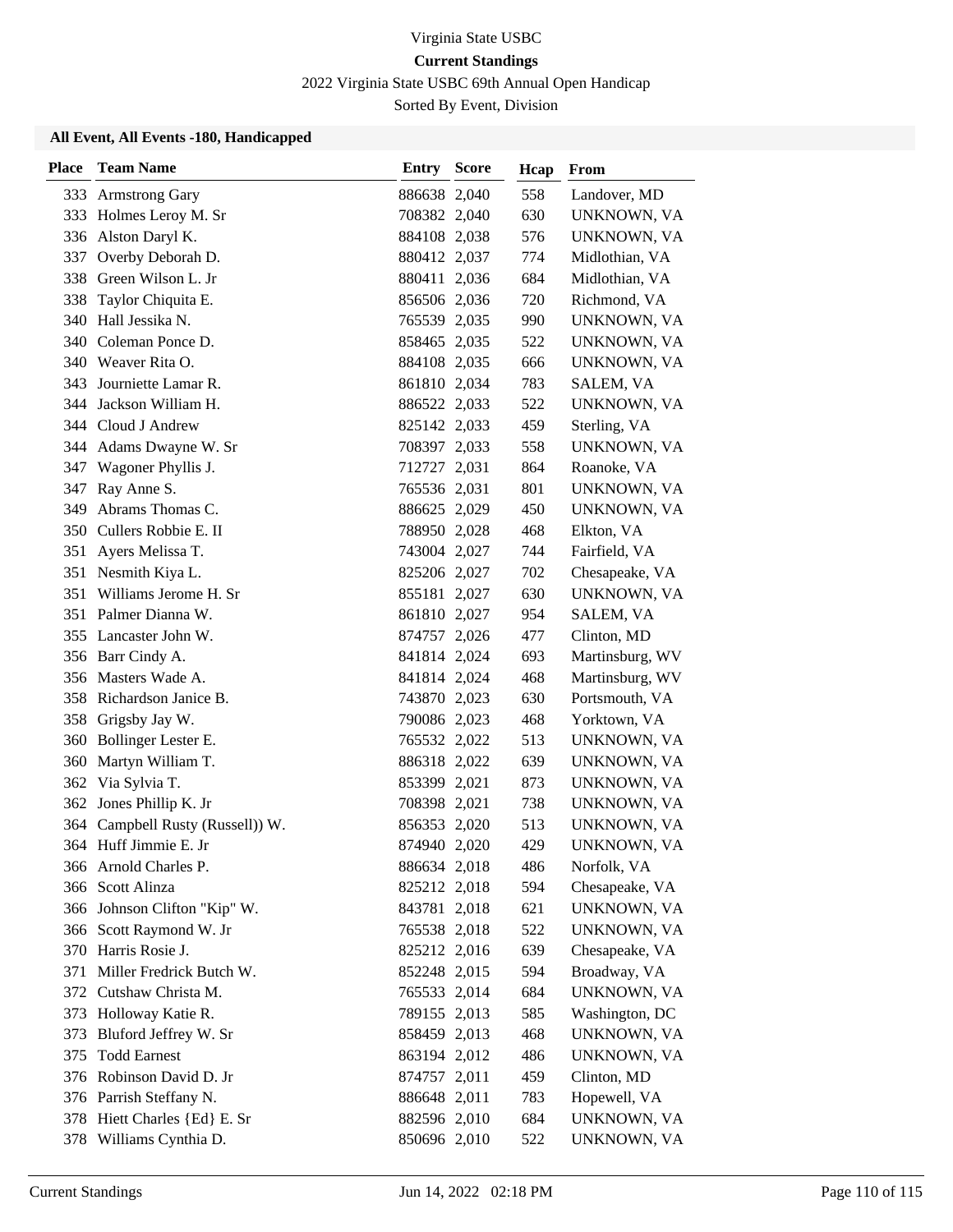2022 Virginia State USBC 69th Annual Open Handicap

Sorted By Event, Division

| <b>Place</b> | <b>Team Name</b>           | <b>Entry Score</b> | Hcap | From                |
|--------------|----------------------------|--------------------|------|---------------------|
| 378          | Stroman Cordelia O.        | 708387 2,010       | 702  | UNKNOWN, VA         |
| 381          | Allen Farnell              | 708392 2,009       | 630  | UNKNOWN, VA         |
|              | 382 Lee Christine          | 855181 2,008       | 729  | UNKNOWN, VA         |
|              | 382 Winpegler Johnny A.    | 791016 2,008       | 558  | UNKNOWN, VA         |
|              | 382 Keys Timothy D.        | 882798 2,008       | 450  | UNKNOWN, VA         |
| 382          | Jones Donna B.             | 886264 2,008       | 657  | Roanoke, VA         |
|              | 386 Hockaday Lisa          | 883097 2,007       | 837  | UNKNOWN, VA         |
|              | 386 Solomon George         | 790606 2,007       | 549  | UNKNOWN, VA         |
|              | 386 Byer Summer V.         | 853399 2,007       | 1017 | UNKNOWN, VA         |
|              | 389 Faison Veronica D.     | 886652 2,005       | 648  | Waldorf, MD         |
| 390          | Moreland Kent              | 886099 2,004       | 693  | Bremo Bluff, VA     |
|              | 390 Bernard George S.      | 884059 2,004       | 639  | Falls Church, VA    |
|              | 392 Robinson Janet R.      | 856360 2,003       | 747  | Fort Washington, M. |
|              | 393 Clark Rebecca E.       | 886629 2,002       | 846  | Norfolk, VA         |
|              | 394 Davis Maurice T.       | 708388 2,001       | 585  | UNKNOWN, VA         |
|              | 395 Bennett Samuel O.      | 708398 2,000       | 666  | UNKNOWN, VA         |
| 395          | Pippin Dakota R.           | 886648 2,000       | 486  | Hopewell, VA        |
| 395          | Jenkins Sherika N.         | 886639 2,000       | 504  | Fredericksburg, VA  |
| 395          | Benjamin Rose E.           | 743870 2,000       | 612  | Portsmouth, VA      |
|              | 399 Wade Danielle          | 886319 1,999       | 513  | UNKNOWN, VA         |
|              | 400 Washington Ronald D.   | 886099 1,998       | 459  | Bremo Bluff, VA     |
| 400          | Eatmon Curtis A.           | 858459 1,998       | 468  | UNKNOWN, VA         |
|              | 400 Gray Cheryl T.         | 853088 1,998       | 531  | UNKNOWN, VA         |
|              | 400 Brooks Felix L.        | 850452 1,998       | 684  | Newport News, VA    |
|              | 404 Wilson Linda           | 850696 1,993       | 558  | UNKNOWN, VA         |
|              | 404 Meadows Marcia L.      | 863285 1,993       | 540  | UNKNOWN, VA         |
|              | 406 Drake Brigitte E.      | 765532 1,992       | 486  | UNKNOWN, VA         |
|              | 407 Robinson Solomon       | 858459 1,990       | 468  | UNKNOWN, VA         |
| 407          | Sweeney Teresa A.          | 712727 1,990       | 990  | Roanoke, VA         |
| 409          | <b>Battle Captoria</b>     | 708389 1,988       | 612  | UNKNOWN, VA         |
| 410          | James Tiliyah B.           | 856509 1,986       | 522  | Richmond, VA        |
| 411          | Jurkowski Lori J.          | 716572 1,984       | 540  | UNKNOWN, VA         |
|              | 412 Bowers Joseph A.       | 841813 1,982       | 486  | Martinsburg, WV     |
|              | 413 Will Virginia K        | 792873 1,981       | 828  | UNKNOWN, VA         |
|              | 414 Gay Les Jr             | 855183 1,980       | 567  | UNKNOWN, VA         |
|              | 415 Heard Janine B.        | 708392 1,979       | 522  | UNKNOWN, VA         |
|              | 416 McCauley Michael A.    | 850695 1,976       | 450  | UNKNOWN, VA         |
|              | 417 Disbrow Nelson C.      | 851035 1,973       | 468  | Richmond, VA        |
|              | 418 Carter Shandy          | 791015 1,972       | 684  | UNKNOWN, VA         |
|              | 419 Crawford C. Brantley   | 783745 1,969       | 756  | Virginia Beach, VA  |
|              | 419 Steele Randy S.        | 863172 1,969       | 468  | UNKNOWN, VA         |
|              | 419 Freeman-Daniels Ieatha | 885723 1,969       | 621  | UNKNOWN, VA         |
|              | 422 Cline Elisa P.         | 874661 1,967       | 693  | Virginia Beach, VA  |
|              | 422 Washington Renay       | 788042 1,967       | 495  | Lynchburg, VA       |
|              | 422 VanBuren Belinda B.    | 708396 1,967       | 1098 | UNKNOWN, VA         |
|              | 425 Johnson Mark S.        | 798413 1,966       | 621  | Chesterfield, VA    |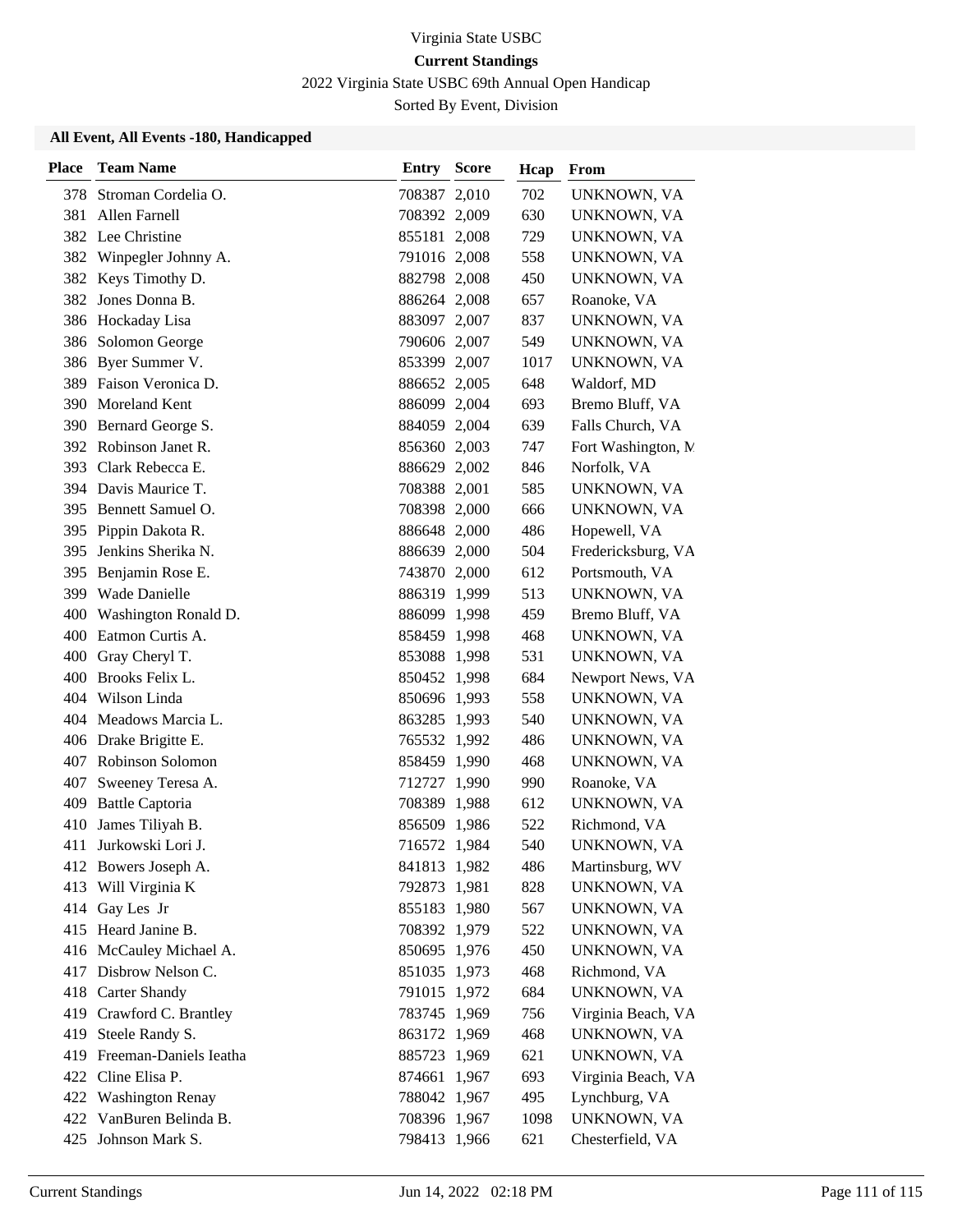2022 Virginia State USBC 69th Annual Open Handicap

Sorted By Event, Division

| <b>Place</b> | <b>Team Name</b>            | <b>Entry Score</b> | Hcap | From                 |
|--------------|-----------------------------|--------------------|------|----------------------|
|              | 425 Hamblin Garry A.        | 874198 1,966       | 648  | Roanoke, VA          |
| 425          | Green Rebecca A.            | 863309 1,966       | 531  | Henrico, VA          |
| 428          | Johnston Lisa S.            | 885768 1,965       | 486  | UNKNOWN, VA          |
|              | 429 Garrett Betty Jo        | 792865 1,964       | 864  | Lexington, VA        |
|              | 430 Dent Garnelle           | 856360 1,962       | 549  | Fort Washington, M   |
|              | 430 Latimore Patricia M.    | 886638 1,962       | 891  | Landover, MD         |
|              | 430 Flowers Joyce M.        | 708391 1,962       | 801  | UNKNOWN, VA          |
|              | 433 Morton Carolyn L.       | 790339 1,961       | 513  | UNKNOWN, VA          |
|              | 434 Liska Luke I.           | 814520 1,960       | 495  | Dublin, VA           |
|              | 435 Knight Keva J.          | 708385 1,959       | 711  | UNKNOWN, VA          |
|              | 436 Freeman John E. II      | 825210 1,958       | 495  | Chesapeake, VA       |
| 437          | James Sheila S.             | 856506 1,957       | 504  | Richmond, VA         |
| 438          | Mann Jessica L.             | 886645 1,955       | 540  | Gainesville, VA      |
|              | 438 Stevens Augustine M.    | 863294 1,955       | 657  | UNKNOWN, VA          |
|              | 440 Brown Evan A.           | 808666 1,954       | 657  | Hampton, VA          |
|              | 441 Cullers Robert E.       | 788950 1,953       | 549  | Elkton, VA           |
|              | 442 Hill Portia M.          | 861787 1,950       | 729  | SALEM, VA            |
| 443          | Simpson William A. III      | 863295 1,948       | 477  | UNKNOWN, VA          |
| 443          | Scurry Carrie L.            | 883929 1,948       | 585  | UNKNOWN, VA          |
|              | 443 Christian Allen L. Jr   | 789906 1,948       | 513  | Richmond, VA         |
|              | 446 Korff Donald H. Jr      | 886634 1,946       | 486  | Norfolk, VA          |
| 447          | Carey-Slater Cassandra Y.   | 788048 1,945       | 504  | Lynchburg, VA        |
| 448          | Tate Anne C.                | 765532 1,943       | 603  | UNKNOWN, VA          |
|              | 449 Roberts Raymond A. Sr   | 816637 1,941       | 450  | Clover, VA           |
|              | 450 Hendrix Janet D.        | 790340 1,939       | 639  | UNKNOWN, VA          |
| 451          | Hagerman Anita L.           | 795322 1,938       | 621  | UNKNOWN, VA          |
|              | 452 Rossi Sarah K.          | 886630 1,937       | 648  | Warrenton, VA        |
|              | 452 Daugherty Harvey L.     | 875659 1,937       | 513  | Lynchburg, VA        |
|              | 452 Cooper Tai M.           | 708381 1,937       | 531  | UNKNOWN, VA          |
| 455          | McNally James P.            | 886635 1,936       | 855  | Norfolk, VA          |
| 455          | Anderson Terry L.           | 851580 1,936       | 495  | Como, NC             |
|              | 457 Christmas Garland L. Sr | 858465 1,935       | 513  | UNKNOWN, VA          |
|              | 458 VanDusen Jennifer M.    | 765541 1,932       | 900  | UNKNOWN, VA          |
|              | 458 Welcher William A.      | 861787 1,932       | 576  | SALEM, VA            |
|              | 460 Hunter Renee L.         | 857518 1,931       | 837  | District Heights, MI |
|              | 461 Haga David S.           | 758013 1,930       | 522  | UNKNOWN, VA          |
|              | 461 Day Deanna E.           | 788043 1,930       | 495  | Lynchburg, VA        |
|              | 461 Brown Stephanie C.      | 816639 1,930       | 801  | Clover, VA           |
|              | 464 Irick Mayfield Jr       | 789153 1,926       | 603  | Washington, DC       |
|              | 465 Cochran Kristie L.      | 798414 1,925       | 504  | Chesterfield, VA     |
|              | 466 Taylor Lance D.         | 856506 1,924       | 513  | Richmond, VA         |
| 466          | Wright Eric L.              | 863172 1,924       | 477  | UNKNOWN, VA          |
|              | 466 Curtis Janice E.        | 882798 1,924       | 576  | UNKNOWN, VA          |
|              | 469 Arendas Andrew E.       | 875659 1,922       | 603  | Lynchburg, VA        |
|              | 470 Gray Leon D.            | 789152 1,921       | 488  | Washington, DC       |
| 471          | Wright Michael T. Jr        | 886618 1,920       | 486  | Mechanicsville, VA   |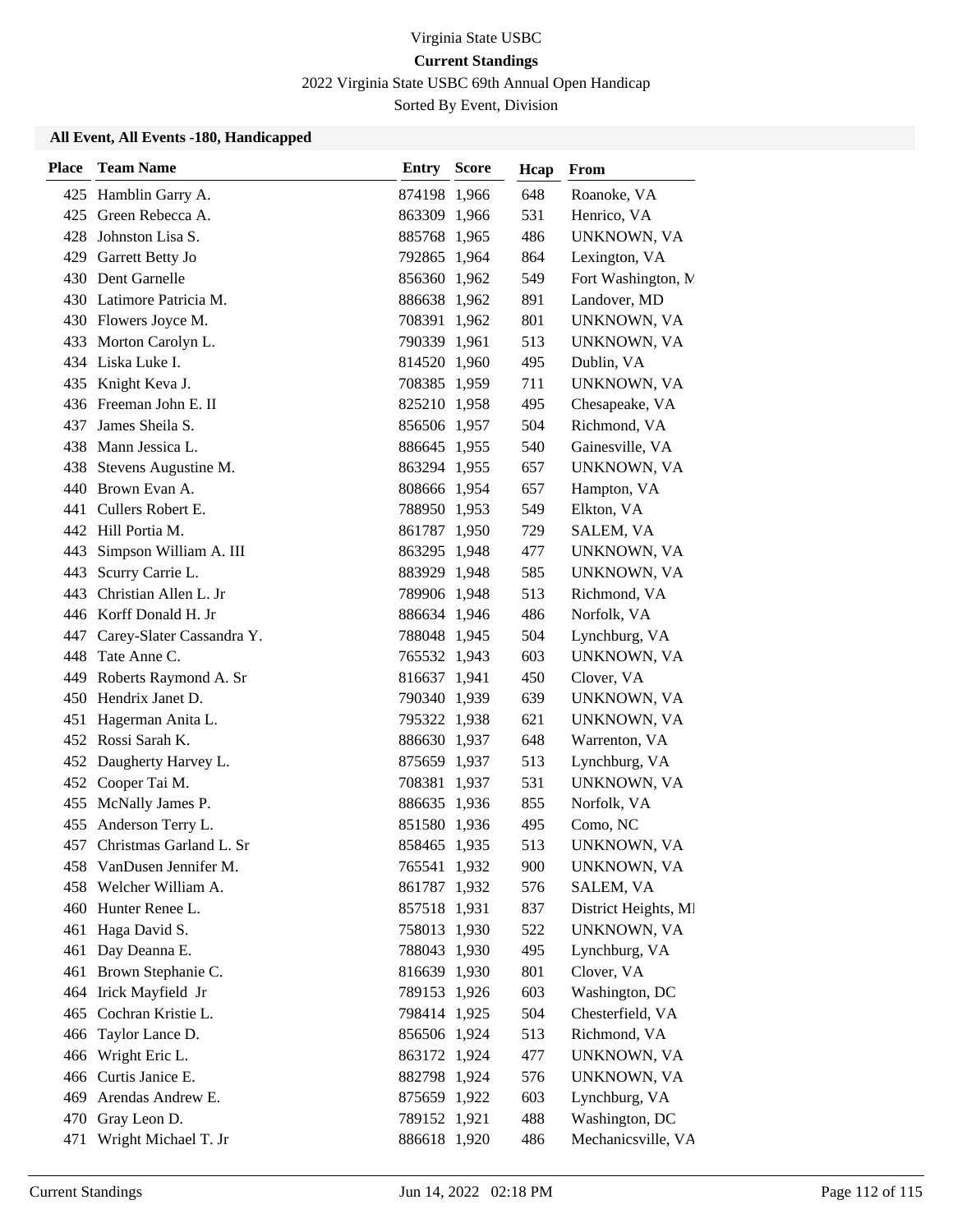2022 Virginia State USBC 69th Annual Open Handicap

Sorted By Event, Division

| Place | <b>Team Name</b>          | <b>Entry Score</b> | Hcap | From                |
|-------|---------------------------|--------------------|------|---------------------|
| 471   | Fry Tami B.               | 886318 1,920       | 684  | UNKNOWN, VA         |
| 473   | Madison Cartalo L.        | 825211 1,919       | 648  | Chesapeake, VA      |
|       | 474 Barber Jimmie L.      | 789559 1,918       | 747  | Covington, VA       |
| 475   | Heath Deborah L.          | 766297 1,915       | 882  | UNKNOWN, VA         |
| 475   | Eley Earlene H.           | 863309 1,915       | 801  | Henrico, VA         |
| 477   | Glenn Steven E.           | 856467 1,914       | 891  | Newport News, VA    |
| 478   | Stewart Arthur M. Sr      | 884092 1,913       | 495  | Washington, DC      |
|       | 479 Lucas Carolyn J.      | 708391 1,911       | 576  | UNKNOWN, VA         |
| 480   | Thompson Annie C.         | 863309 1,910       | 612  | Henrico, VA         |
| 481   | James Thomas E. Sr        | 856506 1,908       | 486  | Richmond, VA        |
| 482   | Selby Kenneth H.          | 790086 1,906       | 621  | Yorktown, VA        |
| 483   | Treaster Gary R.          | 790915 1,904       | 468  | UNKNOWN, VA         |
| 484   | Fuller Brenda R.          | 884108 1,902       | 594  | UNKNOWN, VA         |
| 485   | Scott Karen F.            | 788045 1,901       | 468  | Lynchburg, VA       |
| 486   | <b>Alston Denise</b>      | 856360 1,899       | 612  | Fort Washington, N. |
| 487   | Tate-Moore Amelia J.      | 886657 1,898       | 756  | UNKNOWN, VA         |
| 488   | Edwards Kevin A.          | 883839 1,896       | 477  | UNKNOWN, VA         |
| 489   | Evans David M.            | 804526 1,895       | 450  | UNKNOWN, VA         |
| 490   | Jackson Willie B.         | 816638 1,893       | 522  | Clover, VA          |
|       | 491 Fierro Carmen M.      | 838923 1,892       | 468  | Stafford, VA        |
|       | 492 Nuzzo Nicole M.       | 886650 1,887       | 549  | Waldorf, MD         |
| 493.  | Reid Elwood F.            | 852248 1,885       | 504  | Broadway, VA        |
|       | 494 Vinson Gigi M.        | 788045 1,882       | 495  | Lynchburg, VA       |
| 495   | Stevens Aubrey (Butch) Jr | 863294 1,877       | 585  | UNKNOWN, VA         |
| 496   | Phillips Harold D.        | 885646 1,874       | 819  | Blacksburg, VA      |
| 497   | Preston Derek A.          | 843501 1,869       | 513  | UNKNOWN, VA         |
| 498   | Treadway Robert J. Jr     | 850338 1,866       | 495  | UNKNOWN, VA         |
|       | 499 Davis Amanda J.       | 886630 1,853       | 495  | Warrenton, VA       |
|       | 500 Pearson Greta N.      | 708395 1,846       | 496  | UNKNOWN, VA         |
| 501   | Lambert Benny S.          | 855251 1,844       | 657  | UNKNOWN, VA         |
|       | 502 Taylor Aubrey         | 885725 1,843       | 483  | UNKNOWN, VA         |
| 503   | Smoke Russell J.          | 863285 1,825       | 540  | UNKNOWN, VA         |
|       | 504 Agosto Dante E.       | 886263 1,781       | 303  | Roanoke, VA         |
|       | 505 Holmes Earl S.        | 789158 1,764       | 450  | Washington, DC      |
|       | 506 Alkhoja Ziad N.       | 792967 1,674       | 330  | UNKNOWN, VA         |
| 507   | Stickler Noah H.          | 886263 1,498       | 273  | Roanoke, VA         |
| 508   | Barlow Harry "Jerome" J.  | 886263 1,477       | 180  | Roanoke, VA         |
| 509   | Adams Daryl C.            | 886263 1,469       | 243  | Roanoke, VA         |
| 510   | Waddler George L.         | 788045 1,424       | 384  | Lynchburg, VA       |
| 511   | Holloway James W.         | 789151 1,419       | 582  | Washington, DC      |
| 512   | Atkins William G. Jr      | 798411 1,327       | 474  | Chesterfield, VA    |
|       | 513 Brown Troy Jr         | 708394 784         | 315  | UNKNOWN, VA         |
|       | 514 Barbee Earl S. Jr     | 884059 773         | 171  | Falls Church, VA    |
| 515   | Stinson Tristan A.        | 856749 768         | 150  | UNKNOWN, VA         |
|       | 516 Hane George           | 825272 687         | 168  | Inwood, WV          |
|       | 517 Flanagan James A.     | 838923 675         | 171  | Stafford, VA        |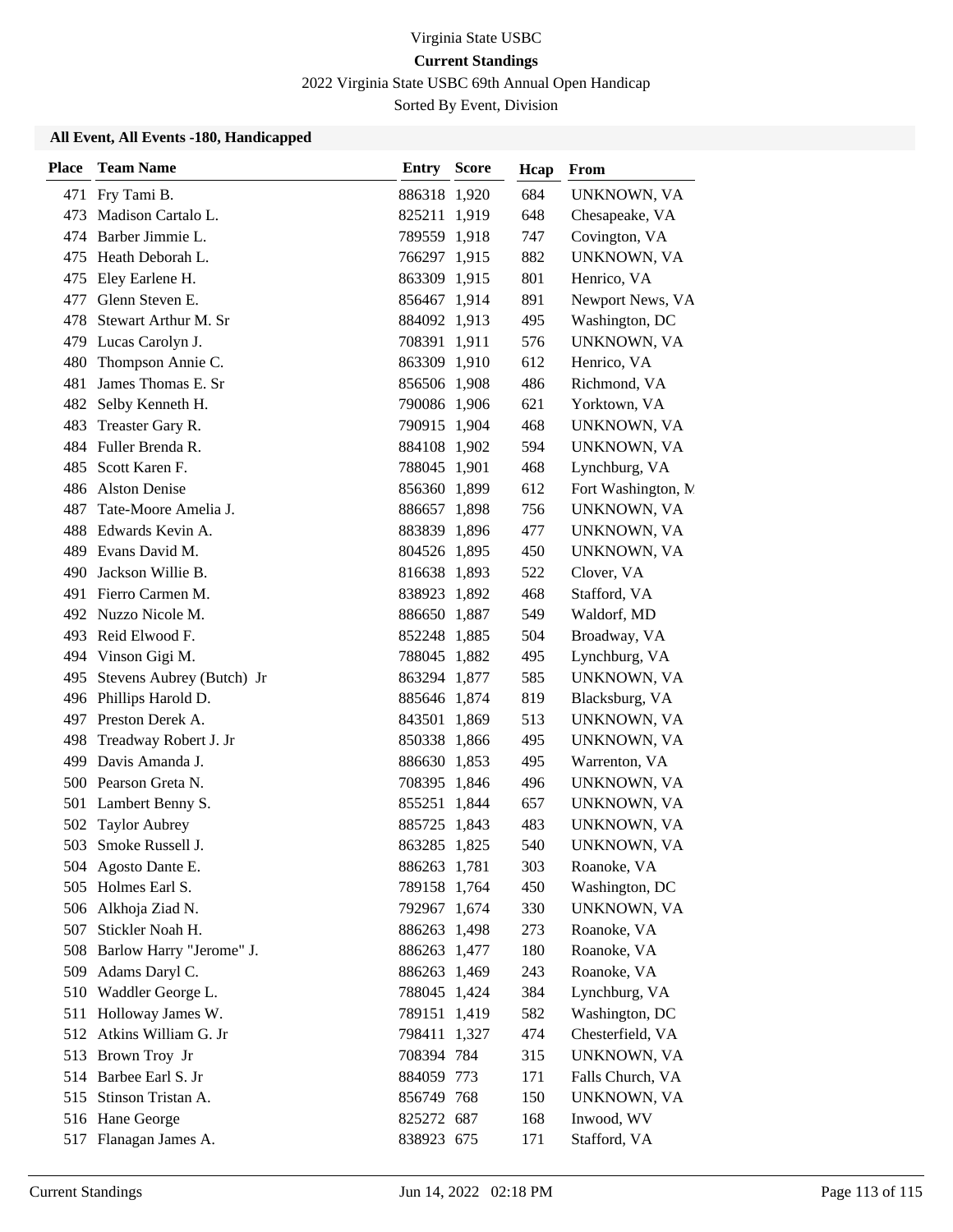## Virginia State USBC **Current Standings** 2022 Virginia State USBC 69th Annual Open Handicap

Sorted By Event, Division

#### **All Event, All Events -180, Handicapped**

| <b>Place</b> Team Name |            | Entry Score Heap From |                 |
|------------------------|------------|-----------------------|-----------------|
| 518 Bossie Cathleen M. | 851914 648 |                       | 174 UNKNOWN, VA |
| 519 White Kathryn L.   | 883095 634 |                       | 159 UNKNOWN, VA |

The lowest score to cash is 634.

### **All Event, All Events -180, Scratch**

| Place | <b>Team Name</b>         | Entry        | <b>Score</b> | Hcap | From             |
|-------|--------------------------|--------------|--------------|------|------------------|
|       | 1 Johnson DeWayne M. Jr  | 823673 1,862 |              |      | Chester, VA      |
| 2     | Hampton John O. Jr       | 708391 1,819 |              |      | UNKNOWN, VA      |
| 3     | Lagham James             | 886647 1,800 |              |      | Gainesville, VA  |
|       | 4 Perdue Danielle N.     | 863285 1,739 |              |      | UNKNOWN, VA      |
| 5     | Tinsley Martessa D.      | 884055 1,735 |              |      | Washington, DC   |
| 6     | Hinkle Craig W.          | 851315 1,734 |              |      | Henrico, VA      |
| 7     | Williamson Timothy S.    | 883096 1,730 |              |      | UNKNOWN, VA      |
|       | 8 Hunter Tyrone J.       | 789153 1,715 |              |      | Washington, DC   |
| 9     | Meador Christopher Derek | 863172 1,685 |              |      | UNKNOWN, VA      |
| 10    | Gilbert Mary T.          | 886655 1,663 |              |      | Dumfries, VA     |
| 10    | Twyman Nelson L.         | 748824 1,663 |              |      | UNKNOWN, VA      |
| 12    | Dickerson Nathan L. Jr   | 886064 1,662 |              |      | UNKNOWN, VA      |
| 13    | Rhones Carletha O.       | 884055 1,655 |              |      | Washington, DC   |
| 14    | Grey Richard L. Jr       | 885621 1,652 |              |      | Nokesville, VA   |
| 15    | Moore Jennifer M.        | 886627 1,651 |              |      | Waynesboro, VA   |
|       | 16 Reuss-Dean Cheyanne   | 886644 1,647 |              |      | Gainesville, VA  |
|       | 17 Hamblin Kerry E.      | 863285 1,645 |              |      | UNKNOWN, VA      |
| 18    | <b>Atteberry Louis</b>   | 766299 1,644 |              |      | UNKNOWN, VA      |
| 19    | <b>Green Ronald</b>      | 863085 1,629 |              |      | UNKNOWN, VA      |
| 20    | Carroll Daniel           | 851005 1,621 |              |      | UNKNOWN, VA      |
| 21    | Bercaw Sarah A.          | 766296 1,603 |              |      | UNKNOWN, VA      |
| 22    | Hankerson Willie M.      | 708391 1,582 |              |      | UNKNOWN, VA      |
| 23    | Meredith Sonya B.        | 708394 1,561 |              |      | UNKNOWN, VA      |
|       | 24 Parks Warren L. Sr    | 789153 1,557 |              |      | Washington, DC   |
| 25    | Watson Edgar L. Jr       | 866032 1,554 |              |      | UNKNOWN, VA      |
| 26    | Stevens James H. II      | 882851 1,535 |              |      | UNKNOWN, VA      |
| 27    | Cook Adam P.             | 766299 1,528 |              |      | UNKNOWN, VA      |
| 28    | Jackson William H.       | 886522 1,511 |              |      | UNKNOWN, VA      |
| 29    | Quigley Lavinia A.       | 789155 1,509 |              |      | Washington, DC   |
| 30    | Steele Randy S.          | 863172 1,501 |              |      | UNKNOWN, VA      |
| 31    | Parrish George M.        | 789152 1,466 |              |      | Washington, DC   |
|       | 32 Liska Luke I.         | 814520 1,465 |              |      | Dublin, VA       |
|       | 33 Cox Betty J.          | 818947 1,455 |              |      | Chester, VA      |
| 34    | Meadows Marcia L.        | 863285 1,453 |              |      | UNKNOWN, VA      |
| 35    | Wright Eric L.           | 863172 1,447 |              |      | UNKNOWN, VA      |
|       | 36 Anderson Terry L.     | 851580 1,441 |              |      | Como, NC         |
| 37    | Gray Leon D.             | 789152 1,433 |              |      | Washington, DC   |
|       | 38 Holloway Katie R.     | 789155 1,428 |              |      | Washington, DC   |
|       | 39 Fierro Carmen M.      | 838923 1,424 |              |      | Stafford, VA     |
|       | 40 Bolden Catherine C.   | 884059 1,352 |              |      | Falls Church, VA |